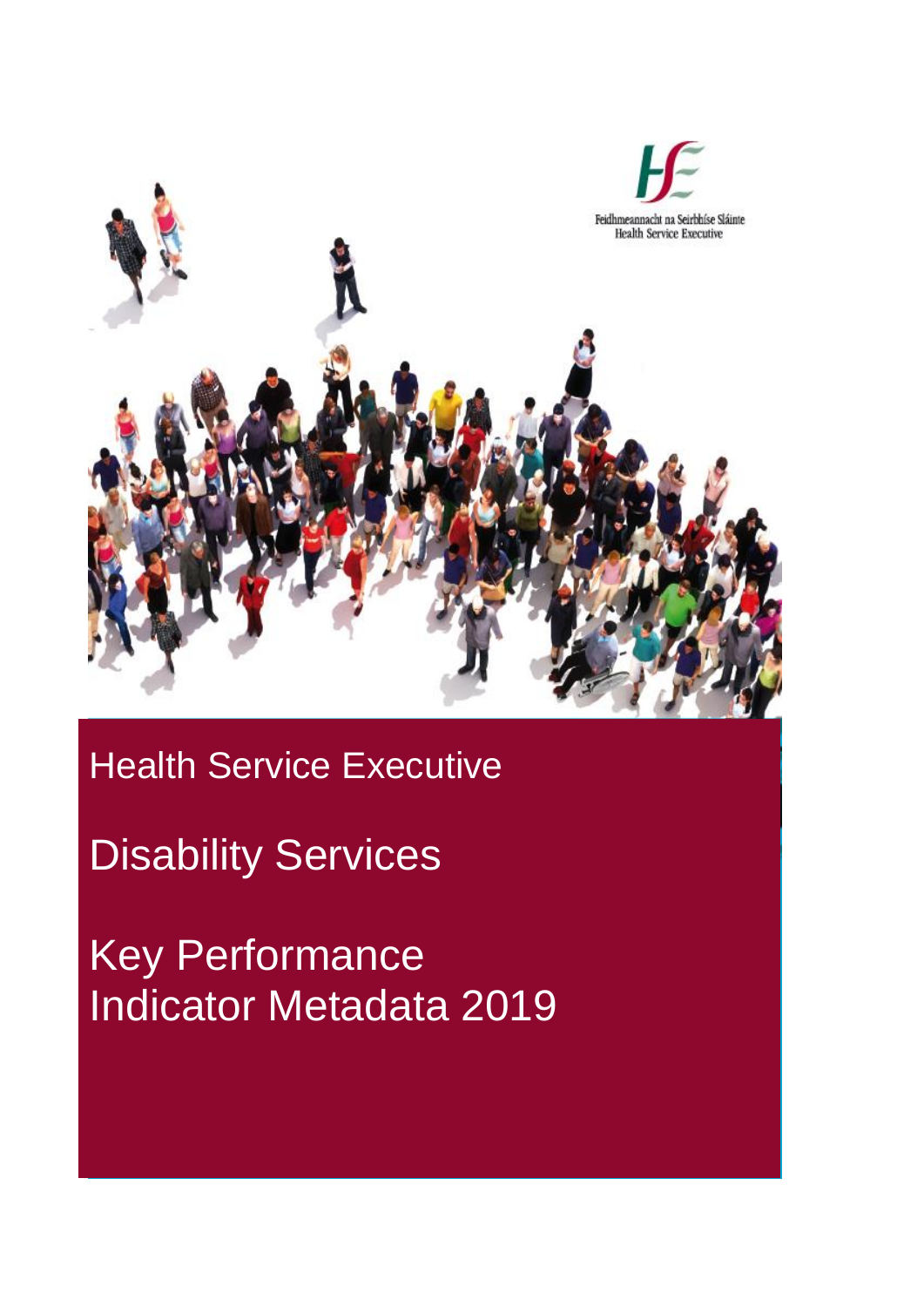|                      | <b>Access Inclusion Model (AIM)</b>                          |                                                                                                                                                                                                                                                                                                                                                                                                                                                                                                                                                                                                                                                                                                                                                                                                                                                                                                                                                                                                                                                                                                                                                                                                                                                                                                                                                                                                                                                                                                                                                                                                                                                                                                                                                                                                                                                                                                                                                                                                                                                                                                                                                                                                                                                                                                                                                                                                                                                                                                                                                                                                                                                                                                                                                                                                                                                                                                                                                                                                                                                              |
|----------------------|--------------------------------------------------------------|--------------------------------------------------------------------------------------------------------------------------------------------------------------------------------------------------------------------------------------------------------------------------------------------------------------------------------------------------------------------------------------------------------------------------------------------------------------------------------------------------------------------------------------------------------------------------------------------------------------------------------------------------------------------------------------------------------------------------------------------------------------------------------------------------------------------------------------------------------------------------------------------------------------------------------------------------------------------------------------------------------------------------------------------------------------------------------------------------------------------------------------------------------------------------------------------------------------------------------------------------------------------------------------------------------------------------------------------------------------------------------------------------------------------------------------------------------------------------------------------------------------------------------------------------------------------------------------------------------------------------------------------------------------------------------------------------------------------------------------------------------------------------------------------------------------------------------------------------------------------------------------------------------------------------------------------------------------------------------------------------------------------------------------------------------------------------------------------------------------------------------------------------------------------------------------------------------------------------------------------------------------------------------------------------------------------------------------------------------------------------------------------------------------------------------------------------------------------------------------------------------------------------------------------------------------------------------------------------------------------------------------------------------------------------------------------------------------------------------------------------------------------------------------------------------------------------------------------------------------------------------------------------------------------------------------------------------------------------------------------------------------------------------------------------------------|
|                      | <b>KPITitle</b>                                              | Total number of children awaiting supports, longer than 5 weeks requested only through the Access and Inclusion Model (AIM), on the last day<br>of the reporting month.                                                                                                                                                                                                                                                                                                                                                                                                                                                                                                                                                                                                                                                                                                                                                                                                                                                                                                                                                                                                                                                                                                                                                                                                                                                                                                                                                                                                                                                                                                                                                                                                                                                                                                                                                                                                                                                                                                                                                                                                                                                                                                                                                                                                                                                                                                                                                                                                                                                                                                                                                                                                                                                                                                                                                                                                                                                                                      |
| 18                   | <b>KPI Short Title</b>                                       | Number of requests for support waiting longer than 5 weeks for support requested through AIM                                                                                                                                                                                                                                                                                                                                                                                                                                                                                                                                                                                                                                                                                                                                                                                                                                                                                                                                                                                                                                                                                                                                                                                                                                                                                                                                                                                                                                                                                                                                                                                                                                                                                                                                                                                                                                                                                                                                                                                                                                                                                                                                                                                                                                                                                                                                                                                                                                                                                                                                                                                                                                                                                                                                                                                                                                                                                                                                                                 |
| $\overline{2}$       | <b>KPI Description</b>                                       | Definitions: Child is known to children's disability services: include those who- are currently receiving or have in the past interventions from the<br>children's disability services- have been screened or assessed and are awaiting interventions. Child is unknown to children's disability services:<br>include those who - have not yet been referred to services or do not meet criteria for any children's disability service in their area - are<br>waitlisted for services/have not yet been assessed. Disability Service supports under AIM include Universal or Targeted: Universal<br>supports not applicable to one specific child known to that disability service, but rather for presenting difficulties of a child described by the EYS,<br>and includes provision of information over the phone or in person, advice packs, practical guidelines, training and presentations to assist<br>groups of children, parents and preschool leaders with common areas of challenge for children with a disability. Targeted interventions:<br>applicable for a specific child known to that disability service and includes Individualised preschool plans, behaviour support plans, equipment<br>prescriptions, preschool visits for one:one work with child and preschool leader when required and professional advice on the phone regarding<br>that specific child. This KPI includes: 1. Level 5 Equipment, Appliances and Minor Alterations, Level 6 Health service supports and Level 7,<br>Additional Assistance in the Pre-School Room (i.e. provision of existing reports).2. Requests for support which are waiting longer than 5 weeks.<br>from date of accepted request for required disability service on last day of the reporting month. Example 1: A request for support through AIM<br>was accepted on June 1st and service commenced on Aug 1st. As the request is waiting over 8 weeks at July 31st, it is counted under this KPI<br>for July. Example 2 : A request for supports was accepted through AIM on May 15th. An agreement is in place between the EYS and Disability<br>service for support to commence on July 1st. Even though this agreement is in place, this request is counted for June under this KPI as it is<br>waiting longer than 5 weeks on last day of June. This KPI excludes:1. Requests for support waiting less than five weeks on the last day of the<br>reporting month.2. Requests for supports which would have been typically received from this source prior to AIM commencement i.e. this is not<br>a new demand as a result of the introduction of AIM. Example 3: A request for support through AIM was accepted on June 15th and disability<br>service supports commenced on Jul 13th. This request is not counted under this KP for June as it is not waiting longer than 5 weeks on June<br>30th. Example 4: A request for support is waiting 9 weeks when service begins on June 8th. It is not counted under this KPI for June return as it<br>was no longer waiting on June 30th. |
| $\mathcal{R}$        | <b>KPI Rationale</b>                                         | This metric monitors the number of requests for support received through AIM and waiting longer than 5 weeks to commence disability service<br>supports on the last day of the month                                                                                                                                                                                                                                                                                                                                                                                                                                                                                                                                                                                                                                                                                                                                                                                                                                                                                                                                                                                                                                                                                                                                                                                                                                                                                                                                                                                                                                                                                                                                                                                                                                                                                                                                                                                                                                                                                                                                                                                                                                                                                                                                                                                                                                                                                                                                                                                                                                                                                                                                                                                                                                                                                                                                                                                                                                                                         |
| 3a                   |                                                              | Indicator Classification National Scorecard Quadrant-Access                                                                                                                                                                                                                                                                                                                                                                                                                                                                                                                                                                                                                                                                                                                                                                                                                                                                                                                                                                                                                                                                                                                                                                                                                                                                                                                                                                                                                                                                                                                                                                                                                                                                                                                                                                                                                                                                                                                                                                                                                                                                                                                                                                                                                                                                                                                                                                                                                                                                                                                                                                                                                                                                                                                                                                                                                                                                                                                                                                                                  |
| $\overline{4}$<br>4a | <b>National Target</b><br>Target                             | $N/\Delta$<br>N/A                                                                                                                                                                                                                                                                                                                                                                                                                                                                                                                                                                                                                                                                                                                                                                                                                                                                                                                                                                                                                                                                                                                                                                                                                                                                                                                                                                                                                                                                                                                                                                                                                                                                                                                                                                                                                                                                                                                                                                                                                                                                                                                                                                                                                                                                                                                                                                                                                                                                                                                                                                                                                                                                                                                                                                                                                                                                                                                                                                                                                                            |
|                      |                                                              | $N/\Delta$                                                                                                                                                                                                                                                                                                                                                                                                                                                                                                                                                                                                                                                                                                                                                                                                                                                                                                                                                                                                                                                                                                                                                                                                                                                                                                                                                                                                                                                                                                                                                                                                                                                                                                                                                                                                                                                                                                                                                                                                                                                                                                                                                                                                                                                                                                                                                                                                                                                                                                                                                                                                                                                                                                                                                                                                                                                                                                                                                                                                                                                   |
| 4h                   | <b>Volume Metrics</b>                                        |                                                                                                                                                                                                                                                                                                                                                                                                                                                                                                                                                                                                                                                                                                                                                                                                                                                                                                                                                                                                                                                                                                                                                                                                                                                                                                                                                                                                                                                                                                                                                                                                                                                                                                                                                                                                                                                                                                                                                                                                                                                                                                                                                                                                                                                                                                                                                                                                                                                                                                                                                                                                                                                                                                                                                                                                                                                                                                                                                                                                                                                              |
| 5                    | <b>KPI Calculation</b>                                       | Count the total number of requests for supports waiting longer than 5 weeks since date of receipt of AIM request for disability service supports<br>at the end of a reporting month. This is a Point In Time KPI i.e. do not add up the 12 months returns for end of year total                                                                                                                                                                                                                                                                                                                                                                                                                                                                                                                                                                                                                                                                                                                                                                                                                                                                                                                                                                                                                                                                                                                                                                                                                                                                                                                                                                                                                                                                                                                                                                                                                                                                                                                                                                                                                                                                                                                                                                                                                                                                                                                                                                                                                                                                                                                                                                                                                                                                                                                                                                                                                                                                                                                                                                              |
| 6                    | <b>Data Source</b>                                           | For Children's Disability Network Teams (CDNTs): Children's Disability Network Manager (or Team Manager/Coordinator until Network<br>Manager posts in place) in HSE/HSE funded CDNTs to Disability Manager. For services not yet reconfigured into CDNTs: Line Manager<br>(Head of Discipline/Head of Service/Team Coordinator) in HSE/HSE funded services to Disability Manager                                                                                                                                                                                                                                                                                                                                                                                                                                                                                                                                                                                                                                                                                                                                                                                                                                                                                                                                                                                                                                                                                                                                                                                                                                                                                                                                                                                                                                                                                                                                                                                                                                                                                                                                                                                                                                                                                                                                                                                                                                                                                                                                                                                                                                                                                                                                                                                                                                                                                                                                                                                                                                                                             |
| 6a                   | Data Sign Off                                                | CHO Head of Social Care (HOSC)                                                                                                                                                                                                                                                                                                                                                                                                                                                                                                                                                                                                                                                                                                                                                                                                                                                                                                                                                                                                                                                                                                                                                                                                                                                                                                                                                                                                                                                                                                                                                                                                                                                                                                                                                                                                                                                                                                                                                                                                                                                                                                                                                                                                                                                                                                                                                                                                                                                                                                                                                                                                                                                                                                                                                                                                                                                                                                                                                                                                                               |
| 6h                   | <b>Data Quality Issues</b>                                   | No known data quality issues at this point.                                                                                                                                                                                                                                                                                                                                                                                                                                                                                                                                                                                                                                                                                                                                                                                                                                                                                                                                                                                                                                                                                                                                                                                                                                                                                                                                                                                                                                                                                                                                                                                                                                                                                                                                                                                                                                                                                                                                                                                                                                                                                                                                                                                                                                                                                                                                                                                                                                                                                                                                                                                                                                                                                                                                                                                                                                                                                                                                                                                                                  |
| $\overline{7}$       | <b>Data Collection</b><br>Frequency                          | Monthly (One Month in Arrears)                                                                                                                                                                                                                                                                                                                                                                                                                                                                                                                                                                                                                                                                                                                                                                                                                                                                                                                                                                                                                                                                                                                                                                                                                                                                                                                                                                                                                                                                                                                                                                                                                                                                                                                                                                                                                                                                                                                                                                                                                                                                                                                                                                                                                                                                                                                                                                                                                                                                                                                                                                                                                                                                                                                                                                                                                                                                                                                                                                                                                               |
| 8                    | <b>Tracer Conditions</b>                                     | Children with additional needs accessing Early Childhood Care and Education (ECCE). All children accepted for health support following a<br>referral through AIM, that are waiting for health input.                                                                                                                                                                                                                                                                                                                                                                                                                                                                                                                                                                                                                                                                                                                                                                                                                                                                                                                                                                                                                                                                                                                                                                                                                                                                                                                                                                                                                                                                                                                                                                                                                                                                                                                                                                                                                                                                                                                                                                                                                                                                                                                                                                                                                                                                                                                                                                                                                                                                                                                                                                                                                                                                                                                                                                                                                                                         |
| $\overline{9}$       | Minimum Data Set MDS                                         | Each child's AIM Access and Inclusion Profile, referral form to their children's disability services and individual family service plan which<br>includes personal details and relevant information to the areas of need, and support that is required                                                                                                                                                                                                                                                                                                                                                                                                                                                                                                                                                                                                                                                                                                                                                                                                                                                                                                                                                                                                                                                                                                                                                                                                                                                                                                                                                                                                                                                                                                                                                                                                                                                                                                                                                                                                                                                                                                                                                                                                                                                                                                                                                                                                                                                                                                                                                                                                                                                                                                                                                                                                                                                                                                                                                                                                       |
| 10                   | International<br>Comparison                                  | Developed in line with international best practice                                                                                                                                                                                                                                                                                                                                                                                                                                                                                                                                                                                                                                                                                                                                                                                                                                                                                                                                                                                                                                                                                                                                                                                                                                                                                                                                                                                                                                                                                                                                                                                                                                                                                                                                                                                                                                                                                                                                                                                                                                                                                                                                                                                                                                                                                                                                                                                                                                                                                                                                                                                                                                                                                                                                                                                                                                                                                                                                                                                                           |
| 11                   | <b>KPI Monitoring</b>                                        | Monthly (1 month in Arrears). "By 10th of the month, the Children's Disability Team Manager or Line Manager (i.e. Head of Discipline/Head of<br>Service/ Team Coordinator where CDNTs are not yet in place) will receive, analyse and quality assure AIM KPI returns for accuracy and<br>completeness & forward a collated return to the Disability Manager reporting on previous month's activity. By 21st of the month, the Disability<br>Manager will receive and analysee KPI returns against targets and month on month comparisons, and forward the collated KPI returns to the<br>Social Care Lead /nomine. By 26th of the month, the Social Care Lead/nominee will review, approve, collate and submit to the Chief Officer<br>office By 31st of the month, the Office of the Chief Officer will forward one collated return to Performance Management and Improvement Unit.<br>National returns will be cross checked against reports received by the Social Care Disabilities.                                                                                                                                                                                                                                                                                                                                                                                                                                                                                                                                                                                                                                                                                                                                                                                                                                                                                                                                                                                                                                                                                                                                                                                                                                                                                                                                                                                                                                                                                                                                                                                                                                                                                                                                                                                                                                                                                                                                                                                                                                                                     |
| 12                   | <b>KPI Reporting</b><br>Frequency                            | Monthly (1 month in Arrears)                                                                                                                                                                                                                                                                                                                                                                                                                                                                                                                                                                                                                                                                                                                                                                                                                                                                                                                                                                                                                                                                                                                                                                                                                                                                                                                                                                                                                                                                                                                                                                                                                                                                                                                                                                                                                                                                                                                                                                                                                                                                                                                                                                                                                                                                                                                                                                                                                                                                                                                                                                                                                                                                                                                                                                                                                                                                                                                                                                                                                                 |
| 13                   | <b>KPI Report Period</b>                                     | Monthly, one month in arrears (January data reported in March)                                                                                                                                                                                                                                                                                                                                                                                                                                                                                                                                                                                                                                                                                                                                                                                                                                                                                                                                                                                                                                                                                                                                                                                                                                                                                                                                                                                                                                                                                                                                                                                                                                                                                                                                                                                                                                                                                                                                                                                                                                                                                                                                                                                                                                                                                                                                                                                                                                                                                                                                                                                                                                                                                                                                                                                                                                                                                                                                                                                               |
| 14                   | <b>KPI Reporting</b><br>Aggregation                          | National/ CHO/ LHO Area/ Other - give details: Service Provider                                                                                                                                                                                                                                                                                                                                                                                                                                                                                                                                                                                                                                                                                                                                                                                                                                                                                                                                                                                                                                                                                                                                                                                                                                                                                                                                                                                                                                                                                                                                                                                                                                                                                                                                                                                                                                                                                                                                                                                                                                                                                                                                                                                                                                                                                                                                                                                                                                                                                                                                                                                                                                                                                                                                                                                                                                                                                                                                                                                              |
| 15                   | KPI is reported in which Preliminary Data Report<br>reports? |                                                                                                                                                                                                                                                                                                                                                                                                                                                                                                                                                                                                                                                                                                                                                                                                                                                                                                                                                                                                                                                                                                                                                                                                                                                                                                                                                                                                                                                                                                                                                                                                                                                                                                                                                                                                                                                                                                                                                                                                                                                                                                                                                                                                                                                                                                                                                                                                                                                                                                                                                                                                                                                                                                                                                                                                                                                                                                                                                                                                                                                              |
| 16                   | Web link to data                                             | http://www.hse.ia/eng/services/publications/                                                                                                                                                                                                                                                                                                                                                                                                                                                                                                                                                                                                                                                                                                                                                                                                                                                                                                                                                                                                                                                                                                                                                                                                                                                                                                                                                                                                                                                                                                                                                                                                                                                                                                                                                                                                                                                                                                                                                                                                                                                                                                                                                                                                                                                                                                                                                                                                                                                                                                                                                                                                                                                                                                                                                                                                                                                                                                                                                                                                                 |
| 17                   | <b>Additional Information</b>                                | N/A                                                                                                                                                                                                                                                                                                                                                                                                                                                                                                                                                                                                                                                                                                                                                                                                                                                                                                                                                                                                                                                                                                                                                                                                                                                                                                                                                                                                                                                                                                                                                                                                                                                                                                                                                                                                                                                                                                                                                                                                                                                                                                                                                                                                                                                                                                                                                                                                                                                                                                                                                                                                                                                                                                                                                                                                                                                                                                                                                                                                                                                          |
|                      | <b>KPI</b> owner/lead for<br>implementation                  | Chief Officer . CHO Area                                                                                                                                                                                                                                                                                                                                                                                                                                                                                                                                                                                                                                                                                                                                                                                                                                                                                                                                                                                                                                                                                                                                                                                                                                                                                                                                                                                                                                                                                                                                                                                                                                                                                                                                                                                                                                                                                                                                                                                                                                                                                                                                                                                                                                                                                                                                                                                                                                                                                                                                                                                                                                                                                                                                                                                                                                                                                                                                                                                                                                     |
|                      | PBI data support                                             | Sinéad Nulty O'Brien, Lead Data Analyst for Disabilities, Performance Management and Improvement Unit - Bective Steet, Kells, Co. Meath.<br>Ph: 046 9251328 . Emailsinead.nutv@hse.ie                                                                                                                                                                                                                                                                                                                                                                                                                                                                                                                                                                                                                                                                                                                                                                                                                                                                                                                                                                                                                                                                                                                                                                                                                                                                                                                                                                                                                                                                                                                                                                                                                                                                                                                                                                                                                                                                                                                                                                                                                                                                                                                                                                                                                                                                                                                                                                                                                                                                                                                                                                                                                                                                                                                                                                                                                                                                        |

Ph: 046 9251328 , Email:sinead.nulty@hse.ie<br>Governance/sign off Dr Cathal Morgan, Head of Operations - Disabilities, disabilityops.socialcare@hse.ie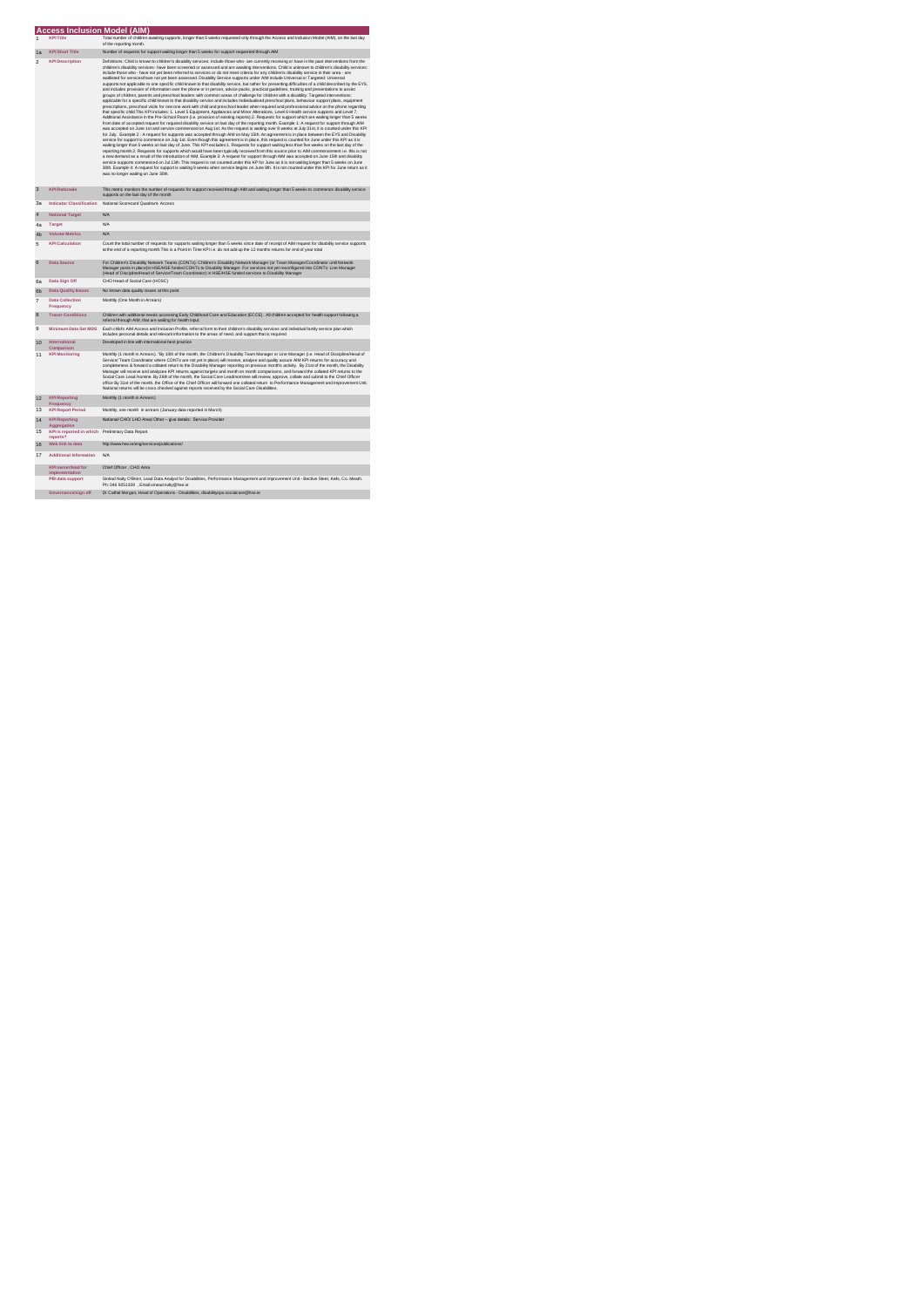|                | <b>Access Inclusion Model (AIM)</b>                          |                                                                                                                                                                                                                                                                                                                                                                                                                                                                                                                                                                                                                                                                                                                                                                                                                                                                                                                                                                                                                                                                                                                                                                                                                                                                                                                                                                                                                                                                                                                                                                                                                                                                                                                                                                                                                                                                                                                                                                                                                                                                                                                                                                                                                                                                                                                                                                                                                                                                                                                                                                                                                                                                                                                                                  |
|----------------|--------------------------------------------------------------|--------------------------------------------------------------------------------------------------------------------------------------------------------------------------------------------------------------------------------------------------------------------------------------------------------------------------------------------------------------------------------------------------------------------------------------------------------------------------------------------------------------------------------------------------------------------------------------------------------------------------------------------------------------------------------------------------------------------------------------------------------------------------------------------------------------------------------------------------------------------------------------------------------------------------------------------------------------------------------------------------------------------------------------------------------------------------------------------------------------------------------------------------------------------------------------------------------------------------------------------------------------------------------------------------------------------------------------------------------------------------------------------------------------------------------------------------------------------------------------------------------------------------------------------------------------------------------------------------------------------------------------------------------------------------------------------------------------------------------------------------------------------------------------------------------------------------------------------------------------------------------------------------------------------------------------------------------------------------------------------------------------------------------------------------------------------------------------------------------------------------------------------------------------------------------------------------------------------------------------------------------------------------------------------------------------------------------------------------------------------------------------------------------------------------------------------------------------------------------------------------------------------------------------------------------------------------------------------------------------------------------------------------------------------------------------------------------------------------------------------------|
|                | <b>KPITitle</b>                                              | Total number of new requests accepted for universal or targeted supports , received only through the Access and Inclusion Model (AIM) in the<br>reporting month.                                                                                                                                                                                                                                                                                                                                                                                                                                                                                                                                                                                                                                                                                                                                                                                                                                                                                                                                                                                                                                                                                                                                                                                                                                                                                                                                                                                                                                                                                                                                                                                                                                                                                                                                                                                                                                                                                                                                                                                                                                                                                                                                                                                                                                                                                                                                                                                                                                                                                                                                                                                 |
| 1a             | <b>KPI Short Title</b>                                       | Total number of requests accepted through AIM in the reporting month                                                                                                                                                                                                                                                                                                                                                                                                                                                                                                                                                                                                                                                                                                                                                                                                                                                                                                                                                                                                                                                                                                                                                                                                                                                                                                                                                                                                                                                                                                                                                                                                                                                                                                                                                                                                                                                                                                                                                                                                                                                                                                                                                                                                                                                                                                                                                                                                                                                                                                                                                                                                                                                                             |
| $\overline{2}$ | <b>KPI Description</b>                                       | Definitions:Child is known to children's disability services: include those who- are currently receiving or have in the past interventions from the<br>children's disability services- have been screened or assessed and are awaiting interventions. Child is unknown to children's disability services:<br>include those who - have not vet been referred to services or do not meet criteria for any children's disability service in their area - are wait-<br>listed for services/have not vet been assessed. Disability Service supports under AIM include Universal or Targeted. Universal supports: not<br>applicable to one specific child known to that health service, but rather for presenting difficulties of a child described by the EYS, and includes<br>provision of information over the phone or in person, advice packs, practical guidelines, training and presentations to assist groups of children,<br>parents and preschool leaders with common areas of challenge for children with a disability. Targeted interventions: applicable for a specific<br>child known to that health service and includes Individualised preschool plans, individualised behaviour support plans, prescription of<br>individualised equipment, preschool visits for one:one work with child and preschool leader when required and professional advice on the phone<br>regarding an individual child. This KPI includes:1. Level 5 Equipment, Appliances and Minor Alterations, Level 6 Health service supports and<br>Level 7, Additional Assistance in the Pre-School Room (i.e. provision of existing reports)2: New requests received through AIM regardless of<br>whether the child is already receiving support as a result of a previous AIM request Example 1: A request for support was accepted for a child<br>unknown to this disability service. This is counted under this KPLExample 2: A request for support has been received through AIM which<br>indicates that there is a requirement for at least 2 disciplines. This request is counted by each of the required disclipines This KPI excludes:<br>Requests for supports which would have been typically received from this source prior to AIM commencement i.e. this is not a new demand as<br>a result of the introduction of AIMExample 4: a parent contacts their child's disability service because their preschool placement is at risk of<br>breaking down. The child is known to this health service and has an IFSP in place. As per this service's policy and practice pre AIM<br>commencement, the appropriate team members are identified and make contact with the preschool. This request is not counted under this KPI<br>as it is not a new demand. |
| $\overline{3}$ | <b>KPI Rationale</b>                                         | This metric monitors the number of requests accepted for supports under AIM only                                                                                                                                                                                                                                                                                                                                                                                                                                                                                                                                                                                                                                                                                                                                                                                                                                                                                                                                                                                                                                                                                                                                                                                                                                                                                                                                                                                                                                                                                                                                                                                                                                                                                                                                                                                                                                                                                                                                                                                                                                                                                                                                                                                                                                                                                                                                                                                                                                                                                                                                                                                                                                                                 |
| 3a             |                                                              | Indicator Classification National Scorecard Quadrant-Access                                                                                                                                                                                                                                                                                                                                                                                                                                                                                                                                                                                                                                                                                                                                                                                                                                                                                                                                                                                                                                                                                                                                                                                                                                                                                                                                                                                                                                                                                                                                                                                                                                                                                                                                                                                                                                                                                                                                                                                                                                                                                                                                                                                                                                                                                                                                                                                                                                                                                                                                                                                                                                                                                      |
| $\overline{4}$ | <b>National Target</b>                                       | N/A                                                                                                                                                                                                                                                                                                                                                                                                                                                                                                                                                                                                                                                                                                                                                                                                                                                                                                                                                                                                                                                                                                                                                                                                                                                                                                                                                                                                                                                                                                                                                                                                                                                                                                                                                                                                                                                                                                                                                                                                                                                                                                                                                                                                                                                                                                                                                                                                                                                                                                                                                                                                                                                                                                                                              |
| 4a             | Target                                                       | N/A                                                                                                                                                                                                                                                                                                                                                                                                                                                                                                                                                                                                                                                                                                                                                                                                                                                                                                                                                                                                                                                                                                                                                                                                                                                                                                                                                                                                                                                                                                                                                                                                                                                                                                                                                                                                                                                                                                                                                                                                                                                                                                                                                                                                                                                                                                                                                                                                                                                                                                                                                                                                                                                                                                                                              |
| 4 <sub>b</sub> | <b>Volume Metrics</b>                                        | N/A                                                                                                                                                                                                                                                                                                                                                                                                                                                                                                                                                                                                                                                                                                                                                                                                                                                                                                                                                                                                                                                                                                                                                                                                                                                                                                                                                                                                                                                                                                                                                                                                                                                                                                                                                                                                                                                                                                                                                                                                                                                                                                                                                                                                                                                                                                                                                                                                                                                                                                                                                                                                                                                                                                                                              |
| 5              | <b>KPI Calculation</b>                                       | Count the total number of new requests for support accepted through AIM in the reporting month which would not have been received prior to<br>commencement of AIM (i.e. new demand). If more than one discipline is required, count requests received by each discipline. This is a<br>cumulative KPI i.e. the 12 months returns should be added for full year total                                                                                                                                                                                                                                                                                                                                                                                                                                                                                                                                                                                                                                                                                                                                                                                                                                                                                                                                                                                                                                                                                                                                                                                                                                                                                                                                                                                                                                                                                                                                                                                                                                                                                                                                                                                                                                                                                                                                                                                                                                                                                                                                                                                                                                                                                                                                                                             |
| 6              | <b>Data Source</b>                                           | FFor Children's Disability Network Teams (CDNTs): Children's Disability Network Manager (or Team Manager/Coordinator until Network<br>Manager posts in place) in HSE/HSE funded CDNTs to Disability Manager. For services not yet reconfigured into CDNTs: Line Manager<br>(Head of Discipline/Head of Service/Team Coordinator) in HSE/HSE funded services to Disability Manager                                                                                                                                                                                                                                                                                                                                                                                                                                                                                                                                                                                                                                                                                                                                                                                                                                                                                                                                                                                                                                                                                                                                                                                                                                                                                                                                                                                                                                                                                                                                                                                                                                                                                                                                                                                                                                                                                                                                                                                                                                                                                                                                                                                                                                                                                                                                                                |
| 6a             | Data Sign Off                                                | CHO Head of Social Care (HOSC)                                                                                                                                                                                                                                                                                                                                                                                                                                                                                                                                                                                                                                                                                                                                                                                                                                                                                                                                                                                                                                                                                                                                                                                                                                                                                                                                                                                                                                                                                                                                                                                                                                                                                                                                                                                                                                                                                                                                                                                                                                                                                                                                                                                                                                                                                                                                                                                                                                                                                                                                                                                                                                                                                                                   |
| 6b             | <b>Data Quality Issues</b>                                   | No known data quality issues at this point.                                                                                                                                                                                                                                                                                                                                                                                                                                                                                                                                                                                                                                                                                                                                                                                                                                                                                                                                                                                                                                                                                                                                                                                                                                                                                                                                                                                                                                                                                                                                                                                                                                                                                                                                                                                                                                                                                                                                                                                                                                                                                                                                                                                                                                                                                                                                                                                                                                                                                                                                                                                                                                                                                                      |
| $\overline{7}$ | Data Collection<br>Frequency                                 | Monthly (One Month in Arrears)                                                                                                                                                                                                                                                                                                                                                                                                                                                                                                                                                                                                                                                                                                                                                                                                                                                                                                                                                                                                                                                                                                                                                                                                                                                                                                                                                                                                                                                                                                                                                                                                                                                                                                                                                                                                                                                                                                                                                                                                                                                                                                                                                                                                                                                                                                                                                                                                                                                                                                                                                                                                                                                                                                                   |
| $\mathbf{R}$   | <b>Tracer Conditions</b>                                     | Children with additional needs accessing Early Childhood Care and Education (ECCE). All children accepted for health support following a<br>referral through AIM, that are waiting for health input.                                                                                                                                                                                                                                                                                                                                                                                                                                                                                                                                                                                                                                                                                                                                                                                                                                                                                                                                                                                                                                                                                                                                                                                                                                                                                                                                                                                                                                                                                                                                                                                                                                                                                                                                                                                                                                                                                                                                                                                                                                                                                                                                                                                                                                                                                                                                                                                                                                                                                                                                             |
| $\overline{9}$ | Minimum Data Set MDS                                         | Each child's AIM Access and Inclusion Profile, referral form to their children's disability services and individual family service plan which<br>includes personal details and relevant information to the areas of need, and support that is required                                                                                                                                                                                                                                                                                                                                                                                                                                                                                                                                                                                                                                                                                                                                                                                                                                                                                                                                                                                                                                                                                                                                                                                                                                                                                                                                                                                                                                                                                                                                                                                                                                                                                                                                                                                                                                                                                                                                                                                                                                                                                                                                                                                                                                                                                                                                                                                                                                                                                           |
| 10             | International<br>Comparison                                  | Developed in line with international best practice                                                                                                                                                                                                                                                                                                                                                                                                                                                                                                                                                                                                                                                                                                                                                                                                                                                                                                                                                                                                                                                                                                                                                                                                                                                                                                                                                                                                                                                                                                                                                                                                                                                                                                                                                                                                                                                                                                                                                                                                                                                                                                                                                                                                                                                                                                                                                                                                                                                                                                                                                                                                                                                                                               |
| 11             | <b>KPI Monitoring</b>                                        | Monthly (1 month in Arrears). "By 10th of the month, the Children's Disability Team Manager or Line Manager (i.e. Head of Disciplina/Head of<br>Service/ Team Coordinator where CDNTs are not yet in place) will receive, analyse and quality assure AIM KPI returns for accuracy and<br>completeness & forward a collated return to the Disability Manager reporting on previous month's activity. By 21st of the month, the Disability<br>Manager will receive and analysee KPI returns against targets and month on month comparisons, and forward the collated KPI returns to the<br>Social Care Lead /nomine. By 26th of the month, the Social Care Lead/nominee will review, approve, collate and submit to the Chief Officer<br>office By 31st of the month, the Office of the Chief Officer will forward one collated return to Performance Management and Improvement Unit.<br>National returns will be cross checked against reports received by the Social Care Disabilities.                                                                                                                                                                                                                                                                                                                                                                                                                                                                                                                                                                                                                                                                                                                                                                                                                                                                                                                                                                                                                                                                                                                                                                                                                                                                                                                                                                                                                                                                                                                                                                                                                                                                                                                                                         |
| 12             | <b>KPI Reporting</b><br>Frequency                            | Monthly (1 month in Arrears)                                                                                                                                                                                                                                                                                                                                                                                                                                                                                                                                                                                                                                                                                                                                                                                                                                                                                                                                                                                                                                                                                                                                                                                                                                                                                                                                                                                                                                                                                                                                                                                                                                                                                                                                                                                                                                                                                                                                                                                                                                                                                                                                                                                                                                                                                                                                                                                                                                                                                                                                                                                                                                                                                                                     |
| 13             | <b>KPI Report Period</b>                                     | Monthly, one month in arrears (January data reported in March)                                                                                                                                                                                                                                                                                                                                                                                                                                                                                                                                                                                                                                                                                                                                                                                                                                                                                                                                                                                                                                                                                                                                                                                                                                                                                                                                                                                                                                                                                                                                                                                                                                                                                                                                                                                                                                                                                                                                                                                                                                                                                                                                                                                                                                                                                                                                                                                                                                                                                                                                                                                                                                                                                   |
| 14             | <b>KPI Reporting</b><br>Aggregation                          | National/ CHO/ LHO Area/ Other - give details: Service Provider                                                                                                                                                                                                                                                                                                                                                                                                                                                                                                                                                                                                                                                                                                                                                                                                                                                                                                                                                                                                                                                                                                                                                                                                                                                                                                                                                                                                                                                                                                                                                                                                                                                                                                                                                                                                                                                                                                                                                                                                                                                                                                                                                                                                                                                                                                                                                                                                                                                                                                                                                                                                                                                                                  |
| 15             | KPI is reported in which Preliminary Data Report<br>renorts? |                                                                                                                                                                                                                                                                                                                                                                                                                                                                                                                                                                                                                                                                                                                                                                                                                                                                                                                                                                                                                                                                                                                                                                                                                                                                                                                                                                                                                                                                                                                                                                                                                                                                                                                                                                                                                                                                                                                                                                                                                                                                                                                                                                                                                                                                                                                                                                                                                                                                                                                                                                                                                                                                                                                                                  |
| 16             | Web link to data                                             | http://www.hse.ie/eng/services/publications/                                                                                                                                                                                                                                                                                                                                                                                                                                                                                                                                                                                                                                                                                                                                                                                                                                                                                                                                                                                                                                                                                                                                                                                                                                                                                                                                                                                                                                                                                                                                                                                                                                                                                                                                                                                                                                                                                                                                                                                                                                                                                                                                                                                                                                                                                                                                                                                                                                                                                                                                                                                                                                                                                                     |
| 17             | <b>Additional Information</b>                                | N/A                                                                                                                                                                                                                                                                                                                                                                                                                                                                                                                                                                                                                                                                                                                                                                                                                                                                                                                                                                                                                                                                                                                                                                                                                                                                                                                                                                                                                                                                                                                                                                                                                                                                                                                                                                                                                                                                                                                                                                                                                                                                                                                                                                                                                                                                                                                                                                                                                                                                                                                                                                                                                                                                                                                                              |
|                | <b>KPI</b> owner/lead for<br>implementation                  | Chief Officer, CHO Area                                                                                                                                                                                                                                                                                                                                                                                                                                                                                                                                                                                                                                                                                                                                                                                                                                                                                                                                                                                                                                                                                                                                                                                                                                                                                                                                                                                                                                                                                                                                                                                                                                                                                                                                                                                                                                                                                                                                                                                                                                                                                                                                                                                                                                                                                                                                                                                                                                                                                                                                                                                                                                                                                                                          |
|                | PBI data support                                             | Sinéad Nulty O'Brien, Lead Data Analyst for Disabilities, Performance Management and Improvement Unit - Bective Steet, Kells, Co. Meath.<br>Ph: 046 9251328 , Emailsinead nuity@hse.ie                                                                                                                                                                                                                                                                                                                                                                                                                                                                                                                                                                                                                                                                                                                                                                                                                                                                                                                                                                                                                                                                                                                                                                                                                                                                                                                                                                                                                                                                                                                                                                                                                                                                                                                                                                                                                                                                                                                                                                                                                                                                                                                                                                                                                                                                                                                                                                                                                                                                                                                                                           |
|                | Governance/sign off                                          | Dr Cathal Morgan, Head of Operations - Disabilities, disabilityops.socialcare@hse.ie                                                                                                                                                                                                                                                                                                                                                                                                                                                                                                                                                                                                                                                                                                                                                                                                                                                                                                                                                                                                                                                                                                                                                                                                                                                                                                                                                                                                                                                                                                                                                                                                                                                                                                                                                                                                                                                                                                                                                                                                                                                                                                                                                                                                                                                                                                                                                                                                                                                                                                                                                                                                                                                             |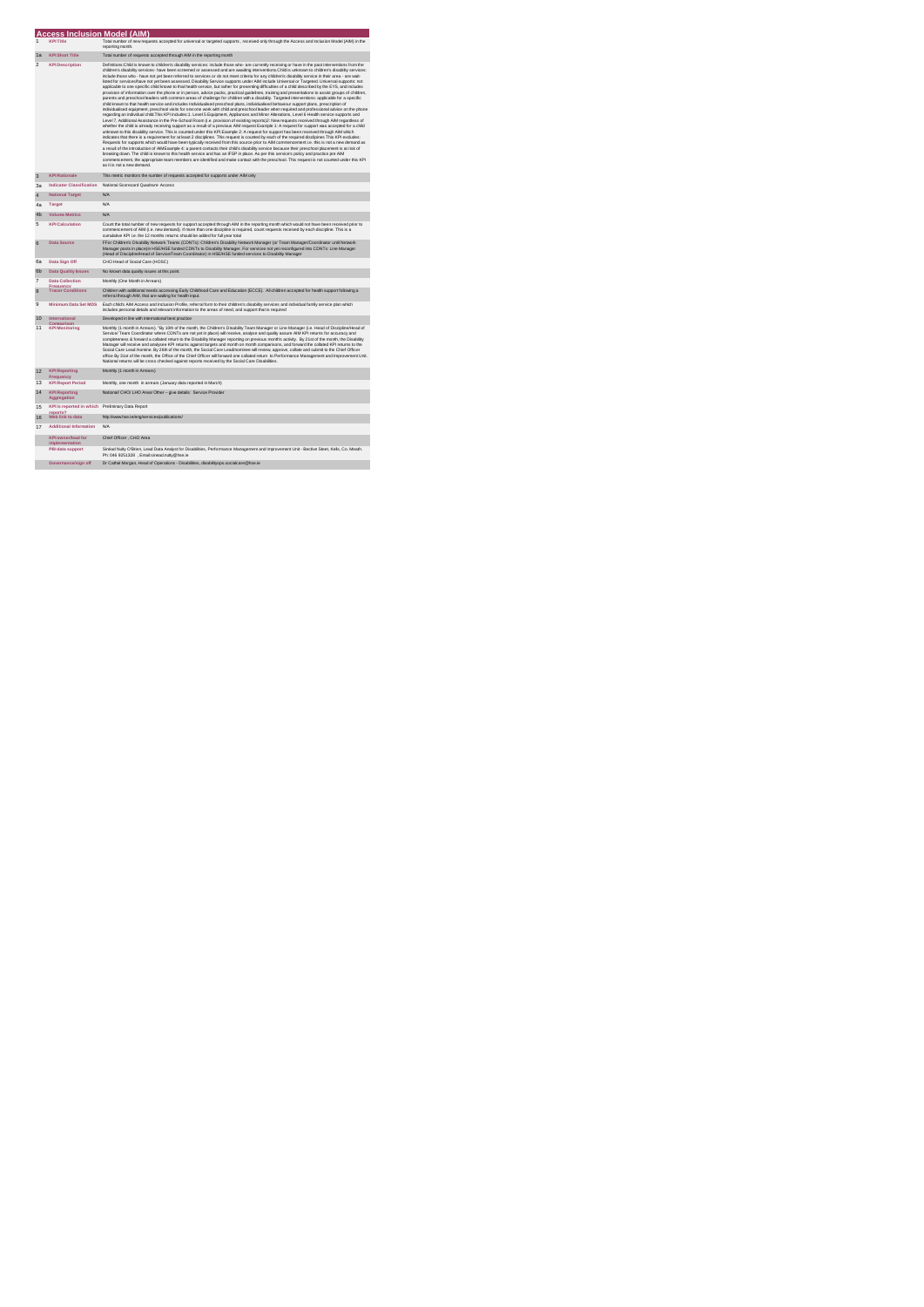|                | <b>Access Inclusion Model (AIM)</b>                          |                                                                                                                                                                                                                                                                                                                                                                                                                                                                                                                                                                                                                                                                                                                                                                                                                                                                                                                                                                                                                                                                                                                                                                                                                                                                                                                                                                                                                                                                                                                                                                                                                                                                                                                                                                                                                                                                                                                                                                                                                                                                                                                                                                                                                                                                                                                                                         |
|----------------|--------------------------------------------------------------|---------------------------------------------------------------------------------------------------------------------------------------------------------------------------------------------------------------------------------------------------------------------------------------------------------------------------------------------------------------------------------------------------------------------------------------------------------------------------------------------------------------------------------------------------------------------------------------------------------------------------------------------------------------------------------------------------------------------------------------------------------------------------------------------------------------------------------------------------------------------------------------------------------------------------------------------------------------------------------------------------------------------------------------------------------------------------------------------------------------------------------------------------------------------------------------------------------------------------------------------------------------------------------------------------------------------------------------------------------------------------------------------------------------------------------------------------------------------------------------------------------------------------------------------------------------------------------------------------------------------------------------------------------------------------------------------------------------------------------------------------------------------------------------------------------------------------------------------------------------------------------------------------------------------------------------------------------------------------------------------------------------------------------------------------------------------------------------------------------------------------------------------------------------------------------------------------------------------------------------------------------------------------------------------------------------------------------------------------------|
|                |                                                              | Total number of new requests received for universal or targeted supports only through the Access and Inclusion Model (AIM) in the reporting<br>month                                                                                                                                                                                                                                                                                                                                                                                                                                                                                                                                                                                                                                                                                                                                                                                                                                                                                                                                                                                                                                                                                                                                                                                                                                                                                                                                                                                                                                                                                                                                                                                                                                                                                                                                                                                                                                                                                                                                                                                                                                                                                                                                                                                                    |
| 1a             | <b>KPI Short Title</b>                                       | Total number of requests received through AIM in the reporting month                                                                                                                                                                                                                                                                                                                                                                                                                                                                                                                                                                                                                                                                                                                                                                                                                                                                                                                                                                                                                                                                                                                                                                                                                                                                                                                                                                                                                                                                                                                                                                                                                                                                                                                                                                                                                                                                                                                                                                                                                                                                                                                                                                                                                                                                                    |
| $\overline{z}$ | <b>KPI Description</b>                                       | Definitions:Child is known to children's disability services: include those who- are currently receiving interventions from/has and is still eligible<br>for children's disability network teams/services- have been screened or assessed and are awaiting interventions. Child is unknown to children's<br>disability services: include those who - have not yet been referred to services or do not meet criteria for any children's disability service in their<br>area - are wait-listed for services/have not yet been assessed. Disability Service supports under AIM include be Universal or<br>Targeted:Universal supports: not applicable to one specific child known to that health service, but rather presenting difficulties of a child<br>described by the EYS. It includes provision of information over the phone or in person, advice packs, practical guidelines, training and<br>presentations to assist groups of children, parents and preschool leaders with common areas of challenge for children with a disability.<br>Targeted interventions: applicable for a specific child known to that health service and includes Individualised preschool plans, behaviour<br>support plans, equipment prescriptions, preschool visits for one one work with the child and preschool leader when required and professional<br>advice on the phone regarding that specific child. This KPI includes:1, Level 5: Equipment, Appliances and Minor Alterations, Level 6: Health<br>service supports and Level 7: Additional Assistance in the Pre-School Room (i.e. provision of existing reports)2: New requests received<br>through AIM regardless of whether the child is already receiving supports following a previous AIM request. This KPI excludes: Requests for<br>supports which would have been typically received from this source prior to AIM commencement i.e. this is not a new demand as a result of the<br>introduction of AIM. Example : a parent contacts their child's disability service because their preschool placement is at risk of breaking down.<br>The child is known to this health service and has an IFSP in place. As per this service's practice pre AIM commencement, the appropriate team<br>members are identified and make contact with the preschool. This request is not counted under this KPI. |
| $\overline{3}$ | <b>KPI Rationale</b>                                         | This KPI monitors the number of requests received for supports through AIM only                                                                                                                                                                                                                                                                                                                                                                                                                                                                                                                                                                                                                                                                                                                                                                                                                                                                                                                                                                                                                                                                                                                                                                                                                                                                                                                                                                                                                                                                                                                                                                                                                                                                                                                                                                                                                                                                                                                                                                                                                                                                                                                                                                                                                                                                         |
| 3a             | <b>Indicator Classification</b>                              | National Scorecard Quadrant- Access                                                                                                                                                                                                                                                                                                                                                                                                                                                                                                                                                                                                                                                                                                                                                                                                                                                                                                                                                                                                                                                                                                                                                                                                                                                                                                                                                                                                                                                                                                                                                                                                                                                                                                                                                                                                                                                                                                                                                                                                                                                                                                                                                                                                                                                                                                                     |
| $\overline{4}$ | <b>National Target</b>                                       | N/A                                                                                                                                                                                                                                                                                                                                                                                                                                                                                                                                                                                                                                                                                                                                                                                                                                                                                                                                                                                                                                                                                                                                                                                                                                                                                                                                                                                                                                                                                                                                                                                                                                                                                                                                                                                                                                                                                                                                                                                                                                                                                                                                                                                                                                                                                                                                                     |
| 48             | Target                                                       | N/A                                                                                                                                                                                                                                                                                                                                                                                                                                                                                                                                                                                                                                                                                                                                                                                                                                                                                                                                                                                                                                                                                                                                                                                                                                                                                                                                                                                                                                                                                                                                                                                                                                                                                                                                                                                                                                                                                                                                                                                                                                                                                                                                                                                                                                                                                                                                                     |
| 4h             | <b>Volume Metrics</b>                                        | N/A                                                                                                                                                                                                                                                                                                                                                                                                                                                                                                                                                                                                                                                                                                                                                                                                                                                                                                                                                                                                                                                                                                                                                                                                                                                                                                                                                                                                                                                                                                                                                                                                                                                                                                                                                                                                                                                                                                                                                                                                                                                                                                                                                                                                                                                                                                                                                     |
| 5              | <b>KPI Calculation</b>                                       | Count total number of new requests for support received through AIM in the reporting month which would not have been received prior to<br>commencement of AIM (i.e. new demand). If more than one discipline is required, count requests received by each discipline. This is a<br>cumulative KPI i.e. the 12 months returns should be added for full year total                                                                                                                                                                                                                                                                                                                                                                                                                                                                                                                                                                                                                                                                                                                                                                                                                                                                                                                                                                                                                                                                                                                                                                                                                                                                                                                                                                                                                                                                                                                                                                                                                                                                                                                                                                                                                                                                                                                                                                                        |
| R              | <b>Data Source</b>                                           | For Children's Disability Network Teams (CDNTs): Children's Disability Network Manager (or Team Manager/Coordinator until Network<br>Manager posts in place) in HSE/HSE funded CDNTs to Disability Manager. For services not yet reconfigured into CDNTs: Line Manager<br>(Head of Discipline/Head of Service/Team Coordinator) in HSE/HSE funded services to Disability Manager                                                                                                                                                                                                                                                                                                                                                                                                                                                                                                                                                                                                                                                                                                                                                                                                                                                                                                                                                                                                                                                                                                                                                                                                                                                                                                                                                                                                                                                                                                                                                                                                                                                                                                                                                                                                                                                                                                                                                                        |
| 6a             | Data Sign Off                                                | CHO Head of Social Care (HOSC)                                                                                                                                                                                                                                                                                                                                                                                                                                                                                                                                                                                                                                                                                                                                                                                                                                                                                                                                                                                                                                                                                                                                                                                                                                                                                                                                                                                                                                                                                                                                                                                                                                                                                                                                                                                                                                                                                                                                                                                                                                                                                                                                                                                                                                                                                                                          |
| 6h             | <b>Data Quality Issues</b>                                   | No known data quality issues at this point.                                                                                                                                                                                                                                                                                                                                                                                                                                                                                                                                                                                                                                                                                                                                                                                                                                                                                                                                                                                                                                                                                                                                                                                                                                                                                                                                                                                                                                                                                                                                                                                                                                                                                                                                                                                                                                                                                                                                                                                                                                                                                                                                                                                                                                                                                                             |
| $\overline{7}$ | <b>Data Collection</b><br>Frequency                          | Monthly (One Month in Arrears)                                                                                                                                                                                                                                                                                                                                                                                                                                                                                                                                                                                                                                                                                                                                                                                                                                                                                                                                                                                                                                                                                                                                                                                                                                                                                                                                                                                                                                                                                                                                                                                                                                                                                                                                                                                                                                                                                                                                                                                                                                                                                                                                                                                                                                                                                                                          |
| 8              | <b>Tracer Conditions</b>                                     | Children with additional needs accessing Early Childhood Care and Education (ECCE). All requests for support received through AIM                                                                                                                                                                                                                                                                                                                                                                                                                                                                                                                                                                                                                                                                                                                                                                                                                                                                                                                                                                                                                                                                                                                                                                                                                                                                                                                                                                                                                                                                                                                                                                                                                                                                                                                                                                                                                                                                                                                                                                                                                                                                                                                                                                                                                       |
| 9              | <b>Minimum Data Set MDS</b>                                  | Each child's AIM Access and Inclusion Profile, referral form to their children's disability services and individual family service plan which<br>includes personal details and relevant information to the areas of need, and support that is required                                                                                                                                                                                                                                                                                                                                                                                                                                                                                                                                                                                                                                                                                                                                                                                                                                                                                                                                                                                                                                                                                                                                                                                                                                                                                                                                                                                                                                                                                                                                                                                                                                                                                                                                                                                                                                                                                                                                                                                                                                                                                                  |
| 10             | International<br>Comparison                                  | Developed in line with international best practice                                                                                                                                                                                                                                                                                                                                                                                                                                                                                                                                                                                                                                                                                                                                                                                                                                                                                                                                                                                                                                                                                                                                                                                                                                                                                                                                                                                                                                                                                                                                                                                                                                                                                                                                                                                                                                                                                                                                                                                                                                                                                                                                                                                                                                                                                                      |
| 11             | <b>KPI Monitoring</b>                                        | Monthly (1 month in Arrears). "By 10th of the month, the Children's Disability Team Manager or Line Manager (i.e. Head of Disciplina/Head of<br>Service/ Team Coordinator where CDNTs are not yet in place) will receive, analyse and quality assure AIM KPI returns for accuracy and<br>completeness & forward a collated return to the Disability Manager reporting on previous month's activity. By 21st of the month, the Disability<br>Manager will receive and analysee KPI returns against targets and month on month comparisons, and forward the collated KPI returns to the<br>Social Care Lead /nomine. By 26th of the month,t of the month, the the Social Care Lead/nominee wil review, approve, collate and submit to<br>the Chief Officer office By 31st Office of the Chief Officer will forward one collated return to Performance Management and Improvement Unit.<br>National returns will be cross checked against reports received by the Social Care Disabilities.                                                                                                                                                                                                                                                                                                                                                                                                                                                                                                                                                                                                                                                                                                                                                                                                                                                                                                                                                                                                                                                                                                                                                                                                                                                                                                                                                                |
| 12             | <b>KPI Reporting</b>                                         | Monthly (1 month in Arrears)                                                                                                                                                                                                                                                                                                                                                                                                                                                                                                                                                                                                                                                                                                                                                                                                                                                                                                                                                                                                                                                                                                                                                                                                                                                                                                                                                                                                                                                                                                                                                                                                                                                                                                                                                                                                                                                                                                                                                                                                                                                                                                                                                                                                                                                                                                                            |
| 13             | <b>KPI Report Period</b>                                     | Monthly, one month in arrears (January data reported in March)                                                                                                                                                                                                                                                                                                                                                                                                                                                                                                                                                                                                                                                                                                                                                                                                                                                                                                                                                                                                                                                                                                                                                                                                                                                                                                                                                                                                                                                                                                                                                                                                                                                                                                                                                                                                                                                                                                                                                                                                                                                                                                                                                                                                                                                                                          |
| 14             | <b>KPI Reporting</b><br>Aggregation                          | National/ CHO/ LHO Area/ Other - give details: Service Provider                                                                                                                                                                                                                                                                                                                                                                                                                                                                                                                                                                                                                                                                                                                                                                                                                                                                                                                                                                                                                                                                                                                                                                                                                                                                                                                                                                                                                                                                                                                                                                                                                                                                                                                                                                                                                                                                                                                                                                                                                                                                                                                                                                                                                                                                                         |
| 15             | KPI is reported in which Preliminary Data Report<br>reports? |                                                                                                                                                                                                                                                                                                                                                                                                                                                                                                                                                                                                                                                                                                                                                                                                                                                                                                                                                                                                                                                                                                                                                                                                                                                                                                                                                                                                                                                                                                                                                                                                                                                                                                                                                                                                                                                                                                                                                                                                                                                                                                                                                                                                                                                                                                                                                         |
| 16             | Web link to data                                             | http://www.hse.ia/eng/services/publications/                                                                                                                                                                                                                                                                                                                                                                                                                                                                                                                                                                                                                                                                                                                                                                                                                                                                                                                                                                                                                                                                                                                                                                                                                                                                                                                                                                                                                                                                                                                                                                                                                                                                                                                                                                                                                                                                                                                                                                                                                                                                                                                                                                                                                                                                                                            |
| 17             | <b>Additional Information</b>                                | N/A                                                                                                                                                                                                                                                                                                                                                                                                                                                                                                                                                                                                                                                                                                                                                                                                                                                                                                                                                                                                                                                                                                                                                                                                                                                                                                                                                                                                                                                                                                                                                                                                                                                                                                                                                                                                                                                                                                                                                                                                                                                                                                                                                                                                                                                                                                                                                     |
|                | <b>KPI</b> owner/lead for<br>implementation                  | Chief Officer . CHO Area                                                                                                                                                                                                                                                                                                                                                                                                                                                                                                                                                                                                                                                                                                                                                                                                                                                                                                                                                                                                                                                                                                                                                                                                                                                                                                                                                                                                                                                                                                                                                                                                                                                                                                                                                                                                                                                                                                                                                                                                                                                                                                                                                                                                                                                                                                                                |
|                | PBI data support                                             | Sinéad Nuty O'Brien, Lead Data Analyst for Disabilities, Performance Management and Improvement Unit - Bective Steet, Kells, Co. Meath.<br>Ph: 046 9251328 , Emailsinead.nuty@hse.ie                                                                                                                                                                                                                                                                                                                                                                                                                                                                                                                                                                                                                                                                                                                                                                                                                                                                                                                                                                                                                                                                                                                                                                                                                                                                                                                                                                                                                                                                                                                                                                                                                                                                                                                                                                                                                                                                                                                                                                                                                                                                                                                                                                    |
|                | Governance/sign off                                          | Dr Cathal Morgan, Head of Operations - Disabilities, disabilityops.socialcare@hse.ie                                                                                                                                                                                                                                                                                                                                                                                                                                                                                                                                                                                                                                                                                                                                                                                                                                                                                                                                                                                                                                                                                                                                                                                                                                                                                                                                                                                                                                                                                                                                                                                                                                                                                                                                                                                                                                                                                                                                                                                                                                                                                                                                                                                                                                                                    |
|                |                                                              |                                                                                                                                                                                                                                                                                                                                                                                                                                                                                                                                                                                                                                                                                                                                                                                                                                                                                                                                                                                                                                                                                                                                                                                                                                                                                                                                                                                                                                                                                                                                                                                                                                                                                                                                                                                                                                                                                                                                                                                                                                                                                                                                                                                                                                                                                                                                                         |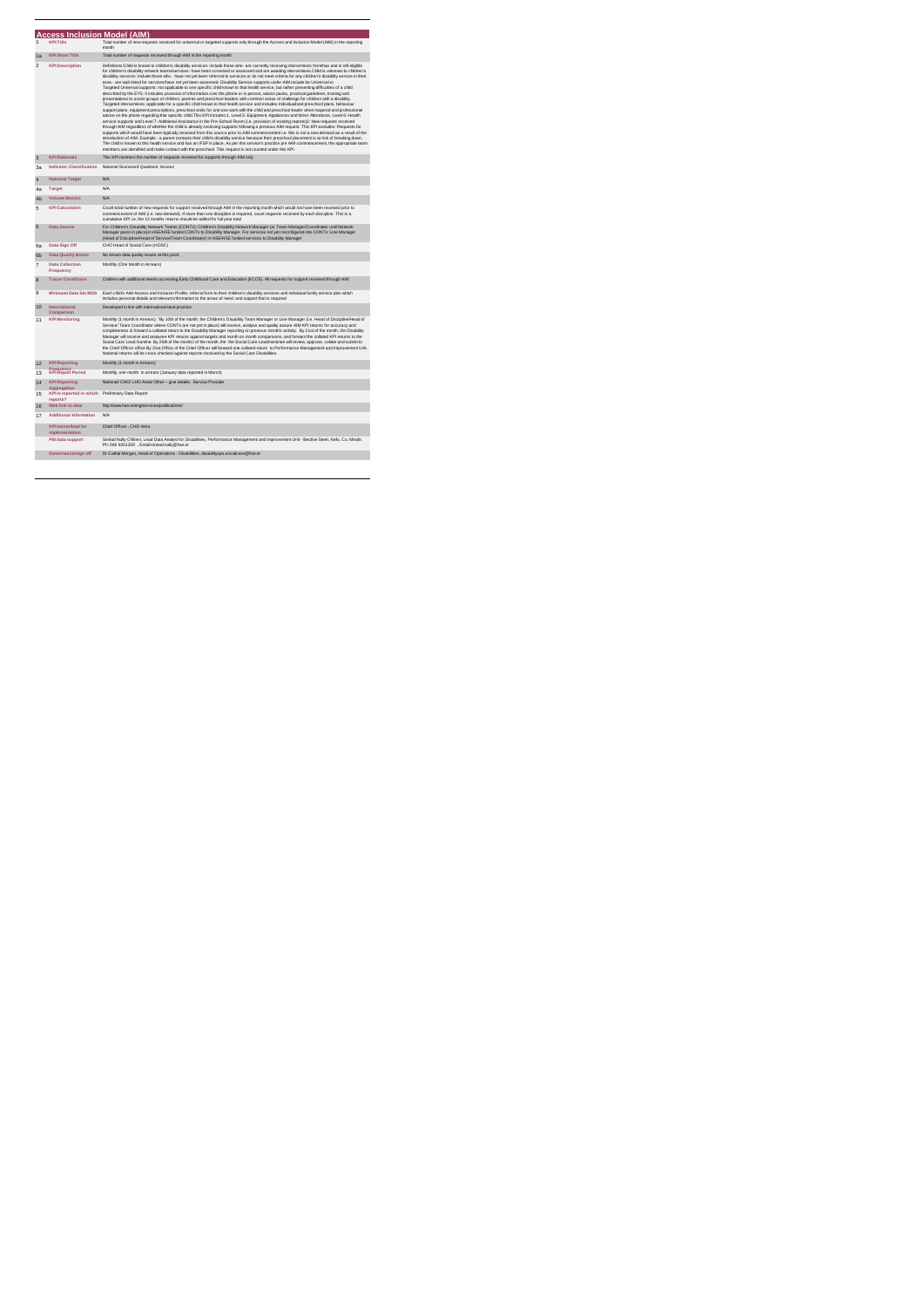|                 | <b>Access Inclusion Model (AIM)</b>                          |                                                                                                                                                                                                                                                                                                                                                                                                                                                                                                                                                                                                                                                                                                                                                                                                                                                                                                                                                                                                                                                                                                                                                                                                                                                                                                                                                                                                                                                                                                                                                                                                                                                                                                                                                                                                                                                                                                                                                                                                                                                                                                                                                                                                                                                                                                                                                                                                                                                                                                                                                                                                                                                                                                                                                                                                                                                                                                          |
|-----------------|--------------------------------------------------------------|----------------------------------------------------------------------------------------------------------------------------------------------------------------------------------------------------------------------------------------------------------------------------------------------------------------------------------------------------------------------------------------------------------------------------------------------------------------------------------------------------------------------------------------------------------------------------------------------------------------------------------------------------------------------------------------------------------------------------------------------------------------------------------------------------------------------------------------------------------------------------------------------------------------------------------------------------------------------------------------------------------------------------------------------------------------------------------------------------------------------------------------------------------------------------------------------------------------------------------------------------------------------------------------------------------------------------------------------------------------------------------------------------------------------------------------------------------------------------------------------------------------------------------------------------------------------------------------------------------------------------------------------------------------------------------------------------------------------------------------------------------------------------------------------------------------------------------------------------------------------------------------------------------------------------------------------------------------------------------------------------------------------------------------------------------------------------------------------------------------------------------------------------------------------------------------------------------------------------------------------------------------------------------------------------------------------------------------------------------------------------------------------------------------------------------------------------------------------------------------------------------------------------------------------------------------------------------------------------------------------------------------------------------------------------------------------------------------------------------------------------------------------------------------------------------------------------------------------------------------------------------------------------------|
|                 | <b>KPITitle</b>                                              | Total number of requests for supports received only through Access and Inclusion Model (AIM) which are waiting on the last day of the<br>reporting month.                                                                                                                                                                                                                                                                                                                                                                                                                                                                                                                                                                                                                                                                                                                                                                                                                                                                                                                                                                                                                                                                                                                                                                                                                                                                                                                                                                                                                                                                                                                                                                                                                                                                                                                                                                                                                                                                                                                                                                                                                                                                                                                                                                                                                                                                                                                                                                                                                                                                                                                                                                                                                                                                                                                                                |
| 18              | <b>KPI Short Title</b>                                       | Number of requests for support received through AIM waiting at end of reporting month                                                                                                                                                                                                                                                                                                                                                                                                                                                                                                                                                                                                                                                                                                                                                                                                                                                                                                                                                                                                                                                                                                                                                                                                                                                                                                                                                                                                                                                                                                                                                                                                                                                                                                                                                                                                                                                                                                                                                                                                                                                                                                                                                                                                                                                                                                                                                                                                                                                                                                                                                                                                                                                                                                                                                                                                                    |
| $\overline{z}$  | <b>KPI Description</b>                                       | Definitions:Child is known to children's disability services: include those who- are currently receiving or have in the past interventions from the<br>children's disability services- have been screened or assessed and are awaiting interventions. Child is unknown to children's disability services:<br>include those who - have not yet been referred to services or do not meet criteria for any children's disability service in their area - are<br>waitlisted for services/have not yet been assessed. Disability Service supports under AIM include Universal or Targeted. Universal supports:<br>not applicable to one specific child known to that disability service, but rather for presenting difficulties of a child described by the EYS, and<br>includes provision of information over the phone or in person, advice packs and practical guidelines, training and presentations to assist groups<br>of children, parents and preschool leaders with common areas of challenge for children with a disability. Targeted interventions: applicable for a<br>specific child known to that disability service and includes Individualised preschool plans, individualised behaviour support plans, prescription of<br>individualised equipment, preschool visits for one:one work with child and preschool leader when required and professional advice on the phone<br>regarding an individual child. This KPI includes: 1. Level 5 Equipment, Appliances and Minor Alterations, Level 6 Health service supports and<br>Level 7, Additional Assistance in the Pre-School Room (i.e. provision of existing reports).2. Requests for support not yet commenced i.e.<br>supports provided for by required disability service(s) at least once by the end of reporting month. Example 1: A request for support through<br>AIM accepted in June was not commenced by end of June. This request is returned under this KPI (and also under KPI "Requests Received"<br>and KPI "Requests Accepted" for June) This KPI excludes: 1. Requests for support which the required disability service has<br>commenced/provided at least once by the last day of the reporting month. 2. Requests for supports which would have been typically received<br>from this source prior to AIM commencement i.e. this is not a new demand as a result of the introduction of AIM. Example 2: A request for<br>support received through AIM in Jan. was provided for at least once by Occupational Therapy (OT) in Jan. and still awaiting Psychology at end<br>of Jan. This request is not returned under this KPI by OT but is returned by Psychology for Jan. Example 3: A request for support is<br>commenced by OT, including equipment assessment and prescription. The child is still awaiting equipment at end of month to commence in<br>ECCE but is not counted under this KPI as OT was commenced. |
| $\mathbf{R}$    | <b>KPI Rationale</b>                                         | This metric monitors the number of requests for support received through AIM and waiting to commence disability service supports on the last<br>day of the reporting month.                                                                                                                                                                                                                                                                                                                                                                                                                                                                                                                                                                                                                                                                                                                                                                                                                                                                                                                                                                                                                                                                                                                                                                                                                                                                                                                                                                                                                                                                                                                                                                                                                                                                                                                                                                                                                                                                                                                                                                                                                                                                                                                                                                                                                                                                                                                                                                                                                                                                                                                                                                                                                                                                                                                              |
| 3a              |                                                              | Indicator Classification National Scorecard Quadrant-Access                                                                                                                                                                                                                                                                                                                                                                                                                                                                                                                                                                                                                                                                                                                                                                                                                                                                                                                                                                                                                                                                                                                                                                                                                                                                                                                                                                                                                                                                                                                                                                                                                                                                                                                                                                                                                                                                                                                                                                                                                                                                                                                                                                                                                                                                                                                                                                                                                                                                                                                                                                                                                                                                                                                                                                                                                                              |
| $\overline{4}$  | <b>National Target</b>                                       | N/A                                                                                                                                                                                                                                                                                                                                                                                                                                                                                                                                                                                                                                                                                                                                                                                                                                                                                                                                                                                                                                                                                                                                                                                                                                                                                                                                                                                                                                                                                                                                                                                                                                                                                                                                                                                                                                                                                                                                                                                                                                                                                                                                                                                                                                                                                                                                                                                                                                                                                                                                                                                                                                                                                                                                                                                                                                                                                                      |
| 4a              | Target                                                       | N/A                                                                                                                                                                                                                                                                                                                                                                                                                                                                                                                                                                                                                                                                                                                                                                                                                                                                                                                                                                                                                                                                                                                                                                                                                                                                                                                                                                                                                                                                                                                                                                                                                                                                                                                                                                                                                                                                                                                                                                                                                                                                                                                                                                                                                                                                                                                                                                                                                                                                                                                                                                                                                                                                                                                                                                                                                                                                                                      |
| 4 <sub>b</sub>  | <b>Volume Metrics</b>                                        | N/A                                                                                                                                                                                                                                                                                                                                                                                                                                                                                                                                                                                                                                                                                                                                                                                                                                                                                                                                                                                                                                                                                                                                                                                                                                                                                                                                                                                                                                                                                                                                                                                                                                                                                                                                                                                                                                                                                                                                                                                                                                                                                                                                                                                                                                                                                                                                                                                                                                                                                                                                                                                                                                                                                                                                                                                                                                                                                                      |
| 5               | <b>KPI Calculation</b>                                       | Count the total number of requests for support waiting on the last day of the month. This is a Point In Time KPI i.e. do not add up the 12 months<br>returns for end of year total                                                                                                                                                                                                                                                                                                                                                                                                                                                                                                                                                                                                                                                                                                                                                                                                                                                                                                                                                                                                                                                                                                                                                                                                                                                                                                                                                                                                                                                                                                                                                                                                                                                                                                                                                                                                                                                                                                                                                                                                                                                                                                                                                                                                                                                                                                                                                                                                                                                                                                                                                                                                                                                                                                                       |
| 6               | <b>Data Source</b>                                           | For Children's Disability Network Teams (CDNTs): Children's Disability Network Manager (or Team Manager/Coordinator until Network<br>Manager posts in place) in HSE/HSE funded CDNTs to Disability Manager. For services not yet reconfigured into CDNTs: Line Manager<br>(Head of Discipline/Head of Service/Team Coordinator) in HSE/HSE funded services to Disability Manager                                                                                                                                                                                                                                                                                                                                                                                                                                                                                                                                                                                                                                                                                                                                                                                                                                                                                                                                                                                                                                                                                                                                                                                                                                                                                                                                                                                                                                                                                                                                                                                                                                                                                                                                                                                                                                                                                                                                                                                                                                                                                                                                                                                                                                                                                                                                                                                                                                                                                                                         |
| 6a              | Data Sign Off                                                | CHO Head of Social Care (HOSC)                                                                                                                                                                                                                                                                                                                                                                                                                                                                                                                                                                                                                                                                                                                                                                                                                                                                                                                                                                                                                                                                                                                                                                                                                                                                                                                                                                                                                                                                                                                                                                                                                                                                                                                                                                                                                                                                                                                                                                                                                                                                                                                                                                                                                                                                                                                                                                                                                                                                                                                                                                                                                                                                                                                                                                                                                                                                           |
| 6b              | <b>Data Quality Issues</b>                                   | No known data quality issues at this point.                                                                                                                                                                                                                                                                                                                                                                                                                                                                                                                                                                                                                                                                                                                                                                                                                                                                                                                                                                                                                                                                                                                                                                                                                                                                                                                                                                                                                                                                                                                                                                                                                                                                                                                                                                                                                                                                                                                                                                                                                                                                                                                                                                                                                                                                                                                                                                                                                                                                                                                                                                                                                                                                                                                                                                                                                                                              |
| $\overline{7}$  | <b>Data Collection</b>                                       | Monthly (One Month in Arrears)                                                                                                                                                                                                                                                                                                                                                                                                                                                                                                                                                                                                                                                                                                                                                                                                                                                                                                                                                                                                                                                                                                                                                                                                                                                                                                                                                                                                                                                                                                                                                                                                                                                                                                                                                                                                                                                                                                                                                                                                                                                                                                                                                                                                                                                                                                                                                                                                                                                                                                                                                                                                                                                                                                                                                                                                                                                                           |
| 8               | Frequency<br>Tracer Conditions                               | Children with additional needs accessing Early Childhood Care and Education (ECCE). All children accepted following a referral through AIM,<br>that are waiting for disability service supports                                                                                                                                                                                                                                                                                                                                                                                                                                                                                                                                                                                                                                                                                                                                                                                                                                                                                                                                                                                                                                                                                                                                                                                                                                                                                                                                                                                                                                                                                                                                                                                                                                                                                                                                                                                                                                                                                                                                                                                                                                                                                                                                                                                                                                                                                                                                                                                                                                                                                                                                                                                                                                                                                                          |
| $\overline{9}$  | Minimum Data Set MDS                                         | Each child's AIM Access and Inclusion Profile, referral form to their children's disability services and individual family service plan which<br>includes personal details and relevant information to the areas of need, and support that is required                                                                                                                                                                                                                                                                                                                                                                                                                                                                                                                                                                                                                                                                                                                                                                                                                                                                                                                                                                                                                                                                                                                                                                                                                                                                                                                                                                                                                                                                                                                                                                                                                                                                                                                                                                                                                                                                                                                                                                                                                                                                                                                                                                                                                                                                                                                                                                                                                                                                                                                                                                                                                                                   |
| 10              | International<br>Comparison                                  | Developed in line with international best practice                                                                                                                                                                                                                                                                                                                                                                                                                                                                                                                                                                                                                                                                                                                                                                                                                                                                                                                                                                                                                                                                                                                                                                                                                                                                                                                                                                                                                                                                                                                                                                                                                                                                                                                                                                                                                                                                                                                                                                                                                                                                                                                                                                                                                                                                                                                                                                                                                                                                                                                                                                                                                                                                                                                                                                                                                                                       |
| 11              | <b>KPI Monitoring</b>                                        | Monthly (1 month in Arrears). "By 10th of the month, the Children's DIsability Team Manager or Line Manager (i.e. Head of Discipline/Head of<br>Service/ Team Coordinator where CDNTs are not yet in place) will receive, analyse and quality assure AIM KPI returns for accuracy and<br>completeness & forward a collated return to the Disability Manager reporting on previous month's activity. By 21st of the month, the Disability<br>Manager will receive and analysee KPI returns against targets and month on month comparisons, and forward the collated KPI returns to the<br>Social Care Lead /nomine. By 26th of the month, the Social Care Lead/nominee will review, approve, collate and submit to the Chief Officer<br>office By 31st of the month, the Office of the Chief Officer will forward one collated return to Performance Management and Improvement Unit.<br>National returns will be cross checked against reports received by the Social Care Disabilities.                                                                                                                                                                                                                                                                                                                                                                                                                                                                                                                                                                                                                                                                                                                                                                                                                                                                                                                                                                                                                                                                                                                                                                                                                                                                                                                                                                                                                                                                                                                                                                                                                                                                                                                                                                                                                                                                                                                 |
| 12 <sup>1</sup> | <b>KPI Reporting</b><br>Frequency                            | Monthly (1 month in Arrears)                                                                                                                                                                                                                                                                                                                                                                                                                                                                                                                                                                                                                                                                                                                                                                                                                                                                                                                                                                                                                                                                                                                                                                                                                                                                                                                                                                                                                                                                                                                                                                                                                                                                                                                                                                                                                                                                                                                                                                                                                                                                                                                                                                                                                                                                                                                                                                                                                                                                                                                                                                                                                                                                                                                                                                                                                                                                             |
| 13              | <b>KPI Report Period</b>                                     | Monthly, one month in arrears (January data reported in March)                                                                                                                                                                                                                                                                                                                                                                                                                                                                                                                                                                                                                                                                                                                                                                                                                                                                                                                                                                                                                                                                                                                                                                                                                                                                                                                                                                                                                                                                                                                                                                                                                                                                                                                                                                                                                                                                                                                                                                                                                                                                                                                                                                                                                                                                                                                                                                                                                                                                                                                                                                                                                                                                                                                                                                                                                                           |
| 14              | <b>KPI Reporting</b><br>Aggregation                          | National/ CHO/ LHO Area/ Other - give details: Service Provider                                                                                                                                                                                                                                                                                                                                                                                                                                                                                                                                                                                                                                                                                                                                                                                                                                                                                                                                                                                                                                                                                                                                                                                                                                                                                                                                                                                                                                                                                                                                                                                                                                                                                                                                                                                                                                                                                                                                                                                                                                                                                                                                                                                                                                                                                                                                                                                                                                                                                                                                                                                                                                                                                                                                                                                                                                          |
| 15              | KPI is reported in which Preliminary Data Report<br>reports? |                                                                                                                                                                                                                                                                                                                                                                                                                                                                                                                                                                                                                                                                                                                                                                                                                                                                                                                                                                                                                                                                                                                                                                                                                                                                                                                                                                                                                                                                                                                                                                                                                                                                                                                                                                                                                                                                                                                                                                                                                                                                                                                                                                                                                                                                                                                                                                                                                                                                                                                                                                                                                                                                                                                                                                                                                                                                                                          |
| 16              | Web link to data                                             | http://www.hse.ie/eng/services/publications/                                                                                                                                                                                                                                                                                                                                                                                                                                                                                                                                                                                                                                                                                                                                                                                                                                                                                                                                                                                                                                                                                                                                                                                                                                                                                                                                                                                                                                                                                                                                                                                                                                                                                                                                                                                                                                                                                                                                                                                                                                                                                                                                                                                                                                                                                                                                                                                                                                                                                                                                                                                                                                                                                                                                                                                                                                                             |
| 17              | <b>Additional Information</b>                                | N/A                                                                                                                                                                                                                                                                                                                                                                                                                                                                                                                                                                                                                                                                                                                                                                                                                                                                                                                                                                                                                                                                                                                                                                                                                                                                                                                                                                                                                                                                                                                                                                                                                                                                                                                                                                                                                                                                                                                                                                                                                                                                                                                                                                                                                                                                                                                                                                                                                                                                                                                                                                                                                                                                                                                                                                                                                                                                                                      |
|                 | <b>KPI</b> owner/lead for<br>implementation                  | Chief Officer, CHO Area                                                                                                                                                                                                                                                                                                                                                                                                                                                                                                                                                                                                                                                                                                                                                                                                                                                                                                                                                                                                                                                                                                                                                                                                                                                                                                                                                                                                                                                                                                                                                                                                                                                                                                                                                                                                                                                                                                                                                                                                                                                                                                                                                                                                                                                                                                                                                                                                                                                                                                                                                                                                                                                                                                                                                                                                                                                                                  |
|                 | PBI data support                                             | Sinéad Nulty O'Brien, Lead Data Analyst for Disabilities, Performance Management and Improvement Unit - Bective Steet, Kells, Co. Meath.<br>Ph: 046 9251328 , Emailsinead nuity@hse.ie                                                                                                                                                                                                                                                                                                                                                                                                                                                                                                                                                                                                                                                                                                                                                                                                                                                                                                                                                                                                                                                                                                                                                                                                                                                                                                                                                                                                                                                                                                                                                                                                                                                                                                                                                                                                                                                                                                                                                                                                                                                                                                                                                                                                                                                                                                                                                                                                                                                                                                                                                                                                                                                                                                                   |
|                 | Governance/sign off                                          | Dr Cathal Morgan, Head of Operations - Disabilities, disabilityops.socialcare@hse.ie                                                                                                                                                                                                                                                                                                                                                                                                                                                                                                                                                                                                                                                                                                                                                                                                                                                                                                                                                                                                                                                                                                                                                                                                                                                                                                                                                                                                                                                                                                                                                                                                                                                                                                                                                                                                                                                                                                                                                                                                                                                                                                                                                                                                                                                                                                                                                                                                                                                                                                                                                                                                                                                                                                                                                                                                                     |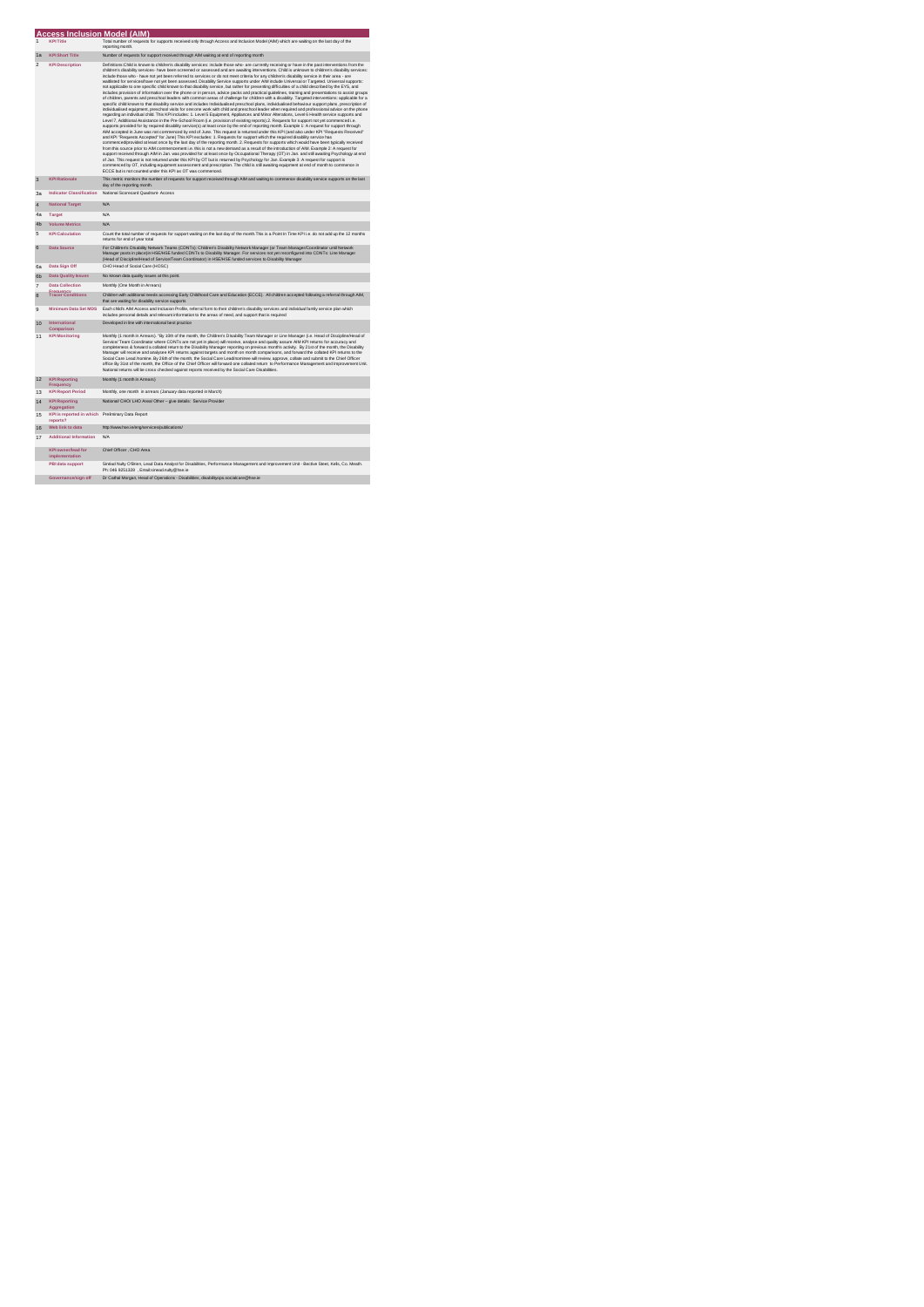|                 | <b>Access Inclusion Model (AIM)</b>                          |                                                                                                                                                                                                                                                                                                                                                                                                                                                                                                                                                                                                                                                                                                                                                                                                                                                                                                                                                                                                                                                                                                                                                                                                                                                                                                                                                                                                                                                                                                                                                                                                                                                                                                                                                                                                                                                                                                                                                                                                                                                                                                                                                                           |
|-----------------|--------------------------------------------------------------|---------------------------------------------------------------------------------------------------------------------------------------------------------------------------------------------------------------------------------------------------------------------------------------------------------------------------------------------------------------------------------------------------------------------------------------------------------------------------------------------------------------------------------------------------------------------------------------------------------------------------------------------------------------------------------------------------------------------------------------------------------------------------------------------------------------------------------------------------------------------------------------------------------------------------------------------------------------------------------------------------------------------------------------------------------------------------------------------------------------------------------------------------------------------------------------------------------------------------------------------------------------------------------------------------------------------------------------------------------------------------------------------------------------------------------------------------------------------------------------------------------------------------------------------------------------------------------------------------------------------------------------------------------------------------------------------------------------------------------------------------------------------------------------------------------------------------------------------------------------------------------------------------------------------------------------------------------------------------------------------------------------------------------------------------------------------------------------------------------------------------------------------------------------------------|
|                 | <b>KPITitle</b>                                              | Total number of requests for universal and targeted supports received under Access and Inclusion Model (AIM) which were provided for at<br>least once by the end of the reporting month                                                                                                                                                                                                                                                                                                                                                                                                                                                                                                                                                                                                                                                                                                                                                                                                                                                                                                                                                                                                                                                                                                                                                                                                                                                                                                                                                                                                                                                                                                                                                                                                                                                                                                                                                                                                                                                                                                                                                                                   |
| 1a              | <b>KPI Short Title</b>                                       | Total number of requests for support which were provided for at least once by the end of reporting month                                                                                                                                                                                                                                                                                                                                                                                                                                                                                                                                                                                                                                                                                                                                                                                                                                                                                                                                                                                                                                                                                                                                                                                                                                                                                                                                                                                                                                                                                                                                                                                                                                                                                                                                                                                                                                                                                                                                                                                                                                                                  |
| $\overline{z}$  | <b>KPI</b> Description                                       | Definitions:Disability Service supports under AIM include Universal or Targeted. Child is known to children's disability services: include those<br>who- are currently receiving interventions from/has and is still eligible for children's disability network teams/services- have been screened or<br>assessed and are awaiting interventions. Child is unknown to children's disability services: include those who - have not yet been referred to<br>services or do not meet criteria for any children's disability service in their area - are wait-listed for services/have not yet been assessed.<br>Universal supports: not applicable to one specific child known to that disability service, but rather for presenting difficulties of a child described<br>by the EYS, and includes provision of information over the phone or in person, advice packs and practical guidelines, training and presentations<br>to assist groups of children, parents and preschool leaders with common areas of challenge for children with a disability. Targeted<br>interventions: applicable for a specific child known to that disability service and includes Individualised preschool plans, individualised behaviour<br>support plans, prescription of individualised equipment, preschool visits for one:one work with child and preschool leader when required and<br>professional advice on the phone regarding an individual child. This KPI is counting: 1. Requests for support received through AIM which were<br>provided for at least once during the reporting month i.e. only the first intervention for each child is counted each month. 2. Supports provided<br>under Level 5 Equipment, Acolances and Minor Alterations, Level 6 Health service supports & Level 7 Additional Assistance in the Pre-School<br>Room i.e. provision of existing reports. This KPI is not counting 1. Number of interventions per child or per request for support received. 2.<br>Preschool support type interventions which would have typically been provided prior to AIM commencement i.e. this is not a new service<br>MIA to noitsuborthi to fluxer a za noiziunto |
| $\mathbf{a}$    | <b>KPI Rationale</b>                                         | TThis metric monitors the number of requests for support received through AIM which were provided for at least once in the reporting month                                                                                                                                                                                                                                                                                                                                                                                                                                                                                                                                                                                                                                                                                                                                                                                                                                                                                                                                                                                                                                                                                                                                                                                                                                                                                                                                                                                                                                                                                                                                                                                                                                                                                                                                                                                                                                                                                                                                                                                                                                |
| 3a              |                                                              | Indicator Classification National Scorecard Quadrant-Access                                                                                                                                                                                                                                                                                                                                                                                                                                                                                                                                                                                                                                                                                                                                                                                                                                                                                                                                                                                                                                                                                                                                                                                                                                                                                                                                                                                                                                                                                                                                                                                                                                                                                                                                                                                                                                                                                                                                                                                                                                                                                                               |
| $\overline{a}$  | <b>National Target</b>                                       | N/A                                                                                                                                                                                                                                                                                                                                                                                                                                                                                                                                                                                                                                                                                                                                                                                                                                                                                                                                                                                                                                                                                                                                                                                                                                                                                                                                                                                                                                                                                                                                                                                                                                                                                                                                                                                                                                                                                                                                                                                                                                                                                                                                                                       |
| 48              | Target                                                       | N/A                                                                                                                                                                                                                                                                                                                                                                                                                                                                                                                                                                                                                                                                                                                                                                                                                                                                                                                                                                                                                                                                                                                                                                                                                                                                                                                                                                                                                                                                                                                                                                                                                                                                                                                                                                                                                                                                                                                                                                                                                                                                                                                                                                       |
| 4 <sub>b</sub>  | <b>Volume Metrics</b>                                        | N/A                                                                                                                                                                                                                                                                                                                                                                                                                                                                                                                                                                                                                                                                                                                                                                                                                                                                                                                                                                                                                                                                                                                                                                                                                                                                                                                                                                                                                                                                                                                                                                                                                                                                                                                                                                                                                                                                                                                                                                                                                                                                                                                                                                       |
| 5               | <b>KPI Calculation</b>                                       | Count the number of requests (received only through AIM) which disability services provided supports for at least once in the reporting month<br>and which would not have been provided prior to commencement of AIM. If more than one discipline provided supports, count request<br>responded to by each discipline . This is an accumulative KPI i.e. the 12 months returns should be added for full year total                                                                                                                                                                                                                                                                                                                                                                                                                                                                                                                                                                                                                                                                                                                                                                                                                                                                                                                                                                                                                                                                                                                                                                                                                                                                                                                                                                                                                                                                                                                                                                                                                                                                                                                                                        |
| 6               | <b>Data Source</b>                                           | For Children's Disability Network Teams (CDNTs): Children's Disability Network Manager (or Team Manager/Coordinator until Network<br>Manager posts in place) in HSE/HSE funded CDNTs to Disability Manager. For services not yet reconfigured into CDNTs: Line Manager<br>(Head of Discipline/Head of Service/Team Coordinator) in HSE/HSE funded services to Disability Manager                                                                                                                                                                                                                                                                                                                                                                                                                                                                                                                                                                                                                                                                                                                                                                                                                                                                                                                                                                                                                                                                                                                                                                                                                                                                                                                                                                                                                                                                                                                                                                                                                                                                                                                                                                                          |
| <b>Бя</b>       | Data Sign Off                                                | CHO Head of Social Care (HOSC)                                                                                                                                                                                                                                                                                                                                                                                                                                                                                                                                                                                                                                                                                                                                                                                                                                                                                                                                                                                                                                                                                                                                                                                                                                                                                                                                                                                                                                                                                                                                                                                                                                                                                                                                                                                                                                                                                                                                                                                                                                                                                                                                            |
| 6b              | <b>Data Quality Issues</b>                                   | No known data quality issues at this point.                                                                                                                                                                                                                                                                                                                                                                                                                                                                                                                                                                                                                                                                                                                                                                                                                                                                                                                                                                                                                                                                                                                                                                                                                                                                                                                                                                                                                                                                                                                                                                                                                                                                                                                                                                                                                                                                                                                                                                                                                                                                                                                               |
| $\overline{7}$  | <b>Data Collection</b><br>Frequency                          | Monthly (One Month in Arrears)                                                                                                                                                                                                                                                                                                                                                                                                                                                                                                                                                                                                                                                                                                                                                                                                                                                                                                                                                                                                                                                                                                                                                                                                                                                                                                                                                                                                                                                                                                                                                                                                                                                                                                                                                                                                                                                                                                                                                                                                                                                                                                                                            |
| $\mathbf{R}$    | <b>Tracer Conditions</b>                                     | Children with additional needs accessing Early Childhood Care and Education (ECCE). All requests received through AIM that are in receipt of<br>health supports                                                                                                                                                                                                                                                                                                                                                                                                                                                                                                                                                                                                                                                                                                                                                                                                                                                                                                                                                                                                                                                                                                                                                                                                                                                                                                                                                                                                                                                                                                                                                                                                                                                                                                                                                                                                                                                                                                                                                                                                           |
| я               | Minimum Data Set MDS                                         | Each child's AIM Access and Inclusion Profile, referral form to their children's disability services and individual family service plan which<br>includes personal details and relevant information to the areas of need, and support that is required                                                                                                                                                                                                                                                                                                                                                                                                                                                                                                                                                                                                                                                                                                                                                                                                                                                                                                                                                                                                                                                                                                                                                                                                                                                                                                                                                                                                                                                                                                                                                                                                                                                                                                                                                                                                                                                                                                                    |
| 10              | International<br>Comparison                                  | Developed in line with international best practice                                                                                                                                                                                                                                                                                                                                                                                                                                                                                                                                                                                                                                                                                                                                                                                                                                                                                                                                                                                                                                                                                                                                                                                                                                                                                                                                                                                                                                                                                                                                                                                                                                                                                                                                                                                                                                                                                                                                                                                                                                                                                                                        |
| 11              | <b>KPI Monitoring</b>                                        | Monthly (1 month in Arrears). By 10th of the month, the Children's Disability Team Manager or Line Manager (i.e. Head of Discipline/Head of<br>Service/Team Coordinator where CDNTs are not yet in place) will receive, analyse and quality assure AIM KPI returns for accuracy and<br>completeness&forward a collated return to the Disability Manager on previous month's activity. By 21st of the month, the Disability Manager will<br>receive and analyse KPI returns against targets and month on month comparisons, and forward the collated KPI returns to the Social Care<br>Lead/nominee. By the 26th of the month, the Social Care Lead/nominee will review, approve, collate and submit to the Chief Officer office. By<br>31st of the month, the Office of the Chief Officer will forward one collated return to Performance Management and Improvement Unit. National<br>returns will be cross checked against reports received by the Social Care Disabilities.                                                                                                                                                                                                                                                                                                                                                                                                                                                                                                                                                                                                                                                                                                                                                                                                                                                                                                                                                                                                                                                                                                                                                                                            |
| 12 <sup>2</sup> | <b>KPI Reporting</b><br>Frequency                            | Monthly (1 month in Arrears)                                                                                                                                                                                                                                                                                                                                                                                                                                                                                                                                                                                                                                                                                                                                                                                                                                                                                                                                                                                                                                                                                                                                                                                                                                                                                                                                                                                                                                                                                                                                                                                                                                                                                                                                                                                                                                                                                                                                                                                                                                                                                                                                              |
| 13              | <b>KPI Report Period</b>                                     | Monthly, one month in arrears (January data reported in March)                                                                                                                                                                                                                                                                                                                                                                                                                                                                                                                                                                                                                                                                                                                                                                                                                                                                                                                                                                                                                                                                                                                                                                                                                                                                                                                                                                                                                                                                                                                                                                                                                                                                                                                                                                                                                                                                                                                                                                                                                                                                                                            |
| 14              | <b>KPI Reporting</b><br>Aggregation                          | National/ CHO/ LHO Area/ Other - give details: Service Provider                                                                                                                                                                                                                                                                                                                                                                                                                                                                                                                                                                                                                                                                                                                                                                                                                                                                                                                                                                                                                                                                                                                                                                                                                                                                                                                                                                                                                                                                                                                                                                                                                                                                                                                                                                                                                                                                                                                                                                                                                                                                                                           |
| 15              | KPI is reported in which Preliminary Data Report<br>reports? |                                                                                                                                                                                                                                                                                                                                                                                                                                                                                                                                                                                                                                                                                                                                                                                                                                                                                                                                                                                                                                                                                                                                                                                                                                                                                                                                                                                                                                                                                                                                                                                                                                                                                                                                                                                                                                                                                                                                                                                                                                                                                                                                                                           |
| 16              | Web link to data                                             | http://www.hse.ia/eng/services/publications/                                                                                                                                                                                                                                                                                                                                                                                                                                                                                                                                                                                                                                                                                                                                                                                                                                                                                                                                                                                                                                                                                                                                                                                                                                                                                                                                                                                                                                                                                                                                                                                                                                                                                                                                                                                                                                                                                                                                                                                                                                                                                                                              |
| 17              | <b>Additional Information</b>                                | N/A                                                                                                                                                                                                                                                                                                                                                                                                                                                                                                                                                                                                                                                                                                                                                                                                                                                                                                                                                                                                                                                                                                                                                                                                                                                                                                                                                                                                                                                                                                                                                                                                                                                                                                                                                                                                                                                                                                                                                                                                                                                                                                                                                                       |
|                 | <b>KPI</b> owner/lead for<br>implementation                  | Chief Officer, CHO Area                                                                                                                                                                                                                                                                                                                                                                                                                                                                                                                                                                                                                                                                                                                                                                                                                                                                                                                                                                                                                                                                                                                                                                                                                                                                                                                                                                                                                                                                                                                                                                                                                                                                                                                                                                                                                                                                                                                                                                                                                                                                                                                                                   |
|                 | PBI data support                                             | Sinéad Nuty O'Brien, Lead Data Analyst for Disabilities, Performance Management and Improvement Unit - Bective Steet, Kells, Co. Meath.<br>Ph: 046 9251328 . Email:sinead.nutv@hse.ie                                                                                                                                                                                                                                                                                                                                                                                                                                                                                                                                                                                                                                                                                                                                                                                                                                                                                                                                                                                                                                                                                                                                                                                                                                                                                                                                                                                                                                                                                                                                                                                                                                                                                                                                                                                                                                                                                                                                                                                     |
|                 | Governance/sign off                                          | Dr Cathal Morgan, Head of Operations - Disabilities, disabilityops.socialcare@hse.ie                                                                                                                                                                                                                                                                                                                                                                                                                                                                                                                                                                                                                                                                                                                                                                                                                                                                                                                                                                                                                                                                                                                                                                                                                                                                                                                                                                                                                                                                                                                                                                                                                                                                                                                                                                                                                                                                                                                                                                                                                                                                                      |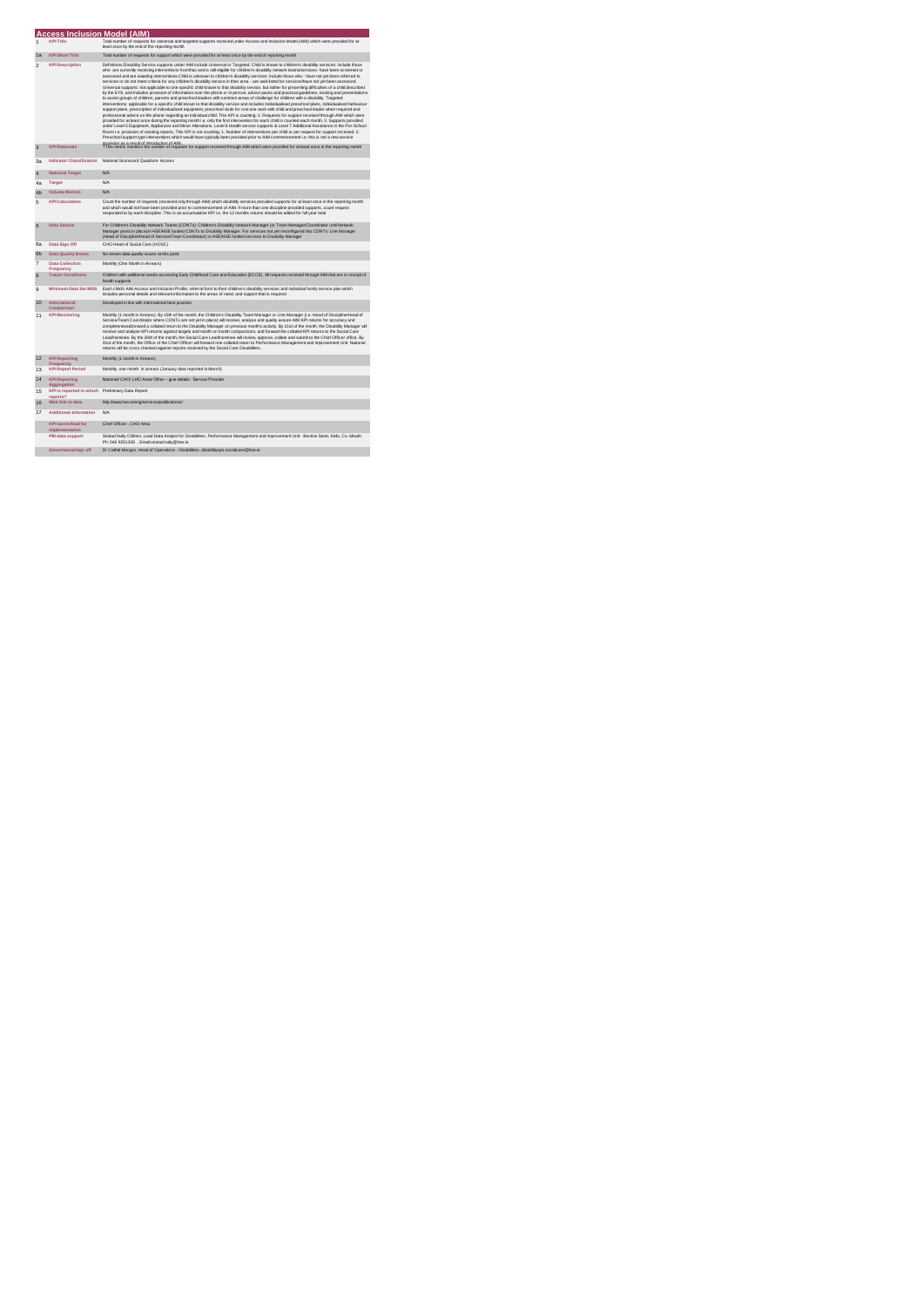|                | <b>Access Inclusion Model (AIM)</b>                          |                                                                                                                                                                                                                                                                                                                                                                                                                                                                                                                                                                                                                                                                                                                                                                                                                                                                                                                                                                                |
|----------------|--------------------------------------------------------------|--------------------------------------------------------------------------------------------------------------------------------------------------------------------------------------------------------------------------------------------------------------------------------------------------------------------------------------------------------------------------------------------------------------------------------------------------------------------------------------------------------------------------------------------------------------------------------------------------------------------------------------------------------------------------------------------------------------------------------------------------------------------------------------------------------------------------------------------------------------------------------------------------------------------------------------------------------------------------------|
|                | <b>KPITitle</b>                                              | Total number of requests for universal or targeted supports received only through the Access and Inclusion Model (AIM) and re-directed to a<br>more appropriate service in the reporting month.                                                                                                                                                                                                                                                                                                                                                                                                                                                                                                                                                                                                                                                                                                                                                                                |
| 1a             | <b>KPI Short Title</b>                                       | Total number of requests received through AIM and redirected in the reporting month                                                                                                                                                                                                                                                                                                                                                                                                                                                                                                                                                                                                                                                                                                                                                                                                                                                                                            |
| $\overline{z}$ | <b>KPI Description</b>                                       | This KPI includes: - Requests for supports redirected to Primary Care, CAMHS, other relevant service (e.g. an external Training programme<br>which is not available in disability services), TUSLA, another Children's Network Disability Team. Example 1: A request for support for a child<br>received through AIM where the information provided indicates that the child has one specific area of need and is more appropriate for Primary<br>Care. The request is re-directed to the appropriate Primary Care Service. This child is counted under this KPI. This KPI excludes: - Requests<br>for support through AIM that have been accepted                                                                                                                                                                                                                                                                                                                             |
| $\overline{3}$ | <b>KPI Rationale</b>                                         | This metric monitors the numbers of requests received through AIM, that have been re-directed to other services.                                                                                                                                                                                                                                                                                                                                                                                                                                                                                                                                                                                                                                                                                                                                                                                                                                                               |
| 3a             |                                                              | Indicator Classification National Scorecard Quadrant-Access                                                                                                                                                                                                                                                                                                                                                                                                                                                                                                                                                                                                                                                                                                                                                                                                                                                                                                                    |
| $\overline{a}$ | <b>National Target</b>                                       | <b>N/A</b>                                                                                                                                                                                                                                                                                                                                                                                                                                                                                                                                                                                                                                                                                                                                                                                                                                                                                                                                                                     |
| 4a             | Target                                                       | N/A                                                                                                                                                                                                                                                                                                                                                                                                                                                                                                                                                                                                                                                                                                                                                                                                                                                                                                                                                                            |
| 4 <sub>b</sub> | <b>Volume Metrics</b>                                        | <b>N/A</b>                                                                                                                                                                                                                                                                                                                                                                                                                                                                                                                                                                                                                                                                                                                                                                                                                                                                                                                                                                     |
| 5              | <b>KPI Calculation</b>                                       | Count the total number of requests for health service support received through AIM and re-directed to a more appropriate service in the<br>reporting month. This is a cumulative KPI i.e. the 12 months returns should be added for full year total                                                                                                                                                                                                                                                                                                                                                                                                                                                                                                                                                                                                                                                                                                                            |
| 6              | <b>Data Source</b>                                           | For Children's Disability Network Teams (CDNTs): Children's Disability Network Manager (or Team Manager/Coordinator until Network<br>Manager posts in place) in HSE/HSE funded CDNTs to Disability Manager. For services not yet reconfigured into CDNTs: Line Manager<br>(Head of Discipline/Head of Service/Team Coordinator) in HSE/HSE funded services to Disability Manager. For services not yet reconfigured<br>into CDNTs: Line Manager(Head of Discipline/Head of Service/Team Coordinator) in HSE /HSE funded services to Disability Manager                                                                                                                                                                                                                                                                                                                                                                                                                         |
| 6a             | Data Sign Off                                                | CHO Head of Social Care (HOSC)                                                                                                                                                                                                                                                                                                                                                                                                                                                                                                                                                                                                                                                                                                                                                                                                                                                                                                                                                 |
| 6b             | <b>Data Quality Issues</b>                                   | No known data quality issues at this point.                                                                                                                                                                                                                                                                                                                                                                                                                                                                                                                                                                                                                                                                                                                                                                                                                                                                                                                                    |
| $\overline{7}$ | <b>Data Collection</b><br>Frequency                          | Monthly (One Month in Arrears)                                                                                                                                                                                                                                                                                                                                                                                                                                                                                                                                                                                                                                                                                                                                                                                                                                                                                                                                                 |
| $\mathbf{R}$   | <b>Tracer Conditions</b>                                     | Children with additional needs accessing Early Childhood Care and Education (ECCE). All requests for health service support received through<br>AIM that have been re-directed another service at the end of a reporting month.                                                                                                                                                                                                                                                                                                                                                                                                                                                                                                                                                                                                                                                                                                                                                |
| 9              | Minimum Data Set MDS                                         | Each child's AIM Access and Inclusion Profile which will include personal details, areas of need and reason for support request to health<br>service                                                                                                                                                                                                                                                                                                                                                                                                                                                                                                                                                                                                                                                                                                                                                                                                                           |
| 10             | International<br>Comparison                                  | Developed in line with international best practice                                                                                                                                                                                                                                                                                                                                                                                                                                                                                                                                                                                                                                                                                                                                                                                                                                                                                                                             |
| 11             | <b>KPI Monitoring</b>                                        | Monthly (1 month in Arrears). By 10th of the month, the Children's Disability Team Manager or Line Manager (i.e. Head of Discipline/Head of<br>Service/Team Coordinator where CDNTs are not yet in place) will receive, analyse and quality assure AIM KPI returns for accuracy and<br>completeness&forward a collated return to the Disability Manager on previous month's activity. By 21st of the month, the Disability Manager will<br>receive and analyse KPI returns against targets and month on month comparisons, and forward the collated KPI returns to the Social Care<br>Lead/nominee. By the 26th of the month, the Social Care Lead/nominee will review, approve, collate and submit to the Chief Officer office. By<br>31st of the month, the Office of the Chief Officer will forward one collated return to Performance Management and Improvement Unit. National<br>returns will be cross checked against reports received by the Social Care Disabilities. |
| 12             | <b>KPI Reporting</b><br>Frequency                            | Monthly (1 month in Arrears)                                                                                                                                                                                                                                                                                                                                                                                                                                                                                                                                                                                                                                                                                                                                                                                                                                                                                                                                                   |
| 13             | <b>KPI Report Period</b>                                     | Monthly, one month in arrears (January data reported in March)                                                                                                                                                                                                                                                                                                                                                                                                                                                                                                                                                                                                                                                                                                                                                                                                                                                                                                                 |
| 14             | <b>KPI Reporting</b><br>Aggregation                          | National/ CHO/ LHO Area/ Other - give details: Service Provider                                                                                                                                                                                                                                                                                                                                                                                                                                                                                                                                                                                                                                                                                                                                                                                                                                                                                                                |
| 15             | KPI is reported in which Preliminary Data Report<br>reports? |                                                                                                                                                                                                                                                                                                                                                                                                                                                                                                                                                                                                                                                                                                                                                                                                                                                                                                                                                                                |
| 16             | Web link to data                                             | http://www.hse.ie/eng/services/publications/                                                                                                                                                                                                                                                                                                                                                                                                                                                                                                                                                                                                                                                                                                                                                                                                                                                                                                                                   |
| 17             | <b>Additional Information</b>                                | N/A                                                                                                                                                                                                                                                                                                                                                                                                                                                                                                                                                                                                                                                                                                                                                                                                                                                                                                                                                                            |
|                | <b>KPI</b> owner/lead for<br>implementation                  | Chief Officer, CHO Area                                                                                                                                                                                                                                                                                                                                                                                                                                                                                                                                                                                                                                                                                                                                                                                                                                                                                                                                                        |
|                | PBI data support                                             | Sinéad Nulty O'Brien, Lead Data Analyst for Disabilities, Performance Management and Improvement Unit - Bective Steet, Kells, Co. Meath.<br>Ph: 046 9251328 , Emailsinead.nuty@hse.ie                                                                                                                                                                                                                                                                                                                                                                                                                                                                                                                                                                                                                                                                                                                                                                                          |
|                | Governance/sign off                                          | Dr Cathal Morgan, Head of Operations - Disabilities, disabilityops.socialcare@hse.ie                                                                                                                                                                                                                                                                                                                                                                                                                                                                                                                                                                                                                                                                                                                                                                                                                                                                                           |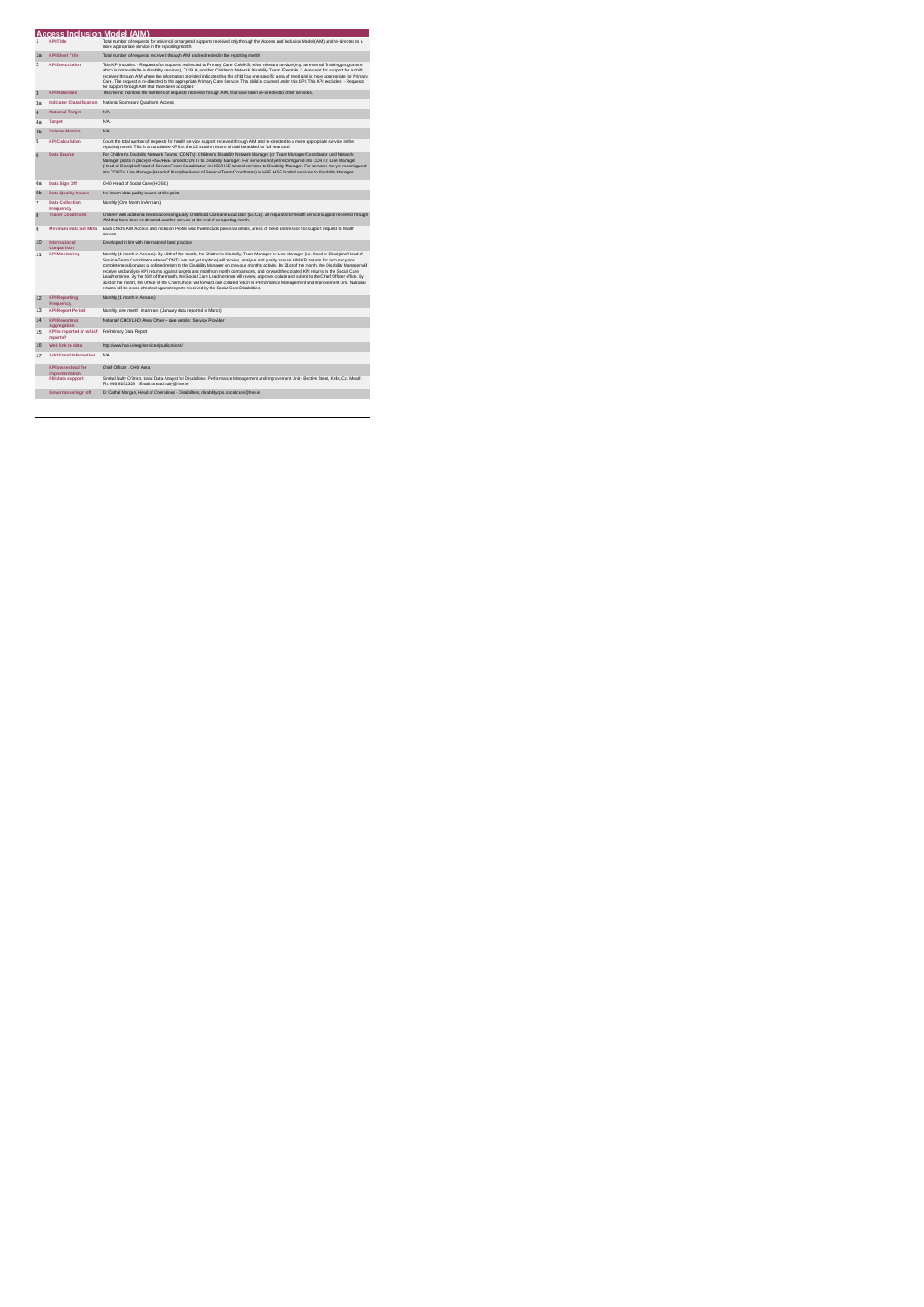|                 | <b>Congregated Settings</b>                 |                                                                                                                                                                                                                                                                                                                                                                                                                                                                                                                                                                                                                                                                                                                                                 |  |
|-----------------|---------------------------------------------|-------------------------------------------------------------------------------------------------------------------------------------------------------------------------------------------------------------------------------------------------------------------------------------------------------------------------------------------------------------------------------------------------------------------------------------------------------------------------------------------------------------------------------------------------------------------------------------------------------------------------------------------------------------------------------------------------------------------------------------------------|--|
|                 | <b>KPITitle</b>                             | DIS55 - Facilitate the movement of people from congregated to community settings                                                                                                                                                                                                                                                                                                                                                                                                                                                                                                                                                                                                                                                                |  |
| 1a              | <b>KPI Short Title</b>                      | Facilitate the movement of people from congregated to community settings                                                                                                                                                                                                                                                                                                                                                                                                                                                                                                                                                                                                                                                                        |  |
| $\overline{2}$  | <b>KPI Description</b>                      | Count the number of people who move out of a congregated setting into a community setting in line with the Time to Move on from Congregated<br>Setting policy.                                                                                                                                                                                                                                                                                                                                                                                                                                                                                                                                                                                  |  |
| $\mathbf{a}$    | <b>KPI Rationale</b>                        | To monitor the progress of people moving out of congregated settings in line with National policy. Each individual will be supported to move in<br>line with their personal transition plan.                                                                                                                                                                                                                                                                                                                                                                                                                                                                                                                                                    |  |
| 3a              | <b>Indicator Classification</b>             | National Scorecard Quadrant- Access                                                                                                                                                                                                                                                                                                                                                                                                                                                                                                                                                                                                                                                                                                             |  |
| Δ               | <b>National Target</b>                      | 2019 National Service Plan Point in Time Target: 160.                                                                                                                                                                                                                                                                                                                                                                                                                                                                                                                                                                                                                                                                                           |  |
| 48              | Target                                      | 2019 Target per CHO: CHO 1 - 20 , CHO 2 - 20 , CHO 3 - 27 , CHO 4 - 26 , CHO 5 - 15 , CHO 6 - 17 , CHO 7 - 19 ,CHO 8 - 8 , CHO 9 - 8 .                                                                                                                                                                                                                                                                                                                                                                                                                                                                                                                                                                                                          |  |
| 4h              | <b>Volume Metrics</b>                       | <b>N/A</b>                                                                                                                                                                                                                                                                                                                                                                                                                                                                                                                                                                                                                                                                                                                                      |  |
| 5               | <b>KPI Calculation</b>                      | No. of people completing the transition in the quarter. Each person will only be counted once. Year end total will be cumulative of 4 quarters .                                                                                                                                                                                                                                                                                                                                                                                                                                                                                                                                                                                                |  |
| 6               | <b>Data Source</b>                          | Service Provider - HSE Disability Service nominee - HOSC - CHO - National Disability Information Management Unit(NDIMU) Disability<br>Operations - Performance Management and Improvement Unit (PMIU).                                                                                                                                                                                                                                                                                                                                                                                                                                                                                                                                          |  |
| 6a              | Data Sign Off                               | Tom McGuirk, National Disability Information Management Unit (NDIMU), Operations Disability Services. Email: tom.mcguirk@hse.ie                                                                                                                                                                                                                                                                                                                                                                                                                                                                                                                                                                                                                 |  |
| 6 <sub>h</sub>  | <b>Data Quality Issues</b>                  | No known data quality issues at this point.                                                                                                                                                                                                                                                                                                                                                                                                                                                                                                                                                                                                                                                                                                     |  |
| $\overline{7}$  | <b>Data Collection</b><br>Frequency         | Quarterly                                                                                                                                                                                                                                                                                                                                                                                                                                                                                                                                                                                                                                                                                                                                       |  |
| $\mathbf{R}$    | <b>Tracer Conditions</b>                    | N/A                                                                                                                                                                                                                                                                                                                                                                                                                                                                                                                                                                                                                                                                                                                                             |  |
| 9               | <b>Minimum Data Set MDS</b>                 | N/A                                                                                                                                                                                                                                                                                                                                                                                                                                                                                                                                                                                                                                                                                                                                             |  |
| 10              | International<br>Comparison                 | Service model in line with current policy developed in line with best practice internationally.                                                                                                                                                                                                                                                                                                                                                                                                                                                                                                                                                                                                                                                 |  |
| 11              | <b>KPI Monitoring</b>                       | Quarterly, Other - give details :The HOSC/nominee will receive, review and quality assure KPI data returns for accuracy and completeness<br>and analyse data for performance against ELS/targets. They will forward the collated KPI returns to the Chief Officer/nominee and include a<br>builet point explanation where there are variances against target. The Chief Officer/nominee will review, approve and submit final CHO returns<br>to National Disability Information Management Unit (NDIMU). NDIMU will collate all the CHO returns and forward to the Performance<br>Management and Improvement Unit (PMIU) on the agreed date each month / quarter. The responsible person at local level for monitoring this<br>KPI is the HOSC. |  |
| 12 <sup>5</sup> | <b>KPI Reporting</b><br>Frequency           | Quarterly                                                                                                                                                                                                                                                                                                                                                                                                                                                                                                                                                                                                                                                                                                                                       |  |
| 13              | <b>KPI Report Period</b>                    | Quarterly Current (e.g. data reported in each quarter up to and including the last day of that quarter)                                                                                                                                                                                                                                                                                                                                                                                                                                                                                                                                                                                                                                         |  |
| 14              | <b>KPI Reporting</b><br>Aggregation         | National/ CHO/ Other - give details: Service Provider                                                                                                                                                                                                                                                                                                                                                                                                                                                                                                                                                                                                                                                                                           |  |
| 15              | reports?                                    | KPI is reported in which Annual Report/NSP/Performance Profile/MDR                                                                                                                                                                                                                                                                                                                                                                                                                                                                                                                                                                                                                                                                              |  |
| 16              | Web link to data                            | http://www.hse.ie/eng/services/publications/                                                                                                                                                                                                                                                                                                                                                                                                                                                                                                                                                                                                                                                                                                    |  |
| 17              | <b>Additional Information</b>               | N/A                                                                                                                                                                                                                                                                                                                                                                                                                                                                                                                                                                                                                                                                                                                                             |  |
|                 | <b>KPI</b> owner/lead for<br>implementation | Tom McGuirk, National Disability Information Management Unit (NDIMU), Operations Disability Services. Email: tom moguirk@hse.ie                                                                                                                                                                                                                                                                                                                                                                                                                                                                                                                                                                                                                 |  |
|                 | PBI data support                            | Sinéad Nulty O'Brien, Lead Data Analyst for Disabilities, National Business Information Unit - Bective Steet, Kells, Co. Meath. Ph: 046<br>9251328 . Email:sinead.rultv@hse.ie                                                                                                                                                                                                                                                                                                                                                                                                                                                                                                                                                                  |  |
|                 | Governance/sign off                         | Head of Strategy & Planning, Disability Services, Ph: 01-6352699, Email: disability.strategy@hse.ie                                                                                                                                                                                                                                                                                                                                                                                                                                                                                                                                                                                                                                             |  |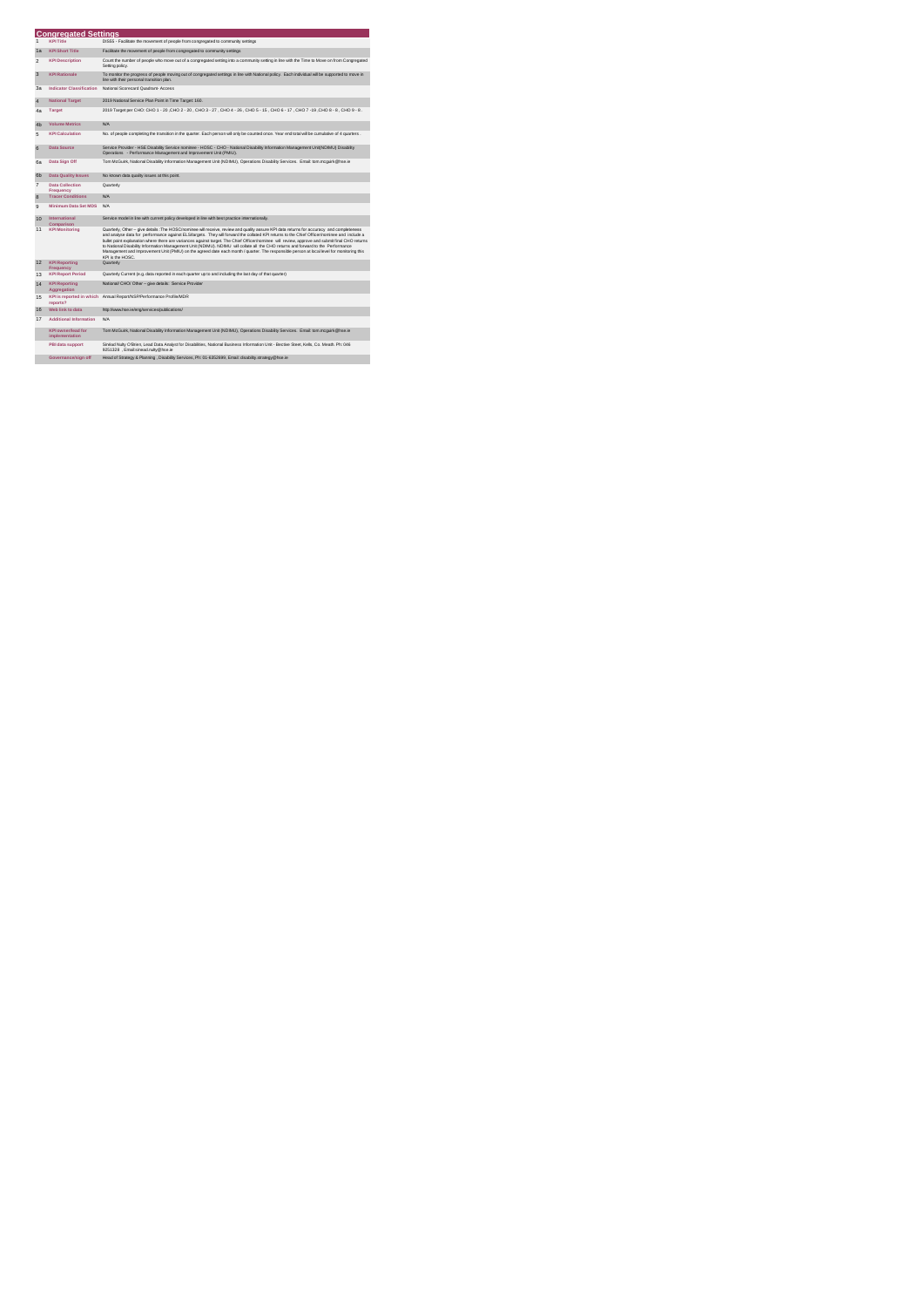|                |                                             | Day Services Including School Leavers                                                                                                                                                                                                                                                                                                                                                                                                                                                                                                                              |
|----------------|---------------------------------------------|--------------------------------------------------------------------------------------------------------------------------------------------------------------------------------------------------------------------------------------------------------------------------------------------------------------------------------------------------------------------------------------------------------------------------------------------------------------------------------------------------------------------------------------------------------------------|
|                | <b>KPITitle</b>                             | DIS15 - % of school leavers and RT graduates requiring a HSE funded service who have received a placement which meets their needs                                                                                                                                                                                                                                                                                                                                                                                                                                  |
| 1a             | <b>KPI Short Title</b>                      | % of school leaves and RT graduates requiring a HSE funded service who have received a placement which meets their needs                                                                                                                                                                                                                                                                                                                                                                                                                                           |
| $\overline{z}$ | <b>KPI Description</b>                      | Number of individuals who receive a day service as a percentage of all those that are identified as requiring a day service in an existing<br>specialist service or through New Directions type supports. Count is of all those with ID. Autism and/or Physical and Sensory Disability leaving<br>DOEdC funded education (school leavers) and RT graduates only .Include all who require a service even those for whom additional funding is<br>not required. Exclude all who receive a brief intervention and move to mainstream services with no ongoing support |
| $\mathbf{a}$   | <b>KPI Rationale</b>                        | To establish the extent of actual response to new emerging need for day services for school leavers and RT graduates in a timely manner                                                                                                                                                                                                                                                                                                                                                                                                                            |
| 3a             | <b>Indicator Classification</b>             | National Scorecard Quadrant Access                                                                                                                                                                                                                                                                                                                                                                                                                                                                                                                                 |
| $\overline{a}$ | <b>National Target</b>                      | 2019 Operational Plan Point in Time Target: 100%                                                                                                                                                                                                                                                                                                                                                                                                                                                                                                                   |
| 4a             | Target                                      | 2019 CHO target: AI CHOs 100%. This is a Point in Time Metric                                                                                                                                                                                                                                                                                                                                                                                                                                                                                                      |
| 4h             | <b>Volume Metrics</b>                       | <b>N/A</b>                                                                                                                                                                                                                                                                                                                                                                                                                                                                                                                                                         |
| 5              | <b>KPI Calculation</b>                      | This is managed by national school leaver process . Once a person commences in service - this is entered on the OGS database at CHO<br>level. Report is taken off the database nationaly at the end of each year. The % is calculated by the overall number presenting as requiring a<br>service and the number that are showing as commenced at year end. The expectation is that the majority of people will have commenced by<br>year end except those that will not reach the age of 18 yrs until the following year.                                          |
| 6              | <b>Data Source</b>                          | Service Provider > HSE Disability Service nominee > HOSC > CHO > Performance Management and Improvement Unit (PMIU).                                                                                                                                                                                                                                                                                                                                                                                                                                               |
| <b>Бя</b>      | Data Sign Off                               | Head of Social Care in CHO Area (HOSC).                                                                                                                                                                                                                                                                                                                                                                                                                                                                                                                            |
| 6h             | <b>Data Quality Issues</b>                  | No known data quality issues at this point.                                                                                                                                                                                                                                                                                                                                                                                                                                                                                                                        |
| $\overline{7}$ | <b>Data Collection</b><br>Frequency         | Annually / Other - give details: Data is updated and uploaded locally on an ongoing basis. Data is reported on a Annual basis                                                                                                                                                                                                                                                                                                                                                                                                                                      |
| $\mathbf{R}$   | <b>Tracer Conditions</b>                    | People with an ID and / or autism, physical and sensory disability.                                                                                                                                                                                                                                                                                                                                                                                                                                                                                                |
| я              | Minimum Data Set MDS                        | A profile of needs will be in place for each person                                                                                                                                                                                                                                                                                                                                                                                                                                                                                                                |
| 10             | International<br>Comparison                 | KPV activity linked to current service delivery model                                                                                                                                                                                                                                                                                                                                                                                                                                                                                                              |
| 11             | <b>KPI Monitoring</b>                       | Annually / Other - give details: Identified School leaver lead collated data and uploads onto OGS. The HOSC/nominee will review and quality<br>assure KPI data returns for accuracy and completeness and analyse data for performance against ELS/targets. Report is extracted from<br>OGS nationally and returned to the Performance Management and Improvement Unit (PMIU) on the agreed date .The responsible person at<br>local level for monitoring this KPI is the HOSC.                                                                                     |
| 12             | <b>KPI Reporting</b><br>Frequency           | Annually                                                                                                                                                                                                                                                                                                                                                                                                                                                                                                                                                           |
| 13             | <b>KPI Report Period</b>                    | Rolling 12 months (previous 12 month period)                                                                                                                                                                                                                                                                                                                                                                                                                                                                                                                       |
| 14             | <b>KPI Reporting</b><br>Aggregation         | National/ CHO/ LHO Area/ Other - give details: Service Provider                                                                                                                                                                                                                                                                                                                                                                                                                                                                                                    |
| 15             | reports?                                    | KPI is reported in which Preliminary Data Report/Operational Plan                                                                                                                                                                                                                                                                                                                                                                                                                                                                                                  |
| 16             | Web link to data                            | http://www.hse.ie/eng/services/publications/                                                                                                                                                                                                                                                                                                                                                                                                                                                                                                                       |
| 17             | <b>Additional Information</b>               | N/A                                                                                                                                                                                                                                                                                                                                                                                                                                                                                                                                                                |
|                | <b>KPI</b> owner/lead for<br>implementation | "Anne Melly, National Disability Specialist, Strategy & Planning Disabilities Email: anne.melly@hse.ie "                                                                                                                                                                                                                                                                                                                                                                                                                                                           |
|                | PBI data support                            | Sinéad Nulty O'Brien, Lead Data Analyst for Disabilities, Performance Management and Improvement Unit - Bective Street, Kells, Co. Meath.<br>Ph: 046 9251328 , Emailsinead.nuty@hse.ie                                                                                                                                                                                                                                                                                                                                                                             |
|                | Governance/sign off                         | "Head of Strategy & Planning , Disability Services, Ph: 01-6352699, Email: disability.strategy@hse.ie *                                                                                                                                                                                                                                                                                                                                                                                                                                                            |
|                |                                             |                                                                                                                                                                                                                                                                                                                                                                                                                                                                                                                                                                    |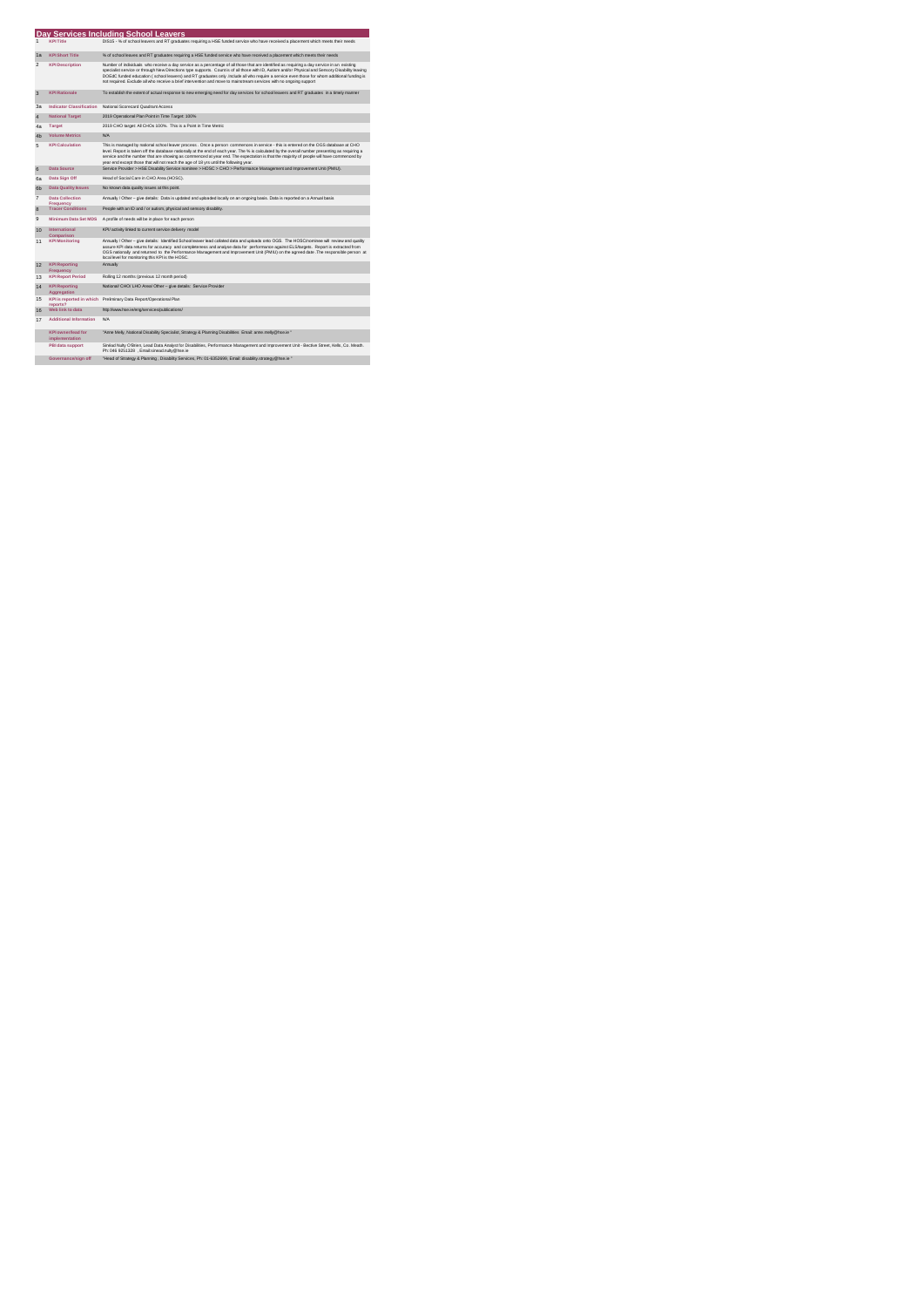|                |                                             | Day Services Including School Leavers                                                                                                                                                                                                                                                                                                                                                                                                                                                                                                                                                                                                                                                                                      |
|----------------|---------------------------------------------|----------------------------------------------------------------------------------------------------------------------------------------------------------------------------------------------------------------------------------------------------------------------------------------------------------------------------------------------------------------------------------------------------------------------------------------------------------------------------------------------------------------------------------------------------------------------------------------------------------------------------------------------------------------------------------------------------------------------------|
|                | <b>KPITitle</b>                             | DIS72 - No. of people with a disability in receipt of work / work-like activity services (ID and / or autism and Physical and Sensory)<br>(Disability: Day Services programme descriptors sheet to be used with this metric)                                                                                                                                                                                                                                                                                                                                                                                                                                                                                               |
| 1a             | <b>KPI Short Title</b>                      | No. of people with a disability in receipt of work / work-like activity services                                                                                                                                                                                                                                                                                                                                                                                                                                                                                                                                                                                                                                           |
| $\overline{2}$ | <b>KPI Description</b>                      | Number of people with a disability in receipt of work / work-like activity services (ID and / or autism and Physical and Sensory) as funded by<br>HSE Disability Services. Work / work like activity places include: Sheltered Work-Therapeutic (PD4), Sheltered Work-Commercial (PD5),<br>Sheltered Work-Like Work (PD6), External Work- Like Work (PD7) Work / work like activity places do not include: PD1, PD2, PD3, PD8, PD9,<br>PD10, PD11, PD12, PD13                                                                                                                                                                                                                                                              |
| $\overline{3}$ | <b>KPI Rationale</b>                        | To monitor the number of people with a disability (ID and / or autism and Physical and Sensory) in receipt of work / work like services as funded<br>by HSE Disability Services.                                                                                                                                                                                                                                                                                                                                                                                                                                                                                                                                           |
| 3a             | <b>Indicator Classification</b>             | National Scorecard Quadrant Access                                                                                                                                                                                                                                                                                                                                                                                                                                                                                                                                                                                                                                                                                         |
| $\overline{a}$ | <b>National Target</b>                      | 2019 Operational Plan Point in Time Target: 2,513.                                                                                                                                                                                                                                                                                                                                                                                                                                                                                                                                                                                                                                                                         |
| 4a             | Target                                      | 2019 CHO targets: CHO 1 - 181, CHO 2 - 0, CHO 3 - 410, CHO 4 - 857, CHO 5 - 446, CHO 6 - 141, CHO 7 - 195, CHO 8 - 240, CHO 9<br>43. This is a point in time calculation (i.e. do not add bi-annual returns together)                                                                                                                                                                                                                                                                                                                                                                                                                                                                                                      |
| 4 <sub>b</sub> | <b>Volume Metrics</b>                       | <b>N/A</b>                                                                                                                                                                                                                                                                                                                                                                                                                                                                                                                                                                                                                                                                                                                 |
| 5              | <b>KPI Calculation</b>                      | Count the number of people with a disability (ID and / or autism and Physical and Sensory) in receipt of WTE work / work-like activity places (as<br>defined above) as funded by HSE Disability Services. One person may attend more than one day service or engage in more than one<br>Work/Like work activity. For year end annual outturn, the Q4 outturn is used (e.g. CHO 8 Q2: 325, Q4: 332). Therefore the number of people in<br>receipt of work / work like activity WTE places in CHO 8 for the year is 332. WTE work places must be returned by the HSE Area from which<br>funding is allocated (e.g. Cork service user accessing work place in Kerry). This person to be returned by Cork Disability Services. |
| 6              | <b>Data Source</b>                          | Data is submitted by service providers to the local HSE Disability Office/nominee who input data into the National Occupational Guidance<br>Service Database. Reports are produced from OGS database at national level and issued to the Performance Management and Improvement<br>Unit (PMIU).                                                                                                                                                                                                                                                                                                                                                                                                                            |
| 6a             | Data Sign Off                               | Head of Social Care in CHO Area (HOSC)                                                                                                                                                                                                                                                                                                                                                                                                                                                                                                                                                                                                                                                                                     |
| 6b             | <b>Data Quality Issues</b>                  | <b>N/A</b>                                                                                                                                                                                                                                                                                                                                                                                                                                                                                                                                                                                                                                                                                                                 |
| 7              | <b>Data Collection</b><br>Frequency         | Bi-annually / Other - give details: Data is updated and uploaded locally on an ongoing basis. Data is reported on a bi-annual basis.                                                                                                                                                                                                                                                                                                                                                                                                                                                                                                                                                                                       |
| $\mathbf{R}$   | <b>Tracer Conditions</b>                    | People with an ID / autism.                                                                                                                                                                                                                                                                                                                                                                                                                                                                                                                                                                                                                                                                                                |
| 9              | <b>Minimum Data Set MDS</b>                 | N/A                                                                                                                                                                                                                                                                                                                                                                                                                                                                                                                                                                                                                                                                                                                        |
| 10             | International<br>Comparison                 | Not applicable - activity linked to traditional service model                                                                                                                                                                                                                                                                                                                                                                                                                                                                                                                                                                                                                                                              |
| 11             | <b>KPI Monitoring</b>                       | The HOSC/nominee will review and quality assure OGS data returns for accuracy and completeness and analyse data for performance<br>against ELS/targets. Reports are produced from OGS database at national level and issued to the Performance Management and<br>Improvement Unit (PMIU). on the agreed date each month / quarter. The responsible person at local level for monitoring this KPI is the HOSC.                                                                                                                                                                                                                                                                                                              |
| 12             | <b>KPI Reporting</b><br>Frequency           | <b>Bi-annual</b>                                                                                                                                                                                                                                                                                                                                                                                                                                                                                                                                                                                                                                                                                                           |
| 13             | <b>KPI Report Period</b>                    | Other - give details: Biannual (Q2 report covers Jan - Jun data)                                                                                                                                                                                                                                                                                                                                                                                                                                                                                                                                                                                                                                                           |
| 14             | <b>KPI Reporting</b><br>Aggregation         | National/ CHO/ LHO Area/ Other - give details: Service Provider                                                                                                                                                                                                                                                                                                                                                                                                                                                                                                                                                                                                                                                            |
| 15             | reports?                                    | KPI is reported in which Annual Report/NSP/Performance Profile/MDR                                                                                                                                                                                                                                                                                                                                                                                                                                                                                                                                                                                                                                                         |
| 16             | Web link to data                            | http://www.hse.ie/eng/services/publications/                                                                                                                                                                                                                                                                                                                                                                                                                                                                                                                                                                                                                                                                               |
| 17             | <b>Additional Information</b>               | N/A                                                                                                                                                                                                                                                                                                                                                                                                                                                                                                                                                                                                                                                                                                                        |
|                | <b>KPI</b> owner/lead for<br>implementation | Chief Officer, CHO Area                                                                                                                                                                                                                                                                                                                                                                                                                                                                                                                                                                                                                                                                                                    |
|                | PBI data support                            | Sinéad Nuty O'Brien, Lead Data Analyst for Disabilities, Performance Management and Improvement Unit - Bective Steet, Kells, Co. Meath.<br>Ph: 046 9251328 . Email:sinead.nutv@hse.ie                                                                                                                                                                                                                                                                                                                                                                                                                                                                                                                                      |
|                | Governance/sign off                         | Head of Strategy & Planning, Disability Services, Ph: 01-6352699, Email: disability.strategy@hse.ie "                                                                                                                                                                                                                                                                                                                                                                                                                                                                                                                                                                                                                      |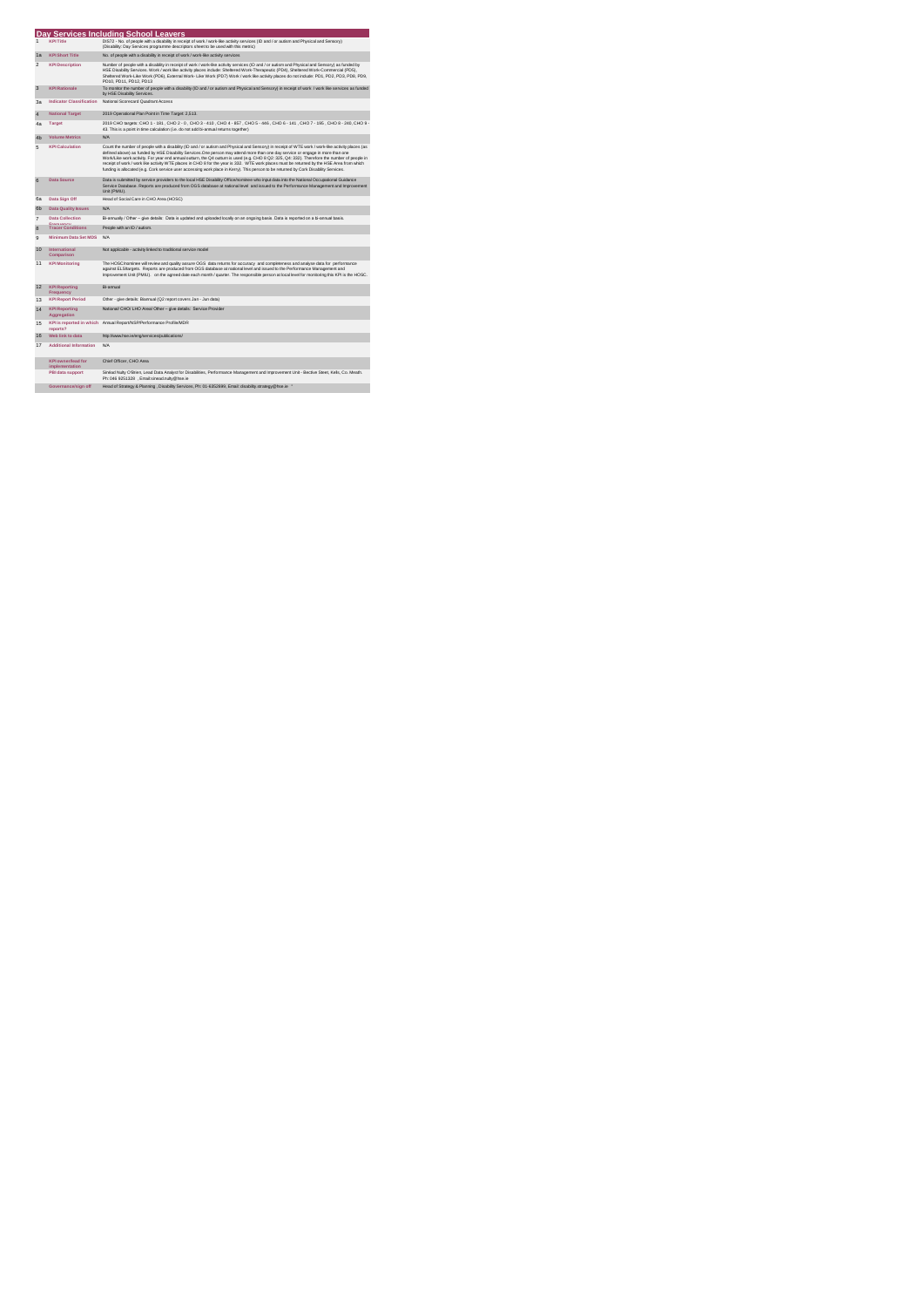|                |                                             | Day Services Including School Leavers                                                                                                                                                                                                                                                                                                                                                                                                                                                                                                                                                                                                                                                                                                                                                                                                                                                                                        |
|----------------|---------------------------------------------|------------------------------------------------------------------------------------------------------------------------------------------------------------------------------------------------------------------------------------------------------------------------------------------------------------------------------------------------------------------------------------------------------------------------------------------------------------------------------------------------------------------------------------------------------------------------------------------------------------------------------------------------------------------------------------------------------------------------------------------------------------------------------------------------------------------------------------------------------------------------------------------------------------------------------|
|                | <b>KPITitle</b>                             | DIS78 - No. of people with a disability (ID and /or autism and Physical and Sensory) in receipt of Other Day Services (excluding RT and work /                                                                                                                                                                                                                                                                                                                                                                                                                                                                                                                                                                                                                                                                                                                                                                               |
|                |                                             | work-like activities) (adults only)<br>(Disability: Day Services programme descriptors sheet to be used with this metric)                                                                                                                                                                                                                                                                                                                                                                                                                                                                                                                                                                                                                                                                                                                                                                                                    |
| 1a             | <b>KPI Short Title</b>                      | No. of people with a disability in receipt of Other Day Services (excluding RT and work / work-like activities) (adults only)                                                                                                                                                                                                                                                                                                                                                                                                                                                                                                                                                                                                                                                                                                                                                                                                |
|                |                                             |                                                                                                                                                                                                                                                                                                                                                                                                                                                                                                                                                                                                                                                                                                                                                                                                                                                                                                                              |
| $\overline{z}$ | <b>KPI</b> Description                      | Number of persons with a disability (ID and / or autism and Physical and Sensory) in receipt of "other day services" as funded by HSE Disability<br>Services."Other day services" include: PD1, PD2, PD3, PD8, PD9, PD10, PD12, PD13, PD14 "Other day services" do not include: PD4, PD5,<br>PD6, PD7 (counted under work / work-like KPIs) and PD11 (counted under Rehabilitative Training KPI)                                                                                                                                                                                                                                                                                                                                                                                                                                                                                                                             |
| $\overline{3}$ | <b>KPI Rationale</b>                        | To monitor the number of persons with a disability (ID and / or autism and Physical and Sensory) in receipt of "other day services" as funded by<br><b>HSE Disability Services.</b>                                                                                                                                                                                                                                                                                                                                                                                                                                                                                                                                                                                                                                                                                                                                          |
| 3a             | <b>Indicator Classification</b>             | National Scorecard Quadrant Access                                                                                                                                                                                                                                                                                                                                                                                                                                                                                                                                                                                                                                                                                                                                                                                                                                                                                           |
| $\overline{4}$ | <b>National Target</b>                      | 2019 Operational Plan Point in Time Target: 22.272.                                                                                                                                                                                                                                                                                                                                                                                                                                                                                                                                                                                                                                                                                                                                                                                                                                                                          |
| 48             | Target                                      | 2019 Target per CHO: CHO 1 - 1.400 CHO 2 - 2.403 . CHO 3 - 1.645 . CHO 4 - 3.203 . CHO 5 - 3.483 . CHO 6 - 1.526 . CHO 7 - 2.769 .<br>CHO 8 - 2,373 , CHO 9 - 3,470. This is a point in time calculation (i.e. do not add bi-annual returns together)                                                                                                                                                                                                                                                                                                                                                                                                                                                                                                                                                                                                                                                                        |
| 4 <sub>b</sub> | <b>Volume Metrics</b>                       | N/h                                                                                                                                                                                                                                                                                                                                                                                                                                                                                                                                                                                                                                                                                                                                                                                                                                                                                                                          |
| 5              | <b>KPI Calculation</b>                      | Count the number of persons with a disability who benefit from "other day services" (as defined above).Persons may attend RT and "other day<br>services". Where a person is attending RT and "other day services" their RT attendance is counted, and not the "other day services"<br>attendance. For year end annual outturn, the Q4 outturn is used (e.g. CHO 8: Q2: 653, Q4: 660). Therefore the number of persons with an ID<br>and / or autism in receipt of "other day Services" in CHO 8 for the year is 660. To prevent double counting, the following calculation process<br>may be applicable: Collect the overall figure of all people attending day services from service providers & acquire the OGS database reports<br>regarding people in RT services and those availing of Work/ Like Work. Subtract the sum of RT and Work /Like Work numbers of people from<br>the overall number and return that figure. |
| 6              | <b>Data Source</b>                          | Service Provider > HSE Disability Service nominee > HOSC > CHO > Performance Management and Improvement Unit (PMIU).                                                                                                                                                                                                                                                                                                                                                                                                                                                                                                                                                                                                                                                                                                                                                                                                         |
| 6a             | Data Sign Off                               | Head of Social Care in CHO Area                                                                                                                                                                                                                                                                                                                                                                                                                                                                                                                                                                                                                                                                                                                                                                                                                                                                                              |
| 6h             | <b>Data Quality Issues</b>                  | There are gaps in the reporting structure at CHO level . On this basis there is no assurance that updated data is being collected, collated,<br>quality assured and returned by each CHO. Reports are generated nationally from data returns without a reporting relationship to data<br>returners, so there is no national oversight.                                                                                                                                                                                                                                                                                                                                                                                                                                                                                                                                                                                       |
| $\overline{7}$ | <b>Data Collection</b><br>Frequency         | Bi-annually a month in arrears / Other - give details: Data is updated and uploaded locally on an ongoing basis. Data is reported on a bi-<br>annual a month in arrears basis.                                                                                                                                                                                                                                                                                                                                                                                                                                                                                                                                                                                                                                                                                                                                               |
| 8              | <b>Tracer Conditions</b>                    | People with an ID/ autism and Physical and Sensory                                                                                                                                                                                                                                                                                                                                                                                                                                                                                                                                                                                                                                                                                                                                                                                                                                                                           |
| $\overline{9}$ | Minimum Data Set MDS                        | None Applicable                                                                                                                                                                                                                                                                                                                                                                                                                                                                                                                                                                                                                                                                                                                                                                                                                                                                                                              |
| 10             | International<br>Comparison                 | Not applicable - KPI/ activity linked to current service delivery model                                                                                                                                                                                                                                                                                                                                                                                                                                                                                                                                                                                                                                                                                                                                                                                                                                                      |
| 11             | <b>KPI Monitoring</b>                       | Bi-annually a month in arrears / Other - give details: The HOSC/nominee will receive, review and quality assure KPI data returns for accuracy<br>and completeness and analyse data for performance against ELS/targets. They will forward the collated KPI returns to the Chief<br>Officer/nominee and include a bullet point explanation where there are variances against target. The Chief Officer/nominee will review,<br>approve and submit final CHO returns to the Performance Management and Improvement Unit (PMIU) on the agreed date each month /<br>quarter. The responsible person at local level for monitoring this KPI is the HOSC.                                                                                                                                                                                                                                                                          |
| 12             | <b>KPI Reporting</b><br>Frequency           | Bi-annually a month in arrears                                                                                                                                                                                                                                                                                                                                                                                                                                                                                                                                                                                                                                                                                                                                                                                                                                                                                               |
| 13             | <b>KPI Report Period</b>                    | Bi-annually a month in arrears Other - give details: Q2 data reported in July report                                                                                                                                                                                                                                                                                                                                                                                                                                                                                                                                                                                                                                                                                                                                                                                                                                         |
| 14             | <b>KPI Reporting</b><br>Aggregation         | National/ CHO/ LHO Area/ Other - give details: Service Provider                                                                                                                                                                                                                                                                                                                                                                                                                                                                                                                                                                                                                                                                                                                                                                                                                                                              |
| 15             | KPI is reported in which<br>reports?        | Annual Report/NSP/Performance Profile/MDR                                                                                                                                                                                                                                                                                                                                                                                                                                                                                                                                                                                                                                                                                                                                                                                                                                                                                    |
| 16             | Web link to data                            | http://www.hse.ie/eng/services/publications/                                                                                                                                                                                                                                                                                                                                                                                                                                                                                                                                                                                                                                                                                                                                                                                                                                                                                 |
| 17             | <b>Additional Information</b>               | N/A                                                                                                                                                                                                                                                                                                                                                                                                                                                                                                                                                                                                                                                                                                                                                                                                                                                                                                                          |
|                | <b>KPI</b> owner/lead for<br>implementation | Chief Officer, CHO Area                                                                                                                                                                                                                                                                                                                                                                                                                                                                                                                                                                                                                                                                                                                                                                                                                                                                                                      |
|                | PBI data support                            | Sinéad Nuty O'Brien, Lead Data Analyst for Disabilities, Performance Management and Improvement Unit - Bective Steet, Kells, Co. Meath.<br>Ph: 046 9251328 . Email:sinead.nutv@hse.ie                                                                                                                                                                                                                                                                                                                                                                                                                                                                                                                                                                                                                                                                                                                                        |
|                | Governance/sign off                         | Head of Strategy & Planning, Disability Services, Ph: 01-6352699, Email: disability.strategy@hse.ie                                                                                                                                                                                                                                                                                                                                                                                                                                                                                                                                                                                                                                                                                                                                                                                                                          |
|                |                                             |                                                                                                                                                                                                                                                                                                                                                                                                                                                                                                                                                                                                                                                                                                                                                                                                                                                                                                                              |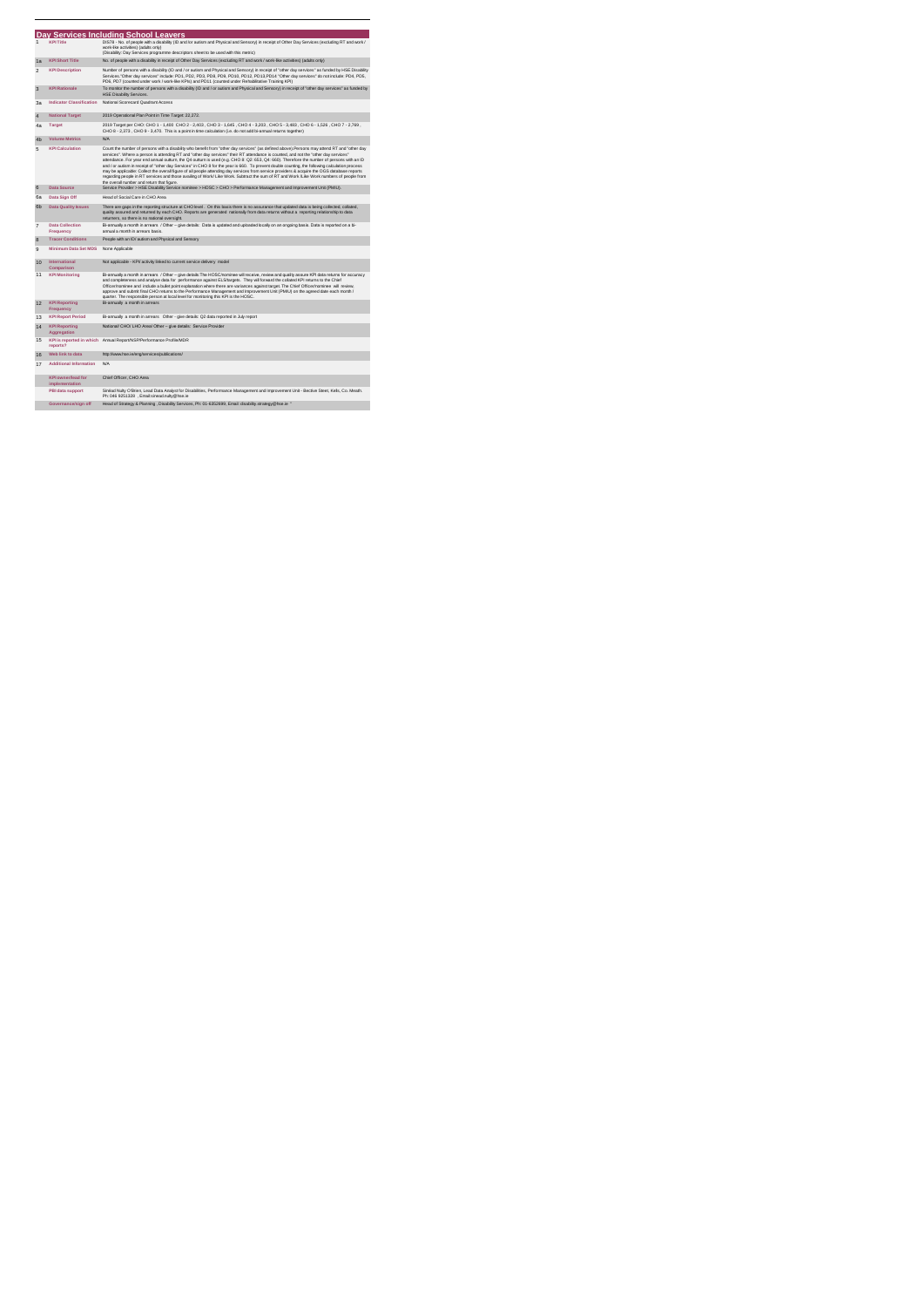|                |                                             | Day Services Including School Leavers                                                                                                                                                                                                                                                                                                                                                                                                                                                                                                                                                                                                                                                                                                                                                                                                                                                                                                                                                                                                      |
|----------------|---------------------------------------------|--------------------------------------------------------------------------------------------------------------------------------------------------------------------------------------------------------------------------------------------------------------------------------------------------------------------------------------------------------------------------------------------------------------------------------------------------------------------------------------------------------------------------------------------------------------------------------------------------------------------------------------------------------------------------------------------------------------------------------------------------------------------------------------------------------------------------------------------------------------------------------------------------------------------------------------------------------------------------------------------------------------------------------------------|
|                | <b>KPITitle</b>                             | DIS79 - No. of work / work-like activity WTE 30 hour places provided for people with a Disability (ID and / or autism and Physical and Sensory<br>Disability)                                                                                                                                                                                                                                                                                                                                                                                                                                                                                                                                                                                                                                                                                                                                                                                                                                                                              |
| 1a             | <b>KPI Short Title</b>                      | No. of work / work-like activity WTE 30 hour places provided for people with a Disability                                                                                                                                                                                                                                                                                                                                                                                                                                                                                                                                                                                                                                                                                                                                                                                                                                                                                                                                                  |
| $\overline{z}$ | <b>KPI Description</b>                      | Number of work / work-like activity whole time equivalent (WTE) 30 hour places for people with a Disability (ID and / or autism and Physical and<br>Senosry) as funded by HSE Disability Services. Work / work like activity places include: Sheltered Work-Therapeutic (PD4). Sheltered Work-<br>Commercial (PD5), Sheltered Work-Like Work (PD6), External Work- Like Work (PD7) Work / work like activity places do not include: PD1,<br>PD2, PD3, PD8, PD9, PD10, PD11, PD12, PD13                                                                                                                                                                                                                                                                                                                                                                                                                                                                                                                                                     |
| $\mathbf{R}$   | <b>KPI Rationale</b>                        | To monitor the number of 30 hour WTE work / work-like activity places available for people with a Disability (ID and / or autism and Physical<br>and Sensory) as funded by HSE Disability Services.                                                                                                                                                                                                                                                                                                                                                                                                                                                                                                                                                                                                                                                                                                                                                                                                                                        |
| 3a             | <b>Indicator Classification</b>             | National Scorecard Quadrant Access                                                                                                                                                                                                                                                                                                                                                                                                                                                                                                                                                                                                                                                                                                                                                                                                                                                                                                                                                                                                         |
| $\overline{a}$ | <b>National Target</b>                      | 2019 Operational Plan Point in Time Target: 1.217.                                                                                                                                                                                                                                                                                                                                                                                                                                                                                                                                                                                                                                                                                                                                                                                                                                                                                                                                                                                         |
| 4a             | Target                                      | 2019 CHO targets: CHO 1 - 93 , CHO 2 - 1 , CHO 3 - 284 , CHO 4 - 276 , CHO 5 - 269 , CHO 6 - 44 , CHO 7 - 144 , CHO 8 - 79 , CHO 9 -<br>27. This is a point in time calculation (i.e. do not add bi-annual returns together)                                                                                                                                                                                                                                                                                                                                                                                                                                                                                                                                                                                                                                                                                                                                                                                                               |
| 4h             | <b>Volume Metrics</b>                       | N/A                                                                                                                                                                                                                                                                                                                                                                                                                                                                                                                                                                                                                                                                                                                                                                                                                                                                                                                                                                                                                                        |
| 5              | <b>KPI Calculation</b>                      | Count the number of 30 hour WTE work / work-like activity places (as defined above) utilised by people with a Disability (ID and / or autism and<br>Physical and Sensory) as funded by HSE Disability Services. Each WTE place is equivalent to 30 hours per week. If a person does not attend<br>for a full 30 hours, the WTE is calculated by dwiding the total number of hours actually worked by the person by 30 (e.g. person attends for 25<br>hours per week, 25/30 = 0.84 WTE). Each WTE place is counted only once per quarter.One person may attend more than one day service or<br>engage in more than one Work/Like work activity. For year end annual outturn, the Q4 outturn is used (e.g. CHO 8: Q2: 418, Q4: 422).<br>Therefore the number of work / work like activity WTE places in CHO 8 for the year is 422. WTE Work Places must be returned by the HSE<br>Area from which funding is allocated (e.g. Cork service user accessing work place in Kerry). This work place to be returned by Cork Disability<br>Services |
| $\mathbf{6}$   | <b>Data Source</b>                          | "Service Provider > HSE Disability Service nominee > HOSC > CHO > Performance Management and Improvement Unit (PMIU). "                                                                                                                                                                                                                                                                                                                                                                                                                                                                                                                                                                                                                                                                                                                                                                                                                                                                                                                    |
| 6a             | Data Sign Off                               | Head of Social Care in CHO Area                                                                                                                                                                                                                                                                                                                                                                                                                                                                                                                                                                                                                                                                                                                                                                                                                                                                                                                                                                                                            |
| 6b             | <b>Data Quality Issues</b>                  | No known data quality issues at this point.                                                                                                                                                                                                                                                                                                                                                                                                                                                                                                                                                                                                                                                                                                                                                                                                                                                                                                                                                                                                |
| $\overline{7}$ | <b>Data Collection</b><br>Frequency         | Bi-annually / Other - give details: Data is updated and uploaded locally on an ongoing basis. Data is reported on a bi-annual basis.                                                                                                                                                                                                                                                                                                                                                                                                                                                                                                                                                                                                                                                                                                                                                                                                                                                                                                       |
| $\overline{9}$ | Minimum Data Set MDS                        | The service user's care plan which includes personal details and relevant information relating to their diagnosis, their needs and services and<br>support they require to meet their needs.                                                                                                                                                                                                                                                                                                                                                                                                                                                                                                                                                                                                                                                                                                                                                                                                                                               |
| 10             | International<br>Comparison                 | Service developed in line with best practice internationally.                                                                                                                                                                                                                                                                                                                                                                                                                                                                                                                                                                                                                                                                                                                                                                                                                                                                                                                                                                              |
| 11             | <b>KPI Monitoring</b>                       | Bi-annually / Other - give details: The HOSC/nominee will receive, review and quality assure KPI data returns for accuracy and completeness<br>and analyse data for performance against ELS/targets. They will forward the collated KPI returns to the Chief Officer/nominee and include a<br>builet point explanation where there are variances against target. The Chief Officer/nominee will review, approve and submit final CHO returns<br>to the Performance Management and Improvement Unit (PMIU) on the agreed date each month / quarter. The responsible person at local level<br>for monitoring this KPI is the HOSC.                                                                                                                                                                                                                                                                                                                                                                                                           |
| 12             | <b>KPI Reporting</b><br>Frequency           | Bi-annually                                                                                                                                                                                                                                                                                                                                                                                                                                                                                                                                                                                                                                                                                                                                                                                                                                                                                                                                                                                                                                |
| 13             | <b>KPI Report Period</b>                    | Other - give details: Biannual (Q2 report covers Jan - Jun data)                                                                                                                                                                                                                                                                                                                                                                                                                                                                                                                                                                                                                                                                                                                                                                                                                                                                                                                                                                           |
| 14             | <b>KPI Reporting</b><br>Aggregation         | National/ CHO/ LHO Area/ Other - give details: Service Provider                                                                                                                                                                                                                                                                                                                                                                                                                                                                                                                                                                                                                                                                                                                                                                                                                                                                                                                                                                            |
| 15             | reports?                                    | KPI is reported in which Preliminary Data Report/Operational Plan                                                                                                                                                                                                                                                                                                                                                                                                                                                                                                                                                                                                                                                                                                                                                                                                                                                                                                                                                                          |
| 16             | Web link to data                            | http://www.hse.ie/eng/services/publications/                                                                                                                                                                                                                                                                                                                                                                                                                                                                                                                                                                                                                                                                                                                                                                                                                                                                                                                                                                                               |
| 17             | <b>Additional Information</b>               | N/A                                                                                                                                                                                                                                                                                                                                                                                                                                                                                                                                                                                                                                                                                                                                                                                                                                                                                                                                                                                                                                        |
|                | <b>KPI</b> owner/lead for<br>implementation | Chief Officer, CHO Area                                                                                                                                                                                                                                                                                                                                                                                                                                                                                                                                                                                                                                                                                                                                                                                                                                                                                                                                                                                                                    |
|                | PBI data support                            | Sinéad Nulty O'Brien, Lead Data Analyst for Disabilities, Performance Management and Improvement Unit - Bective Steet, Kells, Co. Meath.<br>Ph: 046 9251328 . Email:sinead.nutv@hse.ie                                                                                                                                                                                                                                                                                                                                                                                                                                                                                                                                                                                                                                                                                                                                                                                                                                                     |
|                | Governance/sign off                         | Head of Strategy & Planning, Disability Services, Ph: 01-6352699, Email: disability.strategy@hse.ie                                                                                                                                                                                                                                                                                                                                                                                                                                                                                                                                                                                                                                                                                                                                                                                                                                                                                                                                        |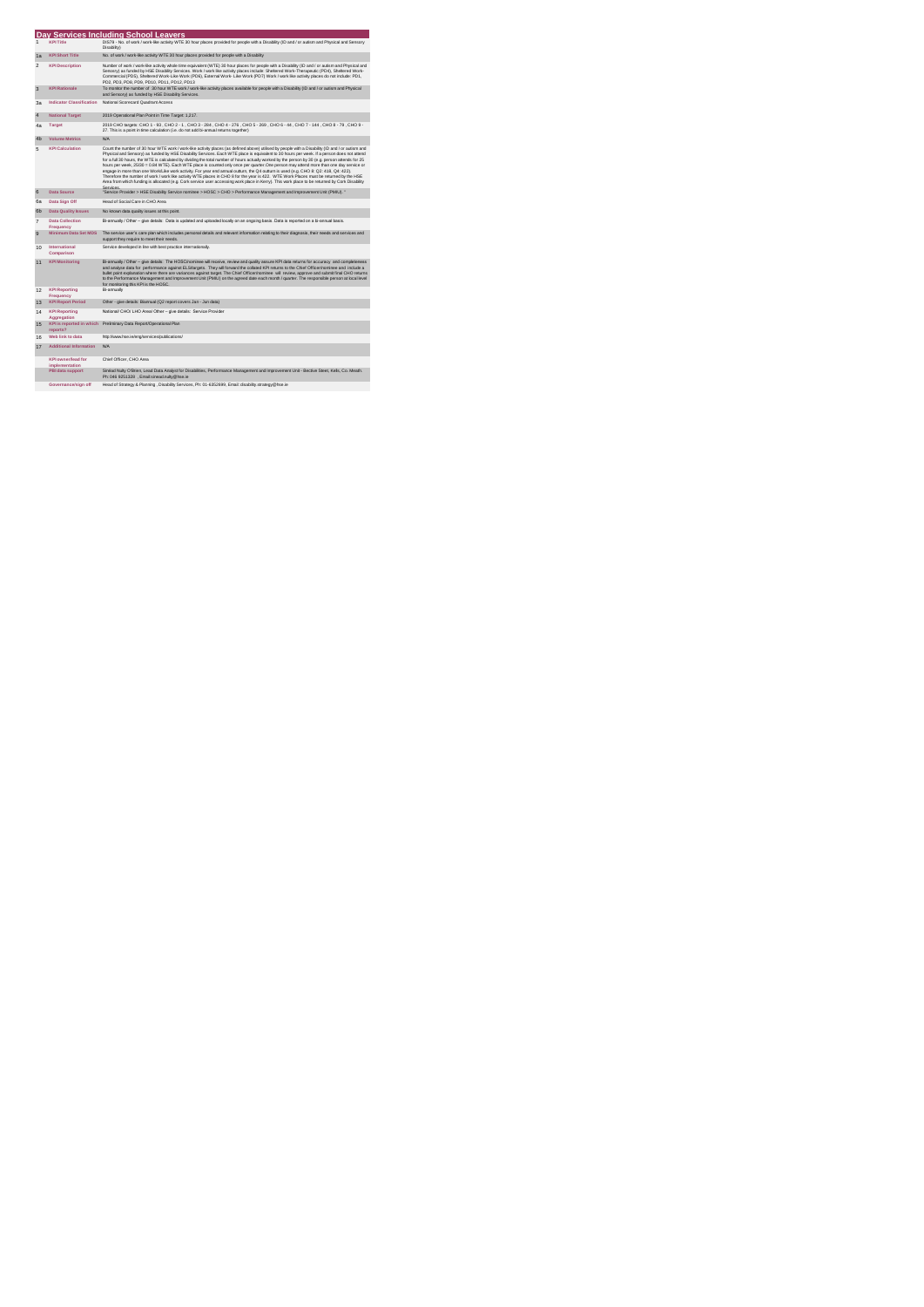|                 | <b>Disability Act Compliance</b>            |                                                                                                                                                                                                                                                   |
|-----------------|---------------------------------------------|---------------------------------------------------------------------------------------------------------------------------------------------------------------------------------------------------------------------------------------------------|
|                 | <b>KPITitle</b>                             | DIS1 - Number of requests for assessments of need received                                                                                                                                                                                        |
| 1a              | <b>KPI Short Title</b>                      | Number of requests for assessments of need received for children.                                                                                                                                                                                 |
| $\overline{2}$  | <b>KPI Description</b>                      | The number of complete applications for Assessment of Need for children as recorded in the Assessment of Need database (Implementation:<br>Part 2-Disability Act).                                                                                |
| 3               | <b>KPI Rationale</b>                        | This metric is in line with the Disability Act 2005.                                                                                                                                                                                              |
| 3a              | <b>Indicator Classification</b>             | National Scorecard Quadrant Access                                                                                                                                                                                                                |
| $\overline{a}$  | <b>National Target</b>                      | 2019 Operation Plan Cumulative Target/Expected Activity: 5,065.                                                                                                                                                                                   |
| 4a              | Target                                      | 2019 CHO targets: CHO 1 - 88, CHO 2 - 181, CHO 3 - 387, CHO 4 -1,161, CHO 5 - 265, CHO 6 - 252, CHO 7 - 800, CHO 8 - 647, CHO<br>9-1,284. (This metric is reported as cumulative)                                                                 |
| 4 <sub>b</sub>  | <b>Volume Metrics</b>                       | <b>N/A</b>                                                                                                                                                                                                                                        |
| 5               | <b>KPI Calculation</b>                      | Count the total number of complete applications for Assessment of Need received, as recorded on the Assessment of Need database.                                                                                                                  |
| 6               | <b>Data Source</b>                          | Quarterly activity reports extracted from the Assessment of Need Database by the National Disability Information Management Unit (NDIMU)<br>and forwarded to the Performance Management and Improvement Unit                                      |
| 6a              | Data Sign Off                               | Tom McGuirk, National Disability Information Management Unit (NDIMU), Operations Disability Services. Email: tom.mcguirk@hse.ie                                                                                                                   |
| 6b              | <b>Data Quality Issues</b>                  | No known data quality issues at this point.                                                                                                                                                                                                       |
| $\overline{7}$  | <b>Data Collection</b><br>Frequency         | Quarterly                                                                                                                                                                                                                                         |
| $\overline{9}$  | Minimum Data Set MDS                        | None Applicable                                                                                                                                                                                                                                   |
| 10 <sup>1</sup> | International<br>Comparison                 | KPI measures demand-led activity linked to process set out in legislation (Disability Act 2005)                                                                                                                                                   |
| 11              | <b>KPI Monitoring</b>                       | Quarterly / Other - give details: Officers /nominee input data into the National AON system on an ongoing basis. Reports are produced from<br>database at national level quarterly by the National Disability Information Management Unit (NDIMU) |
| 12              | <b>KPI Reporting</b><br>Frequency           | Quarterly                                                                                                                                                                                                                                         |
| 13              | <b>KPI Report Period</b>                    | Quarterly Current (e.g. data reported in each quarter up to and including the last day of that quarter)                                                                                                                                           |
| 14              | <b>KPI Reporting</b><br>Aggregation         | National/ CHO/ LHO Area/ Other - give details: Service Provider                                                                                                                                                                                   |
| 15              | <b>KPI</b> is reported in which<br>reports? | Annual Report/NSP/Performance Profile/MDR                                                                                                                                                                                                         |
| 16              | Web link to data                            | http://www.hse.ie/eng/services/publications/                                                                                                                                                                                                      |
| 17              | <b>Additional Information</b>               | N/A                                                                                                                                                                                                                                               |
|                 | <b>KPI</b> owner/lead for<br>implementation | Tom McGuirk, National Disability Information Management Unit (NDIMU), Operations Disability Services. Email: tom.mcguirk@hse.ie                                                                                                                   |
|                 | PBI data support                            | Sinéad Nulty O'Brien, Lead Data Analyst for Disabilities, Performance Management and Improvement Unit - Bective Steet, Kells, Co. Meath.<br>Ph: 046 9251328 , Emailsinead nuity@hse.ie                                                            |
|                 | Governance/sign off                         | Dr. Cathal Morgan, Head of Operations, Disability Services Email: disabilityops socialcare @hse.ie                                                                                                                                                |
|                 |                                             |                                                                                                                                                                                                                                                   |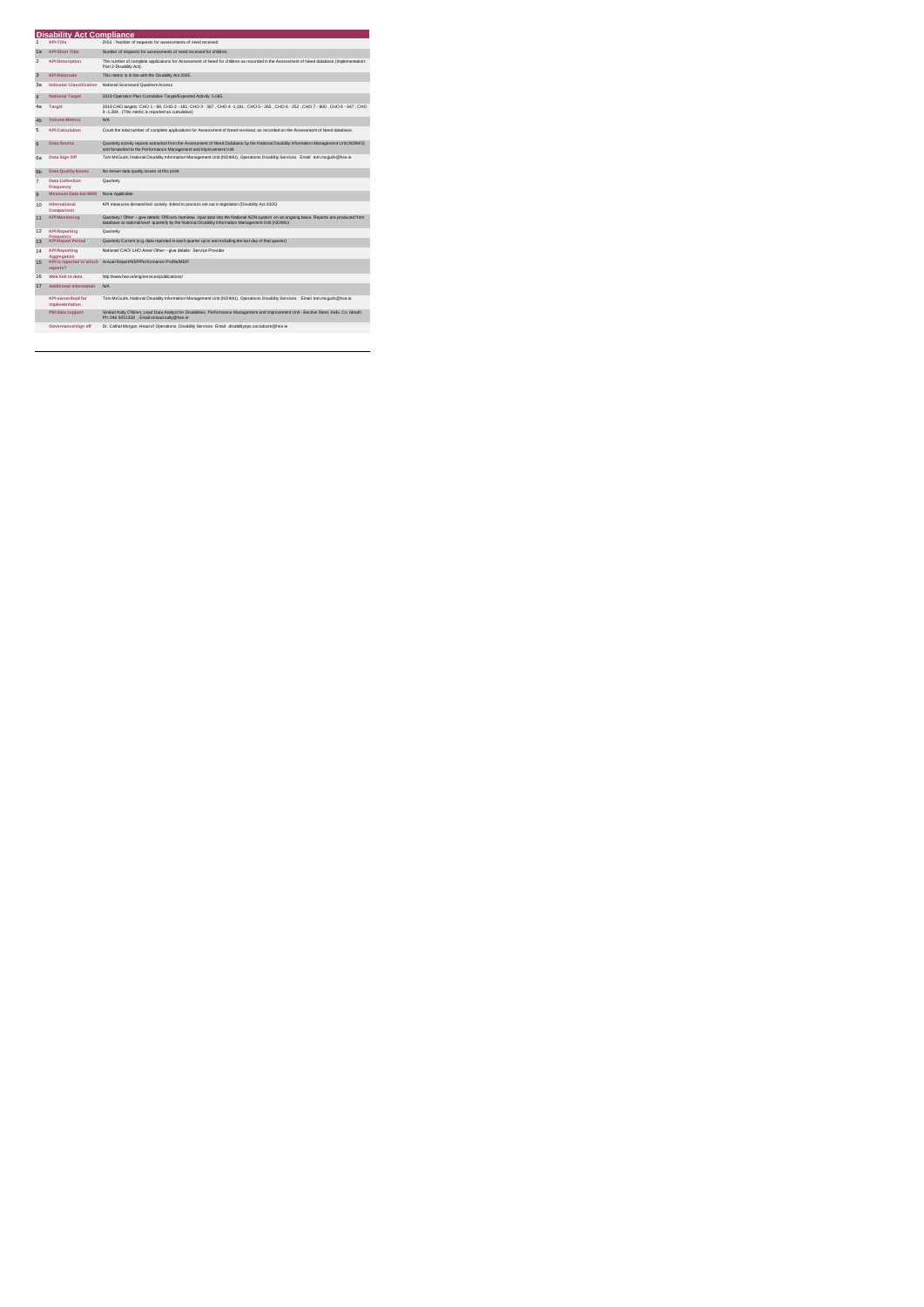|                | <b>KPITitle</b>                             | DIS2 - % of assessments of need commenced within the timelines as provided for in the regulations                                                                                                            |
|----------------|---------------------------------------------|--------------------------------------------------------------------------------------------------------------------------------------------------------------------------------------------------------------|
| 1a             | <b>KPI Short Title</b>                      | % of child assessments of need commenced within the timelines as provided for in the regulations                                                                                                             |
| $\overline{2}$ | <b>KPI Description</b>                      | The % of Child Assessments of Need which completed stage 2 of the process, as recorded in the Assessment of Need database.<br>(Implementation: Part 2-Disability Act).                                       |
| $\mathbf{R}$   | <b>KPI Rationale</b>                        | This metric is in line with the Disability Act 2005.                                                                                                                                                         |
| 3a             | <b>Indicator Classification</b>             | National Scorecard Quadrant Access                                                                                                                                                                           |
| 4              | <b>National Target</b>                      | 2019 Operational Plan Cumulative Target: 100%.                                                                                                                                                               |
| 4a             | Target                                      | All 2019 CHO targets: 100%                                                                                                                                                                                   |
| 4h             | <b>Volume Metrics</b>                       | N/A                                                                                                                                                                                                          |
| 5              | <b>KPI Calculation</b>                      | The total number of Assessments of Need which commenced stage 2 of the process, as provided for in the regulations and recorded on the<br>Assessment of Need database.                                       |
| 6              | <b>Data Source</b>                          | Quarterly activity reports extracted from the Assessment of Need Database by the National Disability Information Management Unit (NDIMU)<br>and forwarded to the Performance Management and Improvement Unit |
| 6a             | Data Sign Off                               | Tom McGuirk, National Disability Information Management Unit (NDIMU), Operations Disability Services. Email: tom.mcguirk@hse.ie                                                                              |
| 6h             | <b>Data Quality Issues</b>                  | No known data quality issues at this point.                                                                                                                                                                  |
| $\overline{7}$ | <b>Data Collection</b><br>Frequency         | Quarterly                                                                                                                                                                                                    |
| 8              | <b>Tracer Conditions</b>                    | People with a Disability.                                                                                                                                                                                    |
| 9              | Minimum Data Set MDS                        | The service user's care plan which includes personal details and relevant information relating to their diagnosis, their needs and services and<br>support they require to meet their needs.                 |
| 10             | International<br>Comparison                 | Service developed in line with best practice internationally.                                                                                                                                                |
| 11             | <b>KPI Monitoring</b>                       | Quarterly                                                                                                                                                                                                    |
| 12             | <b>KPI Reporting</b><br>Frequency           | Quarterly                                                                                                                                                                                                    |
| 13             | <b>KPI Report Period</b>                    | Quarterly Current (e.g. data reported in each quarter up to and including the last day of that quarter )                                                                                                     |
| 14             | <b>KPI Reporting</b><br>Aggregation         | National/ CHO/ LHO Area/ Other - give details: Service Provider                                                                                                                                              |
| 15             | reports?                                    | KPI is reported in which Preliminary Data Report/Operational Plan                                                                                                                                            |
| 16             | Web link to data                            | http://www.hse.ie/eng/services/publications/                                                                                                                                                                 |
| 17             | <b>Additional Information</b>               | N/A                                                                                                                                                                                                          |
|                | <b>KPI</b> owner/lead for<br>implementation | Tom McGuirk, National Disability Information Management Unit (NDIMU), Operations Disability Services. Email: tom.mcguirk@hse.ie                                                                              |
|                | PBI data support                            | Sinéad Nulty O'Brien, Lead Data Analyst for Disabilities, Performance Management and Improvement Unit - Bective Steet, Kells, Co. Meath.<br>Ph: 046 9251328 . Email:sinead.nutv@hse.ie                       |
|                | Governance/sign off                         | Dr. Cathal Morgan, Head of Operations, Disability Services Email: disabilityops socialcare @hse.ie                                                                                                           |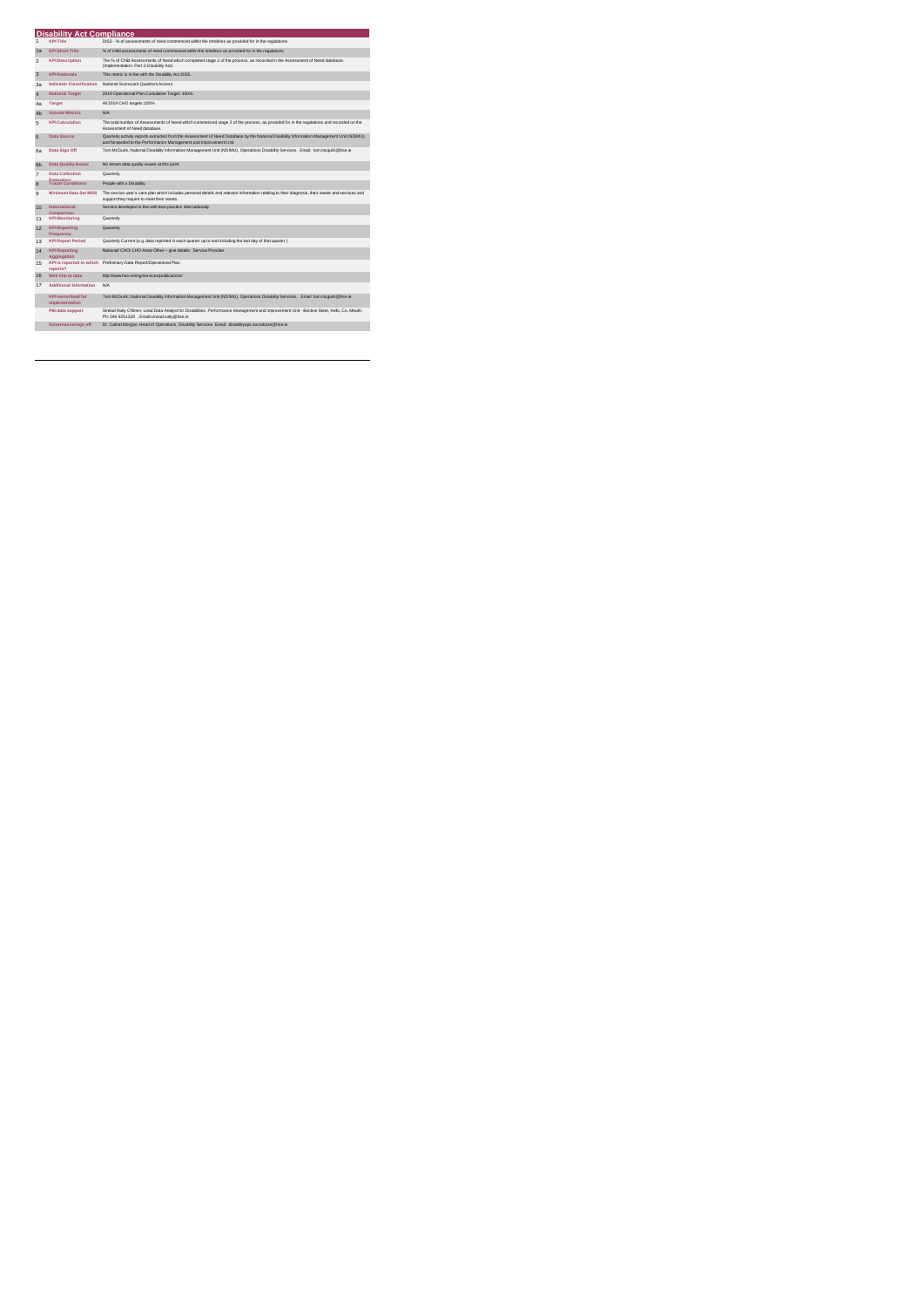|                | <b>Disability Act Compliance</b>            |                                                                                                                                                                                                                                                                                                                                                          |
|----------------|---------------------------------------------|----------------------------------------------------------------------------------------------------------------------------------------------------------------------------------------------------------------------------------------------------------------------------------------------------------------------------------------------------------|
|                | <b>KPITitle</b>                             | DIS3 - % of assessments of need completed within the timelines as provided for in the regulations                                                                                                                                                                                                                                                        |
| 1a             | <b>KPI Short Title</b>                      | % of child assessments of need completed within the timelines as provided for in the regulations                                                                                                                                                                                                                                                         |
| $\overline{2}$ | <b>KPI Description</b>                      | The number of Child Assessments of Need completed within three months of their commencement OR within a revised time frame negotiated<br>as per paragraph 10 of the Regulations accompanying the Disability Act which allows for exceptional circumstances. Total number also<br>expressed in percentage terms. (Implementation: Part 2-Disability Act). |
| $\mathcal{R}$  | <b>KPI Rationale</b>                        | This metric is in line with the Disability Act 2005.                                                                                                                                                                                                                                                                                                     |
| 3a             | <b>Indicator Classification</b>             | National Scorecard Quadrant Access                                                                                                                                                                                                                                                                                                                       |
| $\overline{a}$ | <b>National Target</b>                      | 2019 National Service Plan Cumulative Target: 100%.                                                                                                                                                                                                                                                                                                      |
| 4a             | Target                                      | All 2019 CHO targets: 100%                                                                                                                                                                                                                                                                                                                               |
| 4h             | <b>Volume Metrics</b>                       | N/A                                                                                                                                                                                                                                                                                                                                                      |
| 5              | <b>KPI Calculation</b>                      | The total number of Assessments of Need completed within three months of their commencement OR within a revised time frame negotiated<br>as per paragraph 10 of the Regulations accompanying the Disability Act which allows for exceptional circumstances. Total number also<br>expressed in percentage terms.                                          |
| 6              | <b>Data Source</b>                          | Quarterly activity reports extracted from the Assessment of Need Database by the National Disability Information Management Unit (NDIMU)<br>and forwarded to the Performance Management and Improvement Unit                                                                                                                                             |
| 6a             | Data Sign Off                               | Tom McGuirk, National Disability Information Management Unit (NDIMU), Operations Disability Services. Email: tom.mcguirk@hse.ie                                                                                                                                                                                                                          |
| 6b             | <b>Data Quality Issues</b>                  | No known data quality issues at this point.                                                                                                                                                                                                                                                                                                              |
| $\overline{7}$ | <b>Data Collection</b><br>Frequency         | Quarterly                                                                                                                                                                                                                                                                                                                                                |
| $\mathbf{R}$   | <b>Tracer Conditions</b>                    | People with a Disability.                                                                                                                                                                                                                                                                                                                                |
| 9              | Minimum Data Set MDS                        | The service user's care plan which includes personal details and relevant information relating to their diagnosis, their needs and services and<br>support they require to meet their needs.                                                                                                                                                             |
| 10             | International<br>Comparison                 | Service developed in line with best practice internationally.                                                                                                                                                                                                                                                                                            |
| 11             | <b>KPI Monitoring</b>                       | Quarterly                                                                                                                                                                                                                                                                                                                                                |
| 12             | <b>KPI Reporting</b><br>Frequency           | Quarterly                                                                                                                                                                                                                                                                                                                                                |
| 13             | <b>KPI Report Period</b>                    | Quarterly Current (e.g. data reported in each quarter up to and including the last day of that quarter)                                                                                                                                                                                                                                                  |
| 14             | <b>KPI Reporting</b><br>Aggregation         | National/ CHO/ LHO Area/ Other - give details: Service Provider                                                                                                                                                                                                                                                                                          |
| 15             | <b>KPI</b> is reported in which<br>reports? | Annual Report/NSP/Performance Profile/MDR                                                                                                                                                                                                                                                                                                                |
| 16             | Web link to data                            | http://www.hse.ie/eng/services/publications/                                                                                                                                                                                                                                                                                                             |
| 17             | <b>Additional Information</b>               | N/A                                                                                                                                                                                                                                                                                                                                                      |
|                | <b>KPI</b> owner/lead for<br>implementation | Tom McGuirk, National Disability Information Management Unit (NDIMU), Operations Disability Services. Email: tom.moguirk@hse.ie                                                                                                                                                                                                                          |
|                | PBI data support                            | Sinéad Nulty O'Brien, Lead Data Analyst for Disabilities, Performance Management and Improvement Unit - Bective Steet, Kells, Co. Meath.<br>Ph: 046 9251328 , Emailsinead nuity@hse.ie                                                                                                                                                                   |
|                | Governance/sign off                         | Dr. Cathal Morgan, Head of Operations, Disability Services Email: disabilityops socialcare @hse.ie                                                                                                                                                                                                                                                       |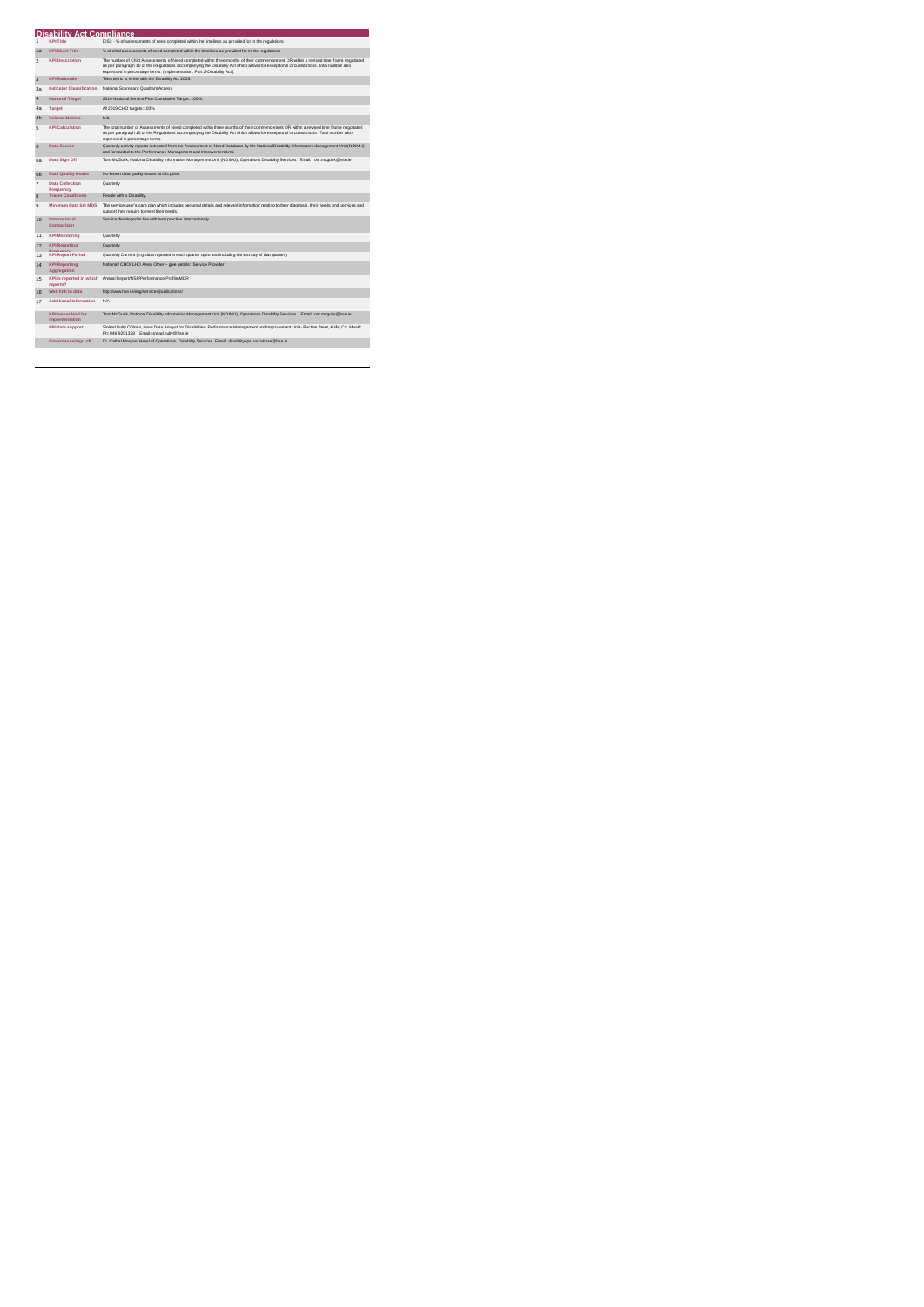|                | <b>Disability Act Compliance</b>            |                                                                                                                                                                                                              |  |
|----------------|---------------------------------------------|--------------------------------------------------------------------------------------------------------------------------------------------------------------------------------------------------------------|--|
|                | <b>KPITitle</b>                             | DIS4 - % of service statements completed within the timelines as provided for in the regulations.                                                                                                            |  |
| 1a             | <b>KPI Short Title</b>                      | % of child service statements completed within the timelines as provided for in the regulations.                                                                                                             |  |
| $\overline{2}$ | <b>KPI Description</b>                      | The % of Child Service Statements completed within one month of the date of receipt of the Assessment Report by the Liaison Officer / Case<br>Manager, as provided for in the regulations.                   |  |
| $\mathbf{a}$   | <b>KPI Rationale</b>                        | This metric is in line with the Disability Act 2005.                                                                                                                                                         |  |
| 3a             | <b>Indicator Classification</b>             | National Scorecard Quadrant Access                                                                                                                                                                           |  |
| $\overline{a}$ | <b>National Target</b>                      | 2019 Operational Plan Cumulative Target: 100%.                                                                                                                                                               |  |
| 4a             | Target                                      | All 2019 CHO targets: 100%                                                                                                                                                                                   |  |
| 4 <sub>b</sub> | <b>Volume Metrics</b>                       | <b>N/A</b>                                                                                                                                                                                                   |  |
| 5              | <b>KPI Calculation</b>                      | The total number of Service Statements completed within one month of the date of receipt of the Assessment Report by the Liaison Officer /<br>Case Manager, as provided for in the regulations.              |  |
| 6              | <b>Data Source</b>                          | Quarterly activity reports extracted from the Assessment of Need Database by the National Disability Information Management Unit (NDIMU)<br>and forwarded to the Performance Management and Improvement Unit |  |
| 6a             | Data Sign Off                               | Tom McGuirk, National Disability Information Management Unit (NDIMU), Operations Disability Services. Email: tom.mcguirk@hse.ie                                                                              |  |
| 6b             | <b>Data Quality Issues</b>                  | No known data quality issues at this point.                                                                                                                                                                  |  |
| $\overline{7}$ | <b>Data Collection</b><br>Frequency         | Quarterly                                                                                                                                                                                                    |  |
| $\mathbf{R}$   | <b>Tracer Conditions</b>                    | People with a Disability.                                                                                                                                                                                    |  |
| 9              | Minimum Data Set MDS                        | The service user's care plan which includes personal details and relevant information relating to their diagnosis, their needs and services and<br>support they require to meet their needs.                 |  |
| 10             | International<br>Comparison                 | Service developed in line with best practice internationally.                                                                                                                                                |  |
| 11             | <b>KPI Monitoring</b>                       | Quarterly                                                                                                                                                                                                    |  |
| 12             | <b>KPI Reporting</b><br>Frequency           | Quarterly                                                                                                                                                                                                    |  |
| 13             | <b>KPI Report Period</b>                    | Quarterly Current (e.g. data reported in each quarter up to and including the last day of that quarter)                                                                                                      |  |
| 14             | <b>KPI Reporting</b><br>Aggregation         | National/ CHO/ LHO Area/ Other - give details: Service Provider                                                                                                                                              |  |
| 15             | reports?                                    | KPI is reported in which Preliminary Data Report/Operational Plan                                                                                                                                            |  |
| 16             | Web link to data                            | http://www.hse.ia/eng/services/publications/                                                                                                                                                                 |  |
| 17             | <b>Additional Information</b>               | N/A                                                                                                                                                                                                          |  |
|                | <b>KPI</b> owner/lead for<br>implementation | Tom McGuirk, National Disability Information Management Unit (NDIMU), Operations Disability Services. Email: tom.mcguirk@hse.ie                                                                              |  |
|                | PBI data support                            | Sinéad Nuty O'Brien, Lead Data Analyst for Disabilities, Performance Management and Improvement Unit- Bective Steet, Kells, Co. Meath.<br>Ph: 046 9251328 . Email:sinead.nutv@hse.ie                         |  |
|                | Governance/sign off                         | Dr. Cathal Morgan, Head of Operations, Disability Services Email: disabilityops.socialcare@hse.ie                                                                                                            |  |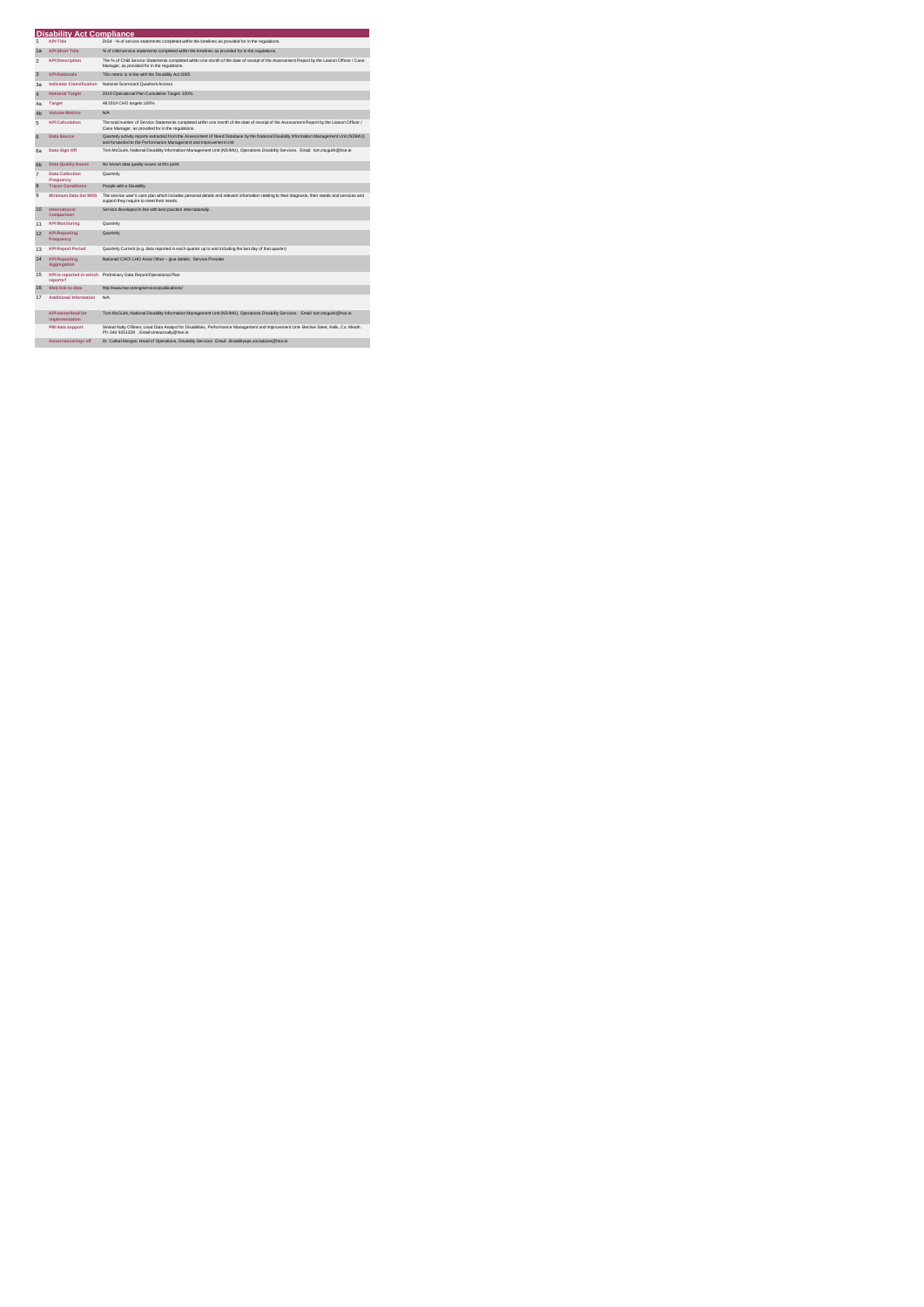|                | <b>KPITitle</b>                             | DIS 102 - New Emergency Places Provided to People with a Disability.                                                                                                                                                                                                                                                               |
|----------------|---------------------------------------------|------------------------------------------------------------------------------------------------------------------------------------------------------------------------------------------------------------------------------------------------------------------------------------------------------------------------------------|
|                |                                             |                                                                                                                                                                                                                                                                                                                                    |
| 1a             | <b>KPI Short Title</b>                      | Number of new emergency places provided to people with a disability.                                                                                                                                                                                                                                                               |
| $\overline{2}$ | <b>KPI Description</b>                      | The number of new emergency residential places provided to people with a disability                                                                                                                                                                                                                                                |
| $\overline{3}$ | <b>KPI Rationale</b>                        | Monitor number of new funded emergency residential places provided on a cumulative basis                                                                                                                                                                                                                                           |
| 3a             | <b>Indicator Classification</b>             | National Scorecard Quadrant- Access                                                                                                                                                                                                                                                                                                |
| $\overline{a}$ | <b>National Target</b>                      | 2019 Cumulative Target: 90                                                                                                                                                                                                                                                                                                         |
| 4a             | Target                                      | N/A                                                                                                                                                                                                                                                                                                                                |
| 4h             | <b>Volume Metrics</b>                       | N/A                                                                                                                                                                                                                                                                                                                                |
| 5              | <b>KPI Calculation</b>                      | No. of places commenced in the quarter. Each place will only be counted once. Year end total will be cumulative of 4 quarters. Each residential<br>placement in a setting that supports one person is calculated as 1. Where a place is less than 24/7, it is still counted as 1. Home Support<br>Hours/ Packages are not counted. |
| 6              | <b>Data Source</b>                          | HOSC/nominee > Chief Officer CHO /nominee > Disability Operations >Performance Management and Improvement Unit (PMIU)                                                                                                                                                                                                              |
| 6a             | Data Sign Off                               | Tom McGuirk, National Disability Information Management Unit (NDIMU), Operations Disability Services. Email: tom.mcguirk@hse.ie                                                                                                                                                                                                    |
| 6 <sub>h</sub> | <b>Data Quality Issues</b>                  | No known data quality issues at this point.                                                                                                                                                                                                                                                                                        |
| $\overline{7}$ | <b>Data Collection</b><br>Frequency         | Monthly                                                                                                                                                                                                                                                                                                                            |
| $\mathbf{R}$   | <b>Tracer Conditions</b>                    | N/A                                                                                                                                                                                                                                                                                                                                |
| 9              | Minimum Data Set MDS                        | N/A                                                                                                                                                                                                                                                                                                                                |
| 10             | International<br>Comparison                 | Not applicable - KPI/ activity linked to current service delivery model                                                                                                                                                                                                                                                            |
| 11             | <b>KPI Monitoring</b>                       | Monthly / Other - give details: A template is sent out to CHO Areas by Disability Ops for completion and return. Data returned directly along<br>pathway HOSC/nominee > Chief Officer CHO /nominee > Disability Operations)> PMIU                                                                                                  |
| 12             | <b>KPI Reporting</b><br>Frequency           | Monthly                                                                                                                                                                                                                                                                                                                            |
| 13             | <b>KPI Report Period</b>                    | Monthly                                                                                                                                                                                                                                                                                                                            |
| 14             | <b>KPI Reporting</b><br>Aggregation         | National/ CHO                                                                                                                                                                                                                                                                                                                      |
| 15             | reports?                                    | KPI is reported in which Annual Report/NSP/Performance Profile/MDR                                                                                                                                                                                                                                                                 |
| 16             | Web link to data                            | http://www.hse.ie/eng/services/publications/                                                                                                                                                                                                                                                                                       |
| 17             | <b>Additional Information</b>               |                                                                                                                                                                                                                                                                                                                                    |
|                | <b>KPI</b> owner/lead for<br>implementation | Tom McGuirk, National Disability Information Management Unit (NDIMU), Operations Disability Services. Email: tom.mcguirk@hse.ie                                                                                                                                                                                                    |
|                | PBI data support                            | Sinéad Nulty O'Brien, Lead Data Analyst for Disabilities, Performance Management and Improvement Unit - Bective Steet, Kells, Co. Meath.<br>Ph: 046 9251328 , Emailsinead nuity@hse.ie                                                                                                                                             |
|                | Governance/sign off                         | Dr. Cathal Morgan, Head of Operations, Disability Services Email: disabilityops socialcare @hse.ie                                                                                                                                                                                                                                 |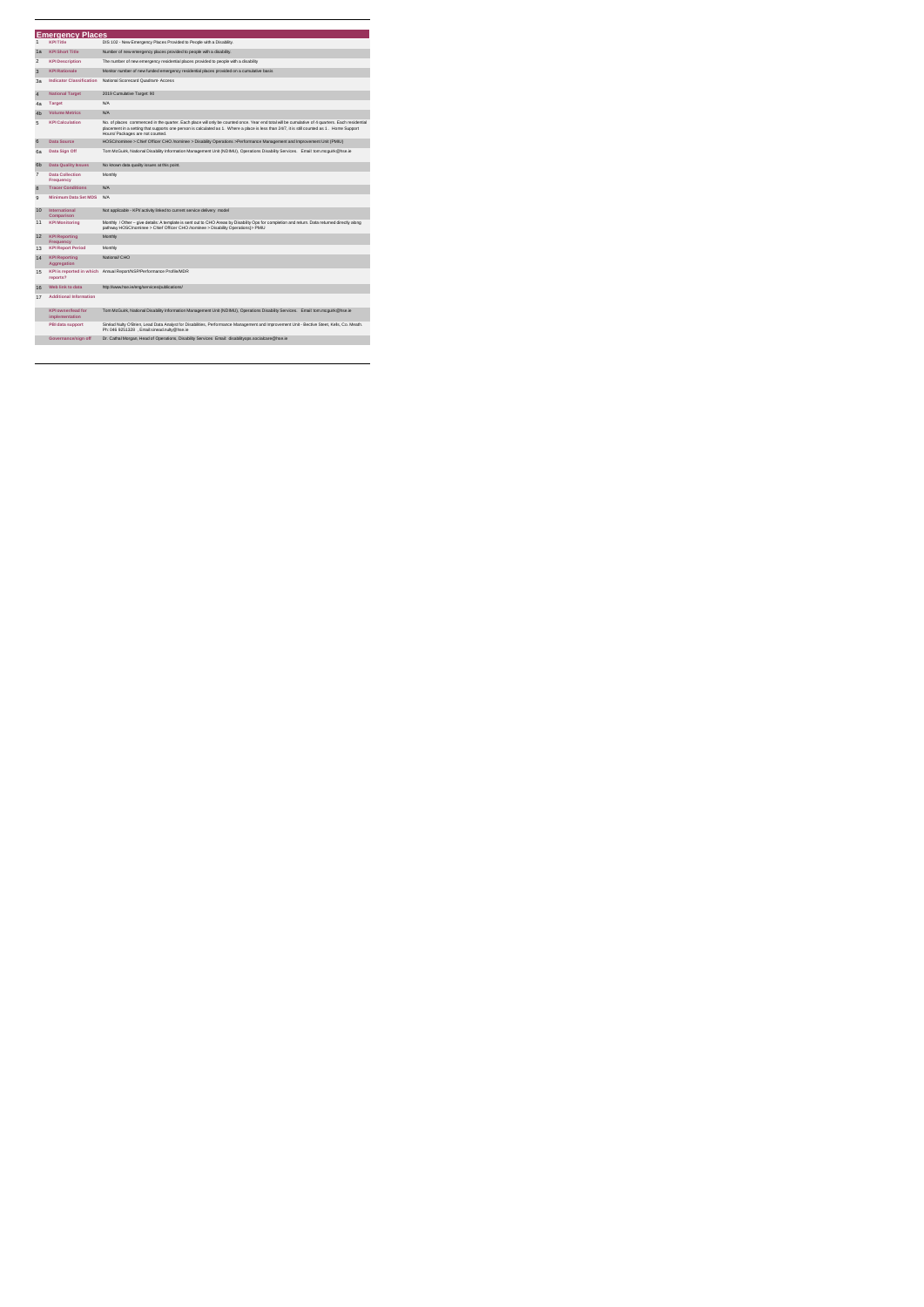|                | <b>Home Support Service</b>                 |                                                                                                                                                                                                                                                                                                                                                                                                                                                                                                                                                                                                                                                                                                                                                                                                                                                                                                                                                                                                                                                                                                                                                                                                                                                                                                                                                                                                                                                                                                                                                                                                                                                                                                                                                                                                                                                                                                                                                                                                                                                                                                                                                                                                                                                                                                                                                                                                                                                                                                                                                                                                                                                                                                                                                                                                                                                                                                                                                                                                                                             |
|----------------|---------------------------------------------|---------------------------------------------------------------------------------------------------------------------------------------------------------------------------------------------------------------------------------------------------------------------------------------------------------------------------------------------------------------------------------------------------------------------------------------------------------------------------------------------------------------------------------------------------------------------------------------------------------------------------------------------------------------------------------------------------------------------------------------------------------------------------------------------------------------------------------------------------------------------------------------------------------------------------------------------------------------------------------------------------------------------------------------------------------------------------------------------------------------------------------------------------------------------------------------------------------------------------------------------------------------------------------------------------------------------------------------------------------------------------------------------------------------------------------------------------------------------------------------------------------------------------------------------------------------------------------------------------------------------------------------------------------------------------------------------------------------------------------------------------------------------------------------------------------------------------------------------------------------------------------------------------------------------------------------------------------------------------------------------------------------------------------------------------------------------------------------------------------------------------------------------------------------------------------------------------------------------------------------------------------------------------------------------------------------------------------------------------------------------------------------------------------------------------------------------------------------------------------------------------------------------------------------------------------------------------------------------------------------------------------------------------------------------------------------------------------------------------------------------------------------------------------------------------------------------------------------------------------------------------------------------------------------------------------------------------------------------------------------------------------------------------------------------|
| 1              | <b>KPITitle</b>                             | DIS58 - No. of Home Support Service Hours delivered to people with intellectual disability and/or autism and Physical and Sensory Disability                                                                                                                                                                                                                                                                                                                                                                                                                                                                                                                                                                                                                                                                                                                                                                                                                                                                                                                                                                                                                                                                                                                                                                                                                                                                                                                                                                                                                                                                                                                                                                                                                                                                                                                                                                                                                                                                                                                                                                                                                                                                                                                                                                                                                                                                                                                                                                                                                                                                                                                                                                                                                                                                                                                                                                                                                                                                                                |
| 1a             | <b>KPI Short Title</b>                      | Total no. of Home Support Hours delivered to persons with a disability                                                                                                                                                                                                                                                                                                                                                                                                                                                                                                                                                                                                                                                                                                                                                                                                                                                                                                                                                                                                                                                                                                                                                                                                                                                                                                                                                                                                                                                                                                                                                                                                                                                                                                                                                                                                                                                                                                                                                                                                                                                                                                                                                                                                                                                                                                                                                                                                                                                                                                                                                                                                                                                                                                                                                                                                                                                                                                                                                                      |
| $\overline{2}$ | <b>KPI Description</b>                      | Total number of home support service hours delivered to people with an intellectual disability and/or autism and Physical and Sensory Disability,<br>in the quarter up to and including the last day of the quarter. Include: Hours delivered to people with an ID and / or autism and Physical and<br>Sensory Disability in this quarter including those who commenced a HS service and those who continued a HS service, even if they were<br>discharged in this quarter. Exclude: . Hours funded by other care groups (e.g. Older Persons), Delayed Discharge Initiative Funding or<br>Community Employment Scheme+ Hours provided in previous quarter(s) but not provided in this quarter+ Hours provided to support children<br>accessing pre-school places as these are not a Home Support service . Hours provided in PA service. Definitions Home Support: provides<br>personal and/or essential domestic care and support to facilitate participation in social / leisure activities. This service can be provided by the<br>HSE or by a private provider funded by the HSE. Home Support is often provided outside of normal day service hours and is a disability funded<br>service. It includes, as defined in the NASS Database: : Home Care Assistant Service: ""a personal care service which provides personal<br>support including washing, dressing and other activities of daily living and facilitation in social and recreational activities**.Home Help:<br>"(assistance with household chores). Home Helps currently provide domestic type support (e.g. cooking / cleaning, etc.) but in many cases<br>where a Home Care Assistant is not available, the Home Help may also provide support of a personal nature (e.g. washing, dressing, etc.)**.<br>Calculation: All adults and children receiving home support hours must be returned by the HSE Area from which their funding is allocated e.g. a<br>service user from Sligo accessing Home Support in Longford but whose hours are paid from the Sligo home support budget must be returned<br>by Sligo Disability Services. Example # 1:Paul and Carl are brothers with an intellectual disability. For health and safety reasons, two Home<br>Support workers provide service at their home for 4 hours each worker 3 days a week. No. of hours returned under this KPI in this quarter is 4<br>hours x 2 Home Support Workers x 3 days x 13 weeks = 312 (presuming 13 weeks in the quarter) i.e. count the number of paid hours Example<br># 2:Fay and Alice are sisters with autism. 1 Home Support worker provides a service at their home 2 days per week for 3 hours each time. No.<br>of hours returned under this KPI in this quarter is 3 hours x 2 days x 13 weeks = 78 hours (presuming 13 weeks in the quarter) i.e. count the<br>number of paid hours Adult: a person aged over 18 and under 65 years (in a small number of cases people may continue to access disability<br>home support services post 65 years of age) Child: Under 18 years. |
| $\overline{3}$ | <b>KPI Rationale</b>                        | To monitor the number of home support service hours delivered to adults & children with an intellectual disability and/or autism and Physical and<br>Sensory Disability as funded by HSE Disability Services.                                                                                                                                                                                                                                                                                                                                                                                                                                                                                                                                                                                                                                                                                                                                                                                                                                                                                                                                                                                                                                                                                                                                                                                                                                                                                                                                                                                                                                                                                                                                                                                                                                                                                                                                                                                                                                                                                                                                                                                                                                                                                                                                                                                                                                                                                                                                                                                                                                                                                                                                                                                                                                                                                                                                                                                                                               |
| 3a             | <b>Indicator Classification</b>             | National Scorecard Quadrant Access                                                                                                                                                                                                                                                                                                                                                                                                                                                                                                                                                                                                                                                                                                                                                                                                                                                                                                                                                                                                                                                                                                                                                                                                                                                                                                                                                                                                                                                                                                                                                                                                                                                                                                                                                                                                                                                                                                                                                                                                                                                                                                                                                                                                                                                                                                                                                                                                                                                                                                                                                                                                                                                                                                                                                                                                                                                                                                                                                                                                          |
| $\overline{4}$ | <b>National Target</b>                      | 2019 Operational Plan Cumulative target/expected activity 2019: 3,080,000.                                                                                                                                                                                                                                                                                                                                                                                                                                                                                                                                                                                                                                                                                                                                                                                                                                                                                                                                                                                                                                                                                                                                                                                                                                                                                                                                                                                                                                                                                                                                                                                                                                                                                                                                                                                                                                                                                                                                                                                                                                                                                                                                                                                                                                                                                                                                                                                                                                                                                                                                                                                                                                                                                                                                                                                                                                                                                                                                                                  |
| 4a             | Target                                      | 2019 Target per CHO: CHO 1 - 312,480 , CHO 2 - 192,182 , CHO 3 - 169,262 , CHO 4 - 216,563 , CHO 5 - 386,290 ,CHO 6 - 355,364 ,<br>CHO 7 - 501.063 . CHO 8 - 489.482 . CHO 9 - 457.314.                                                                                                                                                                                                                                                                                                                                                                                                                                                                                                                                                                                                                                                                                                                                                                                                                                                                                                                                                                                                                                                                                                                                                                                                                                                                                                                                                                                                                                                                                                                                                                                                                                                                                                                                                                                                                                                                                                                                                                                                                                                                                                                                                                                                                                                                                                                                                                                                                                                                                                                                                                                                                                                                                                                                                                                                                                                     |
| 4 <sub>b</sub> | <b>Volume Metrics</b>                       | N/A                                                                                                                                                                                                                                                                                                                                                                                                                                                                                                                                                                                                                                                                                                                                                                                                                                                                                                                                                                                                                                                                                                                                                                                                                                                                                                                                                                                                                                                                                                                                                                                                                                                                                                                                                                                                                                                                                                                                                                                                                                                                                                                                                                                                                                                                                                                                                                                                                                                                                                                                                                                                                                                                                                                                                                                                                                                                                                                                                                                                                                         |
| 5              | <b>KPI Calculation</b>                      | Count the total number of home support hours delivered to people with an intellectual disability and/or autism and Physical and Sensory (as per<br>"KPI description" above) up to an including the last day of the quarter. Adults and children are counted separately. This is a cumulative KPI, i.e.<br>at year end, each Area's four quarterly outturns will be added together to obtain the total end of year outturn for that Area in that year.                                                                                                                                                                                                                                                                                                                                                                                                                                                                                                                                                                                                                                                                                                                                                                                                                                                                                                                                                                                                                                                                                                                                                                                                                                                                                                                                                                                                                                                                                                                                                                                                                                                                                                                                                                                                                                                                                                                                                                                                                                                                                                                                                                                                                                                                                                                                                                                                                                                                                                                                                                                       |
| 6              | <b>Data Source</b>                          | Service Provider > HSE Disability Service nominee > HOSC > CHO > Performance Management and Improvement Unit (PMIU).                                                                                                                                                                                                                                                                                                                                                                                                                                                                                                                                                                                                                                                                                                                                                                                                                                                                                                                                                                                                                                                                                                                                                                                                                                                                                                                                                                                                                                                                                                                                                                                                                                                                                                                                                                                                                                                                                                                                                                                                                                                                                                                                                                                                                                                                                                                                                                                                                                                                                                                                                                                                                                                                                                                                                                                                                                                                                                                        |
| 6a             | Data Sign Off                               | CHO Head of Social Care (HOSC)                                                                                                                                                                                                                                                                                                                                                                                                                                                                                                                                                                                                                                                                                                                                                                                                                                                                                                                                                                                                                                                                                                                                                                                                                                                                                                                                                                                                                                                                                                                                                                                                                                                                                                                                                                                                                                                                                                                                                                                                                                                                                                                                                                                                                                                                                                                                                                                                                                                                                                                                                                                                                                                                                                                                                                                                                                                                                                                                                                                                              |
| 6h             | <b>Data Quality Issues</b>                  | No known data quality issues at this point.                                                                                                                                                                                                                                                                                                                                                                                                                                                                                                                                                                                                                                                                                                                                                                                                                                                                                                                                                                                                                                                                                                                                                                                                                                                                                                                                                                                                                                                                                                                                                                                                                                                                                                                                                                                                                                                                                                                                                                                                                                                                                                                                                                                                                                                                                                                                                                                                                                                                                                                                                                                                                                                                                                                                                                                                                                                                                                                                                                                                 |
| $\overline{7}$ | <b>Data Collection</b><br>Frequency         | Quarterly- one month in arrears                                                                                                                                                                                                                                                                                                                                                                                                                                                                                                                                                                                                                                                                                                                                                                                                                                                                                                                                                                                                                                                                                                                                                                                                                                                                                                                                                                                                                                                                                                                                                                                                                                                                                                                                                                                                                                                                                                                                                                                                                                                                                                                                                                                                                                                                                                                                                                                                                                                                                                                                                                                                                                                                                                                                                                                                                                                                                                                                                                                                             |
| 8              | <b>Tracer Conditions</b>                    | People with an intellectual disability and/or autism and Physical and Sensory Disability                                                                                                                                                                                                                                                                                                                                                                                                                                                                                                                                                                                                                                                                                                                                                                                                                                                                                                                                                                                                                                                                                                                                                                                                                                                                                                                                                                                                                                                                                                                                                                                                                                                                                                                                                                                                                                                                                                                                                                                                                                                                                                                                                                                                                                                                                                                                                                                                                                                                                                                                                                                                                                                                                                                                                                                                                                                                                                                                                    |
| $\overline{9}$ | Minimum Data Set MDS                        | None Applicable                                                                                                                                                                                                                                                                                                                                                                                                                                                                                                                                                                                                                                                                                                                                                                                                                                                                                                                                                                                                                                                                                                                                                                                                                                                                                                                                                                                                                                                                                                                                                                                                                                                                                                                                                                                                                                                                                                                                                                                                                                                                                                                                                                                                                                                                                                                                                                                                                                                                                                                                                                                                                                                                                                                                                                                                                                                                                                                                                                                                                             |
| 10             | International                               | KPV activity linked to current service delivery model                                                                                                                                                                                                                                                                                                                                                                                                                                                                                                                                                                                                                                                                                                                                                                                                                                                                                                                                                                                                                                                                                                                                                                                                                                                                                                                                                                                                                                                                                                                                                                                                                                                                                                                                                                                                                                                                                                                                                                                                                                                                                                                                                                                                                                                                                                                                                                                                                                                                                                                                                                                                                                                                                                                                                                                                                                                                                                                                                                                       |
| 11             | Comparison<br><b>KPI Monitoring</b>         | Quarterly- one month in arrears. Other - give details: The HOSC/nominee will receive, review and quality assure KPI data returns for<br>accuracy and completeness and analyse data for performance against ELS/targets. They will forward the collated KPI returns to the Chief<br>Officer/nominee and include a bullet point explanation where there are variances against target. The Chief Officer/nominee will review,<br>approve and submit final CHO returns to the Performance Management and Improvement Unit (PMIU) on the agreed date each month /<br>quarter. The responsible person at local level for monitoring this KPI is the HOSC.                                                                                                                                                                                                                                                                                                                                                                                                                                                                                                                                                                                                                                                                                                                                                                                                                                                                                                                                                                                                                                                                                                                                                                                                                                                                                                                                                                                                                                                                                                                                                                                                                                                                                                                                                                                                                                                                                                                                                                                                                                                                                                                                                                                                                                                                                                                                                                                         |
| 12             | <b>KPI Reporting</b><br>Frequency           | Quarterly (1 month in Arrears)                                                                                                                                                                                                                                                                                                                                                                                                                                                                                                                                                                                                                                                                                                                                                                                                                                                                                                                                                                                                                                                                                                                                                                                                                                                                                                                                                                                                                                                                                                                                                                                                                                                                                                                                                                                                                                                                                                                                                                                                                                                                                                                                                                                                                                                                                                                                                                                                                                                                                                                                                                                                                                                                                                                                                                                                                                                                                                                                                                                                              |
| 13             | <b>KPI Report Period</b>                    | Quarterly one month in arrears (Q2 data reported in July report)                                                                                                                                                                                                                                                                                                                                                                                                                                                                                                                                                                                                                                                                                                                                                                                                                                                                                                                                                                                                                                                                                                                                                                                                                                                                                                                                                                                                                                                                                                                                                                                                                                                                                                                                                                                                                                                                                                                                                                                                                                                                                                                                                                                                                                                                                                                                                                                                                                                                                                                                                                                                                                                                                                                                                                                                                                                                                                                                                                            |
| 14             | <b>KPI Reporting</b><br>Aggregation         | National/ CHO/ LHO Area/ Other - give details: Service Provider                                                                                                                                                                                                                                                                                                                                                                                                                                                                                                                                                                                                                                                                                                                                                                                                                                                                                                                                                                                                                                                                                                                                                                                                                                                                                                                                                                                                                                                                                                                                                                                                                                                                                                                                                                                                                                                                                                                                                                                                                                                                                                                                                                                                                                                                                                                                                                                                                                                                                                                                                                                                                                                                                                                                                                                                                                                                                                                                                                             |
| 15             | reports?                                    | KPI is reported in which Annual Report/NSP/Performance Profile/MDR                                                                                                                                                                                                                                                                                                                                                                                                                                                                                                                                                                                                                                                                                                                                                                                                                                                                                                                                                                                                                                                                                                                                                                                                                                                                                                                                                                                                                                                                                                                                                                                                                                                                                                                                                                                                                                                                                                                                                                                                                                                                                                                                                                                                                                                                                                                                                                                                                                                                                                                                                                                                                                                                                                                                                                                                                                                                                                                                                                          |
| 16             | Web link to data                            | http://www.hse.ia/eng/services/publications/                                                                                                                                                                                                                                                                                                                                                                                                                                                                                                                                                                                                                                                                                                                                                                                                                                                                                                                                                                                                                                                                                                                                                                                                                                                                                                                                                                                                                                                                                                                                                                                                                                                                                                                                                                                                                                                                                                                                                                                                                                                                                                                                                                                                                                                                                                                                                                                                                                                                                                                                                                                                                                                                                                                                                                                                                                                                                                                                                                                                |
| 17             | <b>Additional Information</b>               | N/A                                                                                                                                                                                                                                                                                                                                                                                                                                                                                                                                                                                                                                                                                                                                                                                                                                                                                                                                                                                                                                                                                                                                                                                                                                                                                                                                                                                                                                                                                                                                                                                                                                                                                                                                                                                                                                                                                                                                                                                                                                                                                                                                                                                                                                                                                                                                                                                                                                                                                                                                                                                                                                                                                                                                                                                                                                                                                                                                                                                                                                         |
|                | <b>KPI</b> owner/lead for<br>implementation | Chief Officer, CHO Area                                                                                                                                                                                                                                                                                                                                                                                                                                                                                                                                                                                                                                                                                                                                                                                                                                                                                                                                                                                                                                                                                                                                                                                                                                                                                                                                                                                                                                                                                                                                                                                                                                                                                                                                                                                                                                                                                                                                                                                                                                                                                                                                                                                                                                                                                                                                                                                                                                                                                                                                                                                                                                                                                                                                                                                                                                                                                                                                                                                                                     |
|                | PBI data support                            | Sinéad Nuty O'Brien, Lead Data Analyst for Disabilities, Performance Management and Improvement Unit - Bective Street, Kells, Co. Meath.<br>Ph: 046 9251328 , Emailsinead.nulty@hse.ie                                                                                                                                                                                                                                                                                                                                                                                                                                                                                                                                                                                                                                                                                                                                                                                                                                                                                                                                                                                                                                                                                                                                                                                                                                                                                                                                                                                                                                                                                                                                                                                                                                                                                                                                                                                                                                                                                                                                                                                                                                                                                                                                                                                                                                                                                                                                                                                                                                                                                                                                                                                                                                                                                                                                                                                                                                                      |
|                | Governance/sign off                         | Dr. Cathal Morgan, Head of Operations, Disability Services Email: disabilityops.socialcare@hse.ie                                                                                                                                                                                                                                                                                                                                                                                                                                                                                                                                                                                                                                                                                                                                                                                                                                                                                                                                                                                                                                                                                                                                                                                                                                                                                                                                                                                                                                                                                                                                                                                                                                                                                                                                                                                                                                                                                                                                                                                                                                                                                                                                                                                                                                                                                                                                                                                                                                                                                                                                                                                                                                                                                                                                                                                                                                                                                                                                           |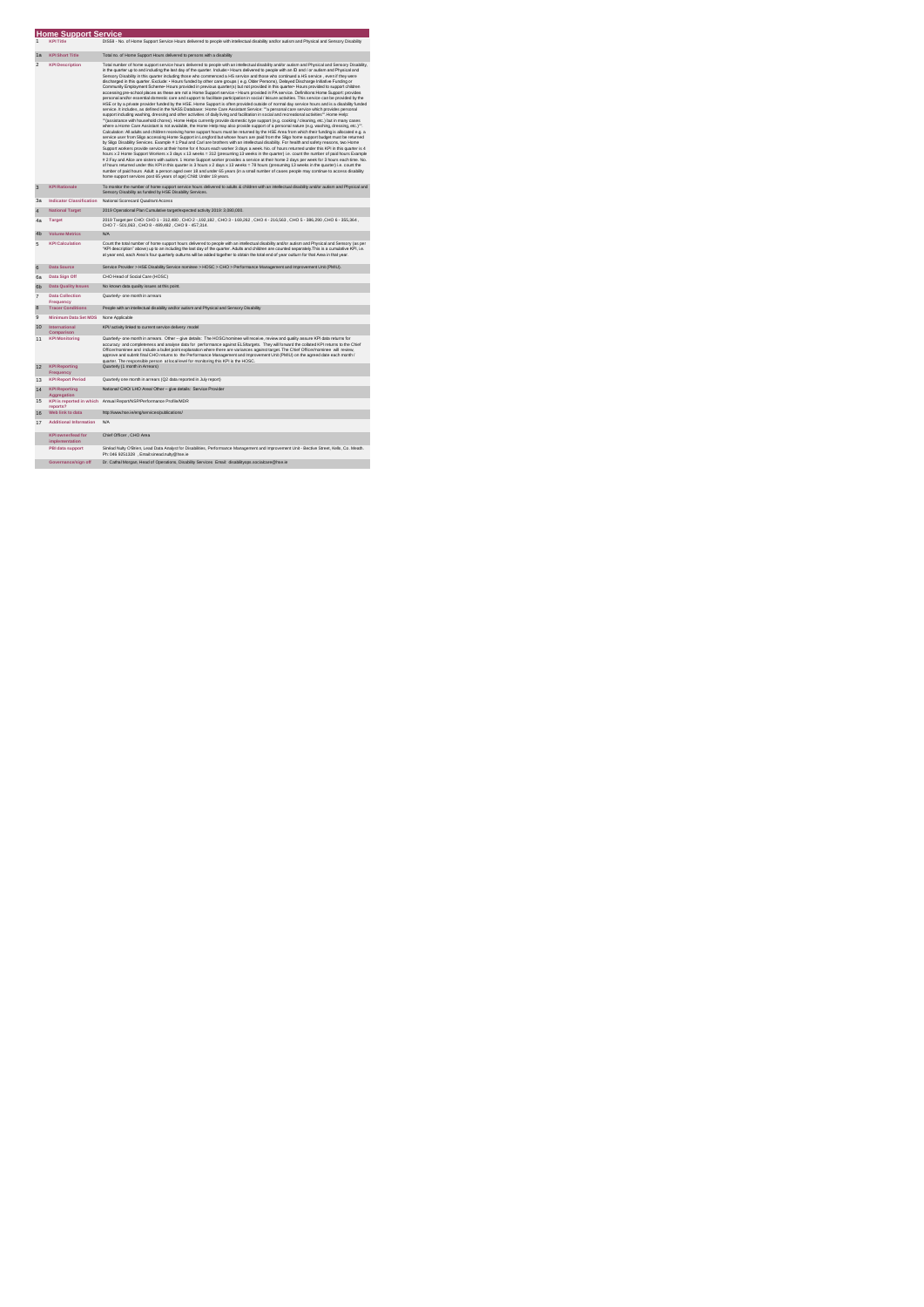|                          | <b>KPITitle</b>                             | DIS69 - Number of people with a disability (ID/Autism and Physical and Sensory disability) in receipt of a Home Support Service                                                                                                                                                                                                                                                                                                                                                                                                                                                                                                                                                                                                                                                                                                                                                                                                                                                                                                                                                                                                                                                                                                                                                                                                                                                                                                                                                                                                                                                                                                                                                                                                                                                                                                                                                                                                                                                                                                                                                                                                                                                                                                                                                                                                                                                                                                                                                                                                                                                                                                                                                                                                                                                                                                                                                                                                                                                                                                                                                                                                                                                                                                                                                                                                                                                                                  |
|--------------------------|---------------------------------------------|------------------------------------------------------------------------------------------------------------------------------------------------------------------------------------------------------------------------------------------------------------------------------------------------------------------------------------------------------------------------------------------------------------------------------------------------------------------------------------------------------------------------------------------------------------------------------------------------------------------------------------------------------------------------------------------------------------------------------------------------------------------------------------------------------------------------------------------------------------------------------------------------------------------------------------------------------------------------------------------------------------------------------------------------------------------------------------------------------------------------------------------------------------------------------------------------------------------------------------------------------------------------------------------------------------------------------------------------------------------------------------------------------------------------------------------------------------------------------------------------------------------------------------------------------------------------------------------------------------------------------------------------------------------------------------------------------------------------------------------------------------------------------------------------------------------------------------------------------------------------------------------------------------------------------------------------------------------------------------------------------------------------------------------------------------------------------------------------------------------------------------------------------------------------------------------------------------------------------------------------------------------------------------------------------------------------------------------------------------------------------------------------------------------------------------------------------------------------------------------------------------------------------------------------------------------------------------------------------------------------------------------------------------------------------------------------------------------------------------------------------------------------------------------------------------------------------------------------------------------------------------------------------------------------------------------------------------------------------------------------------------------------------------------------------------------------------------------------------------------------------------------------------------------------------------------------------------------------------------------------------------------------------------------------------------------------------------------------------------------------------------------------------------------|
| 1a                       | <b>KPI Short Title</b>                      | No. of people with a disability (ID/Autism and Physical and Sensory disability) in receipt of a Home Support Service                                                                                                                                                                                                                                                                                                                                                                                                                                                                                                                                                                                                                                                                                                                                                                                                                                                                                                                                                                                                                                                                                                                                                                                                                                                                                                                                                                                                                                                                                                                                                                                                                                                                                                                                                                                                                                                                                                                                                                                                                                                                                                                                                                                                                                                                                                                                                                                                                                                                                                                                                                                                                                                                                                                                                                                                                                                                                                                                                                                                                                                                                                                                                                                                                                                                                             |
| $\overline{z}$           | <b>KPI Description</b>                      | Number of people with a disability (ID/Autism and Physical and Sensory) in receipt of a home support service, in this quarter up to and including<br>the last day of the quarter. Include: . People with an intellectual disability and/or autism and Physical and Sensory Disability in receipt of a home<br>support service in this quarter including those who commenced a home support service and those who continued a home support service even<br>if they were formally discharged in this quarter. Exclude: . People who accessed Home Support services funded by other care groups (e.g.<br>Older Persons), Delayed Discharge Initiative Funding or Community Employment Scheme+ People who did not receive Home Support services<br>during this quarter but did in previous quarter(s) who have not been formally discharged . Children receiving support for pre-school places as<br>these are not a Home Support service- People receiving a PA Service. Calculation : All adults and children receiving home support hours must<br>be returned by the HSE Area from which their funding is allocated e.g. a service user from Sligo accessing Home Support in Longford but<br>whose hours are paid from the Sigo home support budget must be returned by Sigo Disability Services. Example # 1:John received a home<br>support service in Q3, continuing from a previous quarter. Mary commenced a home support service in Q3. Both John and Mary are returned<br>in Q3. John is also returned under "No of existing people in receipt of PA services" in Q3 and Mary is also returned under 'No. of new people<br>commenced in Q3 Example # 2:Martin received 10 home support hours per week from Agency A. He was assessed as having an increased<br>need and now receives 5 additional home support hours from Agency B. Martin is returned by each agency as 1 person. It is acknowledged that<br>this is a "double count" but until a system of unique identification is established, both agencies must return what they are providing/funded by the<br>HSE under this KPI. Definitions: Home Support: provides personal and/or essential domestic care and support to facilitate participation in<br>social / leisure activities. This service can be provided by the HSE or by a private provider funded by the HSE. Home Support is often provided<br>outside of normal day service hours and is a disability funded service. It includes, as defined in the NASS Database :Home Care Assistant<br>Service: "a personal care service which provides personal support including washing, dressing and other activities of daily living and facilitation<br>in social and recreational activities". Home Help: "(assistance with household chores). Home Helps currently provide domestic type support<br>(e.g. cooking / cleaning, etc.) but in many cases where a Home Care Assistant is not available, the Home Help may also provide support of a<br>personal nature (e.g. washing, dressing, etc.)".Home Support: Assistance provided to the family in terms of assisting with care, facilitating<br>attendance at social activities is often provided outside of normal day service hours. Adult: a person aged over 18 and under 65 years (in a<br>small number of cases people may continue to access disability home support services post 65 years of age) Child: Under 18 years. |
| $\overline{3}$           | <b>KPI Rationale</b>                        | To monitor the number of adults & children with an intellectual disability and/or autism and Physical and Sensory Disability in receipt of a home<br>support service as funded by HSE Disability Services.                                                                                                                                                                                                                                                                                                                                                                                                                                                                                                                                                                                                                                                                                                                                                                                                                                                                                                                                                                                                                                                                                                                                                                                                                                                                                                                                                                                                                                                                                                                                                                                                                                                                                                                                                                                                                                                                                                                                                                                                                                                                                                                                                                                                                                                                                                                                                                                                                                                                                                                                                                                                                                                                                                                                                                                                                                                                                                                                                                                                                                                                                                                                                                                                       |
| 3a                       |                                             | Indicator Classification National Scorecard Quadrant Access                                                                                                                                                                                                                                                                                                                                                                                                                                                                                                                                                                                                                                                                                                                                                                                                                                                                                                                                                                                                                                                                                                                                                                                                                                                                                                                                                                                                                                                                                                                                                                                                                                                                                                                                                                                                                                                                                                                                                                                                                                                                                                                                                                                                                                                                                                                                                                                                                                                                                                                                                                                                                                                                                                                                                                                                                                                                                                                                                                                                                                                                                                                                                                                                                                                                                                                                                      |
| $\overline{a}$           | <b>National Target</b>                      | 2019 Operational Plan Point in Time target/expected activity 2019: 8,094.                                                                                                                                                                                                                                                                                                                                                                                                                                                                                                                                                                                                                                                                                                                                                                                                                                                                                                                                                                                                                                                                                                                                                                                                                                                                                                                                                                                                                                                                                                                                                                                                                                                                                                                                                                                                                                                                                                                                                                                                                                                                                                                                                                                                                                                                                                                                                                                                                                                                                                                                                                                                                                                                                                                                                                                                                                                                                                                                                                                                                                                                                                                                                                                                                                                                                                                                        |
| 4a                       | Target                                      | 2019 Target per CHO: CHO 1 - 1,048 , CHO 2 - 725 , CHO 3 - 531 , CHO 4 - 629 , CHO 5 - 904 , CHO 6 - 594 , CHO 7 - 1,161 , CHO 8 -<br>1,281, CHO 9 - 1,221.                                                                                                                                                                                                                                                                                                                                                                                                                                                                                                                                                                                                                                                                                                                                                                                                                                                                                                                                                                                                                                                                                                                                                                                                                                                                                                                                                                                                                                                                                                                                                                                                                                                                                                                                                                                                                                                                                                                                                                                                                                                                                                                                                                                                                                                                                                                                                                                                                                                                                                                                                                                                                                                                                                                                                                                                                                                                                                                                                                                                                                                                                                                                                                                                                                                      |
| 4 <sub>h</sub>           | <b>Volume Metrics</b>                       | N/A                                                                                                                                                                                                                                                                                                                                                                                                                                                                                                                                                                                                                                                                                                                                                                                                                                                                                                                                                                                                                                                                                                                                                                                                                                                                                                                                                                                                                                                                                                                                                                                                                                                                                                                                                                                                                                                                                                                                                                                                                                                                                                                                                                                                                                                                                                                                                                                                                                                                                                                                                                                                                                                                                                                                                                                                                                                                                                                                                                                                                                                                                                                                                                                                                                                                                                                                                                                                              |
| 5                        | <b>KPI Calculation</b>                      | Count the total number of people with an intellectual disability and/or autism and Physical and Sensory Disability in receipt of a home support<br>service in this quarter, including all new, existing and discharged clients. Discharged clients are included if they received a service in the<br>quarter. "New People commenced" + "Existing People" + "Discharged People" = "Total People". Adults and children are counted separately.<br>This is a point in time KPI calculation i.e. do not add the quarterly returns together. For year end annual outturn, the Q4 issued e.g. Q1:242,<br>Q2:218, Q3:197, Q4:222, therefore the total number in receipt of a home support service for the year is 222                                                                                                                                                                                                                                                                                                                                                                                                                                                                                                                                                                                                                                                                                                                                                                                                                                                                                                                                                                                                                                                                                                                                                                                                                                                                                                                                                                                                                                                                                                                                                                                                                                                                                                                                                                                                                                                                                                                                                                                                                                                                                                                                                                                                                                                                                                                                                                                                                                                                                                                                                                                                                                                                                                   |
| 6                        | <b>Data Source</b>                          | Service Provider > HSE Disability Service nominee > HOSC > CHO > Performance Management and Improvement Unit (PMIU).                                                                                                                                                                                                                                                                                                                                                                                                                                                                                                                                                                                                                                                                                                                                                                                                                                                                                                                                                                                                                                                                                                                                                                                                                                                                                                                                                                                                                                                                                                                                                                                                                                                                                                                                                                                                                                                                                                                                                                                                                                                                                                                                                                                                                                                                                                                                                                                                                                                                                                                                                                                                                                                                                                                                                                                                                                                                                                                                                                                                                                                                                                                                                                                                                                                                                             |
| 6a                       | Data Sign Off                               | Head of Social Care in CHO Area (HOSC)                                                                                                                                                                                                                                                                                                                                                                                                                                                                                                                                                                                                                                                                                                                                                                                                                                                                                                                                                                                                                                                                                                                                                                                                                                                                                                                                                                                                                                                                                                                                                                                                                                                                                                                                                                                                                                                                                                                                                                                                                                                                                                                                                                                                                                                                                                                                                                                                                                                                                                                                                                                                                                                                                                                                                                                                                                                                                                                                                                                                                                                                                                                                                                                                                                                                                                                                                                           |
| 6h                       | <b>Data Quality Issues</b>                  |                                                                                                                                                                                                                                                                                                                                                                                                                                                                                                                                                                                                                                                                                                                                                                                                                                                                                                                                                                                                                                                                                                                                                                                                                                                                                                                                                                                                                                                                                                                                                                                                                                                                                                                                                                                                                                                                                                                                                                                                                                                                                                                                                                                                                                                                                                                                                                                                                                                                                                                                                                                                                                                                                                                                                                                                                                                                                                                                                                                                                                                                                                                                                                                                                                                                                                                                                                                                                  |
| $\overline{\phantom{a}}$ | Data Collection<br>Frequency                | Quarterly- one month in arrears                                                                                                                                                                                                                                                                                                                                                                                                                                                                                                                                                                                                                                                                                                                                                                                                                                                                                                                                                                                                                                                                                                                                                                                                                                                                                                                                                                                                                                                                                                                                                                                                                                                                                                                                                                                                                                                                                                                                                                                                                                                                                                                                                                                                                                                                                                                                                                                                                                                                                                                                                                                                                                                                                                                                                                                                                                                                                                                                                                                                                                                                                                                                                                                                                                                                                                                                                                                  |
| $\mathbf{R}$             | <b>Tracer Conditions</b>                    | People with an intellectual disability and/or autism and Physical and Sensory Disability                                                                                                                                                                                                                                                                                                                                                                                                                                                                                                                                                                                                                                                                                                                                                                                                                                                                                                                                                                                                                                                                                                                                                                                                                                                                                                                                                                                                                                                                                                                                                                                                                                                                                                                                                                                                                                                                                                                                                                                                                                                                                                                                                                                                                                                                                                                                                                                                                                                                                                                                                                                                                                                                                                                                                                                                                                                                                                                                                                                                                                                                                                                                                                                                                                                                                                                         |
| $\mathbf{a}$             | Minimum Data Set MDS N/A                    |                                                                                                                                                                                                                                                                                                                                                                                                                                                                                                                                                                                                                                                                                                                                                                                                                                                                                                                                                                                                                                                                                                                                                                                                                                                                                                                                                                                                                                                                                                                                                                                                                                                                                                                                                                                                                                                                                                                                                                                                                                                                                                                                                                                                                                                                                                                                                                                                                                                                                                                                                                                                                                                                                                                                                                                                                                                                                                                                                                                                                                                                                                                                                                                                                                                                                                                                                                                                                  |
| 10                       | International                               | Not applicable - KPI/ activity linked to current service delivery model                                                                                                                                                                                                                                                                                                                                                                                                                                                                                                                                                                                                                                                                                                                                                                                                                                                                                                                                                                                                                                                                                                                                                                                                                                                                                                                                                                                                                                                                                                                                                                                                                                                                                                                                                                                                                                                                                                                                                                                                                                                                                                                                                                                                                                                                                                                                                                                                                                                                                                                                                                                                                                                                                                                                                                                                                                                                                                                                                                                                                                                                                                                                                                                                                                                                                                                                          |
| 11                       | Comparison<br><b>KPI Monitoring</b>         | Quarterly- one month in arrears/ Other - give details: The HOSC/nominee will receive, review and quality assure KPI data returns for accuracy<br>and completeness and analyse data for performance against ELS/targets. They will forward the collated KPI returns to the Chief<br>Officer/nominee and include a bullet point explanation where there are variances against target. The Chief Officer/nominee will review,<br>approve and submit final CHO returns to the Performance Management and Improvement Unit (PMIU) on the agreed date each month /<br>quarter. The responsible person at local level for monitoring this KPI is the HOSC.                                                                                                                                                                                                                                                                                                                                                                                                                                                                                                                                                                                                                                                                                                                                                                                                                                                                                                                                                                                                                                                                                                                                                                                                                                                                                                                                                                                                                                                                                                                                                                                                                                                                                                                                                                                                                                                                                                                                                                                                                                                                                                                                                                                                                                                                                                                                                                                                                                                                                                                                                                                                                                                                                                                                                              |
| 12 <sup>12</sup>         | <b>KPI Reporting</b><br>Frequency           | Quarterly (1 month in Arrears)                                                                                                                                                                                                                                                                                                                                                                                                                                                                                                                                                                                                                                                                                                                                                                                                                                                                                                                                                                                                                                                                                                                                                                                                                                                                                                                                                                                                                                                                                                                                                                                                                                                                                                                                                                                                                                                                                                                                                                                                                                                                                                                                                                                                                                                                                                                                                                                                                                                                                                                                                                                                                                                                                                                                                                                                                                                                                                                                                                                                                                                                                                                                                                                                                                                                                                                                                                                   |
| 13                       | <b>KPI Report Period</b>                    | Quarterly one month in arrears (Q2 data reported in July report)                                                                                                                                                                                                                                                                                                                                                                                                                                                                                                                                                                                                                                                                                                                                                                                                                                                                                                                                                                                                                                                                                                                                                                                                                                                                                                                                                                                                                                                                                                                                                                                                                                                                                                                                                                                                                                                                                                                                                                                                                                                                                                                                                                                                                                                                                                                                                                                                                                                                                                                                                                                                                                                                                                                                                                                                                                                                                                                                                                                                                                                                                                                                                                                                                                                                                                                                                 |
| 14                       | <b>KPI Reporting</b><br>Aggregation         | National/ CHO/ LHO Area/ Other - give details: Service Provider                                                                                                                                                                                                                                                                                                                                                                                                                                                                                                                                                                                                                                                                                                                                                                                                                                                                                                                                                                                                                                                                                                                                                                                                                                                                                                                                                                                                                                                                                                                                                                                                                                                                                                                                                                                                                                                                                                                                                                                                                                                                                                                                                                                                                                                                                                                                                                                                                                                                                                                                                                                                                                                                                                                                                                                                                                                                                                                                                                                                                                                                                                                                                                                                                                                                                                                                                  |
| 15                       | reports?                                    | KPI is reported in which Annual Report/NSP/Performance Profile/MDR                                                                                                                                                                                                                                                                                                                                                                                                                                                                                                                                                                                                                                                                                                                                                                                                                                                                                                                                                                                                                                                                                                                                                                                                                                                                                                                                                                                                                                                                                                                                                                                                                                                                                                                                                                                                                                                                                                                                                                                                                                                                                                                                                                                                                                                                                                                                                                                                                                                                                                                                                                                                                                                                                                                                                                                                                                                                                                                                                                                                                                                                                                                                                                                                                                                                                                                                               |
| 16                       | Web link to data                            | http://www.hse.ia/eng/services/publications/                                                                                                                                                                                                                                                                                                                                                                                                                                                                                                                                                                                                                                                                                                                                                                                                                                                                                                                                                                                                                                                                                                                                                                                                                                                                                                                                                                                                                                                                                                                                                                                                                                                                                                                                                                                                                                                                                                                                                                                                                                                                                                                                                                                                                                                                                                                                                                                                                                                                                                                                                                                                                                                                                                                                                                                                                                                                                                                                                                                                                                                                                                                                                                                                                                                                                                                                                                     |
| 17                       | <b>Additional Information</b>               | N/L                                                                                                                                                                                                                                                                                                                                                                                                                                                                                                                                                                                                                                                                                                                                                                                                                                                                                                                                                                                                                                                                                                                                                                                                                                                                                                                                                                                                                                                                                                                                                                                                                                                                                                                                                                                                                                                                                                                                                                                                                                                                                                                                                                                                                                                                                                                                                                                                                                                                                                                                                                                                                                                                                                                                                                                                                                                                                                                                                                                                                                                                                                                                                                                                                                                                                                                                                                                                              |
|                          | <b>KPI</b> owner/lead for<br>implementation | Chief Officer, CHO Area                                                                                                                                                                                                                                                                                                                                                                                                                                                                                                                                                                                                                                                                                                                                                                                                                                                                                                                                                                                                                                                                                                                                                                                                                                                                                                                                                                                                                                                                                                                                                                                                                                                                                                                                                                                                                                                                                                                                                                                                                                                                                                                                                                                                                                                                                                                                                                                                                                                                                                                                                                                                                                                                                                                                                                                                                                                                                                                                                                                                                                                                                                                                                                                                                                                                                                                                                                                          |
|                          | PBI data support                            | Sinéad Nulty O'Brien, Lead Data Analyst for Disabilities, Performance Management and Improvement Unit - Bective Street, Kells, Co. Meath.<br>Ph: 046 9251328 . Email:sinead.nutv@hse.ie                                                                                                                                                                                                                                                                                                                                                                                                                                                                                                                                                                                                                                                                                                                                                                                                                                                                                                                                                                                                                                                                                                                                                                                                                                                                                                                                                                                                                                                                                                                                                                                                                                                                                                                                                                                                                                                                                                                                                                                                                                                                                                                                                                                                                                                                                                                                                                                                                                                                                                                                                                                                                                                                                                                                                                                                                                                                                                                                                                                                                                                                                                                                                                                                                          |
|                          | Governance/sign off                         | Dr. Cathal Morgan, Head of Operations, Disability Services Email: disabilityops.socialcare@hse.ie                                                                                                                                                                                                                                                                                                                                                                                                                                                                                                                                                                                                                                                                                                                                                                                                                                                                                                                                                                                                                                                                                                                                                                                                                                                                                                                                                                                                                                                                                                                                                                                                                                                                                                                                                                                                                                                                                                                                                                                                                                                                                                                                                                                                                                                                                                                                                                                                                                                                                                                                                                                                                                                                                                                                                                                                                                                                                                                                                                                                                                                                                                                                                                                                                                                                                                                |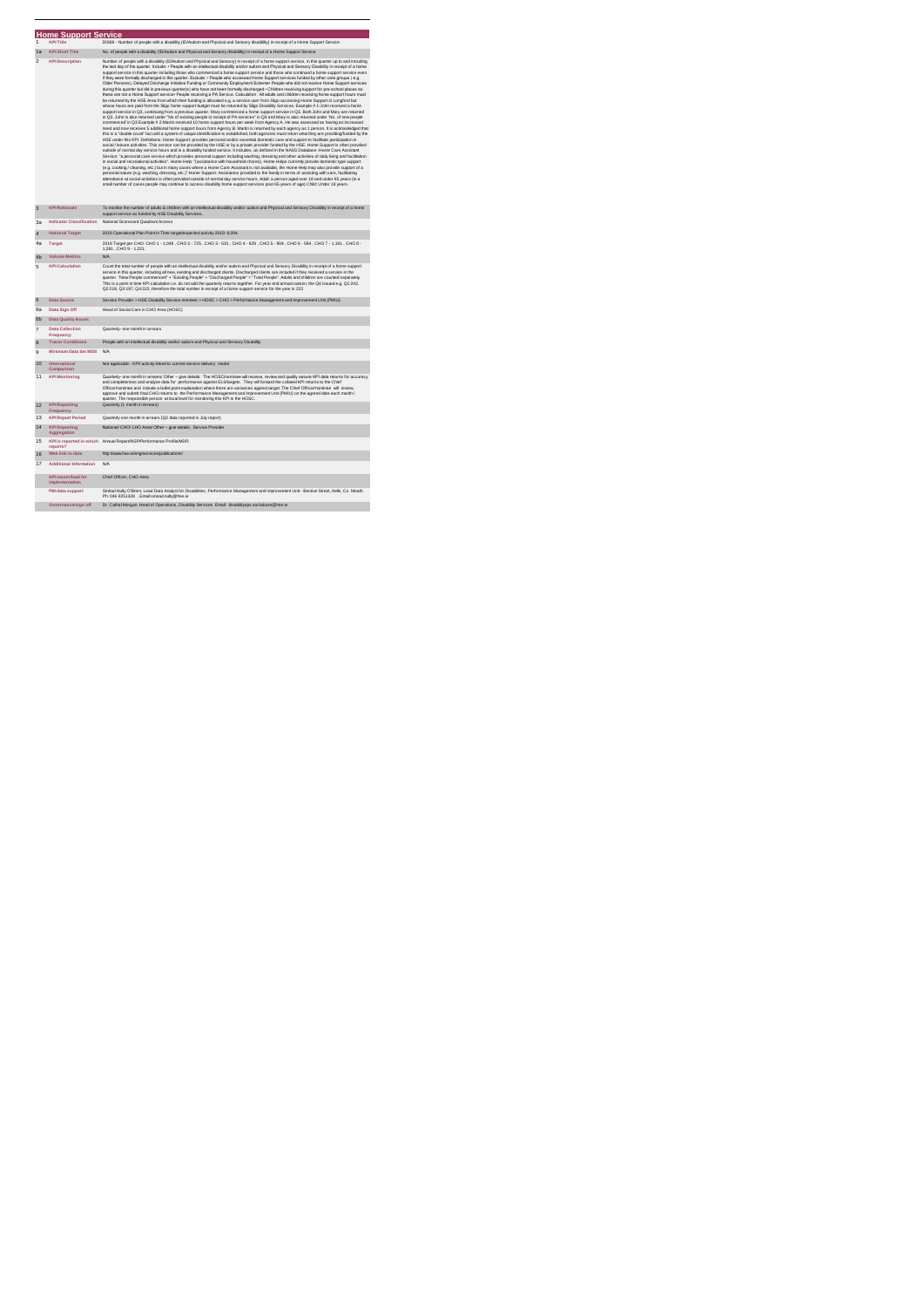|                | <b>Home Support Service</b>                 |                                                                                                                                                                                                                                                                                                                                                                                                                                                                                                                                                                                                                                                                                                                                                                                                                                                                                                                                                                                                                                                                                                                                                                                                                                                                                                                                                                                                                                                                                                                                                                                                                                                                                                                                                                                                                                                                                                                                                                                                                                                                                                                                                                                                                                                                                                                                                                                                                                                                                                                                                                                                                                                                                                                                                                                                                                                                                                                                                                                                                                                                                                                                                                                                                                                                                                                                                                                                                                                                                                                            |
|----------------|---------------------------------------------|----------------------------------------------------------------------------------------------------------------------------------------------------------------------------------------------------------------------------------------------------------------------------------------------------------------------------------------------------------------------------------------------------------------------------------------------------------------------------------------------------------------------------------------------------------------------------------------------------------------------------------------------------------------------------------------------------------------------------------------------------------------------------------------------------------------------------------------------------------------------------------------------------------------------------------------------------------------------------------------------------------------------------------------------------------------------------------------------------------------------------------------------------------------------------------------------------------------------------------------------------------------------------------------------------------------------------------------------------------------------------------------------------------------------------------------------------------------------------------------------------------------------------------------------------------------------------------------------------------------------------------------------------------------------------------------------------------------------------------------------------------------------------------------------------------------------------------------------------------------------------------------------------------------------------------------------------------------------------------------------------------------------------------------------------------------------------------------------------------------------------------------------------------------------------------------------------------------------------------------------------------------------------------------------------------------------------------------------------------------------------------------------------------------------------------------------------------------------------------------------------------------------------------------------------------------------------------------------------------------------------------------------------------------------------------------------------------------------------------------------------------------------------------------------------------------------------------------------------------------------------------------------------------------------------------------------------------------------------------------------------------------------------------------------------------------------------------------------------------------------------------------------------------------------------------------------------------------------------------------------------------------------------------------------------------------------------------------------------------------------------------------------------------------------------------------------------------------------------------------------------------------------------|
| ł.             | <b>KPITitle</b>                             | DIS80 - No. of new referrals accepted for people with a disability (ID/Autism and Physical and Sensory Disability) for Home Support Services                                                                                                                                                                                                                                                                                                                                                                                                                                                                                                                                                                                                                                                                                                                                                                                                                                                                                                                                                                                                                                                                                                                                                                                                                                                                                                                                                                                                                                                                                                                                                                                                                                                                                                                                                                                                                                                                                                                                                                                                                                                                                                                                                                                                                                                                                                                                                                                                                                                                                                                                                                                                                                                                                                                                                                                                                                                                                                                                                                                                                                                                                                                                                                                                                                                                                                                                                                               |
| 18             | <b>KPI Short Title</b>                      | No. of new referrals accepted for people with a disability (ID/Autism and Physical and Sensory Disability) for Home Support Services                                                                                                                                                                                                                                                                                                                                                                                                                                                                                                                                                                                                                                                                                                                                                                                                                                                                                                                                                                                                                                                                                                                                                                                                                                                                                                                                                                                                                                                                                                                                                                                                                                                                                                                                                                                                                                                                                                                                                                                                                                                                                                                                                                                                                                                                                                                                                                                                                                                                                                                                                                                                                                                                                                                                                                                                                                                                                                                                                                                                                                                                                                                                                                                                                                                                                                                                                                                       |
| $\overline{z}$ | <b>KPI</b> Description                      | Total number of new referrals accepted for home support services for people with a disability (ID/Autism and Physical and Sensory Disability).<br>in this quarter up to and including the last day of the quarter. Definition: New referral accepted as appropriate and approved in this quarter.<br>Include:  All accepted referrals for a Home Support service for people with an ID. Exclude: . Referrals for Home Support funded by other care<br>groups (e.g. Older Persons), Delayed Discharge Initiative Funding or Community Employment Scheme. . Referrals for people with an ID and/or<br>autism and Physical and Sensory Disability already in receipt of a Home Support service i.e. who have not been discharged even if that service<br>is less than they were assessed for.+ Referrals received in previous quarters. New referrals are only counted once i.e. in the quarter they are<br>received and accepted. This is a new KPI for 2015 therefore, the count commences from 1 Jan 2015+ Referrals for people with an ID and/or<br>autism and Physical and Sensory Disability who declined the Home Support service offered- Referrals for children requiring support for pre-<br>school places as this is not a Home Support service- Referrals received for a PA Service. All adults and children receiving home support hours<br>must be returned by the HSE Area from which their funding is allocated e.g. a service user from Sligo accessing Home Support in Longford but<br>whose hours are paid from the Sligo home support budget must be returned by Sligo Disability Services. Example # 1 Vera's new referral was<br>received and accepted in Q2. She received a home support service in the past but was formally discharged. She is returned under this KPI only<br>for the quarter in which her referral was accepted i.e. Q2. Example # 2 Frank's new referral was received and accepted in Q1. He did not<br>commence service until Q3. He is returned under this KPI only once i.e. the quarter in which his referral was accepted, Q1. He will be returned<br>in Q3 only under " New Person Commenced" (KPI 36) Definitions: Home Support provides personal and/or essential domestic care and support<br>to facilitate participation in social / leisure activities. This service can be provided by the HSE or by a private provider funded by the HSE. Home<br>Support is often provided outside of normal day service hours and is a disability funded service. It includes, as defined in the National Physical<br>and Sensory Disability Database (NPSDD) and the National Intellectual Disability Database (NIDD):Home Care Assistant Service: "a personal<br>care service which provides personal support including washing, dressing and other activities of daily living and facilitation in social and<br>recreational activities".Home Help: "(assistance with household chores). Home Helps currently provide domestic type support (e.g. cooking /<br>cleaning, etc.) but in many cases where a Home Care Assistant is not available, the Home Help may also provide support of a personal nature<br>(e.g. washing, dressing, etc.)". Home Support: Assistance provided to the family in terms of assisting with care, facilitating attendance at social<br>activities. Assistance is often provided to the family in terms of assisting with care, facilitating attendance at social activities. Assistance is<br>often provided outside of normal day service hours. |
| $\overline{3}$ | <b>KPI Rationale</b>                        | To monitor the number of new referrals accepted for adults & children with an intellectual disability and/or autism and Physical and Sensory<br>Disability for home support services as funded by HSE Disability Services.                                                                                                                                                                                                                                                                                                                                                                                                                                                                                                                                                                                                                                                                                                                                                                                                                                                                                                                                                                                                                                                                                                                                                                                                                                                                                                                                                                                                                                                                                                                                                                                                                                                                                                                                                                                                                                                                                                                                                                                                                                                                                                                                                                                                                                                                                                                                                                                                                                                                                                                                                                                                                                                                                                                                                                                                                                                                                                                                                                                                                                                                                                                                                                                                                                                                                                 |
| $\Delta$       | <b>National Target</b>                      | 2019 Operational Plan Cumulative target/expected activity 2019: 1,347.                                                                                                                                                                                                                                                                                                                                                                                                                                                                                                                                                                                                                                                                                                                                                                                                                                                                                                                                                                                                                                                                                                                                                                                                                                                                                                                                                                                                                                                                                                                                                                                                                                                                                                                                                                                                                                                                                                                                                                                                                                                                                                                                                                                                                                                                                                                                                                                                                                                                                                                                                                                                                                                                                                                                                                                                                                                                                                                                                                                                                                                                                                                                                                                                                                                                                                                                                                                                                                                     |
| 4a             | Target                                      | 2019 Target per CHO: CHO 1 - 175 , CHO 2 - 121 , CHO 3 - 88 , CHO 4 - 105 , CHO 5 - 150 , CHO 6 - 99 , CHO 7 - 193 , CHO 8 - 213 ,<br>$CHO.9 - 203$                                                                                                                                                                                                                                                                                                                                                                                                                                                                                                                                                                                                                                                                                                                                                                                                                                                                                                                                                                                                                                                                                                                                                                                                                                                                                                                                                                                                                                                                                                                                                                                                                                                                                                                                                                                                                                                                                                                                                                                                                                                                                                                                                                                                                                                                                                                                                                                                                                                                                                                                                                                                                                                                                                                                                                                                                                                                                                                                                                                                                                                                                                                                                                                                                                                                                                                                                                        |
| 4 <sub>b</sub> | <b>Volume Metrics</b>                       | N/A                                                                                                                                                                                                                                                                                                                                                                                                                                                                                                                                                                                                                                                                                                                                                                                                                                                                                                                                                                                                                                                                                                                                                                                                                                                                                                                                                                                                                                                                                                                                                                                                                                                                                                                                                                                                                                                                                                                                                                                                                                                                                                                                                                                                                                                                                                                                                                                                                                                                                                                                                                                                                                                                                                                                                                                                                                                                                                                                                                                                                                                                                                                                                                                                                                                                                                                                                                                                                                                                                                                        |
| 5              | <b>KPI Calculation</b>                      | Count all new referrals accepted in this quarter. All new referrals accepted are only counted once i.e. in the quarter which their referral is<br>received. Adults and children are counted separately. This is a cumulative KPI, i.e. at year end, each Area's four quarterly outturns will be added<br>together to obtain the total end of year outturn for that Area in that year.                                                                                                                                                                                                                                                                                                                                                                                                                                                                                                                                                                                                                                                                                                                                                                                                                                                                                                                                                                                                                                                                                                                                                                                                                                                                                                                                                                                                                                                                                                                                                                                                                                                                                                                                                                                                                                                                                                                                                                                                                                                                                                                                                                                                                                                                                                                                                                                                                                                                                                                                                                                                                                                                                                                                                                                                                                                                                                                                                                                                                                                                                                                                      |
| <b>Бя</b>      | Data Sign Off                               | Head of Social Care in CHO Area (HOSC)                                                                                                                                                                                                                                                                                                                                                                                                                                                                                                                                                                                                                                                                                                                                                                                                                                                                                                                                                                                                                                                                                                                                                                                                                                                                                                                                                                                                                                                                                                                                                                                                                                                                                                                                                                                                                                                                                                                                                                                                                                                                                                                                                                                                                                                                                                                                                                                                                                                                                                                                                                                                                                                                                                                                                                                                                                                                                                                                                                                                                                                                                                                                                                                                                                                                                                                                                                                                                                                                                     |
| 6b             | <b>Data Quality Issues</b>                  | No known data quality issues at this point.                                                                                                                                                                                                                                                                                                                                                                                                                                                                                                                                                                                                                                                                                                                                                                                                                                                                                                                                                                                                                                                                                                                                                                                                                                                                                                                                                                                                                                                                                                                                                                                                                                                                                                                                                                                                                                                                                                                                                                                                                                                                                                                                                                                                                                                                                                                                                                                                                                                                                                                                                                                                                                                                                                                                                                                                                                                                                                                                                                                                                                                                                                                                                                                                                                                                                                                                                                                                                                                                                |
| $\overline{7}$ | <b>Data Collection</b><br>Frequency         | Quarterly- one month in arrears                                                                                                                                                                                                                                                                                                                                                                                                                                                                                                                                                                                                                                                                                                                                                                                                                                                                                                                                                                                                                                                                                                                                                                                                                                                                                                                                                                                                                                                                                                                                                                                                                                                                                                                                                                                                                                                                                                                                                                                                                                                                                                                                                                                                                                                                                                                                                                                                                                                                                                                                                                                                                                                                                                                                                                                                                                                                                                                                                                                                                                                                                                                                                                                                                                                                                                                                                                                                                                                                                            |
| $\mathbf{R}$   | <b>Tracer Conditions</b>                    | People with an intellectual disability and/or autism                                                                                                                                                                                                                                                                                                                                                                                                                                                                                                                                                                                                                                                                                                                                                                                                                                                                                                                                                                                                                                                                                                                                                                                                                                                                                                                                                                                                                                                                                                                                                                                                                                                                                                                                                                                                                                                                                                                                                                                                                                                                                                                                                                                                                                                                                                                                                                                                                                                                                                                                                                                                                                                                                                                                                                                                                                                                                                                                                                                                                                                                                                                                                                                                                                                                                                                                                                                                                                                                       |
| 9              | <b>Minimum Data Set MDS</b>                 | The service user's care plan which includes personal details and relevant information relating to their diagnosis, their needs and services and<br>support they require to meet their needs.                                                                                                                                                                                                                                                                                                                                                                                                                                                                                                                                                                                                                                                                                                                                                                                                                                                                                                                                                                                                                                                                                                                                                                                                                                                                                                                                                                                                                                                                                                                                                                                                                                                                                                                                                                                                                                                                                                                                                                                                                                                                                                                                                                                                                                                                                                                                                                                                                                                                                                                                                                                                                                                                                                                                                                                                                                                                                                                                                                                                                                                                                                                                                                                                                                                                                                                               |
| 10             | International<br>Comparison                 | Service developed in line with best practice internationally                                                                                                                                                                                                                                                                                                                                                                                                                                                                                                                                                                                                                                                                                                                                                                                                                                                                                                                                                                                                                                                                                                                                                                                                                                                                                                                                                                                                                                                                                                                                                                                                                                                                                                                                                                                                                                                                                                                                                                                                                                                                                                                                                                                                                                                                                                                                                                                                                                                                                                                                                                                                                                                                                                                                                                                                                                                                                                                                                                                                                                                                                                                                                                                                                                                                                                                                                                                                                                                               |
| 11             | <b>KPI Monitoring</b>                       | Quarterly- one month in arrears / Other - give details: The HOSC/nominee will receive, review and quality assure KPI data returns for<br>accuracy and completeness and analyse data for performance against ELS/targets. They will forward the collated KPI returns to the Chief<br>Officer/nominee and include a bullet point explanation where there are variances against target. The Chief Officer/nominee will review,<br>approve and submit final CHO returns to the Performance Management and Improvement Unit (PMIU) on the agreed date each month /<br>quarter. The responsible person at local level for monitoring this KPI is the HOSC.                                                                                                                                                                                                                                                                                                                                                                                                                                                                                                                                                                                                                                                                                                                                                                                                                                                                                                                                                                                                                                                                                                                                                                                                                                                                                                                                                                                                                                                                                                                                                                                                                                                                                                                                                                                                                                                                                                                                                                                                                                                                                                                                                                                                                                                                                                                                                                                                                                                                                                                                                                                                                                                                                                                                                                                                                                                                       |
| 12             | <b>KPI Reporting</b><br>Frequency           | Quarterly (1 month in Arrears)                                                                                                                                                                                                                                                                                                                                                                                                                                                                                                                                                                                                                                                                                                                                                                                                                                                                                                                                                                                                                                                                                                                                                                                                                                                                                                                                                                                                                                                                                                                                                                                                                                                                                                                                                                                                                                                                                                                                                                                                                                                                                                                                                                                                                                                                                                                                                                                                                                                                                                                                                                                                                                                                                                                                                                                                                                                                                                                                                                                                                                                                                                                                                                                                                                                                                                                                                                                                                                                                                             |
| 13             | <b>KPI Report Period</b>                    | Quarterly one month in arrears (Q2 data reported in July report)                                                                                                                                                                                                                                                                                                                                                                                                                                                                                                                                                                                                                                                                                                                                                                                                                                                                                                                                                                                                                                                                                                                                                                                                                                                                                                                                                                                                                                                                                                                                                                                                                                                                                                                                                                                                                                                                                                                                                                                                                                                                                                                                                                                                                                                                                                                                                                                                                                                                                                                                                                                                                                                                                                                                                                                                                                                                                                                                                                                                                                                                                                                                                                                                                                                                                                                                                                                                                                                           |
| 14             | <b>KPI Reporting</b><br>Aggregation         | National/ CHO/ LHO Area/ Other - give details: Service Provider                                                                                                                                                                                                                                                                                                                                                                                                                                                                                                                                                                                                                                                                                                                                                                                                                                                                                                                                                                                                                                                                                                                                                                                                                                                                                                                                                                                                                                                                                                                                                                                                                                                                                                                                                                                                                                                                                                                                                                                                                                                                                                                                                                                                                                                                                                                                                                                                                                                                                                                                                                                                                                                                                                                                                                                                                                                                                                                                                                                                                                                                                                                                                                                                                                                                                                                                                                                                                                                            |
| 15             | reports?                                    | KPI is reported in which Preliminary Data Report/Operational Plan                                                                                                                                                                                                                                                                                                                                                                                                                                                                                                                                                                                                                                                                                                                                                                                                                                                                                                                                                                                                                                                                                                                                                                                                                                                                                                                                                                                                                                                                                                                                                                                                                                                                                                                                                                                                                                                                                                                                                                                                                                                                                                                                                                                                                                                                                                                                                                                                                                                                                                                                                                                                                                                                                                                                                                                                                                                                                                                                                                                                                                                                                                                                                                                                                                                                                                                                                                                                                                                          |
| 16             | Web link to data                            | http://www.hse.ia/eng/services/publications/                                                                                                                                                                                                                                                                                                                                                                                                                                                                                                                                                                                                                                                                                                                                                                                                                                                                                                                                                                                                                                                                                                                                                                                                                                                                                                                                                                                                                                                                                                                                                                                                                                                                                                                                                                                                                                                                                                                                                                                                                                                                                                                                                                                                                                                                                                                                                                                                                                                                                                                                                                                                                                                                                                                                                                                                                                                                                                                                                                                                                                                                                                                                                                                                                                                                                                                                                                                                                                                                               |
| 17             | <b>Additional Information</b>               | N/A                                                                                                                                                                                                                                                                                                                                                                                                                                                                                                                                                                                                                                                                                                                                                                                                                                                                                                                                                                                                                                                                                                                                                                                                                                                                                                                                                                                                                                                                                                                                                                                                                                                                                                                                                                                                                                                                                                                                                                                                                                                                                                                                                                                                                                                                                                                                                                                                                                                                                                                                                                                                                                                                                                                                                                                                                                                                                                                                                                                                                                                                                                                                                                                                                                                                                                                                                                                                                                                                                                                        |
|                | <b>KPI</b> owner/lead for<br>implementation | Chief Officer, CHO Area                                                                                                                                                                                                                                                                                                                                                                                                                                                                                                                                                                                                                                                                                                                                                                                                                                                                                                                                                                                                                                                                                                                                                                                                                                                                                                                                                                                                                                                                                                                                                                                                                                                                                                                                                                                                                                                                                                                                                                                                                                                                                                                                                                                                                                                                                                                                                                                                                                                                                                                                                                                                                                                                                                                                                                                                                                                                                                                                                                                                                                                                                                                                                                                                                                                                                                                                                                                                                                                                                                    |
|                | PBI data support                            | Sinéad Nulty O'Brien, Lead Data Analyst for Disabilities, Performance Management and Improvement Unit - Bective Street, Kells, Co. Meath.<br>Ph: 046 9251328 , Emailsinead.nulty@hse.ie                                                                                                                                                                                                                                                                                                                                                                                                                                                                                                                                                                                                                                                                                                                                                                                                                                                                                                                                                                                                                                                                                                                                                                                                                                                                                                                                                                                                                                                                                                                                                                                                                                                                                                                                                                                                                                                                                                                                                                                                                                                                                                                                                                                                                                                                                                                                                                                                                                                                                                                                                                                                                                                                                                                                                                                                                                                                                                                                                                                                                                                                                                                                                                                                                                                                                                                                    |
|                | Governance/sign off                         | Dr. Cathal Morgan, Head of Operations, Social Care - Disability Services, disabilityops socialcare@hse.ie                                                                                                                                                                                                                                                                                                                                                                                                                                                                                                                                                                                                                                                                                                                                                                                                                                                                                                                                                                                                                                                                                                                                                                                                                                                                                                                                                                                                                                                                                                                                                                                                                                                                                                                                                                                                                                                                                                                                                                                                                                                                                                                                                                                                                                                                                                                                                                                                                                                                                                                                                                                                                                                                                                                                                                                                                                                                                                                                                                                                                                                                                                                                                                                                                                                                                                                                                                                                                  |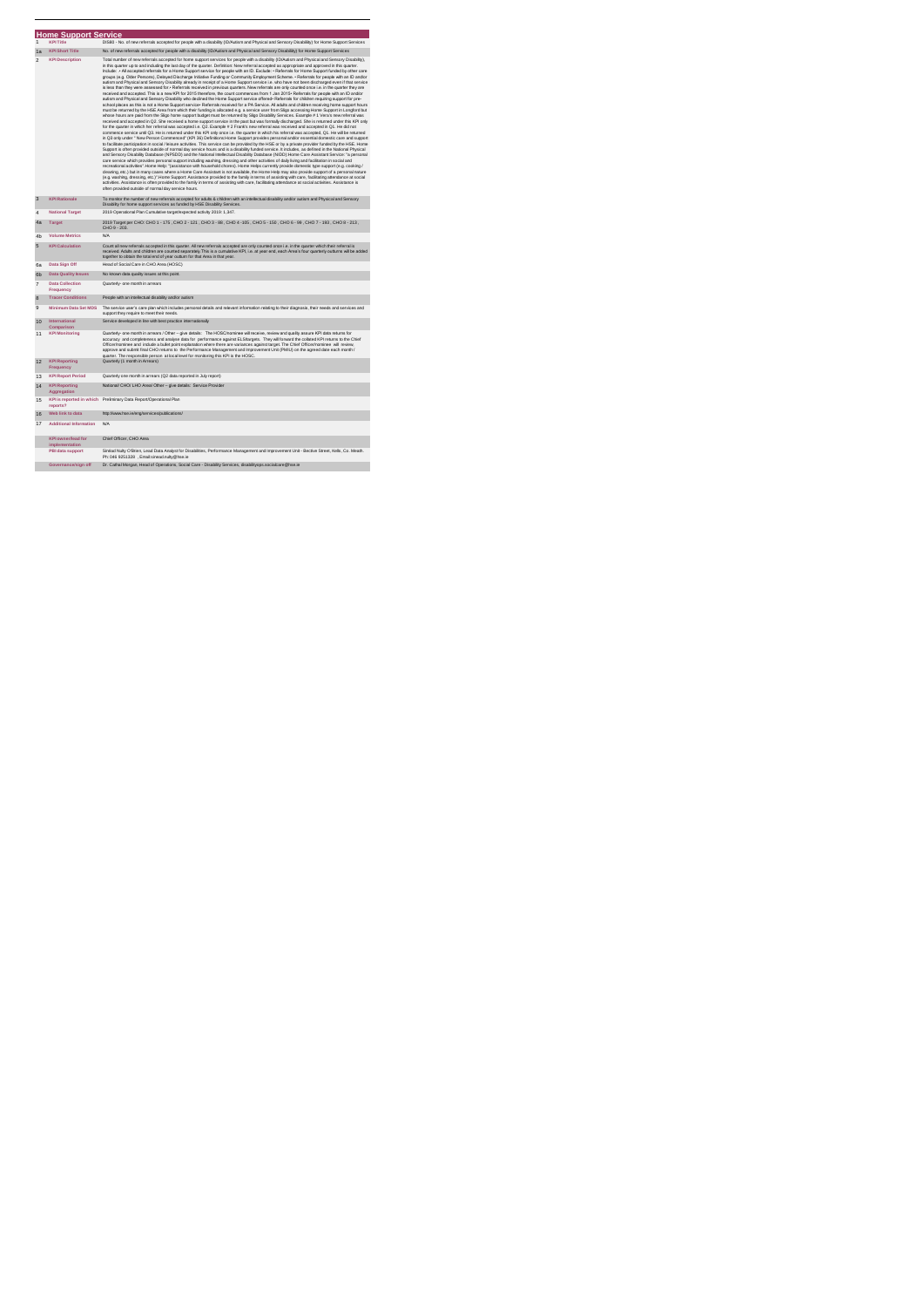|                | <b>Home Support Service</b>                 |                                                                                                                                                                                                                                                                                                                                                                                                                                                                                                                                                                                                                                                                                                                                                                                                                                                                                                                                                                                                                                                                                                                                                                                                                                                                                                                                                                                                                                                                                                                                                                                                                                                                                                                                                                                                                                                                                                                                                                                                                                                                                                                                                                                                                                                                                                                                                                                                                                                                                                                                                                                                                                                                                                                                                                                                                                                                                                                                                                                                                                                                                                                                                                                                                                                                                                   |
|----------------|---------------------------------------------|---------------------------------------------------------------------------------------------------------------------------------------------------------------------------------------------------------------------------------------------------------------------------------------------------------------------------------------------------------------------------------------------------------------------------------------------------------------------------------------------------------------------------------------------------------------------------------------------------------------------------------------------------------------------------------------------------------------------------------------------------------------------------------------------------------------------------------------------------------------------------------------------------------------------------------------------------------------------------------------------------------------------------------------------------------------------------------------------------------------------------------------------------------------------------------------------------------------------------------------------------------------------------------------------------------------------------------------------------------------------------------------------------------------------------------------------------------------------------------------------------------------------------------------------------------------------------------------------------------------------------------------------------------------------------------------------------------------------------------------------------------------------------------------------------------------------------------------------------------------------------------------------------------------------------------------------------------------------------------------------------------------------------------------------------------------------------------------------------------------------------------------------------------------------------------------------------------------------------------------------------------------------------------------------------------------------------------------------------------------------------------------------------------------------------------------------------------------------------------------------------------------------------------------------------------------------------------------------------------------------------------------------------------------------------------------------------------------------------------------------------------------------------------------------------------------------------------------------------------------------------------------------------------------------------------------------------------------------------------------------------------------------------------------------------------------------------------------------------------------------------------------------------------------------------------------------------------------------------------------------------------------------------------------------------|
| $\mathbf{1}$   | <b>KPITitle</b>                             | DIS81 - No. of new people with a disability (ID/Autism and Physical and Sensory Disability) who commenced a Home Support Service                                                                                                                                                                                                                                                                                                                                                                                                                                                                                                                                                                                                                                                                                                                                                                                                                                                                                                                                                                                                                                                                                                                                                                                                                                                                                                                                                                                                                                                                                                                                                                                                                                                                                                                                                                                                                                                                                                                                                                                                                                                                                                                                                                                                                                                                                                                                                                                                                                                                                                                                                                                                                                                                                                                                                                                                                                                                                                                                                                                                                                                                                                                                                                  |
| 1a             | <b>KPI Short Title</b>                      | No. of new people with a disability (ID/Autism and Physical and Sensory Disability) who commenced a Home Support Service                                                                                                                                                                                                                                                                                                                                                                                                                                                                                                                                                                                                                                                                                                                                                                                                                                                                                                                                                                                                                                                                                                                                                                                                                                                                                                                                                                                                                                                                                                                                                                                                                                                                                                                                                                                                                                                                                                                                                                                                                                                                                                                                                                                                                                                                                                                                                                                                                                                                                                                                                                                                                                                                                                                                                                                                                                                                                                                                                                                                                                                                                                                                                                          |
| $\overline{z}$ | <b>KPI</b> Description                      | Total number of new people with a disability (ID/Autism and Physical and Sensory Disability), who commenced a home support service in this<br>quarter up to and including the last day of the quarter. Include: All new people who commenced a Home Support service in this quarter.<br>Exclude: People with an intellectual disability and/or autism who commenced Home Support service funded by other care groups (e.g. Older<br>Persons), Delayed Discharge Initiative Funding or Community Employment Scheme- People with an intellectual disability and/or autism already<br>in receipt of a Home Support service who have not been discharged even if that service is less than they were assessed for. They are returned<br>under "No. of existing Persons in receipt of Home Support" (KPI 37) in subsequent quarters that they access Home Support- Children<br>receiving support for pre-school places as this is not a Home Support service- People who commenced a PA Service. All adults and children<br>receiving home support hours must be returned by the HSE Area from which their funding is allocated e.g. a service user from Sligo accessing<br>Home Support in Longford, funded by Sligo home support budget must be returned by Sligo Disability Services. Example 1:Billy's new referral<br>was received and accepted in Q2 and he commenced a home support service in Q3. He received a home support service in the past but was<br>formally discharged. Billy is returned under this KPI only for the quarter in which he commenced home support services i.e. Q3. He is also<br>returned under "New referral received and accepted" (KPI 35) only in the quarter which his referrals was received and accepted, Q2. Example<br>2:Nora's new referral was received and accepted in Q3 and she commenced home support service in Q3. She is returned under this KPI only<br>for the quarter in which she commenced the home support service, i.e. Q3. She is also returned in Q3 under "New referral received and<br>accepted" (KPI 35). Definitions: Home Support provides personal and/or essential domestic care and support to facilitate participation in social /<br>leisure activities. This service can be provided by the HSE or by a private provider funded by the HSE. Home Support is often provided outside<br>of normal day service hours and is a disability funded service. It includes, as defined in the National Physical and Sensory Disability Database<br>(NPSDD) and the National Intellectual Disability Database (NIDD):Home Care Assistant Service: "a personal care service which provides<br>personal support including washing, dressing and other activities of daily living and facilitation in social and recreational activities". Home Help:<br>"(assistance with household chores). Home Helps currently provide domestic type support (e.g. cooking / cleaning, etc.) but in many cases<br>where a Home Care Assistant is not available, the Home Help may also provide support of a personal nature (e.g. washing, dressing,<br>etc.)" Adult a person aged over 18 and under 65 years (in a small number of cases people may continue to access disability home support<br>services post 65 years of age) Child: Under 18 years. |
| $\overline{3}$ | <b>KPI Rationale</b>                        | To monitor the number of new people with an intellectual disability and/or autism who commenced a home support service as funded by HSE<br>Disability Services in this quarter                                                                                                                                                                                                                                                                                                                                                                                                                                                                                                                                                                                                                                                                                                                                                                                                                                                                                                                                                                                                                                                                                                                                                                                                                                                                                                                                                                                                                                                                                                                                                                                                                                                                                                                                                                                                                                                                                                                                                                                                                                                                                                                                                                                                                                                                                                                                                                                                                                                                                                                                                                                                                                                                                                                                                                                                                                                                                                                                                                                                                                                                                                                    |
| 3a             | <b>Indicator Classification</b>             | National Scorecard Quadrant Access                                                                                                                                                                                                                                                                                                                                                                                                                                                                                                                                                                                                                                                                                                                                                                                                                                                                                                                                                                                                                                                                                                                                                                                                                                                                                                                                                                                                                                                                                                                                                                                                                                                                                                                                                                                                                                                                                                                                                                                                                                                                                                                                                                                                                                                                                                                                                                                                                                                                                                                                                                                                                                                                                                                                                                                                                                                                                                                                                                                                                                                                                                                                                                                                                                                                |
| $\overline{a}$ | <b>National Target</b>                      | 2019 Operational Plan Cumulative target/expected activity 2019: 1,450.                                                                                                                                                                                                                                                                                                                                                                                                                                                                                                                                                                                                                                                                                                                                                                                                                                                                                                                                                                                                                                                                                                                                                                                                                                                                                                                                                                                                                                                                                                                                                                                                                                                                                                                                                                                                                                                                                                                                                                                                                                                                                                                                                                                                                                                                                                                                                                                                                                                                                                                                                                                                                                                                                                                                                                                                                                                                                                                                                                                                                                                                                                                                                                                                                            |
| 4a             | Target                                      | 2019 Target per CHO: CHO 1 - 188 , CHO 2 - 130 , CHO 3 - 95 , CHO 4 - 113 , CHO 5 - 162 , CHO 6 - 106 , CHO 7 - 208 , CHO 8 - 229 ,<br>CHO 9 - 219.                                                                                                                                                                                                                                                                                                                                                                                                                                                                                                                                                                                                                                                                                                                                                                                                                                                                                                                                                                                                                                                                                                                                                                                                                                                                                                                                                                                                                                                                                                                                                                                                                                                                                                                                                                                                                                                                                                                                                                                                                                                                                                                                                                                                                                                                                                                                                                                                                                                                                                                                                                                                                                                                                                                                                                                                                                                                                                                                                                                                                                                                                                                                               |
| 4 <sub>h</sub> | <b>Volume Metrics</b>                       | N/A                                                                                                                                                                                                                                                                                                                                                                                                                                                                                                                                                                                                                                                                                                                                                                                                                                                                                                                                                                                                                                                                                                                                                                                                                                                                                                                                                                                                                                                                                                                                                                                                                                                                                                                                                                                                                                                                                                                                                                                                                                                                                                                                                                                                                                                                                                                                                                                                                                                                                                                                                                                                                                                                                                                                                                                                                                                                                                                                                                                                                                                                                                                                                                                                                                                                                               |
| 5              | <b>KPI Calculation</b>                      | Count the number of new adults and children with an intellectual disability and/or autism and Physical and Sensory Disability who commenced a<br>home support service in this quarter. New adults and children commencing a home support service are only counted once i.e. in the quarter<br>which their service commenced. Adults and children are counted separately. This is a cumulative KPI, i.e. at year end, each Area's four<br>quarterly outturns will be added together to obtain the total end of year outturn for that Area in that year.                                                                                                                                                                                                                                                                                                                                                                                                                                                                                                                                                                                                                                                                                                                                                                                                                                                                                                                                                                                                                                                                                                                                                                                                                                                                                                                                                                                                                                                                                                                                                                                                                                                                                                                                                                                                                                                                                                                                                                                                                                                                                                                                                                                                                                                                                                                                                                                                                                                                                                                                                                                                                                                                                                                                            |
| $\mathbf{6}$   | <b>Data Source</b>                          | Service Provider > HSE Disability Service nominee > HOSC > CHO > Performance Management and Improvement Unit (PMIU).                                                                                                                                                                                                                                                                                                                                                                                                                                                                                                                                                                                                                                                                                                                                                                                                                                                                                                                                                                                                                                                                                                                                                                                                                                                                                                                                                                                                                                                                                                                                                                                                                                                                                                                                                                                                                                                                                                                                                                                                                                                                                                                                                                                                                                                                                                                                                                                                                                                                                                                                                                                                                                                                                                                                                                                                                                                                                                                                                                                                                                                                                                                                                                              |
| 6a             | Data Sign Off                               | Head of Social Care in CHO Area (HOSC)                                                                                                                                                                                                                                                                                                                                                                                                                                                                                                                                                                                                                                                                                                                                                                                                                                                                                                                                                                                                                                                                                                                                                                                                                                                                                                                                                                                                                                                                                                                                                                                                                                                                                                                                                                                                                                                                                                                                                                                                                                                                                                                                                                                                                                                                                                                                                                                                                                                                                                                                                                                                                                                                                                                                                                                                                                                                                                                                                                                                                                                                                                                                                                                                                                                            |
| 6 <sub>h</sub> | <b>Data Quality Issues</b>                  | No known data quality issues at this point.                                                                                                                                                                                                                                                                                                                                                                                                                                                                                                                                                                                                                                                                                                                                                                                                                                                                                                                                                                                                                                                                                                                                                                                                                                                                                                                                                                                                                                                                                                                                                                                                                                                                                                                                                                                                                                                                                                                                                                                                                                                                                                                                                                                                                                                                                                                                                                                                                                                                                                                                                                                                                                                                                                                                                                                                                                                                                                                                                                                                                                                                                                                                                                                                                                                       |
| $\overline{7}$ | <b>Data Collection</b><br>Frequency         | Quarterly- one month in arrears                                                                                                                                                                                                                                                                                                                                                                                                                                                                                                                                                                                                                                                                                                                                                                                                                                                                                                                                                                                                                                                                                                                                                                                                                                                                                                                                                                                                                                                                                                                                                                                                                                                                                                                                                                                                                                                                                                                                                                                                                                                                                                                                                                                                                                                                                                                                                                                                                                                                                                                                                                                                                                                                                                                                                                                                                                                                                                                                                                                                                                                                                                                                                                                                                                                                   |
| 8              | <b>Tracer Conditions</b>                    | People with an intellectual disability and/or autism and Physical and Sensory Disability                                                                                                                                                                                                                                                                                                                                                                                                                                                                                                                                                                                                                                                                                                                                                                                                                                                                                                                                                                                                                                                                                                                                                                                                                                                                                                                                                                                                                                                                                                                                                                                                                                                                                                                                                                                                                                                                                                                                                                                                                                                                                                                                                                                                                                                                                                                                                                                                                                                                                                                                                                                                                                                                                                                                                                                                                                                                                                                                                                                                                                                                                                                                                                                                          |
| 9              | <b>Minimum Data Set MDS</b>                 | The service user's care plan which includes personal details and relevant information relating to their diagnosis, their needs and services and<br>support they require to meet their needs.                                                                                                                                                                                                                                                                                                                                                                                                                                                                                                                                                                                                                                                                                                                                                                                                                                                                                                                                                                                                                                                                                                                                                                                                                                                                                                                                                                                                                                                                                                                                                                                                                                                                                                                                                                                                                                                                                                                                                                                                                                                                                                                                                                                                                                                                                                                                                                                                                                                                                                                                                                                                                                                                                                                                                                                                                                                                                                                                                                                                                                                                                                      |
| 10             | International<br>Comparison                 | Service developed in line with best practice internationally                                                                                                                                                                                                                                                                                                                                                                                                                                                                                                                                                                                                                                                                                                                                                                                                                                                                                                                                                                                                                                                                                                                                                                                                                                                                                                                                                                                                                                                                                                                                                                                                                                                                                                                                                                                                                                                                                                                                                                                                                                                                                                                                                                                                                                                                                                                                                                                                                                                                                                                                                                                                                                                                                                                                                                                                                                                                                                                                                                                                                                                                                                                                                                                                                                      |
| 11             | <b>KPI Monitoring</b>                       | Quarterly- one month in arrears/ Other - give details: The HOSC/nominee will receive, review and quality assure KPI data returns for<br>accuracy and completeness and analyse data for performance against ELS/targets. They will forward the collated KPI returns to the Chief<br>Officer/nominee and include a bullet point explanation where there are variances against target. The Chief Officer/nominee will review,<br>approve and submit final CHO returns to the Performance Management and Improvement Unit (PMIU) on the agreed date each month /<br>quarter. The responsible person at local level for monitoring this KPI is the HOSC.                                                                                                                                                                                                                                                                                                                                                                                                                                                                                                                                                                                                                                                                                                                                                                                                                                                                                                                                                                                                                                                                                                                                                                                                                                                                                                                                                                                                                                                                                                                                                                                                                                                                                                                                                                                                                                                                                                                                                                                                                                                                                                                                                                                                                                                                                                                                                                                                                                                                                                                                                                                                                                               |
| 12             | <b>KPI Reporting</b><br>Frequency           | Quarterly (1 month in Arrears)                                                                                                                                                                                                                                                                                                                                                                                                                                                                                                                                                                                                                                                                                                                                                                                                                                                                                                                                                                                                                                                                                                                                                                                                                                                                                                                                                                                                                                                                                                                                                                                                                                                                                                                                                                                                                                                                                                                                                                                                                                                                                                                                                                                                                                                                                                                                                                                                                                                                                                                                                                                                                                                                                                                                                                                                                                                                                                                                                                                                                                                                                                                                                                                                                                                                    |
| 13             | <b>KPI Report Period</b>                    | Quarterly one month in arrears (Q2 data reported in July report)                                                                                                                                                                                                                                                                                                                                                                                                                                                                                                                                                                                                                                                                                                                                                                                                                                                                                                                                                                                                                                                                                                                                                                                                                                                                                                                                                                                                                                                                                                                                                                                                                                                                                                                                                                                                                                                                                                                                                                                                                                                                                                                                                                                                                                                                                                                                                                                                                                                                                                                                                                                                                                                                                                                                                                                                                                                                                                                                                                                                                                                                                                                                                                                                                                  |
| 14             | <b>KPI Reporting</b><br>Aggregation         | National/ CHO/ LHO Area/ Other - give details: Service Provider                                                                                                                                                                                                                                                                                                                                                                                                                                                                                                                                                                                                                                                                                                                                                                                                                                                                                                                                                                                                                                                                                                                                                                                                                                                                                                                                                                                                                                                                                                                                                                                                                                                                                                                                                                                                                                                                                                                                                                                                                                                                                                                                                                                                                                                                                                                                                                                                                                                                                                                                                                                                                                                                                                                                                                                                                                                                                                                                                                                                                                                                                                                                                                                                                                   |
| 15             | renorts <sup>1</sup>                        | KPI is reported in which Preliminary Data Report/Operational Plan                                                                                                                                                                                                                                                                                                                                                                                                                                                                                                                                                                                                                                                                                                                                                                                                                                                                                                                                                                                                                                                                                                                                                                                                                                                                                                                                                                                                                                                                                                                                                                                                                                                                                                                                                                                                                                                                                                                                                                                                                                                                                                                                                                                                                                                                                                                                                                                                                                                                                                                                                                                                                                                                                                                                                                                                                                                                                                                                                                                                                                                                                                                                                                                                                                 |
| 16             | Web link to data                            | http://www.hse.ia/eng/services/publications/                                                                                                                                                                                                                                                                                                                                                                                                                                                                                                                                                                                                                                                                                                                                                                                                                                                                                                                                                                                                                                                                                                                                                                                                                                                                                                                                                                                                                                                                                                                                                                                                                                                                                                                                                                                                                                                                                                                                                                                                                                                                                                                                                                                                                                                                                                                                                                                                                                                                                                                                                                                                                                                                                                                                                                                                                                                                                                                                                                                                                                                                                                                                                                                                                                                      |
| 17             | <b>Additional Information</b>               | N/L                                                                                                                                                                                                                                                                                                                                                                                                                                                                                                                                                                                                                                                                                                                                                                                                                                                                                                                                                                                                                                                                                                                                                                                                                                                                                                                                                                                                                                                                                                                                                                                                                                                                                                                                                                                                                                                                                                                                                                                                                                                                                                                                                                                                                                                                                                                                                                                                                                                                                                                                                                                                                                                                                                                                                                                                                                                                                                                                                                                                                                                                                                                                                                                                                                                                                               |
|                | <b>KPI</b> owner/lead for<br>implementation | Chief Officer, CHO Area                                                                                                                                                                                                                                                                                                                                                                                                                                                                                                                                                                                                                                                                                                                                                                                                                                                                                                                                                                                                                                                                                                                                                                                                                                                                                                                                                                                                                                                                                                                                                                                                                                                                                                                                                                                                                                                                                                                                                                                                                                                                                                                                                                                                                                                                                                                                                                                                                                                                                                                                                                                                                                                                                                                                                                                                                                                                                                                                                                                                                                                                                                                                                                                                                                                                           |
|                | PBI data support                            | Sinéad Nuty O'Brien, Lead Data Analyst for Disabilities, Performance Management and Improvement Unit - Bective Street, Kells, Co. Meath.<br>Ph: 046 9251328 , Emailsinead.nulty@hse.ie                                                                                                                                                                                                                                                                                                                                                                                                                                                                                                                                                                                                                                                                                                                                                                                                                                                                                                                                                                                                                                                                                                                                                                                                                                                                                                                                                                                                                                                                                                                                                                                                                                                                                                                                                                                                                                                                                                                                                                                                                                                                                                                                                                                                                                                                                                                                                                                                                                                                                                                                                                                                                                                                                                                                                                                                                                                                                                                                                                                                                                                                                                            |
|                | Governance/sign off                         | Dr. Cathal Morgan, Head of Operations, Social Care - Disability Services, disabilityops.socialcare@hse.ie                                                                                                                                                                                                                                                                                                                                                                                                                                                                                                                                                                                                                                                                                                                                                                                                                                                                                                                                                                                                                                                                                                                                                                                                                                                                                                                                                                                                                                                                                                                                                                                                                                                                                                                                                                                                                                                                                                                                                                                                                                                                                                                                                                                                                                                                                                                                                                                                                                                                                                                                                                                                                                                                                                                                                                                                                                                                                                                                                                                                                                                                                                                                                                                         |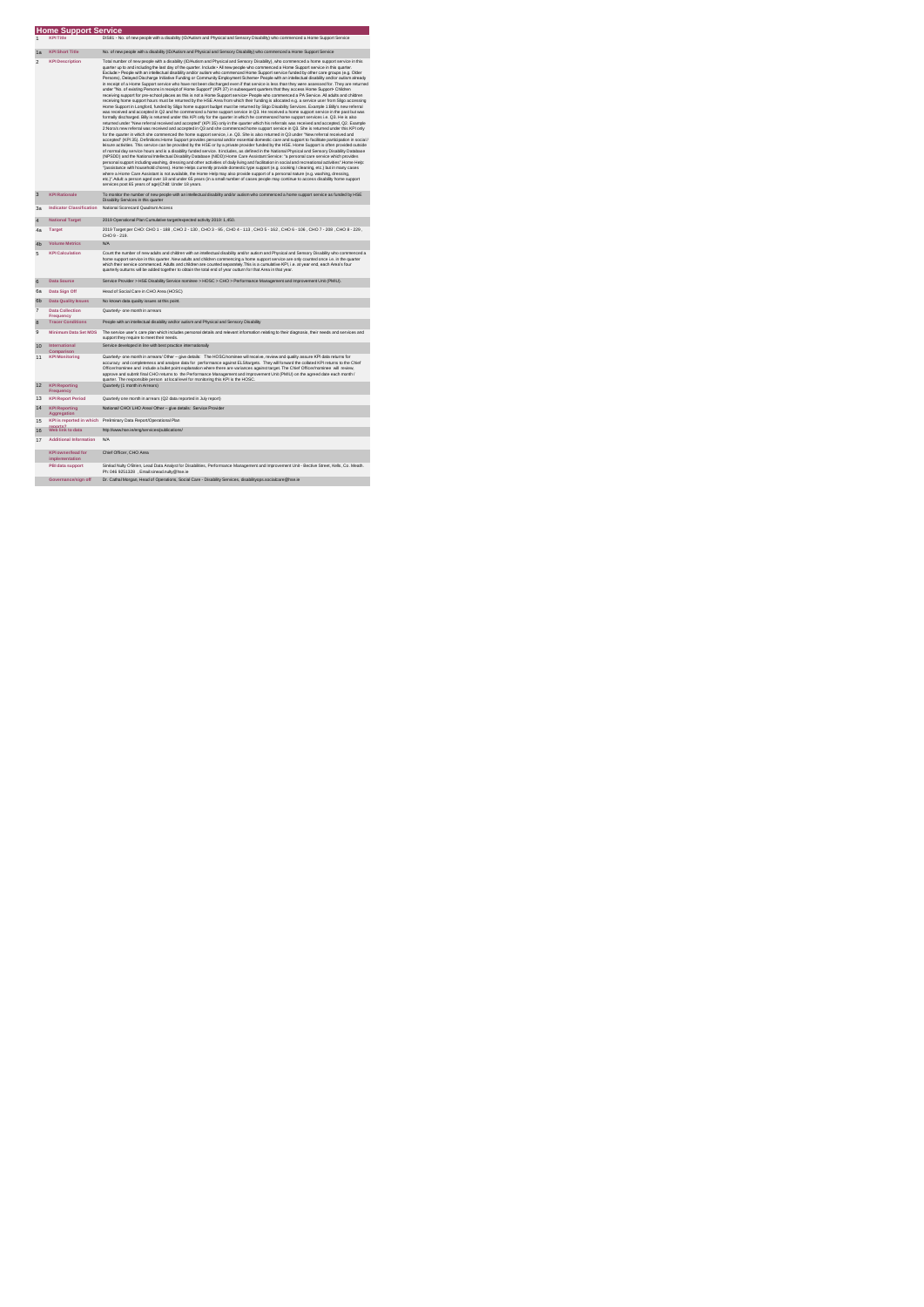|                          | <b>Home Support Service</b><br><b>KPITitle</b> | DIS82 - No. of existing people with a disability (ID/Autism and Physical and Sensory Disability) in receipt of Home Support Services                                                                                                                                                                                                                                                                                                                                                                                                                                                                                                                                                                                                                                                                                                                                                                                                                                                                                                                                                                                                                                                                                                                                                                                                                                                                                                                                                                                                                                                                                                                                                                                                                                                                                                                                                                                                                                                                                                                                                                                                                                                                                                                                                                                                                                                                                                                                                                                                                                                                                                                                                                                                                                                                                                                                                                                                                                                                                                                                                                                                                                                                                                                                                                                                                                                                                                                                   |
|--------------------------|------------------------------------------------|------------------------------------------------------------------------------------------------------------------------------------------------------------------------------------------------------------------------------------------------------------------------------------------------------------------------------------------------------------------------------------------------------------------------------------------------------------------------------------------------------------------------------------------------------------------------------------------------------------------------------------------------------------------------------------------------------------------------------------------------------------------------------------------------------------------------------------------------------------------------------------------------------------------------------------------------------------------------------------------------------------------------------------------------------------------------------------------------------------------------------------------------------------------------------------------------------------------------------------------------------------------------------------------------------------------------------------------------------------------------------------------------------------------------------------------------------------------------------------------------------------------------------------------------------------------------------------------------------------------------------------------------------------------------------------------------------------------------------------------------------------------------------------------------------------------------------------------------------------------------------------------------------------------------------------------------------------------------------------------------------------------------------------------------------------------------------------------------------------------------------------------------------------------------------------------------------------------------------------------------------------------------------------------------------------------------------------------------------------------------------------------------------------------------------------------------------------------------------------------------------------------------------------------------------------------------------------------------------------------------------------------------------------------------------------------------------------------------------------------------------------------------------------------------------------------------------------------------------------------------------------------------------------------------------------------------------------------------------------------------------------------------------------------------------------------------------------------------------------------------------------------------------------------------------------------------------------------------------------------------------------------------------------------------------------------------------------------------------------------------------------------------------------------------------------------------------------------------|
| 1a                       | <b>KPI Short Title</b>                         | No. of existing people with a disability (ID/Autism and Physical and Sensory Disability) in receipt of Home Support Services                                                                                                                                                                                                                                                                                                                                                                                                                                                                                                                                                                                                                                                                                                                                                                                                                                                                                                                                                                                                                                                                                                                                                                                                                                                                                                                                                                                                                                                                                                                                                                                                                                                                                                                                                                                                                                                                                                                                                                                                                                                                                                                                                                                                                                                                                                                                                                                                                                                                                                                                                                                                                                                                                                                                                                                                                                                                                                                                                                                                                                                                                                                                                                                                                                                                                                                                           |
| $\overline{z}$           | <b>KPI Description</b>                         | Total number of people with a disability (ID/Autism and Physical and Sensory) who continued home support services, in this quarter who have<br>not been discharged in a previous quarter, up to and including the last day of the quarter. Include:« People with an intellectual disability and/or<br>autism and Physical and Sensory Disability who continued a home support service in this quarter from any previous quarter who have not been<br>formally discharged- In Q1, people with an ID and / or autism who continue to receive a Home Support service from any previous quarter.<br>Exclude: People with an ID and/or autism and Physical and Sensory Disability who commenced Home Support service funded by other care<br>groups (e.g. Older Persons), Delayed Discharge Initiative Funding or Community Employment Scheme+ People with an ID and or autism and<br>Physical and Sensory Disability who commenced Home Support service in this quarter- they are returned only under "New people commenced"<br>(KPI 36) · People who did not receive Home Support services during this quarter but did in previous quarter(s) who have not been formally<br>discharged . Children receiving support for pre-school places as these are not a Home Support service. People who received a PA Service. All<br>adults and children receiving home support hours must be returned by the HSE Area from which their funding is allocated e.g. a service user<br>from Sligo accessing Home Support in Longford but whose hours are paid from the Sligo home support budget must be returned by Sligo<br>Disability Services. Example # 1: John received home support service in Q1, Q2 and Q3. John is to be returned under this KPI in Q1, Q2 and<br>Q3 Example # 2: Christina received home support service in Q2 and in Q4 and not in Q3 due to hospitalisation and had not been discharged<br>from Home Support service. Christine is returned under this KPI in Q2 and Q4, not in Q3. Example # 3: Liam received Home Support services<br>in Q1 and was discharged during this quarter due to moving outside of the Area. He is returned under this KPI in Q1. He is also returned under<br>"No. of people discharged" in Q1. Definitions:Home Support: provides personal and/or essential domestic care and support to facilitate<br>participation in social / leisure activities. This service can be provided by the HSE or by a private provider funded by the HSE. Home Support is<br>often provided outside of normal day service hours and is a disability funded service. It includes, as defined in the National Physical and<br>Sensory Disability Database (NPSDD) and the National Intellectual Disability Database (NIDD):Home Care Assistant Service: "a personal<br>care service which provides personal support including washing, dressing and other activities of daily living and facilitation in social and<br>recreational activities" Home Help: "(assistance with household chores). Home Helps currently provide domestic type support (e.g. cooking /<br>cleaning, etc.) but in many cases where a Home Care Assistant is not available, the Home Help may also provide support of a personal nature<br>(e.g. washing, dressing, etc.)".Adult: a person aged over 18 and under 65 years (in a small number of cases people may continue to access<br>disability home support services post 65 years of age)Child: Under 18 years. |
| $\overline{3}$           | <b>KPI Rationale</b>                           | To monitor the number of adults & children with an intellectual disability and/or autism and Physical and Sensory Disability who continue to<br>receive a home support service as funded by HSE Disability Services.                                                                                                                                                                                                                                                                                                                                                                                                                                                                                                                                                                                                                                                                                                                                                                                                                                                                                                                                                                                                                                                                                                                                                                                                                                                                                                                                                                                                                                                                                                                                                                                                                                                                                                                                                                                                                                                                                                                                                                                                                                                                                                                                                                                                                                                                                                                                                                                                                                                                                                                                                                                                                                                                                                                                                                                                                                                                                                                                                                                                                                                                                                                                                                                                                                                   |
| 3a                       | <b>Indicator Classification</b>                | National Scorecard Quadrant Access                                                                                                                                                                                                                                                                                                                                                                                                                                                                                                                                                                                                                                                                                                                                                                                                                                                                                                                                                                                                                                                                                                                                                                                                                                                                                                                                                                                                                                                                                                                                                                                                                                                                                                                                                                                                                                                                                                                                                                                                                                                                                                                                                                                                                                                                                                                                                                                                                                                                                                                                                                                                                                                                                                                                                                                                                                                                                                                                                                                                                                                                                                                                                                                                                                                                                                                                                                                                                                     |
| $\overline{a}$           | <b>National Target</b>                         | 2019 Operational Plan Point in Time target/expected activity 2019: 7,734.                                                                                                                                                                                                                                                                                                                                                                                                                                                                                                                                                                                                                                                                                                                                                                                                                                                                                                                                                                                                                                                                                                                                                                                                                                                                                                                                                                                                                                                                                                                                                                                                                                                                                                                                                                                                                                                                                                                                                                                                                                                                                                                                                                                                                                                                                                                                                                                                                                                                                                                                                                                                                                                                                                                                                                                                                                                                                                                                                                                                                                                                                                                                                                                                                                                                                                                                                                                              |
| 4a                       | Target                                         | 2019 Target per CHO: CHO 1 - 1,002 , CHO 2 - 693 , CHO 3 - 507 , CHO 4 - 601 , CHO 5 - 863 , CHO 6 - 568 , CHO 7 - 1,09 , CHO 8 -<br>1.224 . CHO 9 - 1.167.                                                                                                                                                                                                                                                                                                                                                                                                                                                                                                                                                                                                                                                                                                                                                                                                                                                                                                                                                                                                                                                                                                                                                                                                                                                                                                                                                                                                                                                                                                                                                                                                                                                                                                                                                                                                                                                                                                                                                                                                                                                                                                                                                                                                                                                                                                                                                                                                                                                                                                                                                                                                                                                                                                                                                                                                                                                                                                                                                                                                                                                                                                                                                                                                                                                                                                            |
| 4 <sub>h</sub>           | <b>Volume Metrics</b>                          | N/A                                                                                                                                                                                                                                                                                                                                                                                                                                                                                                                                                                                                                                                                                                                                                                                                                                                                                                                                                                                                                                                                                                                                                                                                                                                                                                                                                                                                                                                                                                                                                                                                                                                                                                                                                                                                                                                                                                                                                                                                                                                                                                                                                                                                                                                                                                                                                                                                                                                                                                                                                                                                                                                                                                                                                                                                                                                                                                                                                                                                                                                                                                                                                                                                                                                                                                                                                                                                                                                                    |
| 5                        | <b>KPI Calculation</b>                         | Count the total number of people with an intellectual disability and/or autism and Physical and Sensory Disability continuing to receive a home<br>support service in this quarter who had not been discharged in a previous quarter. Adults and children are counted separately. This is a point in<br>time KPI calculation i.e. do not add the quarterly returns together. For year end outturn, use Q4 outturn e.g. Q1:242, Q2:218, Q3:197, Q4:222,<br>total number continuing home support at year end is 222.                                                                                                                                                                                                                                                                                                                                                                                                                                                                                                                                                                                                                                                                                                                                                                                                                                                                                                                                                                                                                                                                                                                                                                                                                                                                                                                                                                                                                                                                                                                                                                                                                                                                                                                                                                                                                                                                                                                                                                                                                                                                                                                                                                                                                                                                                                                                                                                                                                                                                                                                                                                                                                                                                                                                                                                                                                                                                                                                                     |
| $\mathbf{6}$             | <b>Data Source</b>                             | Service Provider > HSE Disability Service nominee > HOSC > CHO > Performance Management and Improvement Unit (PMIU).                                                                                                                                                                                                                                                                                                                                                                                                                                                                                                                                                                                                                                                                                                                                                                                                                                                                                                                                                                                                                                                                                                                                                                                                                                                                                                                                                                                                                                                                                                                                                                                                                                                                                                                                                                                                                                                                                                                                                                                                                                                                                                                                                                                                                                                                                                                                                                                                                                                                                                                                                                                                                                                                                                                                                                                                                                                                                                                                                                                                                                                                                                                                                                                                                                                                                                                                                   |
| 6a                       | Data Sign Off                                  | Head of Social Care in CHO Area (HOSC)                                                                                                                                                                                                                                                                                                                                                                                                                                                                                                                                                                                                                                                                                                                                                                                                                                                                                                                                                                                                                                                                                                                                                                                                                                                                                                                                                                                                                                                                                                                                                                                                                                                                                                                                                                                                                                                                                                                                                                                                                                                                                                                                                                                                                                                                                                                                                                                                                                                                                                                                                                                                                                                                                                                                                                                                                                                                                                                                                                                                                                                                                                                                                                                                                                                                                                                                                                                                                                 |
| 6b                       | <b>Data Quality Issues</b>                     | No known data quality issues at this point.                                                                                                                                                                                                                                                                                                                                                                                                                                                                                                                                                                                                                                                                                                                                                                                                                                                                                                                                                                                                                                                                                                                                                                                                                                                                                                                                                                                                                                                                                                                                                                                                                                                                                                                                                                                                                                                                                                                                                                                                                                                                                                                                                                                                                                                                                                                                                                                                                                                                                                                                                                                                                                                                                                                                                                                                                                                                                                                                                                                                                                                                                                                                                                                                                                                                                                                                                                                                                            |
| $\overline{\phantom{a}}$ | <b>Data Collection</b><br>Frequency            | Quarterly- one month in arrears                                                                                                                                                                                                                                                                                                                                                                                                                                                                                                                                                                                                                                                                                                                                                                                                                                                                                                                                                                                                                                                                                                                                                                                                                                                                                                                                                                                                                                                                                                                                                                                                                                                                                                                                                                                                                                                                                                                                                                                                                                                                                                                                                                                                                                                                                                                                                                                                                                                                                                                                                                                                                                                                                                                                                                                                                                                                                                                                                                                                                                                                                                                                                                                                                                                                                                                                                                                                                                        |
| $\mathcal{R}$            | <b>Tracer Conditions</b>                       | People with an intellectual disability and/or autism and Physical and Sensory Disability                                                                                                                                                                                                                                                                                                                                                                                                                                                                                                                                                                                                                                                                                                                                                                                                                                                                                                                                                                                                                                                                                                                                                                                                                                                                                                                                                                                                                                                                                                                                                                                                                                                                                                                                                                                                                                                                                                                                                                                                                                                                                                                                                                                                                                                                                                                                                                                                                                                                                                                                                                                                                                                                                                                                                                                                                                                                                                                                                                                                                                                                                                                                                                                                                                                                                                                                                                               |
| 9                        | Minimum Data Set MDS                           | The service user's care plan which includes personal details and relevant information relating to their diagnosis, their needs and services and<br>support they require to meet their needs.                                                                                                                                                                                                                                                                                                                                                                                                                                                                                                                                                                                                                                                                                                                                                                                                                                                                                                                                                                                                                                                                                                                                                                                                                                                                                                                                                                                                                                                                                                                                                                                                                                                                                                                                                                                                                                                                                                                                                                                                                                                                                                                                                                                                                                                                                                                                                                                                                                                                                                                                                                                                                                                                                                                                                                                                                                                                                                                                                                                                                                                                                                                                                                                                                                                                           |
| 10                       | International<br>Comparison                    | Service developed in line with best practice internationally                                                                                                                                                                                                                                                                                                                                                                                                                                                                                                                                                                                                                                                                                                                                                                                                                                                                                                                                                                                                                                                                                                                                                                                                                                                                                                                                                                                                                                                                                                                                                                                                                                                                                                                                                                                                                                                                                                                                                                                                                                                                                                                                                                                                                                                                                                                                                                                                                                                                                                                                                                                                                                                                                                                                                                                                                                                                                                                                                                                                                                                                                                                                                                                                                                                                                                                                                                                                           |
| 11                       | <b>KPI Monitoring</b>                          | Quarterly- one month in arrears / Other - give details: The HOSC/nominee will receive, review and quality assure KPI data returns for<br>accuracy and completeness and analyse data for performance against ELS/targets. They will forward the collated KPI returns to the Chief<br>Officer/nominee and include a bullet point explanation where there are variances against target. The Chief Officer/nominee will review,<br>approve and submit final CHO returns to the Performance Management and Improvement Unit (PMIU) on the agreed date each month /<br>quarter. The responsible person at local level for monitoring this KPI is the HOSC.                                                                                                                                                                                                                                                                                                                                                                                                                                                                                                                                                                                                                                                                                                                                                                                                                                                                                                                                                                                                                                                                                                                                                                                                                                                                                                                                                                                                                                                                                                                                                                                                                                                                                                                                                                                                                                                                                                                                                                                                                                                                                                                                                                                                                                                                                                                                                                                                                                                                                                                                                                                                                                                                                                                                                                                                                   |
| 12 <sup>12</sup>         | <b>KPI Reporting</b><br>Frequency              | Quarterly (1 month in Arrears)                                                                                                                                                                                                                                                                                                                                                                                                                                                                                                                                                                                                                                                                                                                                                                                                                                                                                                                                                                                                                                                                                                                                                                                                                                                                                                                                                                                                                                                                                                                                                                                                                                                                                                                                                                                                                                                                                                                                                                                                                                                                                                                                                                                                                                                                                                                                                                                                                                                                                                                                                                                                                                                                                                                                                                                                                                                                                                                                                                                                                                                                                                                                                                                                                                                                                                                                                                                                                                         |
| 13                       | <b>KPI Report Period</b>                       | Quarterly one month in arrears (Q2 data reported in July report)                                                                                                                                                                                                                                                                                                                                                                                                                                                                                                                                                                                                                                                                                                                                                                                                                                                                                                                                                                                                                                                                                                                                                                                                                                                                                                                                                                                                                                                                                                                                                                                                                                                                                                                                                                                                                                                                                                                                                                                                                                                                                                                                                                                                                                                                                                                                                                                                                                                                                                                                                                                                                                                                                                                                                                                                                                                                                                                                                                                                                                                                                                                                                                                                                                                                                                                                                                                                       |
| 14<br>15                 | <b>KPI Reporting</b><br>Aggregation            | National/ CHO/ LHO Area/ Other - give details: Service Provider<br>KPI is reported in which Preliminary Data Report/Operational Plan                                                                                                                                                                                                                                                                                                                                                                                                                                                                                                                                                                                                                                                                                                                                                                                                                                                                                                                                                                                                                                                                                                                                                                                                                                                                                                                                                                                                                                                                                                                                                                                                                                                                                                                                                                                                                                                                                                                                                                                                                                                                                                                                                                                                                                                                                                                                                                                                                                                                                                                                                                                                                                                                                                                                                                                                                                                                                                                                                                                                                                                                                                                                                                                                                                                                                                                                   |
|                          | reports?                                       |                                                                                                                                                                                                                                                                                                                                                                                                                                                                                                                                                                                                                                                                                                                                                                                                                                                                                                                                                                                                                                                                                                                                                                                                                                                                                                                                                                                                                                                                                                                                                                                                                                                                                                                                                                                                                                                                                                                                                                                                                                                                                                                                                                                                                                                                                                                                                                                                                                                                                                                                                                                                                                                                                                                                                                                                                                                                                                                                                                                                                                                                                                                                                                                                                                                                                                                                                                                                                                                                        |
| 16                       | Web link to data                               | http://www.hse.ia/eng/services/publications/                                                                                                                                                                                                                                                                                                                                                                                                                                                                                                                                                                                                                                                                                                                                                                                                                                                                                                                                                                                                                                                                                                                                                                                                                                                                                                                                                                                                                                                                                                                                                                                                                                                                                                                                                                                                                                                                                                                                                                                                                                                                                                                                                                                                                                                                                                                                                                                                                                                                                                                                                                                                                                                                                                                                                                                                                                                                                                                                                                                                                                                                                                                                                                                                                                                                                                                                                                                                                           |
| 17                       | <b>Additional Information</b>                  | N/A                                                                                                                                                                                                                                                                                                                                                                                                                                                                                                                                                                                                                                                                                                                                                                                                                                                                                                                                                                                                                                                                                                                                                                                                                                                                                                                                                                                                                                                                                                                                                                                                                                                                                                                                                                                                                                                                                                                                                                                                                                                                                                                                                                                                                                                                                                                                                                                                                                                                                                                                                                                                                                                                                                                                                                                                                                                                                                                                                                                                                                                                                                                                                                                                                                                                                                                                                                                                                                                                    |
|                          | <b>KPI</b> owner/lead for<br>implementation    | Chief Officer, CHO Area                                                                                                                                                                                                                                                                                                                                                                                                                                                                                                                                                                                                                                                                                                                                                                                                                                                                                                                                                                                                                                                                                                                                                                                                                                                                                                                                                                                                                                                                                                                                                                                                                                                                                                                                                                                                                                                                                                                                                                                                                                                                                                                                                                                                                                                                                                                                                                                                                                                                                                                                                                                                                                                                                                                                                                                                                                                                                                                                                                                                                                                                                                                                                                                                                                                                                                                                                                                                                                                |
|                          | PBI data support                               | Sinéad Nulty O'Brien, Lead Data Analyst for Disabilities, Performance Management and Improvement Unit- Bective Steet, Kells, Co. Meath.<br>Ph: 046 9251328 . Email:sinead.nutv@hse.ie                                                                                                                                                                                                                                                                                                                                                                                                                                                                                                                                                                                                                                                                                                                                                                                                                                                                                                                                                                                                                                                                                                                                                                                                                                                                                                                                                                                                                                                                                                                                                                                                                                                                                                                                                                                                                                                                                                                                                                                                                                                                                                                                                                                                                                                                                                                                                                                                                                                                                                                                                                                                                                                                                                                                                                                                                                                                                                                                                                                                                                                                                                                                                                                                                                                                                  |
|                          | Governance/sign off                            | Dr. Cathal Morgan, Head of Operations, Social Care - Disability Services, disabilityops socialcare @hse.ie                                                                                                                                                                                                                                                                                                                                                                                                                                                                                                                                                                                                                                                                                                                                                                                                                                                                                                                                                                                                                                                                                                                                                                                                                                                                                                                                                                                                                                                                                                                                                                                                                                                                                                                                                                                                                                                                                                                                                                                                                                                                                                                                                                                                                                                                                                                                                                                                                                                                                                                                                                                                                                                                                                                                                                                                                                                                                                                                                                                                                                                                                                                                                                                                                                                                                                                                                             |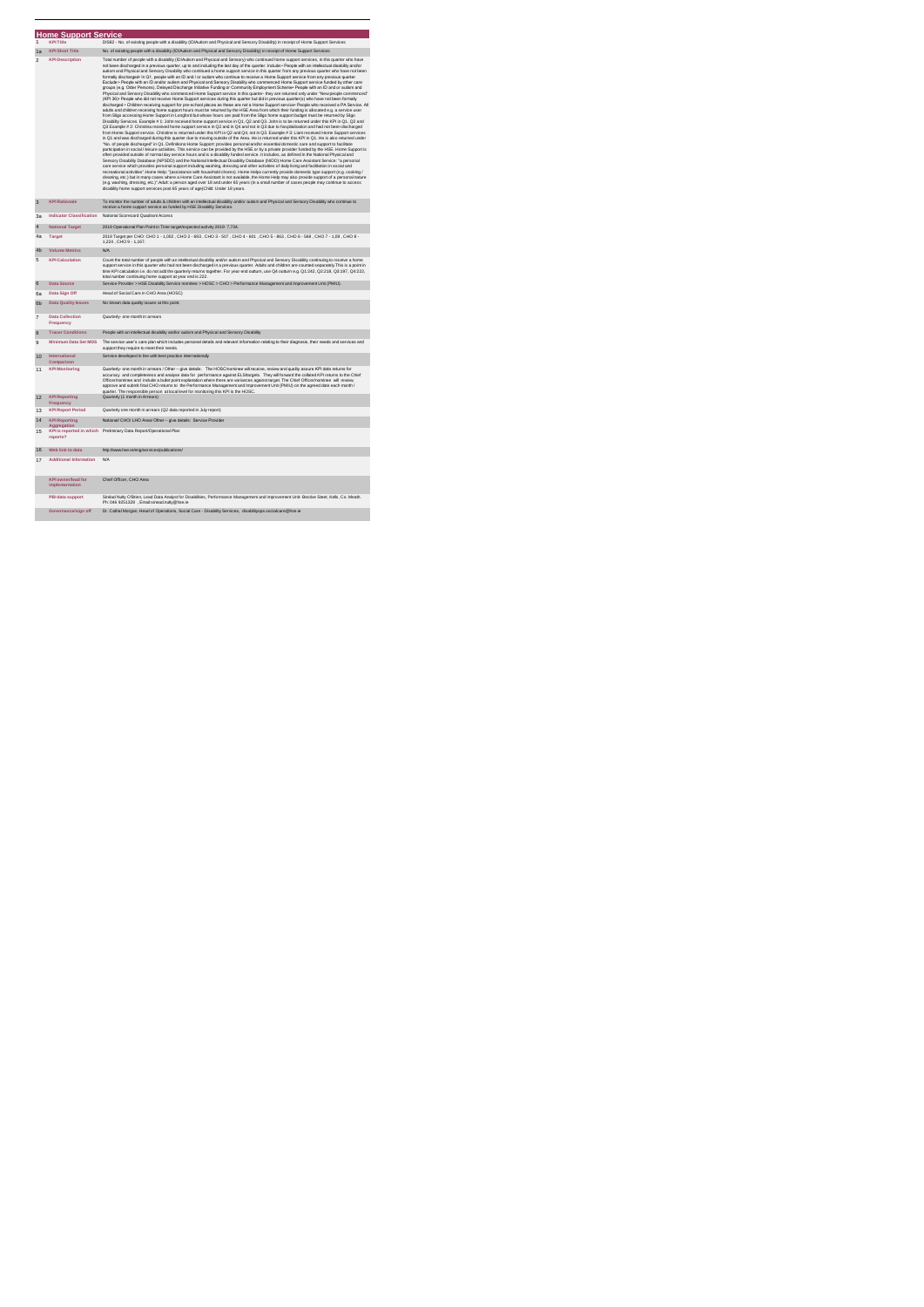|                         | <b>Home Support Service</b>                 |                                                                                                                                                                                                                                                                                                                                                                                                                                                                                                                                                                                                                                                                                                                                                                                                                                                                                                                                                                                                                                                                                                                                                                                                                                                                                                                                                                                                                                                                                                                                                                                                                                                                                                                                                                                                                                                                                                                                                                                                                                                                                                                                                                                                                                                                                                                                                                                                                                                                                                                                                                                                                                                                                                                                                                                                                                                                                                                                                                                                                                                                                                                                                                                                                                                                                                                                                                                                                                                                                                                                                                                                            |  |
|-------------------------|---------------------------------------------|------------------------------------------------------------------------------------------------------------------------------------------------------------------------------------------------------------------------------------------------------------------------------------------------------------------------------------------------------------------------------------------------------------------------------------------------------------------------------------------------------------------------------------------------------------------------------------------------------------------------------------------------------------------------------------------------------------------------------------------------------------------------------------------------------------------------------------------------------------------------------------------------------------------------------------------------------------------------------------------------------------------------------------------------------------------------------------------------------------------------------------------------------------------------------------------------------------------------------------------------------------------------------------------------------------------------------------------------------------------------------------------------------------------------------------------------------------------------------------------------------------------------------------------------------------------------------------------------------------------------------------------------------------------------------------------------------------------------------------------------------------------------------------------------------------------------------------------------------------------------------------------------------------------------------------------------------------------------------------------------------------------------------------------------------------------------------------------------------------------------------------------------------------------------------------------------------------------------------------------------------------------------------------------------------------------------------------------------------------------------------------------------------------------------------------------------------------------------------------------------------------------------------------------------------------------------------------------------------------------------------------------------------------------------------------------------------------------------------------------------------------------------------------------------------------------------------------------------------------------------------------------------------------------------------------------------------------------------------------------------------------------------------------------------------------------------------------------------------------------------------------------------------------------------------------------------------------------------------------------------------------------------------------------------------------------------------------------------------------------------------------------------------------------------------------------------------------------------------------------------------------------------------------------------------------------------------------------------------------|--|
| 1                       | <b>KPITitle</b>                             | DIS83 - No. people with a disability (ID/Autism and Physical and Sensory) formally discharged from Home Support Services                                                                                                                                                                                                                                                                                                                                                                                                                                                                                                                                                                                                                                                                                                                                                                                                                                                                                                                                                                                                                                                                                                                                                                                                                                                                                                                                                                                                                                                                                                                                                                                                                                                                                                                                                                                                                                                                                                                                                                                                                                                                                                                                                                                                                                                                                                                                                                                                                                                                                                                                                                                                                                                                                                                                                                                                                                                                                                                                                                                                                                                                                                                                                                                                                                                                                                                                                                                                                                                                                   |  |
| 1a                      | <b>KPI Short Title</b>                      | No. people with a disability (ID/Autism and Physical and Sensory) formally discharged from Home Support Services                                                                                                                                                                                                                                                                                                                                                                                                                                                                                                                                                                                                                                                                                                                                                                                                                                                                                                                                                                                                                                                                                                                                                                                                                                                                                                                                                                                                                                                                                                                                                                                                                                                                                                                                                                                                                                                                                                                                                                                                                                                                                                                                                                                                                                                                                                                                                                                                                                                                                                                                                                                                                                                                                                                                                                                                                                                                                                                                                                                                                                                                                                                                                                                                                                                                                                                                                                                                                                                                                           |  |
| $\overline{z}$          | <b>KPI Description</b>                      | Total number of people with a disability (ID/Autism and Physical and Sensory), formally discharged from home support services in this quarter<br>up to and including the last day of the quarter. Reasons for discharge may include: . Residential placement. Transferred to adult services, other<br>provider, other area- Service is no longer required or meeting needs- Deceased. Include:- People with an intellectual disability and/or autism<br>and Physical and Sensory Disability formally discharged from home support services in this quarter. Exclude: . People discharged from Home<br>Support services funded by other care groups (e.g. Older Persons), Delayed Discharge Initiative Funding or Community Employment Scheme-<br>People in receipt of or awaiting commencement of a Home Support service who have not been discharged- People receiving a PA service -<br>Children receiving support for pre-school places as these are not a Home Support service. All adults and children receiving home support<br>hours must be returned by the HSE Area from which their funding is allocated e.g. a service user from Sligo accessing Home Support in<br>Longford but whose hours are paid from the Sligo home support budget must be returned by Sligo Disability Services. Example # 1: Jenny<br>received home support service in Q1 and Q2 in Waterford. She was formaly discharged at end of Q2 as she moved to Donegal. Jenny is<br>returned by Waterford under this KPI in Q2. She is also returned by Waterford for Q2 under "No. of Existing Persons in receipt of Home<br>Support" and by Donegal under "No. of new referrals received" for the quarter in which they receive her new referral. Example # 2 Susan has<br>been receiving Home Support service over years. She was admitted to hospital in Q1 and it is unclear at end of quarter whether she will be<br>returning home and to Home Support services or to residential and so returned under this KPI. Each person's case needs to be reviewed<br>individually to determine when formal discharge from Home Support is appropriate. If a person is discharged from Home Support and returned<br>under this KPI, should they later return home/ to Home Support service, return them under "No. new referrals accepted" and "No. new persons<br>commenced" in relevant quarter. Definitions: Home Support: provides personal and/or essential domestic care and support to facilitate<br>participation in social / leisure activities. This service can be provided by the HSE or by a private provider funded by the HSE. Home Support is<br>often provided outside of normal day service hours and is a disability funded service. It includes, as defined in the National Physical and<br>Sensory Disability Database (NPSDD) and the National Intellectual Disability Database (NIDD):Home Care Assistant Service: "a personal<br>care service which provides personal support including washing, dressing and other activities of daily living and facilitation in social and<br>recreational activities" Home Help: "(assistance with household chores). Home Helps currently provide domestic type support (e.g. cooking /<br>cleaning, etc.) but in many cases where a Home Care Assistant is not available, the Home Help may also provide support of a personal nature<br>(e.g. washing, dressing, etc.)". Adult a person aged over 18 and under 65 years (in a small number of cases people may continue to access<br>disability home support services post 65 years of age) Child: Under 18 years. |  |
| $\overline{\mathbf{z}}$ | <b>KPI Rationale</b>                        | To monitor the number of adults & children with an intellectual disability and/or autism and Physical and Sensory Disability formally discharged<br>from home support services as funded by HSE Disability Services.                                                                                                                                                                                                                                                                                                                                                                                                                                                                                                                                                                                                                                                                                                                                                                                                                                                                                                                                                                                                                                                                                                                                                                                                                                                                                                                                                                                                                                                                                                                                                                                                                                                                                                                                                                                                                                                                                                                                                                                                                                                                                                                                                                                                                                                                                                                                                                                                                                                                                                                                                                                                                                                                                                                                                                                                                                                                                                                                                                                                                                                                                                                                                                                                                                                                                                                                                                                       |  |
| 3a                      | <b>Indicator Classification</b>             | National Scorecard Quadrant Access                                                                                                                                                                                                                                                                                                                                                                                                                                                                                                                                                                                                                                                                                                                                                                                                                                                                                                                                                                                                                                                                                                                                                                                                                                                                                                                                                                                                                                                                                                                                                                                                                                                                                                                                                                                                                                                                                                                                                                                                                                                                                                                                                                                                                                                                                                                                                                                                                                                                                                                                                                                                                                                                                                                                                                                                                                                                                                                                                                                                                                                                                                                                                                                                                                                                                                                                                                                                                                                                                                                                                                         |  |
| $\overline{4}$          | <b>National Target</b>                      | 2019 Operational Plan Cumulative target/expected activity: 962.                                                                                                                                                                                                                                                                                                                                                                                                                                                                                                                                                                                                                                                                                                                                                                                                                                                                                                                                                                                                                                                                                                                                                                                                                                                                                                                                                                                                                                                                                                                                                                                                                                                                                                                                                                                                                                                                                                                                                                                                                                                                                                                                                                                                                                                                                                                                                                                                                                                                                                                                                                                                                                                                                                                                                                                                                                                                                                                                                                                                                                                                                                                                                                                                                                                                                                                                                                                                                                                                                                                                            |  |
| da                      | Target                                      | 2019 Target per CHO: CHO 1 - 125 , CHO 2 - 86 , CHO 3 - 63 , CHO 4 - 75 , CHO 5 - 107 , CHO 6 - 70 , CHO 7 - 139 , CHO 8 - 152, CHO<br>$9 - 145$                                                                                                                                                                                                                                                                                                                                                                                                                                                                                                                                                                                                                                                                                                                                                                                                                                                                                                                                                                                                                                                                                                                                                                                                                                                                                                                                                                                                                                                                                                                                                                                                                                                                                                                                                                                                                                                                                                                                                                                                                                                                                                                                                                                                                                                                                                                                                                                                                                                                                                                                                                                                                                                                                                                                                                                                                                                                                                                                                                                                                                                                                                                                                                                                                                                                                                                                                                                                                                                           |  |
| 4 <sub>h</sub>          | <b>Volume Metrics</b>                       | N/A                                                                                                                                                                                                                                                                                                                                                                                                                                                                                                                                                                                                                                                                                                                                                                                                                                                                                                                                                                                                                                                                                                                                                                                                                                                                                                                                                                                                                                                                                                                                                                                                                                                                                                                                                                                                                                                                                                                                                                                                                                                                                                                                                                                                                                                                                                                                                                                                                                                                                                                                                                                                                                                                                                                                                                                                                                                                                                                                                                                                                                                                                                                                                                                                                                                                                                                                                                                                                                                                                                                                                                                                        |  |
| 5                       | <b>KPI Calculation</b>                      | Count all adults and children with an intellectual disability and/or autism and Physical and Sensory Disability discharged from home support<br>services in this quarter. All discharges only to be counted once i.e. in the quarter which their referral is received. Adults and children are<br>counted separately. This is a cumulative KPI, i.e. at year end, each Area's four quarterly outturns will be added together to obtain the total end of<br>year outturn for that Area in that year.                                                                                                                                                                                                                                                                                                                                                                                                                                                                                                                                                                                                                                                                                                                                                                                                                                                                                                                                                                                                                                                                                                                                                                                                                                                                                                                                                                                                                                                                                                                                                                                                                                                                                                                                                                                                                                                                                                                                                                                                                                                                                                                                                                                                                                                                                                                                                                                                                                                                                                                                                                                                                                                                                                                                                                                                                                                                                                                                                                                                                                                                                                        |  |
| 6                       | Data Source                                 | Service Provider > HSE Disability Service nominee > HOSC > CHO > Performance Management and Improvement Unit (PMIU)                                                                                                                                                                                                                                                                                                                                                                                                                                                                                                                                                                                                                                                                                                                                                                                                                                                                                                                                                                                                                                                                                                                                                                                                                                                                                                                                                                                                                                                                                                                                                                                                                                                                                                                                                                                                                                                                                                                                                                                                                                                                                                                                                                                                                                                                                                                                                                                                                                                                                                                                                                                                                                                                                                                                                                                                                                                                                                                                                                                                                                                                                                                                                                                                                                                                                                                                                                                                                                                                                        |  |
| 6a                      | Data Sign Off                               | Head of Social Care in CHO Area (HOSC)                                                                                                                                                                                                                                                                                                                                                                                                                                                                                                                                                                                                                                                                                                                                                                                                                                                                                                                                                                                                                                                                                                                                                                                                                                                                                                                                                                                                                                                                                                                                                                                                                                                                                                                                                                                                                                                                                                                                                                                                                                                                                                                                                                                                                                                                                                                                                                                                                                                                                                                                                                                                                                                                                                                                                                                                                                                                                                                                                                                                                                                                                                                                                                                                                                                                                                                                                                                                                                                                                                                                                                     |  |
| 6h                      | <b>Data Quality Issues</b>                  | No known data quality issues at this point.                                                                                                                                                                                                                                                                                                                                                                                                                                                                                                                                                                                                                                                                                                                                                                                                                                                                                                                                                                                                                                                                                                                                                                                                                                                                                                                                                                                                                                                                                                                                                                                                                                                                                                                                                                                                                                                                                                                                                                                                                                                                                                                                                                                                                                                                                                                                                                                                                                                                                                                                                                                                                                                                                                                                                                                                                                                                                                                                                                                                                                                                                                                                                                                                                                                                                                                                                                                                                                                                                                                                                                |  |
| $\overline{7}$          | <b>Data Collection</b><br>Frequency         | Quarterly- one month in arrears                                                                                                                                                                                                                                                                                                                                                                                                                                                                                                                                                                                                                                                                                                                                                                                                                                                                                                                                                                                                                                                                                                                                                                                                                                                                                                                                                                                                                                                                                                                                                                                                                                                                                                                                                                                                                                                                                                                                                                                                                                                                                                                                                                                                                                                                                                                                                                                                                                                                                                                                                                                                                                                                                                                                                                                                                                                                                                                                                                                                                                                                                                                                                                                                                                                                                                                                                                                                                                                                                                                                                                            |  |
| 8                       | <b>Tracer Conditions</b>                    | People with an intellectual disability and/or autism and Physical and Sensory Disability                                                                                                                                                                                                                                                                                                                                                                                                                                                                                                                                                                                                                                                                                                                                                                                                                                                                                                                                                                                                                                                                                                                                                                                                                                                                                                                                                                                                                                                                                                                                                                                                                                                                                                                                                                                                                                                                                                                                                                                                                                                                                                                                                                                                                                                                                                                                                                                                                                                                                                                                                                                                                                                                                                                                                                                                                                                                                                                                                                                                                                                                                                                                                                                                                                                                                                                                                                                                                                                                                                                   |  |
| $\circ$                 | Minimum Data Set MDS                        | The service user's care plan which includes personal details and relevant information relating to their diagnosis, their needs and services and<br>support they require to meet their needs.                                                                                                                                                                                                                                                                                                                                                                                                                                                                                                                                                                                                                                                                                                                                                                                                                                                                                                                                                                                                                                                                                                                                                                                                                                                                                                                                                                                                                                                                                                                                                                                                                                                                                                                                                                                                                                                                                                                                                                                                                                                                                                                                                                                                                                                                                                                                                                                                                                                                                                                                                                                                                                                                                                                                                                                                                                                                                                                                                                                                                                                                                                                                                                                                                                                                                                                                                                                                               |  |
| 10 <sub>1</sub>         | International<br>Comparison                 | Service developed in line with best practice internationally                                                                                                                                                                                                                                                                                                                                                                                                                                                                                                                                                                                                                                                                                                                                                                                                                                                                                                                                                                                                                                                                                                                                                                                                                                                                                                                                                                                                                                                                                                                                                                                                                                                                                                                                                                                                                                                                                                                                                                                                                                                                                                                                                                                                                                                                                                                                                                                                                                                                                                                                                                                                                                                                                                                                                                                                                                                                                                                                                                                                                                                                                                                                                                                                                                                                                                                                                                                                                                                                                                                                               |  |
| 11                      | <b>KPI Monitoring</b>                       | Quarterly- one month in arrears. Other - give details: The HOSC/nominee will receive, review and quality assure KPI data returns for accuracy<br>and completeness and analyse data for performance against ELS/targets. They will forward the collated KPI returns to the Chief<br>Officer/nominee and include a bullet point explanation where there are variances against target. The Chief Officer/nominee will review,<br>approve and submit final CHO returns to the Performance Management and Improvement Unit (PMIU) on the agreed date each month /<br>quarter. The responsible person at local level for monitoring this KPI is the HOSC.                                                                                                                                                                                                                                                                                                                                                                                                                                                                                                                                                                                                                                                                                                                                                                                                                                                                                                                                                                                                                                                                                                                                                                                                                                                                                                                                                                                                                                                                                                                                                                                                                                                                                                                                                                                                                                                                                                                                                                                                                                                                                                                                                                                                                                                                                                                                                                                                                                                                                                                                                                                                                                                                                                                                                                                                                                                                                                                                                        |  |
| 12 <sup>12</sup>        | <b>KPI Reporting</b><br>Frequency           | Quarterly (1 month in Arrears)                                                                                                                                                                                                                                                                                                                                                                                                                                                                                                                                                                                                                                                                                                                                                                                                                                                                                                                                                                                                                                                                                                                                                                                                                                                                                                                                                                                                                                                                                                                                                                                                                                                                                                                                                                                                                                                                                                                                                                                                                                                                                                                                                                                                                                                                                                                                                                                                                                                                                                                                                                                                                                                                                                                                                                                                                                                                                                                                                                                                                                                                                                                                                                                                                                                                                                                                                                                                                                                                                                                                                                             |  |
| 13                      | <b>KPI Report Period</b>                    | Quarterly one month in arrears (Q2 data reported in July report)                                                                                                                                                                                                                                                                                                                                                                                                                                                                                                                                                                                                                                                                                                                                                                                                                                                                                                                                                                                                                                                                                                                                                                                                                                                                                                                                                                                                                                                                                                                                                                                                                                                                                                                                                                                                                                                                                                                                                                                                                                                                                                                                                                                                                                                                                                                                                                                                                                                                                                                                                                                                                                                                                                                                                                                                                                                                                                                                                                                                                                                                                                                                                                                                                                                                                                                                                                                                                                                                                                                                           |  |
| 14                      | <b>KPI Reporting</b><br>Aggregation         | National/ CHO/ LHO Area/ Other - give details: Service Provider                                                                                                                                                                                                                                                                                                                                                                                                                                                                                                                                                                                                                                                                                                                                                                                                                                                                                                                                                                                                                                                                                                                                                                                                                                                                                                                                                                                                                                                                                                                                                                                                                                                                                                                                                                                                                                                                                                                                                                                                                                                                                                                                                                                                                                                                                                                                                                                                                                                                                                                                                                                                                                                                                                                                                                                                                                                                                                                                                                                                                                                                                                                                                                                                                                                                                                                                                                                                                                                                                                                                            |  |
| 15                      | reports?                                    | KPI is reported in which Preliminary Data Report/Operational Plan                                                                                                                                                                                                                                                                                                                                                                                                                                                                                                                                                                                                                                                                                                                                                                                                                                                                                                                                                                                                                                                                                                                                                                                                                                                                                                                                                                                                                                                                                                                                                                                                                                                                                                                                                                                                                                                                                                                                                                                                                                                                                                                                                                                                                                                                                                                                                                                                                                                                                                                                                                                                                                                                                                                                                                                                                                                                                                                                                                                                                                                                                                                                                                                                                                                                                                                                                                                                                                                                                                                                          |  |
| 16                      | Web link to data                            | http://www.hse.ia/eng/services/publications/                                                                                                                                                                                                                                                                                                                                                                                                                                                                                                                                                                                                                                                                                                                                                                                                                                                                                                                                                                                                                                                                                                                                                                                                                                                                                                                                                                                                                                                                                                                                                                                                                                                                                                                                                                                                                                                                                                                                                                                                                                                                                                                                                                                                                                                                                                                                                                                                                                                                                                                                                                                                                                                                                                                                                                                                                                                                                                                                                                                                                                                                                                                                                                                                                                                                                                                                                                                                                                                                                                                                                               |  |
| 17                      | <b>Additional Information</b>               | N/A                                                                                                                                                                                                                                                                                                                                                                                                                                                                                                                                                                                                                                                                                                                                                                                                                                                                                                                                                                                                                                                                                                                                                                                                                                                                                                                                                                                                                                                                                                                                                                                                                                                                                                                                                                                                                                                                                                                                                                                                                                                                                                                                                                                                                                                                                                                                                                                                                                                                                                                                                                                                                                                                                                                                                                                                                                                                                                                                                                                                                                                                                                                                                                                                                                                                                                                                                                                                                                                                                                                                                                                                        |  |
|                         | <b>KPI</b> owner/lead for<br>implementation | Chief Officer, CHO Area                                                                                                                                                                                                                                                                                                                                                                                                                                                                                                                                                                                                                                                                                                                                                                                                                                                                                                                                                                                                                                                                                                                                                                                                                                                                                                                                                                                                                                                                                                                                                                                                                                                                                                                                                                                                                                                                                                                                                                                                                                                                                                                                                                                                                                                                                                                                                                                                                                                                                                                                                                                                                                                                                                                                                                                                                                                                                                                                                                                                                                                                                                                                                                                                                                                                                                                                                                                                                                                                                                                                                                                    |  |
|                         | PBI data support                            | SSinead Nulty O'Brien, Lead Data Analyst for Disabilities, Performance Management and Improvement Unit - Bective Street, Kells, Co. Meath.<br>Ph: 046 9251328 , Emailsinead.nulty@hse.ie                                                                                                                                                                                                                                                                                                                                                                                                                                                                                                                                                                                                                                                                                                                                                                                                                                                                                                                                                                                                                                                                                                                                                                                                                                                                                                                                                                                                                                                                                                                                                                                                                                                                                                                                                                                                                                                                                                                                                                                                                                                                                                                                                                                                                                                                                                                                                                                                                                                                                                                                                                                                                                                                                                                                                                                                                                                                                                                                                                                                                                                                                                                                                                                                                                                                                                                                                                                                                   |  |
|                         | Governance/sign off                         | Dr. Cathal Morgan, Head of Operations, Disability Services Email: disabilityops.socialcare@hse.ie                                                                                                                                                                                                                                                                                                                                                                                                                                                                                                                                                                                                                                                                                                                                                                                                                                                                                                                                                                                                                                                                                                                                                                                                                                                                                                                                                                                                                                                                                                                                                                                                                                                                                                                                                                                                                                                                                                                                                                                                                                                                                                                                                                                                                                                                                                                                                                                                                                                                                                                                                                                                                                                                                                                                                                                                                                                                                                                                                                                                                                                                                                                                                                                                                                                                                                                                                                                                                                                                                                          |  |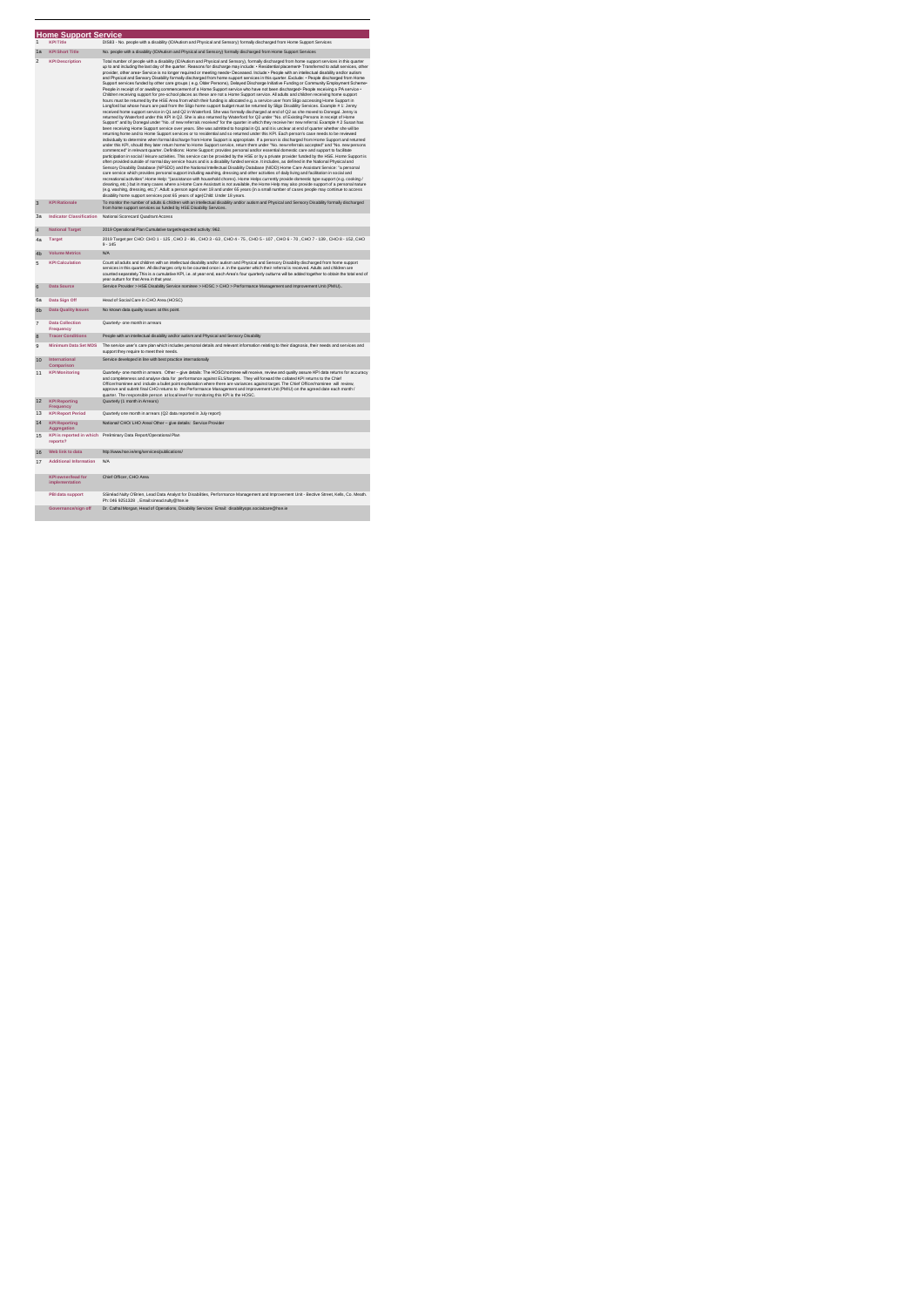|                | <b>Home Support Service</b>                 |                                                                                                                                                                                                                                                                                                                                                                                                                                                                                                                                                                                                                                                                                                                                                                                                                                                                                                                                                                                                                                                                                                                                                                                                                                                                                                                                                                                                                                                                                                                                                                                                                                                                                                                                                                                                                                                                                                                                                                                                                                                                                                                                                                                                                                                                                                                                                                                                                                                                                                                                                                                                                                                                                                                                                                                                                      |
|----------------|---------------------------------------------|----------------------------------------------------------------------------------------------------------------------------------------------------------------------------------------------------------------------------------------------------------------------------------------------------------------------------------------------------------------------------------------------------------------------------------------------------------------------------------------------------------------------------------------------------------------------------------------------------------------------------------------------------------------------------------------------------------------------------------------------------------------------------------------------------------------------------------------------------------------------------------------------------------------------------------------------------------------------------------------------------------------------------------------------------------------------------------------------------------------------------------------------------------------------------------------------------------------------------------------------------------------------------------------------------------------------------------------------------------------------------------------------------------------------------------------------------------------------------------------------------------------------------------------------------------------------------------------------------------------------------------------------------------------------------------------------------------------------------------------------------------------------------------------------------------------------------------------------------------------------------------------------------------------------------------------------------------------------------------------------------------------------------------------------------------------------------------------------------------------------------------------------------------------------------------------------------------------------------------------------------------------------------------------------------------------------------------------------------------------------------------------------------------------------------------------------------------------------------------------------------------------------------------------------------------------------------------------------------------------------------------------------------------------------------------------------------------------------------------------------------------------------------------------------------------------------|
|                | <b>KPITitle</b>                             | DIS84 - No. of people with a disability (ID/Autism and Physical and Sensory) in receipt of from 1 - 5 Home Support hours in the last week of the                                                                                                                                                                                                                                                                                                                                                                                                                                                                                                                                                                                                                                                                                                                                                                                                                                                                                                                                                                                                                                                                                                                                                                                                                                                                                                                                                                                                                                                                                                                                                                                                                                                                                                                                                                                                                                                                                                                                                                                                                                                                                                                                                                                                                                                                                                                                                                                                                                                                                                                                                                                                                                                                     |
| 1a             | <b>KPI Short Title</b>                      | No record recording period in the Lines and Burne and December<br>No. of people with a disability (ID/Autism and Physical and Sensory) in receipt of from 1 - 5 Home Support hours in the last week of the biannual<br>$-4.5$                                                                                                                                                                                                                                                                                                                                                                                                                                                                                                                                                                                                                                                                                                                                                                                                                                                                                                                                                                                                                                                                                                                                                                                                                                                                                                                                                                                                                                                                                                                                                                                                                                                                                                                                                                                                                                                                                                                                                                                                                                                                                                                                                                                                                                                                                                                                                                                                                                                                                                                                                                                        |
| $\overline{z}$ | <b>KPI Description</b>                      | Total number of people with a disability (ID/Autism and Physical and Sensory), in receipt of 1 - 5 Home Support hours in the last week of the<br>reporting period i.e. last week of June and last week of December. Include:« People in receipt of a Home Support service in the last week of<br>June or December (biannual reporting period), including those who commenced a service and those who continued a service, even if they were<br>discharged after receiving a service in the last week of June or December. Exclude: . People who accessed Home Support services funded by<br>other care groups (e.g. Older Persons), Delayed Discharge Initiative Funding or Community Employment Scheme- People who did not receive<br>Home Support services during the final week of June/December but did previously and who have not been formally discharged . Children<br>receiving support for pre-school places as these are not a Home Support service- People who received a PA Service. Definitions: Home<br>Support: provides personal and/or essential domestic care and support to facilitate participation in social / leisure activities. This service can be<br>provided by the HSE or by a private provider funded by the HSE. Home Support is often provided outside of normal day service hours and is a<br>disability funded service. It includes, as defined in the National Physical and Sensory Disability Database (NPSDD) and the National Intellectual<br>Disability Database (NIDD):Home Care Assistant Service: "a personal care service which provides personal support including washing,<br>dressing and other activities of daily living and facilitation in social and recreational activities". Home Help: "(assistance with household chores).<br>Home Helps currently provide domestic type support (e.g. cooking / cleaning, etc.) but in many cases where a Home Care Assistant is not<br>available, the Home Help may also provide support of a personal nature (e.g. washing, dressing, etc.)". All adults and children receiving home<br>support hours must be returned by the HSE Area from which their funding is allocated e.g. a service user from Sligo accessing Home Support<br>in Longford but whose hours are paid from the Sligo home support budget must be returned by Sligo Disability Services.Example:Mary was in<br>receipt of 5 hours Home Support Service per week during Q3. However, Mary only received 12 hours in the final week of December, the<br>biannual reporting period. Therefore Mary is returned under band 11 - 20 hours Home Support ServiceAdult: a person aged over 18 and under<br>65 years (in a small number of cases people may continue to access disability home support services post 65 years of age) Child: Under 18<br>years. |
| $\mathbf{a}$   | <b>KPI Rationale</b>                        | To monitor the number of people with an ID and or autism and Physical and Sensory Disability in receipt of 1 - 5 home support hours as<br>funded by HSE Disability Services.                                                                                                                                                                                                                                                                                                                                                                                                                                                                                                                                                                                                                                                                                                                                                                                                                                                                                                                                                                                                                                                                                                                                                                                                                                                                                                                                                                                                                                                                                                                                                                                                                                                                                                                                                                                                                                                                                                                                                                                                                                                                                                                                                                                                                                                                                                                                                                                                                                                                                                                                                                                                                                         |
| 3a             | <b>Indicator Classification</b>             | National Scorecard Quadrant Access                                                                                                                                                                                                                                                                                                                                                                                                                                                                                                                                                                                                                                                                                                                                                                                                                                                                                                                                                                                                                                                                                                                                                                                                                                                                                                                                                                                                                                                                                                                                                                                                                                                                                                                                                                                                                                                                                                                                                                                                                                                                                                                                                                                                                                                                                                                                                                                                                                                                                                                                                                                                                                                                                                                                                                                   |
| $\overline{a}$ | <b>National Target</b>                      | 2019 Operational Plan Point in Time target/expected activity : 4,243.                                                                                                                                                                                                                                                                                                                                                                                                                                                                                                                                                                                                                                                                                                                                                                                                                                                                                                                                                                                                                                                                                                                                                                                                                                                                                                                                                                                                                                                                                                                                                                                                                                                                                                                                                                                                                                                                                                                                                                                                                                                                                                                                                                                                                                                                                                                                                                                                                                                                                                                                                                                                                                                                                                                                                |
| 48             | Target                                      | 2019 Target per CHO: CHO 1 - 550 , CHO 2 - 380 , CHO 3 - 278 , CHO 4 - 330 , CHO 5 - 474 , CHO 6 - 312, CHO 7 - 608 , CHO 8 - 671 ,<br>CHO 9 - 640                                                                                                                                                                                                                                                                                                                                                                                                                                                                                                                                                                                                                                                                                                                                                                                                                                                                                                                                                                                                                                                                                                                                                                                                                                                                                                                                                                                                                                                                                                                                                                                                                                                                                                                                                                                                                                                                                                                                                                                                                                                                                                                                                                                                                                                                                                                                                                                                                                                                                                                                                                                                                                                                   |
| 4 <sub>b</sub> | <b>Volume Metrics</b>                       | N/A                                                                                                                                                                                                                                                                                                                                                                                                                                                                                                                                                                                                                                                                                                                                                                                                                                                                                                                                                                                                                                                                                                                                                                                                                                                                                                                                                                                                                                                                                                                                                                                                                                                                                                                                                                                                                                                                                                                                                                                                                                                                                                                                                                                                                                                                                                                                                                                                                                                                                                                                                                                                                                                                                                                                                                                                                  |
| 5              | <b>KPI Calculation</b>                      | Count the total number of people with an intellectual disability and/or autism and Physical and Sensory Disability in receipt of 1 - 5 home support<br>service per week (as per "KPI description" above) in the last week of the reporting period i.e. last week of June or last week of December.<br>Adults and children are counted separately. This is a point in time calculation (i.e. do not add bi-annual returns together). For year end outturn,<br>Q4 outturn is used e.g.Q2: 418, Q4: 422, the outturn for the year end is 422.                                                                                                                                                                                                                                                                                                                                                                                                                                                                                                                                                                                                                                                                                                                                                                                                                                                                                                                                                                                                                                                                                                                                                                                                                                                                                                                                                                                                                                                                                                                                                                                                                                                                                                                                                                                                                                                                                                                                                                                                                                                                                                                                                                                                                                                                           |
| $\mathbf{6}$   | <b>Data Source</b>                          | Service Provider > HSE Disability Service nominee > HOSC > CHO > Performance Management and Improvement Unit (PMIU).                                                                                                                                                                                                                                                                                                                                                                                                                                                                                                                                                                                                                                                                                                                                                                                                                                                                                                                                                                                                                                                                                                                                                                                                                                                                                                                                                                                                                                                                                                                                                                                                                                                                                                                                                                                                                                                                                                                                                                                                                                                                                                                                                                                                                                                                                                                                                                                                                                                                                                                                                                                                                                                                                                 |
| Бa             | Data Sign Off                               | Head of Social Care in CHO Area (HOSC)                                                                                                                                                                                                                                                                                                                                                                                                                                                                                                                                                                                                                                                                                                                                                                                                                                                                                                                                                                                                                                                                                                                                                                                                                                                                                                                                                                                                                                                                                                                                                                                                                                                                                                                                                                                                                                                                                                                                                                                                                                                                                                                                                                                                                                                                                                                                                                                                                                                                                                                                                                                                                                                                                                                                                                               |
| 6h             | <b>Data Quality Issues</b>                  | No known data quality issues at this point.                                                                                                                                                                                                                                                                                                                                                                                                                                                                                                                                                                                                                                                                                                                                                                                                                                                                                                                                                                                                                                                                                                                                                                                                                                                                                                                                                                                                                                                                                                                                                                                                                                                                                                                                                                                                                                                                                                                                                                                                                                                                                                                                                                                                                                                                                                                                                                                                                                                                                                                                                                                                                                                                                                                                                                          |
| $\overline{7}$ | <b>Data Collection</b><br>Frequency         | Bi-annually                                                                                                                                                                                                                                                                                                                                                                                                                                                                                                                                                                                                                                                                                                                                                                                                                                                                                                                                                                                                                                                                                                                                                                                                                                                                                                                                                                                                                                                                                                                                                                                                                                                                                                                                                                                                                                                                                                                                                                                                                                                                                                                                                                                                                                                                                                                                                                                                                                                                                                                                                                                                                                                                                                                                                                                                          |
| 8              | <b>Tracer Conditions</b>                    | People with an intellectual disability and /or autism and Physical and Sensory Disability                                                                                                                                                                                                                                                                                                                                                                                                                                                                                                                                                                                                                                                                                                                                                                                                                                                                                                                                                                                                                                                                                                                                                                                                                                                                                                                                                                                                                                                                                                                                                                                                                                                                                                                                                                                                                                                                                                                                                                                                                                                                                                                                                                                                                                                                                                                                                                                                                                                                                                                                                                                                                                                                                                                            |
| 9              | Minimum Data Set MDS                        | The service user's care plan which includes personal details and relevant information relating to their diagnosis, their needs and services and<br>support they require to meet their needs.                                                                                                                                                                                                                                                                                                                                                                                                                                                                                                                                                                                                                                                                                                                                                                                                                                                                                                                                                                                                                                                                                                                                                                                                                                                                                                                                                                                                                                                                                                                                                                                                                                                                                                                                                                                                                                                                                                                                                                                                                                                                                                                                                                                                                                                                                                                                                                                                                                                                                                                                                                                                                         |
| 10             | International<br>Comparison                 | Service developed in line with best practice internationally                                                                                                                                                                                                                                                                                                                                                                                                                                                                                                                                                                                                                                                                                                                                                                                                                                                                                                                                                                                                                                                                                                                                                                                                                                                                                                                                                                                                                                                                                                                                                                                                                                                                                                                                                                                                                                                                                                                                                                                                                                                                                                                                                                                                                                                                                                                                                                                                                                                                                                                                                                                                                                                                                                                                                         |
| 11             | <b>KPI Monitoring</b>                       | Bi-annually / Other - give details: The HOSC/nominee will receive, review and quality assure KPI data returns for accuracy and completeness<br>and analyse data for performance against ELS/targets. They will forward the collated KPI returns to the Chief Officer/nominee and include a<br>bullet point explanation where there are variances against target. The Chief Officer/nominee will review, approve and submit final CHO returns<br>to the Performance Management and Improvement Unit (PMIU) on the agreed date each month / quarter. The responsible person at local<br>level for monitoring this KPI is the HOSC.                                                                                                                                                                                                                                                                                                                                                                                                                                                                                                                                                                                                                                                                                                                                                                                                                                                                                                                                                                                                                                                                                                                                                                                                                                                                                                                                                                                                                                                                                                                                                                                                                                                                                                                                                                                                                                                                                                                                                                                                                                                                                                                                                                                     |
| 12             | <b>KPI Reporting</b><br>Frequency           | Bi-annually                                                                                                                                                                                                                                                                                                                                                                                                                                                                                                                                                                                                                                                                                                                                                                                                                                                                                                                                                                                                                                                                                                                                                                                                                                                                                                                                                                                                                                                                                                                                                                                                                                                                                                                                                                                                                                                                                                                                                                                                                                                                                                                                                                                                                                                                                                                                                                                                                                                                                                                                                                                                                                                                                                                                                                                                          |
| 13             | <b>KPI Report Period</b>                    | Other - give details: Biannual                                                                                                                                                                                                                                                                                                                                                                                                                                                                                                                                                                                                                                                                                                                                                                                                                                                                                                                                                                                                                                                                                                                                                                                                                                                                                                                                                                                                                                                                                                                                                                                                                                                                                                                                                                                                                                                                                                                                                                                                                                                                                                                                                                                                                                                                                                                                                                                                                                                                                                                                                                                                                                                                                                                                                                                       |
| 14             | <b>KPI Reporting</b><br>Aggregation         | National/ CHO/ LHO Area/ Other - give details: Service Provider                                                                                                                                                                                                                                                                                                                                                                                                                                                                                                                                                                                                                                                                                                                                                                                                                                                                                                                                                                                                                                                                                                                                                                                                                                                                                                                                                                                                                                                                                                                                                                                                                                                                                                                                                                                                                                                                                                                                                                                                                                                                                                                                                                                                                                                                                                                                                                                                                                                                                                                                                                                                                                                                                                                                                      |
| 15             | reports?                                    | KPI is reported in which Preliminary Data Report/Operational Plan                                                                                                                                                                                                                                                                                                                                                                                                                                                                                                                                                                                                                                                                                                                                                                                                                                                                                                                                                                                                                                                                                                                                                                                                                                                                                                                                                                                                                                                                                                                                                                                                                                                                                                                                                                                                                                                                                                                                                                                                                                                                                                                                                                                                                                                                                                                                                                                                                                                                                                                                                                                                                                                                                                                                                    |
| 16             | Web link to data                            | http://www.hse.ia/eng/services/publications/                                                                                                                                                                                                                                                                                                                                                                                                                                                                                                                                                                                                                                                                                                                                                                                                                                                                                                                                                                                                                                                                                                                                                                                                                                                                                                                                                                                                                                                                                                                                                                                                                                                                                                                                                                                                                                                                                                                                                                                                                                                                                                                                                                                                                                                                                                                                                                                                                                                                                                                                                                                                                                                                                                                                                                         |
| 17             | <b>Additional Information</b>               | N/h                                                                                                                                                                                                                                                                                                                                                                                                                                                                                                                                                                                                                                                                                                                                                                                                                                                                                                                                                                                                                                                                                                                                                                                                                                                                                                                                                                                                                                                                                                                                                                                                                                                                                                                                                                                                                                                                                                                                                                                                                                                                                                                                                                                                                                                                                                                                                                                                                                                                                                                                                                                                                                                                                                                                                                                                                  |
|                | <b>KPI</b> owner/lead for<br>implementation | Chief Officer, CHO Area                                                                                                                                                                                                                                                                                                                                                                                                                                                                                                                                                                                                                                                                                                                                                                                                                                                                                                                                                                                                                                                                                                                                                                                                                                                                                                                                                                                                                                                                                                                                                                                                                                                                                                                                                                                                                                                                                                                                                                                                                                                                                                                                                                                                                                                                                                                                                                                                                                                                                                                                                                                                                                                                                                                                                                                              |
|                | PBI data support                            | Sinéad Nuty O'Brien, Lead Data Analyst for Disabilities, Performance Management and Improvement Unit - Bective Street, Kells, Co. Meath.<br>Ph: 046 9251328 , Emailsinead.nuty@hse.ie                                                                                                                                                                                                                                                                                                                                                                                                                                                                                                                                                                                                                                                                                                                                                                                                                                                                                                                                                                                                                                                                                                                                                                                                                                                                                                                                                                                                                                                                                                                                                                                                                                                                                                                                                                                                                                                                                                                                                                                                                                                                                                                                                                                                                                                                                                                                                                                                                                                                                                                                                                                                                                |
|                | Governance/sign off                         | Dr. Cathal Morgan, Head of Operations, Disability Services Email: disabilityops.socialcare@hse.ie                                                                                                                                                                                                                                                                                                                                                                                                                                                                                                                                                                                                                                                                                                                                                                                                                                                                                                                                                                                                                                                                                                                                                                                                                                                                                                                                                                                                                                                                                                                                                                                                                                                                                                                                                                                                                                                                                                                                                                                                                                                                                                                                                                                                                                                                                                                                                                                                                                                                                                                                                                                                                                                                                                                    |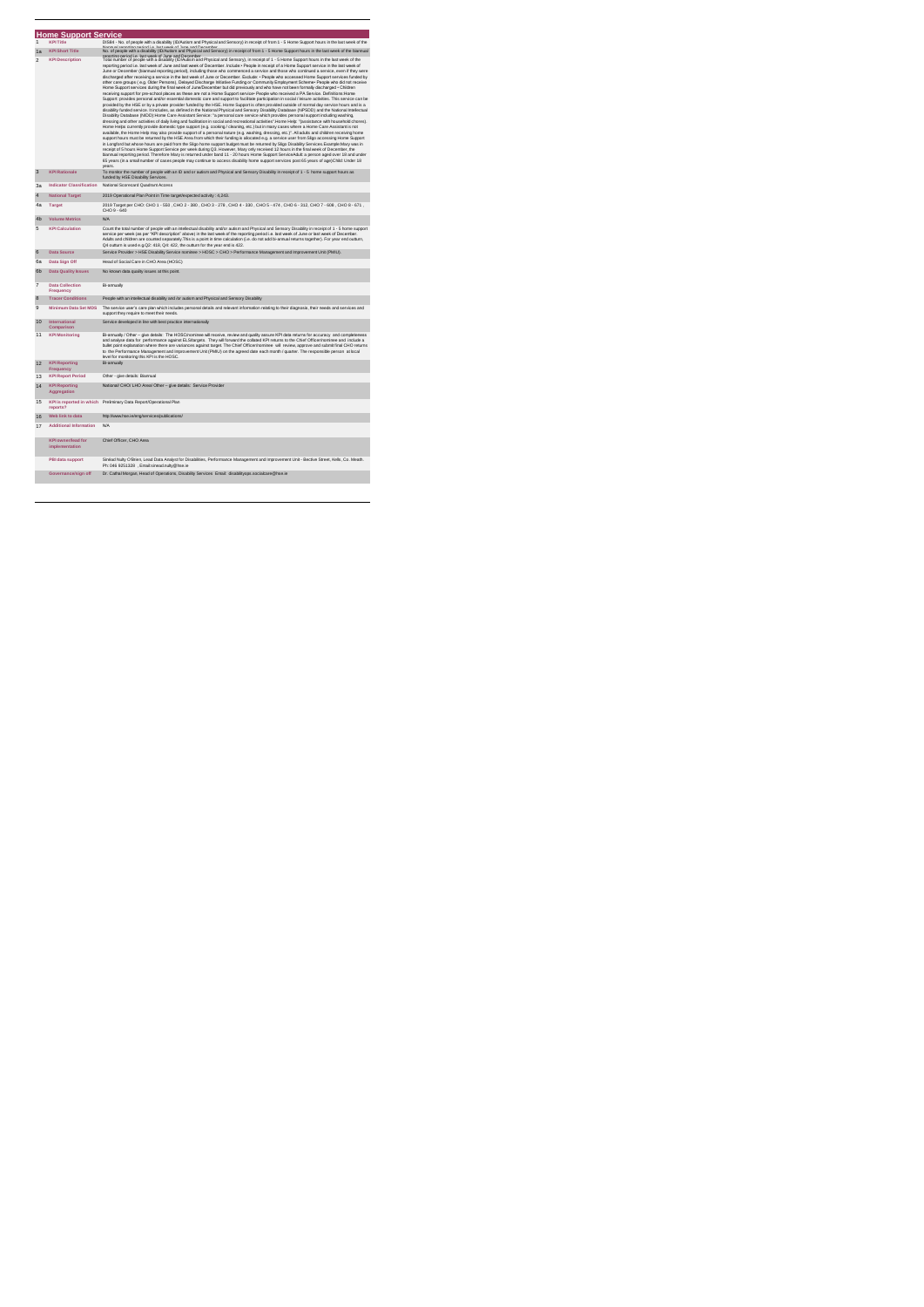|                | <b>Home Support Service</b>                 |                                                                                                                                                                                                                                                                                                                                                                                                                                                                                                                                                                                                                                                                                                                                                                                                                                                                                                                                                                                                                                                                                                                                                                                                                                                                                                                                                                                                                                                                                                                                                                                                                                                                                                                                                                                                                                                                                                                                                                                                                                                                                                                                                                                                                                                                                                                                                                                                                                                                                                                                                                                                                                                                                                                                                                                                                       |
|----------------|---------------------------------------------|-----------------------------------------------------------------------------------------------------------------------------------------------------------------------------------------------------------------------------------------------------------------------------------------------------------------------------------------------------------------------------------------------------------------------------------------------------------------------------------------------------------------------------------------------------------------------------------------------------------------------------------------------------------------------------------------------------------------------------------------------------------------------------------------------------------------------------------------------------------------------------------------------------------------------------------------------------------------------------------------------------------------------------------------------------------------------------------------------------------------------------------------------------------------------------------------------------------------------------------------------------------------------------------------------------------------------------------------------------------------------------------------------------------------------------------------------------------------------------------------------------------------------------------------------------------------------------------------------------------------------------------------------------------------------------------------------------------------------------------------------------------------------------------------------------------------------------------------------------------------------------------------------------------------------------------------------------------------------------------------------------------------------------------------------------------------------------------------------------------------------------------------------------------------------------------------------------------------------------------------------------------------------------------------------------------------------------------------------------------------------------------------------------------------------------------------------------------------------------------------------------------------------------------------------------------------------------------------------------------------------------------------------------------------------------------------------------------------------------------------------------------------------------------------------------------------------|
| 1              | <b>KPITitle</b>                             | DIS85 - No. of people with a disability (ID/Autism and Physical and Sensory) in receipt of from 6 - 10 Home Support hours in the last week of                                                                                                                                                                                                                                                                                                                                                                                                                                                                                                                                                                                                                                                                                                                                                                                                                                                                                                                                                                                                                                                                                                                                                                                                                                                                                                                                                                                                                                                                                                                                                                                                                                                                                                                                                                                                                                                                                                                                                                                                                                                                                                                                                                                                                                                                                                                                                                                                                                                                                                                                                                                                                                                                         |
| 1a             | <b>KPI Short Title</b>                      | the history of constitution precisel in the under of June and December<br>No. of people with a disability (ID/Autism and Physical and Sensory) in receipt of from 6 - 10 Home Support hours in the last week of the<br>interpretion pariod in the tupple of time and December                                                                                                                                                                                                                                                                                                                                                                                                                                                                                                                                                                                                                                                                                                                                                                                                                                                                                                                                                                                                                                                                                                                                                                                                                                                                                                                                                                                                                                                                                                                                                                                                                                                                                                                                                                                                                                                                                                                                                                                                                                                                                                                                                                                                                                                                                                                                                                                                                                                                                                                                         |
| $\overline{2}$ | <b>KPI Description</b>                      | Total number of people with a disability (ID/Autism and Physical and Sensory) , in receipt of 6 - 10 Home Support hours in the last week of the<br>reporting period i.e. last week of June and last week of December.Include:+ People in receipt of a Home Support service in the last week of<br>June or December (biannual reporting period), including those who commenced a service and those who continued a service, even if they were<br>discharged after receiving a service in the last week of June or December. Exclude:« People who accessed Home Support services funded by<br>other care groups (e.g. Older Persons), Delayed Discharge Initiative Funding or Community Employment Scheme- People who did not receive<br>Home Support services during the final week of June/December but did previously and who have not been formally discharged . Children<br>receiving support for pre-school places as these are not a Home Support service- People who received a PA Service. Definitions: Home<br>Support: provides personal and/or essential domestic care and support to facilitate participation in social / leisure activities. This service can be<br>provided by the HSE or by a private provider funded by the HSE. Home Support is often provided outside of normal day service hours and is a<br>disability funded service. It includes, as defined in the National Physical and Sensory Disability Database (NPSDD) and the National Intellectual<br>Disability Database (NIDD):Home Care Assistant Service: "a personal care service which provides personal support including washing,<br>dressing and other activities of daily living and facilitation in social and recreational activities". Home Help: "(assistance with household chores).<br>Home Helps currently provide domestic type support (e.g. cooking / cleaning, etc.) but in many cases where a Home Care Assistant is not<br>available, the Home Help may also provide support of a personal nature (e.g. washing, dressing, etc.)". All adults and children receiving home<br>support hours must be returned by the HSE Area from which their funding is allocated e.g. a service user from Sligo accessing Home Support<br>in Longford but whose hours are paid from the Sligo home support budget must be returned by Sligo Disability Services. Example:Mary was in<br>receipt of 5 hours Home Support Service per week during Q3. However, Mary only received 12 hours in the final week of December, the<br>biannual reporting period. Therefore Mary is returned under band 11 - 20 hours Home Support ServiceAdult: a person aged over 18 and under<br>65 years (in a small number of cases people may continue to access disability home support services post 65 years of age) Child: Under 18<br>years. |
| $\overline{3}$ | <b>KPI Rationale</b>                        | To monitor the number of people with an ID and or autism in receipt of 6 - 10 home support hours as funded by HSE Disability Services.                                                                                                                                                                                                                                                                                                                                                                                                                                                                                                                                                                                                                                                                                                                                                                                                                                                                                                                                                                                                                                                                                                                                                                                                                                                                                                                                                                                                                                                                                                                                                                                                                                                                                                                                                                                                                                                                                                                                                                                                                                                                                                                                                                                                                                                                                                                                                                                                                                                                                                                                                                                                                                                                                |
| 3a             |                                             | Indicator Classification National Scorecard Quadrant Access                                                                                                                                                                                                                                                                                                                                                                                                                                                                                                                                                                                                                                                                                                                                                                                                                                                                                                                                                                                                                                                                                                                                                                                                                                                                                                                                                                                                                                                                                                                                                                                                                                                                                                                                                                                                                                                                                                                                                                                                                                                                                                                                                                                                                                                                                                                                                                                                                                                                                                                                                                                                                                                                                                                                                           |
| $\overline{4}$ | <b>National Target</b>                      | 2019 Operational Plan Point in Time target/expected activity 2019: 1,832.                                                                                                                                                                                                                                                                                                                                                                                                                                                                                                                                                                                                                                                                                                                                                                                                                                                                                                                                                                                                                                                                                                                                                                                                                                                                                                                                                                                                                                                                                                                                                                                                                                                                                                                                                                                                                                                                                                                                                                                                                                                                                                                                                                                                                                                                                                                                                                                                                                                                                                                                                                                                                                                                                                                                             |
| 48             | Target                                      | 2019 Target per CHO: CHO 1 - 238 . CHO 2 - 164 . CHO 3 - 120 . CHO 4 - 142 . CHO 5 - 205 . CHO 6 - 134 . CHO 7 - 263 . CHO 8 - 290 .<br>CHO 9 - 276.                                                                                                                                                                                                                                                                                                                                                                                                                                                                                                                                                                                                                                                                                                                                                                                                                                                                                                                                                                                                                                                                                                                                                                                                                                                                                                                                                                                                                                                                                                                                                                                                                                                                                                                                                                                                                                                                                                                                                                                                                                                                                                                                                                                                                                                                                                                                                                                                                                                                                                                                                                                                                                                                  |
| 4 <sub>b</sub> | <b>Volume Metrics</b>                       | N/A                                                                                                                                                                                                                                                                                                                                                                                                                                                                                                                                                                                                                                                                                                                                                                                                                                                                                                                                                                                                                                                                                                                                                                                                                                                                                                                                                                                                                                                                                                                                                                                                                                                                                                                                                                                                                                                                                                                                                                                                                                                                                                                                                                                                                                                                                                                                                                                                                                                                                                                                                                                                                                                                                                                                                                                                                   |
| 5              | <b>KPI Calculation</b>                      | Count the total number of people with an intellectual disability and/or autism and Physical and Sensory Disability in receipt of 6 - 10 hours home<br>support service per week (as per "KPI description" above) in the last week of the reporting period i.e. last week of June or last week of<br>December. Adults and children are counted separately. This is a point in time calculation (i.e. do not add bi-annual returns together). For year<br>end outturn, Q4 outturn is used e.g. Q2: 418, Q4: 422, the outturn for the year end is 422.                                                                                                                                                                                                                                                                                                                                                                                                                                                                                                                                                                                                                                                                                                                                                                                                                                                                                                                                                                                                                                                                                                                                                                                                                                                                                                                                                                                                                                                                                                                                                                                                                                                                                                                                                                                                                                                                                                                                                                                                                                                                                                                                                                                                                                                                    |
| 6              | <b>Data Source</b>                          | Service Provider > HSE Disability Service nominee > HOSC > CHO > Performance Management and Improvement Unit (PMIU).                                                                                                                                                                                                                                                                                                                                                                                                                                                                                                                                                                                                                                                                                                                                                                                                                                                                                                                                                                                                                                                                                                                                                                                                                                                                                                                                                                                                                                                                                                                                                                                                                                                                                                                                                                                                                                                                                                                                                                                                                                                                                                                                                                                                                                                                                                                                                                                                                                                                                                                                                                                                                                                                                                  |
| 6a             | Data Sign Off                               | Head of Social Care in CHO Area (HOSC)                                                                                                                                                                                                                                                                                                                                                                                                                                                                                                                                                                                                                                                                                                                                                                                                                                                                                                                                                                                                                                                                                                                                                                                                                                                                                                                                                                                                                                                                                                                                                                                                                                                                                                                                                                                                                                                                                                                                                                                                                                                                                                                                                                                                                                                                                                                                                                                                                                                                                                                                                                                                                                                                                                                                                                                |
| $\overline{7}$ | <b>Data Collection</b><br>Frequency         | Quarterly- one month in arrears                                                                                                                                                                                                                                                                                                                                                                                                                                                                                                                                                                                                                                                                                                                                                                                                                                                                                                                                                                                                                                                                                                                                                                                                                                                                                                                                                                                                                                                                                                                                                                                                                                                                                                                                                                                                                                                                                                                                                                                                                                                                                                                                                                                                                                                                                                                                                                                                                                                                                                                                                                                                                                                                                                                                                                                       |
| $\mathbf{R}$   | <b>Tracer Conditions</b>                    | People with an intellectual disability and /or autism and Physical and Sensory Disability                                                                                                                                                                                                                                                                                                                                                                                                                                                                                                                                                                                                                                                                                                                                                                                                                                                                                                                                                                                                                                                                                                                                                                                                                                                                                                                                                                                                                                                                                                                                                                                                                                                                                                                                                                                                                                                                                                                                                                                                                                                                                                                                                                                                                                                                                                                                                                                                                                                                                                                                                                                                                                                                                                                             |
| $\mathbf{a}$   | <b>Minimum Data Set MDS</b>                 | The service user's care plan which includes personal details and relevant information relating to their diagnosis, their needs and services and<br>support they require to meet their needs.                                                                                                                                                                                                                                                                                                                                                                                                                                                                                                                                                                                                                                                                                                                                                                                                                                                                                                                                                                                                                                                                                                                                                                                                                                                                                                                                                                                                                                                                                                                                                                                                                                                                                                                                                                                                                                                                                                                                                                                                                                                                                                                                                                                                                                                                                                                                                                                                                                                                                                                                                                                                                          |
| 10             | International<br>omnarison                  | Service developed in line with best practice internationally                                                                                                                                                                                                                                                                                                                                                                                                                                                                                                                                                                                                                                                                                                                                                                                                                                                                                                                                                                                                                                                                                                                                                                                                                                                                                                                                                                                                                                                                                                                                                                                                                                                                                                                                                                                                                                                                                                                                                                                                                                                                                                                                                                                                                                                                                                                                                                                                                                                                                                                                                                                                                                                                                                                                                          |
| 11             | <b>KPI Monitoring</b>                       | Quarterly- one month in arrears / Other - give details: The HOSC/nominee will receive, review and quality assure KPI data returns for<br>accuracy and completeness and analyse data for performance against ELS/targets. They will forward the collated KPI returns to the Chief<br>Officer/nominee and include a bullet point explanation where there are variances against target. The Chief Officer/nominee will review,<br>approve and submit final CHO returns to the Performance Management and Improvement Unit (PMIU) on the agreed date each month /<br>quarter. The responsible person at local level for monitoring this KPI is the HOSC.                                                                                                                                                                                                                                                                                                                                                                                                                                                                                                                                                                                                                                                                                                                                                                                                                                                                                                                                                                                                                                                                                                                                                                                                                                                                                                                                                                                                                                                                                                                                                                                                                                                                                                                                                                                                                                                                                                                                                                                                                                                                                                                                                                  |
| 12             | <b>KPI Reporting</b><br>Frequency           | Quarterly- one month in arrears                                                                                                                                                                                                                                                                                                                                                                                                                                                                                                                                                                                                                                                                                                                                                                                                                                                                                                                                                                                                                                                                                                                                                                                                                                                                                                                                                                                                                                                                                                                                                                                                                                                                                                                                                                                                                                                                                                                                                                                                                                                                                                                                                                                                                                                                                                                                                                                                                                                                                                                                                                                                                                                                                                                                                                                       |
| 13             | <b>KPI Report Period</b>                    | Quarterly- one month in arrears (Q2 data reported in July report)                                                                                                                                                                                                                                                                                                                                                                                                                                                                                                                                                                                                                                                                                                                                                                                                                                                                                                                                                                                                                                                                                                                                                                                                                                                                                                                                                                                                                                                                                                                                                                                                                                                                                                                                                                                                                                                                                                                                                                                                                                                                                                                                                                                                                                                                                                                                                                                                                                                                                                                                                                                                                                                                                                                                                     |
| 14             | <b>KPI Reporting</b><br>Aggregation         | National/ CHO/ LHO Area/ Other - give details: Service Provider                                                                                                                                                                                                                                                                                                                                                                                                                                                                                                                                                                                                                                                                                                                                                                                                                                                                                                                                                                                                                                                                                                                                                                                                                                                                                                                                                                                                                                                                                                                                                                                                                                                                                                                                                                                                                                                                                                                                                                                                                                                                                                                                                                                                                                                                                                                                                                                                                                                                                                                                                                                                                                                                                                                                                       |
| 15             | reports?                                    | KPI is reported in which Preliminary Data Report/Operational Plan                                                                                                                                                                                                                                                                                                                                                                                                                                                                                                                                                                                                                                                                                                                                                                                                                                                                                                                                                                                                                                                                                                                                                                                                                                                                                                                                                                                                                                                                                                                                                                                                                                                                                                                                                                                                                                                                                                                                                                                                                                                                                                                                                                                                                                                                                                                                                                                                                                                                                                                                                                                                                                                                                                                                                     |
| 16             | Web link to data                            | http://www.hse.ie/eng/services/publications/                                                                                                                                                                                                                                                                                                                                                                                                                                                                                                                                                                                                                                                                                                                                                                                                                                                                                                                                                                                                                                                                                                                                                                                                                                                                                                                                                                                                                                                                                                                                                                                                                                                                                                                                                                                                                                                                                                                                                                                                                                                                                                                                                                                                                                                                                                                                                                                                                                                                                                                                                                                                                                                                                                                                                                          |
| 17             | <b>Additional Information</b>               | N/L                                                                                                                                                                                                                                                                                                                                                                                                                                                                                                                                                                                                                                                                                                                                                                                                                                                                                                                                                                                                                                                                                                                                                                                                                                                                                                                                                                                                                                                                                                                                                                                                                                                                                                                                                                                                                                                                                                                                                                                                                                                                                                                                                                                                                                                                                                                                                                                                                                                                                                                                                                                                                                                                                                                                                                                                                   |
|                | <b>KPI</b> owner/lead for<br>implementation | Chief Officer, CHO Area                                                                                                                                                                                                                                                                                                                                                                                                                                                                                                                                                                                                                                                                                                                                                                                                                                                                                                                                                                                                                                                                                                                                                                                                                                                                                                                                                                                                                                                                                                                                                                                                                                                                                                                                                                                                                                                                                                                                                                                                                                                                                                                                                                                                                                                                                                                                                                                                                                                                                                                                                                                                                                                                                                                                                                                               |
|                | PBI data support                            | Sinéad Nulty O'Brien, Lead Data Analyst for Disabilities, Performance Management and Improvement Unit - Bective Street, Kells, Co. Meath.<br>Ph: 046 9251328 . Email:sinead.nuty@hse.ie                                                                                                                                                                                                                                                                                                                                                                                                                                                                                                                                                                                                                                                                                                                                                                                                                                                                                                                                                                                                                                                                                                                                                                                                                                                                                                                                                                                                                                                                                                                                                                                                                                                                                                                                                                                                                                                                                                                                                                                                                                                                                                                                                                                                                                                                                                                                                                                                                                                                                                                                                                                                                               |
|                | Governance/sign off                         | Dr. Cathal Morgan, Head of Operations, Disability Services Email: disabilityops.socialcare@hse.ie                                                                                                                                                                                                                                                                                                                                                                                                                                                                                                                                                                                                                                                                                                                                                                                                                                                                                                                                                                                                                                                                                                                                                                                                                                                                                                                                                                                                                                                                                                                                                                                                                                                                                                                                                                                                                                                                                                                                                                                                                                                                                                                                                                                                                                                                                                                                                                                                                                                                                                                                                                                                                                                                                                                     |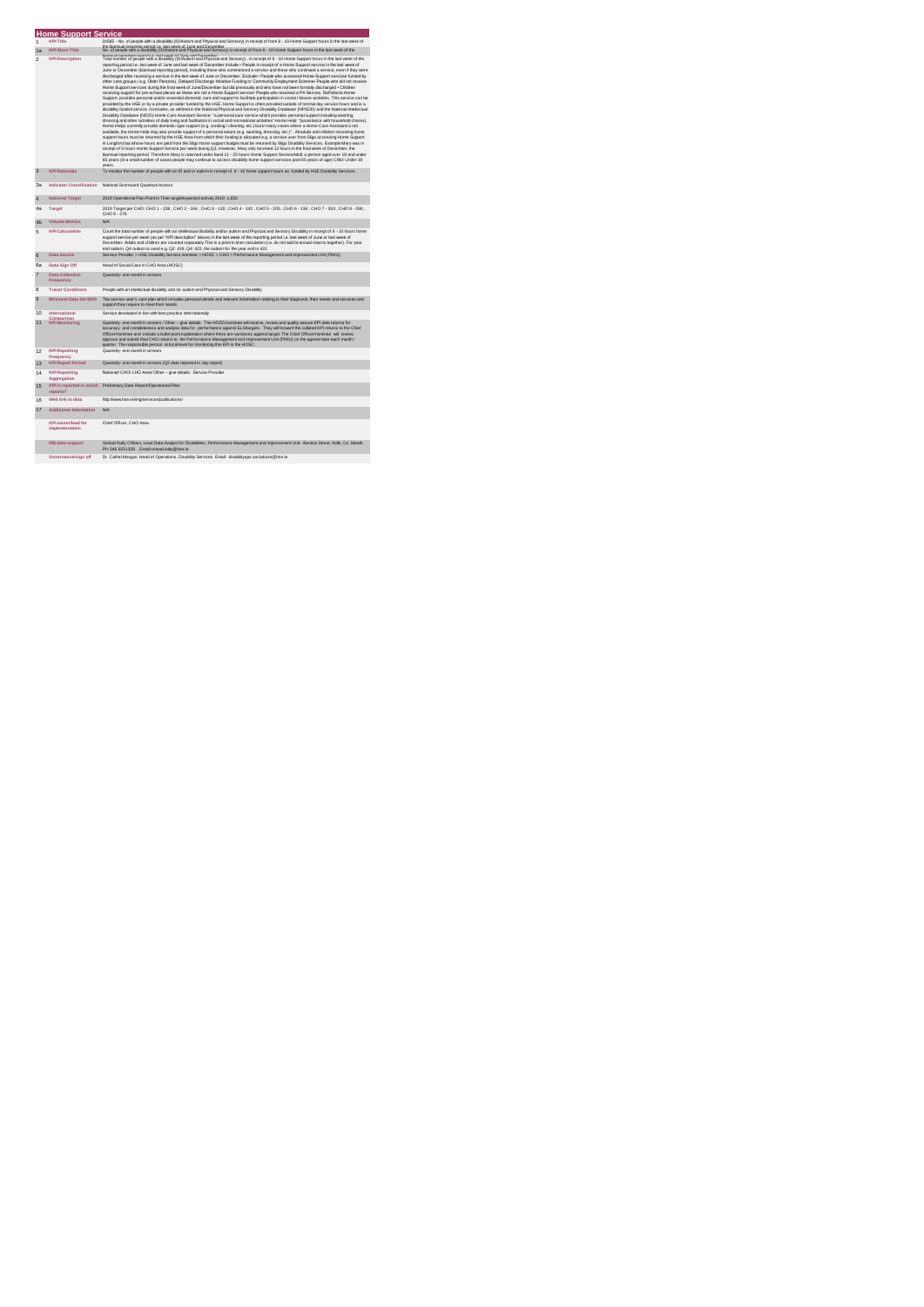|                | <b>Home Support Service</b>                 |                                                                                                                                                                                                                                                                                                                                                                                                                                                                                                                                                                                                                                                                                                                                                                                                                                                                                                                                                                                                                                                                                                                                                                                                                                                                                                                                                                                                                                                                                                                                                                                                                                                                                                                                                                                                                                                                                                                                                                                                                                                                                                                                                                                                                                                                                                                                                                                                                                                                                                                                                                                                                                                                                                                                                                                                                       |
|----------------|---------------------------------------------|-----------------------------------------------------------------------------------------------------------------------------------------------------------------------------------------------------------------------------------------------------------------------------------------------------------------------------------------------------------------------------------------------------------------------------------------------------------------------------------------------------------------------------------------------------------------------------------------------------------------------------------------------------------------------------------------------------------------------------------------------------------------------------------------------------------------------------------------------------------------------------------------------------------------------------------------------------------------------------------------------------------------------------------------------------------------------------------------------------------------------------------------------------------------------------------------------------------------------------------------------------------------------------------------------------------------------------------------------------------------------------------------------------------------------------------------------------------------------------------------------------------------------------------------------------------------------------------------------------------------------------------------------------------------------------------------------------------------------------------------------------------------------------------------------------------------------------------------------------------------------------------------------------------------------------------------------------------------------------------------------------------------------------------------------------------------------------------------------------------------------------------------------------------------------------------------------------------------------------------------------------------------------------------------------------------------------------------------------------------------------------------------------------------------------------------------------------------------------------------------------------------------------------------------------------------------------------------------------------------------------------------------------------------------------------------------------------------------------------------------------------------------------------------------------------------------------|
|                | <b>KPITitle</b>                             | DIS86 - No. of people with a disability (ID/Autism and Physical and Sensory) in receipt of from 11 - 20 Home Support hours in the last week of                                                                                                                                                                                                                                                                                                                                                                                                                                                                                                                                                                                                                                                                                                                                                                                                                                                                                                                                                                                                                                                                                                                                                                                                                                                                                                                                                                                                                                                                                                                                                                                                                                                                                                                                                                                                                                                                                                                                                                                                                                                                                                                                                                                                                                                                                                                                                                                                                                                                                                                                                                                                                                                                        |
| 1a             | <b>KPI Short Title</b>                      | Chee and he dann turk a ibeix<br>No. of people with a disability (ID/Autism and Physical and Sensory) in receipt of from 11 - 20 Home Support hours in the last week of the<br>inn narind i a <sup>1</sup><br><b>urtunalcaf</b> fra<br>and Dacant                                                                                                                                                                                                                                                                                                                                                                                                                                                                                                                                                                                                                                                                                                                                                                                                                                                                                                                                                                                                                                                                                                                                                                                                                                                                                                                                                                                                                                                                                                                                                                                                                                                                                                                                                                                                                                                                                                                                                                                                                                                                                                                                                                                                                                                                                                                                                                                                                                                                                                                                                                     |
| $\overline{2}$ | <b>KPI</b> Description                      | Total number of people with a disability (ID/Autism and Physical and Sensory), in receipt of 11 - 20 Home Support hours in the last week of the<br>reporting period i.e. last week of June and last week of December. Include: - People in receipt of a Home Support service in the last week of<br>June or December (biannual reporting period), including those who commenced a service and those who continued a service, even if they were<br>discharged after receiving a service in the last week of June or December. Exclude: People who accessed Home Support services funded by<br>other care groups (e.g. Older Persons), Delayed Discharge Initiative Funding or Community Employment Scheme- People who did not receive<br>Home Support services during the final week of June/December but did previously and who have not been formally discharged . Children<br>receiving support for pre-school places as these are not a Home Support service- People who received a PA Service. Definitions: Home<br>Support: provides personal and/or essential domestic care and support to facilitate participation in social / leisure activities. This service can be<br>provided by the HSE or by a private provider funded by the HSE. Home Support is often provided outside of normal day service hours and is a<br>disability funded service. It includes, as defined in the National Physical and Sensory Disability Database (NPSDD) and the National Intellectual<br>Disability Database (NIDD):Home Care Assistant Service: "a personal care service which provides personal support including washing,<br>dressing and other activities of daily living and facilitation in social and recreational activities". Home Help: "(assistance with household chores).<br>Home Helps currently provide domestic type support (e.g. cooking / cleaning, etc.) but in many cases where a Home Care Assistant is not<br>available, the Home Help may also provide support of a personal nature (e.g. washing, dressing, etc.)". All adults and children receiving home<br>support hours must be returned by the HSE Area from which their funding is allocated e.g. a service user from Sligo accessing Home Support<br>in Longford but whose hours are paid from the Sligo home support budget must be returned by Sligo Disability Services. Example:Mary was in<br>receipt of 5 hours Home Support Service per week during Q3. However, Mary only received 12 hours in the final week of December, the<br>biannual reporting period. Therefore Mary is returned under band 11 - 20 hours Home Support ServiceAdult: a person aged over 18 and under<br>65 years (in a small number of cases people may continue to access disability home support services post 65 years of age)Child: Under 18<br>years. |
| $\overline{3}$ | <b>KPI Rationale</b>                        | To monitor the number of people with an ID and or autism and Physical and Sensory Disability in receipt of 11 - 20 home support hours as<br>funded by HSE Disability Services.                                                                                                                                                                                                                                                                                                                                                                                                                                                                                                                                                                                                                                                                                                                                                                                                                                                                                                                                                                                                                                                                                                                                                                                                                                                                                                                                                                                                                                                                                                                                                                                                                                                                                                                                                                                                                                                                                                                                                                                                                                                                                                                                                                                                                                                                                                                                                                                                                                                                                                                                                                                                                                        |
| 3a             | <b>Indicator Classification</b>             | National Scorecard Quadrant Access                                                                                                                                                                                                                                                                                                                                                                                                                                                                                                                                                                                                                                                                                                                                                                                                                                                                                                                                                                                                                                                                                                                                                                                                                                                                                                                                                                                                                                                                                                                                                                                                                                                                                                                                                                                                                                                                                                                                                                                                                                                                                                                                                                                                                                                                                                                                                                                                                                                                                                                                                                                                                                                                                                                                                                                    |
| $\overline{a}$ | <b>National Target</b>                      | 2019 Operational Plan Point in Time target/expected activity 2019: 1,087.                                                                                                                                                                                                                                                                                                                                                                                                                                                                                                                                                                                                                                                                                                                                                                                                                                                                                                                                                                                                                                                                                                                                                                                                                                                                                                                                                                                                                                                                                                                                                                                                                                                                                                                                                                                                                                                                                                                                                                                                                                                                                                                                                                                                                                                                                                                                                                                                                                                                                                                                                                                                                                                                                                                                             |
| 48             | Target                                      | 2019 Target per CHO: CHO 1 - 142 , CHO 2 - 97 , CHO 3 - 71 , CHO 4 - 84 , CHO 5 - 121 , CHO 6 - 80 , CHO 7 - 156 , CHO 8 - 172 , CHO<br>$9 - 164$                                                                                                                                                                                                                                                                                                                                                                                                                                                                                                                                                                                                                                                                                                                                                                                                                                                                                                                                                                                                                                                                                                                                                                                                                                                                                                                                                                                                                                                                                                                                                                                                                                                                                                                                                                                                                                                                                                                                                                                                                                                                                                                                                                                                                                                                                                                                                                                                                                                                                                                                                                                                                                                                     |
| 4h             | <b>Volume Metrics</b>                       | N/A                                                                                                                                                                                                                                                                                                                                                                                                                                                                                                                                                                                                                                                                                                                                                                                                                                                                                                                                                                                                                                                                                                                                                                                                                                                                                                                                                                                                                                                                                                                                                                                                                                                                                                                                                                                                                                                                                                                                                                                                                                                                                                                                                                                                                                                                                                                                                                                                                                                                                                                                                                                                                                                                                                                                                                                                                   |
| 5              | <b>KPI Calculation</b>                      | Count the total number of people with an intellectual disability and/or autism and Physical and Sensory Disability in receipt of 11 - 20 hours<br>home support service per week (as per "KPI description" above) in the last week of the reporting period i.e. last week of June or last week of<br>December. Adults and children are counted separately. This is a point in time calculation (i.e. do not add bi-annual returns together). For year<br>end outturn, Q4 outturn is used e.g.Q2: 418, Q4: 422, the outturn for the year end is 422.                                                                                                                                                                                                                                                                                                                                                                                                                                                                                                                                                                                                                                                                                                                                                                                                                                                                                                                                                                                                                                                                                                                                                                                                                                                                                                                                                                                                                                                                                                                                                                                                                                                                                                                                                                                                                                                                                                                                                                                                                                                                                                                                                                                                                                                                    |
| 6              | <b>Data Source</b>                          | Service Provider > HSE Disability Service nominee > HOSC > CHO > Performance Management and Improvement Unit (PMIU).                                                                                                                                                                                                                                                                                                                                                                                                                                                                                                                                                                                                                                                                                                                                                                                                                                                                                                                                                                                                                                                                                                                                                                                                                                                                                                                                                                                                                                                                                                                                                                                                                                                                                                                                                                                                                                                                                                                                                                                                                                                                                                                                                                                                                                                                                                                                                                                                                                                                                                                                                                                                                                                                                                  |
| 6a             | Data Sign Off                               | Head of Social Care in CHO Area (HOSC)                                                                                                                                                                                                                                                                                                                                                                                                                                                                                                                                                                                                                                                                                                                                                                                                                                                                                                                                                                                                                                                                                                                                                                                                                                                                                                                                                                                                                                                                                                                                                                                                                                                                                                                                                                                                                                                                                                                                                                                                                                                                                                                                                                                                                                                                                                                                                                                                                                                                                                                                                                                                                                                                                                                                                                                |
| 6 <sub>h</sub> | <b>Data Quality Issues</b>                  | No known data quality issues at this point.                                                                                                                                                                                                                                                                                                                                                                                                                                                                                                                                                                                                                                                                                                                                                                                                                                                                                                                                                                                                                                                                                                                                                                                                                                                                                                                                                                                                                                                                                                                                                                                                                                                                                                                                                                                                                                                                                                                                                                                                                                                                                                                                                                                                                                                                                                                                                                                                                                                                                                                                                                                                                                                                                                                                                                           |
| $\overline{7}$ | <b>Data Collection</b><br>Frequency         | Quarterly- one month in arrears                                                                                                                                                                                                                                                                                                                                                                                                                                                                                                                                                                                                                                                                                                                                                                                                                                                                                                                                                                                                                                                                                                                                                                                                                                                                                                                                                                                                                                                                                                                                                                                                                                                                                                                                                                                                                                                                                                                                                                                                                                                                                                                                                                                                                                                                                                                                                                                                                                                                                                                                                                                                                                                                                                                                                                                       |
| $\mathbf{R}$   | <b>Tracer Conditions</b>                    | People with an intellectual disability and /or autism and Physical and Sensory Disability                                                                                                                                                                                                                                                                                                                                                                                                                                                                                                                                                                                                                                                                                                                                                                                                                                                                                                                                                                                                                                                                                                                                                                                                                                                                                                                                                                                                                                                                                                                                                                                                                                                                                                                                                                                                                                                                                                                                                                                                                                                                                                                                                                                                                                                                                                                                                                                                                                                                                                                                                                                                                                                                                                                             |
| 9              | Minimum Data Set MDS                        | The service user's care plan which includes personal details and relevant information relating to their diagnosis, their needs and services and<br>support they require to meet their needs.                                                                                                                                                                                                                                                                                                                                                                                                                                                                                                                                                                                                                                                                                                                                                                                                                                                                                                                                                                                                                                                                                                                                                                                                                                                                                                                                                                                                                                                                                                                                                                                                                                                                                                                                                                                                                                                                                                                                                                                                                                                                                                                                                                                                                                                                                                                                                                                                                                                                                                                                                                                                                          |
| 10             | International<br>Comparison                 | Service developed in line with best practice internationally                                                                                                                                                                                                                                                                                                                                                                                                                                                                                                                                                                                                                                                                                                                                                                                                                                                                                                                                                                                                                                                                                                                                                                                                                                                                                                                                                                                                                                                                                                                                                                                                                                                                                                                                                                                                                                                                                                                                                                                                                                                                                                                                                                                                                                                                                                                                                                                                                                                                                                                                                                                                                                                                                                                                                          |
| 11             | <b>KPI Monitoring</b>                       | Quarterly- one month in arrears / Other - give details: The HOSC/nominee will receive, review and quality assure KPI data returns for<br>accuracy and completeness and analyse data for performance against ELS/targets. They will forward the collated KPI returns to the Chief<br>Officer/nominee and include a bullet point explanation where there are variances against target. The Chief Officer/nominee will review.<br>approve and submit final CHO returns to the Performance Management and Improvement Unit (PMIU) on the agreed date each month /<br>quarter. The responsible person at local level for monitoring this KPI is the HOSC.                                                                                                                                                                                                                                                                                                                                                                                                                                                                                                                                                                                                                                                                                                                                                                                                                                                                                                                                                                                                                                                                                                                                                                                                                                                                                                                                                                                                                                                                                                                                                                                                                                                                                                                                                                                                                                                                                                                                                                                                                                                                                                                                                                  |
| 12             | <b>KPI Reporting</b><br>Frequency           | Quarterly- one month in arrears                                                                                                                                                                                                                                                                                                                                                                                                                                                                                                                                                                                                                                                                                                                                                                                                                                                                                                                                                                                                                                                                                                                                                                                                                                                                                                                                                                                                                                                                                                                                                                                                                                                                                                                                                                                                                                                                                                                                                                                                                                                                                                                                                                                                                                                                                                                                                                                                                                                                                                                                                                                                                                                                                                                                                                                       |
| 13             | <b>KPI Report Period</b>                    | Quarterly- one month in arrears (Q2 data reported in July report)                                                                                                                                                                                                                                                                                                                                                                                                                                                                                                                                                                                                                                                                                                                                                                                                                                                                                                                                                                                                                                                                                                                                                                                                                                                                                                                                                                                                                                                                                                                                                                                                                                                                                                                                                                                                                                                                                                                                                                                                                                                                                                                                                                                                                                                                                                                                                                                                                                                                                                                                                                                                                                                                                                                                                     |
| 14             | <b>KPI Reporting</b><br>Aggregation         | National/ CHO/ LHO Area/ Other - give details: Service Provider                                                                                                                                                                                                                                                                                                                                                                                                                                                                                                                                                                                                                                                                                                                                                                                                                                                                                                                                                                                                                                                                                                                                                                                                                                                                                                                                                                                                                                                                                                                                                                                                                                                                                                                                                                                                                                                                                                                                                                                                                                                                                                                                                                                                                                                                                                                                                                                                                                                                                                                                                                                                                                                                                                                                                       |
| 15             | reports?                                    | KPI is reported in which Preliminary Data Report/Operational Plan                                                                                                                                                                                                                                                                                                                                                                                                                                                                                                                                                                                                                                                                                                                                                                                                                                                                                                                                                                                                                                                                                                                                                                                                                                                                                                                                                                                                                                                                                                                                                                                                                                                                                                                                                                                                                                                                                                                                                                                                                                                                                                                                                                                                                                                                                                                                                                                                                                                                                                                                                                                                                                                                                                                                                     |
| 16             | Web link to data                            | http://www.hse.ie/eng/services/publications/                                                                                                                                                                                                                                                                                                                                                                                                                                                                                                                                                                                                                                                                                                                                                                                                                                                                                                                                                                                                                                                                                                                                                                                                                                                                                                                                                                                                                                                                                                                                                                                                                                                                                                                                                                                                                                                                                                                                                                                                                                                                                                                                                                                                                                                                                                                                                                                                                                                                                                                                                                                                                                                                                                                                                                          |
| 17             | <b>Additional Information</b>               | N/A                                                                                                                                                                                                                                                                                                                                                                                                                                                                                                                                                                                                                                                                                                                                                                                                                                                                                                                                                                                                                                                                                                                                                                                                                                                                                                                                                                                                                                                                                                                                                                                                                                                                                                                                                                                                                                                                                                                                                                                                                                                                                                                                                                                                                                                                                                                                                                                                                                                                                                                                                                                                                                                                                                                                                                                                                   |
|                | <b>KPI</b> owner/lead for<br>implementation | Chief Officer, CHO Area                                                                                                                                                                                                                                                                                                                                                                                                                                                                                                                                                                                                                                                                                                                                                                                                                                                                                                                                                                                                                                                                                                                                                                                                                                                                                                                                                                                                                                                                                                                                                                                                                                                                                                                                                                                                                                                                                                                                                                                                                                                                                                                                                                                                                                                                                                                                                                                                                                                                                                                                                                                                                                                                                                                                                                                               |
|                | PBI data support                            | Sinéad Nuty O'Brien, Lead Data Analyst for Disabilities, Performance Management and Improvement Unit - Bective Street, Kells, Co. Meath.<br>Ph: 046 9251328 , Emailsinead.nulty@hse.ie                                                                                                                                                                                                                                                                                                                                                                                                                                                                                                                                                                                                                                                                                                                                                                                                                                                                                                                                                                                                                                                                                                                                                                                                                                                                                                                                                                                                                                                                                                                                                                                                                                                                                                                                                                                                                                                                                                                                                                                                                                                                                                                                                                                                                                                                                                                                                                                                                                                                                                                                                                                                                                |
|                | Governance/sign off                         | Dr. Cathal Morgan, Head of Operations, Disability Services Email: disabilityops.socialcare@hse.ie                                                                                                                                                                                                                                                                                                                                                                                                                                                                                                                                                                                                                                                                                                                                                                                                                                                                                                                                                                                                                                                                                                                                                                                                                                                                                                                                                                                                                                                                                                                                                                                                                                                                                                                                                                                                                                                                                                                                                                                                                                                                                                                                                                                                                                                                                                                                                                                                                                                                                                                                                                                                                                                                                                                     |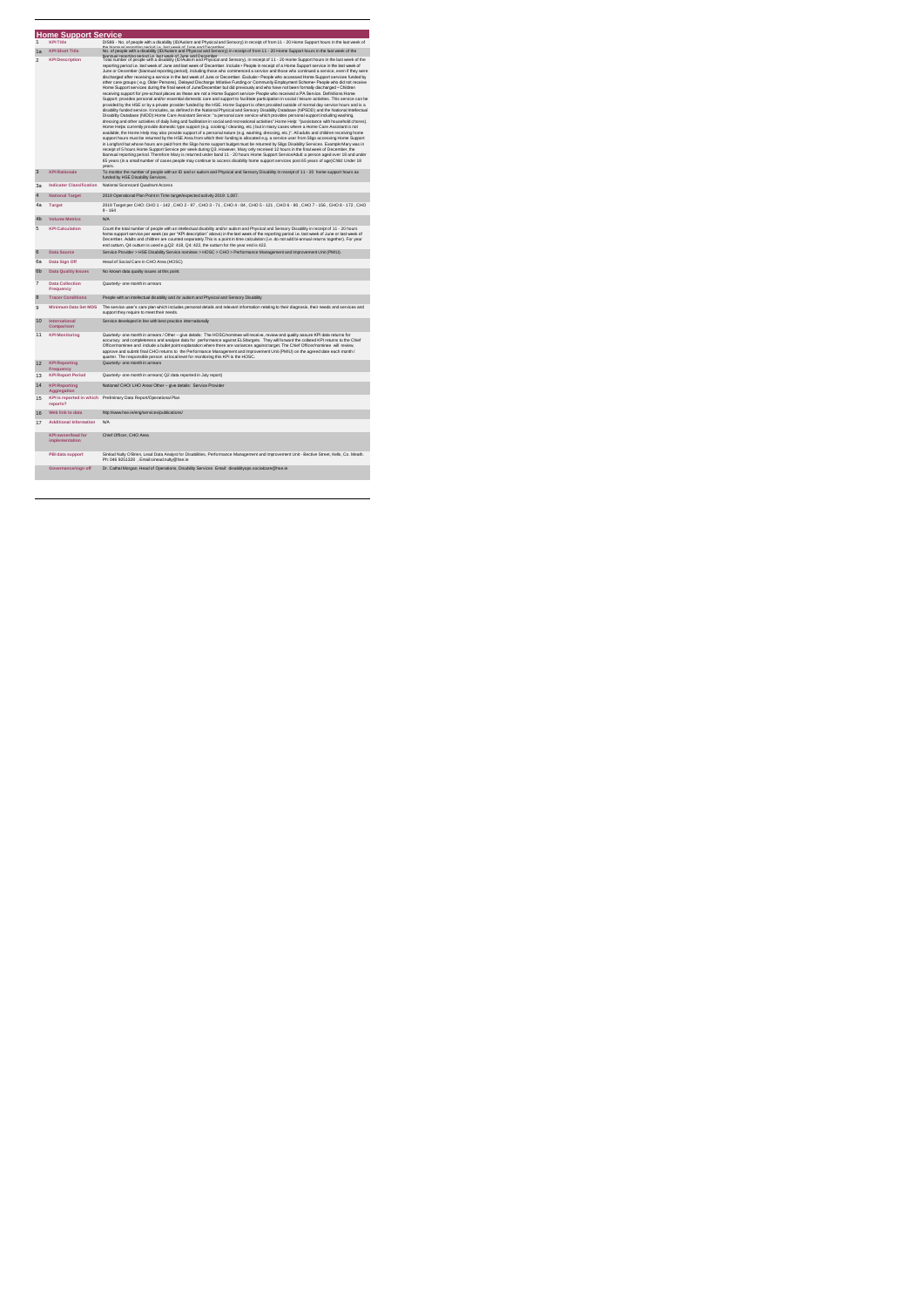| $\mathbf{1}$   | <b>KPITitle</b>                     | DIS87 - No. of people with a disability (ID/Autism and Physical and Sensory Disability) in receipt of from 21 - 40 Home Support hours                                                                                                                                                                                                                                                                                                                                                                                                                                                                                                                                                                                                                                                                                                                                                                                                                                                                                                                                                                                                                                                                                                                                                                                                                                                                                                                                                                                                                                                                                                                                                                                                                                                                                                                                                                                                                                                                                                                                                                                                                                                                                                                                                                                                                                                                                                                                                                                                                                                                                                                                                                                                                                                                                |
|----------------|-------------------------------------|----------------------------------------------------------------------------------------------------------------------------------------------------------------------------------------------------------------------------------------------------------------------------------------------------------------------------------------------------------------------------------------------------------------------------------------------------------------------------------------------------------------------------------------------------------------------------------------------------------------------------------------------------------------------------------------------------------------------------------------------------------------------------------------------------------------------------------------------------------------------------------------------------------------------------------------------------------------------------------------------------------------------------------------------------------------------------------------------------------------------------------------------------------------------------------------------------------------------------------------------------------------------------------------------------------------------------------------------------------------------------------------------------------------------------------------------------------------------------------------------------------------------------------------------------------------------------------------------------------------------------------------------------------------------------------------------------------------------------------------------------------------------------------------------------------------------------------------------------------------------------------------------------------------------------------------------------------------------------------------------------------------------------------------------------------------------------------------------------------------------------------------------------------------------------------------------------------------------------------------------------------------------------------------------------------------------------------------------------------------------------------------------------------------------------------------------------------------------------------------------------------------------------------------------------------------------------------------------------------------------------------------------------------------------------------------------------------------------------------------------------------------------------------------------------------------------|
| 1a             | <b>KPI Short Title</b>              | No. of people with a disability (ID/Autism and Physical and Sensory Disability) in receipt of from 21 - 40 Home Support hours                                                                                                                                                                                                                                                                                                                                                                                                                                                                                                                                                                                                                                                                                                                                                                                                                                                                                                                                                                                                                                                                                                                                                                                                                                                                                                                                                                                                                                                                                                                                                                                                                                                                                                                                                                                                                                                                                                                                                                                                                                                                                                                                                                                                                                                                                                                                                                                                                                                                                                                                                                                                                                                                                        |
| $\overline{2}$ | <b>KPI Description</b>              | Total number of people with a disability (ID/Autism and Physical and Sensory), in receipt of 21 - 40 Home Support hours in the last week of the<br>reporting period i.e. last week of June and last week of December. Include: People in receipt of a Home Support service in the last week of<br>June or December (biannual reporting period), including those who commenced a service and those who continued a service, even if they were<br>discharged after receiving a service in the last week of June or December. Exclude:« People who accessed Home Support services funded by<br>other care groups (e.g. Older Persons), Delayed Discharge Initiative Funding or Community Employment Scheme- People who did not receive<br>Home Support services during the final week of June/December but did previously and who have not been formally discharged . Children<br>receiving support for pre-school places as these are not a Home Support service. People who received a PA Service. Definitions: Home<br>Support: provides personal and/or essential domestic care and support to facilitate participation in social / leisure activities. This service can be<br>provided by the HSE or by a private provider funded by the HSE. Home Support is often provided outside of normal day service hours and is a<br>disability funded service. It includes, as defined in the National Physical and Sensory Disability Database (NPSDD) and the National Intellectual<br>Disability Database (NIDD):Home Care Assistant Service: "a personal care service which provides personal support including washing,<br>dressing and other activities of daily living and facilitation in social and recreational activities".Home Help: "(assistance with household chores).<br>Home Helps currently provide domestic type support (e.g. cooking / cleaning, etc.) but in many cases where a Home Care Assistant is not<br>available, the Home Help may also provide support of a personal nature (e.g. washing, dressing, etc.)". All adults and children receiving home<br>support hours must be returned by the HSE Area from which their funding is allocated e.g. a service user from Sligo accessing Home Support<br>in Longford but whose hours are paid from the Sligo home support budget must be returned by Sligo Disability Services. Example:Mary was in<br>receipt of 5 hours Home Support Service per week during Q3. However, Mary only received 12 hours in the final week of December, the<br>biannual reporting period. Therefore Mary is returned under band 11 - 20 hours Home Support Service. Adult: a person aged over 18 and<br>under 65 years (in a small number of cases people may continue to access disability home support services post 65 years of age)Child: Under<br>18 years |
| $\overline{3}$ | <b>KPI Rationale</b>                | To monitor the number of people with an ID and or autism and Physical and Sensory Disability in receipt of 21 - 40 home support hours as<br>funded by HSE Disability Services.                                                                                                                                                                                                                                                                                                                                                                                                                                                                                                                                                                                                                                                                                                                                                                                                                                                                                                                                                                                                                                                                                                                                                                                                                                                                                                                                                                                                                                                                                                                                                                                                                                                                                                                                                                                                                                                                                                                                                                                                                                                                                                                                                                                                                                                                                                                                                                                                                                                                                                                                                                                                                                       |
| 38             |                                     | Indicator Classification National Scorecard Quadrant Access                                                                                                                                                                                                                                                                                                                                                                                                                                                                                                                                                                                                                                                                                                                                                                                                                                                                                                                                                                                                                                                                                                                                                                                                                                                                                                                                                                                                                                                                                                                                                                                                                                                                                                                                                                                                                                                                                                                                                                                                                                                                                                                                                                                                                                                                                                                                                                                                                                                                                                                                                                                                                                                                                                                                                          |
| $\overline{4}$ | <b>National Target</b>              | 2019 Operational Plan Point in Time target/expected activity 2019: 604.                                                                                                                                                                                                                                                                                                                                                                                                                                                                                                                                                                                                                                                                                                                                                                                                                                                                                                                                                                                                                                                                                                                                                                                                                                                                                                                                                                                                                                                                                                                                                                                                                                                                                                                                                                                                                                                                                                                                                                                                                                                                                                                                                                                                                                                                                                                                                                                                                                                                                                                                                                                                                                                                                                                                              |
| 48             | Target                              | 2019 Target per CHO: CHO 1 - 78, CHO 2 - 54, CHO 3 - 40, CHO 4 - 47, CHO 5 - 67, CHO 6 - 44, CHO 7 - 87, CHO 8 - 96, CHO 9 -<br>Q <sub>1</sub>                                                                                                                                                                                                                                                                                                                                                                                                                                                                                                                                                                                                                                                                                                                                                                                                                                                                                                                                                                                                                                                                                                                                                                                                                                                                                                                                                                                                                                                                                                                                                                                                                                                                                                                                                                                                                                                                                                                                                                                                                                                                                                                                                                                                                                                                                                                                                                                                                                                                                                                                                                                                                                                                       |
| 4h             | <b>Volume Metrics</b>               | N/A                                                                                                                                                                                                                                                                                                                                                                                                                                                                                                                                                                                                                                                                                                                                                                                                                                                                                                                                                                                                                                                                                                                                                                                                                                                                                                                                                                                                                                                                                                                                                                                                                                                                                                                                                                                                                                                                                                                                                                                                                                                                                                                                                                                                                                                                                                                                                                                                                                                                                                                                                                                                                                                                                                                                                                                                                  |
| 5              | <b>KPI Calculation</b>              | Count the total number of people with an intellectual disability and/or autism and Physical and Sensory Disability in receipt of 21 - 40 hours<br>home support service per week (as per "KPI description" above) in the last week of the reporting period i.e. last week of June or last week of<br>December. Adults and children are counted separately. This is a point in time calculation (i.e. do not add bi-annual returns together). For year<br>end outturn, Q4 outturn is used e.g. Q2: 418, Q4: 422, the outturn for the year end is 422.                                                                                                                                                                                                                                                                                                                                                                                                                                                                                                                                                                                                                                                                                                                                                                                                                                                                                                                                                                                                                                                                                                                                                                                                                                                                                                                                                                                                                                                                                                                                                                                                                                                                                                                                                                                                                                                                                                                                                                                                                                                                                                                                                                                                                                                                  |
| 6              | <b>Data Source</b>                  | Service Provider > HSE Disability Service nominee > HOSC > CHO > Performance Management and Improvement Unit (PMIU).                                                                                                                                                                                                                                                                                                                                                                                                                                                                                                                                                                                                                                                                                                                                                                                                                                                                                                                                                                                                                                                                                                                                                                                                                                                                                                                                                                                                                                                                                                                                                                                                                                                                                                                                                                                                                                                                                                                                                                                                                                                                                                                                                                                                                                                                                                                                                                                                                                                                                                                                                                                                                                                                                                 |
| 6a             | Data Sign Off                       | Head of Social Care in CHO Area (HOSC)                                                                                                                                                                                                                                                                                                                                                                                                                                                                                                                                                                                                                                                                                                                                                                                                                                                                                                                                                                                                                                                                                                                                                                                                                                                                                                                                                                                                                                                                                                                                                                                                                                                                                                                                                                                                                                                                                                                                                                                                                                                                                                                                                                                                                                                                                                                                                                                                                                                                                                                                                                                                                                                                                                                                                                               |
| 6b             | <b>Data Quality Issues</b>          | No known data quality issues at this point.                                                                                                                                                                                                                                                                                                                                                                                                                                                                                                                                                                                                                                                                                                                                                                                                                                                                                                                                                                                                                                                                                                                                                                                                                                                                                                                                                                                                                                                                                                                                                                                                                                                                                                                                                                                                                                                                                                                                                                                                                                                                                                                                                                                                                                                                                                                                                                                                                                                                                                                                                                                                                                                                                                                                                                          |
| $\overline{7}$ | <b>Data Collection</b><br>Frequency | Quarterly- one month in arrears                                                                                                                                                                                                                                                                                                                                                                                                                                                                                                                                                                                                                                                                                                                                                                                                                                                                                                                                                                                                                                                                                                                                                                                                                                                                                                                                                                                                                                                                                                                                                                                                                                                                                                                                                                                                                                                                                                                                                                                                                                                                                                                                                                                                                                                                                                                                                                                                                                                                                                                                                                                                                                                                                                                                                                                      |
| 8              | <b>Tracer Conditions</b>            | People with an intellectual disability and /or autism and Physical and Sensory Disability                                                                                                                                                                                                                                                                                                                                                                                                                                                                                                                                                                                                                                                                                                                                                                                                                                                                                                                                                                                                                                                                                                                                                                                                                                                                                                                                                                                                                                                                                                                                                                                                                                                                                                                                                                                                                                                                                                                                                                                                                                                                                                                                                                                                                                                                                                                                                                                                                                                                                                                                                                                                                                                                                                                            |
| $\overline{9}$ | Minimum Data Set MDS                | The service user's care plan which includes personal details and relevant information relating to their diagnosis, their needs and services and<br>support they require to meet their needs.                                                                                                                                                                                                                                                                                                                                                                                                                                                                                                                                                                                                                                                                                                                                                                                                                                                                                                                                                                                                                                                                                                                                                                                                                                                                                                                                                                                                                                                                                                                                                                                                                                                                                                                                                                                                                                                                                                                                                                                                                                                                                                                                                                                                                                                                                                                                                                                                                                                                                                                                                                                                                         |
| 10             | International<br>Comparison         | Service developed in line with best practice internationally                                                                                                                                                                                                                                                                                                                                                                                                                                                                                                                                                                                                                                                                                                                                                                                                                                                                                                                                                                                                                                                                                                                                                                                                                                                                                                                                                                                                                                                                                                                                                                                                                                                                                                                                                                                                                                                                                                                                                                                                                                                                                                                                                                                                                                                                                                                                                                                                                                                                                                                                                                                                                                                                                                                                                         |
| 11             | <b>KPI Monitoring</b>               | Quarterly- one month in arrears / Other - give details: The HOSC/nominee will receive, review and quality assure KPI data returns for<br>accuracy and completeness and analyse data for performance against ELS/targets. They will forward the collated KPI returns to the Chief<br>Officer/nominee and include a bullet point explanation where there are variances against target. The Chief Officer/nominee will review,<br>approve and submit final CHO returns to the Performance Management and Improvement Unit (PMIU) on the agreed date each month /<br>quarter. The responsible person at local level for monitoring this KPI is the HOSC.                                                                                                                                                                                                                                                                                                                                                                                                                                                                                                                                                                                                                                                                                                                                                                                                                                                                                                                                                                                                                                                                                                                                                                                                                                                                                                                                                                                                                                                                                                                                                                                                                                                                                                                                                                                                                                                                                                                                                                                                                                                                                                                                                                 |
| 12             | <b>KPI Reporting</b><br>Frequency   | Quarterly- one month in arrears                                                                                                                                                                                                                                                                                                                                                                                                                                                                                                                                                                                                                                                                                                                                                                                                                                                                                                                                                                                                                                                                                                                                                                                                                                                                                                                                                                                                                                                                                                                                                                                                                                                                                                                                                                                                                                                                                                                                                                                                                                                                                                                                                                                                                                                                                                                                                                                                                                                                                                                                                                                                                                                                                                                                                                                      |
| 13             | <b>KPI Report Period</b>            | Quarterly- one month in arrears (Q2 data reported in July report)                                                                                                                                                                                                                                                                                                                                                                                                                                                                                                                                                                                                                                                                                                                                                                                                                                                                                                                                                                                                                                                                                                                                                                                                                                                                                                                                                                                                                                                                                                                                                                                                                                                                                                                                                                                                                                                                                                                                                                                                                                                                                                                                                                                                                                                                                                                                                                                                                                                                                                                                                                                                                                                                                                                                                    |
| 14             | <b>KPI Reporting</b><br>Aggregation | National/ CHO/ LHO Area/ Other - give details: Service Provider                                                                                                                                                                                                                                                                                                                                                                                                                                                                                                                                                                                                                                                                                                                                                                                                                                                                                                                                                                                                                                                                                                                                                                                                                                                                                                                                                                                                                                                                                                                                                                                                                                                                                                                                                                                                                                                                                                                                                                                                                                                                                                                                                                                                                                                                                                                                                                                                                                                                                                                                                                                                                                                                                                                                                      |
| 15             | reports?                            | KPI is reported in which Preliminary Data Report/Operational Plan                                                                                                                                                                                                                                                                                                                                                                                                                                                                                                                                                                                                                                                                                                                                                                                                                                                                                                                                                                                                                                                                                                                                                                                                                                                                                                                                                                                                                                                                                                                                                                                                                                                                                                                                                                                                                                                                                                                                                                                                                                                                                                                                                                                                                                                                                                                                                                                                                                                                                                                                                                                                                                                                                                                                                    |
| 16             | Web link to data                    | http://www.hse.ie/eng/services/publications/                                                                                                                                                                                                                                                                                                                                                                                                                                                                                                                                                                                                                                                                                                                                                                                                                                                                                                                                                                                                                                                                                                                                                                                                                                                                                                                                                                                                                                                                                                                                                                                                                                                                                                                                                                                                                                                                                                                                                                                                                                                                                                                                                                                                                                                                                                                                                                                                                                                                                                                                                                                                                                                                                                                                                                         |
| 17             | <b>Additional Information</b>       | <b>N/A</b>                                                                                                                                                                                                                                                                                                                                                                                                                                                                                                                                                                                                                                                                                                                                                                                                                                                                                                                                                                                                                                                                                                                                                                                                                                                                                                                                                                                                                                                                                                                                                                                                                                                                                                                                                                                                                                                                                                                                                                                                                                                                                                                                                                                                                                                                                                                                                                                                                                                                                                                                                                                                                                                                                                                                                                                                           |
|                | <b>KPI</b> owner/lead for           | Chief Officer, CHO Area                                                                                                                                                                                                                                                                                                                                                                                                                                                                                                                                                                                                                                                                                                                                                                                                                                                                                                                                                                                                                                                                                                                                                                                                                                                                                                                                                                                                                                                                                                                                                                                                                                                                                                                                                                                                                                                                                                                                                                                                                                                                                                                                                                                                                                                                                                                                                                                                                                                                                                                                                                                                                                                                                                                                                                                              |
|                | implementation<br>PBI data support  | Sinéad Nulty O'Brien, Lead Data Analyst for Disabilities, Performance Management and Improvement Unit - Bective Street, Kells, Co. Meath.<br>Ph: 046 9251328 , Emailsinead nuity@hse.ie                                                                                                                                                                                                                                                                                                                                                                                                                                                                                                                                                                                                                                                                                                                                                                                                                                                                                                                                                                                                                                                                                                                                                                                                                                                                                                                                                                                                                                                                                                                                                                                                                                                                                                                                                                                                                                                                                                                                                                                                                                                                                                                                                                                                                                                                                                                                                                                                                                                                                                                                                                                                                              |
|                | Governance/sign off                 | Dr. Cathal Morgan, Head of Operations, Disability Services Email: disabilityops.socialcare@hse.ie                                                                                                                                                                                                                                                                                                                                                                                                                                                                                                                                                                                                                                                                                                                                                                                                                                                                                                                                                                                                                                                                                                                                                                                                                                                                                                                                                                                                                                                                                                                                                                                                                                                                                                                                                                                                                                                                                                                                                                                                                                                                                                                                                                                                                                                                                                                                                                                                                                                                                                                                                                                                                                                                                                                    |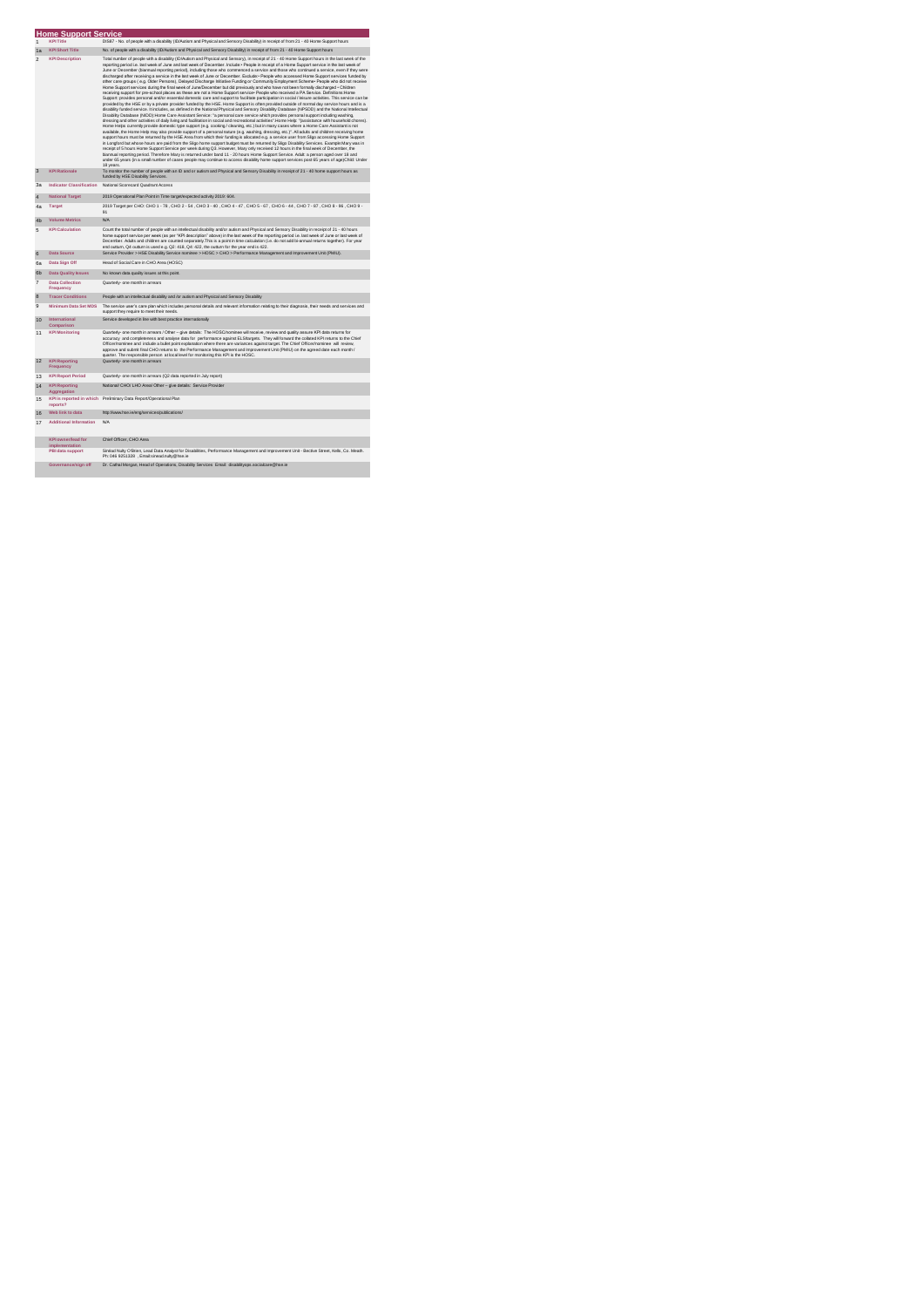|                      | <b>Home Support Service</b>                 |                                                                                                                                                                                                                                                                                                                                                                                                                                                                                                                                                                                                                                                                                                                                                                                                                                                                                                                                                                                                                                                                                                                                                                                                                                                                                                                                                                                                                                                                                                                                                                                                                                                                                                                                                                                                                                                                                                                                                                                                                                                                                                                                                                                                                                                                                                                                                                                                                                                                                                                                                                                                                                                                                                                                                                                                                        |
|----------------------|---------------------------------------------|------------------------------------------------------------------------------------------------------------------------------------------------------------------------------------------------------------------------------------------------------------------------------------------------------------------------------------------------------------------------------------------------------------------------------------------------------------------------------------------------------------------------------------------------------------------------------------------------------------------------------------------------------------------------------------------------------------------------------------------------------------------------------------------------------------------------------------------------------------------------------------------------------------------------------------------------------------------------------------------------------------------------------------------------------------------------------------------------------------------------------------------------------------------------------------------------------------------------------------------------------------------------------------------------------------------------------------------------------------------------------------------------------------------------------------------------------------------------------------------------------------------------------------------------------------------------------------------------------------------------------------------------------------------------------------------------------------------------------------------------------------------------------------------------------------------------------------------------------------------------------------------------------------------------------------------------------------------------------------------------------------------------------------------------------------------------------------------------------------------------------------------------------------------------------------------------------------------------------------------------------------------------------------------------------------------------------------------------------------------------------------------------------------------------------------------------------------------------------------------------------------------------------------------------------------------------------------------------------------------------------------------------------------------------------------------------------------------------------------------------------------------------------------------------------------------------|
| $\ddot{\phantom{1}}$ | <b>KPITitle</b>                             | DIS88 - No. of people with a disability (ID/Autism and Physical and Sensory) in receipt of from 41 - 60 Home Support hours in the last week of<br>the biannual reporting period i.e. last week of June and December                                                                                                                                                                                                                                                                                                                                                                                                                                                                                                                                                                                                                                                                                                                                                                                                                                                                                                                                                                                                                                                                                                                                                                                                                                                                                                                                                                                                                                                                                                                                                                                                                                                                                                                                                                                                                                                                                                                                                                                                                                                                                                                                                                                                                                                                                                                                                                                                                                                                                                                                                                                                    |
| 1a                   | <b>KPI Short Title</b>                      | No. of people with a disability (ID/Autism and Physical and Sensory) in receipt of from 41 - 60 Home Support hours                                                                                                                                                                                                                                                                                                                                                                                                                                                                                                                                                                                                                                                                                                                                                                                                                                                                                                                                                                                                                                                                                                                                                                                                                                                                                                                                                                                                                                                                                                                                                                                                                                                                                                                                                                                                                                                                                                                                                                                                                                                                                                                                                                                                                                                                                                                                                                                                                                                                                                                                                                                                                                                                                                     |
| $\overline{2}$       | <b>KPI Description</b>                      | Total number of people with a disability (ID/Autism and Physical and Sensory), in receipt of 41 - 60 Home Support hours in the last week of the<br>reporting period i.e. last week of June and last week of December. Include:« People in receipt of a Home Support service in the last week of<br>June or December (biannual reporting period), including those who commenced a service and those who continued a service, even if they were<br>discharged after receiving a service in the last week of June or December. Exclude: . People who accessed Home Support services funded by<br>other care groups (e.g. Older Persons), Delayed Discharge Initiative Funding or Community Employment Scheme- People who did not receive<br>Home Support services during the final week of June/December but did previously and who have not been formally discharged . Children<br>receiving support for pre-school places as these are not a Home Support service- People who received a PA Service. Definitions: Home<br>Support: provides personal and/or essential domestic care and support to facilitate participation in social / leisure activities. This service can be<br>provided by the HSE or by a private provider funded by the HSE. Home Support is often provided outside of normal day service hours and is a<br>disability funded service. It includes, as defined in the National Physical and Sensory Disability Database (NPSDD) and the National Intellectual<br>Disability Database (NIDD):Home Care Assistant Service: "a personal care service which provides personal support including washing,<br>dressing and other activities of daily living and facilitation in social and recreational activities". Home Help: "(assistance with household chores).<br>Home Helps currently provide domestic type support (e.g. cooking / cleaning, etc.) but in many cases where a Home Care Assistant is not<br>available, the Home Help may also provide support of a personal nature (e.g. washing, dressing, etc.)".All adults and children receiving home<br>support hours must be returned by the HSE Area from which their funding is allocated e.g. a service user from Sligo accessing Home Support<br>in Longford but whose hours are paid from the Sligo home support budget must be returned by Sligo Disability Services. Example:Mary was in<br>receipt of 5 hours Home Support Service per week during Q3. However, Mary only received 12 hours in the final week of December, the<br>biannual reporting period. Therefore Mary is returned under band 11 - 20 hours Home Support ServiceAdult: a person aged over 18 and under<br>65 years (in a small number of cases people may continue to access disability home support services post 65 years of age) Child: Under 18<br>years. |
| $\overline{3}$       | <b>KPI Rationale</b>                        | To monitor the number of people with an ID and or autism and Physical and Sensory Disability in receipt of 41 - 60 home support hours as<br>funded by HSE Disability Services.                                                                                                                                                                                                                                                                                                                                                                                                                                                                                                                                                                                                                                                                                                                                                                                                                                                                                                                                                                                                                                                                                                                                                                                                                                                                                                                                                                                                                                                                                                                                                                                                                                                                                                                                                                                                                                                                                                                                                                                                                                                                                                                                                                                                                                                                                                                                                                                                                                                                                                                                                                                                                                         |
| 38                   |                                             | Indicator Classification National Scorecard Quadrant Access                                                                                                                                                                                                                                                                                                                                                                                                                                                                                                                                                                                                                                                                                                                                                                                                                                                                                                                                                                                                                                                                                                                                                                                                                                                                                                                                                                                                                                                                                                                                                                                                                                                                                                                                                                                                                                                                                                                                                                                                                                                                                                                                                                                                                                                                                                                                                                                                                                                                                                                                                                                                                                                                                                                                                            |
| $\overline{4}$       | <b>National Target</b>                      | 2019 Operational Plan Point in Time target/expected activity 2019: 138.                                                                                                                                                                                                                                                                                                                                                                                                                                                                                                                                                                                                                                                                                                                                                                                                                                                                                                                                                                                                                                                                                                                                                                                                                                                                                                                                                                                                                                                                                                                                                                                                                                                                                                                                                                                                                                                                                                                                                                                                                                                                                                                                                                                                                                                                                                                                                                                                                                                                                                                                                                                                                                                                                                                                                |
| 48                   | Target                                      | 2019 Target per CHO: CHO 1 -18 . CHO 2 - 13 . CHO 3 - 10 . CHO 4 -12 . CHO 5 - 15. CHO 6 - 10 . CHO 7 - 19 . CHO 8 - 21 . CHO 9 - 20.                                                                                                                                                                                                                                                                                                                                                                                                                                                                                                                                                                                                                                                                                                                                                                                                                                                                                                                                                                                                                                                                                                                                                                                                                                                                                                                                                                                                                                                                                                                                                                                                                                                                                                                                                                                                                                                                                                                                                                                                                                                                                                                                                                                                                                                                                                                                                                                                                                                                                                                                                                                                                                                                                  |
| 4 <sub>h</sub>       | <b>Volume Metrics</b>                       | N/A                                                                                                                                                                                                                                                                                                                                                                                                                                                                                                                                                                                                                                                                                                                                                                                                                                                                                                                                                                                                                                                                                                                                                                                                                                                                                                                                                                                                                                                                                                                                                                                                                                                                                                                                                                                                                                                                                                                                                                                                                                                                                                                                                                                                                                                                                                                                                                                                                                                                                                                                                                                                                                                                                                                                                                                                                    |
| r.                   | <b>KPI Calculation</b>                      | Count the total number of people with an intellectual disability and/or autism and Physical and Sensory Disability in receipt of 41 - 60 hours<br>home support service per week (as per "KPI description" above) in the last week of the reporting period i.e. last week of June or last week of<br>December. Adults and children are counted separately. This is a point in time calculation (i.e. do not add bi-annual returns together). For year<br>end outturn, Q4 outturn is used e.g. Q2: 418, Q4: 422, the outturn for the year end is 422.                                                                                                                                                                                                                                                                                                                                                                                                                                                                                                                                                                                                                                                                                                                                                                                                                                                                                                                                                                                                                                                                                                                                                                                                                                                                                                                                                                                                                                                                                                                                                                                                                                                                                                                                                                                                                                                                                                                                                                                                                                                                                                                                                                                                                                                                    |
| 6                    | <b>Data Source</b>                          | Service Provider > HSE Disability Service nominee > HOSC > CHO > Performance Management and Improvement Unit (PMIU).                                                                                                                                                                                                                                                                                                                                                                                                                                                                                                                                                                                                                                                                                                                                                                                                                                                                                                                                                                                                                                                                                                                                                                                                                                                                                                                                                                                                                                                                                                                                                                                                                                                                                                                                                                                                                                                                                                                                                                                                                                                                                                                                                                                                                                                                                                                                                                                                                                                                                                                                                                                                                                                                                                   |
| Бa                   | Data Sign Off                               | Head of Social Care in CHO Area (HOSC)                                                                                                                                                                                                                                                                                                                                                                                                                                                                                                                                                                                                                                                                                                                                                                                                                                                                                                                                                                                                                                                                                                                                                                                                                                                                                                                                                                                                                                                                                                                                                                                                                                                                                                                                                                                                                                                                                                                                                                                                                                                                                                                                                                                                                                                                                                                                                                                                                                                                                                                                                                                                                                                                                                                                                                                 |
| 6b                   | <b>Data Quality Issues</b>                  | No known data quality issues at this point.                                                                                                                                                                                                                                                                                                                                                                                                                                                                                                                                                                                                                                                                                                                                                                                                                                                                                                                                                                                                                                                                                                                                                                                                                                                                                                                                                                                                                                                                                                                                                                                                                                                                                                                                                                                                                                                                                                                                                                                                                                                                                                                                                                                                                                                                                                                                                                                                                                                                                                                                                                                                                                                                                                                                                                            |
| $\overline{7}$       | <b>Data Collection</b><br>Frequency         | Quarterly- one month in arrears                                                                                                                                                                                                                                                                                                                                                                                                                                                                                                                                                                                                                                                                                                                                                                                                                                                                                                                                                                                                                                                                                                                                                                                                                                                                                                                                                                                                                                                                                                                                                                                                                                                                                                                                                                                                                                                                                                                                                                                                                                                                                                                                                                                                                                                                                                                                                                                                                                                                                                                                                                                                                                                                                                                                                                                        |
| 8                    | <b>Tracer Conditions</b>                    | People with an intellectual disability and /or autism and Physical and Sensory Disability                                                                                                                                                                                                                                                                                                                                                                                                                                                                                                                                                                                                                                                                                                                                                                                                                                                                                                                                                                                                                                                                                                                                                                                                                                                                                                                                                                                                                                                                                                                                                                                                                                                                                                                                                                                                                                                                                                                                                                                                                                                                                                                                                                                                                                                                                                                                                                                                                                                                                                                                                                                                                                                                                                                              |
| $\overline{9}$       | <b>Minimum Data Set MDS</b>                 | The service user's care plan which includes personal details and relevant information relating to their diagnosis, their needs and services and<br>support they require to meet their needs.                                                                                                                                                                                                                                                                                                                                                                                                                                                                                                                                                                                                                                                                                                                                                                                                                                                                                                                                                                                                                                                                                                                                                                                                                                                                                                                                                                                                                                                                                                                                                                                                                                                                                                                                                                                                                                                                                                                                                                                                                                                                                                                                                                                                                                                                                                                                                                                                                                                                                                                                                                                                                           |
| 10                   | International<br>Comparison                 | Service developed in line with best practice internationally                                                                                                                                                                                                                                                                                                                                                                                                                                                                                                                                                                                                                                                                                                                                                                                                                                                                                                                                                                                                                                                                                                                                                                                                                                                                                                                                                                                                                                                                                                                                                                                                                                                                                                                                                                                                                                                                                                                                                                                                                                                                                                                                                                                                                                                                                                                                                                                                                                                                                                                                                                                                                                                                                                                                                           |
| 11                   | <b>KPI Monitoring</b>                       | Quarterly- one month in arrears / Other - give details: The HOSC/nominee will receive, review and quality assure KPI data returns for<br>accuracy and completeness and analyse data for performance against ELS/targets. They will forward the collated KPI returns to the Chief<br>Officer/nominee and include a bullet point explanation where there are variances against target. The Chief Officer/nominee will review,<br>approve and submit final CHO returns to the Performance Management and Improvement Unit (PMIU) on the agreed date each month /<br>quarter. The responsible person at local level for monitoring this KPI is the HOSC.                                                                                                                                                                                                                                                                                                                                                                                                                                                                                                                                                                                                                                                                                                                                                                                                                                                                                                                                                                                                                                                                                                                                                                                                                                                                                                                                                                                                                                                                                                                                                                                                                                                                                                                                                                                                                                                                                                                                                                                                                                                                                                                                                                   |
| 12                   | <b>KPI Reporting</b><br>Frequency           | Quarterly- one month in arrears                                                                                                                                                                                                                                                                                                                                                                                                                                                                                                                                                                                                                                                                                                                                                                                                                                                                                                                                                                                                                                                                                                                                                                                                                                                                                                                                                                                                                                                                                                                                                                                                                                                                                                                                                                                                                                                                                                                                                                                                                                                                                                                                                                                                                                                                                                                                                                                                                                                                                                                                                                                                                                                                                                                                                                                        |
| 13                   | <b>KPI Report Period</b>                    | Quarterly- one month in arrears (Q2 data reported in July report)                                                                                                                                                                                                                                                                                                                                                                                                                                                                                                                                                                                                                                                                                                                                                                                                                                                                                                                                                                                                                                                                                                                                                                                                                                                                                                                                                                                                                                                                                                                                                                                                                                                                                                                                                                                                                                                                                                                                                                                                                                                                                                                                                                                                                                                                                                                                                                                                                                                                                                                                                                                                                                                                                                                                                      |
| 14                   | <b>KPI Reporting</b><br>Aggregation         | National/ CHO/ LHO Area/ Other - give details: Service Provider                                                                                                                                                                                                                                                                                                                                                                                                                                                                                                                                                                                                                                                                                                                                                                                                                                                                                                                                                                                                                                                                                                                                                                                                                                                                                                                                                                                                                                                                                                                                                                                                                                                                                                                                                                                                                                                                                                                                                                                                                                                                                                                                                                                                                                                                                                                                                                                                                                                                                                                                                                                                                                                                                                                                                        |
| 15                   | reports?                                    | KPI is reported in which Preliminary Data Report/Operational Plan                                                                                                                                                                                                                                                                                                                                                                                                                                                                                                                                                                                                                                                                                                                                                                                                                                                                                                                                                                                                                                                                                                                                                                                                                                                                                                                                                                                                                                                                                                                                                                                                                                                                                                                                                                                                                                                                                                                                                                                                                                                                                                                                                                                                                                                                                                                                                                                                                                                                                                                                                                                                                                                                                                                                                      |
| 16                   | Web link to data                            | http://www.hse.ia/eng/services/publications/                                                                                                                                                                                                                                                                                                                                                                                                                                                                                                                                                                                                                                                                                                                                                                                                                                                                                                                                                                                                                                                                                                                                                                                                                                                                                                                                                                                                                                                                                                                                                                                                                                                                                                                                                                                                                                                                                                                                                                                                                                                                                                                                                                                                                                                                                                                                                                                                                                                                                                                                                                                                                                                                                                                                                                           |
| 17                   | <b>Additional Information</b>               | N/A                                                                                                                                                                                                                                                                                                                                                                                                                                                                                                                                                                                                                                                                                                                                                                                                                                                                                                                                                                                                                                                                                                                                                                                                                                                                                                                                                                                                                                                                                                                                                                                                                                                                                                                                                                                                                                                                                                                                                                                                                                                                                                                                                                                                                                                                                                                                                                                                                                                                                                                                                                                                                                                                                                                                                                                                                    |
|                      | <b>KPI</b> owner/lead for<br>implementation | Chief Officer, CHO Area                                                                                                                                                                                                                                                                                                                                                                                                                                                                                                                                                                                                                                                                                                                                                                                                                                                                                                                                                                                                                                                                                                                                                                                                                                                                                                                                                                                                                                                                                                                                                                                                                                                                                                                                                                                                                                                                                                                                                                                                                                                                                                                                                                                                                                                                                                                                                                                                                                                                                                                                                                                                                                                                                                                                                                                                |
|                      | PBI data support                            | Sinéad Nulty O'Brien, Lead Data Analyst for Disabilities, Performance Management and Improvement Unit - Bective Street, Kells, Co. Meath.<br>Ph: 046 9251328 , Emailsinead.nulty@hse.ie                                                                                                                                                                                                                                                                                                                                                                                                                                                                                                                                                                                                                                                                                                                                                                                                                                                                                                                                                                                                                                                                                                                                                                                                                                                                                                                                                                                                                                                                                                                                                                                                                                                                                                                                                                                                                                                                                                                                                                                                                                                                                                                                                                                                                                                                                                                                                                                                                                                                                                                                                                                                                                |
|                      | Governance/sign off                         | Dr. Cathal Morgan, Head of Operations, Disability Services Email: disabilityops.socialcare@hse.ie                                                                                                                                                                                                                                                                                                                                                                                                                                                                                                                                                                                                                                                                                                                                                                                                                                                                                                                                                                                                                                                                                                                                                                                                                                                                                                                                                                                                                                                                                                                                                                                                                                                                                                                                                                                                                                                                                                                                                                                                                                                                                                                                                                                                                                                                                                                                                                                                                                                                                                                                                                                                                                                                                                                      |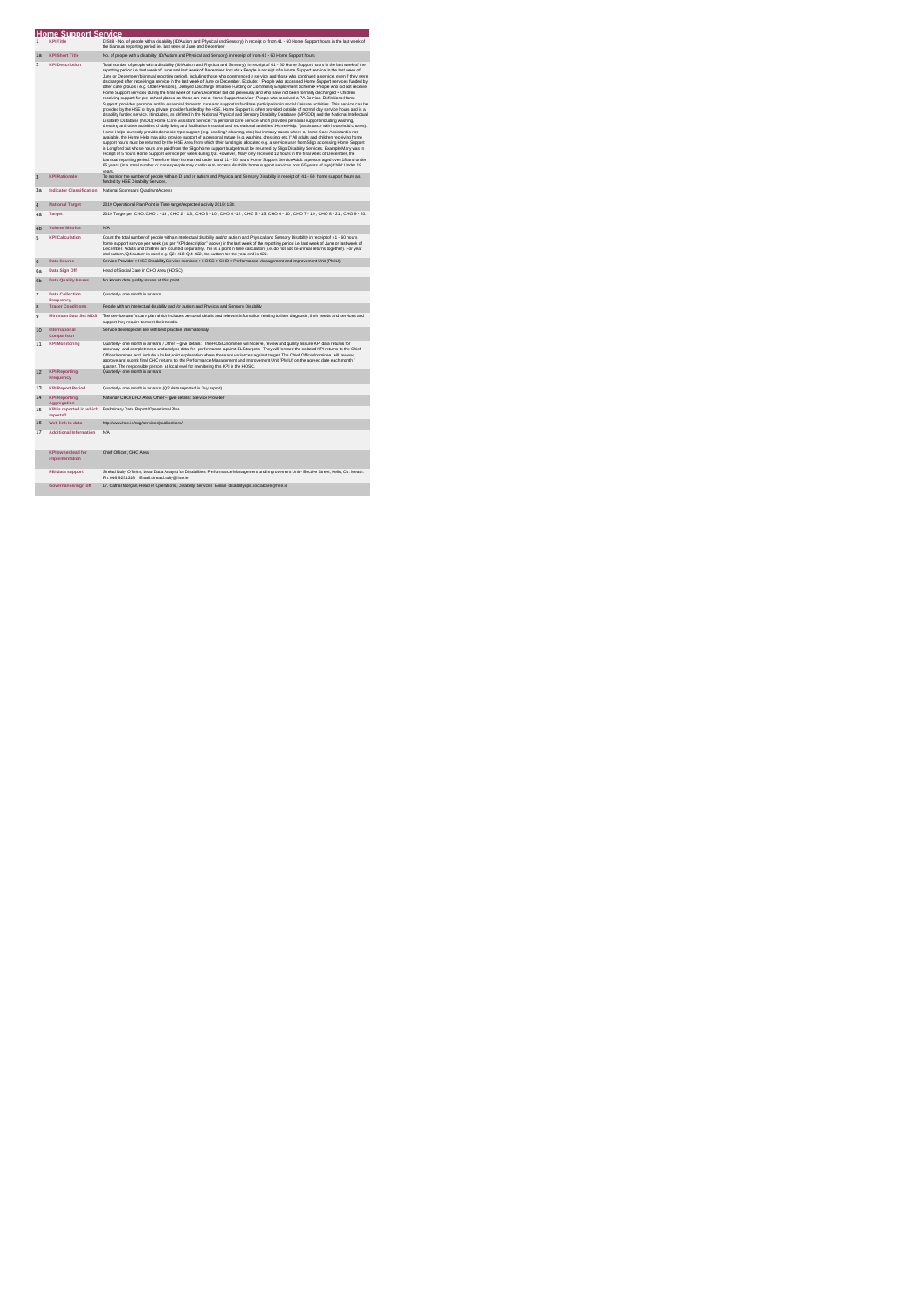|                  | <b>Home Support Service</b>                 | DIS89 - No. of people with a disability (ID/Autism and Physical and Sensory) in receipt of from 60+ Home Support hours in the last week of the                                                                                                                                                                                                                                                                                                                                                                                                                                                                                                                                                                                                                                                                                                                                                                                                                                                                                                                                                                                                                                                                                                                                                                                                                                                                                                                                                                                                                                                                                                                                                                                                                                                                                                                                                                                                                                                                                                                                                                                                                                                                                                                                                                                                                                                                                                                                                                                                                                                                                                                                                                                                                                                                  |
|------------------|---------------------------------------------|-----------------------------------------------------------------------------------------------------------------------------------------------------------------------------------------------------------------------------------------------------------------------------------------------------------------------------------------------------------------------------------------------------------------------------------------------------------------------------------------------------------------------------------------------------------------------------------------------------------------------------------------------------------------------------------------------------------------------------------------------------------------------------------------------------------------------------------------------------------------------------------------------------------------------------------------------------------------------------------------------------------------------------------------------------------------------------------------------------------------------------------------------------------------------------------------------------------------------------------------------------------------------------------------------------------------------------------------------------------------------------------------------------------------------------------------------------------------------------------------------------------------------------------------------------------------------------------------------------------------------------------------------------------------------------------------------------------------------------------------------------------------------------------------------------------------------------------------------------------------------------------------------------------------------------------------------------------------------------------------------------------------------------------------------------------------------------------------------------------------------------------------------------------------------------------------------------------------------------------------------------------------------------------------------------------------------------------------------------------------------------------------------------------------------------------------------------------------------------------------------------------------------------------------------------------------------------------------------------------------------------------------------------------------------------------------------------------------------------------------------------------------------------------------------------------------|
|                  |                                             | biannual reporting period i.e. last week of June and December                                                                                                                                                                                                                                                                                                                                                                                                                                                                                                                                                                                                                                                                                                                                                                                                                                                                                                                                                                                                                                                                                                                                                                                                                                                                                                                                                                                                                                                                                                                                                                                                                                                                                                                                                                                                                                                                                                                                                                                                                                                                                                                                                                                                                                                                                                                                                                                                                                                                                                                                                                                                                                                                                                                                                   |
| 1a               | <b>KPI Short Title</b>                      | No. of people with a disability (ID/Autism and Physical and Sensory) in receipt of from 60+ Home Support hours                                                                                                                                                                                                                                                                                                                                                                                                                                                                                                                                                                                                                                                                                                                                                                                                                                                                                                                                                                                                                                                                                                                                                                                                                                                                                                                                                                                                                                                                                                                                                                                                                                                                                                                                                                                                                                                                                                                                                                                                                                                                                                                                                                                                                                                                                                                                                                                                                                                                                                                                                                                                                                                                                                  |
| $\overline{2}$   | <b>KPI Description</b>                      | Total number of people with a disability (ID/Autism and Physical and Sensory), in receipt of 60+ Home Support hours in the last week of the<br>reporting period i.e. last week of June and last week of December. Include:- People in receipt of a Home Support service in the last week of<br>June or December (biannual reporting period), including those who commenced a service and those who continued a service, even if they were<br>discharged after receiving a service in the last week of June or December. Exclude:« People who accessed Home Support services funded by<br>other care groups (e.g. Older Persons), Delayed Discharge Initiative Funding or Community Employment Scheme- People who did not receive<br>Home Support services during the final week of June/December but did previously and who have not been formally discharged . Children<br>receiving support for pre-school places as these are not a Home Support service- People who received a PA Service. Definitions: Home<br>Support: provides personal and/or essential domestic care and support to facilitate participation in social / leisure activities. This service can be<br>provided by the HSE or by a private provider funded by the HSE. Home Support is often provided outside of normal day service hours and is a<br>disability funded service. It includes, as defined in the National Physical and Sensory Disability Database (NPSDD) and the National Intellectual<br>Disability Database (NIDD):Home Care Assistant Service: "a personal care service which provides personal support including washing,<br>dressing and other activities of daily living and facilitation in social and recreational activities".Home Help: "(assistance with household chores).<br>Home Helps currently provide domestic type support (e.g. cooking / cleaning, etc.) but in many cases where a Home Care Assistant is not<br>available, the Home Help may also provide support of a personal nature (e.g. washing, dressing, etc.)".All adults and children receiving home<br>support hours must be returned by the HSE Area from which their funding is allocated e.g. a service user from Sligo accessing Home Support<br>in Longford but whose hours are paid from the Sligo home support budget must be returned by Sligo Disability Services. Example:Mary was in<br>receipt of 5 hours Home Support Service per week during Q3. However, Mary only received 12 hours in the final week of December, the<br>biannual reporting period. Therefore Mary is returned under band 11 - 20 hours Home Support ServiceAdult: a person aged over 18 and under<br>65 years (in a small number of cases people may continue to access disability home support services post 65 years of age)Child: Under 18<br>vears. |
| $\mathbf{R}$     | <b>KPI Rationale</b>                        | To monitor the number of people with an ID and or autism in receipt of 60+ home support hours as funded by HSE Disability Services.                                                                                                                                                                                                                                                                                                                                                                                                                                                                                                                                                                                                                                                                                                                                                                                                                                                                                                                                                                                                                                                                                                                                                                                                                                                                                                                                                                                                                                                                                                                                                                                                                                                                                                                                                                                                                                                                                                                                                                                                                                                                                                                                                                                                                                                                                                                                                                                                                                                                                                                                                                                                                                                                             |
| 3a               |                                             | Indicator Classification National Scorecard Quadrant Access                                                                                                                                                                                                                                                                                                                                                                                                                                                                                                                                                                                                                                                                                                                                                                                                                                                                                                                                                                                                                                                                                                                                                                                                                                                                                                                                                                                                                                                                                                                                                                                                                                                                                                                                                                                                                                                                                                                                                                                                                                                                                                                                                                                                                                                                                                                                                                                                                                                                                                                                                                                                                                                                                                                                                     |
| $\overline{a}$   | <b>National Target</b>                      | 2019 Operational Plan Point in Time target/expected activity 2019 : 166.                                                                                                                                                                                                                                                                                                                                                                                                                                                                                                                                                                                                                                                                                                                                                                                                                                                                                                                                                                                                                                                                                                                                                                                                                                                                                                                                                                                                                                                                                                                                                                                                                                                                                                                                                                                                                                                                                                                                                                                                                                                                                                                                                                                                                                                                                                                                                                                                                                                                                                                                                                                                                                                                                                                                        |
| 4a               | Target                                      | 2019 Target per CHO: CHO 1 - 25, CHO 2 - 17, CHO 3 - 13, CHO 4 - 14, CHO 5 - 21, CHO 6 - 14, CHO 7 - 27, CHO 8 - 30, CHO 9 -<br>28.                                                                                                                                                                                                                                                                                                                                                                                                                                                                                                                                                                                                                                                                                                                                                                                                                                                                                                                                                                                                                                                                                                                                                                                                                                                                                                                                                                                                                                                                                                                                                                                                                                                                                                                                                                                                                                                                                                                                                                                                                                                                                                                                                                                                                                                                                                                                                                                                                                                                                                                                                                                                                                                                             |
| 4 <sub>b</sub>   | <b>Volume Metrics</b>                       | N/A                                                                                                                                                                                                                                                                                                                                                                                                                                                                                                                                                                                                                                                                                                                                                                                                                                                                                                                                                                                                                                                                                                                                                                                                                                                                                                                                                                                                                                                                                                                                                                                                                                                                                                                                                                                                                                                                                                                                                                                                                                                                                                                                                                                                                                                                                                                                                                                                                                                                                                                                                                                                                                                                                                                                                                                                             |
| 5                | <b>KPI Calculation</b>                      | Count the total number of people with an intellectual disability and/or autism and Physical and Sensory Disability in receipt of 60+ hours home<br>support service per week (as per "KPI description" above) in the last week of the reporting period i.e. last week of June or last week of<br>December. Adults and children are counted separately. This is a point in time calculation (i.e. do not add bi-annual returns together). For year<br>end outturn, Q4 outturn is used e.g.Q2: 418, Q4: 422, the outturn for the year end is 422.                                                                                                                                                                                                                                                                                                                                                                                                                                                                                                                                                                                                                                                                                                                                                                                                                                                                                                                                                                                                                                                                                                                                                                                                                                                                                                                                                                                                                                                                                                                                                                                                                                                                                                                                                                                                                                                                                                                                                                                                                                                                                                                                                                                                                                                                  |
| 6                | <b>Data Source</b>                          | Service Provider > HSE Disability Service nominee > HOSC > CHO > Performance Management and Improvement Unit (PMIU).                                                                                                                                                                                                                                                                                                                                                                                                                                                                                                                                                                                                                                                                                                                                                                                                                                                                                                                                                                                                                                                                                                                                                                                                                                                                                                                                                                                                                                                                                                                                                                                                                                                                                                                                                                                                                                                                                                                                                                                                                                                                                                                                                                                                                                                                                                                                                                                                                                                                                                                                                                                                                                                                                            |
| 6a               | Data Sign Off                               | Head of Social Care in CHO Area (HOSC)                                                                                                                                                                                                                                                                                                                                                                                                                                                                                                                                                                                                                                                                                                                                                                                                                                                                                                                                                                                                                                                                                                                                                                                                                                                                                                                                                                                                                                                                                                                                                                                                                                                                                                                                                                                                                                                                                                                                                                                                                                                                                                                                                                                                                                                                                                                                                                                                                                                                                                                                                                                                                                                                                                                                                                          |
| 6h               | <b>Data Quality Issues</b>                  | No known data quality issues at this point.                                                                                                                                                                                                                                                                                                                                                                                                                                                                                                                                                                                                                                                                                                                                                                                                                                                                                                                                                                                                                                                                                                                                                                                                                                                                                                                                                                                                                                                                                                                                                                                                                                                                                                                                                                                                                                                                                                                                                                                                                                                                                                                                                                                                                                                                                                                                                                                                                                                                                                                                                                                                                                                                                                                                                                     |
| $\overline{7}$   | <b>Data Collection</b><br>Frequency         | Quarterly- one month in arrears                                                                                                                                                                                                                                                                                                                                                                                                                                                                                                                                                                                                                                                                                                                                                                                                                                                                                                                                                                                                                                                                                                                                                                                                                                                                                                                                                                                                                                                                                                                                                                                                                                                                                                                                                                                                                                                                                                                                                                                                                                                                                                                                                                                                                                                                                                                                                                                                                                                                                                                                                                                                                                                                                                                                                                                 |
| $\mathbf{R}$     | <b>Tracer Conditions</b>                    | People with an intellectual disability and /or autism and Physical and Sensory Disabilty                                                                                                                                                                                                                                                                                                                                                                                                                                                                                                                                                                                                                                                                                                                                                                                                                                                                                                                                                                                                                                                                                                                                                                                                                                                                                                                                                                                                                                                                                                                                                                                                                                                                                                                                                                                                                                                                                                                                                                                                                                                                                                                                                                                                                                                                                                                                                                                                                                                                                                                                                                                                                                                                                                                        |
| $\overline{9}$   | Minimum Data Set MDS                        | The service user's care plan which includes personal details and relevant information relating to their diagnosis, their needs and services and<br>support they require to meet their needs.                                                                                                                                                                                                                                                                                                                                                                                                                                                                                                                                                                                                                                                                                                                                                                                                                                                                                                                                                                                                                                                                                                                                                                                                                                                                                                                                                                                                                                                                                                                                                                                                                                                                                                                                                                                                                                                                                                                                                                                                                                                                                                                                                                                                                                                                                                                                                                                                                                                                                                                                                                                                                    |
| 10 <sub>10</sub> | International<br>Comparison                 | Service developed in line with best practice internationally                                                                                                                                                                                                                                                                                                                                                                                                                                                                                                                                                                                                                                                                                                                                                                                                                                                                                                                                                                                                                                                                                                                                                                                                                                                                                                                                                                                                                                                                                                                                                                                                                                                                                                                                                                                                                                                                                                                                                                                                                                                                                                                                                                                                                                                                                                                                                                                                                                                                                                                                                                                                                                                                                                                                                    |
| 11               | <b>KPI Monitoring</b>                       | Quarterly- one month in arrears / Other - give details: The HOSC/nominee will receive, review and quality assure KPI data returns for<br>accuracy and completeness and analyse data for performance against ELS/targets. They will forward the collated KPI returns to the Chief<br>Officer/nominee and include a bullet point explanation where there are variances against target. The Chief Officer/nominee will review,<br>approve and submit final CHO returns to the Performance Management and Improvement Unit (PMIU) on the agreed date each month /<br>quarter. The responsible person at local level for monitoring this KPI is the HOSC.                                                                                                                                                                                                                                                                                                                                                                                                                                                                                                                                                                                                                                                                                                                                                                                                                                                                                                                                                                                                                                                                                                                                                                                                                                                                                                                                                                                                                                                                                                                                                                                                                                                                                                                                                                                                                                                                                                                                                                                                                                                                                                                                                            |
| 12               | <b>KPI Reporting</b><br>Frequency           | Quarterly- one month in arrears                                                                                                                                                                                                                                                                                                                                                                                                                                                                                                                                                                                                                                                                                                                                                                                                                                                                                                                                                                                                                                                                                                                                                                                                                                                                                                                                                                                                                                                                                                                                                                                                                                                                                                                                                                                                                                                                                                                                                                                                                                                                                                                                                                                                                                                                                                                                                                                                                                                                                                                                                                                                                                                                                                                                                                                 |
| 13               | <b>KPI Report Period</b>                    | Quarterly- one month in arrears (Q2 data reported in July report)                                                                                                                                                                                                                                                                                                                                                                                                                                                                                                                                                                                                                                                                                                                                                                                                                                                                                                                                                                                                                                                                                                                                                                                                                                                                                                                                                                                                                                                                                                                                                                                                                                                                                                                                                                                                                                                                                                                                                                                                                                                                                                                                                                                                                                                                                                                                                                                                                                                                                                                                                                                                                                                                                                                                               |
| 14               | <b>KPI Reporting</b><br>Aggregation         | National/ CHO/ LHO Area/ Other - give details: Service Provider                                                                                                                                                                                                                                                                                                                                                                                                                                                                                                                                                                                                                                                                                                                                                                                                                                                                                                                                                                                                                                                                                                                                                                                                                                                                                                                                                                                                                                                                                                                                                                                                                                                                                                                                                                                                                                                                                                                                                                                                                                                                                                                                                                                                                                                                                                                                                                                                                                                                                                                                                                                                                                                                                                                                                 |
| 15               | reports?                                    | KPI is reported in which Preliminary Data Report/Operational Plan                                                                                                                                                                                                                                                                                                                                                                                                                                                                                                                                                                                                                                                                                                                                                                                                                                                                                                                                                                                                                                                                                                                                                                                                                                                                                                                                                                                                                                                                                                                                                                                                                                                                                                                                                                                                                                                                                                                                                                                                                                                                                                                                                                                                                                                                                                                                                                                                                                                                                                                                                                                                                                                                                                                                               |
| 16               | Web link to data                            | http://www.hse.ia/eng/services/publications/                                                                                                                                                                                                                                                                                                                                                                                                                                                                                                                                                                                                                                                                                                                                                                                                                                                                                                                                                                                                                                                                                                                                                                                                                                                                                                                                                                                                                                                                                                                                                                                                                                                                                                                                                                                                                                                                                                                                                                                                                                                                                                                                                                                                                                                                                                                                                                                                                                                                                                                                                                                                                                                                                                                                                                    |
| 17               | <b>Additional Information</b>               | N/h                                                                                                                                                                                                                                                                                                                                                                                                                                                                                                                                                                                                                                                                                                                                                                                                                                                                                                                                                                                                                                                                                                                                                                                                                                                                                                                                                                                                                                                                                                                                                                                                                                                                                                                                                                                                                                                                                                                                                                                                                                                                                                                                                                                                                                                                                                                                                                                                                                                                                                                                                                                                                                                                                                                                                                                                             |
|                  | <b>KPI</b> owner/lead for<br>implementation | Chief Officer, CHO Area                                                                                                                                                                                                                                                                                                                                                                                                                                                                                                                                                                                                                                                                                                                                                                                                                                                                                                                                                                                                                                                                                                                                                                                                                                                                                                                                                                                                                                                                                                                                                                                                                                                                                                                                                                                                                                                                                                                                                                                                                                                                                                                                                                                                                                                                                                                                                                                                                                                                                                                                                                                                                                                                                                                                                                                         |
|                  | PBI data support                            | Sinéad Nulty O'Brien, Lead Data Analyst for Disabilities, Performance Management and Improvement Unit - Bective Street, Kells, Co. Meath.<br>Ph: 046 9251328 , Emailsinead.nuty@hse.ie                                                                                                                                                                                                                                                                                                                                                                                                                                                                                                                                                                                                                                                                                                                                                                                                                                                                                                                                                                                                                                                                                                                                                                                                                                                                                                                                                                                                                                                                                                                                                                                                                                                                                                                                                                                                                                                                                                                                                                                                                                                                                                                                                                                                                                                                                                                                                                                                                                                                                                                                                                                                                          |
|                  | Governance/sign off                         | Dr. Cathal Morgan, "Head of Operations, Disability Services Email: disabilityops.socialcare@hse.ie                                                                                                                                                                                                                                                                                                                                                                                                                                                                                                                                                                                                                                                                                                                                                                                                                                                                                                                                                                                                                                                                                                                                                                                                                                                                                                                                                                                                                                                                                                                                                                                                                                                                                                                                                                                                                                                                                                                                                                                                                                                                                                                                                                                                                                                                                                                                                                                                                                                                                                                                                                                                                                                                                                              |
|                  |                                             |                                                                                                                                                                                                                                                                                                                                                                                                                                                                                                                                                                                                                                                                                                                                                                                                                                                                                                                                                                                                                                                                                                                                                                                                                                                                                                                                                                                                                                                                                                                                                                                                                                                                                                                                                                                                                                                                                                                                                                                                                                                                                                                                                                                                                                                                                                                                                                                                                                                                                                                                                                                                                                                                                                                                                                                                                 |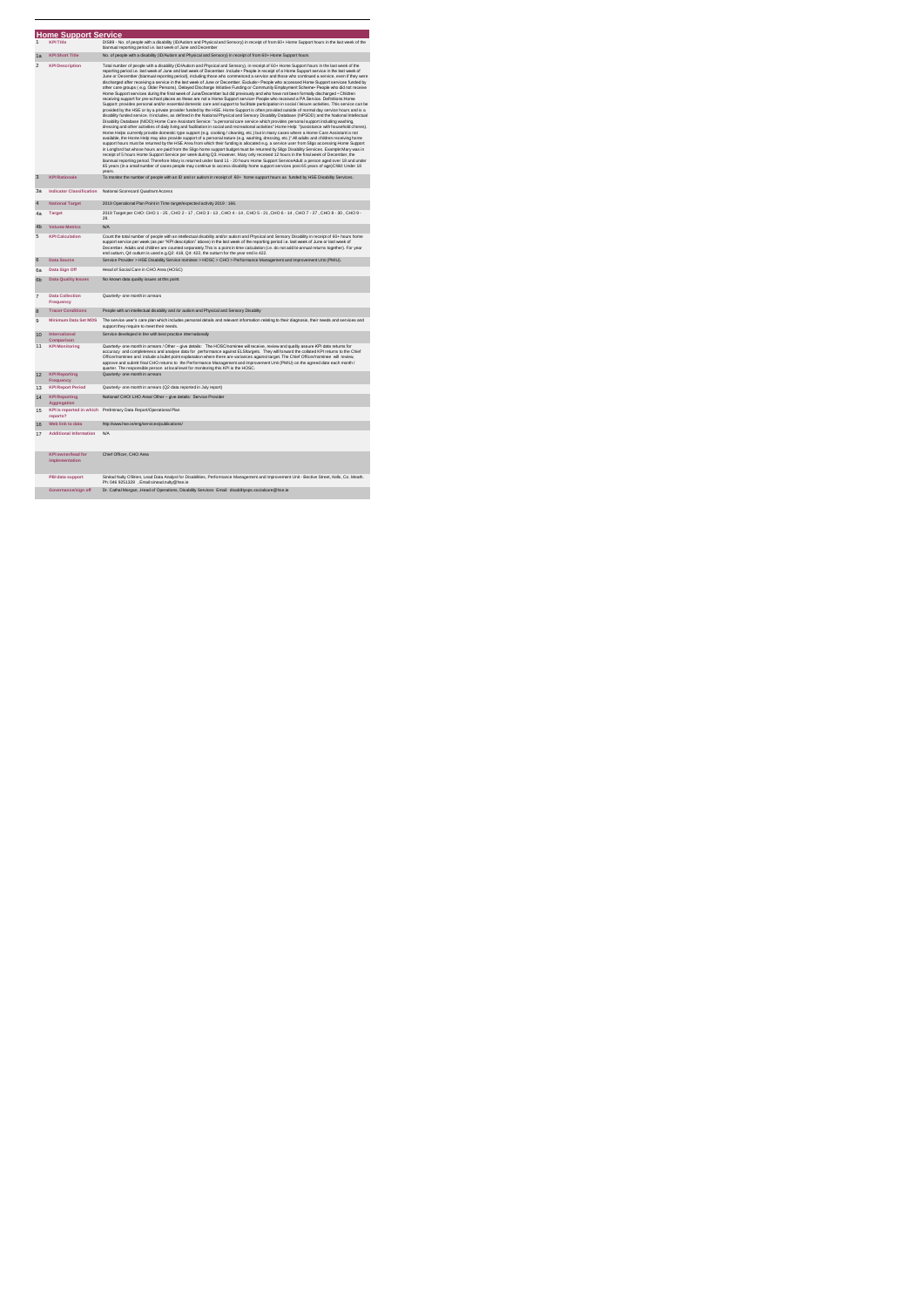|                         | <b>PA Service</b>                           |                                                                                                                                                                                                                                                                                                                                                                                                                                                                                                                                                                                                                                                                                                                                                                                                                                                                                                                                                                                                                                                                                                                                                                                                                                                                                                                                                                                                                                                                                                                                                                                                                                                                                                                                                                                                                                                                                                                                                                                                                                                                                                                                                                                                                                                                                                                                                                                                                                                                                                                                                                                                                                                                                                                                                                                                                                                                                                                                                                                                                                                                                                                                                                            |
|-------------------------|---------------------------------------------|----------------------------------------------------------------------------------------------------------------------------------------------------------------------------------------------------------------------------------------------------------------------------------------------------------------------------------------------------------------------------------------------------------------------------------------------------------------------------------------------------------------------------------------------------------------------------------------------------------------------------------------------------------------------------------------------------------------------------------------------------------------------------------------------------------------------------------------------------------------------------------------------------------------------------------------------------------------------------------------------------------------------------------------------------------------------------------------------------------------------------------------------------------------------------------------------------------------------------------------------------------------------------------------------------------------------------------------------------------------------------------------------------------------------------------------------------------------------------------------------------------------------------------------------------------------------------------------------------------------------------------------------------------------------------------------------------------------------------------------------------------------------------------------------------------------------------------------------------------------------------------------------------------------------------------------------------------------------------------------------------------------------------------------------------------------------------------------------------------------------------------------------------------------------------------------------------------------------------------------------------------------------------------------------------------------------------------------------------------------------------------------------------------------------------------------------------------------------------------------------------------------------------------------------------------------------------------------------------------------------------------------------------------------------------------------------------------------------------------------------------------------------------------------------------------------------------------------------------------------------------------------------------------------------------------------------------------------------------------------------------------------------------------------------------------------------------------------------------------------------------------------------------------------------------|
|                         | <b>KPITitle</b>                             | DIS34 -No. of new referrals accepted for adults with a physical and/or sensory disability for PA Services                                                                                                                                                                                                                                                                                                                                                                                                                                                                                                                                                                                                                                                                                                                                                                                                                                                                                                                                                                                                                                                                                                                                                                                                                                                                                                                                                                                                                                                                                                                                                                                                                                                                                                                                                                                                                                                                                                                                                                                                                                                                                                                                                                                                                                                                                                                                                                                                                                                                                                                                                                                                                                                                                                                                                                                                                                                                                                                                                                                                                                                                  |
| 1a                      | <b>KPI Short Title</b>                      | No. of new referrals accepted for adults with a physical and/or sensory disability for PA Services                                                                                                                                                                                                                                                                                                                                                                                                                                                                                                                                                                                                                                                                                                                                                                                                                                                                                                                                                                                                                                                                                                                                                                                                                                                                                                                                                                                                                                                                                                                                                                                                                                                                                                                                                                                                                                                                                                                                                                                                                                                                                                                                                                                                                                                                                                                                                                                                                                                                                                                                                                                                                                                                                                                                                                                                                                                                                                                                                                                                                                                                         |
| $\overline{z}$          | <b>KPI</b> Description                      | Total number of new referrals accepted for PA services for adults with a physical and/or sensory disability in this quarter up to and including the<br>last day of the quarter. Definition: New referral accepted as appropriate and approved in this quarter. Include: All accepted referrals for a PA<br>service for adults with a physical and/or sensory disability. Exclude:« Referrals for PA service funded by other care groups (e.g. Older<br>Persons), Delayed Discharge Initiative Funding or Community Employment Scheme. . Referrals for adults with a physical and/or sensory<br>disability already in receipt of a PA service and who have not been discharged, even if that service is less than they were assessed for-<br>Referrals received in previous quarters. New referrals are only counted once i.e. in the quarter they are received and accepted. This is a new<br>KPI for 2015 therefore, the count commences from 1 Jan 2015- Referrals for adults with a physical and/or sensory disability who declined the<br>PA service offered- Referrals for people who require neurorehab supports that do not meet the definition of PA or Home Support- Referrals for<br>adults with a physical and/or sensory disability received for a Home Support Service.+ Referrals for adults with an intellectual disability and/or<br>autism or children with any disability. All adults accessing PA Hours must be returned by the HSE Area from which their funding is allocated e.g.<br>a service user from Sligo accessing PA Hours in Longford whose hours are paid for by Sligo PA budget must be returned by Sligo Disability<br>Services. Example # 1Connor's new referral for PA service was accepted in Q2. He received a PA service in the past but had been formally<br>discharged. Connor is returned under this KPI only for the quarter in which his referral was accepted i.e. Q2. Example # 2 Elaine's new referral<br>was accepted in Q1. She did not commence her PA Service until Q2. Elaine is returned under this KPI only once i.e. the quarter in which her<br>referral was accepted, Q1. She will be returned in Q2 only under "New person commenced" (KPI 29) Definitions:Personal Assistant (PA): is<br>employed by the person with a disability to enable them to live an independent life. The PA provides assistance, at the discretion and direction<br>of the person with the disability, thus promoting choice and control for the person with the disability to live independently' (National Physical and<br>Sensory Disability Database - Description of Services). Employed by: for the purposes of this KPI means that the service user has full control<br>over the recruitment and day to day direction of their PA. The service user may devolve responsibility for employment administrative<br>arrangements e.g. Garda vetting, references, insurance, tax returns and salary payment, to a service provider such as CIL, IWA. Adult: For the<br>purpose of this KPI an adult is aged over 18 and under 65. It may include persons aged over 65 years who began with Disability Services prior<br>to turning 65. |
| $\overline{\mathbf{z}}$ | <b>KPI Rationale</b>                        | To monitor the number of new referrals accepted for adults with a physical and/or sensory disability for a PA service as funded by HSE<br>Disability Services.                                                                                                                                                                                                                                                                                                                                                                                                                                                                                                                                                                                                                                                                                                                                                                                                                                                                                                                                                                                                                                                                                                                                                                                                                                                                                                                                                                                                                                                                                                                                                                                                                                                                                                                                                                                                                                                                                                                                                                                                                                                                                                                                                                                                                                                                                                                                                                                                                                                                                                                                                                                                                                                                                                                                                                                                                                                                                                                                                                                                             |
| 3a                      |                                             | Indicator Classification National Scorecard Quadrant Access                                                                                                                                                                                                                                                                                                                                                                                                                                                                                                                                                                                                                                                                                                                                                                                                                                                                                                                                                                                                                                                                                                                                                                                                                                                                                                                                                                                                                                                                                                                                                                                                                                                                                                                                                                                                                                                                                                                                                                                                                                                                                                                                                                                                                                                                                                                                                                                                                                                                                                                                                                                                                                                                                                                                                                                                                                                                                                                                                                                                                                                                                                                |
| $\Lambda$               | <b>National Target</b>                      | 2019 Operational Plan Cumulative target/expected activity 2019: 297.                                                                                                                                                                                                                                                                                                                                                                                                                                                                                                                                                                                                                                                                                                                                                                                                                                                                                                                                                                                                                                                                                                                                                                                                                                                                                                                                                                                                                                                                                                                                                                                                                                                                                                                                                                                                                                                                                                                                                                                                                                                                                                                                                                                                                                                                                                                                                                                                                                                                                                                                                                                                                                                                                                                                                                                                                                                                                                                                                                                                                                                                                                       |
| 48                      | Target                                      | 2019 Target per CHO: CHO 1 - 29 , CHO 2 - 51 , CHO 3 - 50 , CHO 4 - 53 , CHO 5 - 48 , CHO 6 - 1 , CHO 7 - 6 , CHO 8 - 33 , CHO 9 - 26.<br>This is a cumulative KPI, i.e. at year end, each Area's four quarterly returns will be added together to obtain the total end of year outturn for that<br>Area in that year.                                                                                                                                                                                                                                                                                                                                                                                                                                                                                                                                                                                                                                                                                                                                                                                                                                                                                                                                                                                                                                                                                                                                                                                                                                                                                                                                                                                                                                                                                                                                                                                                                                                                                                                                                                                                                                                                                                                                                                                                                                                                                                                                                                                                                                                                                                                                                                                                                                                                                                                                                                                                                                                                                                                                                                                                                                                     |
| 4 <sub>b</sub>          | <b>Volume Metrics</b>                       | N/A                                                                                                                                                                                                                                                                                                                                                                                                                                                                                                                                                                                                                                                                                                                                                                                                                                                                                                                                                                                                                                                                                                                                                                                                                                                                                                                                                                                                                                                                                                                                                                                                                                                                                                                                                                                                                                                                                                                                                                                                                                                                                                                                                                                                                                                                                                                                                                                                                                                                                                                                                                                                                                                                                                                                                                                                                                                                                                                                                                                                                                                                                                                                                                        |
| 5                       | <b>KPI Calculation</b>                      | Count all new referrals accepted in this quarter. All new referrals accepted are only counted once i.e. in the quarter which their referral is<br>received                                                                                                                                                                                                                                                                                                                                                                                                                                                                                                                                                                                                                                                                                                                                                                                                                                                                                                                                                                                                                                                                                                                                                                                                                                                                                                                                                                                                                                                                                                                                                                                                                                                                                                                                                                                                                                                                                                                                                                                                                                                                                                                                                                                                                                                                                                                                                                                                                                                                                                                                                                                                                                                                                                                                                                                                                                                                                                                                                                                                                 |
| 6                       | Data Source                                 | Service Provider > HSE Disability Service nominee > HOSC > CHO > Performance Management and Improvement Unit (PMIU). Information<br>Holt (NRILD)                                                                                                                                                                                                                                                                                                                                                                                                                                                                                                                                                                                                                                                                                                                                                                                                                                                                                                                                                                                                                                                                                                                                                                                                                                                                                                                                                                                                                                                                                                                                                                                                                                                                                                                                                                                                                                                                                                                                                                                                                                                                                                                                                                                                                                                                                                                                                                                                                                                                                                                                                                                                                                                                                                                                                                                                                                                                                                                                                                                                                           |
| 6a                      | Data Sign Off                               | Head of Social Care in CHO Area (HOSC)                                                                                                                                                                                                                                                                                                                                                                                                                                                                                                                                                                                                                                                                                                                                                                                                                                                                                                                                                                                                                                                                                                                                                                                                                                                                                                                                                                                                                                                                                                                                                                                                                                                                                                                                                                                                                                                                                                                                                                                                                                                                                                                                                                                                                                                                                                                                                                                                                                                                                                                                                                                                                                                                                                                                                                                                                                                                                                                                                                                                                                                                                                                                     |
| 6h                      | <b>Data Quality Issues</b>                  | No known data quality issues at this point.                                                                                                                                                                                                                                                                                                                                                                                                                                                                                                                                                                                                                                                                                                                                                                                                                                                                                                                                                                                                                                                                                                                                                                                                                                                                                                                                                                                                                                                                                                                                                                                                                                                                                                                                                                                                                                                                                                                                                                                                                                                                                                                                                                                                                                                                                                                                                                                                                                                                                                                                                                                                                                                                                                                                                                                                                                                                                                                                                                                                                                                                                                                                |
| $\overline{7}$          | <b>Data Collection</b><br>Frequency         | Quarterly- one month in arrears                                                                                                                                                                                                                                                                                                                                                                                                                                                                                                                                                                                                                                                                                                                                                                                                                                                                                                                                                                                                                                                                                                                                                                                                                                                                                                                                                                                                                                                                                                                                                                                                                                                                                                                                                                                                                                                                                                                                                                                                                                                                                                                                                                                                                                                                                                                                                                                                                                                                                                                                                                                                                                                                                                                                                                                                                                                                                                                                                                                                                                                                                                                                            |
| 8                       | <b>Tracer Conditions</b>                    | Adults with a physical and/or sensory disability                                                                                                                                                                                                                                                                                                                                                                                                                                                                                                                                                                                                                                                                                                                                                                                                                                                                                                                                                                                                                                                                                                                                                                                                                                                                                                                                                                                                                                                                                                                                                                                                                                                                                                                                                                                                                                                                                                                                                                                                                                                                                                                                                                                                                                                                                                                                                                                                                                                                                                                                                                                                                                                                                                                                                                                                                                                                                                                                                                                                                                                                                                                           |
| $\overline{9}$          |                                             | Minimum Data Set MDS The service user's care plan which includes personal details and relevant information relating to their diagnosis, their needs and services and<br>support they require to meet their needs.                                                                                                                                                                                                                                                                                                                                                                                                                                                                                                                                                                                                                                                                                                                                                                                                                                                                                                                                                                                                                                                                                                                                                                                                                                                                                                                                                                                                                                                                                                                                                                                                                                                                                                                                                                                                                                                                                                                                                                                                                                                                                                                                                                                                                                                                                                                                                                                                                                                                                                                                                                                                                                                                                                                                                                                                                                                                                                                                                          |
| 10 <sub>10</sub>        | International<br>Comparison                 | Service developed in line with best practice internationally                                                                                                                                                                                                                                                                                                                                                                                                                                                                                                                                                                                                                                                                                                                                                                                                                                                                                                                                                                                                                                                                                                                                                                                                                                                                                                                                                                                                                                                                                                                                                                                                                                                                                                                                                                                                                                                                                                                                                                                                                                                                                                                                                                                                                                                                                                                                                                                                                                                                                                                                                                                                                                                                                                                                                                                                                                                                                                                                                                                                                                                                                                               |
| 11                      | <b>KPI Monitoring</b>                       | Quarterly- one month in arrears/ Other - give details: The HOSC/nominee will receive, review and quality assure KPI data returns for accuracy<br>and completeness and analyse data for performance against ELS/targets. They will forward the collated KPI returns to the Chief<br>Officer/nominee and include a bullet point explanation where there are variances against target. The Chief Officer/nominee will review,<br>approve and submit final CHO returns to the Performance Management and Improvement Unit (PMIU) on the agreed date each month /<br>quarter. The responsible person at local level for monitoring this KPI is the HOSC.                                                                                                                                                                                                                                                                                                                                                                                                                                                                                                                                                                                                                                                                                                                                                                                                                                                                                                                                                                                                                                                                                                                                                                                                                                                                                                                                                                                                                                                                                                                                                                                                                                                                                                                                                                                                                                                                                                                                                                                                                                                                                                                                                                                                                                                                                                                                                                                                                                                                                                                        |
| 12                      | <b>KPI Reporting</b><br>Frequency           | Quarterly (1 month in Arrears)                                                                                                                                                                                                                                                                                                                                                                                                                                                                                                                                                                                                                                                                                                                                                                                                                                                                                                                                                                                                                                                                                                                                                                                                                                                                                                                                                                                                                                                                                                                                                                                                                                                                                                                                                                                                                                                                                                                                                                                                                                                                                                                                                                                                                                                                                                                                                                                                                                                                                                                                                                                                                                                                                                                                                                                                                                                                                                                                                                                                                                                                                                                                             |
| 13                      | <b>KPI Report Period</b>                    | Quarterly one month in arrears (Q2 data reported in July report)                                                                                                                                                                                                                                                                                                                                                                                                                                                                                                                                                                                                                                                                                                                                                                                                                                                                                                                                                                                                                                                                                                                                                                                                                                                                                                                                                                                                                                                                                                                                                                                                                                                                                                                                                                                                                                                                                                                                                                                                                                                                                                                                                                                                                                                                                                                                                                                                                                                                                                                                                                                                                                                                                                                                                                                                                                                                                                                                                                                                                                                                                                           |
| 14                      | <b>KPI Reporting</b><br>Aggregation         | National/ CHO/ LHO Area/ Other - give details: Service Provider                                                                                                                                                                                                                                                                                                                                                                                                                                                                                                                                                                                                                                                                                                                                                                                                                                                                                                                                                                                                                                                                                                                                                                                                                                                                                                                                                                                                                                                                                                                                                                                                                                                                                                                                                                                                                                                                                                                                                                                                                                                                                                                                                                                                                                                                                                                                                                                                                                                                                                                                                                                                                                                                                                                                                                                                                                                                                                                                                                                                                                                                                                            |
| 15                      | reports?                                    | KPI is reported in which Preliminary Data Report/Operational Plan                                                                                                                                                                                                                                                                                                                                                                                                                                                                                                                                                                                                                                                                                                                                                                                                                                                                                                                                                                                                                                                                                                                                                                                                                                                                                                                                                                                                                                                                                                                                                                                                                                                                                                                                                                                                                                                                                                                                                                                                                                                                                                                                                                                                                                                                                                                                                                                                                                                                                                                                                                                                                                                                                                                                                                                                                                                                                                                                                                                                                                                                                                          |
| 16                      | Web link to data                            | http://www.hse.ia/eng/services/publications/                                                                                                                                                                                                                                                                                                                                                                                                                                                                                                                                                                                                                                                                                                                                                                                                                                                                                                                                                                                                                                                                                                                                                                                                                                                                                                                                                                                                                                                                                                                                                                                                                                                                                                                                                                                                                                                                                                                                                                                                                                                                                                                                                                                                                                                                                                                                                                                                                                                                                                                                                                                                                                                                                                                                                                                                                                                                                                                                                                                                                                                                                                                               |
| 17                      | <b>Additional Information</b>               | N/A                                                                                                                                                                                                                                                                                                                                                                                                                                                                                                                                                                                                                                                                                                                                                                                                                                                                                                                                                                                                                                                                                                                                                                                                                                                                                                                                                                                                                                                                                                                                                                                                                                                                                                                                                                                                                                                                                                                                                                                                                                                                                                                                                                                                                                                                                                                                                                                                                                                                                                                                                                                                                                                                                                                                                                                                                                                                                                                                                                                                                                                                                                                                                                        |
|                         | <b>KPI</b> owner/lead for<br>implementation | Chief Officer, CHO Area                                                                                                                                                                                                                                                                                                                                                                                                                                                                                                                                                                                                                                                                                                                                                                                                                                                                                                                                                                                                                                                                                                                                                                                                                                                                                                                                                                                                                                                                                                                                                                                                                                                                                                                                                                                                                                                                                                                                                                                                                                                                                                                                                                                                                                                                                                                                                                                                                                                                                                                                                                                                                                                                                                                                                                                                                                                                                                                                                                                                                                                                                                                                                    |
|                         | PBI data support                            | Sinéad Nulty O'Brien, Lead Data Analyst for Disabilities, Performance Management and Improvement Unit - Bective Street, Kells, Co. Meath.<br>Ph: 046 9251328 , Emailsinead.nulty@hse.ie                                                                                                                                                                                                                                                                                                                                                                                                                                                                                                                                                                                                                                                                                                                                                                                                                                                                                                                                                                                                                                                                                                                                                                                                                                                                                                                                                                                                                                                                                                                                                                                                                                                                                                                                                                                                                                                                                                                                                                                                                                                                                                                                                                                                                                                                                                                                                                                                                                                                                                                                                                                                                                                                                                                                                                                                                                                                                                                                                                                    |
|                         | Governance/sign off                         | Dr. Cathal Morgan, Head of Operations, Disability Services Email: disabilityops socialcare@hse.ie                                                                                                                                                                                                                                                                                                                                                                                                                                                                                                                                                                                                                                                                                                                                                                                                                                                                                                                                                                                                                                                                                                                                                                                                                                                                                                                                                                                                                                                                                                                                                                                                                                                                                                                                                                                                                                                                                                                                                                                                                                                                                                                                                                                                                                                                                                                                                                                                                                                                                                                                                                                                                                                                                                                                                                                                                                                                                                                                                                                                                                                                          |
|                         |                                             |                                                                                                                                                                                                                                                                                                                                                                                                                                                                                                                                                                                                                                                                                                                                                                                                                                                                                                                                                                                                                                                                                                                                                                                                                                                                                                                                                                                                                                                                                                                                                                                                                                                                                                                                                                                                                                                                                                                                                                                                                                                                                                                                                                                                                                                                                                                                                                                                                                                                                                                                                                                                                                                                                                                                                                                                                                                                                                                                                                                                                                                                                                                                                                            |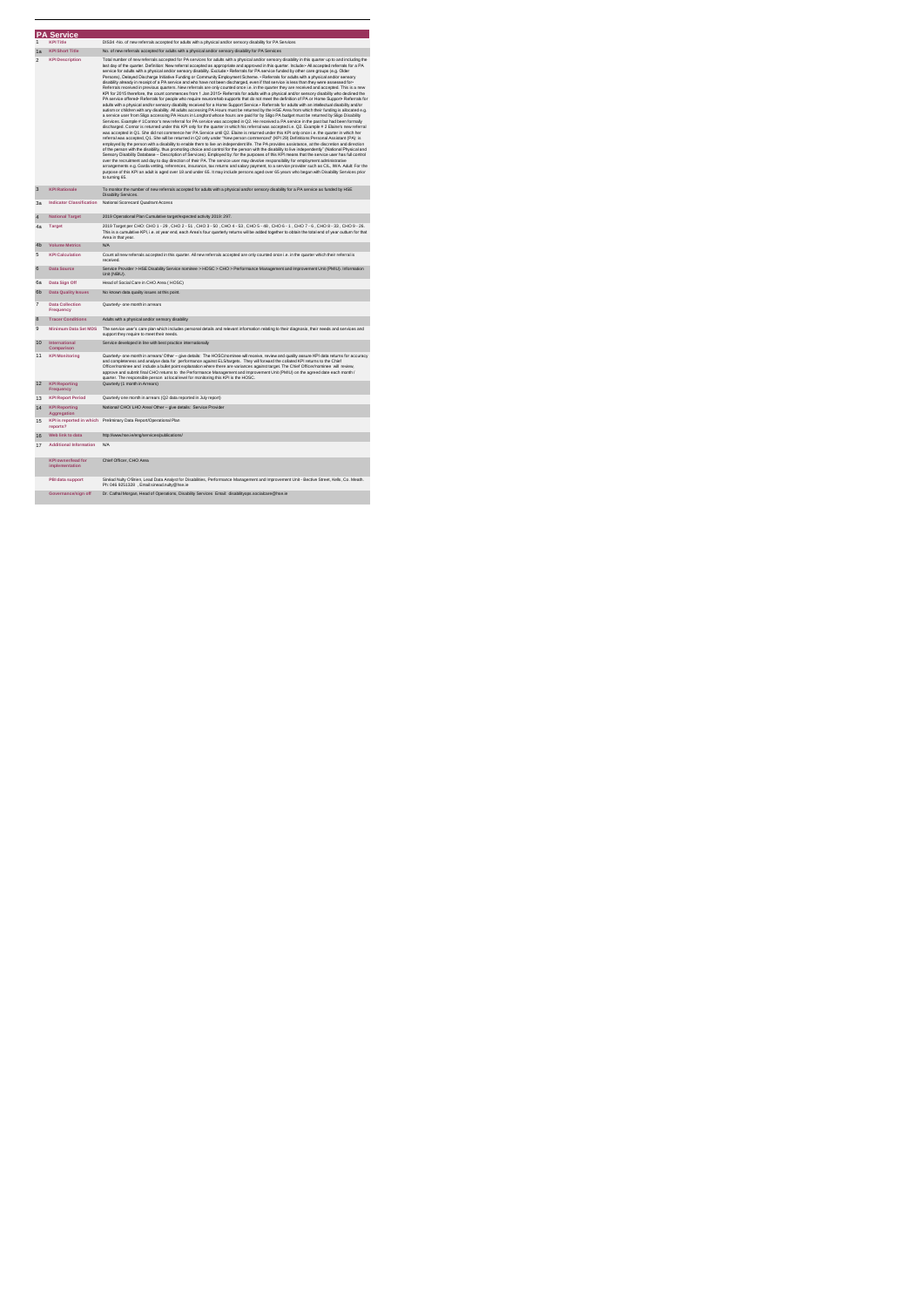|                 | <b>PA Service</b>                           |                                                                                                                                                                                                                                                                                                                                                                                                                                                                                                                                                                                                                                                     |
|-----------------|---------------------------------------------|-----------------------------------------------------------------------------------------------------------------------------------------------------------------------------------------------------------------------------------------------------------------------------------------------------------------------------------------------------------------------------------------------------------------------------------------------------------------------------------------------------------------------------------------------------------------------------------------------------------------------------------------------------|
|                 | <b>KPITitle</b>                             | DIS35 - No. of new adults with a physical and/or sensory disability who commenced a PA Service                                                                                                                                                                                                                                                                                                                                                                                                                                                                                                                                                      |
| 1a              | <b>KPI Short Title</b>                      | No. of new adults with a physical and/or sensory disability who commenced a PA Service                                                                                                                                                                                                                                                                                                                                                                                                                                                                                                                                                              |
| $\overline{2}$  | <b>KPI Description</b>                      | Total number of new adults with a physical and/or sensory disability, who commenced a PA service in this quarter up to and including the last<br>day of the currier include: . All adults who commenced a DA sension in this currier. Evolute: . Adults with a nimeinal andins secondy di                                                                                                                                                                                                                                                                                                                                                           |
| $\mathbf{R}$    | <b>KPI Rationale</b>                        | To monitor the number of new adults with a physical and/or sensory disability who commenced a PA service as funded by HSE Disability<br>Services in this quarter                                                                                                                                                                                                                                                                                                                                                                                                                                                                                    |
| 3a              | <b>Indicator Classification</b>             | National Scorecard Quadrant Access                                                                                                                                                                                                                                                                                                                                                                                                                                                                                                                                                                                                                  |
| 4               | <b>National Target</b>                      | 2019 Operational Plan Cumulative target/expected activity 2019: 224.                                                                                                                                                                                                                                                                                                                                                                                                                                                                                                                                                                                |
| 4a              | Target                                      | 2019 Target per CHO: CHO 1 - 22 , CHO 2 - 38 , CHO 3 - 38 , CHO 4 - 40 , CHO 5 - 36 , CHO 6 - 0 , CHO 7 - 5 ,CHO 8 - 25 , CHO 9 - 20.<br>This is a cumulative KPI, i.e. at year end, each Area's four quarterly outturns will be added together to obtain the total end of year outturn for<br>that Area in that year                                                                                                                                                                                                                                                                                                                               |
| 4 <sub>b</sub>  | <b>Volume Metrics</b>                       | <b>N/A</b>                                                                                                                                                                                                                                                                                                                                                                                                                                                                                                                                                                                                                                          |
| 5               | <b>KPI Calculation</b>                      | Count the number of new adults with a physical and/or sensory disability who commenced a PA service in this quarter. New adults commencing<br>a PA service are only counted once i.e. in the quarter which their service commenced.                                                                                                                                                                                                                                                                                                                                                                                                                 |
| $\mathbf{6}$    | <b>Data Source</b>                          | Service Provider > HSE Disability Service nominee > HOSC > CHO > Performance Management and Improvement Unit (PMIU).                                                                                                                                                                                                                                                                                                                                                                                                                                                                                                                                |
| 6a              | Data Sign Off                               | Head of Social Care in CHO Area (HOSC)                                                                                                                                                                                                                                                                                                                                                                                                                                                                                                                                                                                                              |
| 6b              | <b>Data Quality Issues</b>                  | No known data quality issues at this point.                                                                                                                                                                                                                                                                                                                                                                                                                                                                                                                                                                                                         |
| $\overline{7}$  | <b>Data Collection</b><br>Frequency         | Quarterly- one month in arrears                                                                                                                                                                                                                                                                                                                                                                                                                                                                                                                                                                                                                     |
| 8               | <b>Tracer Conditions</b>                    | Adults with a physical and/or sensory disability                                                                                                                                                                                                                                                                                                                                                                                                                                                                                                                                                                                                    |
| 9               | Minimum Data Set MDS                        | The service user's care plan which includes personal details and relevant information relating to their diagnosis, their needs and services and<br>support they require to meet their needs.                                                                                                                                                                                                                                                                                                                                                                                                                                                        |
| 10              | International<br>Comparison                 | Service developed in line with best practice internationally                                                                                                                                                                                                                                                                                                                                                                                                                                                                                                                                                                                        |
| 11              | <b>KPI Monitoring</b>                       | Quarterly- one month in arrears/ Other - give details: The HOSC/nominee will receive, review and quality assure KPI data returns for accuracy<br>and completeness and analyse data for performance against ELS/targets. They will forward the collated KPI returns to the Chief<br>Officer/nominee and include a bullet point explanation where there are variances against target. The Chief Officer/nominee will review,<br>approve and submit final CHO returns to the Performance Management and Improvement Unit (PMIU) on the agreed date each month /<br>quarter. The responsible person at local level for monitoring this KPI is the HOSC. |
| 12 <sup>1</sup> | <b>KPI Reporting</b><br>Frequency           | Quarterly (1 month in Arrears)                                                                                                                                                                                                                                                                                                                                                                                                                                                                                                                                                                                                                      |
| 13              | <b>KPI Report Period</b>                    | Quarterly one month in arrears (Q2 data reported in July report)                                                                                                                                                                                                                                                                                                                                                                                                                                                                                                                                                                                    |
| 14              | <b>KPI Reporting</b><br>Aggregation         | National/ CHO/ LHO Area/ Other - give details: Service Provider                                                                                                                                                                                                                                                                                                                                                                                                                                                                                                                                                                                     |
| 15              | reports?                                    | KPI is reported in which Preliminary Data Report/Operational Plan                                                                                                                                                                                                                                                                                                                                                                                                                                                                                                                                                                                   |
| 16              | Web link to data                            | http://www.hse.ie/eng/services/publications/                                                                                                                                                                                                                                                                                                                                                                                                                                                                                                                                                                                                        |
| 17              | <b>Additional Information</b>               | N/A                                                                                                                                                                                                                                                                                                                                                                                                                                                                                                                                                                                                                                                 |
|                 | <b>KPI</b> owner/lead for<br>implementation | Chief Officer, CHO Area                                                                                                                                                                                                                                                                                                                                                                                                                                                                                                                                                                                                                             |
|                 | PBI data support                            | Sinéad Nulty O'Brien, Lead Data Analyst for Disabilities, Performance Management and Improvement Unit - Bective Street, Kells, Co. Meath.<br>Ph: 046 9251328 . Email:sinead.nutv@hse.ie                                                                                                                                                                                                                                                                                                                                                                                                                                                             |
|                 | Governance/sign off                         | Dr. Cathal Morgan, Head of Operations, Disability Services Email: disabilityops socialcare @hse.ie                                                                                                                                                                                                                                                                                                                                                                                                                                                                                                                                                  |
|                 |                                             |                                                                                                                                                                                                                                                                                                                                                                                                                                                                                                                                                                                                                                                     |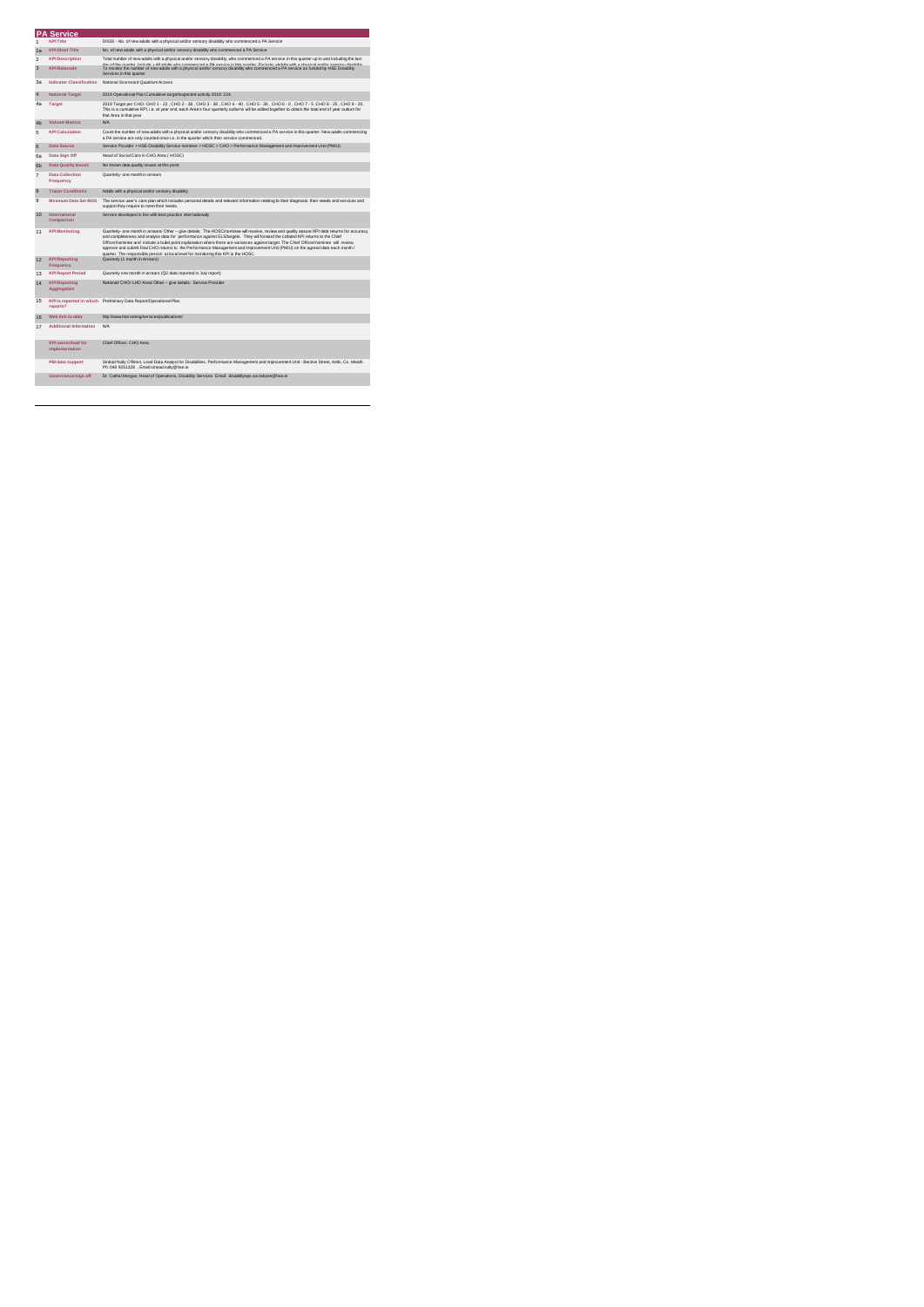| Α<br><b>Service</b>     |                                             |                                                                                                                                                                                                                                                                                                                                                                                                                                                                                                                                                                                                                                                                                                                                                                                                                                                                                                                                                                                                                                                                                                                                                                                                                                                                                                                                                                                                                                                                                                                                                                                                                                                                                                                                                                                                                                                                                                                                                                                                                                                                                                                                                                                                                                                                                                                                                                                                                                                                                                                                                                                                                                                                                                                                                                                                                                                                                                                                                                                                                                                                                                                                                                                   |
|-------------------------|---------------------------------------------|-----------------------------------------------------------------------------------------------------------------------------------------------------------------------------------------------------------------------------------------------------------------------------------------------------------------------------------------------------------------------------------------------------------------------------------------------------------------------------------------------------------------------------------------------------------------------------------------------------------------------------------------------------------------------------------------------------------------------------------------------------------------------------------------------------------------------------------------------------------------------------------------------------------------------------------------------------------------------------------------------------------------------------------------------------------------------------------------------------------------------------------------------------------------------------------------------------------------------------------------------------------------------------------------------------------------------------------------------------------------------------------------------------------------------------------------------------------------------------------------------------------------------------------------------------------------------------------------------------------------------------------------------------------------------------------------------------------------------------------------------------------------------------------------------------------------------------------------------------------------------------------------------------------------------------------------------------------------------------------------------------------------------------------------------------------------------------------------------------------------------------------------------------------------------------------------------------------------------------------------------------------------------------------------------------------------------------------------------------------------------------------------------------------------------------------------------------------------------------------------------------------------------------------------------------------------------------------------------------------------------------------------------------------------------------------------------------------------------------------------------------------------------------------------------------------------------------------------------------------------------------------------------------------------------------------------------------------------------------------------------------------------------------------------------------------------------------------------------------------------------------------------------------------------------------------|
| $\mathbf{1}$            | <b>KPITitle</b>                             | DIS36 - No. of existing adults with a physical and/or sensory disability in receipt of a PA Service                                                                                                                                                                                                                                                                                                                                                                                                                                                                                                                                                                                                                                                                                                                                                                                                                                                                                                                                                                                                                                                                                                                                                                                                                                                                                                                                                                                                                                                                                                                                                                                                                                                                                                                                                                                                                                                                                                                                                                                                                                                                                                                                                                                                                                                                                                                                                                                                                                                                                                                                                                                                                                                                                                                                                                                                                                                                                                                                                                                                                                                                               |
| 1a                      | <b>KPI Short Title</b>                      | No. of existing adults with a physical and/or sensory disability in receipt of a PA Service                                                                                                                                                                                                                                                                                                                                                                                                                                                                                                                                                                                                                                                                                                                                                                                                                                                                                                                                                                                                                                                                                                                                                                                                                                                                                                                                                                                                                                                                                                                                                                                                                                                                                                                                                                                                                                                                                                                                                                                                                                                                                                                                                                                                                                                                                                                                                                                                                                                                                                                                                                                                                                                                                                                                                                                                                                                                                                                                                                                                                                                                                       |
| $\overline{2}$          | <b>KPI Description</b>                      | Total number of adults with a physical and/or sensory disability who continued a PA service, in this quarter and who have not been discharged<br>in a previous quarter, up to and including the last day of the quarter. Include:« Adults with a physical and/or sensory disability who continued a<br>PA service in this quarter from any previous quarter who have not been formally discharged- In Q1, only adults with a physical and/or sensory<br>disability who continued to receive a PA Service in Q1 from any previous quarter. Exclude: . Adults with a physical and/or sensory disability in<br>receipt of a PA service funded by other care groups (e.g. Older Persons), Delayed Discharge Initiative Funding or Community Employment<br>Scheme- Adults with a physical and/or sensory disability who commenced a PA service in this quarter- they are returned only under "New<br>people commenced" (KPI 29)+ In Q1, adults with a physical and/or sensory disability who accessed a PA service in the previous year's Q4 but<br>not in Q1+ Adults with physical and sensory disability who require neurorehab supports that do not meet the definition of PA or Home Support-<br>People who received a Home Support service - these are returned under KPI 37- Adults with an intellectual disability and/or autism or children<br>with any disability. All adults accessing PA Hours must be returned by the HSE Area from which their funding is allocated e.g. a service user<br>from Sligo accessing PA Hours through Longford CIL whose hours are paid for by Sligo PA budget must be returned by Sligo Disability<br>Services. Example # 1:Jennifer received a PA Service in Q1, Q2 and Q3. Therefore Jennifer is returned under this KPI in Q1, Q2 and Q3.<br>Example # 2:Martina received PA service in Q2 and Q4, not in Q3 due to hospitalisation and had not been discharged from PA. Martina is<br>returned under this KPI only in Q2 and Q4, not in Q3. Example # 3: Liam received PA services in Q1 and was discharged during this quarter<br>due to moving outside of the Area. He is returned under this KPI in Q1. He is also returned under "No of people discharged" in Q1.<br>Definitions:Personal Assistant (PA): is employed by the person with a disability to enable them to live an independent life. The PA provides<br>assistance, at the discretion and direction of the person with the disability, thus promoting choice and control for the person with the disability to<br>live independently" (National Physical and Sensory Disability Database - Description of Services). Employed by: for the purposes of this KPI<br>means that the service user has full control over the recruitment and day to day direction of their PA. The service user may devolve<br>responsibility for employment administrative arrangements e.g. Garda vetting, references, insurance, tax returns and salary payment, to a<br>service provider such as CIL, IWA. Adult: For the purpose of this KPI an adult is aged over 18 and under 65. It may include persons aged over<br>65 years who began with Disability Services prior to turning 65. |
| $\mathbf{R}$            | <b>KPI Rationale</b>                        | To monitor the number of adults with a physical and/or sensory disability who continue to receive a PA service as funded by HSE Disability<br>Services.                                                                                                                                                                                                                                                                                                                                                                                                                                                                                                                                                                                                                                                                                                                                                                                                                                                                                                                                                                                                                                                                                                                                                                                                                                                                                                                                                                                                                                                                                                                                                                                                                                                                                                                                                                                                                                                                                                                                                                                                                                                                                                                                                                                                                                                                                                                                                                                                                                                                                                                                                                                                                                                                                                                                                                                                                                                                                                                                                                                                                           |
| 3a                      | <b>Indicator Classification</b>             | National Scorecard Quadrant Access                                                                                                                                                                                                                                                                                                                                                                                                                                                                                                                                                                                                                                                                                                                                                                                                                                                                                                                                                                                                                                                                                                                                                                                                                                                                                                                                                                                                                                                                                                                                                                                                                                                                                                                                                                                                                                                                                                                                                                                                                                                                                                                                                                                                                                                                                                                                                                                                                                                                                                                                                                                                                                                                                                                                                                                                                                                                                                                                                                                                                                                                                                                                                |
| $\overline{\mathbf{4}}$ | <b>National Target</b>                      | 2019 Operational Plan Point in Time target/expected activity 2019: 2,486.                                                                                                                                                                                                                                                                                                                                                                                                                                                                                                                                                                                                                                                                                                                                                                                                                                                                                                                                                                                                                                                                                                                                                                                                                                                                                                                                                                                                                                                                                                                                                                                                                                                                                                                                                                                                                                                                                                                                                                                                                                                                                                                                                                                                                                                                                                                                                                                                                                                                                                                                                                                                                                                                                                                                                                                                                                                                                                                                                                                                                                                                                                         |
| 4a                      | Target                                      | 2019 Target per CHO: CHO 1 - 249 , CHO 2 - 423 , CHO 3 - 419 , CHO 4 - 441 , CHO 5 - 398 , CHO 6 - 9 , CHO 7 - 51 , CHO 8 - 276 ,<br>CHO 9 -222. This is a point in time KPI calculation i.e. do not add quarterly returns together.                                                                                                                                                                                                                                                                                                                                                                                                                                                                                                                                                                                                                                                                                                                                                                                                                                                                                                                                                                                                                                                                                                                                                                                                                                                                                                                                                                                                                                                                                                                                                                                                                                                                                                                                                                                                                                                                                                                                                                                                                                                                                                                                                                                                                                                                                                                                                                                                                                                                                                                                                                                                                                                                                                                                                                                                                                                                                                                                              |
| 4 <sub>b</sub>          | <b>Volume Metrics</b>                       | N/h                                                                                                                                                                                                                                                                                                                                                                                                                                                                                                                                                                                                                                                                                                                                                                                                                                                                                                                                                                                                                                                                                                                                                                                                                                                                                                                                                                                                                                                                                                                                                                                                                                                                                                                                                                                                                                                                                                                                                                                                                                                                                                                                                                                                                                                                                                                                                                                                                                                                                                                                                                                                                                                                                                                                                                                                                                                                                                                                                                                                                                                                                                                                                                               |
| 5                       | <b>KPI Calculation</b>                      | Count the total number of adults with a physical and/or sensory disability continuing to receive a PA service in this quarter who had not been<br>discharged in a previous quarter. For year end outturn, use Q4 outturn e.g. Cork: Q1: 395, Q2: 418, Q3: 420, Q4: 422, the total number of<br>people continuing PA at year end is 422.                                                                                                                                                                                                                                                                                                                                                                                                                                                                                                                                                                                                                                                                                                                                                                                                                                                                                                                                                                                                                                                                                                                                                                                                                                                                                                                                                                                                                                                                                                                                                                                                                                                                                                                                                                                                                                                                                                                                                                                                                                                                                                                                                                                                                                                                                                                                                                                                                                                                                                                                                                                                                                                                                                                                                                                                                                           |
| 6                       | <b>Data Source</b>                          | Service Provider > HSE Disability Service nominee > HOSC > CHO > Performance Management and Improvement Unit (PMIU).                                                                                                                                                                                                                                                                                                                                                                                                                                                                                                                                                                                                                                                                                                                                                                                                                                                                                                                                                                                                                                                                                                                                                                                                                                                                                                                                                                                                                                                                                                                                                                                                                                                                                                                                                                                                                                                                                                                                                                                                                                                                                                                                                                                                                                                                                                                                                                                                                                                                                                                                                                                                                                                                                                                                                                                                                                                                                                                                                                                                                                                              |
| 6a                      | Data Sign Off                               | Head of Social Care in CHO Area ( HOSC)                                                                                                                                                                                                                                                                                                                                                                                                                                                                                                                                                                                                                                                                                                                                                                                                                                                                                                                                                                                                                                                                                                                                                                                                                                                                                                                                                                                                                                                                                                                                                                                                                                                                                                                                                                                                                                                                                                                                                                                                                                                                                                                                                                                                                                                                                                                                                                                                                                                                                                                                                                                                                                                                                                                                                                                                                                                                                                                                                                                                                                                                                                                                           |
| 6h                      | <b>Data Quality Issues</b>                  | No known data quality issues at this point.                                                                                                                                                                                                                                                                                                                                                                                                                                                                                                                                                                                                                                                                                                                                                                                                                                                                                                                                                                                                                                                                                                                                                                                                                                                                                                                                                                                                                                                                                                                                                                                                                                                                                                                                                                                                                                                                                                                                                                                                                                                                                                                                                                                                                                                                                                                                                                                                                                                                                                                                                                                                                                                                                                                                                                                                                                                                                                                                                                                                                                                                                                                                       |
| $\overline{7}$          | <b>Data Collection</b><br>Frequency         | Quarterly- one month in arrears                                                                                                                                                                                                                                                                                                                                                                                                                                                                                                                                                                                                                                                                                                                                                                                                                                                                                                                                                                                                                                                                                                                                                                                                                                                                                                                                                                                                                                                                                                                                                                                                                                                                                                                                                                                                                                                                                                                                                                                                                                                                                                                                                                                                                                                                                                                                                                                                                                                                                                                                                                                                                                                                                                                                                                                                                                                                                                                                                                                                                                                                                                                                                   |
| 8                       | <b>Tracer Conditions</b>                    | Adults with a physical and/or sensory disability                                                                                                                                                                                                                                                                                                                                                                                                                                                                                                                                                                                                                                                                                                                                                                                                                                                                                                                                                                                                                                                                                                                                                                                                                                                                                                                                                                                                                                                                                                                                                                                                                                                                                                                                                                                                                                                                                                                                                                                                                                                                                                                                                                                                                                                                                                                                                                                                                                                                                                                                                                                                                                                                                                                                                                                                                                                                                                                                                                                                                                                                                                                                  |
| я                       | <b>Minimum Data Set MDS</b>                 | The service user's care plan which includes personal details and relevant information relating to their diagnosis, their needs and services and<br>support they require to meet their needs.                                                                                                                                                                                                                                                                                                                                                                                                                                                                                                                                                                                                                                                                                                                                                                                                                                                                                                                                                                                                                                                                                                                                                                                                                                                                                                                                                                                                                                                                                                                                                                                                                                                                                                                                                                                                                                                                                                                                                                                                                                                                                                                                                                                                                                                                                                                                                                                                                                                                                                                                                                                                                                                                                                                                                                                                                                                                                                                                                                                      |
| 10                      | International<br>Comparison                 | Service developed in line with best practice internationally                                                                                                                                                                                                                                                                                                                                                                                                                                                                                                                                                                                                                                                                                                                                                                                                                                                                                                                                                                                                                                                                                                                                                                                                                                                                                                                                                                                                                                                                                                                                                                                                                                                                                                                                                                                                                                                                                                                                                                                                                                                                                                                                                                                                                                                                                                                                                                                                                                                                                                                                                                                                                                                                                                                                                                                                                                                                                                                                                                                                                                                                                                                      |
| 11                      | <b>KPI Monitoring</b>                       | Quarterly- one month in arrears/ Other - give details: The HOSC/nominee will receive, review and quality assure KPI data returns for accuracy<br>and completeness and analyse data for performance against ELS/targets. They will forward the collated KPI returns to the Chief<br>Officer/nominee and include a bullet point explanation where there are variances against target. The Chief Officer/nominee will review,<br>approve and submit final CHO returns to the Performance Management and Improvement Unit (PMIU) on the agreed date each month /<br>quarter. The responsible person at local level for monitoring this KPI is the HOSC.                                                                                                                                                                                                                                                                                                                                                                                                                                                                                                                                                                                                                                                                                                                                                                                                                                                                                                                                                                                                                                                                                                                                                                                                                                                                                                                                                                                                                                                                                                                                                                                                                                                                                                                                                                                                                                                                                                                                                                                                                                                                                                                                                                                                                                                                                                                                                                                                                                                                                                                               |
| 12                      | <b>KPI Reporting</b><br>Frequency           | Quarterly (1 month in Arrears)                                                                                                                                                                                                                                                                                                                                                                                                                                                                                                                                                                                                                                                                                                                                                                                                                                                                                                                                                                                                                                                                                                                                                                                                                                                                                                                                                                                                                                                                                                                                                                                                                                                                                                                                                                                                                                                                                                                                                                                                                                                                                                                                                                                                                                                                                                                                                                                                                                                                                                                                                                                                                                                                                                                                                                                                                                                                                                                                                                                                                                                                                                                                                    |
| 13                      | <b>KPI Report Period</b>                    | Quarterly one month in arrears (Q2 data reported in July report)                                                                                                                                                                                                                                                                                                                                                                                                                                                                                                                                                                                                                                                                                                                                                                                                                                                                                                                                                                                                                                                                                                                                                                                                                                                                                                                                                                                                                                                                                                                                                                                                                                                                                                                                                                                                                                                                                                                                                                                                                                                                                                                                                                                                                                                                                                                                                                                                                                                                                                                                                                                                                                                                                                                                                                                                                                                                                                                                                                                                                                                                                                                  |
| 14                      | <b>KPI Reporting</b><br>Aggregation         | National/ CHO/LHO Area/ Other - give details: Service Provider                                                                                                                                                                                                                                                                                                                                                                                                                                                                                                                                                                                                                                                                                                                                                                                                                                                                                                                                                                                                                                                                                                                                                                                                                                                                                                                                                                                                                                                                                                                                                                                                                                                                                                                                                                                                                                                                                                                                                                                                                                                                                                                                                                                                                                                                                                                                                                                                                                                                                                                                                                                                                                                                                                                                                                                                                                                                                                                                                                                                                                                                                                                    |
| 15                      | reports?                                    | KPI is reported in which Preliminary Data Report/Operational Plan                                                                                                                                                                                                                                                                                                                                                                                                                                                                                                                                                                                                                                                                                                                                                                                                                                                                                                                                                                                                                                                                                                                                                                                                                                                                                                                                                                                                                                                                                                                                                                                                                                                                                                                                                                                                                                                                                                                                                                                                                                                                                                                                                                                                                                                                                                                                                                                                                                                                                                                                                                                                                                                                                                                                                                                                                                                                                                                                                                                                                                                                                                                 |
| 16                      | Web link to data                            | http://www.hse.ia/eng/services/publications/                                                                                                                                                                                                                                                                                                                                                                                                                                                                                                                                                                                                                                                                                                                                                                                                                                                                                                                                                                                                                                                                                                                                                                                                                                                                                                                                                                                                                                                                                                                                                                                                                                                                                                                                                                                                                                                                                                                                                                                                                                                                                                                                                                                                                                                                                                                                                                                                                                                                                                                                                                                                                                                                                                                                                                                                                                                                                                                                                                                                                                                                                                                                      |
| 17                      | <b>Additional Information</b>               | N/h                                                                                                                                                                                                                                                                                                                                                                                                                                                                                                                                                                                                                                                                                                                                                                                                                                                                                                                                                                                                                                                                                                                                                                                                                                                                                                                                                                                                                                                                                                                                                                                                                                                                                                                                                                                                                                                                                                                                                                                                                                                                                                                                                                                                                                                                                                                                                                                                                                                                                                                                                                                                                                                                                                                                                                                                                                                                                                                                                                                                                                                                                                                                                                               |
|                         | <b>KPI</b> owner/lead for<br>implementation | Chief Officer, CHO Area                                                                                                                                                                                                                                                                                                                                                                                                                                                                                                                                                                                                                                                                                                                                                                                                                                                                                                                                                                                                                                                                                                                                                                                                                                                                                                                                                                                                                                                                                                                                                                                                                                                                                                                                                                                                                                                                                                                                                                                                                                                                                                                                                                                                                                                                                                                                                                                                                                                                                                                                                                                                                                                                                                                                                                                                                                                                                                                                                                                                                                                                                                                                                           |
|                         | PBI data support                            | Sinéad Nulty O'Brien, Lead Data Analyst for Disabilities, Performance Management and Improvement Unit - Bective Street, Kells, Co. Meath.<br>Ph: 046 9251328 , Emailsinead.nuty@hse.ie                                                                                                                                                                                                                                                                                                                                                                                                                                                                                                                                                                                                                                                                                                                                                                                                                                                                                                                                                                                                                                                                                                                                                                                                                                                                                                                                                                                                                                                                                                                                                                                                                                                                                                                                                                                                                                                                                                                                                                                                                                                                                                                                                                                                                                                                                                                                                                                                                                                                                                                                                                                                                                                                                                                                                                                                                                                                                                                                                                                            |
|                         | Governance/sign off                         | Dr. Cathal Morgan, Head of Operations, Disability Services Email: disabilityops.socialcare@hse.ie                                                                                                                                                                                                                                                                                                                                                                                                                                                                                                                                                                                                                                                                                                                                                                                                                                                                                                                                                                                                                                                                                                                                                                                                                                                                                                                                                                                                                                                                                                                                                                                                                                                                                                                                                                                                                                                                                                                                                                                                                                                                                                                                                                                                                                                                                                                                                                                                                                                                                                                                                                                                                                                                                                                                                                                                                                                                                                                                                                                                                                                                                 |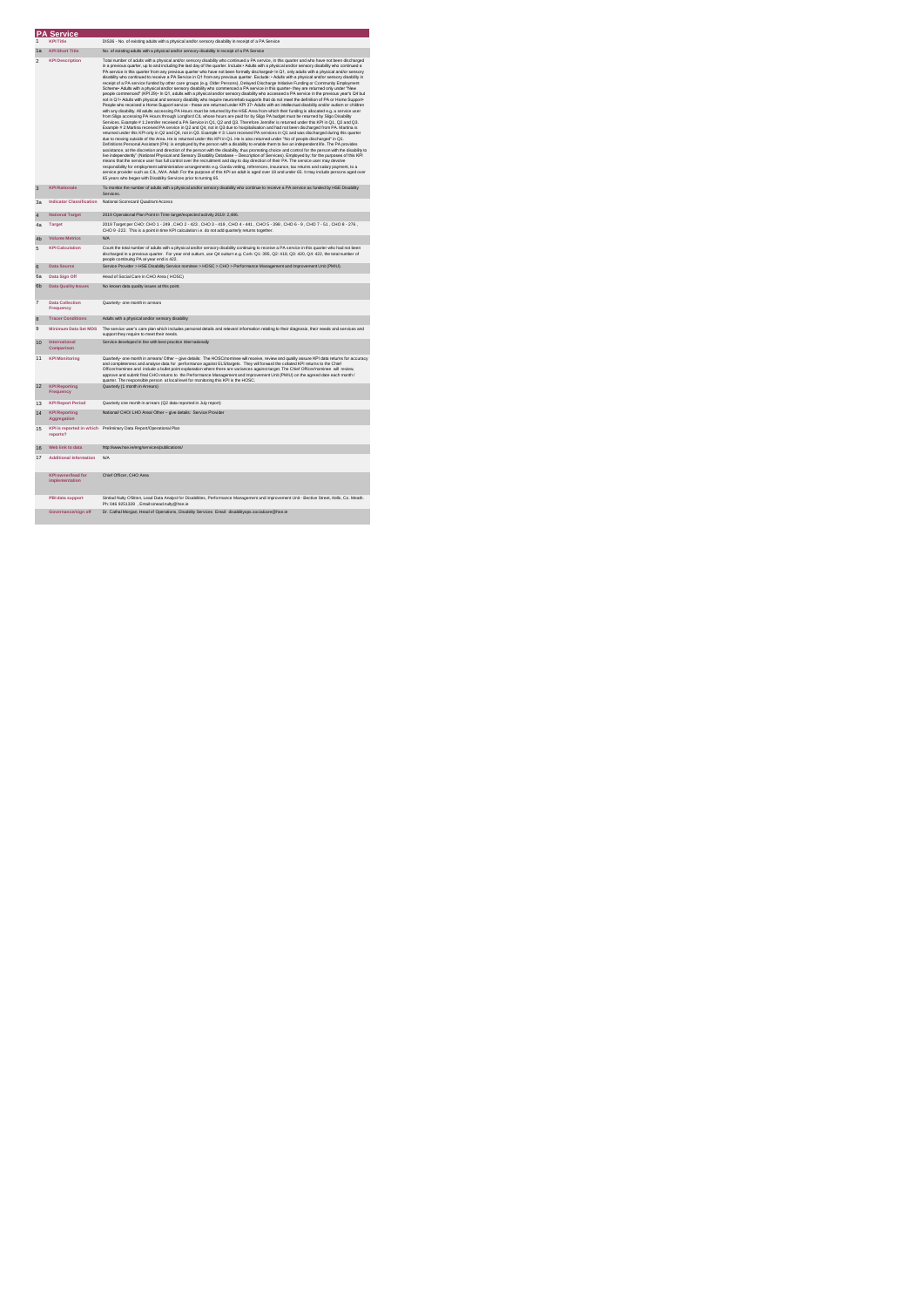|                | <b>PA Service</b>                           |                                                                                                                                                                                                                                                                                                                                                                                                                                                                                                                                                                                                                                                                                                                                                                                                                                                                                                                                                                                                                                                                                                                                                                                                                                                                                                                                                                                                                                                                                                                                                                                                                                                                                                                                                                                                                                                                                                                                                                                                                                                                                                                                                                                                                                                                                                                                                                                                                                                                                                                                                                                                                                                                                                                                                                                                                                                                                                                                                                                                                                                                                                                                                                                                                                                                                                                                                                                                                     |
|----------------|---------------------------------------------|---------------------------------------------------------------------------------------------------------------------------------------------------------------------------------------------------------------------------------------------------------------------------------------------------------------------------------------------------------------------------------------------------------------------------------------------------------------------------------------------------------------------------------------------------------------------------------------------------------------------------------------------------------------------------------------------------------------------------------------------------------------------------------------------------------------------------------------------------------------------------------------------------------------------------------------------------------------------------------------------------------------------------------------------------------------------------------------------------------------------------------------------------------------------------------------------------------------------------------------------------------------------------------------------------------------------------------------------------------------------------------------------------------------------------------------------------------------------------------------------------------------------------------------------------------------------------------------------------------------------------------------------------------------------------------------------------------------------------------------------------------------------------------------------------------------------------------------------------------------------------------------------------------------------------------------------------------------------------------------------------------------------------------------------------------------------------------------------------------------------------------------------------------------------------------------------------------------------------------------------------------------------------------------------------------------------------------------------------------------------------------------------------------------------------------------------------------------------------------------------------------------------------------------------------------------------------------------------------------------------------------------------------------------------------------------------------------------------------------------------------------------------------------------------------------------------------------------------------------------------------------------------------------------------------------------------------------------------------------------------------------------------------------------------------------------------------------------------------------------------------------------------------------------------------------------------------------------------------------------------------------------------------------------------------------------------------------------------------------------------------------------------------------------------|
|                | <b>KPITitle</b>                             | DIS37 - No. adults with a physical and/or sensory disability formally discharged from a PA service                                                                                                                                                                                                                                                                                                                                                                                                                                                                                                                                                                                                                                                                                                                                                                                                                                                                                                                                                                                                                                                                                                                                                                                                                                                                                                                                                                                                                                                                                                                                                                                                                                                                                                                                                                                                                                                                                                                                                                                                                                                                                                                                                                                                                                                                                                                                                                                                                                                                                                                                                                                                                                                                                                                                                                                                                                                                                                                                                                                                                                                                                                                                                                                                                                                                                                                  |
| 18             | <b>KPI Short Title</b>                      | No. adults with a physical and/or sensory disability formally discharged from a PA service                                                                                                                                                                                                                                                                                                                                                                                                                                                                                                                                                                                                                                                                                                                                                                                                                                                                                                                                                                                                                                                                                                                                                                                                                                                                                                                                                                                                                                                                                                                                                                                                                                                                                                                                                                                                                                                                                                                                                                                                                                                                                                                                                                                                                                                                                                                                                                                                                                                                                                                                                                                                                                                                                                                                                                                                                                                                                                                                                                                                                                                                                                                                                                                                                                                                                                                          |
| $\overline{z}$ | <b>KPI</b> Description                      | Total number of adults with a physical and/or sensory disability, formally discharged from a PA service in this quarter up to and including the last<br>day of the quarter. Reasons for discharge may include: . Residential placement. Transferred to other provider, other area. Service is no longer<br>required or no longer meeting needs- Deceased. Include: - Adults with a physical and/or sensory disability formally discharged from a PA<br>service in this quarter. Exclude:+ Adults with a physical and/or sensory disability discharged from PA service funded by other care groups (e.g.<br>Older Persons), Delayed Discharge Initiative Funding or Community Employment Scheme- Adults with a physical and/or sensory disability in<br>receipt of or awaiting commencement of a PA service who have not been formally discharged- Adults with a Physical and/ or Sensory Disability<br>who receive a Home Support service+ Adults with physical and sensory disability who require neurorehab supports that do not meet the<br>definition of PA or Home Support Adults with an Intellectual Disability and / or autism. Children with any disability. All adults accessing PA Hours<br>must be returned by the HSE Area from which their funding is allocated e.g. a service user from Sligo accessing PA Hours through Longford<br>CIL whose hours are paid for by Sigo PA budget must be returned by Sigo Disability Services. Example # 1: Kate received PA service in Q1<br>and Q2 in Waterford. She was formally discharged at end of Q2 as she moved to Donegal. Kate is returned by Waterford under this KPI in Q2.<br>She is also returned by Waterford in Q2 under "No. of Existing Persons in receipt of PA" and by Donegal under "No. of new referrals received"<br>for the quarter in which they receive her new referral. Example # 2 Susan has been receiving PA service over years. She was admitted to<br>hospital in Q1 and it is unclear at end of the quarter whether she will be returning home and to PA services or to residential and so returned<br>under this KPI. Each person's case needs to be reviewed individually to determine when formal discharge from PA is appropriate. If a person is<br>discharged from PA and returned under this KPI, should they later return home/ to PA service, return them under "No. new referrals accepted"<br>and "No. new persons commenced" in relevant quarter. Definitions:Personal Assistant (PA): is employed by the person with a disability to<br>enable them to live an independent life. The PA provides assistance, at the discretion and direction of the person with the disability, thus<br>promoting choice and control for the person with the disability to live independently" (National Physical and Sensory Disability Database -<br>Description of Services). Employed by: for the purposes of this KPI means that the service user has full control over the recruitment and day to<br>day direction of their PA. The service user may devolve responsibility for employment administrative arrangements e.g. Garda vetting,<br>references, insurance, tax returns and salary payment, to a service provider such as CIL, IWA. Adult: For the purpose of this KPI an adult is<br>aged over 18 and under 65. It may include persons aged over 65 years who began with Disability Services prior to turning 65. |
| $\mathbf{R}$   | <b>KPI Rationale</b>                        | To monitor the number of adults with a physical and/or sensory disability formally discharged from PA services as funded by HSE Disability<br>Services                                                                                                                                                                                                                                                                                                                                                                                                                                                                                                                                                                                                                                                                                                                                                                                                                                                                                                                                                                                                                                                                                                                                                                                                                                                                                                                                                                                                                                                                                                                                                                                                                                                                                                                                                                                                                                                                                                                                                                                                                                                                                                                                                                                                                                                                                                                                                                                                                                                                                                                                                                                                                                                                                                                                                                                                                                                                                                                                                                                                                                                                                                                                                                                                                                                              |
| 3a             | Indicator Classification                    | National Scorecard Quadrant Access                                                                                                                                                                                                                                                                                                                                                                                                                                                                                                                                                                                                                                                                                                                                                                                                                                                                                                                                                                                                                                                                                                                                                                                                                                                                                                                                                                                                                                                                                                                                                                                                                                                                                                                                                                                                                                                                                                                                                                                                                                                                                                                                                                                                                                                                                                                                                                                                                                                                                                                                                                                                                                                                                                                                                                                                                                                                                                                                                                                                                                                                                                                                                                                                                                                                                                                                                                                  |
| $\overline{4}$ | <b>National Target</b>                      | 2019 Operational Plan Cumulative target/expected activity 2019: 150.                                                                                                                                                                                                                                                                                                                                                                                                                                                                                                                                                                                                                                                                                                                                                                                                                                                                                                                                                                                                                                                                                                                                                                                                                                                                                                                                                                                                                                                                                                                                                                                                                                                                                                                                                                                                                                                                                                                                                                                                                                                                                                                                                                                                                                                                                                                                                                                                                                                                                                                                                                                                                                                                                                                                                                                                                                                                                                                                                                                                                                                                                                                                                                                                                                                                                                                                                |
| 48             | Target                                      | 2019 Target per CHO: CHO 1 - 15, CHO 2 - 26, CHO 3 - 25, CHO 4 - 27, CHO 5 - 24, CHO 6 - 0, CHO 7 - 3, CHO 8 - 17, CHO 9 - 13.<br>This is a cumulative KPI, i.e. at year end, each Area's four quarterly outturns will be added together to obtain the total end of year outturn for<br>that Area in that year                                                                                                                                                                                                                                                                                                                                                                                                                                                                                                                                                                                                                                                                                                                                                                                                                                                                                                                                                                                                                                                                                                                                                                                                                                                                                                                                                                                                                                                                                                                                                                                                                                                                                                                                                                                                                                                                                                                                                                                                                                                                                                                                                                                                                                                                                                                                                                                                                                                                                                                                                                                                                                                                                                                                                                                                                                                                                                                                                                                                                                                                                                      |
| 4h             | <b>Volume Metrics</b>                       | N/A                                                                                                                                                                                                                                                                                                                                                                                                                                                                                                                                                                                                                                                                                                                                                                                                                                                                                                                                                                                                                                                                                                                                                                                                                                                                                                                                                                                                                                                                                                                                                                                                                                                                                                                                                                                                                                                                                                                                                                                                                                                                                                                                                                                                                                                                                                                                                                                                                                                                                                                                                                                                                                                                                                                                                                                                                                                                                                                                                                                                                                                                                                                                                                                                                                                                                                                                                                                                                 |
| 5              | <b>KPI Calculation</b>                      | Count all adults with a physical and/or sensory disability discharged from PA services in this quarter. All discharges only to be counted once i.e.<br>in the quarter they are discharged.                                                                                                                                                                                                                                                                                                                                                                                                                                                                                                                                                                                                                                                                                                                                                                                                                                                                                                                                                                                                                                                                                                                                                                                                                                                                                                                                                                                                                                                                                                                                                                                                                                                                                                                                                                                                                                                                                                                                                                                                                                                                                                                                                                                                                                                                                                                                                                                                                                                                                                                                                                                                                                                                                                                                                                                                                                                                                                                                                                                                                                                                                                                                                                                                                          |
| 6              | <b>Data Source</b>                          | Service Provider > HSE Disability Service nominee > HOSC > CHO > Performance Management and Improvement Unit (PMIU).                                                                                                                                                                                                                                                                                                                                                                                                                                                                                                                                                                                                                                                                                                                                                                                                                                                                                                                                                                                                                                                                                                                                                                                                                                                                                                                                                                                                                                                                                                                                                                                                                                                                                                                                                                                                                                                                                                                                                                                                                                                                                                                                                                                                                                                                                                                                                                                                                                                                                                                                                                                                                                                                                                                                                                                                                                                                                                                                                                                                                                                                                                                                                                                                                                                                                                |
| Бa             | Data Sign Off                               | Head of Social Care in CHO Area (HOSC)                                                                                                                                                                                                                                                                                                                                                                                                                                                                                                                                                                                                                                                                                                                                                                                                                                                                                                                                                                                                                                                                                                                                                                                                                                                                                                                                                                                                                                                                                                                                                                                                                                                                                                                                                                                                                                                                                                                                                                                                                                                                                                                                                                                                                                                                                                                                                                                                                                                                                                                                                                                                                                                                                                                                                                                                                                                                                                                                                                                                                                                                                                                                                                                                                                                                                                                                                                              |
| 6h             | <b>Data Quality Issues</b>                  | No known data quality issues at this point.                                                                                                                                                                                                                                                                                                                                                                                                                                                                                                                                                                                                                                                                                                                                                                                                                                                                                                                                                                                                                                                                                                                                                                                                                                                                                                                                                                                                                                                                                                                                                                                                                                                                                                                                                                                                                                                                                                                                                                                                                                                                                                                                                                                                                                                                                                                                                                                                                                                                                                                                                                                                                                                                                                                                                                                                                                                                                                                                                                                                                                                                                                                                                                                                                                                                                                                                                                         |
| $\overline{7}$ | Data Collection<br>Frequency                | Quarterly- one month in arrears                                                                                                                                                                                                                                                                                                                                                                                                                                                                                                                                                                                                                                                                                                                                                                                                                                                                                                                                                                                                                                                                                                                                                                                                                                                                                                                                                                                                                                                                                                                                                                                                                                                                                                                                                                                                                                                                                                                                                                                                                                                                                                                                                                                                                                                                                                                                                                                                                                                                                                                                                                                                                                                                                                                                                                                                                                                                                                                                                                                                                                                                                                                                                                                                                                                                                                                                                                                     |
| 8              | <b>Tracer Conditions</b>                    | Adults with a physical and/or sensory disability                                                                                                                                                                                                                                                                                                                                                                                                                                                                                                                                                                                                                                                                                                                                                                                                                                                                                                                                                                                                                                                                                                                                                                                                                                                                                                                                                                                                                                                                                                                                                                                                                                                                                                                                                                                                                                                                                                                                                                                                                                                                                                                                                                                                                                                                                                                                                                                                                                                                                                                                                                                                                                                                                                                                                                                                                                                                                                                                                                                                                                                                                                                                                                                                                                                                                                                                                                    |
| $\circ$        | Minimum Data Set MDS                        | The service user's care plan which includes personal details and relevant information relating to their diagnosis, their needs and services and<br>support they require to meet their needs.                                                                                                                                                                                                                                                                                                                                                                                                                                                                                                                                                                                                                                                                                                                                                                                                                                                                                                                                                                                                                                                                                                                                                                                                                                                                                                                                                                                                                                                                                                                                                                                                                                                                                                                                                                                                                                                                                                                                                                                                                                                                                                                                                                                                                                                                                                                                                                                                                                                                                                                                                                                                                                                                                                                                                                                                                                                                                                                                                                                                                                                                                                                                                                                                                        |
| 10             | International<br>Comparison                 | Service developed in line with best practice internationally                                                                                                                                                                                                                                                                                                                                                                                                                                                                                                                                                                                                                                                                                                                                                                                                                                                                                                                                                                                                                                                                                                                                                                                                                                                                                                                                                                                                                                                                                                                                                                                                                                                                                                                                                                                                                                                                                                                                                                                                                                                                                                                                                                                                                                                                                                                                                                                                                                                                                                                                                                                                                                                                                                                                                                                                                                                                                                                                                                                                                                                                                                                                                                                                                                                                                                                                                        |
| 11             | <b>KPI Monitoring</b>                       | Quarterly/ Other - give details: The HOSC/nominee will receive, review and quality assure KPI data returns for accuracy and completeness<br>and analyse data for performance against ELS/targets. They will forward the collated KPI returns to the Chief Officer/nominee and include a<br>builet point explanation where there are variances against target. The Chief Officer/nominee will review, approve and submit final CHO returns<br>to the Performance Management and Improvement Unit (PMIU) on the agreed date each month / quarter. The responsible person at local<br>level for monitoring this KPI is the HOSC                                                                                                                                                                                                                                                                                                                                                                                                                                                                                                                                                                                                                                                                                                                                                                                                                                                                                                                                                                                                                                                                                                                                                                                                                                                                                                                                                                                                                                                                                                                                                                                                                                                                                                                                                                                                                                                                                                                                                                                                                                                                                                                                                                                                                                                                                                                                                                                                                                                                                                                                                                                                                                                                                                                                                                                        |
| 12             | <b>KPI Reporting</b><br>Frequency           | Quarterly- (1 month in Arrears)                                                                                                                                                                                                                                                                                                                                                                                                                                                                                                                                                                                                                                                                                                                                                                                                                                                                                                                                                                                                                                                                                                                                                                                                                                                                                                                                                                                                                                                                                                                                                                                                                                                                                                                                                                                                                                                                                                                                                                                                                                                                                                                                                                                                                                                                                                                                                                                                                                                                                                                                                                                                                                                                                                                                                                                                                                                                                                                                                                                                                                                                                                                                                                                                                                                                                                                                                                                     |
| 13             | <b>KPI Report Period</b>                    | Quarterly one month in arrears (Q2 data reported in July report)                                                                                                                                                                                                                                                                                                                                                                                                                                                                                                                                                                                                                                                                                                                                                                                                                                                                                                                                                                                                                                                                                                                                                                                                                                                                                                                                                                                                                                                                                                                                                                                                                                                                                                                                                                                                                                                                                                                                                                                                                                                                                                                                                                                                                                                                                                                                                                                                                                                                                                                                                                                                                                                                                                                                                                                                                                                                                                                                                                                                                                                                                                                                                                                                                                                                                                                                                    |
| 14             | <b>KPI Reporting</b><br>Aggregation         | National/ CHO/ LHO Area/ Other - give details: Service Provider                                                                                                                                                                                                                                                                                                                                                                                                                                                                                                                                                                                                                                                                                                                                                                                                                                                                                                                                                                                                                                                                                                                                                                                                                                                                                                                                                                                                                                                                                                                                                                                                                                                                                                                                                                                                                                                                                                                                                                                                                                                                                                                                                                                                                                                                                                                                                                                                                                                                                                                                                                                                                                                                                                                                                                                                                                                                                                                                                                                                                                                                                                                                                                                                                                                                                                                                                     |
| 15             | reports?                                    | KPI is reported in which Preliminary Data Report/Operational Plan                                                                                                                                                                                                                                                                                                                                                                                                                                                                                                                                                                                                                                                                                                                                                                                                                                                                                                                                                                                                                                                                                                                                                                                                                                                                                                                                                                                                                                                                                                                                                                                                                                                                                                                                                                                                                                                                                                                                                                                                                                                                                                                                                                                                                                                                                                                                                                                                                                                                                                                                                                                                                                                                                                                                                                                                                                                                                                                                                                                                                                                                                                                                                                                                                                                                                                                                                   |
| 16             | Web link to data                            | http://www.hse.je/eng/services/publications/                                                                                                                                                                                                                                                                                                                                                                                                                                                                                                                                                                                                                                                                                                                                                                                                                                                                                                                                                                                                                                                                                                                                                                                                                                                                                                                                                                                                                                                                                                                                                                                                                                                                                                                                                                                                                                                                                                                                                                                                                                                                                                                                                                                                                                                                                                                                                                                                                                                                                                                                                                                                                                                                                                                                                                                                                                                                                                                                                                                                                                                                                                                                                                                                                                                                                                                                                                        |
| 17             | <b>Additional Information</b>               | N/L                                                                                                                                                                                                                                                                                                                                                                                                                                                                                                                                                                                                                                                                                                                                                                                                                                                                                                                                                                                                                                                                                                                                                                                                                                                                                                                                                                                                                                                                                                                                                                                                                                                                                                                                                                                                                                                                                                                                                                                                                                                                                                                                                                                                                                                                                                                                                                                                                                                                                                                                                                                                                                                                                                                                                                                                                                                                                                                                                                                                                                                                                                                                                                                                                                                                                                                                                                                                                 |
|                | <b>KPI</b> owner/lead for<br>implementation | Chief Officer, CHO Area                                                                                                                                                                                                                                                                                                                                                                                                                                                                                                                                                                                                                                                                                                                                                                                                                                                                                                                                                                                                                                                                                                                                                                                                                                                                                                                                                                                                                                                                                                                                                                                                                                                                                                                                                                                                                                                                                                                                                                                                                                                                                                                                                                                                                                                                                                                                                                                                                                                                                                                                                                                                                                                                                                                                                                                                                                                                                                                                                                                                                                                                                                                                                                                                                                                                                                                                                                                             |
|                | PBI data support                            | Sinéad Nulty O'Brien, Lead Data Analyst for Disabilities, Performance Management and Improvement Unit - Bective Street, Kells, Co. Meath.<br>Ph: 046 9251328 . Email:sinead.nutv@hse.ie                                                                                                                                                                                                                                                                                                                                                                                                                                                                                                                                                                                                                                                                                                                                                                                                                                                                                                                                                                                                                                                                                                                                                                                                                                                                                                                                                                                                                                                                                                                                                                                                                                                                                                                                                                                                                                                                                                                                                                                                                                                                                                                                                                                                                                                                                                                                                                                                                                                                                                                                                                                                                                                                                                                                                                                                                                                                                                                                                                                                                                                                                                                                                                                                                             |
|                | Governance/sign off                         | Dr. Cathal Morgan, Head of Operations, Disability Services Email: disabilitypps socialcare@hse.ie                                                                                                                                                                                                                                                                                                                                                                                                                                                                                                                                                                                                                                                                                                                                                                                                                                                                                                                                                                                                                                                                                                                                                                                                                                                                                                                                                                                                                                                                                                                                                                                                                                                                                                                                                                                                                                                                                                                                                                                                                                                                                                                                                                                                                                                                                                                                                                                                                                                                                                                                                                                                                                                                                                                                                                                                                                                                                                                                                                                                                                                                                                                                                                                                                                                                                                                   |
|                |                                             |                                                                                                                                                                                                                                                                                                                                                                                                                                                                                                                                                                                                                                                                                                                                                                                                                                                                                                                                                                                                                                                                                                                                                                                                                                                                                                                                                                                                                                                                                                                                                                                                                                                                                                                                                                                                                                                                                                                                                                                                                                                                                                                                                                                                                                                                                                                                                                                                                                                                                                                                                                                                                                                                                                                                                                                                                                                                                                                                                                                                                                                                                                                                                                                                                                                                                                                                                                                                                     |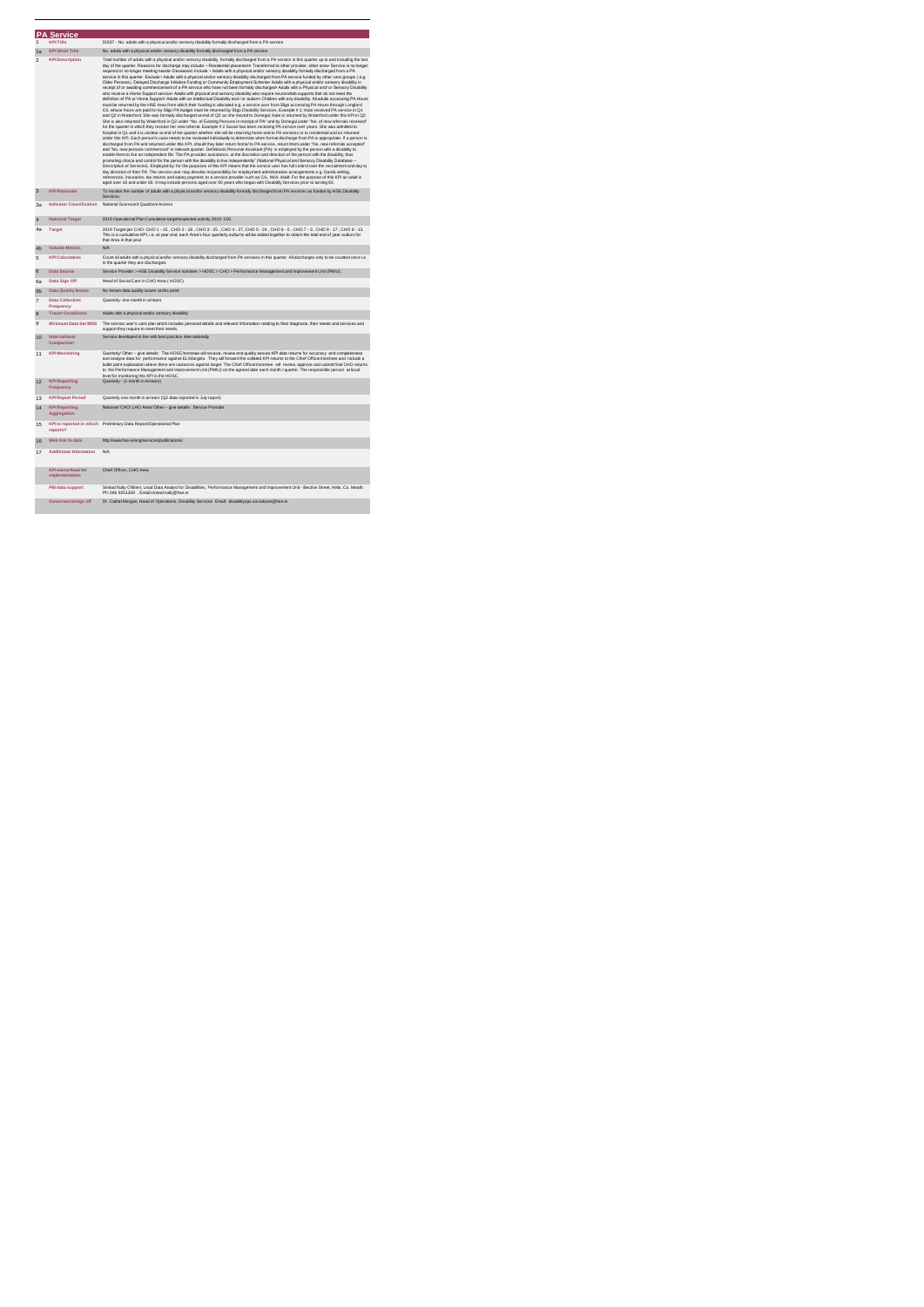|                | <b>PA Service</b>                           |                                                                                                                                                                                                                                                                                                                                                                                                                                                                                                                                                                                                                                                                                                                                                                                                                                                                                                                                                                                                                                                                                                                                                                                                                                                                                                                                                                                                                                                                                                                                                                                                                                                                                                                                                                                                                                                                                                                                                                                                                                                                                                                                                                                                                                                                                                                                                                                                                                                                                                                                                                                                                                                                                                                                                                                                                                                                                                                                                                                                                                                                        |
|----------------|---------------------------------------------|------------------------------------------------------------------------------------------------------------------------------------------------------------------------------------------------------------------------------------------------------------------------------------------------------------------------------------------------------------------------------------------------------------------------------------------------------------------------------------------------------------------------------------------------------------------------------------------------------------------------------------------------------------------------------------------------------------------------------------------------------------------------------------------------------------------------------------------------------------------------------------------------------------------------------------------------------------------------------------------------------------------------------------------------------------------------------------------------------------------------------------------------------------------------------------------------------------------------------------------------------------------------------------------------------------------------------------------------------------------------------------------------------------------------------------------------------------------------------------------------------------------------------------------------------------------------------------------------------------------------------------------------------------------------------------------------------------------------------------------------------------------------------------------------------------------------------------------------------------------------------------------------------------------------------------------------------------------------------------------------------------------------------------------------------------------------------------------------------------------------------------------------------------------------------------------------------------------------------------------------------------------------------------------------------------------------------------------------------------------------------------------------------------------------------------------------------------------------------------------------------------------------------------------------------------------------------------------------------------------------------------------------------------------------------------------------------------------------------------------------------------------------------------------------------------------------------------------------------------------------------------------------------------------------------------------------------------------------------------------------------------------------------------------------------------------------|
|                | <b>KPITitle</b>                             | DIS38 - No. of adults with a physical and/or sensory disability in receipt of PA Services                                                                                                                                                                                                                                                                                                                                                                                                                                                                                                                                                                                                                                                                                                                                                                                                                                                                                                                                                                                                                                                                                                                                                                                                                                                                                                                                                                                                                                                                                                                                                                                                                                                                                                                                                                                                                                                                                                                                                                                                                                                                                                                                                                                                                                                                                                                                                                                                                                                                                                                                                                                                                                                                                                                                                                                                                                                                                                                                                                              |
| 1a             | <b>KPI Short Title</b>                      | No. of adults with a physical and/or sensory disability in receipt of PA Services                                                                                                                                                                                                                                                                                                                                                                                                                                                                                                                                                                                                                                                                                                                                                                                                                                                                                                                                                                                                                                                                                                                                                                                                                                                                                                                                                                                                                                                                                                                                                                                                                                                                                                                                                                                                                                                                                                                                                                                                                                                                                                                                                                                                                                                                                                                                                                                                                                                                                                                                                                                                                                                                                                                                                                                                                                                                                                                                                                                      |
| $\overline{z}$ | <b>KPI Description</b>                      | Number of adults with a physical and/or sensory disability in receipt of PA services, in this quarter up to and including the last day of the quarter.<br>Include: Adults with a physical and/or sensory disability in receipt of a PA service in this quarter including those who commenced a PA service<br>and those who continued a PA service even if they were formally discharged in this quarter. Exclude: . Adults with a physical and/or sensory<br>disability who accessed PA service funded by other care groups (e.g. Older Persons), Delayed Discharge Initiative Funding or Community<br>Employment Scheme+ Adults with a physical and/or sensory disability who did not receive a PA service in this quarter but did in any previous<br>quarters who have not been formally discharged- DO NOT INCLUDE Adults with a physical and/or sensory disability who only receive a<br>Home Support Service, or neurorehab supports that do not meet the definition of PA + Adults with an intellectual disability and/or autism +<br>Children with any disability. Calculation : All adults accessing PA Hours must be returned by the HSE Area from which their funding is allocated<br>e.g. a service user from Sligo accessing PA Hours through Longford CIL whose hours are paid for by Sligo PA budget must be returned by<br>Sligo Disability Services. Example #1:Sean received a PA service in Q3, continuing from a previous quarter. Jane commenced a PA service in<br>Q3. Both Sean and Jane are returned under this KPI in Q3. Sean is also returned under "No of existing people in receipt of PA services" in Q3<br>and Jane is also returned under 'No. of new people commenced' in Q3. Example # 2:Martin received 10 PA hours per week from Agency A. He<br>was assessed as having an increased need and now receives 5 additional PA hours from Agency B. Martin is returned by each agency as 1<br>person. It is acknowledged that this is a "double count" but until a system of unique identification is established, both agencies must return what<br>they are providing funded by the HSE under this KPI. Definitions: Personal Assistant (PA): is employed by the person with a disability to enable<br>them to live an independent life. The PA provides assistance, at the discretion and direction of the person with the disability, thus promoting<br>choice and control for the person with the disability to live independently" (NASS Database - Description of Services). Employed by: for the<br>purposes of this KPI means that the service user has full control over the recruitment and day to day direction of their PA. The service user<br>may devolve responsibility for employment administrative arrangements e.g. Garda vetting, references, insurance, tax returns and salary<br>payment, to a service provider such as CIL, IWA. Adult: For the purpose of this KPI an adult is aged over 18 and under 65. It may include<br>persons aged over 65 years who began with Disability Services prior to turning 65. |
| $\overline{3}$ | <b>KPI Rationale</b>                        | To monitor the number of adults with a physical and/or sensory disability in receipt of PA services as funded by HSE Disability Services.                                                                                                                                                                                                                                                                                                                                                                                                                                                                                                                                                                                                                                                                                                                                                                                                                                                                                                                                                                                                                                                                                                                                                                                                                                                                                                                                                                                                                                                                                                                                                                                                                                                                                                                                                                                                                                                                                                                                                                                                                                                                                                                                                                                                                                                                                                                                                                                                                                                                                                                                                                                                                                                                                                                                                                                                                                                                                                                              |
| 3a             |                                             | Indicator Classification National Scorecard Quadrant Access                                                                                                                                                                                                                                                                                                                                                                                                                                                                                                                                                                                                                                                                                                                                                                                                                                                                                                                                                                                                                                                                                                                                                                                                                                                                                                                                                                                                                                                                                                                                                                                                                                                                                                                                                                                                                                                                                                                                                                                                                                                                                                                                                                                                                                                                                                                                                                                                                                                                                                                                                                                                                                                                                                                                                                                                                                                                                                                                                                                                            |
| $\overline{4}$ | <b>National Target</b>                      | 2019 Operational Plan Point in Time target/expected activity 2019: 2,535.                                                                                                                                                                                                                                                                                                                                                                                                                                                                                                                                                                                                                                                                                                                                                                                                                                                                                                                                                                                                                                                                                                                                                                                                                                                                                                                                                                                                                                                                                                                                                                                                                                                                                                                                                                                                                                                                                                                                                                                                                                                                                                                                                                                                                                                                                                                                                                                                                                                                                                                                                                                                                                                                                                                                                                                                                                                                                                                                                                                              |
| 48             | Target                                      | 2019 Target per CHO: CHO 1 - 254 , CHO 2 - 431 , CHO 3 - 427 , CHO 4 - 449 , CHO 5 - 406 , CHO 6 - 9 , CHO 7 - 52 , CHO 8 - 281<br>CHO 9 - 226. This is a point in time calculation i.e. do not add the 4 quarter returns together. Example: Cork: Q1: 20, Q2: 23, Q3: 21, Q4: 23,<br>end of year return is 23.                                                                                                                                                                                                                                                                                                                                                                                                                                                                                                                                                                                                                                                                                                                                                                                                                                                                                                                                                                                                                                                                                                                                                                                                                                                                                                                                                                                                                                                                                                                                                                                                                                                                                                                                                                                                                                                                                                                                                                                                                                                                                                                                                                                                                                                                                                                                                                                                                                                                                                                                                                                                                                                                                                                                                        |
| 4 <sub>b</sub> | <b>Volume Metrics</b>                       | N/A                                                                                                                                                                                                                                                                                                                                                                                                                                                                                                                                                                                                                                                                                                                                                                                                                                                                                                                                                                                                                                                                                                                                                                                                                                                                                                                                                                                                                                                                                                                                                                                                                                                                                                                                                                                                                                                                                                                                                                                                                                                                                                                                                                                                                                                                                                                                                                                                                                                                                                                                                                                                                                                                                                                                                                                                                                                                                                                                                                                                                                                                    |
| 5              | <b>KPI Calculation</b>                      | Count the total number of adults with a physical and/or sensory disability in receipt of PA services in this quarter including all new, existing and<br>discharged clients. Discharged clients are included if they received a service in the quarter. "New People commenced" + "Existing People" +<br>"Discharged People"= "Total People"                                                                                                                                                                                                                                                                                                                                                                                                                                                                                                                                                                                                                                                                                                                                                                                                                                                                                                                                                                                                                                                                                                                                                                                                                                                                                                                                                                                                                                                                                                                                                                                                                                                                                                                                                                                                                                                                                                                                                                                                                                                                                                                                                                                                                                                                                                                                                                                                                                                                                                                                                                                                                                                                                                                             |
| 6              | <b>Data Source</b>                          | Service Provider > HSE Disability Service nominee > HOSC > CHO > Performance Management and Improvement Unit (PMIU).                                                                                                                                                                                                                                                                                                                                                                                                                                                                                                                                                                                                                                                                                                                                                                                                                                                                                                                                                                                                                                                                                                                                                                                                                                                                                                                                                                                                                                                                                                                                                                                                                                                                                                                                                                                                                                                                                                                                                                                                                                                                                                                                                                                                                                                                                                                                                                                                                                                                                                                                                                                                                                                                                                                                                                                                                                                                                                                                                   |
| 6a             | Data Sign Off                               | Head of Social Care in CHO Area ( HOSC)                                                                                                                                                                                                                                                                                                                                                                                                                                                                                                                                                                                                                                                                                                                                                                                                                                                                                                                                                                                                                                                                                                                                                                                                                                                                                                                                                                                                                                                                                                                                                                                                                                                                                                                                                                                                                                                                                                                                                                                                                                                                                                                                                                                                                                                                                                                                                                                                                                                                                                                                                                                                                                                                                                                                                                                                                                                                                                                                                                                                                                |
| 6h             | <b>Data Quality Issues</b>                  | No known data quality issues at this point.                                                                                                                                                                                                                                                                                                                                                                                                                                                                                                                                                                                                                                                                                                                                                                                                                                                                                                                                                                                                                                                                                                                                                                                                                                                                                                                                                                                                                                                                                                                                                                                                                                                                                                                                                                                                                                                                                                                                                                                                                                                                                                                                                                                                                                                                                                                                                                                                                                                                                                                                                                                                                                                                                                                                                                                                                                                                                                                                                                                                                            |
| $\overline{7}$ | <b>Data Collection</b><br>Frequency         | Quarterly- one month in arrears                                                                                                                                                                                                                                                                                                                                                                                                                                                                                                                                                                                                                                                                                                                                                                                                                                                                                                                                                                                                                                                                                                                                                                                                                                                                                                                                                                                                                                                                                                                                                                                                                                                                                                                                                                                                                                                                                                                                                                                                                                                                                                                                                                                                                                                                                                                                                                                                                                                                                                                                                                                                                                                                                                                                                                                                                                                                                                                                                                                                                                        |
| 8              | <b>Tracer Conditions</b>                    | Adults with a physical and/or sensory disability                                                                                                                                                                                                                                                                                                                                                                                                                                                                                                                                                                                                                                                                                                                                                                                                                                                                                                                                                                                                                                                                                                                                                                                                                                                                                                                                                                                                                                                                                                                                                                                                                                                                                                                                                                                                                                                                                                                                                                                                                                                                                                                                                                                                                                                                                                                                                                                                                                                                                                                                                                                                                                                                                                                                                                                                                                                                                                                                                                                                                       |
| $\mathbf{a}$   | Minimum Data Set MDS None Applicable        |                                                                                                                                                                                                                                                                                                                                                                                                                                                                                                                                                                                                                                                                                                                                                                                                                                                                                                                                                                                                                                                                                                                                                                                                                                                                                                                                                                                                                                                                                                                                                                                                                                                                                                                                                                                                                                                                                                                                                                                                                                                                                                                                                                                                                                                                                                                                                                                                                                                                                                                                                                                                                                                                                                                                                                                                                                                                                                                                                                                                                                                                        |
| 10             | International<br>Comparison                 | KPV activity linked to current service delivery model                                                                                                                                                                                                                                                                                                                                                                                                                                                                                                                                                                                                                                                                                                                                                                                                                                                                                                                                                                                                                                                                                                                                                                                                                                                                                                                                                                                                                                                                                                                                                                                                                                                                                                                                                                                                                                                                                                                                                                                                                                                                                                                                                                                                                                                                                                                                                                                                                                                                                                                                                                                                                                                                                                                                                                                                                                                                                                                                                                                                                  |
| 11             | <b>KPI Monitoring</b>                       | Quarterly- one month in arrears/ Other - give details: The HOSC/nominee will receive, review and quality assure KPI data returns for accuracy<br>and completeness and analyse data for performance against ELS/targets. They will forward the collated KPI returns to the Chief<br>Officer/nominee and include a bullet point explanation where there are variances against target. The Chief Officer/nominee will review,<br>approve and submit final CHO returns to the Performance Management and Improvement Unit (PMIU) on the agreed date each month /<br>quarter. The responsible person at local level for monitoring this KPI is the HOSC.                                                                                                                                                                                                                                                                                                                                                                                                                                                                                                                                                                                                                                                                                                                                                                                                                                                                                                                                                                                                                                                                                                                                                                                                                                                                                                                                                                                                                                                                                                                                                                                                                                                                                                                                                                                                                                                                                                                                                                                                                                                                                                                                                                                                                                                                                                                                                                                                                    |
| 12             | <b>KPI Reporting</b><br>Frequency           | Quarterly (1 month in Arrears)                                                                                                                                                                                                                                                                                                                                                                                                                                                                                                                                                                                                                                                                                                                                                                                                                                                                                                                                                                                                                                                                                                                                                                                                                                                                                                                                                                                                                                                                                                                                                                                                                                                                                                                                                                                                                                                                                                                                                                                                                                                                                                                                                                                                                                                                                                                                                                                                                                                                                                                                                                                                                                                                                                                                                                                                                                                                                                                                                                                                                                         |
| 13             | <b>KPI Report Period</b>                    | Quarterly- one month in arrears (Q2 data reported in July report)                                                                                                                                                                                                                                                                                                                                                                                                                                                                                                                                                                                                                                                                                                                                                                                                                                                                                                                                                                                                                                                                                                                                                                                                                                                                                                                                                                                                                                                                                                                                                                                                                                                                                                                                                                                                                                                                                                                                                                                                                                                                                                                                                                                                                                                                                                                                                                                                                                                                                                                                                                                                                                                                                                                                                                                                                                                                                                                                                                                                      |
| 14             | <b>KPI Reporting</b><br>Aggregation         | National/ CHO/ LHO Area/ Other - give details: Service Provider                                                                                                                                                                                                                                                                                                                                                                                                                                                                                                                                                                                                                                                                                                                                                                                                                                                                                                                                                                                                                                                                                                                                                                                                                                                                                                                                                                                                                                                                                                                                                                                                                                                                                                                                                                                                                                                                                                                                                                                                                                                                                                                                                                                                                                                                                                                                                                                                                                                                                                                                                                                                                                                                                                                                                                                                                                                                                                                                                                                                        |
| 15             | reports?                                    | KPI is reported in which Annual Report/NSP/Performance Profile/MDR                                                                                                                                                                                                                                                                                                                                                                                                                                                                                                                                                                                                                                                                                                                                                                                                                                                                                                                                                                                                                                                                                                                                                                                                                                                                                                                                                                                                                                                                                                                                                                                                                                                                                                                                                                                                                                                                                                                                                                                                                                                                                                                                                                                                                                                                                                                                                                                                                                                                                                                                                                                                                                                                                                                                                                                                                                                                                                                                                                                                     |
| 16             | Web link to data                            | http://www.hse.ia/eng/services/publications/                                                                                                                                                                                                                                                                                                                                                                                                                                                                                                                                                                                                                                                                                                                                                                                                                                                                                                                                                                                                                                                                                                                                                                                                                                                                                                                                                                                                                                                                                                                                                                                                                                                                                                                                                                                                                                                                                                                                                                                                                                                                                                                                                                                                                                                                                                                                                                                                                                                                                                                                                                                                                                                                                                                                                                                                                                                                                                                                                                                                                           |
| 17             | <b>Additional Information</b>               | N/A                                                                                                                                                                                                                                                                                                                                                                                                                                                                                                                                                                                                                                                                                                                                                                                                                                                                                                                                                                                                                                                                                                                                                                                                                                                                                                                                                                                                                                                                                                                                                                                                                                                                                                                                                                                                                                                                                                                                                                                                                                                                                                                                                                                                                                                                                                                                                                                                                                                                                                                                                                                                                                                                                                                                                                                                                                                                                                                                                                                                                                                                    |
|                | <b>KPI</b> owner/lead for<br>implementation | Chief Officer, CHO Area                                                                                                                                                                                                                                                                                                                                                                                                                                                                                                                                                                                                                                                                                                                                                                                                                                                                                                                                                                                                                                                                                                                                                                                                                                                                                                                                                                                                                                                                                                                                                                                                                                                                                                                                                                                                                                                                                                                                                                                                                                                                                                                                                                                                                                                                                                                                                                                                                                                                                                                                                                                                                                                                                                                                                                                                                                                                                                                                                                                                                                                |
|                | PBI data support                            | Sinéad Nulty O'Brien, Lead Data Analyst for Disabilities, Performance Management and Improvement Unit - Bective Street, Kells, Co. Meath.<br>Ph: 046 9251328 , Emailsinead.nuty@hse.ie                                                                                                                                                                                                                                                                                                                                                                                                                                                                                                                                                                                                                                                                                                                                                                                                                                                                                                                                                                                                                                                                                                                                                                                                                                                                                                                                                                                                                                                                                                                                                                                                                                                                                                                                                                                                                                                                                                                                                                                                                                                                                                                                                                                                                                                                                                                                                                                                                                                                                                                                                                                                                                                                                                                                                                                                                                                                                 |
|                | Governance/sign off                         | Dr. Cathal Morgan, Head of Operations, Disability Services Email: disabilityops.socialcare@hse.ie                                                                                                                                                                                                                                                                                                                                                                                                                                                                                                                                                                                                                                                                                                                                                                                                                                                                                                                                                                                                                                                                                                                                                                                                                                                                                                                                                                                                                                                                                                                                                                                                                                                                                                                                                                                                                                                                                                                                                                                                                                                                                                                                                                                                                                                                                                                                                                                                                                                                                                                                                                                                                                                                                                                                                                                                                                                                                                                                                                      |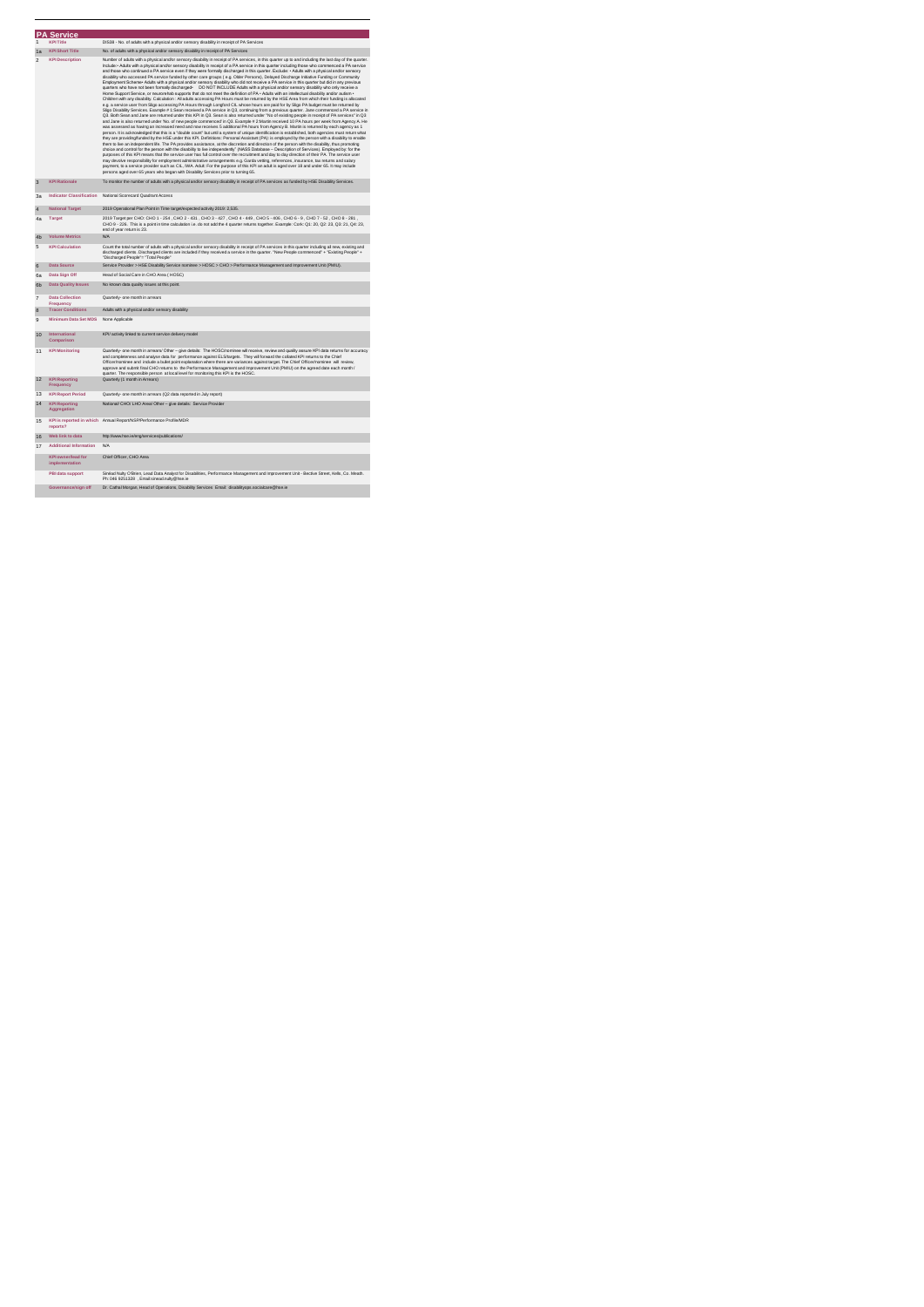| <b>KPI Short Title</b><br>No. of PA Service hours delivered to adults with a physical and/or sensory disability<br>1a<br>Total number of PA service hours delivered to adults with a physical and/or sensory disability, in this quarter up to and including the last day of<br><b>KPI Description</b><br>$\overline{z}$<br>require neurorehab supports that do not meet the definition of PA or Home Support- Hours provided for adults with an intellectual disability<br>and/or autism · Hours provided for children with any disability. All adults accessing PA Hours must be returned by the HSE Area from which<br>must be returned by Sligo Disability Services. Example # 1:Michael and Kieran are brothers with physical and sensory disability. They each<br>have a Personal Assistant for 4 hours 3 days a week. No. of hours returned under this KPI in this quarter is 4 hours x 2 PA x 3 days x 13<br>weeks = total of 312 (presuming 13 weeks in the quarter) i.e. count the number of paid hours. Example # 2-Fred and Peter are brothers with<br>this KPI in this quarter is 3 hours x 2 days x 13 weeks = total of 78 hours (presuming 13 weeks in the quarter) i.e. count the number of paid<br>hours. Definitions:Personal Assistant (PA): is employed by the person with a disability to enable them to live an independent life. The PA<br>provides assistance, at the discretion and direction of the person with the disability, thus promoting choice and control for the person with the<br>disability to live independently" (National Physical and Sensory Disability Database - Description of Services). Employed by: for the purposes<br>responsibility for employment administrative arrangements e.g. Garda vetting, references, insurance, tax returns and salary payment, to a<br>65 years who began with Disability Services prior to turning 65.<br><b>KPI Rationale</b><br>Indicator Classification National Scorecard Quadrant Access<br><b>National Target</b><br>2019 National Service Plan Cumulative Target: 1,630,000.<br>Target<br>7 - 39,282 , CHO 8 - 184,199 , CHO 9 - 322,682. This is a cumulative KPI, i.e. at year end, each Area's four quarterly outturns will be added<br>together to obtain the total end of year outturn for that Area in that year.<br>N/A<br><b>Volume Metrics</b><br><b>KPI Calculation</b><br>Count the total number of PA service hours delivered to adults with a physical and/or sensory disability.<br><b>Data Source</b><br>Service Provider > HSE Disability Service nominee > HOSC > CHO > Performance Management and Improvement Unit (PMIU).<br>Data Sign Off<br>Head of Social Care in CHO Area ( HOSC)<br><b>Data Quality Issues</b><br>No known data quality issues at this point.<br><b>Data Collection</b><br>Quarterly- one month in arrears<br>Frequency<br><b>Tracer Conditions</b><br>Adults with a physical and/or sensory disability<br>Minimum Data Set MDS None applicable<br>International<br>KPV activity linked to current service delivery model<br>Comparison<br><b>KPI Monitoring</b><br>and completeness and analyse data for performance against ELS/targets. They will forward the collated KPI returns to the Chief<br>Officer/nominee and include a bullet point explanation where there are variances against target. The Chief Officer/nominee will review,<br>approve and submit final CHO returns to the Performance Management and Improvement Unit (PMIU) on the agreed date each month /<br>quarter. The responsible person at local level for monitoring this KPI is the HOSC.<br><b>KPI Reporting</b><br>Quarterly (1 month in Arrears)<br>Frequency<br><b>KPI Report Period</b><br>Quarterly one month in arrears (Q2 data reported in July report)<br>National/ CHO/ LHO Area/ Other - give details: Service Provider<br><b>KPI Reporting</b><br>Aggregation<br>KPI is reported in which Annual Report/NSP/Performance Profile/MDR<br>reports?<br>Web link to data<br>http://www.hse.ie/eng/services/publications/<br><b>Additional Information</b><br>N/A<br><b>KPI</b> owner/lead for<br>Chief Officer, CHO Area<br>implementation<br>PBI data support<br>Sinéad Nulty O'Brien, Lead Data Analyst for Disabilities, Performance Management and Improvement Unit - Bective Street, Kells, Co. Meath.<br>Ph: 046 9251328 , Emailsinead.nulty@hse.ie<br>Dr. Cathal Morgan, Head of Operations, Disability Services Email: disabilityops.socialcare@hse.ie<br>Governance/sign off |    | <b>PA Service</b> |                                                                                                                                                                                                                                                                                                                                                                                                                                                                                                                                                                                                                                                                                                                                                                                                                                                                                                                                                                                                                                                                                                                                                                                                           |
|-----------------------------------------------------------------------------------------------------------------------------------------------------------------------------------------------------------------------------------------------------------------------------------------------------------------------------------------------------------------------------------------------------------------------------------------------------------------------------------------------------------------------------------------------------------------------------------------------------------------------------------------------------------------------------------------------------------------------------------------------------------------------------------------------------------------------------------------------------------------------------------------------------------------------------------------------------------------------------------------------------------------------------------------------------------------------------------------------------------------------------------------------------------------------------------------------------------------------------------------------------------------------------------------------------------------------------------------------------------------------------------------------------------------------------------------------------------------------------------------------------------------------------------------------------------------------------------------------------------------------------------------------------------------------------------------------------------------------------------------------------------------------------------------------------------------------------------------------------------------------------------------------------------------------------------------------------------------------------------------------------------------------------------------------------------------------------------------------------------------------------------------------------------------------------------------------------------------------------------------------------------------------------------------------------------------------------------------------------------------------------------------------------------------------------------------------------------------------------------------------------------------------------------------------------------------------------------------------------------------------------------------------------------------------------------------------------------------------------------------------------------------------------------------------------------------------------------------------------------------------------------------------------------------------------------------------------------------------------------------------------------------------------------------------------------------------------------------------------------------------------------------------------------------------------------------------------------------------------------------------------------------------------------------------------------------------------------------------------------------------------------------------------------------------------------------------------------------------------------------------------------------------------------------------------------------------------------------------------------------------------------------------------------------------------------------------------------------------------------------------------------------------------------------------------------------------------------------------------------------------------------------------------------------------------------------------------------------------------------------------------------------------------------------------------------------------------------------------------------------------------------------------------------------------------------------------------------------------------------------------------------------------------------------------------------------------------------------------------------------------------------------------------------------------------------------------------------------------------------------------------------|----|-------------------|-----------------------------------------------------------------------------------------------------------------------------------------------------------------------------------------------------------------------------------------------------------------------------------------------------------------------------------------------------------------------------------------------------------------------------------------------------------------------------------------------------------------------------------------------------------------------------------------------------------------------------------------------------------------------------------------------------------------------------------------------------------------------------------------------------------------------------------------------------------------------------------------------------------------------------------------------------------------------------------------------------------------------------------------------------------------------------------------------------------------------------------------------------------------------------------------------------------|
|                                                                                                                                                                                                                                                                                                                                                                                                                                                                                                                                                                                                                                                                                                                                                                                                                                                                                                                                                                                                                                                                                                                                                                                                                                                                                                                                                                                                                                                                                                                                                                                                                                                                                                                                                                                                                                                                                                                                                                                                                                                                                                                                                                                                                                                                                                                                                                                                                                                                                                                                                                                                                                                                                                                                                                                                                                                                                                                                                                                                                                                                                                                                                                                                                                                                                                                                                                                                                                                                                                                                                                                                                                                                                                                                                                                                                                                                                                                                                                                                                                                                                                                                                                                                                                                                                                                                                                                                                                                                                                           |    | <b>KPITitle</b>   | DIS39 - No. of PA Service hours delivered to adults with a physical and/or sensory disability                                                                                                                                                                                                                                                                                                                                                                                                                                                                                                                                                                                                                                                                                                                                                                                                                                                                                                                                                                                                                                                                                                             |
|                                                                                                                                                                                                                                                                                                                                                                                                                                                                                                                                                                                                                                                                                                                                                                                                                                                                                                                                                                                                                                                                                                                                                                                                                                                                                                                                                                                                                                                                                                                                                                                                                                                                                                                                                                                                                                                                                                                                                                                                                                                                                                                                                                                                                                                                                                                                                                                                                                                                                                                                                                                                                                                                                                                                                                                                                                                                                                                                                                                                                                                                                                                                                                                                                                                                                                                                                                                                                                                                                                                                                                                                                                                                                                                                                                                                                                                                                                                                                                                                                                                                                                                                                                                                                                                                                                                                                                                                                                                                                                           |    |                   |                                                                                                                                                                                                                                                                                                                                                                                                                                                                                                                                                                                                                                                                                                                                                                                                                                                                                                                                                                                                                                                                                                                                                                                                           |
| $\mathbf{R}$<br>3a<br>$\overline{a}$<br>48<br>4h<br>5<br>6<br><b>Бя</b><br>6h<br>$\overline{7}$<br>8<br>9<br>10                                                                                                                                                                                                                                                                                                                                                                                                                                                                                                                                                                                                                                                                                                                                                                                                                                                                                                                                                                                                                                                                                                                                                                                                                                                                                                                                                                                                                                                                                                                                                                                                                                                                                                                                                                                                                                                                                                                                                                                                                                                                                                                                                                                                                                                                                                                                                                                                                                                                                                                                                                                                                                                                                                                                                                                                                                                                                                                                                                                                                                                                                                                                                                                                                                                                                                                                                                                                                                                                                                                                                                                                                                                                                                                                                                                                                                                                                                                                                                                                                                                                                                                                                                                                                                                                                                                                                                                           |    |                   | the quarter. Include:- Hours delivered to adults with a physical and/or sensory disability in receipt of a PA service in this quarter including those<br>who commenced a PA service and those who continued a PA service, even if they were discharged in the quarter. Exclude: . Hours funded by<br>other care groups (e.g. Older Persons), Delayed Discharge Initiative Funding or Community Employment Scheme- Hours provided in previous<br>quarter(s) but not in this quarter . Hours provided by Home Support Service . Hours provided for adults with physical and sensory disability who<br>their funding is allocated e.g. a service user from Sligo accessing PA Hours through Longford CIL whose hours are paid for by Sligo PA budget<br>physical and sensory disability. 1 Personal Assistant provides a service at their home for 3 hours 2 days per week. No. of hours returned under<br>of this KPI means that the service user has full control over the recruitment and day to day direction of their PA. The service user may devolve<br>service provider such as CIL, IWA. Adult: For the purpose of this KPI an adult is aged over 18 and under 65. It may include persons aged over |
|                                                                                                                                                                                                                                                                                                                                                                                                                                                                                                                                                                                                                                                                                                                                                                                                                                                                                                                                                                                                                                                                                                                                                                                                                                                                                                                                                                                                                                                                                                                                                                                                                                                                                                                                                                                                                                                                                                                                                                                                                                                                                                                                                                                                                                                                                                                                                                                                                                                                                                                                                                                                                                                                                                                                                                                                                                                                                                                                                                                                                                                                                                                                                                                                                                                                                                                                                                                                                                                                                                                                                                                                                                                                                                                                                                                                                                                                                                                                                                                                                                                                                                                                                                                                                                                                                                                                                                                                                                                                                                           |    |                   | To monitor the total number PA service hours delivered to adults with a physical and/or sensory disability as funded by HSE Disability Services.                                                                                                                                                                                                                                                                                                                                                                                                                                                                                                                                                                                                                                                                                                                                                                                                                                                                                                                                                                                                                                                          |
|                                                                                                                                                                                                                                                                                                                                                                                                                                                                                                                                                                                                                                                                                                                                                                                                                                                                                                                                                                                                                                                                                                                                                                                                                                                                                                                                                                                                                                                                                                                                                                                                                                                                                                                                                                                                                                                                                                                                                                                                                                                                                                                                                                                                                                                                                                                                                                                                                                                                                                                                                                                                                                                                                                                                                                                                                                                                                                                                                                                                                                                                                                                                                                                                                                                                                                                                                                                                                                                                                                                                                                                                                                                                                                                                                                                                                                                                                                                                                                                                                                                                                                                                                                                                                                                                                                                                                                                                                                                                                                           |    |                   |                                                                                                                                                                                                                                                                                                                                                                                                                                                                                                                                                                                                                                                                                                                                                                                                                                                                                                                                                                                                                                                                                                                                                                                                           |
|                                                                                                                                                                                                                                                                                                                                                                                                                                                                                                                                                                                                                                                                                                                                                                                                                                                                                                                                                                                                                                                                                                                                                                                                                                                                                                                                                                                                                                                                                                                                                                                                                                                                                                                                                                                                                                                                                                                                                                                                                                                                                                                                                                                                                                                                                                                                                                                                                                                                                                                                                                                                                                                                                                                                                                                                                                                                                                                                                                                                                                                                                                                                                                                                                                                                                                                                                                                                                                                                                                                                                                                                                                                                                                                                                                                                                                                                                                                                                                                                                                                                                                                                                                                                                                                                                                                                                                                                                                                                                                           |    |                   |                                                                                                                                                                                                                                                                                                                                                                                                                                                                                                                                                                                                                                                                                                                                                                                                                                                                                                                                                                                                                                                                                                                                                                                                           |
|                                                                                                                                                                                                                                                                                                                                                                                                                                                                                                                                                                                                                                                                                                                                                                                                                                                                                                                                                                                                                                                                                                                                                                                                                                                                                                                                                                                                                                                                                                                                                                                                                                                                                                                                                                                                                                                                                                                                                                                                                                                                                                                                                                                                                                                                                                                                                                                                                                                                                                                                                                                                                                                                                                                                                                                                                                                                                                                                                                                                                                                                                                                                                                                                                                                                                                                                                                                                                                                                                                                                                                                                                                                                                                                                                                                                                                                                                                                                                                                                                                                                                                                                                                                                                                                                                                                                                                                                                                                                                                           |    |                   | 2019 Target per CHO: CHO 1 - 137,349, CHO 2 - 294,713, CHO 3 - 324,145, CHO 4 - 127,254, CHO 5 - 178,593 CHO 6 - 21,783, CHO                                                                                                                                                                                                                                                                                                                                                                                                                                                                                                                                                                                                                                                                                                                                                                                                                                                                                                                                                                                                                                                                              |
|                                                                                                                                                                                                                                                                                                                                                                                                                                                                                                                                                                                                                                                                                                                                                                                                                                                                                                                                                                                                                                                                                                                                                                                                                                                                                                                                                                                                                                                                                                                                                                                                                                                                                                                                                                                                                                                                                                                                                                                                                                                                                                                                                                                                                                                                                                                                                                                                                                                                                                                                                                                                                                                                                                                                                                                                                                                                                                                                                                                                                                                                                                                                                                                                                                                                                                                                                                                                                                                                                                                                                                                                                                                                                                                                                                                                                                                                                                                                                                                                                                                                                                                                                                                                                                                                                                                                                                                                                                                                                                           |    |                   |                                                                                                                                                                                                                                                                                                                                                                                                                                                                                                                                                                                                                                                                                                                                                                                                                                                                                                                                                                                                                                                                                                                                                                                                           |
|                                                                                                                                                                                                                                                                                                                                                                                                                                                                                                                                                                                                                                                                                                                                                                                                                                                                                                                                                                                                                                                                                                                                                                                                                                                                                                                                                                                                                                                                                                                                                                                                                                                                                                                                                                                                                                                                                                                                                                                                                                                                                                                                                                                                                                                                                                                                                                                                                                                                                                                                                                                                                                                                                                                                                                                                                                                                                                                                                                                                                                                                                                                                                                                                                                                                                                                                                                                                                                                                                                                                                                                                                                                                                                                                                                                                                                                                                                                                                                                                                                                                                                                                                                                                                                                                                                                                                                                                                                                                                                           |    |                   |                                                                                                                                                                                                                                                                                                                                                                                                                                                                                                                                                                                                                                                                                                                                                                                                                                                                                                                                                                                                                                                                                                                                                                                                           |
|                                                                                                                                                                                                                                                                                                                                                                                                                                                                                                                                                                                                                                                                                                                                                                                                                                                                                                                                                                                                                                                                                                                                                                                                                                                                                                                                                                                                                                                                                                                                                                                                                                                                                                                                                                                                                                                                                                                                                                                                                                                                                                                                                                                                                                                                                                                                                                                                                                                                                                                                                                                                                                                                                                                                                                                                                                                                                                                                                                                                                                                                                                                                                                                                                                                                                                                                                                                                                                                                                                                                                                                                                                                                                                                                                                                                                                                                                                                                                                                                                                                                                                                                                                                                                                                                                                                                                                                                                                                                                                           |    |                   |                                                                                                                                                                                                                                                                                                                                                                                                                                                                                                                                                                                                                                                                                                                                                                                                                                                                                                                                                                                                                                                                                                                                                                                                           |
|                                                                                                                                                                                                                                                                                                                                                                                                                                                                                                                                                                                                                                                                                                                                                                                                                                                                                                                                                                                                                                                                                                                                                                                                                                                                                                                                                                                                                                                                                                                                                                                                                                                                                                                                                                                                                                                                                                                                                                                                                                                                                                                                                                                                                                                                                                                                                                                                                                                                                                                                                                                                                                                                                                                                                                                                                                                                                                                                                                                                                                                                                                                                                                                                                                                                                                                                                                                                                                                                                                                                                                                                                                                                                                                                                                                                                                                                                                                                                                                                                                                                                                                                                                                                                                                                                                                                                                                                                                                                                                           |    |                   |                                                                                                                                                                                                                                                                                                                                                                                                                                                                                                                                                                                                                                                                                                                                                                                                                                                                                                                                                                                                                                                                                                                                                                                                           |
|                                                                                                                                                                                                                                                                                                                                                                                                                                                                                                                                                                                                                                                                                                                                                                                                                                                                                                                                                                                                                                                                                                                                                                                                                                                                                                                                                                                                                                                                                                                                                                                                                                                                                                                                                                                                                                                                                                                                                                                                                                                                                                                                                                                                                                                                                                                                                                                                                                                                                                                                                                                                                                                                                                                                                                                                                                                                                                                                                                                                                                                                                                                                                                                                                                                                                                                                                                                                                                                                                                                                                                                                                                                                                                                                                                                                                                                                                                                                                                                                                                                                                                                                                                                                                                                                                                                                                                                                                                                                                                           |    |                   |                                                                                                                                                                                                                                                                                                                                                                                                                                                                                                                                                                                                                                                                                                                                                                                                                                                                                                                                                                                                                                                                                                                                                                                                           |
|                                                                                                                                                                                                                                                                                                                                                                                                                                                                                                                                                                                                                                                                                                                                                                                                                                                                                                                                                                                                                                                                                                                                                                                                                                                                                                                                                                                                                                                                                                                                                                                                                                                                                                                                                                                                                                                                                                                                                                                                                                                                                                                                                                                                                                                                                                                                                                                                                                                                                                                                                                                                                                                                                                                                                                                                                                                                                                                                                                                                                                                                                                                                                                                                                                                                                                                                                                                                                                                                                                                                                                                                                                                                                                                                                                                                                                                                                                                                                                                                                                                                                                                                                                                                                                                                                                                                                                                                                                                                                                           |    |                   |                                                                                                                                                                                                                                                                                                                                                                                                                                                                                                                                                                                                                                                                                                                                                                                                                                                                                                                                                                                                                                                                                                                                                                                                           |
|                                                                                                                                                                                                                                                                                                                                                                                                                                                                                                                                                                                                                                                                                                                                                                                                                                                                                                                                                                                                                                                                                                                                                                                                                                                                                                                                                                                                                                                                                                                                                                                                                                                                                                                                                                                                                                                                                                                                                                                                                                                                                                                                                                                                                                                                                                                                                                                                                                                                                                                                                                                                                                                                                                                                                                                                                                                                                                                                                                                                                                                                                                                                                                                                                                                                                                                                                                                                                                                                                                                                                                                                                                                                                                                                                                                                                                                                                                                                                                                                                                                                                                                                                                                                                                                                                                                                                                                                                                                                                                           |    |                   |                                                                                                                                                                                                                                                                                                                                                                                                                                                                                                                                                                                                                                                                                                                                                                                                                                                                                                                                                                                                                                                                                                                                                                                                           |
|                                                                                                                                                                                                                                                                                                                                                                                                                                                                                                                                                                                                                                                                                                                                                                                                                                                                                                                                                                                                                                                                                                                                                                                                                                                                                                                                                                                                                                                                                                                                                                                                                                                                                                                                                                                                                                                                                                                                                                                                                                                                                                                                                                                                                                                                                                                                                                                                                                                                                                                                                                                                                                                                                                                                                                                                                                                                                                                                                                                                                                                                                                                                                                                                                                                                                                                                                                                                                                                                                                                                                                                                                                                                                                                                                                                                                                                                                                                                                                                                                                                                                                                                                                                                                                                                                                                                                                                                                                                                                                           |    |                   |                                                                                                                                                                                                                                                                                                                                                                                                                                                                                                                                                                                                                                                                                                                                                                                                                                                                                                                                                                                                                                                                                                                                                                                                           |
|                                                                                                                                                                                                                                                                                                                                                                                                                                                                                                                                                                                                                                                                                                                                                                                                                                                                                                                                                                                                                                                                                                                                                                                                                                                                                                                                                                                                                                                                                                                                                                                                                                                                                                                                                                                                                                                                                                                                                                                                                                                                                                                                                                                                                                                                                                                                                                                                                                                                                                                                                                                                                                                                                                                                                                                                                                                                                                                                                                                                                                                                                                                                                                                                                                                                                                                                                                                                                                                                                                                                                                                                                                                                                                                                                                                                                                                                                                                                                                                                                                                                                                                                                                                                                                                                                                                                                                                                                                                                                                           |    |                   |                                                                                                                                                                                                                                                                                                                                                                                                                                                                                                                                                                                                                                                                                                                                                                                                                                                                                                                                                                                                                                                                                                                                                                                                           |
| 12<br>13<br>14<br>15<br>16<br>17                                                                                                                                                                                                                                                                                                                                                                                                                                                                                                                                                                                                                                                                                                                                                                                                                                                                                                                                                                                                                                                                                                                                                                                                                                                                                                                                                                                                                                                                                                                                                                                                                                                                                                                                                                                                                                                                                                                                                                                                                                                                                                                                                                                                                                                                                                                                                                                                                                                                                                                                                                                                                                                                                                                                                                                                                                                                                                                                                                                                                                                                                                                                                                                                                                                                                                                                                                                                                                                                                                                                                                                                                                                                                                                                                                                                                                                                                                                                                                                                                                                                                                                                                                                                                                                                                                                                                                                                                                                                          | 11 |                   | Quarterly- one month in arrears/ Other - give details: The HOSC/nominee will receive, review and quality assure KPI data returns for accuracy                                                                                                                                                                                                                                                                                                                                                                                                                                                                                                                                                                                                                                                                                                                                                                                                                                                                                                                                                                                                                                                             |
|                                                                                                                                                                                                                                                                                                                                                                                                                                                                                                                                                                                                                                                                                                                                                                                                                                                                                                                                                                                                                                                                                                                                                                                                                                                                                                                                                                                                                                                                                                                                                                                                                                                                                                                                                                                                                                                                                                                                                                                                                                                                                                                                                                                                                                                                                                                                                                                                                                                                                                                                                                                                                                                                                                                                                                                                                                                                                                                                                                                                                                                                                                                                                                                                                                                                                                                                                                                                                                                                                                                                                                                                                                                                                                                                                                                                                                                                                                                                                                                                                                                                                                                                                                                                                                                                                                                                                                                                                                                                                                           |    |                   |                                                                                                                                                                                                                                                                                                                                                                                                                                                                                                                                                                                                                                                                                                                                                                                                                                                                                                                                                                                                                                                                                                                                                                                                           |
|                                                                                                                                                                                                                                                                                                                                                                                                                                                                                                                                                                                                                                                                                                                                                                                                                                                                                                                                                                                                                                                                                                                                                                                                                                                                                                                                                                                                                                                                                                                                                                                                                                                                                                                                                                                                                                                                                                                                                                                                                                                                                                                                                                                                                                                                                                                                                                                                                                                                                                                                                                                                                                                                                                                                                                                                                                                                                                                                                                                                                                                                                                                                                                                                                                                                                                                                                                                                                                                                                                                                                                                                                                                                                                                                                                                                                                                                                                                                                                                                                                                                                                                                                                                                                                                                                                                                                                                                                                                                                                           |    |                   |                                                                                                                                                                                                                                                                                                                                                                                                                                                                                                                                                                                                                                                                                                                                                                                                                                                                                                                                                                                                                                                                                                                                                                                                           |
|                                                                                                                                                                                                                                                                                                                                                                                                                                                                                                                                                                                                                                                                                                                                                                                                                                                                                                                                                                                                                                                                                                                                                                                                                                                                                                                                                                                                                                                                                                                                                                                                                                                                                                                                                                                                                                                                                                                                                                                                                                                                                                                                                                                                                                                                                                                                                                                                                                                                                                                                                                                                                                                                                                                                                                                                                                                                                                                                                                                                                                                                                                                                                                                                                                                                                                                                                                                                                                                                                                                                                                                                                                                                                                                                                                                                                                                                                                                                                                                                                                                                                                                                                                                                                                                                                                                                                                                                                                                                                                           |    |                   |                                                                                                                                                                                                                                                                                                                                                                                                                                                                                                                                                                                                                                                                                                                                                                                                                                                                                                                                                                                                                                                                                                                                                                                                           |
|                                                                                                                                                                                                                                                                                                                                                                                                                                                                                                                                                                                                                                                                                                                                                                                                                                                                                                                                                                                                                                                                                                                                                                                                                                                                                                                                                                                                                                                                                                                                                                                                                                                                                                                                                                                                                                                                                                                                                                                                                                                                                                                                                                                                                                                                                                                                                                                                                                                                                                                                                                                                                                                                                                                                                                                                                                                                                                                                                                                                                                                                                                                                                                                                                                                                                                                                                                                                                                                                                                                                                                                                                                                                                                                                                                                                                                                                                                                                                                                                                                                                                                                                                                                                                                                                                                                                                                                                                                                                                                           |    |                   |                                                                                                                                                                                                                                                                                                                                                                                                                                                                                                                                                                                                                                                                                                                                                                                                                                                                                                                                                                                                                                                                                                                                                                                                           |
|                                                                                                                                                                                                                                                                                                                                                                                                                                                                                                                                                                                                                                                                                                                                                                                                                                                                                                                                                                                                                                                                                                                                                                                                                                                                                                                                                                                                                                                                                                                                                                                                                                                                                                                                                                                                                                                                                                                                                                                                                                                                                                                                                                                                                                                                                                                                                                                                                                                                                                                                                                                                                                                                                                                                                                                                                                                                                                                                                                                                                                                                                                                                                                                                                                                                                                                                                                                                                                                                                                                                                                                                                                                                                                                                                                                                                                                                                                                                                                                                                                                                                                                                                                                                                                                                                                                                                                                                                                                                                                           |    |                   |                                                                                                                                                                                                                                                                                                                                                                                                                                                                                                                                                                                                                                                                                                                                                                                                                                                                                                                                                                                                                                                                                                                                                                                                           |
|                                                                                                                                                                                                                                                                                                                                                                                                                                                                                                                                                                                                                                                                                                                                                                                                                                                                                                                                                                                                                                                                                                                                                                                                                                                                                                                                                                                                                                                                                                                                                                                                                                                                                                                                                                                                                                                                                                                                                                                                                                                                                                                                                                                                                                                                                                                                                                                                                                                                                                                                                                                                                                                                                                                                                                                                                                                                                                                                                                                                                                                                                                                                                                                                                                                                                                                                                                                                                                                                                                                                                                                                                                                                                                                                                                                                                                                                                                                                                                                                                                                                                                                                                                                                                                                                                                                                                                                                                                                                                                           |    |                   |                                                                                                                                                                                                                                                                                                                                                                                                                                                                                                                                                                                                                                                                                                                                                                                                                                                                                                                                                                                                                                                                                                                                                                                                           |
|                                                                                                                                                                                                                                                                                                                                                                                                                                                                                                                                                                                                                                                                                                                                                                                                                                                                                                                                                                                                                                                                                                                                                                                                                                                                                                                                                                                                                                                                                                                                                                                                                                                                                                                                                                                                                                                                                                                                                                                                                                                                                                                                                                                                                                                                                                                                                                                                                                                                                                                                                                                                                                                                                                                                                                                                                                                                                                                                                                                                                                                                                                                                                                                                                                                                                                                                                                                                                                                                                                                                                                                                                                                                                                                                                                                                                                                                                                                                                                                                                                                                                                                                                                                                                                                                                                                                                                                                                                                                                                           |    |                   |                                                                                                                                                                                                                                                                                                                                                                                                                                                                                                                                                                                                                                                                                                                                                                                                                                                                                                                                                                                                                                                                                                                                                                                                           |
|                                                                                                                                                                                                                                                                                                                                                                                                                                                                                                                                                                                                                                                                                                                                                                                                                                                                                                                                                                                                                                                                                                                                                                                                                                                                                                                                                                                                                                                                                                                                                                                                                                                                                                                                                                                                                                                                                                                                                                                                                                                                                                                                                                                                                                                                                                                                                                                                                                                                                                                                                                                                                                                                                                                                                                                                                                                                                                                                                                                                                                                                                                                                                                                                                                                                                                                                                                                                                                                                                                                                                                                                                                                                                                                                                                                                                                                                                                                                                                                                                                                                                                                                                                                                                                                                                                                                                                                                                                                                                                           |    |                   |                                                                                                                                                                                                                                                                                                                                                                                                                                                                                                                                                                                                                                                                                                                                                                                                                                                                                                                                                                                                                                                                                                                                                                                                           |
|                                                                                                                                                                                                                                                                                                                                                                                                                                                                                                                                                                                                                                                                                                                                                                                                                                                                                                                                                                                                                                                                                                                                                                                                                                                                                                                                                                                                                                                                                                                                                                                                                                                                                                                                                                                                                                                                                                                                                                                                                                                                                                                                                                                                                                                                                                                                                                                                                                                                                                                                                                                                                                                                                                                                                                                                                                                                                                                                                                                                                                                                                                                                                                                                                                                                                                                                                                                                                                                                                                                                                                                                                                                                                                                                                                                                                                                                                                                                                                                                                                                                                                                                                                                                                                                                                                                                                                                                                                                                                                           |    |                   |                                                                                                                                                                                                                                                                                                                                                                                                                                                                                                                                                                                                                                                                                                                                                                                                                                                                                                                                                                                                                                                                                                                                                                                                           |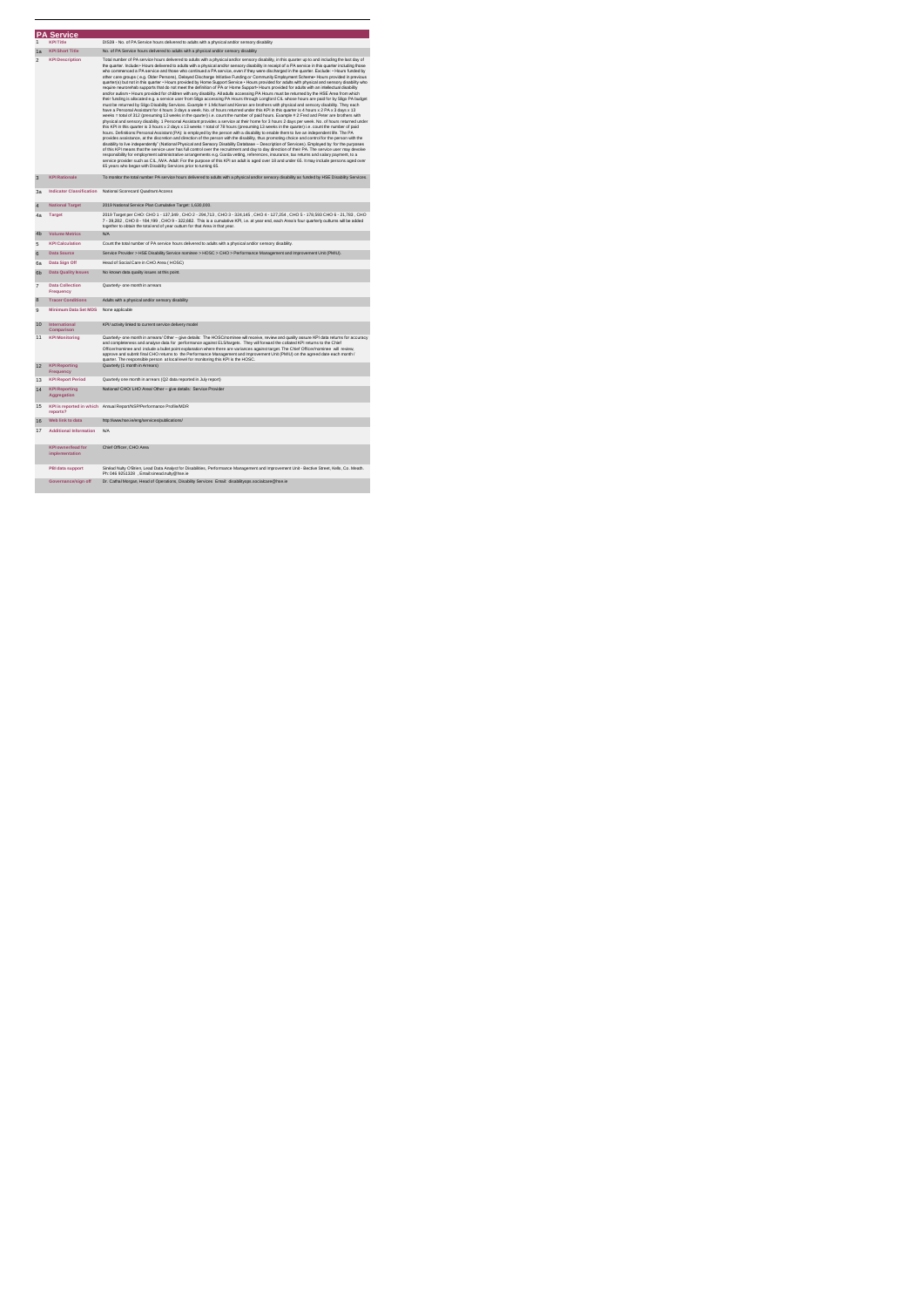|                         | <b>PA Service</b>                                  |                                                                                                                                                                                                                                                                                                                                                                                                                                                                                                                                                                                                                                                                                                                                                                                                                                                                                                                                                                                                                                                                                                                                                                                                                                                                                                                                                                                                                                                                                                                                                                                                                                                                                                                                                                                                                                                                                                                                                                                                                                                                                                                                                                                                                                                                                                                                                                                                                                                                                                                                                                                                                                                                                                                |  |
|-------------------------|----------------------------------------------------|----------------------------------------------------------------------------------------------------------------------------------------------------------------------------------------------------------------------------------------------------------------------------------------------------------------------------------------------------------------------------------------------------------------------------------------------------------------------------------------------------------------------------------------------------------------------------------------------------------------------------------------------------------------------------------------------------------------------------------------------------------------------------------------------------------------------------------------------------------------------------------------------------------------------------------------------------------------------------------------------------------------------------------------------------------------------------------------------------------------------------------------------------------------------------------------------------------------------------------------------------------------------------------------------------------------------------------------------------------------------------------------------------------------------------------------------------------------------------------------------------------------------------------------------------------------------------------------------------------------------------------------------------------------------------------------------------------------------------------------------------------------------------------------------------------------------------------------------------------------------------------------------------------------------------------------------------------------------------------------------------------------------------------------------------------------------------------------------------------------------------------------------------------------------------------------------------------------------------------------------------------------------------------------------------------------------------------------------------------------------------------------------------------------------------------------------------------------------------------------------------------------------------------------------------------------------------------------------------------------------------------------------------------------------------------------------------------------|--|
|                         | <b>KPITitle</b>                                    | DIS40 - No. of adults with a physical and/or sensory disability in receipt of from<br>1 - 5 PA hours per week                                                                                                                                                                                                                                                                                                                                                                                                                                                                                                                                                                                                                                                                                                                                                                                                                                                                                                                                                                                                                                                                                                                                                                                                                                                                                                                                                                                                                                                                                                                                                                                                                                                                                                                                                                                                                                                                                                                                                                                                                                                                                                                                                                                                                                                                                                                                                                                                                                                                                                                                                                                                  |  |
| 1a                      | <b>KPI Short Title</b>                             | No. of adults with a physical and/or sensory disability in receipt of from1 - 5 PA hours per week                                                                                                                                                                                                                                                                                                                                                                                                                                                                                                                                                                                                                                                                                                                                                                                                                                                                                                                                                                                                                                                                                                                                                                                                                                                                                                                                                                                                                                                                                                                                                                                                                                                                                                                                                                                                                                                                                                                                                                                                                                                                                                                                                                                                                                                                                                                                                                                                                                                                                                                                                                                                              |  |
| $\overline{z}$          | <b>KPI Description</b>                             | Total number of adults with a physical and/or sensory disability, in receipt of 1- 5 PA Hours in the last week of the reporting period i.e. last week<br>of June and last week of December. Include:+ Adults with a physical and/or sensory disability in receipt of a PA service in this quarter including<br>those who commenced a PA service and those who continued a PA service even if they were formally discharged in this. Exclude: . Adults with<br>a physical and/or sensory disability discharged from PA service funded by other care groups (e.g. Older Persons), Delayed Discharge<br>Initiative Funding or Community Employment Scheme+ Adults with a physical and/or sensory disability who did not receive a PA service in the<br>last week of the biannual reporting period i.e. lat week of June or December- Adults with a physical and/or sensory disability who received a<br>Home Support Service+ Adults with physical and sensory disability who require neurorehab supports that do not meet the definition of PA or<br>Home Support- Adults with an intellectual disability and/or autism - Children with any disability. All adults accessing PA Hours must be returned<br>by the HSE Area from which their funding is allocated e.g. a service user from Sligo accessing PA Hours through Longford CIL whose hours<br>are paid for by Sligo PA budget must be returned by Sligo Disability Services. Example # 1: Tony was receiving 10 hours PA per week during Q2<br>but due to change in circumstances, he received 4 hours PA service in the final week of June, the biannual reporting period. Therefore Tony is<br>returned under this KPI in "No. of people in receipt of Band 1 - 5 hours PA service". Definitions: Personal Assistant (PA): is employed by the<br>person with a disability to enable them to live an independent life. The PA provides assistance, at the discretion and direction of the person with<br>the disability, thus promoting choice and control for the person with the disability to live independently" (National Physical and Sensory Disability<br>Database - Description of Services). Employed by: for the purposes of this KPI means that the service user has full control over the<br>recruitment and day to day direction of their PA. The service user may devolve responsibility for employment administrative arrangements e.g.<br>Garda vetting, references, insurance, tax returns and salary payment, to a service provider such as CIL, IWA. Adult: For the purpose of this<br>KPI an adult is aged over 18 and under 65. It may include persons aged over 65 years who began with Disability Services prior to turning 65. |  |
| $\overline{\mathbf{z}}$ | <b>KPI Rationale</b>                               | To monitor the number of adults with a physical and/or sensory disability in receipt of 1 -5 PA hours in the last week of the biannual reporting<br>period i.e. last week of June or December, funded by HSE Disability Services.                                                                                                                                                                                                                                                                                                                                                                                                                                                                                                                                                                                                                                                                                                                                                                                                                                                                                                                                                                                                                                                                                                                                                                                                                                                                                                                                                                                                                                                                                                                                                                                                                                                                                                                                                                                                                                                                                                                                                                                                                                                                                                                                                                                                                                                                                                                                                                                                                                                                              |  |
| 3a                      |                                                    | Indicator Classification National Scorecard Quadrant Access                                                                                                                                                                                                                                                                                                                                                                                                                                                                                                                                                                                                                                                                                                                                                                                                                                                                                                                                                                                                                                                                                                                                                                                                                                                                                                                                                                                                                                                                                                                                                                                                                                                                                                                                                                                                                                                                                                                                                                                                                                                                                                                                                                                                                                                                                                                                                                                                                                                                                                                                                                                                                                                    |  |
| $\overline{4}$          | <b>National Target</b>                             | 2019 Operational Plan Point in Time target/expected activity 2019 for 1-5 PA hours per week: 1,051.                                                                                                                                                                                                                                                                                                                                                                                                                                                                                                                                                                                                                                                                                                                                                                                                                                                                                                                                                                                                                                                                                                                                                                                                                                                                                                                                                                                                                                                                                                                                                                                                                                                                                                                                                                                                                                                                                                                                                                                                                                                                                                                                                                                                                                                                                                                                                                                                                                                                                                                                                                                                            |  |
| 48                      | Target                                             | 2019 Target per CHO: CHO 1 - 105 . CHO 2 - 179 . CHO 3 - 177 . CHO 4 - 186 . CHO 5 - 168 . CHO 6 - 4 . CHO 7 - 21 . CHO 8 - 117 .<br>CHO 9 - 94. This is a point in time KPI calculation (i.e. do not add bi-annual returns together).                                                                                                                                                                                                                                                                                                                                                                                                                                                                                                                                                                                                                                                                                                                                                                                                                                                                                                                                                                                                                                                                                                                                                                                                                                                                                                                                                                                                                                                                                                                                                                                                                                                                                                                                                                                                                                                                                                                                                                                                                                                                                                                                                                                                                                                                                                                                                                                                                                                                         |  |
| 4 <sub>b</sub>          | <b>Volume Metrics</b>                              | N/A                                                                                                                                                                                                                                                                                                                                                                                                                                                                                                                                                                                                                                                                                                                                                                                                                                                                                                                                                                                                                                                                                                                                                                                                                                                                                                                                                                                                                                                                                                                                                                                                                                                                                                                                                                                                                                                                                                                                                                                                                                                                                                                                                                                                                                                                                                                                                                                                                                                                                                                                                                                                                                                                                                            |  |
| 5                       | <b>KPI Calculation</b>                             | Count all adults with a physical and/or sensory disability in receipt of 1 - 5 PA hours in the last week of the reporting period i.e. last week of June<br>or last week of December. For year end outturn, Q4 outturn is used e.g. Q2: 418, Q4: 422, the outturn for the year end is 422.                                                                                                                                                                                                                                                                                                                                                                                                                                                                                                                                                                                                                                                                                                                                                                                                                                                                                                                                                                                                                                                                                                                                                                                                                                                                                                                                                                                                                                                                                                                                                                                                                                                                                                                                                                                                                                                                                                                                                                                                                                                                                                                                                                                                                                                                                                                                                                                                                      |  |
| в                       | <b>Data Source</b>                                 | Service Provider > HSE Disability Service nominee > HOSC > CHO > Performance Management and Improvement Unit (PMIU).                                                                                                                                                                                                                                                                                                                                                                                                                                                                                                                                                                                                                                                                                                                                                                                                                                                                                                                                                                                                                                                                                                                                                                                                                                                                                                                                                                                                                                                                                                                                                                                                                                                                                                                                                                                                                                                                                                                                                                                                                                                                                                                                                                                                                                                                                                                                                                                                                                                                                                                                                                                           |  |
| 6a                      | Data Sign Off                                      | Head of Social Care in CHO Area ( HOSC)                                                                                                                                                                                                                                                                                                                                                                                                                                                                                                                                                                                                                                                                                                                                                                                                                                                                                                                                                                                                                                                                                                                                                                                                                                                                                                                                                                                                                                                                                                                                                                                                                                                                                                                                                                                                                                                                                                                                                                                                                                                                                                                                                                                                                                                                                                                                                                                                                                                                                                                                                                                                                                                                        |  |
| 6h                      | <b>Data Quality Issues</b>                         | No known data quality issues at this point.                                                                                                                                                                                                                                                                                                                                                                                                                                                                                                                                                                                                                                                                                                                                                                                                                                                                                                                                                                                                                                                                                                                                                                                                                                                                                                                                                                                                                                                                                                                                                                                                                                                                                                                                                                                                                                                                                                                                                                                                                                                                                                                                                                                                                                                                                                                                                                                                                                                                                                                                                                                                                                                                    |  |
| $\overline{7}$          | <b>Data Collection</b><br>Frequency                | Bi-annually                                                                                                                                                                                                                                                                                                                                                                                                                                                                                                                                                                                                                                                                                                                                                                                                                                                                                                                                                                                                                                                                                                                                                                                                                                                                                                                                                                                                                                                                                                                                                                                                                                                                                                                                                                                                                                                                                                                                                                                                                                                                                                                                                                                                                                                                                                                                                                                                                                                                                                                                                                                                                                                                                                    |  |
| 8                       | <b>Tracer Conditions</b>                           | Adults with a physical and/or sensory disability                                                                                                                                                                                                                                                                                                                                                                                                                                                                                                                                                                                                                                                                                                                                                                                                                                                                                                                                                                                                                                                                                                                                                                                                                                                                                                                                                                                                                                                                                                                                                                                                                                                                                                                                                                                                                                                                                                                                                                                                                                                                                                                                                                                                                                                                                                                                                                                                                                                                                                                                                                                                                                                               |  |
| ä                       | <b>Minimum Data Set MDS</b>                        | The service user's care plan which includes personal details and relevant information relating to their diagnosis, their needs and services and<br>support they require to meet their needs.                                                                                                                                                                                                                                                                                                                                                                                                                                                                                                                                                                                                                                                                                                                                                                                                                                                                                                                                                                                                                                                                                                                                                                                                                                                                                                                                                                                                                                                                                                                                                                                                                                                                                                                                                                                                                                                                                                                                                                                                                                                                                                                                                                                                                                                                                                                                                                                                                                                                                                                   |  |
| 10                      | International<br>Comparison                        | Service developed in line with best practice internationally                                                                                                                                                                                                                                                                                                                                                                                                                                                                                                                                                                                                                                                                                                                                                                                                                                                                                                                                                                                                                                                                                                                                                                                                                                                                                                                                                                                                                                                                                                                                                                                                                                                                                                                                                                                                                                                                                                                                                                                                                                                                                                                                                                                                                                                                                                                                                                                                                                                                                                                                                                                                                                                   |  |
| 11                      | <b>KPI Monitoring</b>                              | Bi-annually / Other - give details: The HOSC/nominee will receive, review and quality assure KPI data returns for accuracy and completeness<br>and analyse data for performance against ELS/targets. They will forward the collated KPI returns to the Chief Officer/nominee and include a<br>bullet point explanation where there are variances against target. The Chief Officer/nominee will review, approve and submit final CHO returns<br>to the Performance Management and Improvement Unit (PMIU) on the agreed date each month / quarter. The responsible person at local<br>level for monitoring this KPI is the HOSC.                                                                                                                                                                                                                                                                                                                                                                                                                                                                                                                                                                                                                                                                                                                                                                                                                                                                                                                                                                                                                                                                                                                                                                                                                                                                                                                                                                                                                                                                                                                                                                                                                                                                                                                                                                                                                                                                                                                                                                                                                                                                               |  |
| 12                      | <b>KPI Reporting</b><br>Frequency                  | Bi-annually                                                                                                                                                                                                                                                                                                                                                                                                                                                                                                                                                                                                                                                                                                                                                                                                                                                                                                                                                                                                                                                                                                                                                                                                                                                                                                                                                                                                                                                                                                                                                                                                                                                                                                                                                                                                                                                                                                                                                                                                                                                                                                                                                                                                                                                                                                                                                                                                                                                                                                                                                                                                                                                                                                    |  |
| 13                      | <b>KPI Report Period</b>                           | Other - give details: Biannual                                                                                                                                                                                                                                                                                                                                                                                                                                                                                                                                                                                                                                                                                                                                                                                                                                                                                                                                                                                                                                                                                                                                                                                                                                                                                                                                                                                                                                                                                                                                                                                                                                                                                                                                                                                                                                                                                                                                                                                                                                                                                                                                                                                                                                                                                                                                                                                                                                                                                                                                                                                                                                                                                 |  |
| 14                      | <b>KPI Reporting</b><br>Aggregation                | National/ CHO/ LHO Area/ Other - give details: Service Provider                                                                                                                                                                                                                                                                                                                                                                                                                                                                                                                                                                                                                                                                                                                                                                                                                                                                                                                                                                                                                                                                                                                                                                                                                                                                                                                                                                                                                                                                                                                                                                                                                                                                                                                                                                                                                                                                                                                                                                                                                                                                                                                                                                                                                                                                                                                                                                                                                                                                                                                                                                                                                                                |  |
| 15                      | reports?                                           | KPI is reported in which Preliminary Data Report/Operational Plan                                                                                                                                                                                                                                                                                                                                                                                                                                                                                                                                                                                                                                                                                                                                                                                                                                                                                                                                                                                                                                                                                                                                                                                                                                                                                                                                                                                                                                                                                                                                                                                                                                                                                                                                                                                                                                                                                                                                                                                                                                                                                                                                                                                                                                                                                                                                                                                                                                                                                                                                                                                                                                              |  |
| 16                      | Web link to data                                   | http://www.hse.ia/eng/services/publications/                                                                                                                                                                                                                                                                                                                                                                                                                                                                                                                                                                                                                                                                                                                                                                                                                                                                                                                                                                                                                                                                                                                                                                                                                                                                                                                                                                                                                                                                                                                                                                                                                                                                                                                                                                                                                                                                                                                                                                                                                                                                                                                                                                                                                                                                                                                                                                                                                                                                                                                                                                                                                                                                   |  |
| 17                      | <b>Additional Information</b>                      | N/h                                                                                                                                                                                                                                                                                                                                                                                                                                                                                                                                                                                                                                                                                                                                                                                                                                                                                                                                                                                                                                                                                                                                                                                                                                                                                                                                                                                                                                                                                                                                                                                                                                                                                                                                                                                                                                                                                                                                                                                                                                                                                                                                                                                                                                                                                                                                                                                                                                                                                                                                                                                                                                                                                                            |  |
|                         | <b>KPI</b> owner/lead for<br><i>implementation</i> | Chief Officer, CHO Area                                                                                                                                                                                                                                                                                                                                                                                                                                                                                                                                                                                                                                                                                                                                                                                                                                                                                                                                                                                                                                                                                                                                                                                                                                                                                                                                                                                                                                                                                                                                                                                                                                                                                                                                                                                                                                                                                                                                                                                                                                                                                                                                                                                                                                                                                                                                                                                                                                                                                                                                                                                                                                                                                        |  |
|                         | PBI data support                                   | Sinéad Nulty O'Brien, Lead Data Analyst for Disabilities, Performance Management and Improvement Unit - Bective Street, Kells, Co. Meath.<br>Ph: 046 9251328 . Email:sinead.nutv@hse.ie                                                                                                                                                                                                                                                                                                                                                                                                                                                                                                                                                                                                                                                                                                                                                                                                                                                                                                                                                                                                                                                                                                                                                                                                                                                                                                                                                                                                                                                                                                                                                                                                                                                                                                                                                                                                                                                                                                                                                                                                                                                                                                                                                                                                                                                                                                                                                                                                                                                                                                                        |  |
|                         | Governance/sign off                                | Dr. Cathal Morgan, Head of Operations, Disability Services Email: disabilityops.socialcare@hse.ie                                                                                                                                                                                                                                                                                                                                                                                                                                                                                                                                                                                                                                                                                                                                                                                                                                                                                                                                                                                                                                                                                                                                                                                                                                                                                                                                                                                                                                                                                                                                                                                                                                                                                                                                                                                                                                                                                                                                                                                                                                                                                                                                                                                                                                                                                                                                                                                                                                                                                                                                                                                                              |  |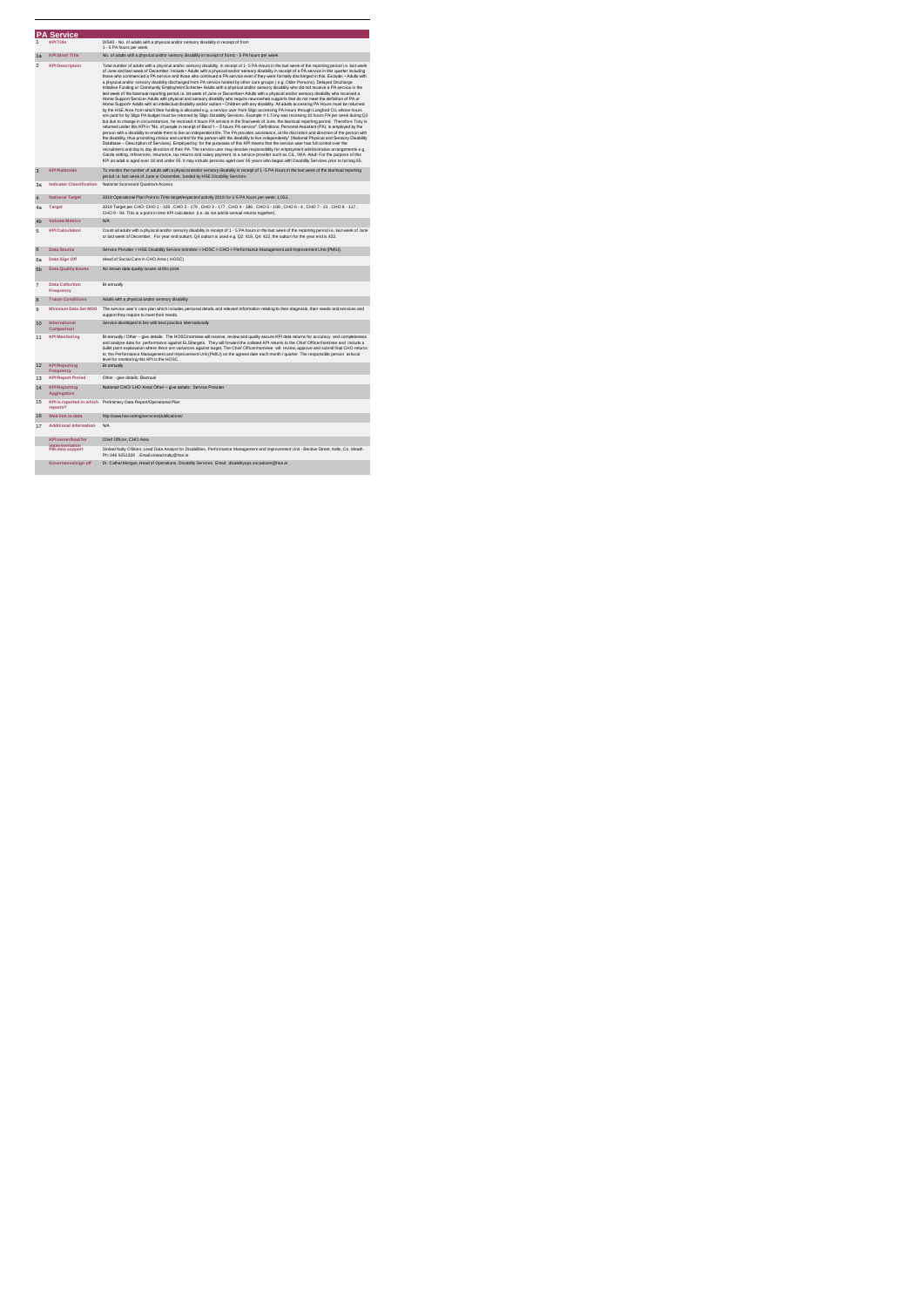|                 | <b>PA Service</b>                           |                                                                                                                                                                                                                                                                                                                                                                                                                                                                                                                                                                                                                                                                                                                                                                                                                                                                                                                                                                                                                                                                                                                                                                                                                                                                                                                                                                                                                                                                                                                                                                                                                                                                                                                                                                                                                                                                                                                                                                                                                                                                                                                                                                                                                                                                                                                                                                                                                                                                                                                                                                                                                                                                                                                   |  |
|-----------------|---------------------------------------------|-------------------------------------------------------------------------------------------------------------------------------------------------------------------------------------------------------------------------------------------------------------------------------------------------------------------------------------------------------------------------------------------------------------------------------------------------------------------------------------------------------------------------------------------------------------------------------------------------------------------------------------------------------------------------------------------------------------------------------------------------------------------------------------------------------------------------------------------------------------------------------------------------------------------------------------------------------------------------------------------------------------------------------------------------------------------------------------------------------------------------------------------------------------------------------------------------------------------------------------------------------------------------------------------------------------------------------------------------------------------------------------------------------------------------------------------------------------------------------------------------------------------------------------------------------------------------------------------------------------------------------------------------------------------------------------------------------------------------------------------------------------------------------------------------------------------------------------------------------------------------------------------------------------------------------------------------------------------------------------------------------------------------------------------------------------------------------------------------------------------------------------------------------------------------------------------------------------------------------------------------------------------------------------------------------------------------------------------------------------------------------------------------------------------------------------------------------------------------------------------------------------------------------------------------------------------------------------------------------------------------------------------------------------------------------------------------------------------|--|
|                 | <b>KPITitle</b>                             | DIS40a - No. of adults with a physical and/or sensory disability in receipt of from 6 - 10 PA hours per week                                                                                                                                                                                                                                                                                                                                                                                                                                                                                                                                                                                                                                                                                                                                                                                                                                                                                                                                                                                                                                                                                                                                                                                                                                                                                                                                                                                                                                                                                                                                                                                                                                                                                                                                                                                                                                                                                                                                                                                                                                                                                                                                                                                                                                                                                                                                                                                                                                                                                                                                                                                                      |  |
| 1a              | <b>KPI Short Title</b>                      | No. of adults with a physical and/or sensory disability in receipt of from 6 - 10 PA hours per week                                                                                                                                                                                                                                                                                                                                                                                                                                                                                                                                                                                                                                                                                                                                                                                                                                                                                                                                                                                                                                                                                                                                                                                                                                                                                                                                                                                                                                                                                                                                                                                                                                                                                                                                                                                                                                                                                                                                                                                                                                                                                                                                                                                                                                                                                                                                                                                                                                                                                                                                                                                                               |  |
| $\overline{z}$  | <b>KPI Description</b>                      | Total number of adults with a physical and/or sensory disability, in receipt of 6 - 10 PA Hours in the last week of the reporting period i.e. last<br>week of June and last week of December. Include.» Adults with a physical and/or sensory disability in receipt of a PA service in this quarter<br>including those who commenced a PA service and those who continued a PA service even if they were formally discharged in this. Exclude: .<br>Adults with a physical and/or sensory disability discharged from PA service funded by other care groups (e.g. Older Persons). Delayed<br>Discharge Initiative Funding or Community Employment Scheme- Adults with a physical and/or sensory disability who did not receive a PA<br>service in the last week of the biannual reporting period i.e. lat week of June or December- Adults with a physical and/or sensory disability who<br>received a Home Support Service+ Adults with physical and sensory disability who require neurorehab supports that do not meet the definition<br>of PA or Home Support- Adults with an intellectual disability and/or autism - Children with any disability. All adults accessing PA Hours must be<br>returned by the HSE Area from which their funding is allocated e.g. a service user from Sligo accessing PA Hours through Longford CIL whose<br>hours are paid for by Sligo PA budget must be returned by Sligo Disability Services. Example # 1:Tony was receiving 20 hours PA per week<br>during Q2 but due to change in circumstances, he received 10 hours PA service in the final week of June, the biannual reporting period.<br>Therefore Tony is returned under this KPI in "No. of people in receipt of Band 6 - 10 hours PA service" Definitions Personal Assistant (PA): is<br>employed by the person with a disability to enable them to live an independent life. The PA provides assistance, at the discretion and direction<br>of the person with the disability, thus promoting choice and control for the person with the disability to live independently' (National Physical and<br>Sensory Disability Database - Description of Services). Employed by: for the purposes of this KPI means that the service user has full control<br>over the recruitment and day to day direction of their PA. The service user may devolve responsibility for employment administrative<br>arrangements e.g. Garda vetting, references, insurance, tax returns and salary payment, to a service provider such as CIL, IWA. Adult: For the<br>purpose of this KPI an adult is aged over 18 and under 65. It may include persons aged over 65 years who began with Disability Services prior<br>to turning 65 |  |
| $\mathcal{R}$   | <b>KPI Rationale</b>                        | To monitor the number of adults with a physical and/or sensory disability in receipt of 6 -10 PA hours in the last week of the biannual reporting<br>period i.e. last week of June or December, funded by HSE Disability Services.                                                                                                                                                                                                                                                                                                                                                                                                                                                                                                                                                                                                                                                                                                                                                                                                                                                                                                                                                                                                                                                                                                                                                                                                                                                                                                                                                                                                                                                                                                                                                                                                                                                                                                                                                                                                                                                                                                                                                                                                                                                                                                                                                                                                                                                                                                                                                                                                                                                                                |  |
| 3a              |                                             | Indicator Classification National Scorecard Quadrant Access                                                                                                                                                                                                                                                                                                                                                                                                                                                                                                                                                                                                                                                                                                                                                                                                                                                                                                                                                                                                                                                                                                                                                                                                                                                                                                                                                                                                                                                                                                                                                                                                                                                                                                                                                                                                                                                                                                                                                                                                                                                                                                                                                                                                                                                                                                                                                                                                                                                                                                                                                                                                                                                       |  |
| $\overline{a}$  | <b>National Target</b>                      | 2019 Operational Plan Point in Time target/expected activity 2019 for 6-10 PA hours per week: 627.                                                                                                                                                                                                                                                                                                                                                                                                                                                                                                                                                                                                                                                                                                                                                                                                                                                                                                                                                                                                                                                                                                                                                                                                                                                                                                                                                                                                                                                                                                                                                                                                                                                                                                                                                                                                                                                                                                                                                                                                                                                                                                                                                                                                                                                                                                                                                                                                                                                                                                                                                                                                                |  |
| 48              | Target                                      | 2019 Target per CHO: CHO 1 - 62 , CHO 2 - 107 , CHO 3 - 106 , CHO 4 - 111 , CHO 5 - 100 , CHO 6 - 2 , CHO 7 - 13 , CHO 8 - 70 , CHO 9<br>- 56. This is a point in time KPI calculation (i.e. do not add bi-annual returns together).                                                                                                                                                                                                                                                                                                                                                                                                                                                                                                                                                                                                                                                                                                                                                                                                                                                                                                                                                                                                                                                                                                                                                                                                                                                                                                                                                                                                                                                                                                                                                                                                                                                                                                                                                                                                                                                                                                                                                                                                                                                                                                                                                                                                                                                                                                                                                                                                                                                                              |  |
| 4 <sub>b</sub>  | <b>Volume Metrics</b>                       | $N/\Delta$                                                                                                                                                                                                                                                                                                                                                                                                                                                                                                                                                                                                                                                                                                                                                                                                                                                                                                                                                                                                                                                                                                                                                                                                                                                                                                                                                                                                                                                                                                                                                                                                                                                                                                                                                                                                                                                                                                                                                                                                                                                                                                                                                                                                                                                                                                                                                                                                                                                                                                                                                                                                                                                                                                        |  |
| 5               | <b>KPI Calculation</b>                      | Count all adults with a physical and/or sensory disability in receipt of 6 - 10 PA hours in the last week of the reporting period i.e. last week of<br>June or last week of December. For year end outturn, Q4 outturn is used e.g. Q2: 418, Q4: 422, the outturn for the year end is 422.                                                                                                                                                                                                                                                                                                                                                                                                                                                                                                                                                                                                                                                                                                                                                                                                                                                                                                                                                                                                                                                                                                                                                                                                                                                                                                                                                                                                                                                                                                                                                                                                                                                                                                                                                                                                                                                                                                                                                                                                                                                                                                                                                                                                                                                                                                                                                                                                                        |  |
| 6               | <b>Data Source</b>                          | Service Provider > HSE Disability Service nominee > HOSC > CHO > Performance Management and Improvement Unit (PMIU).                                                                                                                                                                                                                                                                                                                                                                                                                                                                                                                                                                                                                                                                                                                                                                                                                                                                                                                                                                                                                                                                                                                                                                                                                                                                                                                                                                                                                                                                                                                                                                                                                                                                                                                                                                                                                                                                                                                                                                                                                                                                                                                                                                                                                                                                                                                                                                                                                                                                                                                                                                                              |  |
| Бa              | Data Sign Off                               | Head of Social Care in CHO Area (HOSC)                                                                                                                                                                                                                                                                                                                                                                                                                                                                                                                                                                                                                                                                                                                                                                                                                                                                                                                                                                                                                                                                                                                                                                                                                                                                                                                                                                                                                                                                                                                                                                                                                                                                                                                                                                                                                                                                                                                                                                                                                                                                                                                                                                                                                                                                                                                                                                                                                                                                                                                                                                                                                                                                            |  |
| 6b              | <b>Data Quality Issues</b>                  | No known data quality issues at this point.                                                                                                                                                                                                                                                                                                                                                                                                                                                                                                                                                                                                                                                                                                                                                                                                                                                                                                                                                                                                                                                                                                                                                                                                                                                                                                                                                                                                                                                                                                                                                                                                                                                                                                                                                                                                                                                                                                                                                                                                                                                                                                                                                                                                                                                                                                                                                                                                                                                                                                                                                                                                                                                                       |  |
| $\overline{7}$  | <b>Data Collection</b><br>Frequency         | <b>Bi-annually</b>                                                                                                                                                                                                                                                                                                                                                                                                                                                                                                                                                                                                                                                                                                                                                                                                                                                                                                                                                                                                                                                                                                                                                                                                                                                                                                                                                                                                                                                                                                                                                                                                                                                                                                                                                                                                                                                                                                                                                                                                                                                                                                                                                                                                                                                                                                                                                                                                                                                                                                                                                                                                                                                                                                |  |
| $\mathbf{R}$    | <b>Tracer Conditions</b>                    | Adults with a physical and/or sensory disability                                                                                                                                                                                                                                                                                                                                                                                                                                                                                                                                                                                                                                                                                                                                                                                                                                                                                                                                                                                                                                                                                                                                                                                                                                                                                                                                                                                                                                                                                                                                                                                                                                                                                                                                                                                                                                                                                                                                                                                                                                                                                                                                                                                                                                                                                                                                                                                                                                                                                                                                                                                                                                                                  |  |
| 9               | Minimum Data Set MDS                        | The service user's care plan which includes personal details and relevant information relating to their diagnosis, their needs and services and<br>support they require to meet their needs.                                                                                                                                                                                                                                                                                                                                                                                                                                                                                                                                                                                                                                                                                                                                                                                                                                                                                                                                                                                                                                                                                                                                                                                                                                                                                                                                                                                                                                                                                                                                                                                                                                                                                                                                                                                                                                                                                                                                                                                                                                                                                                                                                                                                                                                                                                                                                                                                                                                                                                                      |  |
| 10              | International<br>Comparison                 | Service developed in line with best practice internationally                                                                                                                                                                                                                                                                                                                                                                                                                                                                                                                                                                                                                                                                                                                                                                                                                                                                                                                                                                                                                                                                                                                                                                                                                                                                                                                                                                                                                                                                                                                                                                                                                                                                                                                                                                                                                                                                                                                                                                                                                                                                                                                                                                                                                                                                                                                                                                                                                                                                                                                                                                                                                                                      |  |
| 11              | <b>KPI Monitoring</b>                       | Bi-annually / Other - give details: The HOSC/nominee will receive, review and quality assure KPI data returns for accuracy and completeness<br>and analyse data for performance against ELS/targets. They will forward the collated KPI returns to the Chief Officer/nominee and include a<br>builet point explanation where there are variances against target. The Chief Officer/nominee will review, approve and submit final CHO returns<br>to the Performance Management and Improvement Unit (PMIU) on the agreed date each month / quarter. The responsible person at local<br>level for monitoring this KPI is the HOSC.                                                                                                                                                                                                                                                                                                                                                                                                                                                                                                                                                                                                                                                                                                                                                                                                                                                                                                                                                                                                                                                                                                                                                                                                                                                                                                                                                                                                                                                                                                                                                                                                                                                                                                                                                                                                                                                                                                                                                                                                                                                                                  |  |
| 12 <sup>1</sup> | <b>KPI Reporting</b><br>Frequency           | Bi-annually                                                                                                                                                                                                                                                                                                                                                                                                                                                                                                                                                                                                                                                                                                                                                                                                                                                                                                                                                                                                                                                                                                                                                                                                                                                                                                                                                                                                                                                                                                                                                                                                                                                                                                                                                                                                                                                                                                                                                                                                                                                                                                                                                                                                                                                                                                                                                                                                                                                                                                                                                                                                                                                                                                       |  |
| 13              | <b>KPI Report Period</b>                    | Other - give details: Biannual                                                                                                                                                                                                                                                                                                                                                                                                                                                                                                                                                                                                                                                                                                                                                                                                                                                                                                                                                                                                                                                                                                                                                                                                                                                                                                                                                                                                                                                                                                                                                                                                                                                                                                                                                                                                                                                                                                                                                                                                                                                                                                                                                                                                                                                                                                                                                                                                                                                                                                                                                                                                                                                                                    |  |
| 14              | <b>KPI Reporting</b><br>Aggregation         | National/ CHO/ LHO Area/ Other - give details: Service Provider                                                                                                                                                                                                                                                                                                                                                                                                                                                                                                                                                                                                                                                                                                                                                                                                                                                                                                                                                                                                                                                                                                                                                                                                                                                                                                                                                                                                                                                                                                                                                                                                                                                                                                                                                                                                                                                                                                                                                                                                                                                                                                                                                                                                                                                                                                                                                                                                                                                                                                                                                                                                                                                   |  |
| 15              | reports?                                    | KPI is reported in which Preliminary Data Report/Operational Plan                                                                                                                                                                                                                                                                                                                                                                                                                                                                                                                                                                                                                                                                                                                                                                                                                                                                                                                                                                                                                                                                                                                                                                                                                                                                                                                                                                                                                                                                                                                                                                                                                                                                                                                                                                                                                                                                                                                                                                                                                                                                                                                                                                                                                                                                                                                                                                                                                                                                                                                                                                                                                                                 |  |
| 16              | Web link to data                            | http://www.hse.je/eng/services/publications/                                                                                                                                                                                                                                                                                                                                                                                                                                                                                                                                                                                                                                                                                                                                                                                                                                                                                                                                                                                                                                                                                                                                                                                                                                                                                                                                                                                                                                                                                                                                                                                                                                                                                                                                                                                                                                                                                                                                                                                                                                                                                                                                                                                                                                                                                                                                                                                                                                                                                                                                                                                                                                                                      |  |
| 17              | <b>Additional Information</b>               | $3.37 -$                                                                                                                                                                                                                                                                                                                                                                                                                                                                                                                                                                                                                                                                                                                                                                                                                                                                                                                                                                                                                                                                                                                                                                                                                                                                                                                                                                                                                                                                                                                                                                                                                                                                                                                                                                                                                                                                                                                                                                                                                                                                                                                                                                                                                                                                                                                                                                                                                                                                                                                                                                                                                                                                                                          |  |
|                 | <b>KPI</b> owner/lead for<br>implementation | Chief Officer, CHO Area                                                                                                                                                                                                                                                                                                                                                                                                                                                                                                                                                                                                                                                                                                                                                                                                                                                                                                                                                                                                                                                                                                                                                                                                                                                                                                                                                                                                                                                                                                                                                                                                                                                                                                                                                                                                                                                                                                                                                                                                                                                                                                                                                                                                                                                                                                                                                                                                                                                                                                                                                                                                                                                                                           |  |
|                 | PBI data support                            | Sinéad Nulty O'Brien, Lead Data Analyst for Disabilities, Performance Management and Improvement Unit - Bective Street, Kells, Co. Meath.<br>Ph: 046 9251328 . Email:sinead.nutv@hse.ie                                                                                                                                                                                                                                                                                                                                                                                                                                                                                                                                                                                                                                                                                                                                                                                                                                                                                                                                                                                                                                                                                                                                                                                                                                                                                                                                                                                                                                                                                                                                                                                                                                                                                                                                                                                                                                                                                                                                                                                                                                                                                                                                                                                                                                                                                                                                                                                                                                                                                                                           |  |
|                 | Governance/sign off                         | Dr. Cathal Morgan, Head of Operations, Disability Services Email: disabilityops.socialcare@hse.ie                                                                                                                                                                                                                                                                                                                                                                                                                                                                                                                                                                                                                                                                                                                                                                                                                                                                                                                                                                                                                                                                                                                                                                                                                                                                                                                                                                                                                                                                                                                                                                                                                                                                                                                                                                                                                                                                                                                                                                                                                                                                                                                                                                                                                                                                                                                                                                                                                                                                                                                                                                                                                 |  |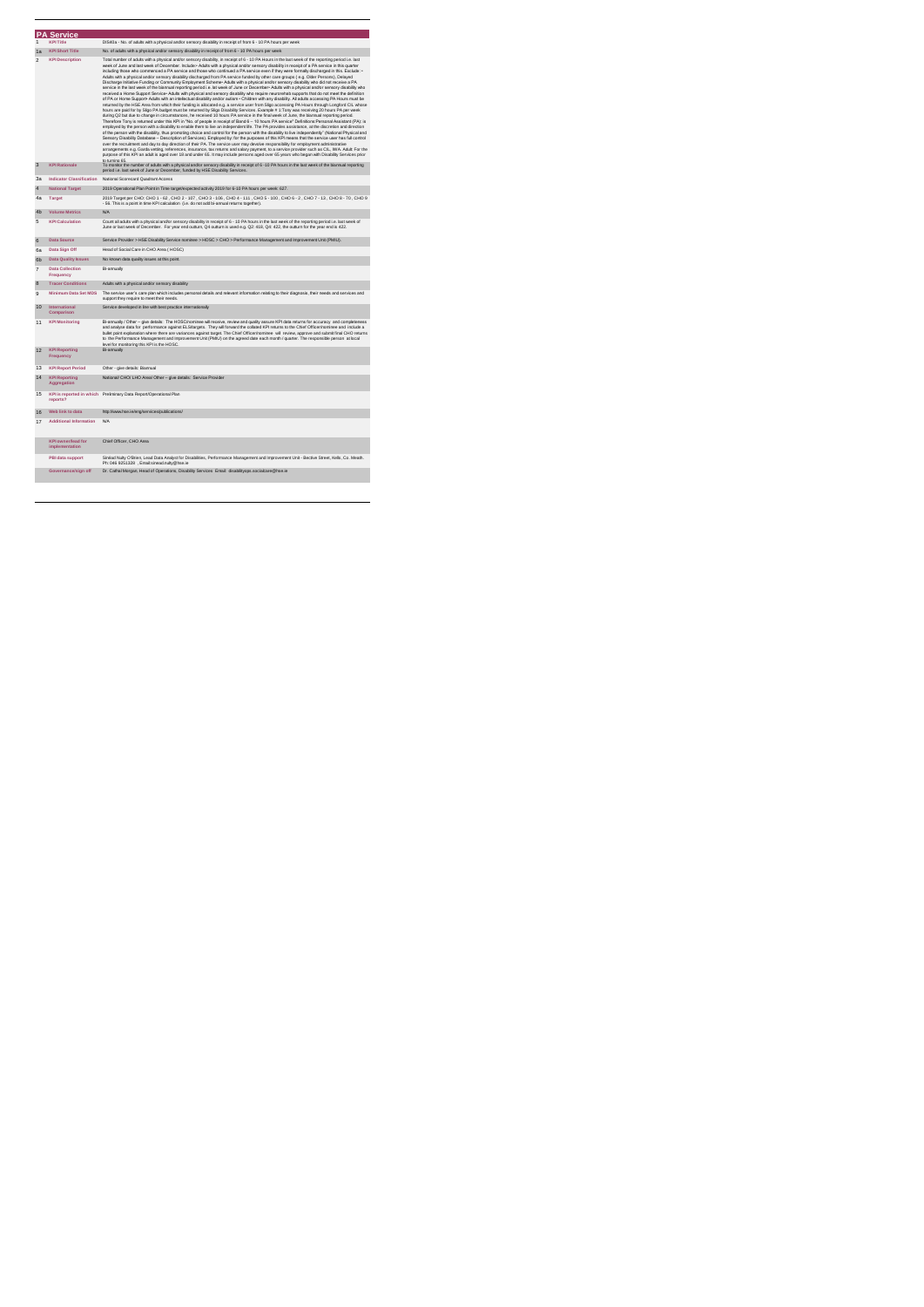|                | <b>PA Service</b>                           |                                                                                                                                                                                                                                                                                                                                                                                                                                                                                                                                                                                                                                                                                                                                                                                                                                                                                                                                                                                                                                                                                                                                                                                                                                                                                                                                                                                                                                                                                                                                                                                                                                                                                                                                                                                                                                                                                                                                                                                                                                                                                                                                                                                                                                                                                                                                                                                                                                                                                                                                                                                                                                                                                                    |
|----------------|---------------------------------------------|----------------------------------------------------------------------------------------------------------------------------------------------------------------------------------------------------------------------------------------------------------------------------------------------------------------------------------------------------------------------------------------------------------------------------------------------------------------------------------------------------------------------------------------------------------------------------------------------------------------------------------------------------------------------------------------------------------------------------------------------------------------------------------------------------------------------------------------------------------------------------------------------------------------------------------------------------------------------------------------------------------------------------------------------------------------------------------------------------------------------------------------------------------------------------------------------------------------------------------------------------------------------------------------------------------------------------------------------------------------------------------------------------------------------------------------------------------------------------------------------------------------------------------------------------------------------------------------------------------------------------------------------------------------------------------------------------------------------------------------------------------------------------------------------------------------------------------------------------------------------------------------------------------------------------------------------------------------------------------------------------------------------------------------------------------------------------------------------------------------------------------------------------------------------------------------------------------------------------------------------------------------------------------------------------------------------------------------------------------------------------------------------------------------------------------------------------------------------------------------------------------------------------------------------------------------------------------------------------------------------------------------------------------------------------------------------------|
|                | <b>KPITitle</b>                             | DIS40b - No. of adults with a physical and/or sensory disability in receipt of from 11 - 20 PA hours per week                                                                                                                                                                                                                                                                                                                                                                                                                                                                                                                                                                                                                                                                                                                                                                                                                                                                                                                                                                                                                                                                                                                                                                                                                                                                                                                                                                                                                                                                                                                                                                                                                                                                                                                                                                                                                                                                                                                                                                                                                                                                                                                                                                                                                                                                                                                                                                                                                                                                                                                                                                                      |
| 1a             | <b>KPI Short Title</b>                      | No. of adults with a physical and/or sensory disability in receipt of from 11 - 20 PA hours per week                                                                                                                                                                                                                                                                                                                                                                                                                                                                                                                                                                                                                                                                                                                                                                                                                                                                                                                                                                                                                                                                                                                                                                                                                                                                                                                                                                                                                                                                                                                                                                                                                                                                                                                                                                                                                                                                                                                                                                                                                                                                                                                                                                                                                                                                                                                                                                                                                                                                                                                                                                                               |
| $\overline{z}$ | <b>KPI Description</b>                      | Total number of adults with a physical and/or sensory disability, in receipt of 11 - 20 PA Hours in the last week of the reporting period i.e. last<br>week of June and last week of December. Include.» Adults with a physical and/or sensory disability in receipt of a PA service in this quarter<br>including those who commenced a PA service and those who continued a PA service even if they were formally discharged in this. Exclude: .<br>Adults with a physical and/or sensory disability discharged from PA service funded by other care groups (e.g. Older Persons). Delayed<br>Discharge Initiative Funding or Community Employment Scheme- Adults with a physical and/or sensory disability who did not receive a PA<br>service in the last week of the biannual reporting period i.e. lat week of June or December- Adults with a physical and/or sensory disability who<br>received a Home Support Service+ Adults with physical and sensory disability who require neurorehab supports that do not meet the definition<br>of PA or Home Support- Adults with an intelectual disability and/or autism - Children with any disability. All adults accessing PA Hours must be<br>returned by the HSE Area from which their funding is allocated e.g. a service user from Sligo accessing PA Hours through Longford CIL whose<br>hours are paid for by Sligo PA budget must be returned by Sligo Disability Services. Example # 1:Tony was receiving 30 hours PA per week<br>during Q2 but due to change in circumstances, he received 15 hours PA service in the final week of June, the biannual reporting period.<br>Therefore Tony is returned under this KPI in "No. of people in receipt of Band 11 - 20 hours PA service". Definitions:Personal Assistant (PA):<br>is employed by the person with a disability to enable them to live an independent life. The PA provides assistance, at the discretion and direction<br>of the person with the disability, thus promoting choice and control for the person with the disability to live independently' (National Physical and<br>Sensory Disability Database - Description of Services). Employed by: for the purposes of this KPI means that the service user has full control<br>over the recruitment and day to day direction of their PA. The service user may devolve responsibility for employment administrative<br>arrangements e.g. Garda vetting, references, insurance, tax returns and salary payment, to a service provider such as CIL, IWA. Adult: For the<br>purpose of this KPI an adult is aged over 18 and under 65. It may include persons aged over 65 years who began with Disability Services prior |
| $\mathcal{R}$  | <b>KPI Rationale</b>                        | to turning 65<br>To monitor the number of adults with a physical and/or sensory disability in receipt of 11 - 20 PA hours in the last week of the biannual reporting<br>period i.e. last week of June or December, funded by HSE Disability Services.                                                                                                                                                                                                                                                                                                                                                                                                                                                                                                                                                                                                                                                                                                                                                                                                                                                                                                                                                                                                                                                                                                                                                                                                                                                                                                                                                                                                                                                                                                                                                                                                                                                                                                                                                                                                                                                                                                                                                                                                                                                                                                                                                                                                                                                                                                                                                                                                                                              |
| 3a             | <b>Indicator Classification</b>             | National Scorecard Quadrant Access                                                                                                                                                                                                                                                                                                                                                                                                                                                                                                                                                                                                                                                                                                                                                                                                                                                                                                                                                                                                                                                                                                                                                                                                                                                                                                                                                                                                                                                                                                                                                                                                                                                                                                                                                                                                                                                                                                                                                                                                                                                                                                                                                                                                                                                                                                                                                                                                                                                                                                                                                                                                                                                                 |
| $\overline{4}$ | <b>National Target</b>                      | 2019 Operational Plan Point in Time target/expected activity 2019 for 11-20 PA hours per week: 460.                                                                                                                                                                                                                                                                                                                                                                                                                                                                                                                                                                                                                                                                                                                                                                                                                                                                                                                                                                                                                                                                                                                                                                                                                                                                                                                                                                                                                                                                                                                                                                                                                                                                                                                                                                                                                                                                                                                                                                                                                                                                                                                                                                                                                                                                                                                                                                                                                                                                                                                                                                                                |
| 4a             | Target                                      | 2019 Target per CHO: CHO 1 - 46, CHO 2 - 78, CHO 3 - 77, CHO 4 - 82, CHO 5 - 74, CHO 6 - 2, CHO 7 - 9, CHO 8 - 51, CHO 9 - 41.<br>This is a point in time calculation (i.e. do not add bi-annual returns together).                                                                                                                                                                                                                                                                                                                                                                                                                                                                                                                                                                                                                                                                                                                                                                                                                                                                                                                                                                                                                                                                                                                                                                                                                                                                                                                                                                                                                                                                                                                                                                                                                                                                                                                                                                                                                                                                                                                                                                                                                                                                                                                                                                                                                                                                                                                                                                                                                                                                                |
| 4 <sub>b</sub> | <b>Volume Metrics</b>                       | <b>N/A</b>                                                                                                                                                                                                                                                                                                                                                                                                                                                                                                                                                                                                                                                                                                                                                                                                                                                                                                                                                                                                                                                                                                                                                                                                                                                                                                                                                                                                                                                                                                                                                                                                                                                                                                                                                                                                                                                                                                                                                                                                                                                                                                                                                                                                                                                                                                                                                                                                                                                                                                                                                                                                                                                                                         |
| 5              | <b>KPI Calculation</b>                      | Count all adults with a physical and/or sensory disability in receipt of 11 - 20 PA hours in the last week of the reporting period i.e. last week of<br>June or last week of December. For year end outturn, Q4 outturn is used e.g Q2: 418, Q4: 422, the outturn for the year end is 422.                                                                                                                                                                                                                                                                                                                                                                                                                                                                                                                                                                                                                                                                                                                                                                                                                                                                                                                                                                                                                                                                                                                                                                                                                                                                                                                                                                                                                                                                                                                                                                                                                                                                                                                                                                                                                                                                                                                                                                                                                                                                                                                                                                                                                                                                                                                                                                                                         |
| 6              | <b>Data Source</b>                          | Service Provider > HSE Disability Service nominee > HOSC > CHO > Performance Management and Improvement Unit (PMIU).                                                                                                                                                                                                                                                                                                                                                                                                                                                                                                                                                                                                                                                                                                                                                                                                                                                                                                                                                                                                                                                                                                                                                                                                                                                                                                                                                                                                                                                                                                                                                                                                                                                                                                                                                                                                                                                                                                                                                                                                                                                                                                                                                                                                                                                                                                                                                                                                                                                                                                                                                                               |
| ßя             | Data Sign Off                               | Head of Social Care in CHO Area (HOSC)                                                                                                                                                                                                                                                                                                                                                                                                                                                                                                                                                                                                                                                                                                                                                                                                                                                                                                                                                                                                                                                                                                                                                                                                                                                                                                                                                                                                                                                                                                                                                                                                                                                                                                                                                                                                                                                                                                                                                                                                                                                                                                                                                                                                                                                                                                                                                                                                                                                                                                                                                                                                                                                             |
| 6b             | <b>Data Quality Issues</b>                  | No known data quality issues at this point.                                                                                                                                                                                                                                                                                                                                                                                                                                                                                                                                                                                                                                                                                                                                                                                                                                                                                                                                                                                                                                                                                                                                                                                                                                                                                                                                                                                                                                                                                                                                                                                                                                                                                                                                                                                                                                                                                                                                                                                                                                                                                                                                                                                                                                                                                                                                                                                                                                                                                                                                                                                                                                                        |
| $\overline{7}$ | <b>Data Collection</b><br>Frequency         | Bi-annually                                                                                                                                                                                                                                                                                                                                                                                                                                                                                                                                                                                                                                                                                                                                                                                                                                                                                                                                                                                                                                                                                                                                                                                                                                                                                                                                                                                                                                                                                                                                                                                                                                                                                                                                                                                                                                                                                                                                                                                                                                                                                                                                                                                                                                                                                                                                                                                                                                                                                                                                                                                                                                                                                        |
| 8              | <b>Tracer Conditions</b>                    | Adults with a physical and/or sensory disability                                                                                                                                                                                                                                                                                                                                                                                                                                                                                                                                                                                                                                                                                                                                                                                                                                                                                                                                                                                                                                                                                                                                                                                                                                                                                                                                                                                                                                                                                                                                                                                                                                                                                                                                                                                                                                                                                                                                                                                                                                                                                                                                                                                                                                                                                                                                                                                                                                                                                                                                                                                                                                                   |
| $\overline{9}$ | Minimum Data Set MDS                        | The service user's care plan which includes personal details and relevant information relating to their diagnosis, their needs and services and<br>support they require to meet their needs.                                                                                                                                                                                                                                                                                                                                                                                                                                                                                                                                                                                                                                                                                                                                                                                                                                                                                                                                                                                                                                                                                                                                                                                                                                                                                                                                                                                                                                                                                                                                                                                                                                                                                                                                                                                                                                                                                                                                                                                                                                                                                                                                                                                                                                                                                                                                                                                                                                                                                                       |
| 10             | International<br>Comparison                 | Service developed in line with best practice internationally                                                                                                                                                                                                                                                                                                                                                                                                                                                                                                                                                                                                                                                                                                                                                                                                                                                                                                                                                                                                                                                                                                                                                                                                                                                                                                                                                                                                                                                                                                                                                                                                                                                                                                                                                                                                                                                                                                                                                                                                                                                                                                                                                                                                                                                                                                                                                                                                                                                                                                                                                                                                                                       |
| 11             | <b>KPI Monitoring</b>                       | Bi-annually / Other - give details: The HOSC/nominee will receive, review and quality assure KPI data returns for accuracy, and completeness<br>and analyse data for performance against ELS/targets. They will forward the collated KPI returns to the Chief Officer/nominee and include a<br>bullet point explanation where there are variances against target. The Chief Officer/nominee will review, approve and submit final CHO returns<br>to the Performance Management and Improvement Unit (PMIU) on the agreed date each month / quarter. The responsible person at local<br>level for monitoring this KPI is the HOSC.                                                                                                                                                                                                                                                                                                                                                                                                                                                                                                                                                                                                                                                                                                                                                                                                                                                                                                                                                                                                                                                                                                                                                                                                                                                                                                                                                                                                                                                                                                                                                                                                                                                                                                                                                                                                                                                                                                                                                                                                                                                                  |
| 12             | <b>KPI Reporting</b><br>Frequency           | Bi-annually                                                                                                                                                                                                                                                                                                                                                                                                                                                                                                                                                                                                                                                                                                                                                                                                                                                                                                                                                                                                                                                                                                                                                                                                                                                                                                                                                                                                                                                                                                                                                                                                                                                                                                                                                                                                                                                                                                                                                                                                                                                                                                                                                                                                                                                                                                                                                                                                                                                                                                                                                                                                                                                                                        |
| 13             | <b>KPI Report Period</b>                    | Other - give details: Biannual                                                                                                                                                                                                                                                                                                                                                                                                                                                                                                                                                                                                                                                                                                                                                                                                                                                                                                                                                                                                                                                                                                                                                                                                                                                                                                                                                                                                                                                                                                                                                                                                                                                                                                                                                                                                                                                                                                                                                                                                                                                                                                                                                                                                                                                                                                                                                                                                                                                                                                                                                                                                                                                                     |
| 14             | <b>KPI Reporting</b><br>Aggregation         | National/ CHO/ LHO Area/ Other - give details: Service Provider                                                                                                                                                                                                                                                                                                                                                                                                                                                                                                                                                                                                                                                                                                                                                                                                                                                                                                                                                                                                                                                                                                                                                                                                                                                                                                                                                                                                                                                                                                                                                                                                                                                                                                                                                                                                                                                                                                                                                                                                                                                                                                                                                                                                                                                                                                                                                                                                                                                                                                                                                                                                                                    |
| 15             | reports?                                    | KPI is reported in which Preliminary Data Report/Operational Plan                                                                                                                                                                                                                                                                                                                                                                                                                                                                                                                                                                                                                                                                                                                                                                                                                                                                                                                                                                                                                                                                                                                                                                                                                                                                                                                                                                                                                                                                                                                                                                                                                                                                                                                                                                                                                                                                                                                                                                                                                                                                                                                                                                                                                                                                                                                                                                                                                                                                                                                                                                                                                                  |
| 16             | Web link to data                            | http://www.hse.ie/eng/services/publications/                                                                                                                                                                                                                                                                                                                                                                                                                                                                                                                                                                                                                                                                                                                                                                                                                                                                                                                                                                                                                                                                                                                                                                                                                                                                                                                                                                                                                                                                                                                                                                                                                                                                                                                                                                                                                                                                                                                                                                                                                                                                                                                                                                                                                                                                                                                                                                                                                                                                                                                                                                                                                                                       |
| 17             | <b>Additional Information</b>               | N/A                                                                                                                                                                                                                                                                                                                                                                                                                                                                                                                                                                                                                                                                                                                                                                                                                                                                                                                                                                                                                                                                                                                                                                                                                                                                                                                                                                                                                                                                                                                                                                                                                                                                                                                                                                                                                                                                                                                                                                                                                                                                                                                                                                                                                                                                                                                                                                                                                                                                                                                                                                                                                                                                                                |
|                | <b>KPI</b> owner/lead for<br>implementation | Chief Officer, CHO Area                                                                                                                                                                                                                                                                                                                                                                                                                                                                                                                                                                                                                                                                                                                                                                                                                                                                                                                                                                                                                                                                                                                                                                                                                                                                                                                                                                                                                                                                                                                                                                                                                                                                                                                                                                                                                                                                                                                                                                                                                                                                                                                                                                                                                                                                                                                                                                                                                                                                                                                                                                                                                                                                            |
|                | PBI data support                            | Sinéad Nulty O'Brien, Lead Data Analyst for Disabilities, Performance Management and Improvement Unit - Bective Street, Kells, Co. Meath.                                                                                                                                                                                                                                                                                                                                                                                                                                                                                                                                                                                                                                                                                                                                                                                                                                                                                                                                                                                                                                                                                                                                                                                                                                                                                                                                                                                                                                                                                                                                                                                                                                                                                                                                                                                                                                                                                                                                                                                                                                                                                                                                                                                                                                                                                                                                                                                                                                                                                                                                                          |

**Governance/sign off** Dr. Cathal Morgan, Head of Operations, Disability Services Email: disabilityops.socialcare@hse.ie **PBI data support** Sinéad Nulty O'Brien, Lead Data Analyst for Disabilities, Performance Management and Improvement Unit - Bective Street, Kells, Co. Meath. Ph: 046 9251328 , Email:sinead.nulty@hse.ie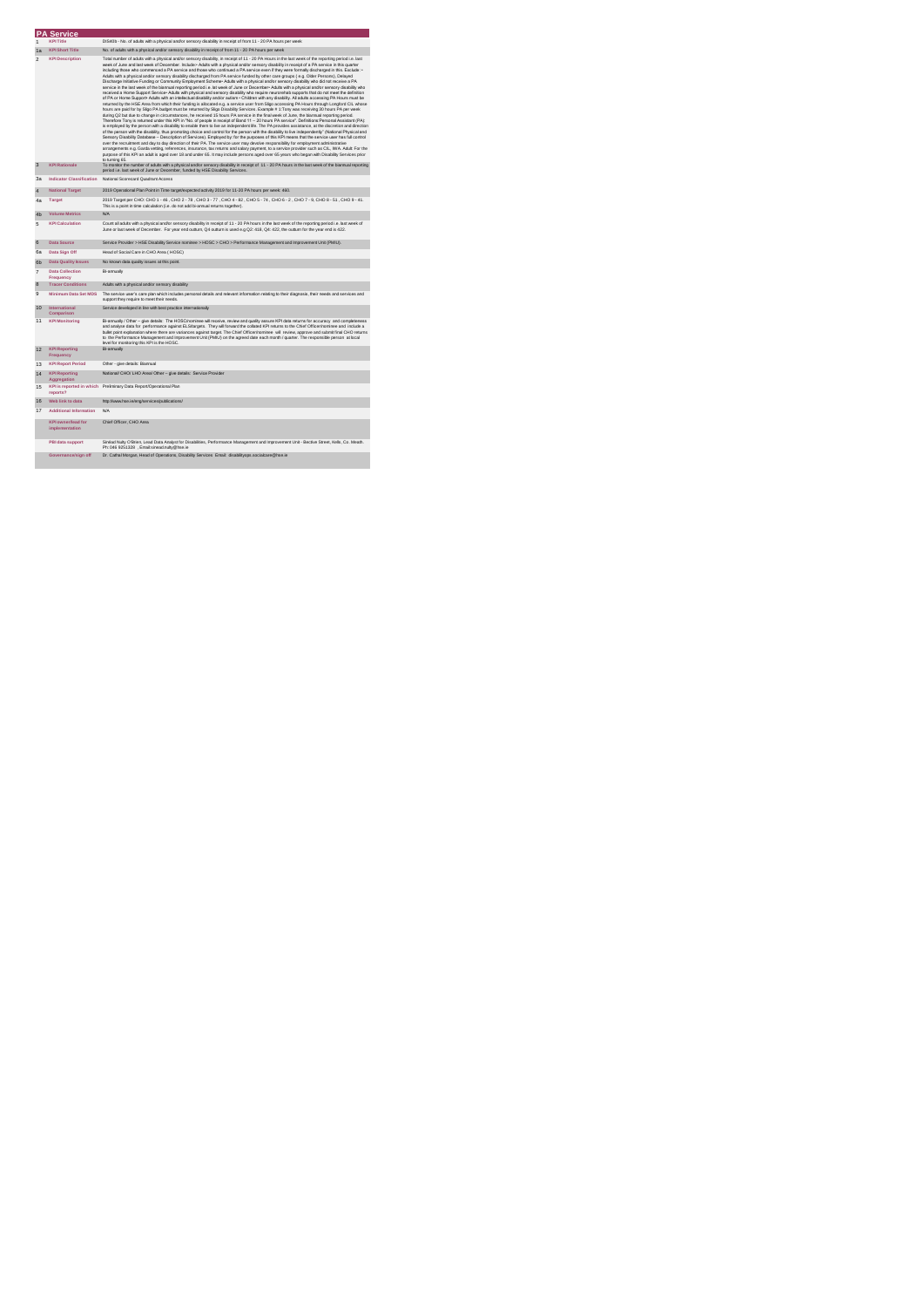|                  | <b>PA Service</b>                           |                                                                                                                                                                                                                                                                                                                                                                                                                                                                                                                                                                                                                                                                                                                                                                                                                                                                                                                                                                                                                                                                                                                                                                                                                                                                                                                                                                                                                                                                                                                                                                                                                                                                                                                                                                                                                                                                                                                                                                                                                                                                                                                                                                                                                                                                                                                                                                                                                                                                                                                                                                                                                                                                                                                       |
|------------------|---------------------------------------------|-----------------------------------------------------------------------------------------------------------------------------------------------------------------------------------------------------------------------------------------------------------------------------------------------------------------------------------------------------------------------------------------------------------------------------------------------------------------------------------------------------------------------------------------------------------------------------------------------------------------------------------------------------------------------------------------------------------------------------------------------------------------------------------------------------------------------------------------------------------------------------------------------------------------------------------------------------------------------------------------------------------------------------------------------------------------------------------------------------------------------------------------------------------------------------------------------------------------------------------------------------------------------------------------------------------------------------------------------------------------------------------------------------------------------------------------------------------------------------------------------------------------------------------------------------------------------------------------------------------------------------------------------------------------------------------------------------------------------------------------------------------------------------------------------------------------------------------------------------------------------------------------------------------------------------------------------------------------------------------------------------------------------------------------------------------------------------------------------------------------------------------------------------------------------------------------------------------------------------------------------------------------------------------------------------------------------------------------------------------------------------------------------------------------------------------------------------------------------------------------------------------------------------------------------------------------------------------------------------------------------------------------------------------------------------------------------------------------------|
|                  | <b>KPITitle</b>                             | DIS40c - No. of adults with a physical and/or sensory disability in receipt of from 21 - 40 PA hours per week                                                                                                                                                                                                                                                                                                                                                                                                                                                                                                                                                                                                                                                                                                                                                                                                                                                                                                                                                                                                                                                                                                                                                                                                                                                                                                                                                                                                                                                                                                                                                                                                                                                                                                                                                                                                                                                                                                                                                                                                                                                                                                                                                                                                                                                                                                                                                                                                                                                                                                                                                                                                         |
| 1a               | <b>KPI Short Title</b>                      | No. of adults with a physical and/or sensory disability in receipt of from 21 - 40 PA hours per week                                                                                                                                                                                                                                                                                                                                                                                                                                                                                                                                                                                                                                                                                                                                                                                                                                                                                                                                                                                                                                                                                                                                                                                                                                                                                                                                                                                                                                                                                                                                                                                                                                                                                                                                                                                                                                                                                                                                                                                                                                                                                                                                                                                                                                                                                                                                                                                                                                                                                                                                                                                                                  |
| $\overline{z}$   | <b>KPI Description</b>                      | Total number of adults with a physical and/or sensory disability, in receipt of 21 - 40 PA Hours in the last week of the reporting period i.e. last<br>week of June and last week of December. Include:» Adults with a physical and/or sensory disability in receipt of a PA service in this quarter<br>including those who commenced a PA service and those who continued a PA service even if they were formally discharged in this. Exclude: .<br>Adults with a physical and/or sensory disability discharged from PA service funded by other care groups (e.g. Older Persons), Delayed<br>Discharge Initiative Funding or Community Employment Scheme- Adults with a physical and/or sensory disability who did not receive a PA<br>service in the last week of the biannual reporting period i.e. lat week of June or December- Adults with a physical and/or sensory disability who<br>received a Home Support Service+ Adults with physical and sensory disability who require neurorehab supports that do not meet the definition<br>of PA or Home Support- Adults with an intellectual disability and/or autism - Children with any disability. All adults accessing PA Hours must be<br>returned by the HSE Area from which their funding is allocated e.g. a service user from Sligo accessing PA Hours through Longford CIL whose<br>hours are paid for by Sligo PA budget must be returned by Sligo Disability Services. Example # 1:Tony was receiving 10 hours PA per week<br>during Q2 but due to change in circumstances, he received 22 hours PA service in the final week of June, the biannual reporting period.<br>Therefore Tony is returned under this KPI in "No. of people in receipt of Band 21 - 40 hours PA service". Definitions:Personal Assistant (PA):<br>is employed by the person with a disability to enable them to live an independent life. The PA provides assistance, at the discretion and direction<br>of the person with the disability, thus promoting choice and control for the person with the disability to live independently' (National Physical and<br>Sensory Disability Database - Description of Services). Employed by: for the purposes of this KPI means that the service user has full control<br>over the recruitment and day to day direction of their PA. The service user may devolve responsibility for employment administrative<br>arrangements e.g. Garda vetting, references, insurance, tax returns and salary payment, to a service provider such as CIL, IWA. Adult: For the<br>purpose of this KPI an adult is aged over 18 and under 65. It may include persons aged over 65 years who began with Disability Services prior<br>to turning 65. |
| $\mathcal{R}$    | <b>KPI Rationale</b>                        | To monitor the number of adults with a physical and/or sensory disability in receipt of 21 - 40 PA hours in the last week of the biannual reporting<br>period i.e. last week of June or December, funded by HSE Disability Services.                                                                                                                                                                                                                                                                                                                                                                                                                                                                                                                                                                                                                                                                                                                                                                                                                                                                                                                                                                                                                                                                                                                                                                                                                                                                                                                                                                                                                                                                                                                                                                                                                                                                                                                                                                                                                                                                                                                                                                                                                                                                                                                                                                                                                                                                                                                                                                                                                                                                                  |
| 3a               | <b>Indicator Classification</b>             | National Scorecard Quadrant Access                                                                                                                                                                                                                                                                                                                                                                                                                                                                                                                                                                                                                                                                                                                                                                                                                                                                                                                                                                                                                                                                                                                                                                                                                                                                                                                                                                                                                                                                                                                                                                                                                                                                                                                                                                                                                                                                                                                                                                                                                                                                                                                                                                                                                                                                                                                                                                                                                                                                                                                                                                                                                                                                                    |
| $\overline{4}$   | <b>National Target</b>                      | 2019 Operational Plan Point in Time target/expected activity 2019 for 21-40 PA hours per week: 259.                                                                                                                                                                                                                                                                                                                                                                                                                                                                                                                                                                                                                                                                                                                                                                                                                                                                                                                                                                                                                                                                                                                                                                                                                                                                                                                                                                                                                                                                                                                                                                                                                                                                                                                                                                                                                                                                                                                                                                                                                                                                                                                                                                                                                                                                                                                                                                                                                                                                                                                                                                                                                   |
| 48               | Target                                      | 2019 Target per CHO: CHO 1 - 26 . CHO 2 - 44 . CHO 3 - 44 . CHO 4 - 46 . CHO 5 - 41 . CHO 6 - 1 . CHO 7 - 5 . CHO 8 - 29 . CHO 9 - 23.<br>This is a point in time calculation (i.e. do not add bi-annual returns together).                                                                                                                                                                                                                                                                                                                                                                                                                                                                                                                                                                                                                                                                                                                                                                                                                                                                                                                                                                                                                                                                                                                                                                                                                                                                                                                                                                                                                                                                                                                                                                                                                                                                                                                                                                                                                                                                                                                                                                                                                                                                                                                                                                                                                                                                                                                                                                                                                                                                                           |
| 4 <sub>b</sub>   | <b>Volume Metrics</b>                       | N/A                                                                                                                                                                                                                                                                                                                                                                                                                                                                                                                                                                                                                                                                                                                                                                                                                                                                                                                                                                                                                                                                                                                                                                                                                                                                                                                                                                                                                                                                                                                                                                                                                                                                                                                                                                                                                                                                                                                                                                                                                                                                                                                                                                                                                                                                                                                                                                                                                                                                                                                                                                                                                                                                                                                   |
| 5                | <b>KPI Calculation</b>                      | Count all adults with a physical and/or sensory disability in receipt of 21 - 40 PA hours in the last week of the reporting period i.e. last week of<br>June or last week of December. For year end outturn, Q4 outturn is used e.g.Q2: 418, Q4: 422, the outturn for the year end is 422.                                                                                                                                                                                                                                                                                                                                                                                                                                                                                                                                                                                                                                                                                                                                                                                                                                                                                                                                                                                                                                                                                                                                                                                                                                                                                                                                                                                                                                                                                                                                                                                                                                                                                                                                                                                                                                                                                                                                                                                                                                                                                                                                                                                                                                                                                                                                                                                                                            |
| 6                | <b>Data Source</b>                          | Service Provider > HSE Disability Service nominee > HOSC > CHO > Performance Management and Improvement Unit (PMIU).                                                                                                                                                                                                                                                                                                                                                                                                                                                                                                                                                                                                                                                                                                                                                                                                                                                                                                                                                                                                                                                                                                                                                                                                                                                                                                                                                                                                                                                                                                                                                                                                                                                                                                                                                                                                                                                                                                                                                                                                                                                                                                                                                                                                                                                                                                                                                                                                                                                                                                                                                                                                  |
| 6a               | Data Sign Off                               | Head of Social Care in CHO Area (HOSC)                                                                                                                                                                                                                                                                                                                                                                                                                                                                                                                                                                                                                                                                                                                                                                                                                                                                                                                                                                                                                                                                                                                                                                                                                                                                                                                                                                                                                                                                                                                                                                                                                                                                                                                                                                                                                                                                                                                                                                                                                                                                                                                                                                                                                                                                                                                                                                                                                                                                                                                                                                                                                                                                                |
| 6h               | <b>Data Quality Issues</b>                  | No known data quality issues at this point.                                                                                                                                                                                                                                                                                                                                                                                                                                                                                                                                                                                                                                                                                                                                                                                                                                                                                                                                                                                                                                                                                                                                                                                                                                                                                                                                                                                                                                                                                                                                                                                                                                                                                                                                                                                                                                                                                                                                                                                                                                                                                                                                                                                                                                                                                                                                                                                                                                                                                                                                                                                                                                                                           |
| $\overline{7}$   | Data Collection<br>Frequency                | Cuarterly                                                                                                                                                                                                                                                                                                                                                                                                                                                                                                                                                                                                                                                                                                                                                                                                                                                                                                                                                                                                                                                                                                                                                                                                                                                                                                                                                                                                                                                                                                                                                                                                                                                                                                                                                                                                                                                                                                                                                                                                                                                                                                                                                                                                                                                                                                                                                                                                                                                                                                                                                                                                                                                                                                             |
| 8                | <b>Tracer Conditions</b>                    | Adults with a physical and/or sensory disability                                                                                                                                                                                                                                                                                                                                                                                                                                                                                                                                                                                                                                                                                                                                                                                                                                                                                                                                                                                                                                                                                                                                                                                                                                                                                                                                                                                                                                                                                                                                                                                                                                                                                                                                                                                                                                                                                                                                                                                                                                                                                                                                                                                                                                                                                                                                                                                                                                                                                                                                                                                                                                                                      |
| 9                | Minimum Data Set MDS                        | The service user's care plan which includes personal details and relevant information relating to their diagnosis, their needs and services and<br>support they require to meet their needs.                                                                                                                                                                                                                                                                                                                                                                                                                                                                                                                                                                                                                                                                                                                                                                                                                                                                                                                                                                                                                                                                                                                                                                                                                                                                                                                                                                                                                                                                                                                                                                                                                                                                                                                                                                                                                                                                                                                                                                                                                                                                                                                                                                                                                                                                                                                                                                                                                                                                                                                          |
| 10               | International<br>Comparison                 | Service developed in line with best practice internationally                                                                                                                                                                                                                                                                                                                                                                                                                                                                                                                                                                                                                                                                                                                                                                                                                                                                                                                                                                                                                                                                                                                                                                                                                                                                                                                                                                                                                                                                                                                                                                                                                                                                                                                                                                                                                                                                                                                                                                                                                                                                                                                                                                                                                                                                                                                                                                                                                                                                                                                                                                                                                                                          |
| 11               | <b>KPI Monitoring</b>                       | Bi-annually / Other - give details: The HOSC/nominee will receive, review and quality assure KPI data returns for accuracy and completeness<br>and analyse data for performance against ELS/targets. They will forward the collated KPI returns to the Chief Officer/nominee and include a<br>bullet point explanation where there are variances against target. The Chief Officer/nominee will review, approve and submit final CHO returns<br>to the Performance Management and Improvement Unit (PMIU) on the agreed date each month / quarter. The responsible person at local<br>level for monitoring this KPI is the HOSC.                                                                                                                                                                                                                                                                                                                                                                                                                                                                                                                                                                                                                                                                                                                                                                                                                                                                                                                                                                                                                                                                                                                                                                                                                                                                                                                                                                                                                                                                                                                                                                                                                                                                                                                                                                                                                                                                                                                                                                                                                                                                                      |
| 12 <sup>12</sup> | <b>KPI Reporting</b><br>Frequency           | Bi-annually                                                                                                                                                                                                                                                                                                                                                                                                                                                                                                                                                                                                                                                                                                                                                                                                                                                                                                                                                                                                                                                                                                                                                                                                                                                                                                                                                                                                                                                                                                                                                                                                                                                                                                                                                                                                                                                                                                                                                                                                                                                                                                                                                                                                                                                                                                                                                                                                                                                                                                                                                                                                                                                                                                           |
| 13               | <b>KPI Report Period</b>                    | Other - give details: Biannual                                                                                                                                                                                                                                                                                                                                                                                                                                                                                                                                                                                                                                                                                                                                                                                                                                                                                                                                                                                                                                                                                                                                                                                                                                                                                                                                                                                                                                                                                                                                                                                                                                                                                                                                                                                                                                                                                                                                                                                                                                                                                                                                                                                                                                                                                                                                                                                                                                                                                                                                                                                                                                                                                        |
| 14               | <b>KPI Reporting</b><br>Aggregation         | National/ CHO/ LHO Area/ Other - give details: Service Provider                                                                                                                                                                                                                                                                                                                                                                                                                                                                                                                                                                                                                                                                                                                                                                                                                                                                                                                                                                                                                                                                                                                                                                                                                                                                                                                                                                                                                                                                                                                                                                                                                                                                                                                                                                                                                                                                                                                                                                                                                                                                                                                                                                                                                                                                                                                                                                                                                                                                                                                                                                                                                                                       |
| 15               | reports?                                    | KPI is reported in which Preliminary Data Report/Operational Plan                                                                                                                                                                                                                                                                                                                                                                                                                                                                                                                                                                                                                                                                                                                                                                                                                                                                                                                                                                                                                                                                                                                                                                                                                                                                                                                                                                                                                                                                                                                                                                                                                                                                                                                                                                                                                                                                                                                                                                                                                                                                                                                                                                                                                                                                                                                                                                                                                                                                                                                                                                                                                                                     |
| 16               | Web link to data                            | http://www.hse.ie/eng/services/publications/                                                                                                                                                                                                                                                                                                                                                                                                                                                                                                                                                                                                                                                                                                                                                                                                                                                                                                                                                                                                                                                                                                                                                                                                                                                                                                                                                                                                                                                                                                                                                                                                                                                                                                                                                                                                                                                                                                                                                                                                                                                                                                                                                                                                                                                                                                                                                                                                                                                                                                                                                                                                                                                                          |
| 17               | <b>Additional Information</b>               | N/L                                                                                                                                                                                                                                                                                                                                                                                                                                                                                                                                                                                                                                                                                                                                                                                                                                                                                                                                                                                                                                                                                                                                                                                                                                                                                                                                                                                                                                                                                                                                                                                                                                                                                                                                                                                                                                                                                                                                                                                                                                                                                                                                                                                                                                                                                                                                                                                                                                                                                                                                                                                                                                                                                                                   |
|                  | <b>KPI</b> owner/lead for<br>implementation | Chief Officer, CHO Area                                                                                                                                                                                                                                                                                                                                                                                                                                                                                                                                                                                                                                                                                                                                                                                                                                                                                                                                                                                                                                                                                                                                                                                                                                                                                                                                                                                                                                                                                                                                                                                                                                                                                                                                                                                                                                                                                                                                                                                                                                                                                                                                                                                                                                                                                                                                                                                                                                                                                                                                                                                                                                                                                               |
|                  | PBI data support                            | Sinéad Nulty O'Brien, Lead Data Analyst for Disabilities, Performance Management and Improvement Unit - Bective Street, Kells, Co. Meath.<br>Ph: 046 9251328 , Emailsinead.nulty@hse.ie                                                                                                                                                                                                                                                                                                                                                                                                                                                                                                                                                                                                                                                                                                                                                                                                                                                                                                                                                                                                                                                                                                                                                                                                                                                                                                                                                                                                                                                                                                                                                                                                                                                                                                                                                                                                                                                                                                                                                                                                                                                                                                                                                                                                                                                                                                                                                                                                                                                                                                                               |
|                  | Governance/sign off                         | Dr. Cathal Morgan, Head of Operations, Disability Services Email: disabilityops.socialcare@hse.ie                                                                                                                                                                                                                                                                                                                                                                                                                                                                                                                                                                                                                                                                                                                                                                                                                                                                                                                                                                                                                                                                                                                                                                                                                                                                                                                                                                                                                                                                                                                                                                                                                                                                                                                                                                                                                                                                                                                                                                                                                                                                                                                                                                                                                                                                                                                                                                                                                                                                                                                                                                                                                     |
|                  |                                             |                                                                                                                                                                                                                                                                                                                                                                                                                                                                                                                                                                                                                                                                                                                                                                                                                                                                                                                                                                                                                                                                                                                                                                                                                                                                                                                                                                                                                                                                                                                                                                                                                                                                                                                                                                                                                                                                                                                                                                                                                                                                                                                                                                                                                                                                                                                                                                                                                                                                                                                                                                                                                                                                                                                       |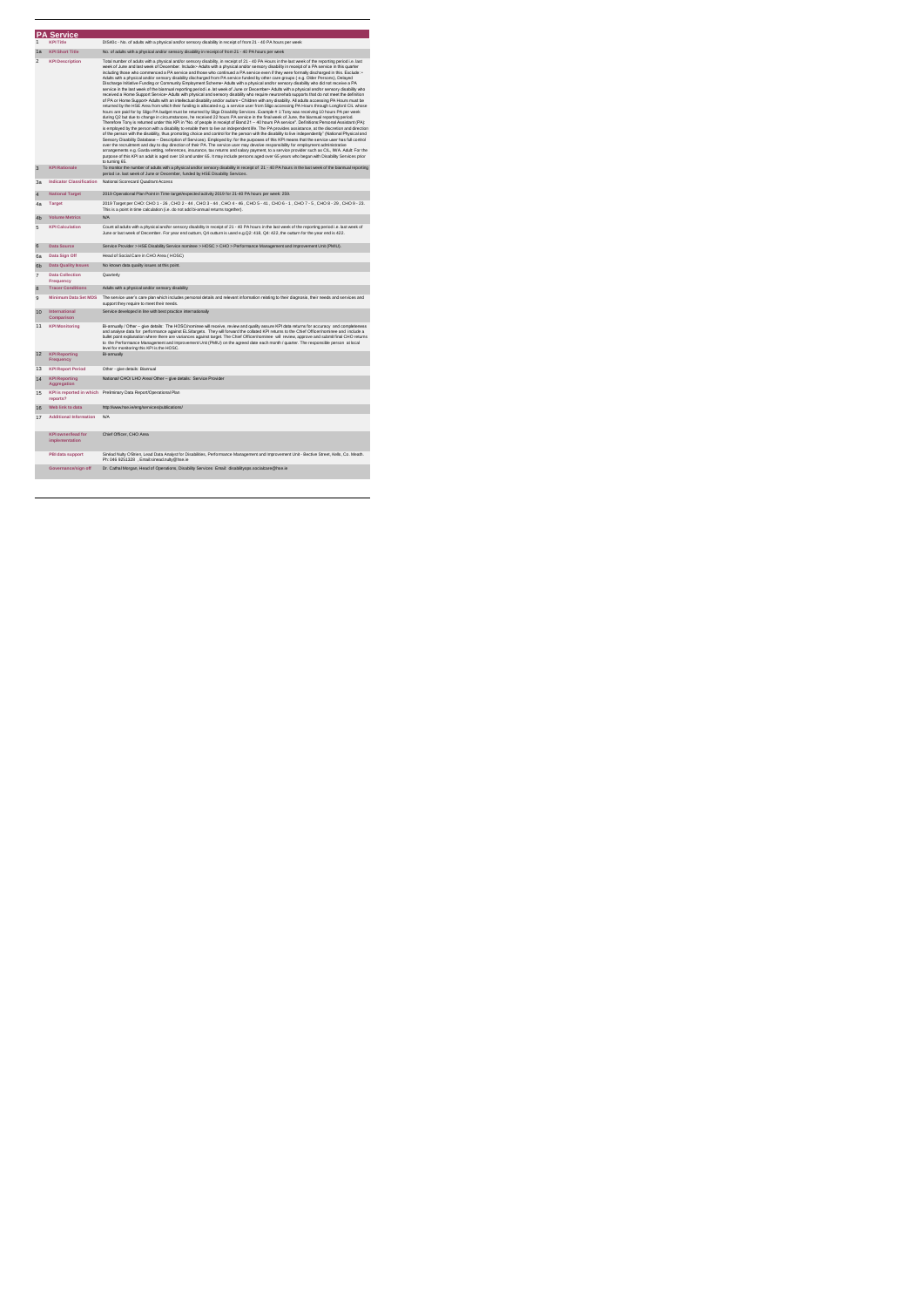|                | <b>PA Service</b>                           |                                                                                                                                                                                                                                                                                                                                                                                                                                                                                                                                                                                                                                                                                                                                                                                                                                                                                                                                                                                                                                                                                                                                                                                                                                                                                                                                                                                                                                                                                                                                                                                                                                                                                                                                                                                                                                                                                                                                                                                                                                                                                                                                                                                                                                                                                                                                                                                                                                                                                                                                                                                                                                                                                                                    |  |  |  |
|----------------|---------------------------------------------|--------------------------------------------------------------------------------------------------------------------------------------------------------------------------------------------------------------------------------------------------------------------------------------------------------------------------------------------------------------------------------------------------------------------------------------------------------------------------------------------------------------------------------------------------------------------------------------------------------------------------------------------------------------------------------------------------------------------------------------------------------------------------------------------------------------------------------------------------------------------------------------------------------------------------------------------------------------------------------------------------------------------------------------------------------------------------------------------------------------------------------------------------------------------------------------------------------------------------------------------------------------------------------------------------------------------------------------------------------------------------------------------------------------------------------------------------------------------------------------------------------------------------------------------------------------------------------------------------------------------------------------------------------------------------------------------------------------------------------------------------------------------------------------------------------------------------------------------------------------------------------------------------------------------------------------------------------------------------------------------------------------------------------------------------------------------------------------------------------------------------------------------------------------------------------------------------------------------------------------------------------------------------------------------------------------------------------------------------------------------------------------------------------------------------------------------------------------------------------------------------------------------------------------------------------------------------------------------------------------------------------------------------------------------------------------------------------------------|--|--|--|
| $\mathbf{1}$   | <b>KPITitle</b>                             | DIS40d - No. of adults with a physical and/or sensory disability in receipt of from 41 - 60 PA hours per week                                                                                                                                                                                                                                                                                                                                                                                                                                                                                                                                                                                                                                                                                                                                                                                                                                                                                                                                                                                                                                                                                                                                                                                                                                                                                                                                                                                                                                                                                                                                                                                                                                                                                                                                                                                                                                                                                                                                                                                                                                                                                                                                                                                                                                                                                                                                                                                                                                                                                                                                                                                                      |  |  |  |
| 18             | <b>KPI Short Title</b>                      | No. of adults with a physical and/or sensory disability in receipt of from 41 - 60 PA hours per week                                                                                                                                                                                                                                                                                                                                                                                                                                                                                                                                                                                                                                                                                                                                                                                                                                                                                                                                                                                                                                                                                                                                                                                                                                                                                                                                                                                                                                                                                                                                                                                                                                                                                                                                                                                                                                                                                                                                                                                                                                                                                                                                                                                                                                                                                                                                                                                                                                                                                                                                                                                                               |  |  |  |
| $\overline{z}$ | <b>KPI</b> Description                      | Total number of adults with a physical and/or sensory disability, in receipt of 41 - 60 PA Hours in the last week of the reporting period i.e. last<br>week of June and last week of December. Include.» Adults with a physical and/or sensory disability in receipt of a PA service in this quarter<br>including those who commenced a PA service and those who continued a PA service even if they were formally discharged in this. Exclude: .<br>Adults with a physical and/or sensory disability discharged from PA service funded by other care groups (e.g. Older Persons), Delayed<br>Discharge Initiative Funding or Community Employment Scheme- Adults with a physical and/or sensory disability who did not receive a PA<br>service in the last week of the biannual reporting period i.e. lat week of June or December- Adults with a physical and/or sensory disability who<br>received a Home Support Service+ Adults with physical and sensory disability who require neurorehab supports that do not meet the definition<br>of PA or Home Support Adults with an intelectual disability and/or autism . Children with any disability. All adults accessing PA Hours must be<br>returned by the HSE Area from which their funding is allocated e.g. a service user from Sligo accessing PA Hours through Longford CIL whose<br>hours are paid for by Sigo PA budget must be returned by Sigo Disability Services. Example # 1: Tony was receiving 10 hours PA per week<br>during Q2 but due to change in circumstances, he received 42 hours PA service in the final week of June, the biannual reporting period.<br>Therefore Tony is returned under this KPI in "No. of people in receipt of Band 41 - 60 hours PA service". Definitions:Personal Assistant (PA):<br>is employed by the person with a disability to enable them to live an independent life. The PA provides assistance, at the discretion and direction<br>of the person with the disability, thus promoting choice and control for the person with the disability to live independently' (National Physical and<br>Sensory Disability Database - Description of Services). Employed by: for the purposes of this KPI means that the service user has full control<br>over the recruitment and day to day direction of their PA. The service user may devolve responsibility for employment administrative<br>arrangements e.g. Garda vetting, references, insurance, tax returns and salary payment, to a service provider such as CIL, IWA. Adult: For the<br>purpose of this KPI an adult is aged over 18 and under 65. It may include persons aged over 65 years who began with Disability Services prior<br>to turning 65. |  |  |  |
| $\mathbf{R}$   | <b>KPI Rationale</b>                        | To monitor the number of adults with a physical and/or sensory disability in receipt of 41 - 60 PA hours in the last week of the biannual reporting<br>period i.e. last week of June or December, funded by HSE Disability Services.                                                                                                                                                                                                                                                                                                                                                                                                                                                                                                                                                                                                                                                                                                                                                                                                                                                                                                                                                                                                                                                                                                                                                                                                                                                                                                                                                                                                                                                                                                                                                                                                                                                                                                                                                                                                                                                                                                                                                                                                                                                                                                                                                                                                                                                                                                                                                                                                                                                                               |  |  |  |
| 3a             |                                             | Indicator Classification National Scorecard Quadrant Access                                                                                                                                                                                                                                                                                                                                                                                                                                                                                                                                                                                                                                                                                                                                                                                                                                                                                                                                                                                                                                                                                                                                                                                                                                                                                                                                                                                                                                                                                                                                                                                                                                                                                                                                                                                                                                                                                                                                                                                                                                                                                                                                                                                                                                                                                                                                                                                                                                                                                                                                                                                                                                                        |  |  |  |
| $\overline{a}$ | <b>National Target</b>                      | 2019 Operational Plan Point in Time target/expected activity 2019 for 41-60 PA hours per week: 72.                                                                                                                                                                                                                                                                                                                                                                                                                                                                                                                                                                                                                                                                                                                                                                                                                                                                                                                                                                                                                                                                                                                                                                                                                                                                                                                                                                                                                                                                                                                                                                                                                                                                                                                                                                                                                                                                                                                                                                                                                                                                                                                                                                                                                                                                                                                                                                                                                                                                                                                                                                                                                 |  |  |  |
| 48             | Target                                      | 2019 Target per CHO: CHO 1 - 8, CHO 2 - 12, CHO 3 - 12, CHO 4 - 13, CHO 5 -11, CHO 6 - 0, CHO 7 - 1, CHO 8 - 8, CHO 9 - 7. This<br>is a point in time calculation (i.e. do not add bi-annual returns together)                                                                                                                                                                                                                                                                                                                                                                                                                                                                                                                                                                                                                                                                                                                                                                                                                                                                                                                                                                                                                                                                                                                                                                                                                                                                                                                                                                                                                                                                                                                                                                                                                                                                                                                                                                                                                                                                                                                                                                                                                                                                                                                                                                                                                                                                                                                                                                                                                                                                                                     |  |  |  |
| 4h             | <b>Volume Metrics</b>                       | N/A                                                                                                                                                                                                                                                                                                                                                                                                                                                                                                                                                                                                                                                                                                                                                                                                                                                                                                                                                                                                                                                                                                                                                                                                                                                                                                                                                                                                                                                                                                                                                                                                                                                                                                                                                                                                                                                                                                                                                                                                                                                                                                                                                                                                                                                                                                                                                                                                                                                                                                                                                                                                                                                                                                                |  |  |  |
| 5              | <b>KPI Calculation</b>                      | Count all adults with a physical and/or sensory disability in receipt of 41 -60 PA hours in the last week of the reporting period i.e. last week of<br>June or last week of December. For year end outturn, Q4 outturn is used e.g.Q2: 418, Q4: 422, the outturn for the year end is 422.                                                                                                                                                                                                                                                                                                                                                                                                                                                                                                                                                                                                                                                                                                                                                                                                                                                                                                                                                                                                                                                                                                                                                                                                                                                                                                                                                                                                                                                                                                                                                                                                                                                                                                                                                                                                                                                                                                                                                                                                                                                                                                                                                                                                                                                                                                                                                                                                                          |  |  |  |
| $\mathbf{6}$   | <b>Data Source</b>                          | Service Provider > HSE Disability Service nominee > HOSC > CHO > Performance Management and Improvement Unit (PMIU).                                                                                                                                                                                                                                                                                                                                                                                                                                                                                                                                                                                                                                                                                                                                                                                                                                                                                                                                                                                                                                                                                                                                                                                                                                                                                                                                                                                                                                                                                                                                                                                                                                                                                                                                                                                                                                                                                                                                                                                                                                                                                                                                                                                                                                                                                                                                                                                                                                                                                                                                                                                               |  |  |  |
| Бa             | Data Sign Off                               | Head of Social Care in CHO Area (HOSC)                                                                                                                                                                                                                                                                                                                                                                                                                                                                                                                                                                                                                                                                                                                                                                                                                                                                                                                                                                                                                                                                                                                                                                                                                                                                                                                                                                                                                                                                                                                                                                                                                                                                                                                                                                                                                                                                                                                                                                                                                                                                                                                                                                                                                                                                                                                                                                                                                                                                                                                                                                                                                                                                             |  |  |  |
| 6h             | <b>Data Quality Issues</b>                  | No known data quality issues at this point.                                                                                                                                                                                                                                                                                                                                                                                                                                                                                                                                                                                                                                                                                                                                                                                                                                                                                                                                                                                                                                                                                                                                                                                                                                                                                                                                                                                                                                                                                                                                                                                                                                                                                                                                                                                                                                                                                                                                                                                                                                                                                                                                                                                                                                                                                                                                                                                                                                                                                                                                                                                                                                                                        |  |  |  |
| $\overline{7}$ | <b>Data Collection</b><br>Frequency         | Bi-annually                                                                                                                                                                                                                                                                                                                                                                                                                                                                                                                                                                                                                                                                                                                                                                                                                                                                                                                                                                                                                                                                                                                                                                                                                                                                                                                                                                                                                                                                                                                                                                                                                                                                                                                                                                                                                                                                                                                                                                                                                                                                                                                                                                                                                                                                                                                                                                                                                                                                                                                                                                                                                                                                                                        |  |  |  |
| 8              | <b>Tracer Conditions</b>                    | Adults with a physical and/or sensory disability                                                                                                                                                                                                                                                                                                                                                                                                                                                                                                                                                                                                                                                                                                                                                                                                                                                                                                                                                                                                                                                                                                                                                                                                                                                                                                                                                                                                                                                                                                                                                                                                                                                                                                                                                                                                                                                                                                                                                                                                                                                                                                                                                                                                                                                                                                                                                                                                                                                                                                                                                                                                                                                                   |  |  |  |
| ä              | Minimum Data Set MDS                        | The service user's care plan which includes personal details and relevant information relating to their diagnosis, their needs and services and<br>support they require to meet their needs.                                                                                                                                                                                                                                                                                                                                                                                                                                                                                                                                                                                                                                                                                                                                                                                                                                                                                                                                                                                                                                                                                                                                                                                                                                                                                                                                                                                                                                                                                                                                                                                                                                                                                                                                                                                                                                                                                                                                                                                                                                                                                                                                                                                                                                                                                                                                                                                                                                                                                                                       |  |  |  |
| 10             | International<br>Comparison                 | Service developed in line with best practice internationally                                                                                                                                                                                                                                                                                                                                                                                                                                                                                                                                                                                                                                                                                                                                                                                                                                                                                                                                                                                                                                                                                                                                                                                                                                                                                                                                                                                                                                                                                                                                                                                                                                                                                                                                                                                                                                                                                                                                                                                                                                                                                                                                                                                                                                                                                                                                                                                                                                                                                                                                                                                                                                                       |  |  |  |
| 11             | <b>KPI Monitoring</b>                       | Bi-annually / Other - give details: The HOSC/nominee will receive, review and quality assure KPI data returns for accuracy and completeness<br>and analyse data for performance against ELS/targets. They will forward the collated KPI returns to the Chief Officer/nominee and include a<br>builet point explanation where there are variances against target. The Chief Officer/nominee will review, approve and submit final CHO returns<br>to the Performance Management and Improvement Unit (PMIU) on the agreed date each month / quarter. The responsible person at local<br>level for monitoring this KPI is the HOSC.                                                                                                                                                                                                                                                                                                                                                                                                                                                                                                                                                                                                                                                                                                                                                                                                                                                                                                                                                                                                                                                                                                                                                                                                                                                                                                                                                                                                                                                                                                                                                                                                                                                                                                                                                                                                                                                                                                                                                                                                                                                                                   |  |  |  |
| 12             | <b>KPI Reporting</b><br>Frequency           | Bi-annually                                                                                                                                                                                                                                                                                                                                                                                                                                                                                                                                                                                                                                                                                                                                                                                                                                                                                                                                                                                                                                                                                                                                                                                                                                                                                                                                                                                                                                                                                                                                                                                                                                                                                                                                                                                                                                                                                                                                                                                                                                                                                                                                                                                                                                                                                                                                                                                                                                                                                                                                                                                                                                                                                                        |  |  |  |
| 13             | <b>KPI Report Period</b>                    | Other - give details: Biannual                                                                                                                                                                                                                                                                                                                                                                                                                                                                                                                                                                                                                                                                                                                                                                                                                                                                                                                                                                                                                                                                                                                                                                                                                                                                                                                                                                                                                                                                                                                                                                                                                                                                                                                                                                                                                                                                                                                                                                                                                                                                                                                                                                                                                                                                                                                                                                                                                                                                                                                                                                                                                                                                                     |  |  |  |
| 14             | <b>KPI Reporting</b><br>Aggregation         | National/ CHO/ LHO Area/ Other - give details: Service Provider                                                                                                                                                                                                                                                                                                                                                                                                                                                                                                                                                                                                                                                                                                                                                                                                                                                                                                                                                                                                                                                                                                                                                                                                                                                                                                                                                                                                                                                                                                                                                                                                                                                                                                                                                                                                                                                                                                                                                                                                                                                                                                                                                                                                                                                                                                                                                                                                                                                                                                                                                                                                                                                    |  |  |  |
| 15             | reports?                                    | KPI is reported in which Preliminary Data Report/Operational Plan                                                                                                                                                                                                                                                                                                                                                                                                                                                                                                                                                                                                                                                                                                                                                                                                                                                                                                                                                                                                                                                                                                                                                                                                                                                                                                                                                                                                                                                                                                                                                                                                                                                                                                                                                                                                                                                                                                                                                                                                                                                                                                                                                                                                                                                                                                                                                                                                                                                                                                                                                                                                                                                  |  |  |  |
| 16             | Web link to data                            | http://www.hse.ia/eng/services/publications/                                                                                                                                                                                                                                                                                                                                                                                                                                                                                                                                                                                                                                                                                                                                                                                                                                                                                                                                                                                                                                                                                                                                                                                                                                                                                                                                                                                                                                                                                                                                                                                                                                                                                                                                                                                                                                                                                                                                                                                                                                                                                                                                                                                                                                                                                                                                                                                                                                                                                                                                                                                                                                                                       |  |  |  |
| 17             | <b>Additional Information</b>               | N/h                                                                                                                                                                                                                                                                                                                                                                                                                                                                                                                                                                                                                                                                                                                                                                                                                                                                                                                                                                                                                                                                                                                                                                                                                                                                                                                                                                                                                                                                                                                                                                                                                                                                                                                                                                                                                                                                                                                                                                                                                                                                                                                                                                                                                                                                                                                                                                                                                                                                                                                                                                                                                                                                                                                |  |  |  |
|                | <b>KPI</b> owner/lead for<br>implementation | Chief Officer, CHO Area                                                                                                                                                                                                                                                                                                                                                                                                                                                                                                                                                                                                                                                                                                                                                                                                                                                                                                                                                                                                                                                                                                                                                                                                                                                                                                                                                                                                                                                                                                                                                                                                                                                                                                                                                                                                                                                                                                                                                                                                                                                                                                                                                                                                                                                                                                                                                                                                                                                                                                                                                                                                                                                                                            |  |  |  |
|                | PBI data support                            | Sinéad Nulty O'Brien, Lead Data Analyst for Disabilities, Performance Management and Improvement Unit - Bective Street, Kells, Co. Meath.<br>Ph: 046 9251328 , Emailsinead.nulty@hse.ie                                                                                                                                                                                                                                                                                                                                                                                                                                                                                                                                                                                                                                                                                                                                                                                                                                                                                                                                                                                                                                                                                                                                                                                                                                                                                                                                                                                                                                                                                                                                                                                                                                                                                                                                                                                                                                                                                                                                                                                                                                                                                                                                                                                                                                                                                                                                                                                                                                                                                                                            |  |  |  |
|                | Governance/sign off                         | Dr. Cathal Morgan, Head of Operations, Disability Services Email: disabilityops.socialcare@hse.ie                                                                                                                                                                                                                                                                                                                                                                                                                                                                                                                                                                                                                                                                                                                                                                                                                                                                                                                                                                                                                                                                                                                                                                                                                                                                                                                                                                                                                                                                                                                                                                                                                                                                                                                                                                                                                                                                                                                                                                                                                                                                                                                                                                                                                                                                                                                                                                                                                                                                                                                                                                                                                  |  |  |  |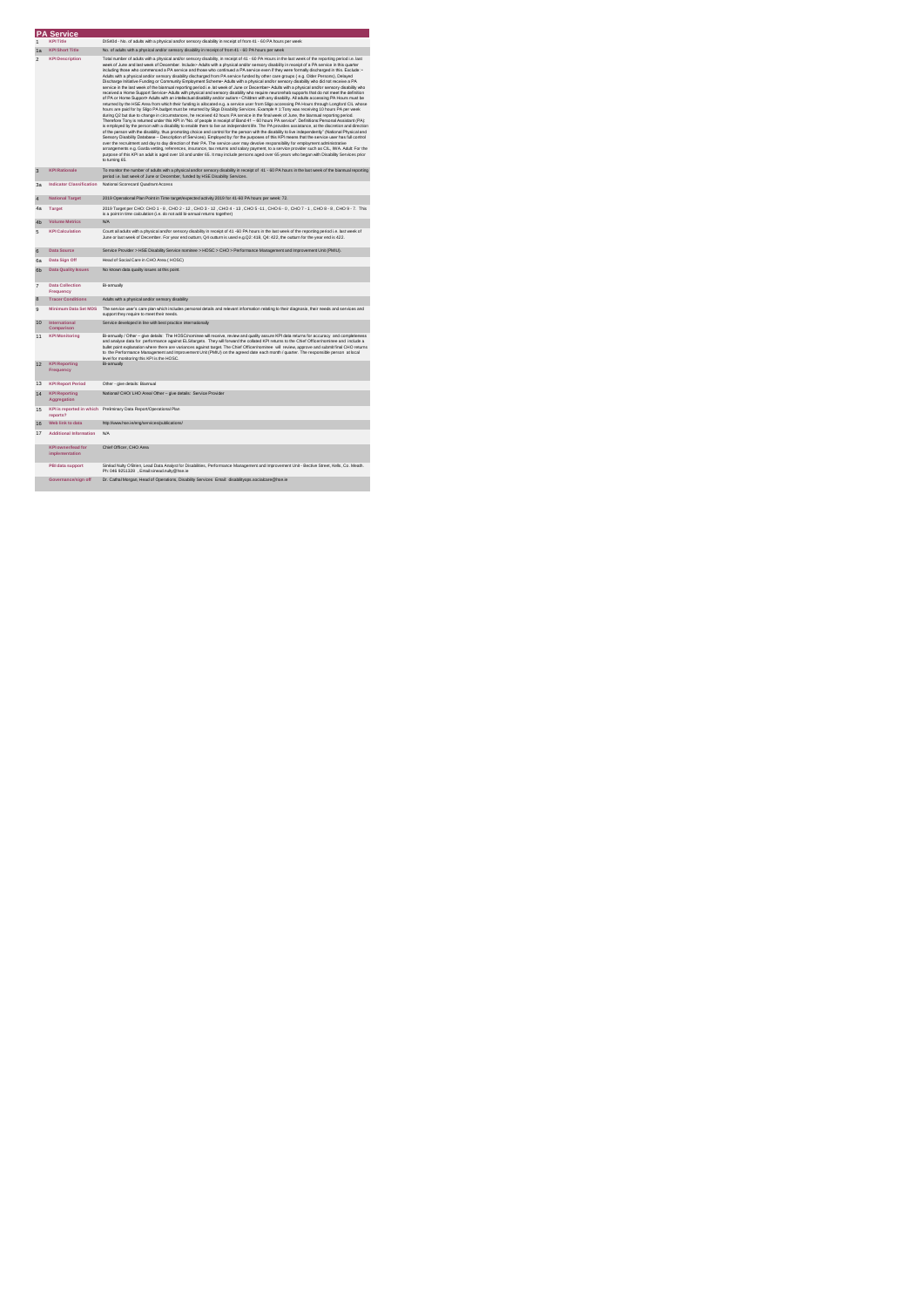|                  | <b>PA Service</b>                           |                                                                                                                                                                                                                                                                                                                                                                                                                                                                                                                                                                                                                                                                                                                                                                                                                                                                                                                                                                                                                                                                                                                                                                                                                                                                                                                                                                                                                                                                                                                                                                                                                                                                                                                                                                                                                                                                                                                                                                                                                                                                                                                                                                                                                                                                                                                                                                                                                                                                                                                                                                                                                                                                                                            |
|------------------|---------------------------------------------|------------------------------------------------------------------------------------------------------------------------------------------------------------------------------------------------------------------------------------------------------------------------------------------------------------------------------------------------------------------------------------------------------------------------------------------------------------------------------------------------------------------------------------------------------------------------------------------------------------------------------------------------------------------------------------------------------------------------------------------------------------------------------------------------------------------------------------------------------------------------------------------------------------------------------------------------------------------------------------------------------------------------------------------------------------------------------------------------------------------------------------------------------------------------------------------------------------------------------------------------------------------------------------------------------------------------------------------------------------------------------------------------------------------------------------------------------------------------------------------------------------------------------------------------------------------------------------------------------------------------------------------------------------------------------------------------------------------------------------------------------------------------------------------------------------------------------------------------------------------------------------------------------------------------------------------------------------------------------------------------------------------------------------------------------------------------------------------------------------------------------------------------------------------------------------------------------------------------------------------------------------------------------------------------------------------------------------------------------------------------------------------------------------------------------------------------------------------------------------------------------------------------------------------------------------------------------------------------------------------------------------------------------------------------------------------------------------|
|                  | <b>KPITitle</b>                             | DIS40e - No. of adults with a physical and/or sensory disability in receipt of from 60+ PA hours per week                                                                                                                                                                                                                                                                                                                                                                                                                                                                                                                                                                                                                                                                                                                                                                                                                                                                                                                                                                                                                                                                                                                                                                                                                                                                                                                                                                                                                                                                                                                                                                                                                                                                                                                                                                                                                                                                                                                                                                                                                                                                                                                                                                                                                                                                                                                                                                                                                                                                                                                                                                                                  |
| 1a               | <b>KPI Short Title</b>                      | No. of adults with a physical and/or sensory disability in receipt of from 60+ PA hours per week                                                                                                                                                                                                                                                                                                                                                                                                                                                                                                                                                                                                                                                                                                                                                                                                                                                                                                                                                                                                                                                                                                                                                                                                                                                                                                                                                                                                                                                                                                                                                                                                                                                                                                                                                                                                                                                                                                                                                                                                                                                                                                                                                                                                                                                                                                                                                                                                                                                                                                                                                                                                           |
| $\overline{z}$   | <b>KPI Description</b>                      | Total number of adults with a physical and/or sensory disability, in receipt of 60+ PA Hours in the last week of the reporting period i.e. last week<br>of June and last week of December. Include:+ Adults with a physical and/or sensory disability in receipt of a PA service in this quarter including<br>those who commenced a PA service and those who continued a PA service even if they were formally discharged in this. Exclude: . Adults with<br>a physical and/or sensory disability discharged from PA service funded by other care groups ( e.g. Older Persons), Delayed Discharge<br>Initiative Funding or Community Employment Scheme- Adults with a physical and/or sensory disability who did not receive a PA service in the<br>last week of the biannual reporting period i.e. lat week of June or December- Adults with a physical and/or sensory disability who received a<br>Home Support Service+ Adults with physical and sensory disability who require neurorehab supports that do not meet the definition of PA or<br>Home Support- Adults with an intellectual disability and/or autism . Children with any disability. All adults accessing PA Hours must be returned<br>by the HSE Area from which their funding is allocated e.g. a service user from Sigo accessing PA Hours through Longford CIL whose hours<br>are paid for by Sligo PA budget must be returned by Sligo Disability Services. Example # 1: Tony was receiving 10 hours PA per week during Q2<br>but due to change in circumstances, he received 62 hours PA service in the final week of June, the biannual reporting period. Therefore Tony<br>is returned under this KPI in "No. of people in receipt of Band 60+ hours PA service". Definitions:Personal Assistant (PA): is employed by the<br>person with a disability to enable them to live an independent life. The PA provides assistance, at the discretion and direction of the person with<br>the disability, thus promoting choice and control for the person with the disability to live independently" (National Physical and Sensory Disability<br>Database - Description of Services). Employed by: for the purposes of this KPI means that the service user has full control over the<br>recruitment and day to day drection of their PA. The service user may devolve responsibility for employment administrative arrangements e.g.<br>Garda vetting, references, insurance, tax returns and salary payment, to a service provider such as CIL, IWA. Adult: For the purpose of this<br>KPI an adult is aged over 18 and under 65. It may include persons aged over 65 years who began with Disability Services prior to turning 65. |
| $\overline{3}$   | <b>KPI Rationale</b>                        | To monitor the number of adults with a physical and/or sensory disability in receipt of 60+ PA hours in the last week of the biannual reporting<br>period i.e. last week of June or December, funded by HSE Disability Services.                                                                                                                                                                                                                                                                                                                                                                                                                                                                                                                                                                                                                                                                                                                                                                                                                                                                                                                                                                                                                                                                                                                                                                                                                                                                                                                                                                                                                                                                                                                                                                                                                                                                                                                                                                                                                                                                                                                                                                                                                                                                                                                                                                                                                                                                                                                                                                                                                                                                           |
| 3a               | <b>Indicator Classification</b>             | National Scorecard Quadrant Access                                                                                                                                                                                                                                                                                                                                                                                                                                                                                                                                                                                                                                                                                                                                                                                                                                                                                                                                                                                                                                                                                                                                                                                                                                                                                                                                                                                                                                                                                                                                                                                                                                                                                                                                                                                                                                                                                                                                                                                                                                                                                                                                                                                                                                                                                                                                                                                                                                                                                                                                                                                                                                                                         |
| $\overline{4}$   | <b>National Target</b>                      | 2019 Operational Plan Point in Time target/expected activity 2019 for 60+ PA hours per week: 67.                                                                                                                                                                                                                                                                                                                                                                                                                                                                                                                                                                                                                                                                                                                                                                                                                                                                                                                                                                                                                                                                                                                                                                                                                                                                                                                                                                                                                                                                                                                                                                                                                                                                                                                                                                                                                                                                                                                                                                                                                                                                                                                                                                                                                                                                                                                                                                                                                                                                                                                                                                                                           |
| 4a               | Target                                      | 2019 Target per CHO: CHO 1 - 8, CHO 2 - 11, CHO 3 - 11, CHO 4 - 12, CHO 5 -11, CHO 6 - 0, CHO 7 - 1, CHO 8 - 7, CHO 9 - 64.<br>This is a point in time calculation (i.e. do not add bi-annual returns together)                                                                                                                                                                                                                                                                                                                                                                                                                                                                                                                                                                                                                                                                                                                                                                                                                                                                                                                                                                                                                                                                                                                                                                                                                                                                                                                                                                                                                                                                                                                                                                                                                                                                                                                                                                                                                                                                                                                                                                                                                                                                                                                                                                                                                                                                                                                                                                                                                                                                                            |
| 4 <sub>b</sub>   | <b>Volume Metrics</b>                       | N/A                                                                                                                                                                                                                                                                                                                                                                                                                                                                                                                                                                                                                                                                                                                                                                                                                                                                                                                                                                                                                                                                                                                                                                                                                                                                                                                                                                                                                                                                                                                                                                                                                                                                                                                                                                                                                                                                                                                                                                                                                                                                                                                                                                                                                                                                                                                                                                                                                                                                                                                                                                                                                                                                                                        |
| 5                | <b>KPI Calculation</b>                      | Count all adults with a physical and/or sensory disability in receipt of 60+ PA hours in the last week of the reporting period i.e. last week of June<br>or last week of December . For year end outturn, Q4 outturn is used e.g. Q2: 418, Q4: 422, the outturn for the year end is 422.                                                                                                                                                                                                                                                                                                                                                                                                                                                                                                                                                                                                                                                                                                                                                                                                                                                                                                                                                                                                                                                                                                                                                                                                                                                                                                                                                                                                                                                                                                                                                                                                                                                                                                                                                                                                                                                                                                                                                                                                                                                                                                                                                                                                                                                                                                                                                                                                                   |
| 6                | <b>Data Source</b>                          | Service Provider > HSE Disability Service nominee > HOSC > CHO > Performance Management and Improvement Unit (PMIU).                                                                                                                                                                                                                                                                                                                                                                                                                                                                                                                                                                                                                                                                                                                                                                                                                                                                                                                                                                                                                                                                                                                                                                                                                                                                                                                                                                                                                                                                                                                                                                                                                                                                                                                                                                                                                                                                                                                                                                                                                                                                                                                                                                                                                                                                                                                                                                                                                                                                                                                                                                                       |
| Бa               | Data Sign Off                               | Head of Social Care in CHO Area (HOSC)                                                                                                                                                                                                                                                                                                                                                                                                                                                                                                                                                                                                                                                                                                                                                                                                                                                                                                                                                                                                                                                                                                                                                                                                                                                                                                                                                                                                                                                                                                                                                                                                                                                                                                                                                                                                                                                                                                                                                                                                                                                                                                                                                                                                                                                                                                                                                                                                                                                                                                                                                                                                                                                                     |
| 6h               | <b>Data Quality Issues</b>                  | No known data quality issues at this point.                                                                                                                                                                                                                                                                                                                                                                                                                                                                                                                                                                                                                                                                                                                                                                                                                                                                                                                                                                                                                                                                                                                                                                                                                                                                                                                                                                                                                                                                                                                                                                                                                                                                                                                                                                                                                                                                                                                                                                                                                                                                                                                                                                                                                                                                                                                                                                                                                                                                                                                                                                                                                                                                |
| $\overline{7}$   | <b>Data Collection</b><br>Frequency         | Bi-annually                                                                                                                                                                                                                                                                                                                                                                                                                                                                                                                                                                                                                                                                                                                                                                                                                                                                                                                                                                                                                                                                                                                                                                                                                                                                                                                                                                                                                                                                                                                                                                                                                                                                                                                                                                                                                                                                                                                                                                                                                                                                                                                                                                                                                                                                                                                                                                                                                                                                                                                                                                                                                                                                                                |
| 8                | <b>Tracer Conditions</b>                    | Adults with a physical and/or sensory disability                                                                                                                                                                                                                                                                                                                                                                                                                                                                                                                                                                                                                                                                                                                                                                                                                                                                                                                                                                                                                                                                                                                                                                                                                                                                                                                                                                                                                                                                                                                                                                                                                                                                                                                                                                                                                                                                                                                                                                                                                                                                                                                                                                                                                                                                                                                                                                                                                                                                                                                                                                                                                                                           |
| 9                | Minimum Data Set MDS                        | The service user's care plan which includes personal details and relevant information relating to their diagnosis, their needs and services and<br>support they require to meet their needs.                                                                                                                                                                                                                                                                                                                                                                                                                                                                                                                                                                                                                                                                                                                                                                                                                                                                                                                                                                                                                                                                                                                                                                                                                                                                                                                                                                                                                                                                                                                                                                                                                                                                                                                                                                                                                                                                                                                                                                                                                                                                                                                                                                                                                                                                                                                                                                                                                                                                                                               |
| 10               | International<br>Comparison                 | Service developed in line with best practice internationally                                                                                                                                                                                                                                                                                                                                                                                                                                                                                                                                                                                                                                                                                                                                                                                                                                                                                                                                                                                                                                                                                                                                                                                                                                                                                                                                                                                                                                                                                                                                                                                                                                                                                                                                                                                                                                                                                                                                                                                                                                                                                                                                                                                                                                                                                                                                                                                                                                                                                                                                                                                                                                               |
| 11               | <b>KPI Monitoring</b>                       | Bi-annually / Other - give details: The HOSC/nominee will receive, review and quality assure KPI data returns for accuracy and completeness<br>and analyse data for performance against ELS/targets. They will forward the collated KPI returns to the Chief Officer/nominee and include a<br>bullet point explanation where there are variances against target. The Chief Officer/nominee will review, approve and submit final CHO returns<br>to the Performance Management and Improvement Unit (PMIU) on the agreed date each month / quarter. The responsible person at local<br>level for monitoring this KPI is the HOSC.                                                                                                                                                                                                                                                                                                                                                                                                                                                                                                                                                                                                                                                                                                                                                                                                                                                                                                                                                                                                                                                                                                                                                                                                                                                                                                                                                                                                                                                                                                                                                                                                                                                                                                                                                                                                                                                                                                                                                                                                                                                                           |
| 12 <sup>12</sup> | <b>KPI Reporting</b><br>Frequency           | Bi-annually                                                                                                                                                                                                                                                                                                                                                                                                                                                                                                                                                                                                                                                                                                                                                                                                                                                                                                                                                                                                                                                                                                                                                                                                                                                                                                                                                                                                                                                                                                                                                                                                                                                                                                                                                                                                                                                                                                                                                                                                                                                                                                                                                                                                                                                                                                                                                                                                                                                                                                                                                                                                                                                                                                |
| 13               | <b>KPI Report Period</b>                    | Other - give details: Biannual                                                                                                                                                                                                                                                                                                                                                                                                                                                                                                                                                                                                                                                                                                                                                                                                                                                                                                                                                                                                                                                                                                                                                                                                                                                                                                                                                                                                                                                                                                                                                                                                                                                                                                                                                                                                                                                                                                                                                                                                                                                                                                                                                                                                                                                                                                                                                                                                                                                                                                                                                                                                                                                                             |
| 14               | <b>KPI Reporting</b><br>Aggregation         | National/ CHO/ LHO Area/ Other - give details: Service Provider                                                                                                                                                                                                                                                                                                                                                                                                                                                                                                                                                                                                                                                                                                                                                                                                                                                                                                                                                                                                                                                                                                                                                                                                                                                                                                                                                                                                                                                                                                                                                                                                                                                                                                                                                                                                                                                                                                                                                                                                                                                                                                                                                                                                                                                                                                                                                                                                                                                                                                                                                                                                                                            |
| 15               | reports?                                    | KPI is reported in which Preliminary Data Report/Operational Plan                                                                                                                                                                                                                                                                                                                                                                                                                                                                                                                                                                                                                                                                                                                                                                                                                                                                                                                                                                                                                                                                                                                                                                                                                                                                                                                                                                                                                                                                                                                                                                                                                                                                                                                                                                                                                                                                                                                                                                                                                                                                                                                                                                                                                                                                                                                                                                                                                                                                                                                                                                                                                                          |
| 16               | Web link to data                            | http://www.hse.ia/eng/services/publications/                                                                                                                                                                                                                                                                                                                                                                                                                                                                                                                                                                                                                                                                                                                                                                                                                                                                                                                                                                                                                                                                                                                                                                                                                                                                                                                                                                                                                                                                                                                                                                                                                                                                                                                                                                                                                                                                                                                                                                                                                                                                                                                                                                                                                                                                                                                                                                                                                                                                                                                                                                                                                                                               |
| 17               | <b>Additional Information</b>               | N/A                                                                                                                                                                                                                                                                                                                                                                                                                                                                                                                                                                                                                                                                                                                                                                                                                                                                                                                                                                                                                                                                                                                                                                                                                                                                                                                                                                                                                                                                                                                                                                                                                                                                                                                                                                                                                                                                                                                                                                                                                                                                                                                                                                                                                                                                                                                                                                                                                                                                                                                                                                                                                                                                                                        |
|                  | <b>KPI</b> owner/lead for<br>implementation | Chief Officer, CHO Area                                                                                                                                                                                                                                                                                                                                                                                                                                                                                                                                                                                                                                                                                                                                                                                                                                                                                                                                                                                                                                                                                                                                                                                                                                                                                                                                                                                                                                                                                                                                                                                                                                                                                                                                                                                                                                                                                                                                                                                                                                                                                                                                                                                                                                                                                                                                                                                                                                                                                                                                                                                                                                                                                    |
|                  | PBI data support                            | Sinéad Nulty O'Brien, Lead Data Analyst for Disabilities, Performance Management and Improvement Unit - Bective Street, Kells, Co. Meath.<br>Ph: 046 9251328 , Emailsinead.nulty@hse.ie                                                                                                                                                                                                                                                                                                                                                                                                                                                                                                                                                                                                                                                                                                                                                                                                                                                                                                                                                                                                                                                                                                                                                                                                                                                                                                                                                                                                                                                                                                                                                                                                                                                                                                                                                                                                                                                                                                                                                                                                                                                                                                                                                                                                                                                                                                                                                                                                                                                                                                                    |
|                  | Governance/sign off                         | Dr. Cathal Morgan, Head of Operations, Disability Services Email: disabilityops.socialcare@hse.ie                                                                                                                                                                                                                                                                                                                                                                                                                                                                                                                                                                                                                                                                                                                                                                                                                                                                                                                                                                                                                                                                                                                                                                                                                                                                                                                                                                                                                                                                                                                                                                                                                                                                                                                                                                                                                                                                                                                                                                                                                                                                                                                                                                                                                                                                                                                                                                                                                                                                                                                                                                                                          |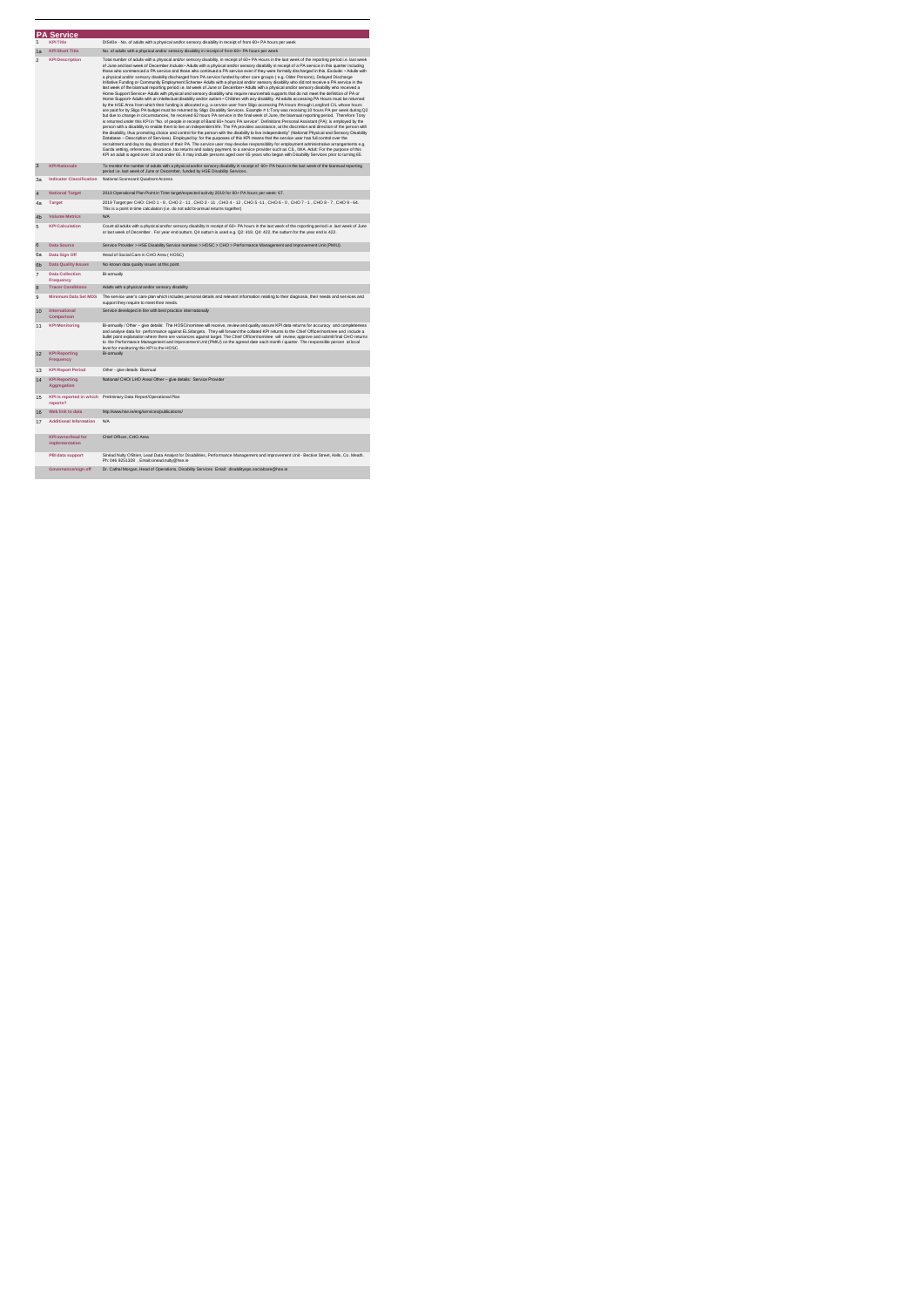|                | Quality                                     |                                                                                                                                                                                                                                                                                                                                                               |  |  |  |
|----------------|---------------------------------------------|---------------------------------------------------------------------------------------------------------------------------------------------------------------------------------------------------------------------------------------------------------------------------------------------------------------------------------------------------------------|--|--|--|
|                | <b>KPITitle</b>                             | DIS60 - % of compliance with regulations following HIQA inspection of Disability Residential Units                                                                                                                                                                                                                                                            |  |  |  |
| 1a             | <b>KPI Short Title</b>                      | % of compliance with regulations following HIQA inspection of Disability Residential Units                                                                                                                                                                                                                                                                    |  |  |  |
| $\overline{z}$ | <b>KPI Description</b>                      | The Health Information and Quality Authority (HIQA) has responsibility to requisite the quality of service provided in designated residential                                                                                                                                                                                                                 |  |  |  |
| $\mathbf{R}$   | <b>KPI Rationale</b>                        | antene for monds with de shiller. The federe of al monitories inconstince are ret red weber energie outcome statements. This I/DI<br>To monitor the level of compliance with the HIQA Standards "National Standards for Residential Services for Children and Adults with<br>Disabilities"                                                                    |  |  |  |
| 3a             | <b>Indicator Classification</b>             | National Scorecard Quadrant Quality                                                                                                                                                                                                                                                                                                                           |  |  |  |
| 4              | <b>National Target</b>                      | 2019 National Service Plan Currulative Target: 80%                                                                                                                                                                                                                                                                                                            |  |  |  |
| 4a             | Target                                      | N/A                                                                                                                                                                                                                                                                                                                                                           |  |  |  |
| 4h             | <b>Volume Metrics</b>                       | N/A                                                                                                                                                                                                                                                                                                                                                           |  |  |  |
| 5              | <b>KPI Calculation</b>                      | Count the total number of outcomes inspected in each inspection (denominator/ the target population).Count the total number of outcomes<br>inspected by HIQA that were deemed compliant. (subset or the numerator)Report the number of outcomes inspected by HIQA that were<br>compliant as a % of the total number of outcomes inspected in each inspection. |  |  |  |
| 6              | <b>Data Source</b>                          | Published HIQA inspection reports.Social Care Quality and Patient Safety Department to the Performance Management and Improvement Unit                                                                                                                                                                                                                        |  |  |  |
| 6a             | Data Sign Off                               | Head of Quality and Patient Safety, Community Operations                                                                                                                                                                                                                                                                                                      |  |  |  |
| 6h             | <b>Data Quality Issues</b>                  | No known data quality issues at this point.                                                                                                                                                                                                                                                                                                                   |  |  |  |
| $\overline{7}$ | <b>Data Collection</b><br>Frequency         | Quarterly (2 Quarter in Arrears)                                                                                                                                                                                                                                                                                                                              |  |  |  |
| $\mathbf{R}$   | <b>Tracer Conditions</b>                    | Outcomes that were found to be compliant in HIQA Inspection.                                                                                                                                                                                                                                                                                                  |  |  |  |
| 9              | Minimum Data Set MDS                        | Number of outcomes inspected in each HIQA inspection and the number of outcomes that were compliant in each HIQA inspection                                                                                                                                                                                                                                   |  |  |  |
| 10             | International<br>Comparison                 | Drawn from best practice internationally to develop this customised service                                                                                                                                                                                                                                                                                   |  |  |  |
| 11             | <b>KPI Monitoring</b>                       | Quarterly (2 Quarter in Arrears). Other: HIQA Inspection reports are sent to Community QPS where data is collated. Responsible person for<br>sign off . Head of Quality and Patient Safety, Community Operations - JP Nolan, AND Community QPS. The AND will review and submit to<br>Performance Management and Improvement Unit.                             |  |  |  |
| 12             | <b>KPI Reporting</b><br>Frequency           | Quarterly( 2 Quarter in Arrears)                                                                                                                                                                                                                                                                                                                              |  |  |  |
| 13             | <b>KPI Report Period</b>                    | Quarterly in arrears (2 Quarters in Arrears)                                                                                                                                                                                                                                                                                                                  |  |  |  |
| 14             | <b>KPI Reporting</b><br>Aggregation         | National                                                                                                                                                                                                                                                                                                                                                      |  |  |  |
| 15             | reports?                                    | KPI is reported in which Annual Report/NSP/Performance Profile/MDR                                                                                                                                                                                                                                                                                            |  |  |  |
| 16             | Web link to data                            | http://www.hse.ie/eng/services/publications/                                                                                                                                                                                                                                                                                                                  |  |  |  |
| 17             | <b>Additional Information</b>               | N/A                                                                                                                                                                                                                                                                                                                                                           |  |  |  |
|                | <b>KPI</b> owner/lead for<br>implementation | Head of Quality and Patient Safety, Community Operations. Community Quality and Patient Safety Email: community.qps@hse.ie                                                                                                                                                                                                                                    |  |  |  |
|                | PBI data support                            | Sinéad Nulty O'Brien, Lead Data Analyst for Disabilities, Performance Management and Improvement Unit - Bective Street, Kells, Co. Meath.<br>Ph: 046 9251328 . Email:sinead.nutv@hse.ie                                                                                                                                                                       |  |  |  |
|                | Governance/sign off                         | National Director of Strategy & Planning, Community Services, Email: communitystrategy@hse.ie                                                                                                                                                                                                                                                                 |  |  |  |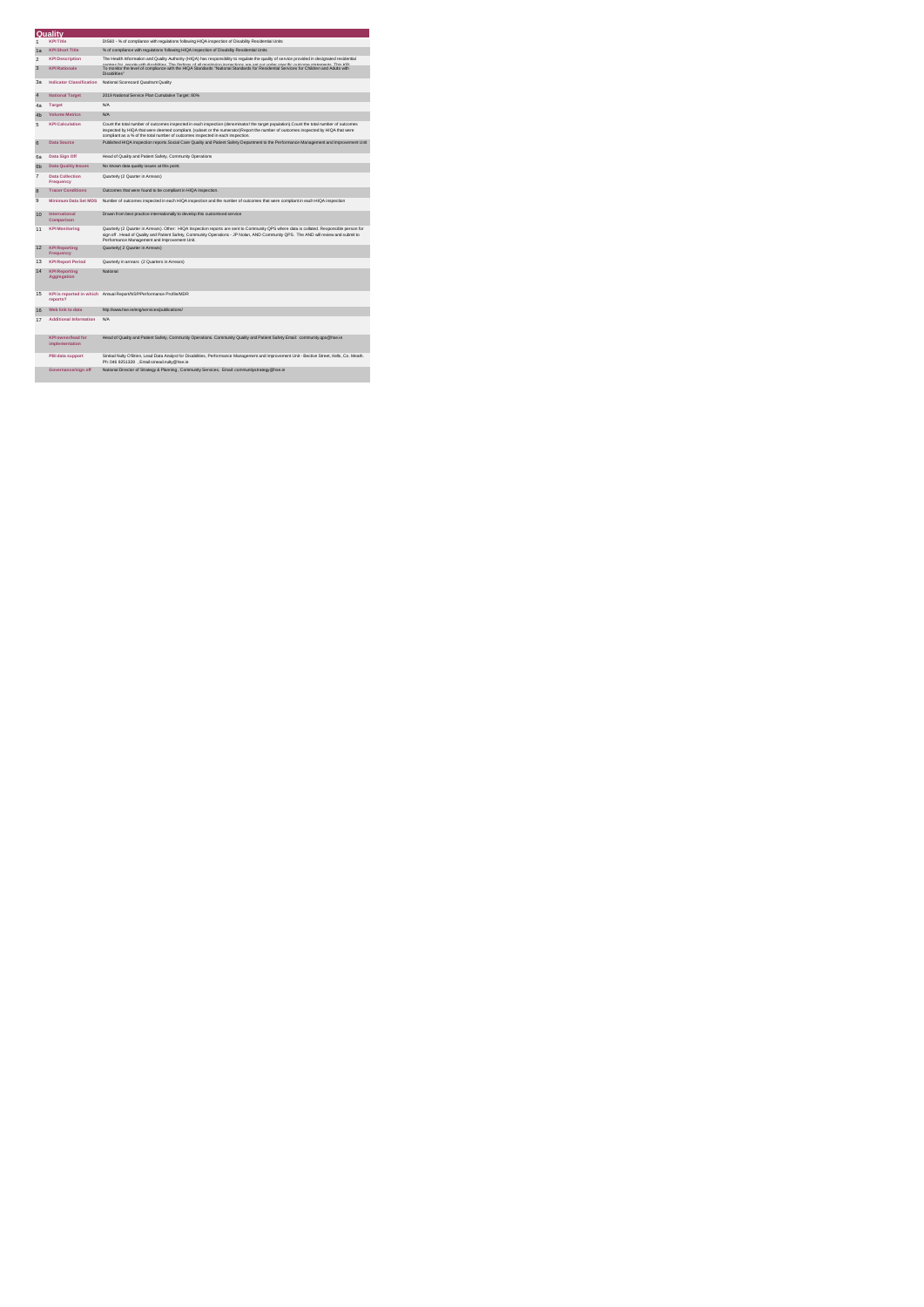|                |                                             | <b>Rehabilitative Training Services</b>                                                                                                                                                                                                                                                                                                                                                                                                                                                                                                                                                                                                                                                                                                                                                                                                                                                                                                                                                                                                                                                                                                                                                                                                                       |
|----------------|---------------------------------------------|---------------------------------------------------------------------------------------------------------------------------------------------------------------------------------------------------------------------------------------------------------------------------------------------------------------------------------------------------------------------------------------------------------------------------------------------------------------------------------------------------------------------------------------------------------------------------------------------------------------------------------------------------------------------------------------------------------------------------------------------------------------------------------------------------------------------------------------------------------------------------------------------------------------------------------------------------------------------------------------------------------------------------------------------------------------------------------------------------------------------------------------------------------------------------------------------------------------------------------------------------------------|
|                | <b>KPITitle</b>                             | DIS13 - No. of Rehabilitative Training places provided (all disabilities)<br>(Disability: Day Services programme descriptors sheet to be used with this metric)                                                                                                                                                                                                                                                                                                                                                                                                                                                                                                                                                                                                                                                                                                                                                                                                                                                                                                                                                                                                                                                                                               |
| 18             | <b>KPI Short Title</b>                      | No. of Rehabilitative Training places provided (all disabilities)                                                                                                                                                                                                                                                                                                                                                                                                                                                                                                                                                                                                                                                                                                                                                                                                                                                                                                                                                                                                                                                                                                                                                                                             |
| $\overline{2}$ | <b>KPI Description</b>                      | Number of rehabilitative training (RT) places available to people with an ID and / or autism, Physical and Sensory disability and mental health<br>difficulties An RT place includes: PD11 only. An RT place is equivalent to 30 hours per week.                                                                                                                                                                                                                                                                                                                                                                                                                                                                                                                                                                                                                                                                                                                                                                                                                                                                                                                                                                                                              |
| $\mathbf{a}$   | <b>KPI Rationale</b>                        | To monitor the number of RT places available to people with an ID and / or autism, physical and sensory disability and mental health difficulties<br>funded by HSE Disability Services.                                                                                                                                                                                                                                                                                                                                                                                                                                                                                                                                                                                                                                                                                                                                                                                                                                                                                                                                                                                                                                                                       |
| 3a             | <b>Indicator Classification</b>             | National Scorecard Quadrant Access                                                                                                                                                                                                                                                                                                                                                                                                                                                                                                                                                                                                                                                                                                                                                                                                                                                                                                                                                                                                                                                                                                                                                                                                                            |
| $\overline{a}$ | <b>National Target</b>                      | 2019 Operational Plan Point in Time Target: 2,282.                                                                                                                                                                                                                                                                                                                                                                                                                                                                                                                                                                                                                                                                                                                                                                                                                                                                                                                                                                                                                                                                                                                                                                                                            |
| 4a             | Target                                      | 2019 CHO Targets: CHO1 - 224 . CHO2 - 218 . CHO3 - 220 . CHO4 - 388 . CHO5 - 288 . CHO6 - 192 . CHO7 - 254 . CHO8 - 184 . CHO9 -<br>317. This is a point in time calculation (i.e. do not add monthly returns together)                                                                                                                                                                                                                                                                                                                                                                                                                                                                                                                                                                                                                                                                                                                                                                                                                                                                                                                                                                                                                                       |
| 4h             | <b>Volume Metrics</b>                       | <b>N/A</b>                                                                                                                                                                                                                                                                                                                                                                                                                                                                                                                                                                                                                                                                                                                                                                                                                                                                                                                                                                                                                                                                                                                                                                                                                                                    |
| $\mathbf{r}$   | <b>KPI Calculation</b>                      | Count the number of RT training places (as defined above) utilised by people with an ID and / or autism, physical and sensory disability and<br>mental health difficulties as funded by HSE Disability Services.Each RT place is equivalent to 30 hours per week. A person must attend for a<br>minimum of 15 hours per week. If a person does not attend for a full 30 hours, the WTE is calculated by dividing the total number of hours<br>actually worked by the person by 30 (e.g. person attends for 25 hours per week, 25/30 = 0.84 WTE). Each WTE place is counted only once per<br>quarter. People may attend RT and other day services. Where a person is availing of "other day services" their RT attendance is counted, and<br>not the "other day services" attendance. For year end annual outturn, the Q4 outturn is used (e.g. CHO 4: Q2: 653, Q4: 660). Therefore the<br>number of RT places for people with an ID and / or autism, physical and sensory disability and mental health difficulties in CHO 4 for the year is<br>660. WTE RT places must be returned by the HSE Area from which funding is allocated (e.g. Cork service user accessing work place in<br>Kerry). This work place to be returned by Cork Disability Mgr/Nominee. |
| 6a             | Data Sign Off                               | Head of Social Care in CHO Area (HOSC) It is the responsibility of each CHO to ensure their RT data is accurate, complete and up to date.<br>The monthly reports issued to the Performance Management and Improvement Unit (PMIU), from the National office are copied to the CHOs.                                                                                                                                                                                                                                                                                                                                                                                                                                                                                                                                                                                                                                                                                                                                                                                                                                                                                                                                                                           |
| 6b             | <b>Data Quality Issues</b>                  | No known data quality issues at this point.                                                                                                                                                                                                                                                                                                                                                                                                                                                                                                                                                                                                                                                                                                                                                                                                                                                                                                                                                                                                                                                                                                                                                                                                                   |
| 8              | <b>Tracer Conditions</b>                    | People with an ID and / or autism, physical and sensory disability and mental health difficulties.                                                                                                                                                                                                                                                                                                                                                                                                                                                                                                                                                                                                                                                                                                                                                                                                                                                                                                                                                                                                                                                                                                                                                            |
| 9              | Minimum Data Set MDS                        | The service user's care plan which includes personal details and relevant information relating to their diagnosis, their needs and services and<br>support they require to meet their needs.                                                                                                                                                                                                                                                                                                                                                                                                                                                                                                                                                                                                                                                                                                                                                                                                                                                                                                                                                                                                                                                                  |
| 10             | International<br>Comparison                 | Service developed in line with best practice internationally.                                                                                                                                                                                                                                                                                                                                                                                                                                                                                                                                                                                                                                                                                                                                                                                                                                                                                                                                                                                                                                                                                                                                                                                                 |
| 11             | <b>KPI Monitoring</b>                       | Monthly/ Other - give details: The local RT Coordinator oversees data verification with the service provider prior to completing national<br>database report Please indicate who is responsible at local level for monitoring this KPI: Disability Manager                                                                                                                                                                                                                                                                                                                                                                                                                                                                                                                                                                                                                                                                                                                                                                                                                                                                                                                                                                                                    |
| 12             | <b>KPI Reporting</b><br>Frequency           | Monthly                                                                                                                                                                                                                                                                                                                                                                                                                                                                                                                                                                                                                                                                                                                                                                                                                                                                                                                                                                                                                                                                                                                                                                                                                                                       |
| 13             | <b>KPI Report Period</b>                    | Monthly current                                                                                                                                                                                                                                                                                                                                                                                                                                                                                                                                                                                                                                                                                                                                                                                                                                                                                                                                                                                                                                                                                                                                                                                                                                               |
| 14             | <b>KPI Reporting</b><br>Aggregation         | National/ CHO/ LHO Area/ Other - give details: Service Provider                                                                                                                                                                                                                                                                                                                                                                                                                                                                                                                                                                                                                                                                                                                                                                                                                                                                                                                                                                                                                                                                                                                                                                                               |
| 15             | reports?                                    | KPI is reported in which Preliminary Data Report/Operational Plan                                                                                                                                                                                                                                                                                                                                                                                                                                                                                                                                                                                                                                                                                                                                                                                                                                                                                                                                                                                                                                                                                                                                                                                             |
| 16             | Web link to data                            | http://www.hse.ie/eng/services/publications/                                                                                                                                                                                                                                                                                                                                                                                                                                                                                                                                                                                                                                                                                                                                                                                                                                                                                                                                                                                                                                                                                                                                                                                                                  |
| 17             | <b>Additional Information</b>               | N/A                                                                                                                                                                                                                                                                                                                                                                                                                                                                                                                                                                                                                                                                                                                                                                                                                                                                                                                                                                                                                                                                                                                                                                                                                                                           |
|                | <b>KPI</b> owner/lead for<br>implementation | Anne Melly, National Disability Specialist, Strategy & Planning Disabilities Email: anne.melly@hse.ie                                                                                                                                                                                                                                                                                                                                                                                                                                                                                                                                                                                                                                                                                                                                                                                                                                                                                                                                                                                                                                                                                                                                                         |
|                | PBI data support                            | Sinéad Nuty O'Brien, Lead Data Analyst for Disabilities, Performance Management and Improvement Unit - Bective Street, Kells, Co. Meath.<br>Ph: 046 9251328 , Emailsinead nuity@hse.ie                                                                                                                                                                                                                                                                                                                                                                                                                                                                                                                                                                                                                                                                                                                                                                                                                                                                                                                                                                                                                                                                        |
|                | Governance/sign off                         | "Head of Strategy & Planning , Disability Services, Ph: 01-6352699, Email: disability.strategy@hse.ie "                                                                                                                                                                                                                                                                                                                                                                                                                                                                                                                                                                                                                                                                                                                                                                                                                                                                                                                                                                                                                                                                                                                                                       |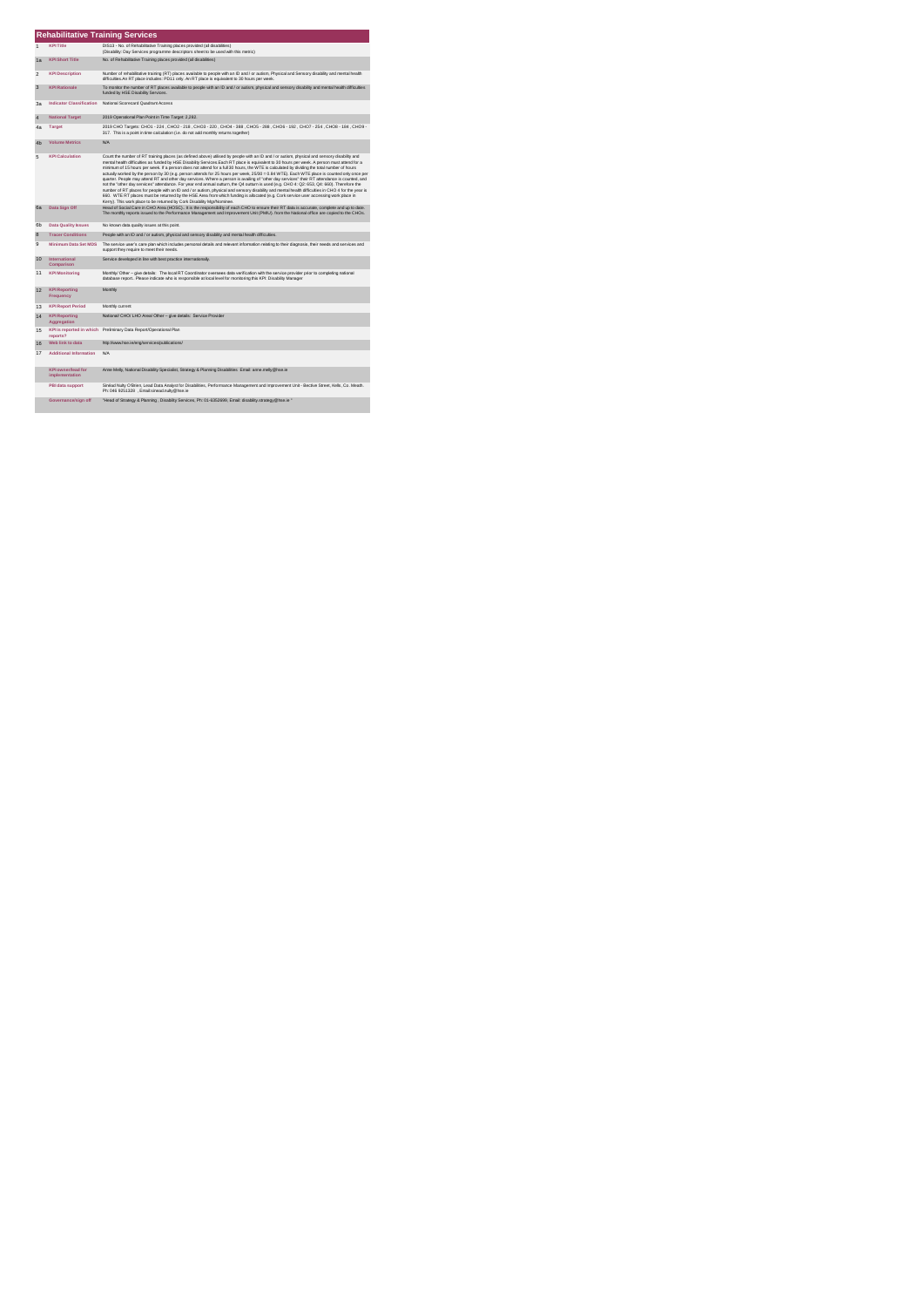|                |                                             | <b>Rehabilitative Training Services</b>                                                                                                                                                                                                                                                                                                                                                                                                                                                                                                                                                                                                                                                                                                                                                                                                                                                         |
|----------------|---------------------------------------------|-------------------------------------------------------------------------------------------------------------------------------------------------------------------------------------------------------------------------------------------------------------------------------------------------------------------------------------------------------------------------------------------------------------------------------------------------------------------------------------------------------------------------------------------------------------------------------------------------------------------------------------------------------------------------------------------------------------------------------------------------------------------------------------------------------------------------------------------------------------------------------------------------|
|                | <b>KPITitle</b>                             | DIS14 - No. of people (all disabilities) in receipt of from Rehabilitative Training (RT)<br>(Disability: Day Services programme descriptors sheet to be used with this metric)                                                                                                                                                                                                                                                                                                                                                                                                                                                                                                                                                                                                                                                                                                                  |
| 1a             | <b>KPI Short Title</b>                      | No. of people (all disabilities) in receipt of from Rehabilitative Training (RT)                                                                                                                                                                                                                                                                                                                                                                                                                                                                                                                                                                                                                                                                                                                                                                                                                |
|                |                                             |                                                                                                                                                                                                                                                                                                                                                                                                                                                                                                                                                                                                                                                                                                                                                                                                                                                                                                 |
| $\overline{2}$ | <b>KPI Description</b>                      | Number of people with an ID and / or autism, physical and sensory disability and mental health difficulties benefiting from rehabilitative training<br>(RT) places as funded by HSE Disability Services. An RT place includes: PD11 only. An RT place is equivalent to 30 hours per week.                                                                                                                                                                                                                                                                                                                                                                                                                                                                                                                                                                                                       |
| $\overline{a}$ | <b>KPI Rationale</b>                        | To monitor the number of people with an ID and / or autism, physical and sensory disability and mental health difficulties benefiting from RT<br>places as funded by HSE Disability Services.                                                                                                                                                                                                                                                                                                                                                                                                                                                                                                                                                                                                                                                                                                   |
| 3a             | <b>Indicator Classification</b>             | National Scorecard Quadrant Access                                                                                                                                                                                                                                                                                                                                                                                                                                                                                                                                                                                                                                                                                                                                                                                                                                                              |
| $\overline{a}$ | <b>National Target</b>                      | 2019 Operational Plan Point in Time Target: 2,282                                                                                                                                                                                                                                                                                                                                                                                                                                                                                                                                                                                                                                                                                                                                                                                                                                               |
| 4a             | Target                                      | 2019 Target per CHO: CHO 1 - 224 , CHO 2 - 218 , CHO 3 - 220 , CHO 4 - 388 , CHO 5 - 287 , CHO 6 - 192 , CHO 7 - 254 CHO 8 - 184 ,<br>CHO 9 - 315. This is a point in time calculation (i.e. do not add monthly returns together).                                                                                                                                                                                                                                                                                                                                                                                                                                                                                                                                                                                                                                                              |
| 4 <sub>b</sub> | <b>Volume Metrics</b>                       | N/A                                                                                                                                                                                                                                                                                                                                                                                                                                                                                                                                                                                                                                                                                                                                                                                                                                                                                             |
| 5              | <b>KPI Calculation</b>                      | Count the number of people with an ID and / or autism, physical and sensory disability and mental health difficulties who benefit from RT places<br>(as defined above). A person must attend an RT place for a minimum of 15 hours per week. People may attend RT and other day services.<br>Where a person is availing of "other day services" their RT attendance is counted, and not the "other day services" attendance.For year end<br>annual outturn, the Q4 outturn is used (e.g. CHO 4: Q2: 653, Q4: 660). Therefore the number of people with an ID and / or autism, physical and<br>sensory disability and mental health benefiting from RT places in CHO 4 for the year is 660. WTE RT places must be returned by the HSE<br>Area from which funding is allocated (e.g. Cork service user accessing work place in Kerry). This person to be returned by Cork Disability<br>Services. |
| 6              | <b>Data Source</b>                          | Data is submitted by service providers to the local Rehabilitation Training (RT) Co-coordinators. Following local input into the National<br>Occupational Guidance Service database, reports are produced at national level and issued to the National Business Information Unit (NBIU).                                                                                                                                                                                                                                                                                                                                                                                                                                                                                                                                                                                                        |
| 6a             | Data Sign Off                               | Head of Social Care in CHO Area (HOSC).It is the responsibility of each CHO to ensure their RT data is accurate, complete and up to date.<br>The monthly reports issued to the Performance Management and Improvement Unit (PMIU). from the National office are copied to the CHOs.                                                                                                                                                                                                                                                                                                                                                                                                                                                                                                                                                                                                             |
| 6h             | <b>Data Quality Issues</b>                  | No known data quality issues at this point.                                                                                                                                                                                                                                                                                                                                                                                                                                                                                                                                                                                                                                                                                                                                                                                                                                                     |
| $\overline{7}$ | <b>Data Collection</b><br>Frequency         | Monthly / Other - give details: Data is updated and uploaded locally on an ongoing basis.                                                                                                                                                                                                                                                                                                                                                                                                                                                                                                                                                                                                                                                                                                                                                                                                       |
| 8              | <b>Tracer Conditions</b>                    | People with an ID and / or autism, physical and sensory disability and mental health difficulties.                                                                                                                                                                                                                                                                                                                                                                                                                                                                                                                                                                                                                                                                                                                                                                                              |
| я              | Minimum Data Set MDS                        | None Applicable                                                                                                                                                                                                                                                                                                                                                                                                                                                                                                                                                                                                                                                                                                                                                                                                                                                                                 |
| 10             | International<br>Comparison                 | KPV activity linked to current service delivery model                                                                                                                                                                                                                                                                                                                                                                                                                                                                                                                                                                                                                                                                                                                                                                                                                                           |
| 11             | <b>KPI Monitoring</b>                       | Monthly/ Other - give details: The local RT Coordinator oversees data verification with the service provider prior to completing national<br>database report Please indicate who is responsible at local level for monitoring this KPI: Disability Manager                                                                                                                                                                                                                                                                                                                                                                                                                                                                                                                                                                                                                                      |
| 12             | <b>KPI Reporting</b><br>Frequency           | Monthly                                                                                                                                                                                                                                                                                                                                                                                                                                                                                                                                                                                                                                                                                                                                                                                                                                                                                         |
| 13             | <b>KPI Report Period</b>                    | Monthly current                                                                                                                                                                                                                                                                                                                                                                                                                                                                                                                                                                                                                                                                                                                                                                                                                                                                                 |
| 14             | <b>KPI Reporting</b><br>Aggregation         | National/ CHO/ LHO Area/ Other - give details: Service Provider                                                                                                                                                                                                                                                                                                                                                                                                                                                                                                                                                                                                                                                                                                                                                                                                                                 |
| 15             | reports?                                    | KPI is reported in which Annual Report/NSP/Performance Profile/MDR                                                                                                                                                                                                                                                                                                                                                                                                                                                                                                                                                                                                                                                                                                                                                                                                                              |
| 16             | Web link to data                            | http://www.hse.ia/eng/services/publications/                                                                                                                                                                                                                                                                                                                                                                                                                                                                                                                                                                                                                                                                                                                                                                                                                                                    |
| 17             | <b>Additional Information</b>               | N/A                                                                                                                                                                                                                                                                                                                                                                                                                                                                                                                                                                                                                                                                                                                                                                                                                                                                                             |
|                | <b>KPI</b> owner/lead for<br>implementation | Anne Melly, National Disability Specialist, Strategy & Planning Disabilities Email: anne.melly@hse.ie                                                                                                                                                                                                                                                                                                                                                                                                                                                                                                                                                                                                                                                                                                                                                                                           |
|                | PBI data support                            | Sinéad Nulty O'Brien, Lead Data Analyst for Disabilities, Performance Management and Improvement Unit - Bective Street, Kells, Co. Meath.<br>Ph: 046 9251328 . Email:sinead.nutv@hse.ie                                                                                                                                                                                                                                                                                                                                                                                                                                                                                                                                                                                                                                                                                                         |
|                | Governance/sign off                         | Head of Strategy & Planning, Disability Services, Ph: 01-6352699, Email: disability.strategy@hse.ie                                                                                                                                                                                                                                                                                                                                                                                                                                                                                                                                                                                                                                                                                                                                                                                             |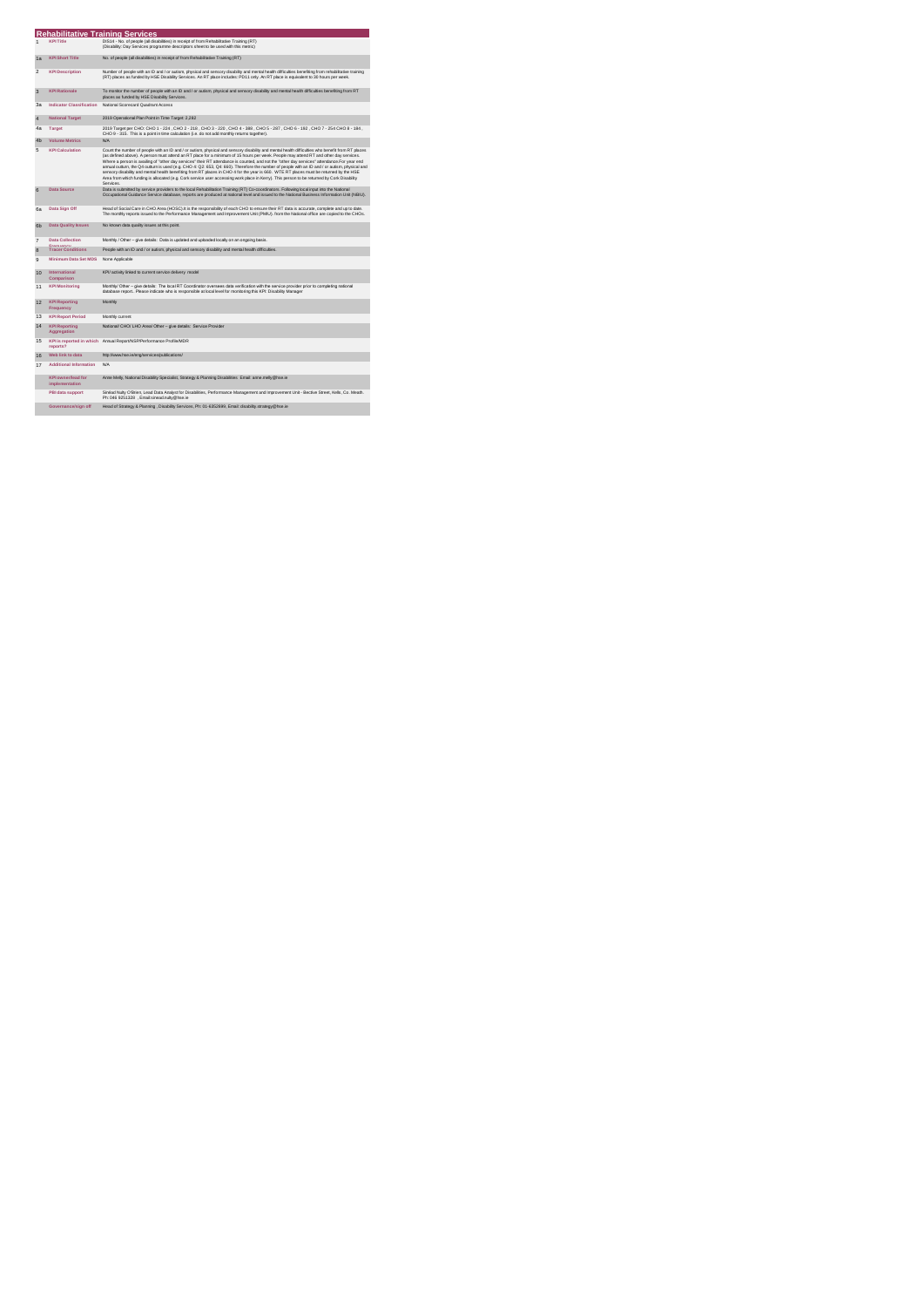|                 | <b>Residential Services</b>                 |                                                                                                                                                                                                                                                                                                                                                                                                                                                                                                                                                                                                                                                                                                                                                                                                                                                                                                                                                                                                                                                                                                                                    |
|-----------------|---------------------------------------------|------------------------------------------------------------------------------------------------------------------------------------------------------------------------------------------------------------------------------------------------------------------------------------------------------------------------------------------------------------------------------------------------------------------------------------------------------------------------------------------------------------------------------------------------------------------------------------------------------------------------------------------------------------------------------------------------------------------------------------------------------------------------------------------------------------------------------------------------------------------------------------------------------------------------------------------------------------------------------------------------------------------------------------------------------------------------------------------------------------------------------------|
|                 |                                             | DIS108 Residential Places                                                                                                                                                                                                                                                                                                                                                                                                                                                                                                                                                                                                                                                                                                                                                                                                                                                                                                                                                                                                                                                                                                          |
| 18              | <b>KPI Short Title</b>                      | No. of residential places provided to people with a disability.                                                                                                                                                                                                                                                                                                                                                                                                                                                                                                                                                                                                                                                                                                                                                                                                                                                                                                                                                                                                                                                                    |
| $\overline{2}$  | <b>KPI Description</b>                      | Count of the number of residential places delivered at a point in time to people with disabilities .                                                                                                                                                                                                                                                                                                                                                                                                                                                                                                                                                                                                                                                                                                                                                                                                                                                                                                                                                                                                                               |
| $\overline{3}$  | <b>KPI Rationale</b>                        | Count is the number of places not people .                                                                                                                                                                                                                                                                                                                                                                                                                                                                                                                                                                                                                                                                                                                                                                                                                                                                                                                                                                                                                                                                                         |
| 3a              | <b>Indicator Classification</b>             | National Scorecard Quadrant Access                                                                                                                                                                                                                                                                                                                                                                                                                                                                                                                                                                                                                                                                                                                                                                                                                                                                                                                                                                                                                                                                                                 |
| $\overline{4}$  | <b>National Target</b>                      | 2019 Operational Plan Point in Time Target: 8,568                                                                                                                                                                                                                                                                                                                                                                                                                                                                                                                                                                                                                                                                                                                                                                                                                                                                                                                                                                                                                                                                                  |
| da              | Target                                      | 2019 Target per CHO: CHO 1 - 703 , CHO 2 - 845 , CHO 3 - 825 , CHO 4 - 1,145 , CHO 5 - 886 , CHO 6 - 650 , CHO 7 - 1,195 , CHO 8 -<br>895, CHO 9 - 1,424. This is a point in time calculation (i.e. do not add quarterly returns together).                                                                                                                                                                                                                                                                                                                                                                                                                                                                                                                                                                                                                                                                                                                                                                                                                                                                                        |
| 4 <sub>b</sub>  | <b>Volume Metrics</b>                       | <b>N/A</b>                                                                                                                                                                                                                                                                                                                                                                                                                                                                                                                                                                                                                                                                                                                                                                                                                                                                                                                                                                                                                                                                                                                         |
| 5               | <b>KPI Calculation</b>                      | Number of places occupied on the last day of the reporting period. Each residential bed occupied on the last day of the reporting period should<br>be counted as 1. Where a person occupies a place on less than a 24/7 basis (i.e. 5/7 or 4/7 )and is not in residence on the last day of the<br>reporting period or a 24/7 resident is temporarily away for other reasons- family visit home, hospital admission etc, the place is counted as<br>occupied , on the basis that it held and available for them to return to within a matter of days. Exclude places where the person receives<br>support in their own/family home i.e. where the person owns, rents the property and holds a tenancy. Exclude residential places in host<br>familyhome-sharing arrangements . DO NOT INCLUDE NEW EMERGENCY PLACES CAPTURED UNDER DIS 102 until following year.<br>Each CHO Area to return count of all places funded by them regardless of which geographical areas they are located in. CHO Areas should<br>not return places in their Area funded by other Areas. Service providers to return data on places to the funding Area |
| R               | <b>Data Source</b>                          | Service Provider > HSE Disability Service nominee > HOSC > CHO > NDIMU> Performance Management and Improvement Unit (PMIU).                                                                                                                                                                                                                                                                                                                                                                                                                                                                                                                                                                                                                                                                                                                                                                                                                                                                                                                                                                                                        |
| 6a              | Data Sign Off                               | Tom McGuirk, National Disability Information Management Unit (NDIMU), Operations Disability Services. Email: tom.mcguirk@hse.ie                                                                                                                                                                                                                                                                                                                                                                                                                                                                                                                                                                                                                                                                                                                                                                                                                                                                                                                                                                                                    |
| 6b              | <b>Data Quality Issues</b>                  |                                                                                                                                                                                                                                                                                                                                                                                                                                                                                                                                                                                                                                                                                                                                                                                                                                                                                                                                                                                                                                                                                                                                    |
| $\overline{7}$  | <b>Data Collection</b><br>Frequency         | Monthly                                                                                                                                                                                                                                                                                                                                                                                                                                                                                                                                                                                                                                                                                                                                                                                                                                                                                                                                                                                                                                                                                                                            |
| $\mathbf{a}$    | <b>Minimum Data Set MDS</b>                 | None applicable                                                                                                                                                                                                                                                                                                                                                                                                                                                                                                                                                                                                                                                                                                                                                                                                                                                                                                                                                                                                                                                                                                                    |
| 10              | International<br>Comparison                 | KPV activity linked to current service delivery model                                                                                                                                                                                                                                                                                                                                                                                                                                                                                                                                                                                                                                                                                                                                                                                                                                                                                                                                                                                                                                                                              |
| 11              | <b>KPI Monitoring</b>                       | The HOSC/nominee will receive, review and quality assure KPI data returns for accuracy and completeness and analyse data for<br>performance against ELS/targets. They will forward the collated KPI returns to the Chief Officer/nominee and include a bullet point explanation<br>where there are variances against target. The Chief Officer/nominee will review, approve and submit final CHO returns to National Disability<br>Information Management Unit (NDIMU). NDIMU will collate all the CHO returns and forward to the Performance Management and<br>Improvement Unit (PMIU) on the agreed date each month / quarter. The responsible person at local level for monitoring this KPI is the HOSC.                                                                                                                                                                                                                                                                                                                                                                                                                        |
| 12              | <b>KPI Reporting</b><br>Frequency           | Monthly                                                                                                                                                                                                                                                                                                                                                                                                                                                                                                                                                                                                                                                                                                                                                                                                                                                                                                                                                                                                                                                                                                                            |
| 13 <sub>1</sub> | <b>KPI Report Period</b>                    | Monthly                                                                                                                                                                                                                                                                                                                                                                                                                                                                                                                                                                                                                                                                                                                                                                                                                                                                                                                                                                                                                                                                                                                            |
| 14              | <b>KPI Reporting</b><br>Aggregation         | Monthly                                                                                                                                                                                                                                                                                                                                                                                                                                                                                                                                                                                                                                                                                                                                                                                                                                                                                                                                                                                                                                                                                                                            |
| 15              | reports?                                    | KPI is reported in which Annual Report/NSP/Performance Profile/MDR                                                                                                                                                                                                                                                                                                                                                                                                                                                                                                                                                                                                                                                                                                                                                                                                                                                                                                                                                                                                                                                                 |
| 16              | Web link to data                            | http://www.hse.ie/eng/services/publications/                                                                                                                                                                                                                                                                                                                                                                                                                                                                                                                                                                                                                                                                                                                                                                                                                                                                                                                                                                                                                                                                                       |
| 17              | <b>Additional Information</b>               | N/A                                                                                                                                                                                                                                                                                                                                                                                                                                                                                                                                                                                                                                                                                                                                                                                                                                                                                                                                                                                                                                                                                                                                |
|                 | <b>KPI</b> owner/lead for<br>implementation | Chief Officer, CHO Area                                                                                                                                                                                                                                                                                                                                                                                                                                                                                                                                                                                                                                                                                                                                                                                                                                                                                                                                                                                                                                                                                                            |
|                 | PBI data support                            | Sinéad Nulty O'Brien, Lead Data Analyst for Disabilities, Performance Management and Improvement Unit - Bective Street, Kells, Co. Meath.<br>Ph: 046 9251328 , Emailsinead nuity@hse.ie                                                                                                                                                                                                                                                                                                                                                                                                                                                                                                                                                                                                                                                                                                                                                                                                                                                                                                                                            |
|                 | Governance/sign off                         | Dr. Cathal Morgan, Head of Operations, Disability Services Email: disabilityops socialcare @hse.ie                                                                                                                                                                                                                                                                                                                                                                                                                                                                                                                                                                                                                                                                                                                                                                                                                                                                                                                                                                                                                                 |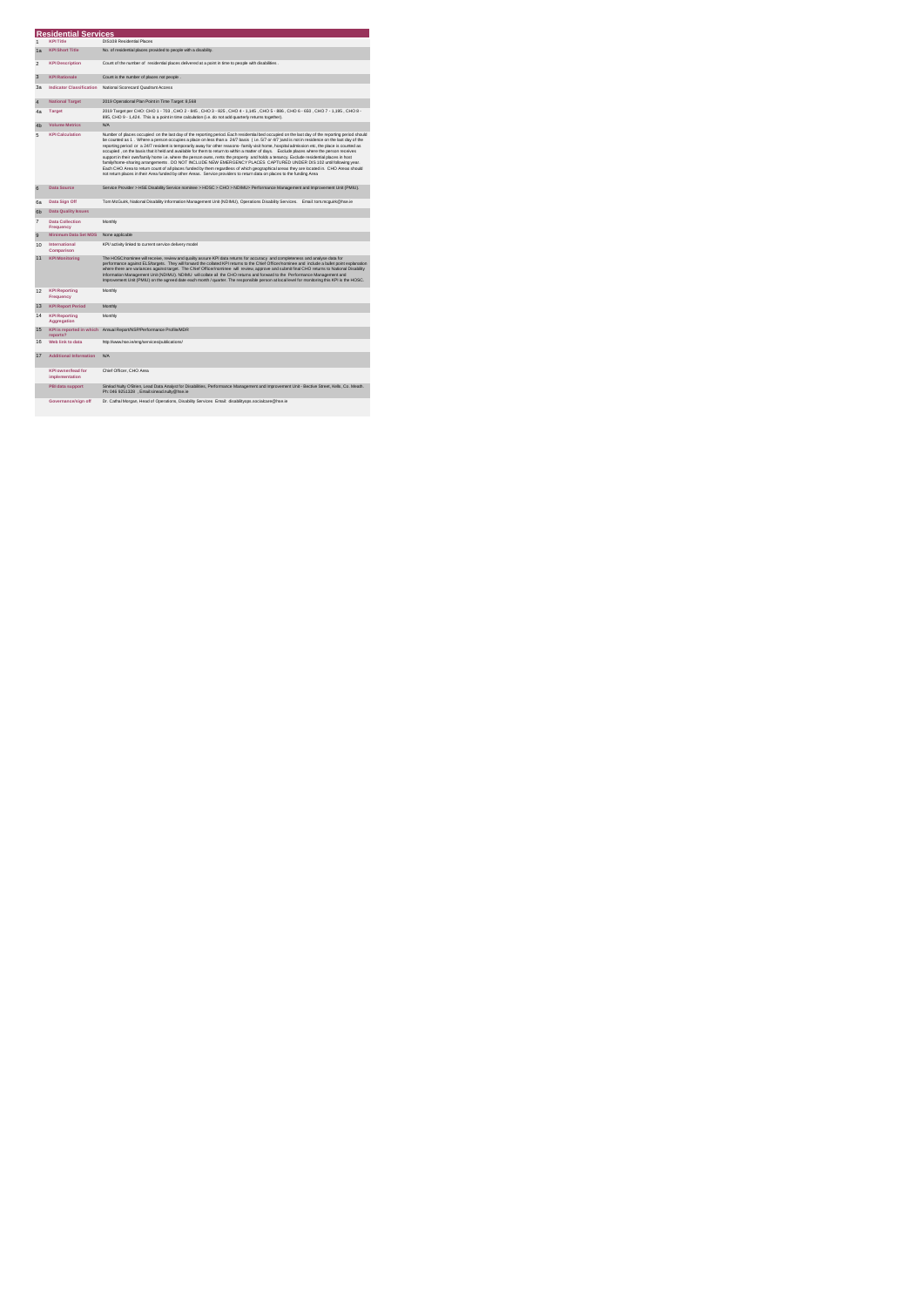|                | <b>Residential Services</b>                 |                                                                                                                                                                                                                                                                                                                                                                                                                                                                                                                                                                                                                                                                                                                                                                                                                                                                                                                                                                                                                                                                                                                                                                                                                                                                                                                                                                     |
|----------------|---------------------------------------------|---------------------------------------------------------------------------------------------------------------------------------------------------------------------------------------------------------------------------------------------------------------------------------------------------------------------------------------------------------------------------------------------------------------------------------------------------------------------------------------------------------------------------------------------------------------------------------------------------------------------------------------------------------------------------------------------------------------------------------------------------------------------------------------------------------------------------------------------------------------------------------------------------------------------------------------------------------------------------------------------------------------------------------------------------------------------------------------------------------------------------------------------------------------------------------------------------------------------------------------------------------------------------------------------------------------------------------------------------------------------|
|                | <b>KPITitle</b>                             | DIS74 - No. of people with a disability in receipt of Residential Services (ID and / or Autism and Physical and Sensory)                                                                                                                                                                                                                                                                                                                                                                                                                                                                                                                                                                                                                                                                                                                                                                                                                                                                                                                                                                                                                                                                                                                                                                                                                                            |
| 18             | <b>KPI Short Title</b>                      | No. of people with a disability in receipt of Residential Services                                                                                                                                                                                                                                                                                                                                                                                                                                                                                                                                                                                                                                                                                                                                                                                                                                                                                                                                                                                                                                                                                                                                                                                                                                                                                                  |
| $\overline{z}$ | <b>KPI Description</b>                      | The total number of adults and children with a disability (ID and/or Autism and Physical and Sensory) in HSE managed and HSE funded<br>residential services. Residential Services include: * 3, 4, 5 and 7 day places for adults and children funded by Disability Services, including<br>those provided by private service providers." Residential units, community group homes, individual residential placements, and host families. "<br>Clients in receipt of Subvention Grants + 'top-up' payments funded by Disability Services. * Shared care arrangements (e.g. with Mental Health /<br>Children and Families) Supported Living Arrangements and Host Families should be included. Transitioning of existing residential place to new<br>transforming lives service model. Residential Services do not include: * Places in private Nursing Homes funded by 'Fair Deal' or Older<br>Persons Services. For the purpose of this KPI an adult is aged over 18 and under 65. It may include persons aged over 65 years who began<br>with Disability Services prior to turning 65. A child is aged less than 18 years Residential Services must be returned by the HSE Area from<br>which funding is allocated (e.g. Meath service user accessing Residential Services in Cork). This Residential Service to be returned by Meath<br><b>Disability Services</b> |
| $\mathbf{a}$   | <b>KPI Rationale</b>                        | To monitor the numbers of adults and children with a disability (ID and / or autism and Physical and Sensory) benefiting from residential<br>services as funded by HSE Disability Services.                                                                                                                                                                                                                                                                                                                                                                                                                                                                                                                                                                                                                                                                                                                                                                                                                                                                                                                                                                                                                                                                                                                                                                         |
| 3a             | <b>Indicator Classification</b>             | National Scorecard Quadrant Access                                                                                                                                                                                                                                                                                                                                                                                                                                                                                                                                                                                                                                                                                                                                                                                                                                                                                                                                                                                                                                                                                                                                                                                                                                                                                                                                  |
| $\overline{a}$ | <b>National Target</b>                      | 2019 Operational Plan Point in Time Target: 8,568                                                                                                                                                                                                                                                                                                                                                                                                                                                                                                                                                                                                                                                                                                                                                                                                                                                                                                                                                                                                                                                                                                                                                                                                                                                                                                                   |
| 4a             | Target                                      | 2019 Target per CHO: CHO 1 - 703 , CHO 2 - 845 , CHO 3 - 825 , CHO 4 - 1,145 , CHO 5 - 886 , CHO 6 - 650 , CHO 7 - 1,195 , CHO 8 -<br>895, CHO 9 - 1,424. This is a point in time calculation (i.e. do not add quarterly returns together).                                                                                                                                                                                                                                                                                                                                                                                                                                                                                                                                                                                                                                                                                                                                                                                                                                                                                                                                                                                                                                                                                                                         |
| 4 <sub>b</sub> | <b>Volume Metrics</b>                       | <b>N/A</b>                                                                                                                                                                                                                                                                                                                                                                                                                                                                                                                                                                                                                                                                                                                                                                                                                                                                                                                                                                                                                                                                                                                                                                                                                                                                                                                                                          |
| 5              | <b>KPI Calculation</b>                      | Count the total number of adults and children with a disability (ID / and or Autism and Physical and Sensory) benefiting from Residential<br>Services (as defined above) in the quarter, up to and including the last day of the quarter. Adults and children to be counted separately. Each<br>adult / child is counted only once per quarter. For year end annual outturn, the 4th quarter outturn is used (e.g. CHO 7: Q1: 60 Q2: 64, Q3:63,<br>Q4:66). Therefore the number of adults and children in benefiting from Residential Services in CHO 7 in the year is 66.                                                                                                                                                                                                                                                                                                                                                                                                                                                                                                                                                                                                                                                                                                                                                                                          |
| 6              | <b>Data Source</b>                          | Service Provider > HSE Disability Service nominee > HOSC > CHO > NDIMU> Performance Management and Improvement Unit (PMIU).                                                                                                                                                                                                                                                                                                                                                                                                                                                                                                                                                                                                                                                                                                                                                                                                                                                                                                                                                                                                                                                                                                                                                                                                                                         |
| 6а             | Data Sign Off                               | Head of Social Care in CHO Area (HOSC)                                                                                                                                                                                                                                                                                                                                                                                                                                                                                                                                                                                                                                                                                                                                                                                                                                                                                                                                                                                                                                                                                                                                                                                                                                                                                                                              |
| 6 <sub>h</sub> | <b>Data Quality Issues</b>                  | No known data quality issues at this point.                                                                                                                                                                                                                                                                                                                                                                                                                                                                                                                                                                                                                                                                                                                                                                                                                                                                                                                                                                                                                                                                                                                                                                                                                                                                                                                         |
| $\overline{7}$ | <b>Data Collection</b><br>Frequency         | Quarterly (one month in arrears)                                                                                                                                                                                                                                                                                                                                                                                                                                                                                                                                                                                                                                                                                                                                                                                                                                                                                                                                                                                                                                                                                                                                                                                                                                                                                                                                    |
| $\mathbf{a}$   | Minimum Data Set MDS                        | The service user's care plan which includes personal details and relevant information relating to their diagnosis, their needs and services and<br>support they require to meet their needs.                                                                                                                                                                                                                                                                                                                                                                                                                                                                                                                                                                                                                                                                                                                                                                                                                                                                                                                                                                                                                                                                                                                                                                        |
| 10             | International<br>Comparison                 | Service developed in line with best practice internationally.                                                                                                                                                                                                                                                                                                                                                                                                                                                                                                                                                                                                                                                                                                                                                                                                                                                                                                                                                                                                                                                                                                                                                                                                                                                                                                       |
| 11             | <b>KPI Monitoring</b>                       | Quarterly/ Other - give details: The HOSC/nominee will receive, review and quality assure KPI data returns for accuracy and completeness<br>and analyse data for performance against ELS/targets. They will forward the collated KPI returns to the Chief Officer/nominee and include a<br>bullet point explanation where there are variances against target. The Chief Officer/nominee will review, approve and submit final CHO returns<br>to the Performance Management and Improvement Unit (PMIU) on the agreed date each month / quarter. The responsible person at local<br>level for monitoring this KPI is the HOSC.                                                                                                                                                                                                                                                                                                                                                                                                                                                                                                                                                                                                                                                                                                                                       |
| 12             | <b>KPI Reporting</b><br>Frequency           | Quarterly 1 month in Arrears                                                                                                                                                                                                                                                                                                                                                                                                                                                                                                                                                                                                                                                                                                                                                                                                                                                                                                                                                                                                                                                                                                                                                                                                                                                                                                                                        |
| 13             | <b>KPI Report Period</b>                    | Quarterly (1 month in Arrears) (e.g. data reported in each quarter up to and including the last day of that quarter)                                                                                                                                                                                                                                                                                                                                                                                                                                                                                                                                                                                                                                                                                                                                                                                                                                                                                                                                                                                                                                                                                                                                                                                                                                                |
| 14             | <b>KPI Reporting</b><br>Aggregation         | National/ CHO/ LHO Area/ Other - give details: Service Provider                                                                                                                                                                                                                                                                                                                                                                                                                                                                                                                                                                                                                                                                                                                                                                                                                                                                                                                                                                                                                                                                                                                                                                                                                                                                                                     |
| 15             | reports?                                    | KPI is reported in which Preliminary Data Report/Operational Plan                                                                                                                                                                                                                                                                                                                                                                                                                                                                                                                                                                                                                                                                                                                                                                                                                                                                                                                                                                                                                                                                                                                                                                                                                                                                                                   |
| 16             | Web link to data                            | http://www.hse.ie/eng/services/publications/                                                                                                                                                                                                                                                                                                                                                                                                                                                                                                                                                                                                                                                                                                                                                                                                                                                                                                                                                                                                                                                                                                                                                                                                                                                                                                                        |
| 17             | <b>Additional Information</b>               | N/A                                                                                                                                                                                                                                                                                                                                                                                                                                                                                                                                                                                                                                                                                                                                                                                                                                                                                                                                                                                                                                                                                                                                                                                                                                                                                                                                                                 |
|                | <b>KPI</b> owner/lead for<br>implementation | Chief Officer, CHO Area                                                                                                                                                                                                                                                                                                                                                                                                                                                                                                                                                                                                                                                                                                                                                                                                                                                                                                                                                                                                                                                                                                                                                                                                                                                                                                                                             |
|                |                                             |                                                                                                                                                                                                                                                                                                                                                                                                                                                                                                                                                                                                                                                                                                                                                                                                                                                                                                                                                                                                                                                                                                                                                                                                                                                                                                                                                                     |

PBI data support Sinéad Nuby O'Brien, Lead Data Analyst for Disabilities, Performance Management and Improvement Unit - Bective Street, Kells, Co. Meath.<br>- Person of the Company of Disagn Americans (Particles) (Brien Ameri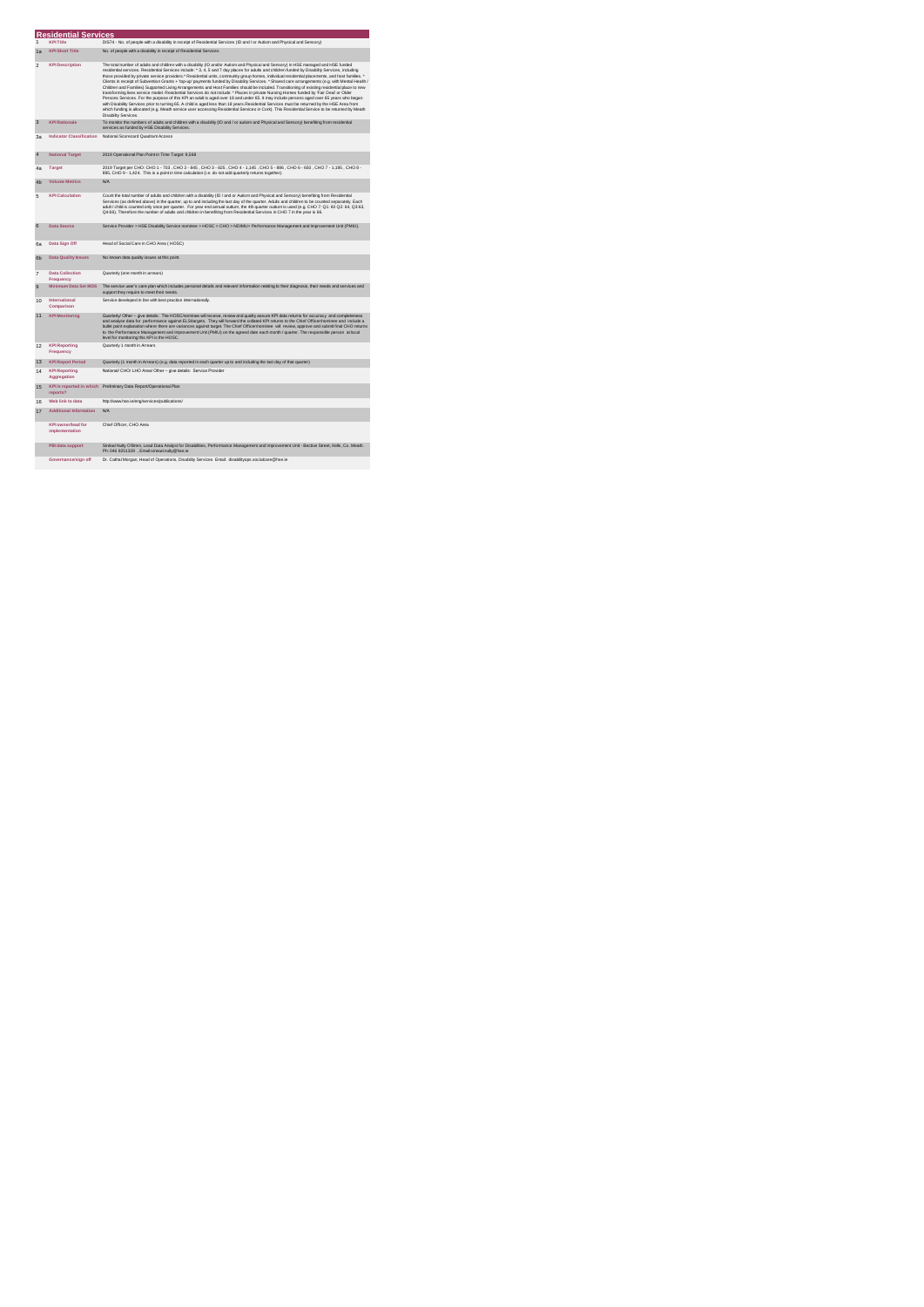|                | <b>Respite Services</b>                     |                                                                                                                                                                                                                                                                                                                                                                                                                                                                                                                                                                                                                                                                                                                                                                                                                                                                                                                                                                                                                                                                                                                                                                                                                                                                                                                                                                                                                                                                                                                                                                 |
|----------------|---------------------------------------------|-----------------------------------------------------------------------------------------------------------------------------------------------------------------------------------------------------------------------------------------------------------------------------------------------------------------------------------------------------------------------------------------------------------------------------------------------------------------------------------------------------------------------------------------------------------------------------------------------------------------------------------------------------------------------------------------------------------------------------------------------------------------------------------------------------------------------------------------------------------------------------------------------------------------------------------------------------------------------------------------------------------------------------------------------------------------------------------------------------------------------------------------------------------------------------------------------------------------------------------------------------------------------------------------------------------------------------------------------------------------------------------------------------------------------------------------------------------------------------------------------------------------------------------------------------------------|
| $\mathbf{1}$   | <b>KPITitle</b>                             | DIS57 - No. of overrights with or without day respite accessed by people with a Disability (ID/Autism and Physical and Sensory Disability)                                                                                                                                                                                                                                                                                                                                                                                                                                                                                                                                                                                                                                                                                                                                                                                                                                                                                                                                                                                                                                                                                                                                                                                                                                                                                                                                                                                                                      |
| 18             | <b>KPI Short Title</b>                      | No. of overnights with or without day respite accessed by people with a Disability                                                                                                                                                                                                                                                                                                                                                                                                                                                                                                                                                                                                                                                                                                                                                                                                                                                                                                                                                                                                                                                                                                                                                                                                                                                                                                                                                                                                                                                                              |
| $\overline{2}$ | <b>KPI Description</b>                      | Total No. of overrights with or without day respite accessed by people with a disability in this quarter, up to including the last day of the quarter.<br>Overright respite locations include, short stays in the following service types: . Centre based respite- Host Family- Community Home- Private<br>Nursing Home+ Holiday Respite. Include: + Overnights where people stay at a respite location overnight (i.e. in a bed), including the time spent<br>at that location on the preceding or following day or part of day. Exclude: . Overnight respite provided by other care groups (e.g. Older Persons)<br>· Day or evening respite where the person did not remain overnight · Overnight respite provided for people in their own home - this is returned<br>under Home Support- Overright Respite for people with a physical and Sensory Disability. Calculation: Respite service must be returned by<br>the HSE Area from which funding is allocated e.g. Waterford Service user accessing respite nights in Kildare. These clients to be returned by<br>Waterford Disability Services. Example #1: Shella is in receipt of respite from Friday 4pm to Monday 10am. 3 nights of respite are returned for<br>Shella under this KPI. No "Day Only Respite" is returned for Shella as they are included as part of her overnight count (See "Include"<br>above).Adult: a person aged over 18 and under 65 years. In a small number of cases people may continue to access disability respite services<br>post 65 years of age. Child: Under 18 years. |
| $\overline{3}$ | <b>KPI Rationale</b>                        | To monitor the numbers of overnights provided to adults and children with an Intellectual Disability and/or autism and Physical and Sensory<br>Disability who are in receipt of an overnight respite service                                                                                                                                                                                                                                                                                                                                                                                                                                                                                                                                                                                                                                                                                                                                                                                                                                                                                                                                                                                                                                                                                                                                                                                                                                                                                                                                                    |
| 3a             |                                             | Indicator Classification National Scorecard Quadrant Access                                                                                                                                                                                                                                                                                                                                                                                                                                                                                                                                                                                                                                                                                                                                                                                                                                                                                                                                                                                                                                                                                                                                                                                                                                                                                                                                                                                                                                                                                                     |
| $\overline{4}$ | <b>National Target</b>                      | 2019 Operational Plan Cumulative Target: 182,506                                                                                                                                                                                                                                                                                                                                                                                                                                                                                                                                                                                                                                                                                                                                                                                                                                                                                                                                                                                                                                                                                                                                                                                                                                                                                                                                                                                                                                                                                                                |
| 4a             | Target                                      | 2019 Target per CHO: CHO 1 - 11,709 , CHO 2 - 40,062 , CHO 3 - 15,683 , CHO 4 - 25,662 , CHO 5 - 13,722 , CHO 6 - 11,707 , CHO 7 -<br>23,325, CHO 8 - 21,735, CHO9 - 18,901.                                                                                                                                                                                                                                                                                                                                                                                                                                                                                                                                                                                                                                                                                                                                                                                                                                                                                                                                                                                                                                                                                                                                                                                                                                                                                                                                                                                    |
| 5              | <b>KPI Calculation</b>                      | Count the number of overnight respite stays provided in the quarter. Each respite night is counted as 1, individual hours are not counted. .<br>Each night will include any time spent at that location on the preceding or following day or part of day. Adults and children are counted<br>separately. This is a cumulative KPI i.e. at year end, each Area's four quarterly outturns will be added together to obtain the total end of year<br>outturn for that Area in that year.                                                                                                                                                                                                                                                                                                                                                                                                                                                                                                                                                                                                                                                                                                                                                                                                                                                                                                                                                                                                                                                                           |
| 6              | Data Source                                 | Service Provider > HSE Disability Service nominee > HOSC > CHO > Performance Management and Improvement Unit (PMIU).                                                                                                                                                                                                                                                                                                                                                                                                                                                                                                                                                                                                                                                                                                                                                                                                                                                                                                                                                                                                                                                                                                                                                                                                                                                                                                                                                                                                                                            |
| Бa             | Data Sign Off                               | Head of Social Care in CHO Area (HOSC).                                                                                                                                                                                                                                                                                                                                                                                                                                                                                                                                                                                                                                                                                                                                                                                                                                                                                                                                                                                                                                                                                                                                                                                                                                                                                                                                                                                                                                                                                                                         |
| 6b             | <b>Data Quality Issues</b>                  | No known data quality issues at this point.                                                                                                                                                                                                                                                                                                                                                                                                                                                                                                                                                                                                                                                                                                                                                                                                                                                                                                                                                                                                                                                                                                                                                                                                                                                                                                                                                                                                                                                                                                                     |
| $\overline{7}$ | <b>Data Collection</b><br>Frequency         | Quarterly- one month in arrears                                                                                                                                                                                                                                                                                                                                                                                                                                                                                                                                                                                                                                                                                                                                                                                                                                                                                                                                                                                                                                                                                                                                                                                                                                                                                                                                                                                                                                                                                                                                 |
| $\mathbf{R}$   | <b>Tracer Conditions</b>                    | People with a disability                                                                                                                                                                                                                                                                                                                                                                                                                                                                                                                                                                                                                                                                                                                                                                                                                                                                                                                                                                                                                                                                                                                                                                                                                                                                                                                                                                                                                                                                                                                                        |
| 9              | Minimum Data Set MDS None applicable        |                                                                                                                                                                                                                                                                                                                                                                                                                                                                                                                                                                                                                                                                                                                                                                                                                                                                                                                                                                                                                                                                                                                                                                                                                                                                                                                                                                                                                                                                                                                                                                 |
| 10             | International<br>Comparison                 | Not applicable - KPI/ activity linked to current service delivery model                                                                                                                                                                                                                                                                                                                                                                                                                                                                                                                                                                                                                                                                                                                                                                                                                                                                                                                                                                                                                                                                                                                                                                                                                                                                                                                                                                                                                                                                                         |
| 11             | <b>KPI Monitoring</b>                       | Quarterly- one month in arrears/ Other - give details: The HOSC/nominee will receive, review and quality assure KPI data returns for accuracy<br>and completeness and analyse data for performance against ELS/targets. They will forward the collated KPI returns to the Chief<br>Officer/nominee and include a bullet point explanation where there are variances against target. The Chief Officer/nominee will review,<br>approve and submit final CHO returns to the Performance Management and Improvement Unit (PMIU) on the agreed date each month /<br>quarter. The responsible person at local level for monitoring this KPI is the HOSC.                                                                                                                                                                                                                                                                                                                                                                                                                                                                                                                                                                                                                                                                                                                                                                                                                                                                                                             |
| 12             | <b>KPI Reporting</b><br>Frequency           | Quarterly (1 month in Arrears)                                                                                                                                                                                                                                                                                                                                                                                                                                                                                                                                                                                                                                                                                                                                                                                                                                                                                                                                                                                                                                                                                                                                                                                                                                                                                                                                                                                                                                                                                                                                  |
| 13             | <b>KPI Report Period</b>                    | Quarterly one month in arrears (Q2 data reported in July report)                                                                                                                                                                                                                                                                                                                                                                                                                                                                                                                                                                                                                                                                                                                                                                                                                                                                                                                                                                                                                                                                                                                                                                                                                                                                                                                                                                                                                                                                                                |
| 14             | <b>KPI Reporting</b><br>Aggregation         | National/ CHO/ LHO Area/ Other - give details: Service Provider                                                                                                                                                                                                                                                                                                                                                                                                                                                                                                                                                                                                                                                                                                                                                                                                                                                                                                                                                                                                                                                                                                                                                                                                                                                                                                                                                                                                                                                                                                 |
| 15             | reports?                                    | KPI is reported in which Annual Report/NSP/Performance Profile/MDR                                                                                                                                                                                                                                                                                                                                                                                                                                                                                                                                                                                                                                                                                                                                                                                                                                                                                                                                                                                                                                                                                                                                                                                                                                                                                                                                                                                                                                                                                              |
| 16             | Web link to data                            | http://www.hse.ie/eng/services/publications/                                                                                                                                                                                                                                                                                                                                                                                                                                                                                                                                                                                                                                                                                                                                                                                                                                                                                                                                                                                                                                                                                                                                                                                                                                                                                                                                                                                                                                                                                                                    |
| 17             | <b>Additional Information</b>               | N/A                                                                                                                                                                                                                                                                                                                                                                                                                                                                                                                                                                                                                                                                                                                                                                                                                                                                                                                                                                                                                                                                                                                                                                                                                                                                                                                                                                                                                                                                                                                                                             |
|                | <b>KPI</b> owner/lead for<br>implementation | Chief Officer, CHO Area                                                                                                                                                                                                                                                                                                                                                                                                                                                                                                                                                                                                                                                                                                                                                                                                                                                                                                                                                                                                                                                                                                                                                                                                                                                                                                                                                                                                                                                                                                                                         |
|                | PBI data support                            | Sinéad Nulty O'Brien, Lead Data Analyst for Disabilities, Performance Management and Improvement Unit - Bective Street, Kells, Co. Meath.<br>Ph: 046 9251328 , Emailsinead.nulty@hse.ie                                                                                                                                                                                                                                                                                                                                                                                                                                                                                                                                                                                                                                                                                                                                                                                                                                                                                                                                                                                                                                                                                                                                                                                                                                                                                                                                                                         |
|                | Governance/sign off                         | Dr. Cathal Morgan, Head of Operations, Disability Services Email: disabilityops.socialcare@hse.ie                                                                                                                                                                                                                                                                                                                                                                                                                                                                                                                                                                                                                                                                                                                                                                                                                                                                                                                                                                                                                                                                                                                                                                                                                                                                                                                                                                                                                                                               |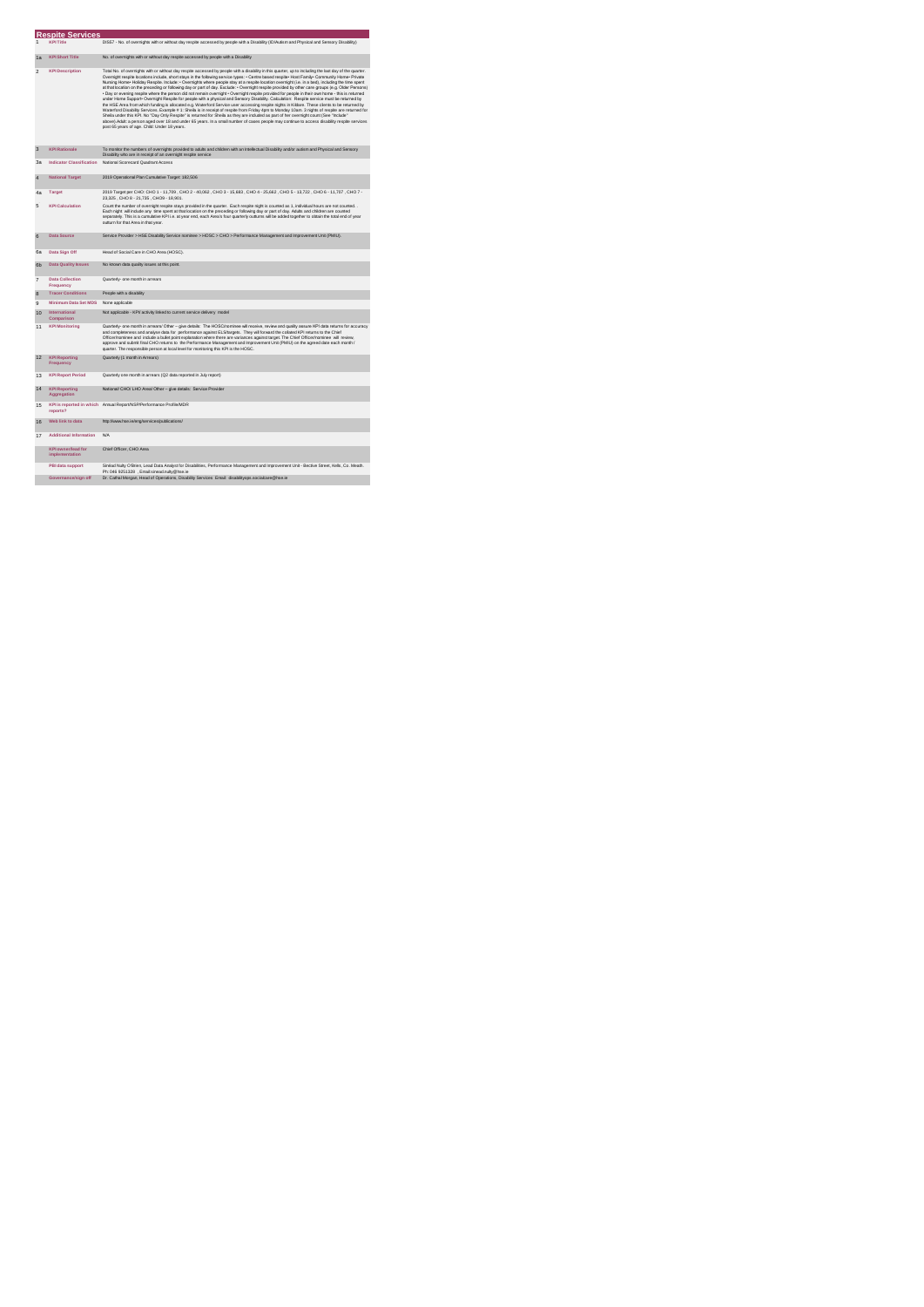|                | <b>Respite Services</b>                     |                                                                                                                                                                                                                                                                                                                                                                                                                                                                                                                                                                                                                                                                                                                                                                                                                                                                                                                                                                                                                                                                                                                                                                                                                                                                                                                                                                                                                                                                                                                                                                                         |
|----------------|---------------------------------------------|-----------------------------------------------------------------------------------------------------------------------------------------------------------------------------------------------------------------------------------------------------------------------------------------------------------------------------------------------------------------------------------------------------------------------------------------------------------------------------------------------------------------------------------------------------------------------------------------------------------------------------------------------------------------------------------------------------------------------------------------------------------------------------------------------------------------------------------------------------------------------------------------------------------------------------------------------------------------------------------------------------------------------------------------------------------------------------------------------------------------------------------------------------------------------------------------------------------------------------------------------------------------------------------------------------------------------------------------------------------------------------------------------------------------------------------------------------------------------------------------------------------------------------------------------------------------------------------------|
| 1              | <b>KPITitle</b>                             | DIS59 - No. of day only respite sessions accessed by people with a Disability (ID/Autism and Physical and Sensory Disability)                                                                                                                                                                                                                                                                                                                                                                                                                                                                                                                                                                                                                                                                                                                                                                                                                                                                                                                                                                                                                                                                                                                                                                                                                                                                                                                                                                                                                                                           |
| 1a             | <b>KPI Short Title</b>                      | No. of day only respite sessions accessed by people with a Disability                                                                                                                                                                                                                                                                                                                                                                                                                                                                                                                                                                                                                                                                                                                                                                                                                                                                                                                                                                                                                                                                                                                                                                                                                                                                                                                                                                                                                                                                                                                   |
| $\overline{z}$ | <b>KPI Description</b>                      | Total number of day only respite sessions provided for people with a Disability (ID/Autism and Physical and Sensory Disability) in this quarter,<br>up to and including the last day of the quarter. Respite locations include: . Centre based respite. Host Family. Community Home. Private<br>Nursing Home+ Holiday Respite+ Saturday Clubs. Include: + Number of non-overnight day only respite accessed by people in the quarter.<br>Exclude: . Day Only respite funded by other care groups (e.g. Older Persons) . Overright respite stays where people stayed at a respite<br>location overnight (i.e. in a bed). "Day Services" such as work-like, educational and training services. These are counted in KPIs 1-9. Respite<br>service must be returned by the HSE Area from which funding is allocated e.g. Waterford Service user accessing respite nights in Kildare.<br>These clients to be returned by Waterford Disability Services.Example 1: Lucy is in receipt of respite after school one evening per week from<br>2.30 pm to 9 pm. She is returned as 1 'Day Only' respite per week or 13 day respite sessions per quarter (presuming there are 13 weeks in the<br>quarter). Example 2: An agency provides 6 people with day respite 1 Saturday/month in the quarter, there are 4 Saturdays in the quarter.<br>Therefore 6 x 4 = 24 Day Only Respites returned in the quarter. Adult: a person aged over 18 and under 65 years. In a small number of cases<br>people may continue to access disability respite services post 65 years of age. Child: Under 18 years. |
| $\mathbf{R}$   | <b>KPI Rationale</b>                        | To monitor the numbers of day only respite sessions provided for adults and children with an Intellectual Disability and/or autism and Physical<br>and Sensory Disability who received a Day Only Respite service.                                                                                                                                                                                                                                                                                                                                                                                                                                                                                                                                                                                                                                                                                                                                                                                                                                                                                                                                                                                                                                                                                                                                                                                                                                                                                                                                                                      |
| 3a             |                                             | Indicator Classification National Scorecard Quadrant Access                                                                                                                                                                                                                                                                                                                                                                                                                                                                                                                                                                                                                                                                                                                                                                                                                                                                                                                                                                                                                                                                                                                                                                                                                                                                                                                                                                                                                                                                                                                             |
| $\overline{a}$ | <b>National Target</b>                      | 2019 Operational Plan Cumulative Target/expected activity: 32,622                                                                                                                                                                                                                                                                                                                                                                                                                                                                                                                                                                                                                                                                                                                                                                                                                                                                                                                                                                                                                                                                                                                                                                                                                                                                                                                                                                                                                                                                                                                       |
| 48             | Target                                      | 2019 Target per CHO: CHO 1 - 4,922 , CHO 2 - 6,121 , CHO 3 - 5,410 , CHO 4 - 2,179, CHO 5 - 1,405 , CHO 6 - 2,545, CHO 7 - 5,663 ,<br>CHO 8 - 1.201. CHO9 - 3.176.                                                                                                                                                                                                                                                                                                                                                                                                                                                                                                                                                                                                                                                                                                                                                                                                                                                                                                                                                                                                                                                                                                                                                                                                                                                                                                                                                                                                                      |
| 4 <sub>b</sub> | <b>Volume Metrics</b>                       | N/A                                                                                                                                                                                                                                                                                                                                                                                                                                                                                                                                                                                                                                                                                                                                                                                                                                                                                                                                                                                                                                                                                                                                                                                                                                                                                                                                                                                                                                                                                                                                                                                     |
| 5              | <b>KPI Calculation</b>                      | Count each day only respite episode provided for an adult or child in this quarter. Adult: a person aged over 18 and under 65 years. In a small<br>number of cases people may continue to access disability respite services post 65 years of age. Child: Under 18 years. Each session ( or<br>episode) will be counted as 1, individual hours will not be counted. Do not include day sessions that directly precede or follow overnight respite.<br>Where several individuals access a respite session i.e. an after school club, this will be counted by the number of people who accessed the<br>service i.e. 10 people attend the club, so the number returned is 10. This is a cumulative KPI i.e. at year end, each region's four quarterly<br>outturns will be added together to obtain the total regional end of year outturn for that year. Calculation :Respite service must be returned by the<br>HSE Area from which funding is allocated e.g. Waterford Service user accessing respite nights in Kildare. These clients to be returned by<br>Waterford Disability Services. Example 1: Lucy is in receipt of respite after school one evening per week from 2.30 pm to 9 pm. She is returned<br>as 1 'Day Only' respite per week or 13 day respite sessions per quarter (presuming there are 13 weeks in the quarter). Example 2: An agency<br>provides 6 people with day respite 1 Saturday/month in the quarter, there are 4 Saturdays in the quarter. Therefore 6 x 4 = 24 Day Only<br>Respites returned in the quarter.                                               |
| в              | <b>Data Source</b>                          | Service Provider > HSE Disability Service nominee > HOSC > CHO > Performance Management and Improvement Unit (PMIU).                                                                                                                                                                                                                                                                                                                                                                                                                                                                                                                                                                                                                                                                                                                                                                                                                                                                                                                                                                                                                                                                                                                                                                                                                                                                                                                                                                                                                                                                    |
| 6a             | Data Sign Off                               | Head of Social Care in CHO Area (HOSC).                                                                                                                                                                                                                                                                                                                                                                                                                                                                                                                                                                                                                                                                                                                                                                                                                                                                                                                                                                                                                                                                                                                                                                                                                                                                                                                                                                                                                                                                                                                                                 |
| 7              | <b>Data Collection</b><br>Frequency         | Quarterly- one month in arrears                                                                                                                                                                                                                                                                                                                                                                                                                                                                                                                                                                                                                                                                                                                                                                                                                                                                                                                                                                                                                                                                                                                                                                                                                                                                                                                                                                                                                                                                                                                                                         |
| 8              | <b>Tracer Conditions</b>                    | People with an Intellectual Disability and / or autism                                                                                                                                                                                                                                                                                                                                                                                                                                                                                                                                                                                                                                                                                                                                                                                                                                                                                                                                                                                                                                                                                                                                                                                                                                                                                                                                                                                                                                                                                                                                  |
| 9              | Minimum Data Set MDS                        | None applicable                                                                                                                                                                                                                                                                                                                                                                                                                                                                                                                                                                                                                                                                                                                                                                                                                                                                                                                                                                                                                                                                                                                                                                                                                                                                                                                                                                                                                                                                                                                                                                         |
| 10             | International<br>Comparison                 | KPV activity linked to current service delivery model                                                                                                                                                                                                                                                                                                                                                                                                                                                                                                                                                                                                                                                                                                                                                                                                                                                                                                                                                                                                                                                                                                                                                                                                                                                                                                                                                                                                                                                                                                                                   |
| 11             | <b>KPI Monitoring</b>                       | Quarterly- one month in arrears/ Other - give details: The HOSC/nominee will receive, review and quality assure KPI data returns for accuracy<br>and completeness and analyse data for performance against ELS/targets. They will forward the collated KPI returns to the Chief<br>Officer/nominee and include a bullet point explanation where there are variances against target. The Chief Officer/nominee will review.<br>approve and submit final CHO returns to the Performance Management and Improvement Unit (PMIU) on the agreed date each month /<br>quarter. The responsible person at local level for monitoring this KPI is the HOSC.                                                                                                                                                                                                                                                                                                                                                                                                                                                                                                                                                                                                                                                                                                                                                                                                                                                                                                                                     |
| 12             | <b>KPI Reporting</b><br>Frequency           | Quarterly (1 month in Arrears)                                                                                                                                                                                                                                                                                                                                                                                                                                                                                                                                                                                                                                                                                                                                                                                                                                                                                                                                                                                                                                                                                                                                                                                                                                                                                                                                                                                                                                                                                                                                                          |
| 13             | <b>KPI Report Period</b>                    | Quarterly one month in arrears (Q2 data reported in July report)                                                                                                                                                                                                                                                                                                                                                                                                                                                                                                                                                                                                                                                                                                                                                                                                                                                                                                                                                                                                                                                                                                                                                                                                                                                                                                                                                                                                                                                                                                                        |
| 14             | <b>KPI Reporting</b><br>Aggregation         | National/ CHO/ LHO Area/ Other - give details: Service Provider                                                                                                                                                                                                                                                                                                                                                                                                                                                                                                                                                                                                                                                                                                                                                                                                                                                                                                                                                                                                                                                                                                                                                                                                                                                                                                                                                                                                                                                                                                                         |
| 15             | reports?                                    | KPI is reported in which Annual Report/NSP/Performance Profile/MDR                                                                                                                                                                                                                                                                                                                                                                                                                                                                                                                                                                                                                                                                                                                                                                                                                                                                                                                                                                                                                                                                                                                                                                                                                                                                                                                                                                                                                                                                                                                      |
| 16             | Web link to data                            | http://www.hse.ia/eng/services/publications/                                                                                                                                                                                                                                                                                                                                                                                                                                                                                                                                                                                                                                                                                                                                                                                                                                                                                                                                                                                                                                                                                                                                                                                                                                                                                                                                                                                                                                                                                                                                            |
| 17             | <b>Additional Information</b>               | N/A                                                                                                                                                                                                                                                                                                                                                                                                                                                                                                                                                                                                                                                                                                                                                                                                                                                                                                                                                                                                                                                                                                                                                                                                                                                                                                                                                                                                                                                                                                                                                                                     |
|                | <b>KPI</b> owner/lead for<br>implementation | Chief Officer, CHO Area                                                                                                                                                                                                                                                                                                                                                                                                                                                                                                                                                                                                                                                                                                                                                                                                                                                                                                                                                                                                                                                                                                                                                                                                                                                                                                                                                                                                                                                                                                                                                                 |
|                | PBI data support                            | Sinéad Nulty O'Brien, Lead Data Analyst for Disabilities, Performance Management and Improvement Unit - Bective Street, Kells, Co. Meath.<br>Ph: 046 9251328 , Emailsinead.nulty@hse.ie                                                                                                                                                                                                                                                                                                                                                                                                                                                                                                                                                                                                                                                                                                                                                                                                                                                                                                                                                                                                                                                                                                                                                                                                                                                                                                                                                                                                 |
|                | Governance/sign off                         | Dr. Cathal Morgan, Head of Operations, Disability Services Email: disabilityops.socialcare@hse.ie                                                                                                                                                                                                                                                                                                                                                                                                                                                                                                                                                                                                                                                                                                                                                                                                                                                                                                                                                                                                                                                                                                                                                                                                                                                                                                                                                                                                                                                                                       |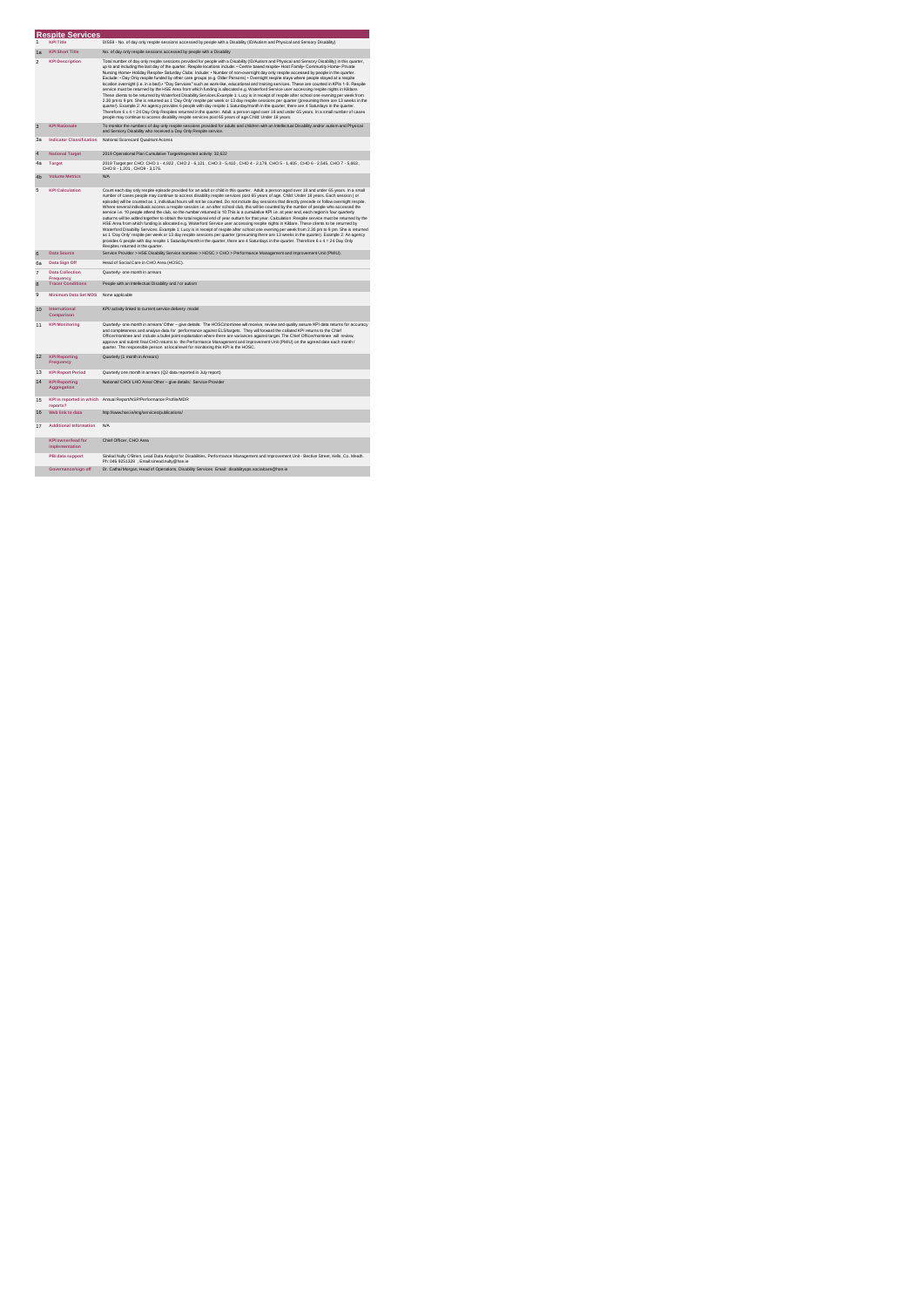|                | <b>Respite Services</b>              |                                                                                                                                                                                                                                                                                                                                                                                                                                                                                                                                                                                                                                                                                                                                                                                                                                                                                                                                                                                                                                                                                                                                                                                                                            |  |  |
|----------------|--------------------------------------|----------------------------------------------------------------------------------------------------------------------------------------------------------------------------------------------------------------------------------------------------------------------------------------------------------------------------------------------------------------------------------------------------------------------------------------------------------------------------------------------------------------------------------------------------------------------------------------------------------------------------------------------------------------------------------------------------------------------------------------------------------------------------------------------------------------------------------------------------------------------------------------------------------------------------------------------------------------------------------------------------------------------------------------------------------------------------------------------------------------------------------------------------------------------------------------------------------------------------|--|--|
| $\mathbf{1}$   | <b>KPITitle</b>                      | DIS71 - No. of people with a disability in receipt of Respite Service (ID/Autism and Physical and Sensory Disability)                                                                                                                                                                                                                                                                                                                                                                                                                                                                                                                                                                                                                                                                                                                                                                                                                                                                                                                                                                                                                                                                                                      |  |  |
| 1a             | <b>KPI Short Title</b>               | No.of people with a disability in receipt of Respite Service                                                                                                                                                                                                                                                                                                                                                                                                                                                                                                                                                                                                                                                                                                                                                                                                                                                                                                                                                                                                                                                                                                                                                               |  |  |
| $\overline{z}$ | <b>KPI</b> Description               | Number of people with a disability (ID/Autism and Physical and Sensory Disability) in receipt of respite service in this quarter, up to and<br>including the last day of the quarter. Definition: . Respite includes Day, Evening and Overnight Respite. Respite locations include short stays in<br>the following service types: . Centre based respite. Host Family. Community Home. Private Nursing Home. Holiday Respite. Saturday Clubs.<br>Include: • All people in receipt of a respite service in this quarter, including those who commenced respite services and those who continued<br>respite service in this quarter even if they were formally discharged during the quarter. Exclude: . People with an ID and/or autism and Physical<br>and Sensory Disability who received respite funded by other care groups (e.g. Older Persons) · People with an ID and/or autism and Physical<br>and Sensory Disability who did not receive respite in this quarter but did in any previous quarter who have not been formally discharged .<br>People with an ID and/or autism and Physical and Sensory Disability who received respite services in their own home - these are returned<br>under Home Support.        |  |  |
| $\overline{3}$ | <b>KPI Rationale</b>                 | To monitor the numbers of adults and children with Intellectual Disability and/or autism and Physical and Sensory Disability who benefit from<br>respite service                                                                                                                                                                                                                                                                                                                                                                                                                                                                                                                                                                                                                                                                                                                                                                                                                                                                                                                                                                                                                                                           |  |  |
| 3a             | <b>Indicator Classification</b>      | National Scorecard Quadrant Access                                                                                                                                                                                                                                                                                                                                                                                                                                                                                                                                                                                                                                                                                                                                                                                                                                                                                                                                                                                                                                                                                                                                                                                         |  |  |
| $\overline{4}$ | <b>National Target</b>               | 2019 Operational Plan Point in Timel Target: 6,559.                                                                                                                                                                                                                                                                                                                                                                                                                                                                                                                                                                                                                                                                                                                                                                                                                                                                                                                                                                                                                                                                                                                                                                        |  |  |
| 48             | Target                               | 2019 Target per CHO: CHO 1 - 507 , CHO 2 - 1,408 , CHO 3 - 643 , CHO 4 - 849 , CHO 5 - 461 , CHO 6 - 435 , CHO 7 - 884 , CHO 8 - 699<br>, CHO 9 - 673. This is a point in time KPI calculation i.e. do not add the quarterly returns together.                                                                                                                                                                                                                                                                                                                                                                                                                                                                                                                                                                                                                                                                                                                                                                                                                                                                                                                                                                             |  |  |
| 4 <sub>b</sub> | <b>Volume Metrics</b>                | N/A                                                                                                                                                                                                                                                                                                                                                                                                                                                                                                                                                                                                                                                                                                                                                                                                                                                                                                                                                                                                                                                                                                                                                                                                                        |  |  |
| 5              | <b>KPI Calculation</b>               | Count the number of adults and children with a disability in receipt of respite in this quarter, including new commenced and existing clients even<br>if they were discharged in this quarter. Adults and children are counted separately - Adult: a person aged over 18 and under 65 years. In a small<br>number of cases people may continue to access disability respite services post 65 years of age. Child: Under 18 years. For year end annual<br>outturn, the Q4 outturn is used e.g. Q1:243, Q2: 218, Q3: 197, Q4: 222, therefore the total number in receipt of respite at the end of the year is<br>222. Calculation: Respite service must be returned by the HSE Area from which funding is allocated e.g. Waterford Service user accessing<br>respite rights in Kildare. These clients to be returned by Waterford Disability Services. Example # 1: Kevin received a respite service in Q3,<br>continuing on from Q1. Rose commenced resolte service in Q3. Both Kevin and Rose are returned under this KPI in Q3. Kevin is also returned<br>under "No of existing people in receipt of respite services" (KPI 14) in Q3 and Rose is also returned under 'No. of new people commenced'<br>$(KPI 13)$ in $O3$ |  |  |
| 6              | <b>Data Source</b>                   | Service Provider - HSE Disability Service nominee - HOSC - CHO - Performance Management and Improvement Unit (PMIU).                                                                                                                                                                                                                                                                                                                                                                                                                                                                                                                                                                                                                                                                                                                                                                                                                                                                                                                                                                                                                                                                                                       |  |  |
| 6a             | Data Sign Off                        | Head of Social Care in CHO Area (HOSC).                                                                                                                                                                                                                                                                                                                                                                                                                                                                                                                                                                                                                                                                                                                                                                                                                                                                                                                                                                                                                                                                                                                                                                                    |  |  |
| 6b             | <b>Data Quality Issues</b>           | No known data quality issues at this point.                                                                                                                                                                                                                                                                                                                                                                                                                                                                                                                                                                                                                                                                                                                                                                                                                                                                                                                                                                                                                                                                                                                                                                                |  |  |
| $\overline{7}$ | <b>Data Collection</b><br>Frequency  | Quarterly- one month in arrears                                                                                                                                                                                                                                                                                                                                                                                                                                                                                                                                                                                                                                                                                                                                                                                                                                                                                                                                                                                                                                                                                                                                                                                            |  |  |
| 8              | <b>Tracer Conditions</b>             | People with an Intellectual Disability and / or autism                                                                                                                                                                                                                                                                                                                                                                                                                                                                                                                                                                                                                                                                                                                                                                                                                                                                                                                                                                                                                                                                                                                                                                     |  |  |
| $\overline{9}$ | Minimum Data Set MDS None applicable |                                                                                                                                                                                                                                                                                                                                                                                                                                                                                                                                                                                                                                                                                                                                                                                                                                                                                                                                                                                                                                                                                                                                                                                                                            |  |  |
| 10             | International<br>Comparison          | Not applicable - KPI/ activity linked to current service delivery model                                                                                                                                                                                                                                                                                                                                                                                                                                                                                                                                                                                                                                                                                                                                                                                                                                                                                                                                                                                                                                                                                                                                                    |  |  |
| 11             | <b>KPI Monitoring</b>                | Quarterly one month in arrears/ Other - give details: The HOSC-hominee will receive, review and quality assure KPI data returns for accuracy<br>and completeness and analyse data for performance against ELS/targets. They will forward the collated KPI returns to the Chief<br>Officer/nominee and include a bullet point explanation where there are variances against target. The Chief Officer/nominee will review,<br>approve and submit final CHO returns to the Performance Management and Improvement Unit (PMIU) on the agreed date each month /<br>quarter. The responsible person at local level for monitoring this KPI is the HOSC.                                                                                                                                                                                                                                                                                                                                                                                                                                                                                                                                                                         |  |  |
| 12             | <b>KPI Reporting</b><br>Frequency    | Quarterly (1 month in Arrears)                                                                                                                                                                                                                                                                                                                                                                                                                                                                                                                                                                                                                                                                                                                                                                                                                                                                                                                                                                                                                                                                                                                                                                                             |  |  |
| 13             | <b>KPI Report Period</b>             | Quarterly one month in arrears (Q2 data reported in July report)                                                                                                                                                                                                                                                                                                                                                                                                                                                                                                                                                                                                                                                                                                                                                                                                                                                                                                                                                                                                                                                                                                                                                           |  |  |
| 14             | <b>KPI Reporting</b><br>Aggregation  | National/ CHO/ LHO Area/ Other - give details: Service Provider                                                                                                                                                                                                                                                                                                                                                                                                                                                                                                                                                                                                                                                                                                                                                                                                                                                                                                                                                                                                                                                                                                                                                            |  |  |
| 15             | reports?                             | KPI is reported in which Annual Report/NSP/Performance Profile/MDR                                                                                                                                                                                                                                                                                                                                                                                                                                                                                                                                                                                                                                                                                                                                                                                                                                                                                                                                                                                                                                                                                                                                                         |  |  |
| 16             | Web link to data                     | http://www.hse.ie/eng/services/publications/                                                                                                                                                                                                                                                                                                                                                                                                                                                                                                                                                                                                                                                                                                                                                                                                                                                                                                                                                                                                                                                                                                                                                                               |  |  |
| 17             | <b>Additional Information</b>        | N/A                                                                                                                                                                                                                                                                                                                                                                                                                                                                                                                                                                                                                                                                                                                                                                                                                                                                                                                                                                                                                                                                                                                                                                                                                        |  |  |
|                | <b>KPI</b> owner/lead for            | Chief Officer, CHO Area                                                                                                                                                                                                                                                                                                                                                                                                                                                                                                                                                                                                                                                                                                                                                                                                                                                                                                                                                                                                                                                                                                                                                                                                    |  |  |
|                | PBI data support                     | Sinéad Nulty O'Brien, Lead Data Analyst for Disabilities, Performance Management and Improvement Unit - Bective Street, Kells, Co. Meath.<br>Ph: 046 9251328 , Emailsinead.nulty@hse.ie                                                                                                                                                                                                                                                                                                                                                                                                                                                                                                                                                                                                                                                                                                                                                                                                                                                                                                                                                                                                                                    |  |  |
|                | Governance/sign off                  | Dr. Cathal Morgan, Head of Operations, Disability Services Email: disabilityops.socialcare@hse.ie                                                                                                                                                                                                                                                                                                                                                                                                                                                                                                                                                                                                                                                                                                                                                                                                                                                                                                                                                                                                                                                                                                                          |  |  |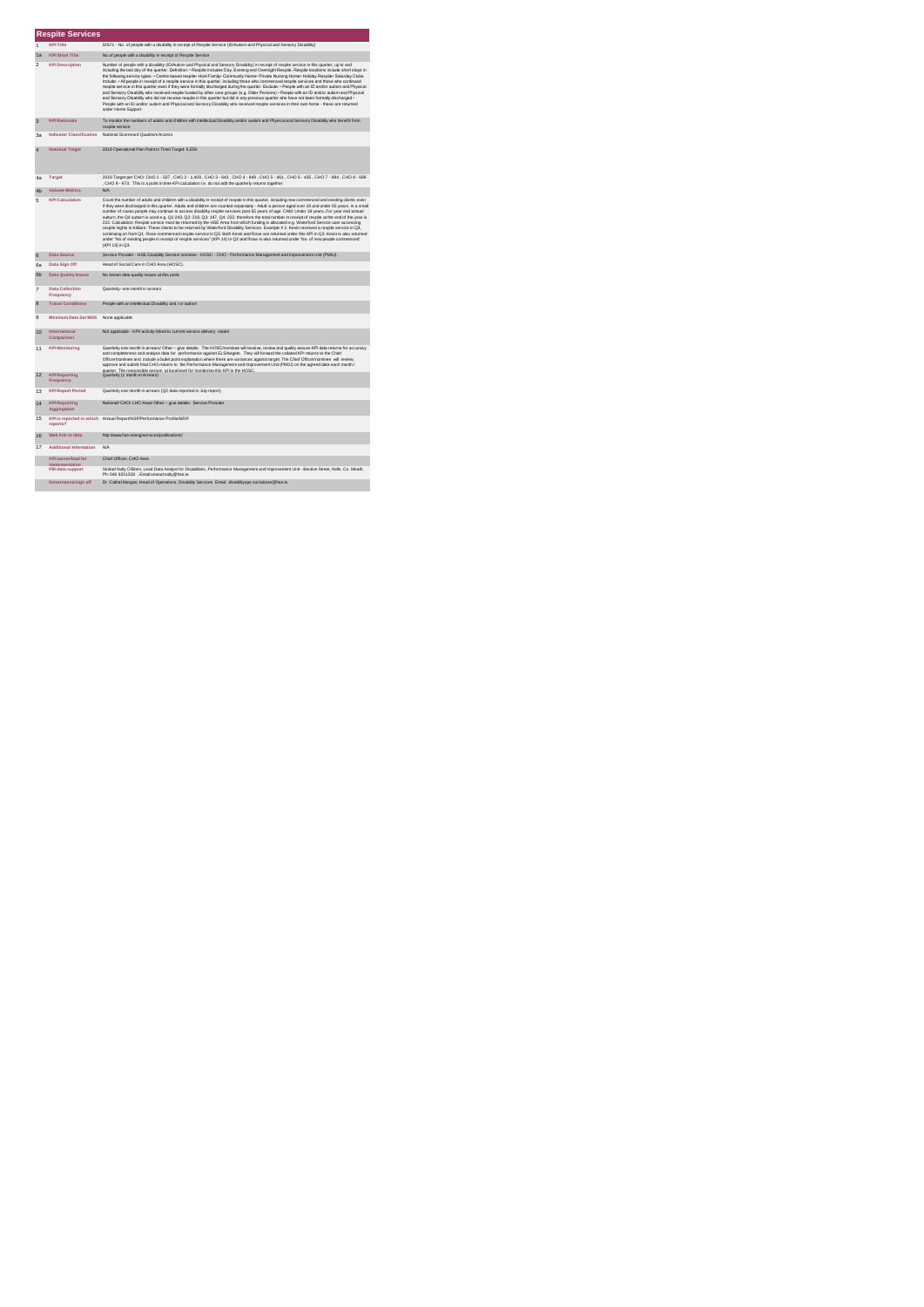|                | <b>Respite Services</b>                     |                                                                                                                                                                                                                                                                                                                                                                                                                                                                                                                                                                                                                                                                                                                                                                                                                                                                                                                                                                                                                                                                                                                                                                                                                                                                                                                                                                                                                                                                                                                                                                                                                                                                                                                                                                                                                                                                                                                                                                                                                                                                                                                                                                                                                                                                                                                                                                                                                                                                                                                                                                     |
|----------------|---------------------------------------------|---------------------------------------------------------------------------------------------------------------------------------------------------------------------------------------------------------------------------------------------------------------------------------------------------------------------------------------------------------------------------------------------------------------------------------------------------------------------------------------------------------------------------------------------------------------------------------------------------------------------------------------------------------------------------------------------------------------------------------------------------------------------------------------------------------------------------------------------------------------------------------------------------------------------------------------------------------------------------------------------------------------------------------------------------------------------------------------------------------------------------------------------------------------------------------------------------------------------------------------------------------------------------------------------------------------------------------------------------------------------------------------------------------------------------------------------------------------------------------------------------------------------------------------------------------------------------------------------------------------------------------------------------------------------------------------------------------------------------------------------------------------------------------------------------------------------------------------------------------------------------------------------------------------------------------------------------------------------------------------------------------------------------------------------------------------------------------------------------------------------------------------------------------------------------------------------------------------------------------------------------------------------------------------------------------------------------------------------------------------------------------------------------------------------------------------------------------------------------------------------------------------------------------------------------------------------|
|                | <b>KPITitle</b>                             | DIS90 - No. of new referrals accepted for people with a disability for respite services (Intellectual Disability and/or autism and Physical and<br>Sensory Disability)                                                                                                                                                                                                                                                                                                                                                                                                                                                                                                                                                                                                                                                                                                                                                                                                                                                                                                                                                                                                                                                                                                                                                                                                                                                                                                                                                                                                                                                                                                                                                                                                                                                                                                                                                                                                                                                                                                                                                                                                                                                                                                                                                                                                                                                                                                                                                                                              |
| 18             | <b>KPI Short Title</b>                      | No. of new referrals accepted for people with a disability for respite services                                                                                                                                                                                                                                                                                                                                                                                                                                                                                                                                                                                                                                                                                                                                                                                                                                                                                                                                                                                                                                                                                                                                                                                                                                                                                                                                                                                                                                                                                                                                                                                                                                                                                                                                                                                                                                                                                                                                                                                                                                                                                                                                                                                                                                                                                                                                                                                                                                                                                     |
| $\overline{2}$ | <b>KPI Description</b>                      | Total number of new referrals accepted for respite services for people with a disability in this quarter, up to and including the last day of the<br>quarter. (Intellectual Disability and/or autism and Physical and Sensory Disability) Definitions: . Respite includes Day, Evening and Overnight<br>Respite. . New referrals accepted as appropriate and approved in this quarter. Respite locations include short stays in the following service<br>types: . Centre based respite. Host Family. Community Home. Private Nursing Home. Holday Respite. Saturday Clubs. Include: New<br>referrals for Day, Evening and Overnight Respite Services received and accepted in this quarter. Exclude:« Respite for people with an<br>Intellectual Disability and/or autism and Physical and Sensory Disability funded by other care groups (e.g. Older Persons). Referrals received<br>for people with an Intellectual Disability and/or autism and Physical and Sensory Disability already in receipt of respite service who have not<br>been discharged, even if that service is less than they were assessed for. Referrals received in previous quarters. New referrals are only<br>counted once i.e. in the quarter they are received and accepted. This is a new KPI for 2015 therefore, the count commences from 1 Jan 2015-<br>Referrals for people with an Intellectual Disability and/or autism and Physical and Sensory Disability who declined the respite service offered<br>People with an Intellectual Disability and/or autism and Physical and Sensory Disability in receipt of respite type care in their own home as this<br>is returned under Home Support Respite service must be returned by the HSE Area from which funding is allocated e.g. Waterford service<br>user accessing respite in Kidare. These clients to be returned by Waterford Disability Services. Example 1:John's new referral was accepted<br>in Q2. He received respite services in the past but was formally discharged. He is returned under this KPI only for the quarter in which his<br>referral was accepted i.e. Q2. Example 2:Mary's new referral was accepted in Q1 for 2 weeks day summer camp in Q3. She is returned under<br>this KPI only for the quarter in which her referral was accepted i.e. Q1. She will be returned in Q3 only under "New people commenced".Adult: a<br>person aged over 18 and under 65 years. In a small number of cases people may continue to access disability respite services post 65 years<br>of age. Child: Under 18 years. |
| 3a             |                                             | Indicator Classification National Scorecard Quadrant Access                                                                                                                                                                                                                                                                                                                                                                                                                                                                                                                                                                                                                                                                                                                                                                                                                                                                                                                                                                                                                                                                                                                                                                                                                                                                                                                                                                                                                                                                                                                                                                                                                                                                                                                                                                                                                                                                                                                                                                                                                                                                                                                                                                                                                                                                                                                                                                                                                                                                                                         |
| 4              | <b>National Target</b>                      | 2019 Operation Plan Cumulative Target/Expected Activity: 989.                                                                                                                                                                                                                                                                                                                                                                                                                                                                                                                                                                                                                                                                                                                                                                                                                                                                                                                                                                                                                                                                                                                                                                                                                                                                                                                                                                                                                                                                                                                                                                                                                                                                                                                                                                                                                                                                                                                                                                                                                                                                                                                                                                                                                                                                                                                                                                                                                                                                                                       |
| 48             | Target                                      | 2019 Target per CHO: CHO 1 - 77 . CHO 2 - 212 . CHO 3 - 97 . CHO 4 - 128 . CHO 5 - 70 . CHO 6 - 66 . CHO 7 - 133 . CHO 8 - 105 . CHO<br>9 -101. This is a cumulative KPI i.e. at year end, each Area's four quarterly outturns will be added together to obtain the total end of year<br>outturn for that Area in that year.                                                                                                                                                                                                                                                                                                                                                                                                                                                                                                                                                                                                                                                                                                                                                                                                                                                                                                                                                                                                                                                                                                                                                                                                                                                                                                                                                                                                                                                                                                                                                                                                                                                                                                                                                                                                                                                                                                                                                                                                                                                                                                                                                                                                                                        |
| 4 <sub>b</sub> | <b>Volume Metrics</b>                       | N/A                                                                                                                                                                                                                                                                                                                                                                                                                                                                                                                                                                                                                                                                                                                                                                                                                                                                                                                                                                                                                                                                                                                                                                                                                                                                                                                                                                                                                                                                                                                                                                                                                                                                                                                                                                                                                                                                                                                                                                                                                                                                                                                                                                                                                                                                                                                                                                                                                                                                                                                                                                 |
| 5              | <b>KPI Calculation</b>                      | Count all new referrals accepted in this quarter. All new referrals accepted are only counted once i.e. in the quarter which their referral is<br>received. Adults and children are counted separately.                                                                                                                                                                                                                                                                                                                                                                                                                                                                                                                                                                                                                                                                                                                                                                                                                                                                                                                                                                                                                                                                                                                                                                                                                                                                                                                                                                                                                                                                                                                                                                                                                                                                                                                                                                                                                                                                                                                                                                                                                                                                                                                                                                                                                                                                                                                                                             |
| ß              | <b>Data Source</b>                          | Service Provider - HSE Disability Service nominee - HOSC - CHO - Performance Management and Improvement Unit (PMIU).                                                                                                                                                                                                                                                                                                                                                                                                                                                                                                                                                                                                                                                                                                                                                                                                                                                                                                                                                                                                                                                                                                                                                                                                                                                                                                                                                                                                                                                                                                                                                                                                                                                                                                                                                                                                                                                                                                                                                                                                                                                                                                                                                                                                                                                                                                                                                                                                                                                |
| 6a             | Data Sign Off                               | Head of Social Care in CHO Area (HOSC).                                                                                                                                                                                                                                                                                                                                                                                                                                                                                                                                                                                                                                                                                                                                                                                                                                                                                                                                                                                                                                                                                                                                                                                                                                                                                                                                                                                                                                                                                                                                                                                                                                                                                                                                                                                                                                                                                                                                                                                                                                                                                                                                                                                                                                                                                                                                                                                                                                                                                                                             |
| 6b             | <b>Data Quality Issues</b>                  | No known data quality issues at this point.                                                                                                                                                                                                                                                                                                                                                                                                                                                                                                                                                                                                                                                                                                                                                                                                                                                                                                                                                                                                                                                                                                                                                                                                                                                                                                                                                                                                                                                                                                                                                                                                                                                                                                                                                                                                                                                                                                                                                                                                                                                                                                                                                                                                                                                                                                                                                                                                                                                                                                                         |
| $\overline{7}$ | <b>Data Collection</b><br>Frequency         | Quarterly                                                                                                                                                                                                                                                                                                                                                                                                                                                                                                                                                                                                                                                                                                                                                                                                                                                                                                                                                                                                                                                                                                                                                                                                                                                                                                                                                                                                                                                                                                                                                                                                                                                                                                                                                                                                                                                                                                                                                                                                                                                                                                                                                                                                                                                                                                                                                                                                                                                                                                                                                           |
| 8              | <b>Tracer Conditions</b>                    | People with an Intellectual Disability and / or autism and Physical and Sensory Disability                                                                                                                                                                                                                                                                                                                                                                                                                                                                                                                                                                                                                                                                                                                                                                                                                                                                                                                                                                                                                                                                                                                                                                                                                                                                                                                                                                                                                                                                                                                                                                                                                                                                                                                                                                                                                                                                                                                                                                                                                                                                                                                                                                                                                                                                                                                                                                                                                                                                          |
| $\mathbf{a}$   | <b>Minimum Data Set MDS</b>                 | The service user's care plan which includes personal details and relevant information relating to their diagnosis, their needs and services and<br>support they require to meet their needs.                                                                                                                                                                                                                                                                                                                                                                                                                                                                                                                                                                                                                                                                                                                                                                                                                                                                                                                                                                                                                                                                                                                                                                                                                                                                                                                                                                                                                                                                                                                                                                                                                                                                                                                                                                                                                                                                                                                                                                                                                                                                                                                                                                                                                                                                                                                                                                        |
| 10             | International<br>Comparison                 | Service developed in line with best practice internationally                                                                                                                                                                                                                                                                                                                                                                                                                                                                                                                                                                                                                                                                                                                                                                                                                                                                                                                                                                                                                                                                                                                                                                                                                                                                                                                                                                                                                                                                                                                                                                                                                                                                                                                                                                                                                                                                                                                                                                                                                                                                                                                                                                                                                                                                                                                                                                                                                                                                                                        |
| 11             | <b>KPI Monitoring</b>                       | Quarterly/ Other - give details: The HOSC/nominee will receive, review and quality assure KPI data returns for accuracy and completeness<br>and analyse data for performance against ELS/targets. They will forward the collated KPI returns to the Chief Officer/nominee and include a<br>builet point explanation where there are variances against target. The Chief Officer/nominee will review, approve and submit final CHO returns<br>to the Performance Management and Improvement Unit (PMIU) on the agreed date each month / quarter. The responsible person at local<br>level for monitoring this KPI is the HOSC.                                                                                                                                                                                                                                                                                                                                                                                                                                                                                                                                                                                                                                                                                                                                                                                                                                                                                                                                                                                                                                                                                                                                                                                                                                                                                                                                                                                                                                                                                                                                                                                                                                                                                                                                                                                                                                                                                                                                       |
| 12             | <b>KPI Reporting</b><br>Frequency           | Quarterly- one month in arrears                                                                                                                                                                                                                                                                                                                                                                                                                                                                                                                                                                                                                                                                                                                                                                                                                                                                                                                                                                                                                                                                                                                                                                                                                                                                                                                                                                                                                                                                                                                                                                                                                                                                                                                                                                                                                                                                                                                                                                                                                                                                                                                                                                                                                                                                                                                                                                                                                                                                                                                                     |
| 13             | <b>KPI Report Period</b>                    | Quarterly one month in arrears (Q2 data reported in July report)                                                                                                                                                                                                                                                                                                                                                                                                                                                                                                                                                                                                                                                                                                                                                                                                                                                                                                                                                                                                                                                                                                                                                                                                                                                                                                                                                                                                                                                                                                                                                                                                                                                                                                                                                                                                                                                                                                                                                                                                                                                                                                                                                                                                                                                                                                                                                                                                                                                                                                    |
| 14             | <b>KPI Reporting</b><br>Aggregation         | National/ CHO/ LHO Area/ Other - give details: Service Provider                                                                                                                                                                                                                                                                                                                                                                                                                                                                                                                                                                                                                                                                                                                                                                                                                                                                                                                                                                                                                                                                                                                                                                                                                                                                                                                                                                                                                                                                                                                                                                                                                                                                                                                                                                                                                                                                                                                                                                                                                                                                                                                                                                                                                                                                                                                                                                                                                                                                                                     |
| 15             | reports?                                    | KPI is reported in which Preliminary Data Report/Operational Plan                                                                                                                                                                                                                                                                                                                                                                                                                                                                                                                                                                                                                                                                                                                                                                                                                                                                                                                                                                                                                                                                                                                                                                                                                                                                                                                                                                                                                                                                                                                                                                                                                                                                                                                                                                                                                                                                                                                                                                                                                                                                                                                                                                                                                                                                                                                                                                                                                                                                                                   |
| 16             | Web link to data                            | http://www.hse.ie/eng/services/publications/                                                                                                                                                                                                                                                                                                                                                                                                                                                                                                                                                                                                                                                                                                                                                                                                                                                                                                                                                                                                                                                                                                                                                                                                                                                                                                                                                                                                                                                                                                                                                                                                                                                                                                                                                                                                                                                                                                                                                                                                                                                                                                                                                                                                                                                                                                                                                                                                                                                                                                                        |
| 17             | <b>Additional Information</b>               | N/A                                                                                                                                                                                                                                                                                                                                                                                                                                                                                                                                                                                                                                                                                                                                                                                                                                                                                                                                                                                                                                                                                                                                                                                                                                                                                                                                                                                                                                                                                                                                                                                                                                                                                                                                                                                                                                                                                                                                                                                                                                                                                                                                                                                                                                                                                                                                                                                                                                                                                                                                                                 |
|                | <b>KPI</b> owner/lead for<br>implementation | Chief Officer, CHO Area                                                                                                                                                                                                                                                                                                                                                                                                                                                                                                                                                                                                                                                                                                                                                                                                                                                                                                                                                                                                                                                                                                                                                                                                                                                                                                                                                                                                                                                                                                                                                                                                                                                                                                                                                                                                                                                                                                                                                                                                                                                                                                                                                                                                                                                                                                                                                                                                                                                                                                                                             |
|                | PBI data support                            | Sinéad Nulty O'Brien, Lead Data Analyst for Disabilities, Performance Management and Improvement Unit - Bective Street, Kells, Co. Meath.<br>Ph: 046 9251328 . Email:sinead.nutv@hse.ie                                                                                                                                                                                                                                                                                                                                                                                                                                                                                                                                                                                                                                                                                                                                                                                                                                                                                                                                                                                                                                                                                                                                                                                                                                                                                                                                                                                                                                                                                                                                                                                                                                                                                                                                                                                                                                                                                                                                                                                                                                                                                                                                                                                                                                                                                                                                                                             |
|                | Governance/sign off                         | Dr. Cathal Morgan, Head of Operations, Disability Services Email: disabilityops.socialcare@hse.ie                                                                                                                                                                                                                                                                                                                                                                                                                                                                                                                                                                                                                                                                                                                                                                                                                                                                                                                                                                                                                                                                                                                                                                                                                                                                                                                                                                                                                                                                                                                                                                                                                                                                                                                                                                                                                                                                                                                                                                                                                                                                                                                                                                                                                                                                                                                                                                                                                                                                   |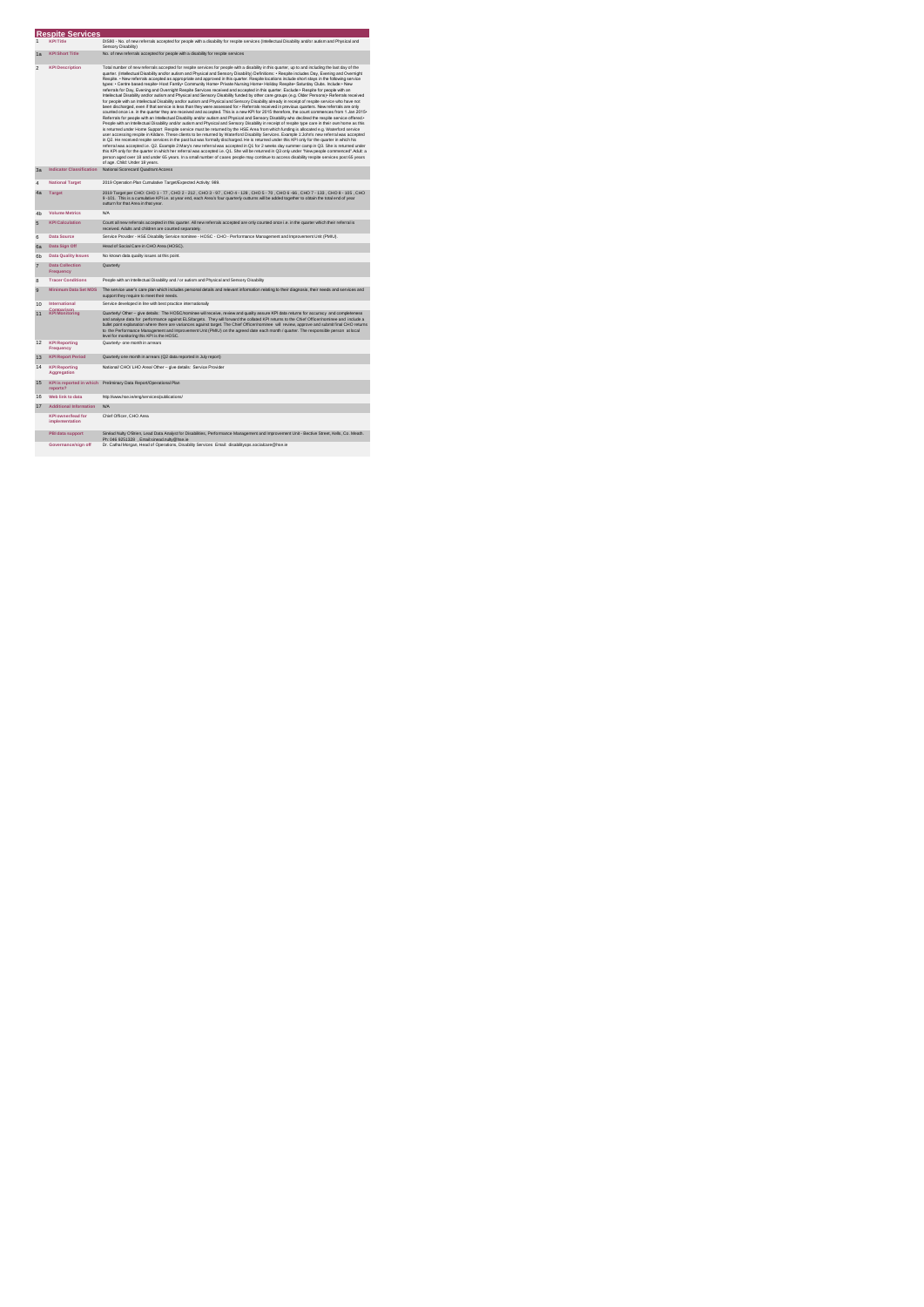|                | <b>Respite Services</b>                     |                                                                                                                                                                                                                                                                                                                                                                                                                                                                                                                                                                                                                                                                                                                                                                                                                                                                                                                                                                                                                                                                                                                                                                                                                                                                                                                                                                                                                                                                                                                                                                                                                                                                                                                                                                                                                                                                                                                                                                                                                                                                                                                                                                                                                                                                                                                                                                                                                         |  |  |  |
|----------------|---------------------------------------------|-------------------------------------------------------------------------------------------------------------------------------------------------------------------------------------------------------------------------------------------------------------------------------------------------------------------------------------------------------------------------------------------------------------------------------------------------------------------------------------------------------------------------------------------------------------------------------------------------------------------------------------------------------------------------------------------------------------------------------------------------------------------------------------------------------------------------------------------------------------------------------------------------------------------------------------------------------------------------------------------------------------------------------------------------------------------------------------------------------------------------------------------------------------------------------------------------------------------------------------------------------------------------------------------------------------------------------------------------------------------------------------------------------------------------------------------------------------------------------------------------------------------------------------------------------------------------------------------------------------------------------------------------------------------------------------------------------------------------------------------------------------------------------------------------------------------------------------------------------------------------------------------------------------------------------------------------------------------------------------------------------------------------------------------------------------------------------------------------------------------------------------------------------------------------------------------------------------------------------------------------------------------------------------------------------------------------------------------------------------------------------------------------------------------------|--|--|--|
| 1              | <b>KPITitle</b>                             | DIS91 - No. of new people with a disability who commenced a respite service (Intellectual Disability and/or autism and Physial and Sensory<br>Disability)                                                                                                                                                                                                                                                                                                                                                                                                                                                                                                                                                                                                                                                                                                                                                                                                                                                                                                                                                                                                                                                                                                                                                                                                                                                                                                                                                                                                                                                                                                                                                                                                                                                                                                                                                                                                                                                                                                                                                                                                                                                                                                                                                                                                                                                               |  |  |  |
| 1a             | <b>KPI Short Title</b>                      | No. of new people with a disability who commenced a respite service                                                                                                                                                                                                                                                                                                                                                                                                                                                                                                                                                                                                                                                                                                                                                                                                                                                                                                                                                                                                                                                                                                                                                                                                                                                                                                                                                                                                                                                                                                                                                                                                                                                                                                                                                                                                                                                                                                                                                                                                                                                                                                                                                                                                                                                                                                                                                     |  |  |  |
| $\overline{z}$ | <b>KPI Description</b>                      | Total number of new people with a disability who commenced respite services in this quarter, up to and including the last day of the quarter.<br>(Intellectual Disability and/or autism and Physical and Sensory Disability)Definition: . Respite includes Day, Evening and Overnight Respite.<br>Respite locations include short stays in the following service types: . Centre based respite- Host Family- Community Home- Private Nursing<br>Home• Holiday Respite• Saturday Clubs Exclude: • People with an Intellectual Disability and/or autism and Physical & Sensory Disability whose<br>respite is funded by other care groups e.g. Older Persons . People with an Intellectual Disability and/or autism and Physical & Sensory<br>Disability who received respite services in previous quarter(s) and who have not been discharged, even if that service is less than they were<br>assessed for. They are returned under "No. of existing Persons in receipt of respite" in subsequent quarters in which they access respite<br>service+ People with an Intelectual Disability and/or autism and Physical & Sensory Disability in receipt of respite in their own home as this is<br>returned under Home Support. Respite service must be returned by the HSE Area from which funding is allocated e.g. Waterford Service user<br>accessing respite nights in Kildare. These clients to be returned by Waterford Disability Services. Example 1: John's new referral was accepted<br>in Q2 and he commenced respite service in Q3. He received respite services in the past but was formally discharged. He is returned under this<br>KPI only for the quarter in which he commenced respite services i.e. Q3. He is also returned under "New referral received and accepted" (KPI<br>12) only in the quarter which his referrals was received and accepted, Q2. Example 2:Mary's new referral was accepted in January for 2 weeks<br>day summer camp in July. She is returned under this KPI only for the quarter in which she commenced respite service, i.e. Q3. She is also<br>returned under "New referral received and accepted" (KPI 12) only in the quarter which her referral was received and accepted, Q1 Adult: a<br>person aged over 18 and under 65 years. In a small number of cases people may continue to access disability respite services post 65 years<br>of age. Child: Under 18 years. |  |  |  |
| $\mathbf{R}$   | <b>KPI Rationale</b>                        | To monitor the numbers of new adults and children with Intellectual Disability and/or autism and Physical and Sensory Disability who<br>commenced a respite service                                                                                                                                                                                                                                                                                                                                                                                                                                                                                                                                                                                                                                                                                                                                                                                                                                                                                                                                                                                                                                                                                                                                                                                                                                                                                                                                                                                                                                                                                                                                                                                                                                                                                                                                                                                                                                                                                                                                                                                                                                                                                                                                                                                                                                                     |  |  |  |
| 3a             |                                             | Indicator Classification National Scorecard Quadrant Access                                                                                                                                                                                                                                                                                                                                                                                                                                                                                                                                                                                                                                                                                                                                                                                                                                                                                                                                                                                                                                                                                                                                                                                                                                                                                                                                                                                                                                                                                                                                                                                                                                                                                                                                                                                                                                                                                                                                                                                                                                                                                                                                                                                                                                                                                                                                                             |  |  |  |
| $\Lambda$      | <b>National Target</b>                      | 2019 Operation Plan Cumulative Target/ Expected Activity: 882                                                                                                                                                                                                                                                                                                                                                                                                                                                                                                                                                                                                                                                                                                                                                                                                                                                                                                                                                                                                                                                                                                                                                                                                                                                                                                                                                                                                                                                                                                                                                                                                                                                                                                                                                                                                                                                                                                                                                                                                                                                                                                                                                                                                                                                                                                                                                           |  |  |  |
| 48             | Target                                      | 2019 Target per CHO: CHO 1 - 70 . CHO 2 - 188 . CHO 3 - 87 . CHO 4 - 113 . CHO 5 - 63 . CHO 6 - 58 . CHO 7 - 118 . CHO 8 - 94 . CHO 9<br>- 91. This is a cumulative KPI i.e. at year end, each Area's four quarterly outturns will be added together to obtain the total end of year outturn<br>for that Area in that year.                                                                                                                                                                                                                                                                                                                                                                                                                                                                                                                                                                                                                                                                                                                                                                                                                                                                                                                                                                                                                                                                                                                                                                                                                                                                                                                                                                                                                                                                                                                                                                                                                                                                                                                                                                                                                                                                                                                                                                                                                                                                                             |  |  |  |
| 4 <sub>b</sub> | <b>Volume Metrics</b>                       | <b>N/A</b>                                                                                                                                                                                                                                                                                                                                                                                                                                                                                                                                                                                                                                                                                                                                                                                                                                                                                                                                                                                                                                                                                                                                                                                                                                                                                                                                                                                                                                                                                                                                                                                                                                                                                                                                                                                                                                                                                                                                                                                                                                                                                                                                                                                                                                                                                                                                                                                                              |  |  |  |
| 5              | <b>KPI Calculation</b>                      | Count the total number of adults and children with an Intellectual Disability and/or autism and Physical and Sensory Disability who commenced<br>respite services in this quarter. New people commencing respite services are only counted once i.e. in the quarter which they commenced<br>respite services. Adults and children are counted separately. This is a cumulative KPI i.e. at year end, each Area's four quarterly outturns will be<br>added together to obtain the total end of year outturn for that Area in that year.                                                                                                                                                                                                                                                                                                                                                                                                                                                                                                                                                                                                                                                                                                                                                                                                                                                                                                                                                                                                                                                                                                                                                                                                                                                                                                                                                                                                                                                                                                                                                                                                                                                                                                                                                                                                                                                                                  |  |  |  |
| 6              | Data Source                                 | Service Provider - HSE Disability Service nominee - HOSC - CHO - Performance Management and Improvement Unit (PMIU).                                                                                                                                                                                                                                                                                                                                                                                                                                                                                                                                                                                                                                                                                                                                                                                                                                                                                                                                                                                                                                                                                                                                                                                                                                                                                                                                                                                                                                                                                                                                                                                                                                                                                                                                                                                                                                                                                                                                                                                                                                                                                                                                                                                                                                                                                                    |  |  |  |
| 6a             | Data Sign Off                               | Mr. Head of Social Care in CHO Area (HOSC).                                                                                                                                                                                                                                                                                                                                                                                                                                                                                                                                                                                                                                                                                                                                                                                                                                                                                                                                                                                                                                                                                                                                                                                                                                                                                                                                                                                                                                                                                                                                                                                                                                                                                                                                                                                                                                                                                                                                                                                                                                                                                                                                                                                                                                                                                                                                                                             |  |  |  |
| 6b             | <b>Data Quality Issues</b>                  | No known data quality issues at this point.                                                                                                                                                                                                                                                                                                                                                                                                                                                                                                                                                                                                                                                                                                                                                                                                                                                                                                                                                                                                                                                                                                                                                                                                                                                                                                                                                                                                                                                                                                                                                                                                                                                                                                                                                                                                                                                                                                                                                                                                                                                                                                                                                                                                                                                                                                                                                                             |  |  |  |
| $\overline{7}$ | <b>Data Collection</b><br>Frequency         | Quarterly- one month in arrears                                                                                                                                                                                                                                                                                                                                                                                                                                                                                                                                                                                                                                                                                                                                                                                                                                                                                                                                                                                                                                                                                                                                                                                                                                                                                                                                                                                                                                                                                                                                                                                                                                                                                                                                                                                                                                                                                                                                                                                                                                                                                                                                                                                                                                                                                                                                                                                         |  |  |  |
| $\mathbf{R}$   | <b>Tracer Conditions</b>                    | People with an Intellectual Disability and / or autism and Physical and Sensory Disability                                                                                                                                                                                                                                                                                                                                                                                                                                                                                                                                                                                                                                                                                                                                                                                                                                                                                                                                                                                                                                                                                                                                                                                                                                                                                                                                                                                                                                                                                                                                                                                                                                                                                                                                                                                                                                                                                                                                                                                                                                                                                                                                                                                                                                                                                                                              |  |  |  |
| 9              | Minimum Data Set MDS                        | The service user's care plan which includes personal details and relevant information relating to their diagnosis, their needs and services and<br>support they require to meet their needs.                                                                                                                                                                                                                                                                                                                                                                                                                                                                                                                                                                                                                                                                                                                                                                                                                                                                                                                                                                                                                                                                                                                                                                                                                                                                                                                                                                                                                                                                                                                                                                                                                                                                                                                                                                                                                                                                                                                                                                                                                                                                                                                                                                                                                            |  |  |  |
| 10             | International<br>Comparison                 | Service developed in line with best practice internationally                                                                                                                                                                                                                                                                                                                                                                                                                                                                                                                                                                                                                                                                                                                                                                                                                                                                                                                                                                                                                                                                                                                                                                                                                                                                                                                                                                                                                                                                                                                                                                                                                                                                                                                                                                                                                                                                                                                                                                                                                                                                                                                                                                                                                                                                                                                                                            |  |  |  |
| 11             | <b>KPI Monitoring</b>                       | Quarterly/ Other - give details: The HOSC/nominee will receive, review and quality assure KPI data returns for accuracy and completeness<br>and analyse data for performance against ELS/targets. They will forward the collated KPI returns to the Chief Officer/nominee and include a<br>bullet point explanation where there are variances against target. The Chief Officer/nominee will review, approve and submit final CHO returns<br>to the Performance Management and Improvement Unit (PMIU) on the agreed date each month / quarter. The responsible person at local<br>level for monitoring this KPI is the HOSC.                                                                                                                                                                                                                                                                                                                                                                                                                                                                                                                                                                                                                                                                                                                                                                                                                                                                                                                                                                                                                                                                                                                                                                                                                                                                                                                                                                                                                                                                                                                                                                                                                                                                                                                                                                                           |  |  |  |
| 12             | <b>KPI Reporting</b><br>Frequency           | Quarterly- one month in arrears                                                                                                                                                                                                                                                                                                                                                                                                                                                                                                                                                                                                                                                                                                                                                                                                                                                                                                                                                                                                                                                                                                                                                                                                                                                                                                                                                                                                                                                                                                                                                                                                                                                                                                                                                                                                                                                                                                                                                                                                                                                                                                                                                                                                                                                                                                                                                                                         |  |  |  |
| 13             | <b>KPI Report Period</b>                    | Quarterly one month in arrears (Q2 data reported in July report)                                                                                                                                                                                                                                                                                                                                                                                                                                                                                                                                                                                                                                                                                                                                                                                                                                                                                                                                                                                                                                                                                                                                                                                                                                                                                                                                                                                                                                                                                                                                                                                                                                                                                                                                                                                                                                                                                                                                                                                                                                                                                                                                                                                                                                                                                                                                                        |  |  |  |
| 14             | <b>KPI Reporting</b><br>Aggregation         | National/ CHO/ LHO Area/ Other - give details: Service Provider                                                                                                                                                                                                                                                                                                                                                                                                                                                                                                                                                                                                                                                                                                                                                                                                                                                                                                                                                                                                                                                                                                                                                                                                                                                                                                                                                                                                                                                                                                                                                                                                                                                                                                                                                                                                                                                                                                                                                                                                                                                                                                                                                                                                                                                                                                                                                         |  |  |  |
| 15             | reports?                                    | KPI is reported in which Preliminary Data Report/Operational Plan                                                                                                                                                                                                                                                                                                                                                                                                                                                                                                                                                                                                                                                                                                                                                                                                                                                                                                                                                                                                                                                                                                                                                                                                                                                                                                                                                                                                                                                                                                                                                                                                                                                                                                                                                                                                                                                                                                                                                                                                                                                                                                                                                                                                                                                                                                                                                       |  |  |  |
| 16             | Web link to data                            | http://www.hse.ia/eng/services/publications/                                                                                                                                                                                                                                                                                                                                                                                                                                                                                                                                                                                                                                                                                                                                                                                                                                                                                                                                                                                                                                                                                                                                                                                                                                                                                                                                                                                                                                                                                                                                                                                                                                                                                                                                                                                                                                                                                                                                                                                                                                                                                                                                                                                                                                                                                                                                                                            |  |  |  |
| 17             | <b>Additional Information</b>               | N/L                                                                                                                                                                                                                                                                                                                                                                                                                                                                                                                                                                                                                                                                                                                                                                                                                                                                                                                                                                                                                                                                                                                                                                                                                                                                                                                                                                                                                                                                                                                                                                                                                                                                                                                                                                                                                                                                                                                                                                                                                                                                                                                                                                                                                                                                                                                                                                                                                     |  |  |  |
|                | <b>KPI</b> owner/lead for<br>implementation | Chief Officer, CHO Area                                                                                                                                                                                                                                                                                                                                                                                                                                                                                                                                                                                                                                                                                                                                                                                                                                                                                                                                                                                                                                                                                                                                                                                                                                                                                                                                                                                                                                                                                                                                                                                                                                                                                                                                                                                                                                                                                                                                                                                                                                                                                                                                                                                                                                                                                                                                                                                                 |  |  |  |
|                | PBI data support                            | Sinéad Nulty O'Brien, Lead Data Analyst for Disabilities, Performance Management and Improvement Unit - Bective Street, Kells, Co. Meath.<br>Ph: 046 9251328 , Emailsinead.nuty@hse.ie                                                                                                                                                                                                                                                                                                                                                                                                                                                                                                                                                                                                                                                                                                                                                                                                                                                                                                                                                                                                                                                                                                                                                                                                                                                                                                                                                                                                                                                                                                                                                                                                                                                                                                                                                                                                                                                                                                                                                                                                                                                                                                                                                                                                                                  |  |  |  |
|                | Governance/sign off                         | Dr. Cathal Morgan, Head of Operations, Disability Services Email: disabilityops.socialcare@hse.ie                                                                                                                                                                                                                                                                                                                                                                                                                                                                                                                                                                                                                                                                                                                                                                                                                                                                                                                                                                                                                                                                                                                                                                                                                                                                                                                                                                                                                                                                                                                                                                                                                                                                                                                                                                                                                                                                                                                                                                                                                                                                                                                                                                                                                                                                                                                       |  |  |  |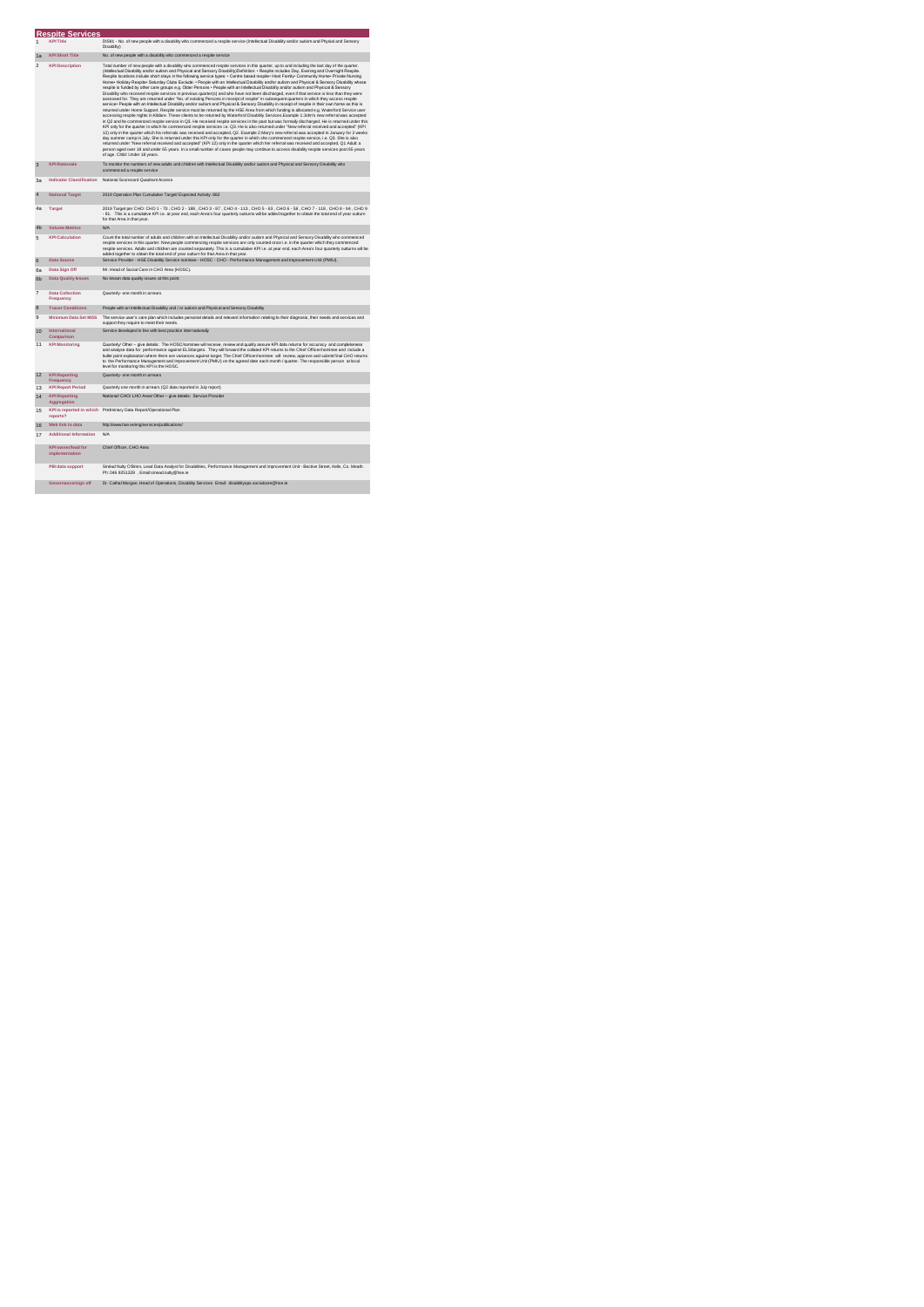| $\ddot{\phantom{1}}$ | <b>Respite Services</b><br><b>KPITitle</b>  | DIS92 - No. of existing people in receipt of Respite Services (Intellectual Disability and/or autism and Physical and Sensory Disability)                                                                                                                                                                                                                                                                                                                                                                                                                                                                                                                                                                                                                                                                                                                                                                                                                                                                                                                                                                                                                                                                                                                                                                                                                                                                                                                                                                                                                                                                                                                                                                                                                                                                                                                                                                                                                                                                                                                                                                                                                                                                                                                                                                                                                                                                                                                                                                                                                                                                                                                                                                                                                                                                                                                                                                                                                 |
|----------------------|---------------------------------------------|-----------------------------------------------------------------------------------------------------------------------------------------------------------------------------------------------------------------------------------------------------------------------------------------------------------------------------------------------------------------------------------------------------------------------------------------------------------------------------------------------------------------------------------------------------------------------------------------------------------------------------------------------------------------------------------------------------------------------------------------------------------------------------------------------------------------------------------------------------------------------------------------------------------------------------------------------------------------------------------------------------------------------------------------------------------------------------------------------------------------------------------------------------------------------------------------------------------------------------------------------------------------------------------------------------------------------------------------------------------------------------------------------------------------------------------------------------------------------------------------------------------------------------------------------------------------------------------------------------------------------------------------------------------------------------------------------------------------------------------------------------------------------------------------------------------------------------------------------------------------------------------------------------------------------------------------------------------------------------------------------------------------------------------------------------------------------------------------------------------------------------------------------------------------------------------------------------------------------------------------------------------------------------------------------------------------------------------------------------------------------------------------------------------------------------------------------------------------------------------------------------------------------------------------------------------------------------------------------------------------------------------------------------------------------------------------------------------------------------------------------------------------------------------------------------------------------------------------------------------------------------------------------------------------------------------------------------------|
| 1a                   | <b>KPI Short Title</b>                      | No. of existing people in receipt of Respite Services                                                                                                                                                                                                                                                                                                                                                                                                                                                                                                                                                                                                                                                                                                                                                                                                                                                                                                                                                                                                                                                                                                                                                                                                                                                                                                                                                                                                                                                                                                                                                                                                                                                                                                                                                                                                                                                                                                                                                                                                                                                                                                                                                                                                                                                                                                                                                                                                                                                                                                                                                                                                                                                                                                                                                                                                                                                                                                     |
| $\overline{z}$       | <b>KPI Description</b>                      | Total number of people with a disability who continued respite service in this quarter who have not been discharged in a previous quarter, up to<br>and including the last day of the quarter. (Intellectual Disability and/or autism and Physical and Sensory Disability) Definition: . Respite includes<br>Day, Evening and Overnight Respite. Respite locations include short stays in the following service types: . Centre based respite. Host Family-<br>Community Home+ Private Nursing Home+ Holiday Respite+ Saturday Clubs. Include: + People with an Intellectual Disability and/or autism and<br>Physical and Sensory Disability who continued respite services (i.e. Day, Evening and/or Overnight) this quarter from any previous quarter and<br>were not formally discharged. People with an ID and/or autism and Physical and Sensory Disability who have exceeded 30 days of continuous<br>respite service. Such people were counted under "Residential" in 2014. From Q1 2015, they will be included here as "No. of existing people in<br>receipt of respite services" and also in KPI #19 +30 day continuous overnight respite  In Q1, only return people with an ID and/or autism and<br>Physical and Sensory Disability who received respite services in Q1. Exclude: . People with an Intellectual Disability and/or autism and Physical<br>and Sensory Disability who commenced respite services in this quarter . Respite for people with an Intellectual Disability and/or autism and<br>Physical and Sensory Disability funded by other care groups (e.g. Older Persons) · People with an Intellectual Disability and/or autism and<br>Physical and Sensory Disability in receipt of respite in their own home as this is returned under Home Support. In Q1, people with an Intellectual<br>Disability and/or autism and Physical and Sensory Disability continuing from a previous year who did not receive respite in Q1 Respite services<br>must be returned by the HSE Area from which funding is allocated e.g. Waterford service user accessing respite nights in Kildare funded by<br>Waterford Disability Services is returned by Waterford Disability Services Example # 1: Karen received respite service in Q1, Q2 and Q3.<br>Karen is returned under this KPI in Q1, Q2 and Q3 Example #2:Catherine received respite service in Q2 and Q4, not in Q3 due to<br>hospitalisation and had not been discharged from respite. Catherine is returned under this KPI only in Q2 and Q4, not in Q3 Example # 2 Liam<br>received respite services in Q1 and was discharged during this quarter due to moving outside of the Area. He is returned under this KPI in Q1.<br>He is also returned under "No. of people discharged" in Q1. Adult: a person aged over 18 and under 65 years. In a small number of cases<br>people may continue to access disability respite services post 65 years of age.Child: Under 18 years. |
| $\mathcal{R}$        | <b>KPI Rationale</b>                        | To monitor the numbers of adults and children with Intellectual Disability and/or autism and Physical and Sensory Disability who continued to<br>receive a respite service                                                                                                                                                                                                                                                                                                                                                                                                                                                                                                                                                                                                                                                                                                                                                                                                                                                                                                                                                                                                                                                                                                                                                                                                                                                                                                                                                                                                                                                                                                                                                                                                                                                                                                                                                                                                                                                                                                                                                                                                                                                                                                                                                                                                                                                                                                                                                                                                                                                                                                                                                                                                                                                                                                                                                                                |
| 3a                   |                                             | Indicator Classification National Scorecard Quadrant Access                                                                                                                                                                                                                                                                                                                                                                                                                                                                                                                                                                                                                                                                                                                                                                                                                                                                                                                                                                                                                                                                                                                                                                                                                                                                                                                                                                                                                                                                                                                                                                                                                                                                                                                                                                                                                                                                                                                                                                                                                                                                                                                                                                                                                                                                                                                                                                                                                                                                                                                                                                                                                                                                                                                                                                                                                                                                                               |
| $\overline{4}$       | <b>National Target</b>                      | 2019 Operation Plan Point in Time Target/ Expected Activity: 6,337                                                                                                                                                                                                                                                                                                                                                                                                                                                                                                                                                                                                                                                                                                                                                                                                                                                                                                                                                                                                                                                                                                                                                                                                                                                                                                                                                                                                                                                                                                                                                                                                                                                                                                                                                                                                                                                                                                                                                                                                                                                                                                                                                                                                                                                                                                                                                                                                                                                                                                                                                                                                                                                                                                                                                                                                                                                                                        |
| 4a                   | Target                                      | 2019 Target per CHO: CHO 1 - 490 , CHO 2 - 1,360 , CHO 3 - 621 , CHO 4 - 820 , CHO 5 - 446 , CHO 6 - 420 , CHO 7 - 854 , CHO 8 - 676<br>, CHO 9 - 650. This is a point in time KPI calculation i.e. do not add the quarterly returns together.                                                                                                                                                                                                                                                                                                                                                                                                                                                                                                                                                                                                                                                                                                                                                                                                                                                                                                                                                                                                                                                                                                                                                                                                                                                                                                                                                                                                                                                                                                                                                                                                                                                                                                                                                                                                                                                                                                                                                                                                                                                                                                                                                                                                                                                                                                                                                                                                                                                                                                                                                                                                                                                                                                            |
| 4 <sub>h</sub>       | <b>Volume Metrics</b>                       | N/A                                                                                                                                                                                                                                                                                                                                                                                                                                                                                                                                                                                                                                                                                                                                                                                                                                                                                                                                                                                                                                                                                                                                                                                                                                                                                                                                                                                                                                                                                                                                                                                                                                                                                                                                                                                                                                                                                                                                                                                                                                                                                                                                                                                                                                                                                                                                                                                                                                                                                                                                                                                                                                                                                                                                                                                                                                                                                                                                                       |
| 5                    | <b>KPI Calculation</b>                      | Count the total number of adults and children with an Intellectual Disability and/or autism and Physical and Sensory Disability continuing to<br>receive respite services in this quarter who had not been discharged in a previous quarter. Adults and children are counted separately. For<br>year end outturn, use Q4 outturn e.g. Q1: 213, Q2: 197, Q3: 248,Q4: 222, total number of people continuing respite at year end is 222.                                                                                                                                                                                                                                                                                                                                                                                                                                                                                                                                                                                                                                                                                                                                                                                                                                                                                                                                                                                                                                                                                                                                                                                                                                                                                                                                                                                                                                                                                                                                                                                                                                                                                                                                                                                                                                                                                                                                                                                                                                                                                                                                                                                                                                                                                                                                                                                                                                                                                                                    |
| $\mathbf{6}$         | <b>Data Source</b>                          | Service Provider - HSE Disability Service nominee - HOSC - CHO - Performance Management and Improvement Unit (PMIU).                                                                                                                                                                                                                                                                                                                                                                                                                                                                                                                                                                                                                                                                                                                                                                                                                                                                                                                                                                                                                                                                                                                                                                                                                                                                                                                                                                                                                                                                                                                                                                                                                                                                                                                                                                                                                                                                                                                                                                                                                                                                                                                                                                                                                                                                                                                                                                                                                                                                                                                                                                                                                                                                                                                                                                                                                                      |
| 6a                   | Data Sign Off                               | Head of Social Care in CHO Area (HOSC).                                                                                                                                                                                                                                                                                                                                                                                                                                                                                                                                                                                                                                                                                                                                                                                                                                                                                                                                                                                                                                                                                                                                                                                                                                                                                                                                                                                                                                                                                                                                                                                                                                                                                                                                                                                                                                                                                                                                                                                                                                                                                                                                                                                                                                                                                                                                                                                                                                                                                                                                                                                                                                                                                                                                                                                                                                                                                                                   |
| 6b                   | <b>Data Quality Issues</b>                  | No known data quality issues at this point.                                                                                                                                                                                                                                                                                                                                                                                                                                                                                                                                                                                                                                                                                                                                                                                                                                                                                                                                                                                                                                                                                                                                                                                                                                                                                                                                                                                                                                                                                                                                                                                                                                                                                                                                                                                                                                                                                                                                                                                                                                                                                                                                                                                                                                                                                                                                                                                                                                                                                                                                                                                                                                                                                                                                                                                                                                                                                                               |
| $\overline{7}$       | <b>Data Collection</b><br>Frequency         | Quarterly- one month in arrears                                                                                                                                                                                                                                                                                                                                                                                                                                                                                                                                                                                                                                                                                                                                                                                                                                                                                                                                                                                                                                                                                                                                                                                                                                                                                                                                                                                                                                                                                                                                                                                                                                                                                                                                                                                                                                                                                                                                                                                                                                                                                                                                                                                                                                                                                                                                                                                                                                                                                                                                                                                                                                                                                                                                                                                                                                                                                                                           |
| 8                    | <b>Tracer Conditions</b>                    | People with an Intellectual Disability and / or autism and Physical and Sensory Disability                                                                                                                                                                                                                                                                                                                                                                                                                                                                                                                                                                                                                                                                                                                                                                                                                                                                                                                                                                                                                                                                                                                                                                                                                                                                                                                                                                                                                                                                                                                                                                                                                                                                                                                                                                                                                                                                                                                                                                                                                                                                                                                                                                                                                                                                                                                                                                                                                                                                                                                                                                                                                                                                                                                                                                                                                                                                |
| $\mathbf{a}$         | Minimum Data Set MDS                        | The service user's care plan which includes personal details and relevant information relating to their diagnosis, their needs and services and<br>support they require to meet their needs.                                                                                                                                                                                                                                                                                                                                                                                                                                                                                                                                                                                                                                                                                                                                                                                                                                                                                                                                                                                                                                                                                                                                                                                                                                                                                                                                                                                                                                                                                                                                                                                                                                                                                                                                                                                                                                                                                                                                                                                                                                                                                                                                                                                                                                                                                                                                                                                                                                                                                                                                                                                                                                                                                                                                                              |
| 10                   | International<br>Comparison                 | Service developed in line with best practice internationally                                                                                                                                                                                                                                                                                                                                                                                                                                                                                                                                                                                                                                                                                                                                                                                                                                                                                                                                                                                                                                                                                                                                                                                                                                                                                                                                                                                                                                                                                                                                                                                                                                                                                                                                                                                                                                                                                                                                                                                                                                                                                                                                                                                                                                                                                                                                                                                                                                                                                                                                                                                                                                                                                                                                                                                                                                                                                              |
| 11                   | <b>KPI Monitoring</b>                       | Quarterly-m one month in arrears/ Other - give details: The HOSC/nominee will receive, review and quality assure KPI data returns for<br>accuracy and completeness and analyse data for performance against ELS/targets. They will forward the collated KPI returns to the Chief<br>Officer/nominee and include a bullet point explanation where there are variances against target. The Chief Officer/nominee will review,<br>approve and submit final CHO returns to the Performance Management and Improvement Unit (PMIU) on the agreed date each month /<br>quarter. The responsible person at local level for monitoring this KPI is the HOSC.                                                                                                                                                                                                                                                                                                                                                                                                                                                                                                                                                                                                                                                                                                                                                                                                                                                                                                                                                                                                                                                                                                                                                                                                                                                                                                                                                                                                                                                                                                                                                                                                                                                                                                                                                                                                                                                                                                                                                                                                                                                                                                                                                                                                                                                                                                      |
| 12                   | <b>KPI Reporting</b><br>Frequency           | Quarterly 1 month in Arrears                                                                                                                                                                                                                                                                                                                                                                                                                                                                                                                                                                                                                                                                                                                                                                                                                                                                                                                                                                                                                                                                                                                                                                                                                                                                                                                                                                                                                                                                                                                                                                                                                                                                                                                                                                                                                                                                                                                                                                                                                                                                                                                                                                                                                                                                                                                                                                                                                                                                                                                                                                                                                                                                                                                                                                                                                                                                                                                              |
| 13                   | <b>KPI Report Period</b>                    | Quarterly one month in arrears (Q2 data reported in July report)                                                                                                                                                                                                                                                                                                                                                                                                                                                                                                                                                                                                                                                                                                                                                                                                                                                                                                                                                                                                                                                                                                                                                                                                                                                                                                                                                                                                                                                                                                                                                                                                                                                                                                                                                                                                                                                                                                                                                                                                                                                                                                                                                                                                                                                                                                                                                                                                                                                                                                                                                                                                                                                                                                                                                                                                                                                                                          |
| 14                   | <b>KPI Reporting</b><br>Aggregation         | National/ CHO/ LHO Area/ Other - give details: Service Provider                                                                                                                                                                                                                                                                                                                                                                                                                                                                                                                                                                                                                                                                                                                                                                                                                                                                                                                                                                                                                                                                                                                                                                                                                                                                                                                                                                                                                                                                                                                                                                                                                                                                                                                                                                                                                                                                                                                                                                                                                                                                                                                                                                                                                                                                                                                                                                                                                                                                                                                                                                                                                                                                                                                                                                                                                                                                                           |
| 15                   | reports?                                    | KPI is reported in which Preliminary Data Report/Operational Plan                                                                                                                                                                                                                                                                                                                                                                                                                                                                                                                                                                                                                                                                                                                                                                                                                                                                                                                                                                                                                                                                                                                                                                                                                                                                                                                                                                                                                                                                                                                                                                                                                                                                                                                                                                                                                                                                                                                                                                                                                                                                                                                                                                                                                                                                                                                                                                                                                                                                                                                                                                                                                                                                                                                                                                                                                                                                                         |
| 16                   | Web link to data                            | http://www.hse.ie/eng/services/publications/                                                                                                                                                                                                                                                                                                                                                                                                                                                                                                                                                                                                                                                                                                                                                                                                                                                                                                                                                                                                                                                                                                                                                                                                                                                                                                                                                                                                                                                                                                                                                                                                                                                                                                                                                                                                                                                                                                                                                                                                                                                                                                                                                                                                                                                                                                                                                                                                                                                                                                                                                                                                                                                                                                                                                                                                                                                                                                              |
| 17                   | <b>Additional Information</b>               | N/A                                                                                                                                                                                                                                                                                                                                                                                                                                                                                                                                                                                                                                                                                                                                                                                                                                                                                                                                                                                                                                                                                                                                                                                                                                                                                                                                                                                                                                                                                                                                                                                                                                                                                                                                                                                                                                                                                                                                                                                                                                                                                                                                                                                                                                                                                                                                                                                                                                                                                                                                                                                                                                                                                                                                                                                                                                                                                                                                                       |
|                      | <b>KPI</b> owner/lead for<br>implementation | Chief Officer, CHO Area                                                                                                                                                                                                                                                                                                                                                                                                                                                                                                                                                                                                                                                                                                                                                                                                                                                                                                                                                                                                                                                                                                                                                                                                                                                                                                                                                                                                                                                                                                                                                                                                                                                                                                                                                                                                                                                                                                                                                                                                                                                                                                                                                                                                                                                                                                                                                                                                                                                                                                                                                                                                                                                                                                                                                                                                                                                                                                                                   |
|                      | PBI data support                            | Sinéad Nulty O'Brien, Lead Data Analyst for Disabilities, Performance Management and Improvement Unit - Bective Street, Kells, Co. Meath.<br>Ph: 046 9251328 , Emailsinead.nuty@hse.iee                                                                                                                                                                                                                                                                                                                                                                                                                                                                                                                                                                                                                                                                                                                                                                                                                                                                                                                                                                                                                                                                                                                                                                                                                                                                                                                                                                                                                                                                                                                                                                                                                                                                                                                                                                                                                                                                                                                                                                                                                                                                                                                                                                                                                                                                                                                                                                                                                                                                                                                                                                                                                                                                                                                                                                   |
|                      | Governance/sign off                         | Dr. Cathal Morgan, Head of Operations, Disability Services Email: disabilityops.socialcare@hse.ie                                                                                                                                                                                                                                                                                                                                                                                                                                                                                                                                                                                                                                                                                                                                                                                                                                                                                                                                                                                                                                                                                                                                                                                                                                                                                                                                                                                                                                                                                                                                                                                                                                                                                                                                                                                                                                                                                                                                                                                                                                                                                                                                                                                                                                                                                                                                                                                                                                                                                                                                                                                                                                                                                                                                                                                                                                                         |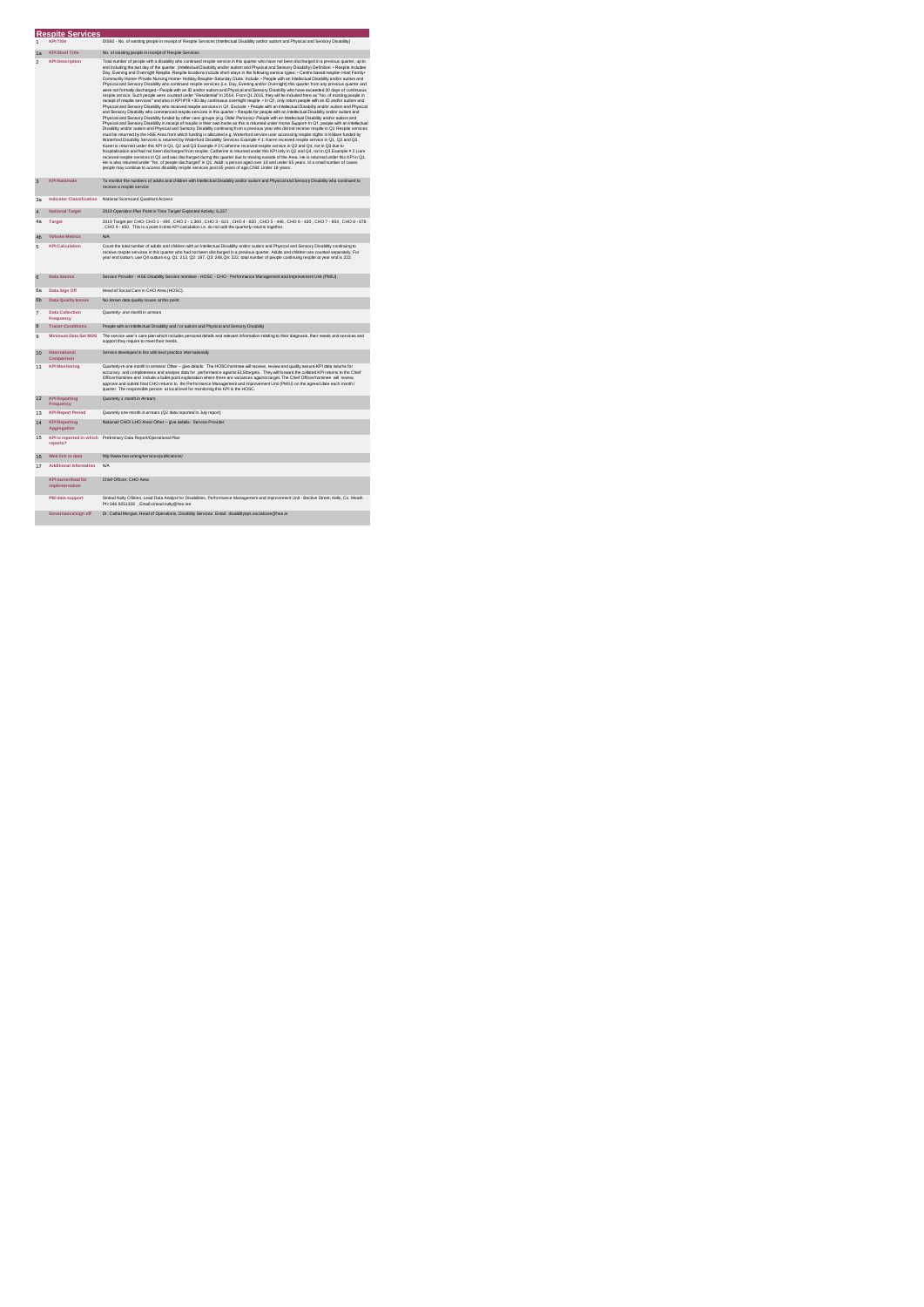|                | <b>Respite Services</b>                          |                                                                                                                                                                                                                                                                                                                                                                                                                                                                                                                                                                                                                                                                                                                                                                                                                                                                                                                                                                                                                                                                                                                                                                                                                                                                                                                                                                                                                                                                                                                                                                                                                                                                                                                                                                                                                                                                                                                                                                                                                                                                                                                                                                                                                                                                                                                                                                                                                                                                                                                                                                                                                                                                                                                                                                                                                                                                                                                                                                                                                                                                                                                                                                                                                                                                                                                                                                                                                                                                                                         |  |  |
|----------------|--------------------------------------------------|---------------------------------------------------------------------------------------------------------------------------------------------------------------------------------------------------------------------------------------------------------------------------------------------------------------------------------------------------------------------------------------------------------------------------------------------------------------------------------------------------------------------------------------------------------------------------------------------------------------------------------------------------------------------------------------------------------------------------------------------------------------------------------------------------------------------------------------------------------------------------------------------------------------------------------------------------------------------------------------------------------------------------------------------------------------------------------------------------------------------------------------------------------------------------------------------------------------------------------------------------------------------------------------------------------------------------------------------------------------------------------------------------------------------------------------------------------------------------------------------------------------------------------------------------------------------------------------------------------------------------------------------------------------------------------------------------------------------------------------------------------------------------------------------------------------------------------------------------------------------------------------------------------------------------------------------------------------------------------------------------------------------------------------------------------------------------------------------------------------------------------------------------------------------------------------------------------------------------------------------------------------------------------------------------------------------------------------------------------------------------------------------------------------------------------------------------------------------------------------------------------------------------------------------------------------------------------------------------------------------------------------------------------------------------------------------------------------------------------------------------------------------------------------------------------------------------------------------------------------------------------------------------------------------------------------------------------------------------------------------------------------------------------------------------------------------------------------------------------------------------------------------------------------------------------------------------------------------------------------------------------------------------------------------------------------------------------------------------------------------------------------------------------------------------------------------------------------------------------------------------------|--|--|
|                | <b>KPITitle</b>                                  | DIS93 - No. of people with with a disability formally discharged from respite services (Intellectual Disability and/or autism and Physical and<br>Sensory Disability)                                                                                                                                                                                                                                                                                                                                                                                                                                                                                                                                                                                                                                                                                                                                                                                                                                                                                                                                                                                                                                                                                                                                                                                                                                                                                                                                                                                                                                                                                                                                                                                                                                                                                                                                                                                                                                                                                                                                                                                                                                                                                                                                                                                                                                                                                                                                                                                                                                                                                                                                                                                                                                                                                                                                                                                                                                                                                                                                                                                                                                                                                                                                                                                                                                                                                                                                   |  |  |
| 1a             | <b>KPI Short Title</b>                           | No. of people with with a disability formally discharged from respite services                                                                                                                                                                                                                                                                                                                                                                                                                                                                                                                                                                                                                                                                                                                                                                                                                                                                                                                                                                                                                                                                                                                                                                                                                                                                                                                                                                                                                                                                                                                                                                                                                                                                                                                                                                                                                                                                                                                                                                                                                                                                                                                                                                                                                                                                                                                                                                                                                                                                                                                                                                                                                                                                                                                                                                                                                                                                                                                                                                                                                                                                                                                                                                                                                                                                                                                                                                                                                          |  |  |
| $\overline{z}$ | <b>KPI Description</b>                           | Total number of people with a disability formally discharged from respite services in this quarter, up to and including the last day of each quarter.<br>(Intellectual Disability and/or autism and Physical and Sensory Disability) Definition: . Respite includes Day, Evening and Overnight Respite.<br>Respite locations include short stays in the following service types: . Centre based respite. Host Family. Community Home. Private Nursing<br>Home+ Holiday Respite+ Saturday Clubs. Reasons for discharge may include: + Residential placement+ Transferred to adult services, other<br>provider, other area- Service is no longer required or no longer meeting needs- Deceased. Include: - People with an Intellectual Disability<br>and/or autism and Physical and Sensory Disability formally discharged from respite services in this quarter. Exclude:+ People with an Intellectual<br>Disability and/or autism and Physical and Sensory Disability discharged from respite services funded by other care groups (e.g. Older<br>Persons) . People with an Intellectual Disability and/or autism and Physical and Sensory Disability undergoing a "phased discharge". Discharge<br>is not finalised until the last day of respite service has taken place and the person is formally discharged- People in receipt of or awaiting<br>commencement of a respite service who have not been discharged. People with an Intelectual Disability and/or autism and Physical and<br>Sensory Disability in receipt of respite in their own home as this is returned under Home Support. Respite service must be returned by the HSE<br>Area from which funding is allocated e.g. Waterford Service user accessing respite nights in Kildare. These clients to be returned by Waterford<br>Disability Services.Example # 1:Mark received respite service in Q1 and Q2 in Waterford. He was formally discharged at end of Q2 when he<br>moved to Donegal. Mark is returned by Waterford under this KPI in Q2. He is also returned by Waterford for Q2 under "No. of Existing Persons<br>in receipt of Respite" and by Donegal under "No. of new referrals received" for the quarter in which they receive his new referral.Example # 2:<br>In Q1, Linda and Pauline are offered holday respite in August. Linda declines the service in Q2 and is subsequently discharged. A letter is<br>issued to Linda to confirm the discharge. Linda is returned as a discharge in the quarter in which the letter was issued i.e. Q2. Pauline accepts<br>the 2 weeks holday respite in Q3 as a once off and is returned under both "No. of people commenced" and "No. of people discharged" in Q3<br>Example # 3 Susan has been receiving respite service over years. She was admitted to hospital in Q1 and it is unclear at end of quarter<br>whether she will be returning home and to respite services or to residential and so returned under this KPI. Each person's case needs to be<br>reviewed individually to determine when formal discharge from respite is appropriate. If a person is discharged from respite and returned under<br>this KPI, should they later return home/ to respite service, return them under "No. new referrals accepted" and "No. new persons commenced"<br>in relevant quarter. Adult: a person aged over 18 and under 65 years. In a small number of cases people may continue to access disability<br>respite services post 65 years of age.Child: Under 18 years. |  |  |
| $\mathcal{R}$  | <b>KPI Rationale</b>                             | To monitor the number of adults and children with Intellectual Disability and/or autism and Physical and Sensory Disability discharged from<br>respite services.                                                                                                                                                                                                                                                                                                                                                                                                                                                                                                                                                                                                                                                                                                                                                                                                                                                                                                                                                                                                                                                                                                                                                                                                                                                                                                                                                                                                                                                                                                                                                                                                                                                                                                                                                                                                                                                                                                                                                                                                                                                                                                                                                                                                                                                                                                                                                                                                                                                                                                                                                                                                                                                                                                                                                                                                                                                                                                                                                                                                                                                                                                                                                                                                                                                                                                                                        |  |  |
| 3a             |                                                  | Indicator Classification National Scorecard Quadrant Access                                                                                                                                                                                                                                                                                                                                                                                                                                                                                                                                                                                                                                                                                                                                                                                                                                                                                                                                                                                                                                                                                                                                                                                                                                                                                                                                                                                                                                                                                                                                                                                                                                                                                                                                                                                                                                                                                                                                                                                                                                                                                                                                                                                                                                                                                                                                                                                                                                                                                                                                                                                                                                                                                                                                                                                                                                                                                                                                                                                                                                                                                                                                                                                                                                                                                                                                                                                                                                             |  |  |
| $\overline{a}$ | <b>National Target</b>                           | 2019 Operation Plan Point in Time Target/Expected Activity: 485                                                                                                                                                                                                                                                                                                                                                                                                                                                                                                                                                                                                                                                                                                                                                                                                                                                                                                                                                                                                                                                                                                                                                                                                                                                                                                                                                                                                                                                                                                                                                                                                                                                                                                                                                                                                                                                                                                                                                                                                                                                                                                                                                                                                                                                                                                                                                                                                                                                                                                                                                                                                                                                                                                                                                                                                                                                                                                                                                                                                                                                                                                                                                                                                                                                                                                                                                                                                                                         |  |  |
| 48             | Target                                           | 2019 Target per CHO: CHO 1 - 37 , CHO 2 - 104 , CHO 3 - 48 , CHO 4 - 63 , CHO 5 - 34 , CHO 6 - 32 , CHO 7 - 66 , CHO 8 - 51 , CHO 9 -<br>50. This is a cumulative KPI i.e. at year end, each Area's four quarterly outturns will be added together to obtain the total end of year outturn for<br>that Area in that year.                                                                                                                                                                                                                                                                                                                                                                                                                                                                                                                                                                                                                                                                                                                                                                                                                                                                                                                                                                                                                                                                                                                                                                                                                                                                                                                                                                                                                                                                                                                                                                                                                                                                                                                                                                                                                                                                                                                                                                                                                                                                                                                                                                                                                                                                                                                                                                                                                                                                                                                                                                                                                                                                                                                                                                                                                                                                                                                                                                                                                                                                                                                                                                               |  |  |
| 4h             | <b>Volume Metrics</b>                            | N/A                                                                                                                                                                                                                                                                                                                                                                                                                                                                                                                                                                                                                                                                                                                                                                                                                                                                                                                                                                                                                                                                                                                                                                                                                                                                                                                                                                                                                                                                                                                                                                                                                                                                                                                                                                                                                                                                                                                                                                                                                                                                                                                                                                                                                                                                                                                                                                                                                                                                                                                                                                                                                                                                                                                                                                                                                                                                                                                                                                                                                                                                                                                                                                                                                                                                                                                                                                                                                                                                                                     |  |  |
| 5              | <b>KPI Calculation</b>                           | Count the total number of adults and children with a disability discharged from respite service in this quarter. Adults and children are counted<br>separately. (Intellectual Disability and/or autism and Physical and Sensory Disability)                                                                                                                                                                                                                                                                                                                                                                                                                                                                                                                                                                                                                                                                                                                                                                                                                                                                                                                                                                                                                                                                                                                                                                                                                                                                                                                                                                                                                                                                                                                                                                                                                                                                                                                                                                                                                                                                                                                                                                                                                                                                                                                                                                                                                                                                                                                                                                                                                                                                                                                                                                                                                                                                                                                                                                                                                                                                                                                                                                                                                                                                                                                                                                                                                                                             |  |  |
| 6              | <b>Data Source</b>                               | Service Provider - HSE Disability Service nominee - HOSC - CHO - Performance Management and Improvement Unit (PMIU).                                                                                                                                                                                                                                                                                                                                                                                                                                                                                                                                                                                                                                                                                                                                                                                                                                                                                                                                                                                                                                                                                                                                                                                                                                                                                                                                                                                                                                                                                                                                                                                                                                                                                                                                                                                                                                                                                                                                                                                                                                                                                                                                                                                                                                                                                                                                                                                                                                                                                                                                                                                                                                                                                                                                                                                                                                                                                                                                                                                                                                                                                                                                                                                                                                                                                                                                                                                    |  |  |
| 6a             | Data Sign Off                                    | Head of Social Care in CHO Area (HOSC).                                                                                                                                                                                                                                                                                                                                                                                                                                                                                                                                                                                                                                                                                                                                                                                                                                                                                                                                                                                                                                                                                                                                                                                                                                                                                                                                                                                                                                                                                                                                                                                                                                                                                                                                                                                                                                                                                                                                                                                                                                                                                                                                                                                                                                                                                                                                                                                                                                                                                                                                                                                                                                                                                                                                                                                                                                                                                                                                                                                                                                                                                                                                                                                                                                                                                                                                                                                                                                                                 |  |  |
| 6h             | <b>Data Quality Issues</b>                       | No known data quality issues at this point.                                                                                                                                                                                                                                                                                                                                                                                                                                                                                                                                                                                                                                                                                                                                                                                                                                                                                                                                                                                                                                                                                                                                                                                                                                                                                                                                                                                                                                                                                                                                                                                                                                                                                                                                                                                                                                                                                                                                                                                                                                                                                                                                                                                                                                                                                                                                                                                                                                                                                                                                                                                                                                                                                                                                                                                                                                                                                                                                                                                                                                                                                                                                                                                                                                                                                                                                                                                                                                                             |  |  |
| $\overline{7}$ | <b>Data Collection</b><br>Frequency              | Quarterly- one month in arrears                                                                                                                                                                                                                                                                                                                                                                                                                                                                                                                                                                                                                                                                                                                                                                                                                                                                                                                                                                                                                                                                                                                                                                                                                                                                                                                                                                                                                                                                                                                                                                                                                                                                                                                                                                                                                                                                                                                                                                                                                                                                                                                                                                                                                                                                                                                                                                                                                                                                                                                                                                                                                                                                                                                                                                                                                                                                                                                                                                                                                                                                                                                                                                                                                                                                                                                                                                                                                                                                         |  |  |
| 8              | <b>Tracer Conditions</b><br>Minimum Data Set MDS | People with an Intellectual Disability and / or autism and Physical and Sensory Disability<br>The service user's care plan which includes personal details and relevant information relating to their diagnosis, their needs and services and                                                                                                                                                                                                                                                                                                                                                                                                                                                                                                                                                                                                                                                                                                                                                                                                                                                                                                                                                                                                                                                                                                                                                                                                                                                                                                                                                                                                                                                                                                                                                                                                                                                                                                                                                                                                                                                                                                                                                                                                                                                                                                                                                                                                                                                                                                                                                                                                                                                                                                                                                                                                                                                                                                                                                                                                                                                                                                                                                                                                                                                                                                                                                                                                                                                           |  |  |
| $\mathbf{a}$   |                                                  | support they require to meet their needs.                                                                                                                                                                                                                                                                                                                                                                                                                                                                                                                                                                                                                                                                                                                                                                                                                                                                                                                                                                                                                                                                                                                                                                                                                                                                                                                                                                                                                                                                                                                                                                                                                                                                                                                                                                                                                                                                                                                                                                                                                                                                                                                                                                                                                                                                                                                                                                                                                                                                                                                                                                                                                                                                                                                                                                                                                                                                                                                                                                                                                                                                                                                                                                                                                                                                                                                                                                                                                                                               |  |  |
| 10             | International<br>Comparison                      | Service developed in line with best practice internationally                                                                                                                                                                                                                                                                                                                                                                                                                                                                                                                                                                                                                                                                                                                                                                                                                                                                                                                                                                                                                                                                                                                                                                                                                                                                                                                                                                                                                                                                                                                                                                                                                                                                                                                                                                                                                                                                                                                                                                                                                                                                                                                                                                                                                                                                                                                                                                                                                                                                                                                                                                                                                                                                                                                                                                                                                                                                                                                                                                                                                                                                                                                                                                                                                                                                                                                                                                                                                                            |  |  |
| 11             | <b>KPI Monitoring</b>                            | Quarterly- one month in arrears/ Other - give details: The HOSC/nominee will receive, review and quality assure KPI data returns for accuracy<br>and completeness and analyse data for performance against ELS/targets. They will forward the collated KPI returns to the Chief<br>Officer/nominee and include a bullet point explanation where there are variances against target. The Chief Officer/nominee will review,<br>approve and submit final CHO returns to the Performance Management and Improvement Unit (PMIU) on the agreed date each month /<br>quarter. The responsible person at local level for monitoring this KPI is the HOSC.                                                                                                                                                                                                                                                                                                                                                                                                                                                                                                                                                                                                                                                                                                                                                                                                                                                                                                                                                                                                                                                                                                                                                                                                                                                                                                                                                                                                                                                                                                                                                                                                                                                                                                                                                                                                                                                                                                                                                                                                                                                                                                                                                                                                                                                                                                                                                                                                                                                                                                                                                                                                                                                                                                                                                                                                                                                     |  |  |
| 12             | <b>KPI Reporting</b><br>Frequency                | Quarterly 1 month in Arrears                                                                                                                                                                                                                                                                                                                                                                                                                                                                                                                                                                                                                                                                                                                                                                                                                                                                                                                                                                                                                                                                                                                                                                                                                                                                                                                                                                                                                                                                                                                                                                                                                                                                                                                                                                                                                                                                                                                                                                                                                                                                                                                                                                                                                                                                                                                                                                                                                                                                                                                                                                                                                                                                                                                                                                                                                                                                                                                                                                                                                                                                                                                                                                                                                                                                                                                                                                                                                                                                            |  |  |
| 13             | <b>KPI Report Period</b>                         | Quarterly one month in arrears (Q2 data reported in July report)                                                                                                                                                                                                                                                                                                                                                                                                                                                                                                                                                                                                                                                                                                                                                                                                                                                                                                                                                                                                                                                                                                                                                                                                                                                                                                                                                                                                                                                                                                                                                                                                                                                                                                                                                                                                                                                                                                                                                                                                                                                                                                                                                                                                                                                                                                                                                                                                                                                                                                                                                                                                                                                                                                                                                                                                                                                                                                                                                                                                                                                                                                                                                                                                                                                                                                                                                                                                                                        |  |  |
| 14             | <b>KPI Reporting</b><br>Aggregation              | National/ CHO/LHO Area/ Other - give details: Service Provider                                                                                                                                                                                                                                                                                                                                                                                                                                                                                                                                                                                                                                                                                                                                                                                                                                                                                                                                                                                                                                                                                                                                                                                                                                                                                                                                                                                                                                                                                                                                                                                                                                                                                                                                                                                                                                                                                                                                                                                                                                                                                                                                                                                                                                                                                                                                                                                                                                                                                                                                                                                                                                                                                                                                                                                                                                                                                                                                                                                                                                                                                                                                                                                                                                                                                                                                                                                                                                          |  |  |
| 15             | reports?                                         | KPI is reported in which Preliminary Data Report/Operational Plan                                                                                                                                                                                                                                                                                                                                                                                                                                                                                                                                                                                                                                                                                                                                                                                                                                                                                                                                                                                                                                                                                                                                                                                                                                                                                                                                                                                                                                                                                                                                                                                                                                                                                                                                                                                                                                                                                                                                                                                                                                                                                                                                                                                                                                                                                                                                                                                                                                                                                                                                                                                                                                                                                                                                                                                                                                                                                                                                                                                                                                                                                                                                                                                                                                                                                                                                                                                                                                       |  |  |
| 16             | Web link to data                                 | http://www.hse.ia/eng/services/publications/                                                                                                                                                                                                                                                                                                                                                                                                                                                                                                                                                                                                                                                                                                                                                                                                                                                                                                                                                                                                                                                                                                                                                                                                                                                                                                                                                                                                                                                                                                                                                                                                                                                                                                                                                                                                                                                                                                                                                                                                                                                                                                                                                                                                                                                                                                                                                                                                                                                                                                                                                                                                                                                                                                                                                                                                                                                                                                                                                                                                                                                                                                                                                                                                                                                                                                                                                                                                                                                            |  |  |
| 17             | <b>Additional Information</b>                    | N/A                                                                                                                                                                                                                                                                                                                                                                                                                                                                                                                                                                                                                                                                                                                                                                                                                                                                                                                                                                                                                                                                                                                                                                                                                                                                                                                                                                                                                                                                                                                                                                                                                                                                                                                                                                                                                                                                                                                                                                                                                                                                                                                                                                                                                                                                                                                                                                                                                                                                                                                                                                                                                                                                                                                                                                                                                                                                                                                                                                                                                                                                                                                                                                                                                                                                                                                                                                                                                                                                                                     |  |  |
|                | <b>KPI</b> owner/lead for<br>implementation      | Chief Officer, CHO Area                                                                                                                                                                                                                                                                                                                                                                                                                                                                                                                                                                                                                                                                                                                                                                                                                                                                                                                                                                                                                                                                                                                                                                                                                                                                                                                                                                                                                                                                                                                                                                                                                                                                                                                                                                                                                                                                                                                                                                                                                                                                                                                                                                                                                                                                                                                                                                                                                                                                                                                                                                                                                                                                                                                                                                                                                                                                                                                                                                                                                                                                                                                                                                                                                                                                                                                                                                                                                                                                                 |  |  |
|                | PBI data support                                 | Sinéad Nulty O'Brien, Lead Data Analyst for Disabilities, Performance Management and Improvement Unit - Bective Street, Kells, Co. Meath.<br>Ph: 046 9251328 , Emailsinead.nulty@hse.ie                                                                                                                                                                                                                                                                                                                                                                                                                                                                                                                                                                                                                                                                                                                                                                                                                                                                                                                                                                                                                                                                                                                                                                                                                                                                                                                                                                                                                                                                                                                                                                                                                                                                                                                                                                                                                                                                                                                                                                                                                                                                                                                                                                                                                                                                                                                                                                                                                                                                                                                                                                                                                                                                                                                                                                                                                                                                                                                                                                                                                                                                                                                                                                                                                                                                                                                 |  |  |
|                | Governance/sign off                              | Dr. Cathal Morgan, Head of Operations, Disability Services Email: disabilityops.socialcare@hse.ie                                                                                                                                                                                                                                                                                                                                                                                                                                                                                                                                                                                                                                                                                                                                                                                                                                                                                                                                                                                                                                                                                                                                                                                                                                                                                                                                                                                                                                                                                                                                                                                                                                                                                                                                                                                                                                                                                                                                                                                                                                                                                                                                                                                                                                                                                                                                                                                                                                                                                                                                                                                                                                                                                                                                                                                                                                                                                                                                                                                                                                                                                                                                                                                                                                                                                                                                                                                                       |  |  |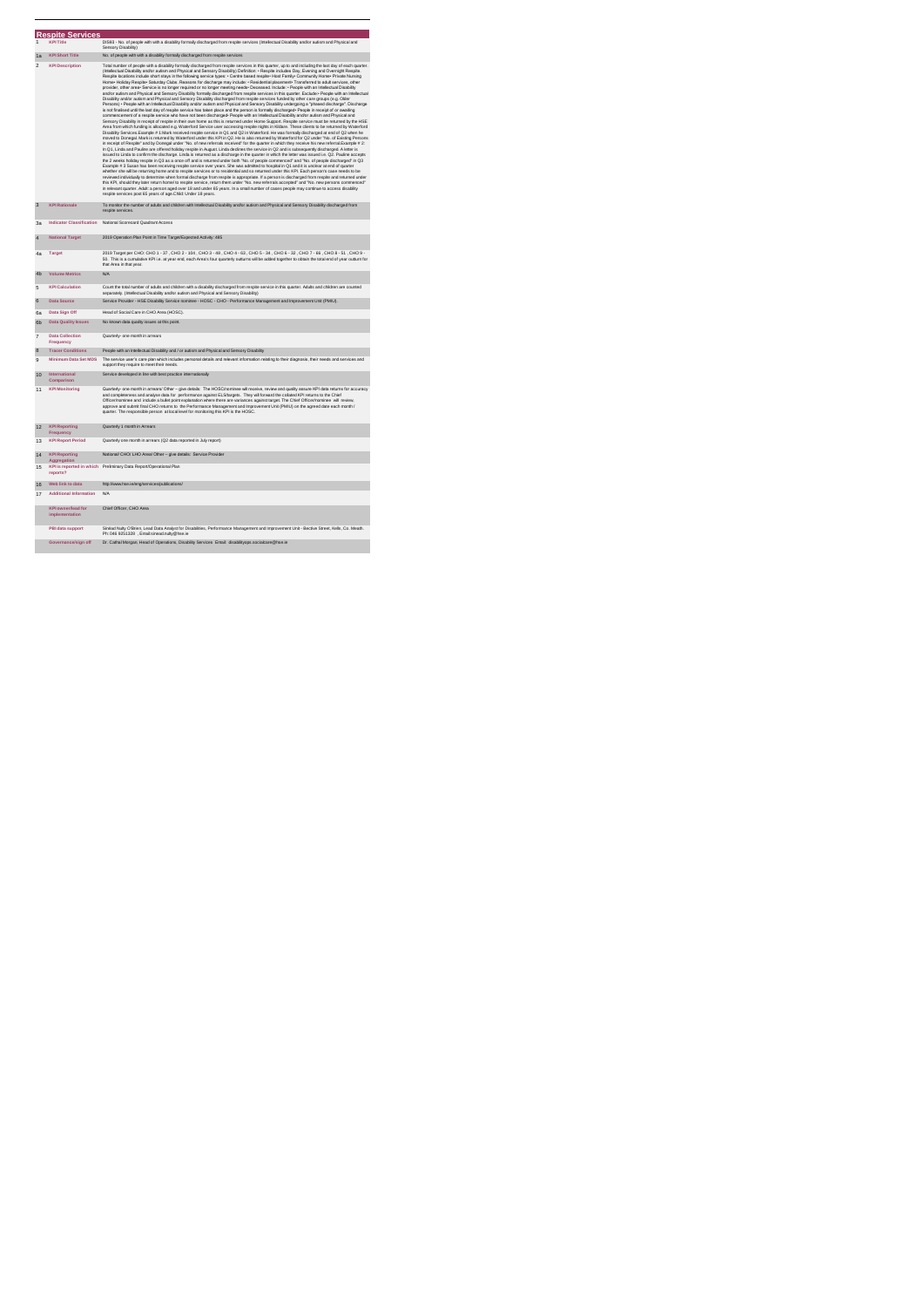|                         | <b>Respite Services</b>                     |                                                                                                                                                                                                                                                                                                                                                                                                                                                                                                                                                                                                                                                                                                                                                                                                                                                                                                                                                                                                                                                                                                                                                                                                                                                                                                                                                                                                                                                                    |  |  |
|-------------------------|---------------------------------------------|--------------------------------------------------------------------------------------------------------------------------------------------------------------------------------------------------------------------------------------------------------------------------------------------------------------------------------------------------------------------------------------------------------------------------------------------------------------------------------------------------------------------------------------------------------------------------------------------------------------------------------------------------------------------------------------------------------------------------------------------------------------------------------------------------------------------------------------------------------------------------------------------------------------------------------------------------------------------------------------------------------------------------------------------------------------------------------------------------------------------------------------------------------------------------------------------------------------------------------------------------------------------------------------------------------------------------------------------------------------------------------------------------------------------------------------------------------------------|--|--|
|                         | <b>KPITitle</b>                             | DIS94 - No. of people with a Disability (ID/Autism and Physical and Sensory Disability) who are in receipt of more than 30 overnights<br>continuous respite                                                                                                                                                                                                                                                                                                                                                                                                                                                                                                                                                                                                                                                                                                                                                                                                                                                                                                                                                                                                                                                                                                                                                                                                                                                                                                        |  |  |
| 1a                      | <b>KPI Short Title</b>                      | No. of people with a Disability who are in receipt of more than 30 overnights continuous respite                                                                                                                                                                                                                                                                                                                                                                                                                                                                                                                                                                                                                                                                                                                                                                                                                                                                                                                                                                                                                                                                                                                                                                                                                                                                                                                                                                   |  |  |
| $\overline{2}$          | <b>KPI Description</b>                      | No. of people with a Disability (ID/Autism and Physical and Sensory Disability) who have received respite for more than 30 continuous<br>overnight respite in this quarter (example 1) / carryover from previous quarter (example 2).Include: . People who received continuous overnight<br>respite (i.e. in a bed) exceeding 30 overnights. Exclude: . People receiving respite funded by other care groups (e.g. Older Persons) . People<br>who have exceeded non-continuous 30 overnight respite stays. People who receive respite in their own home - this is returned under Home<br>Support. Respite service must be returned by the HSE Area from which funding is allocated e.g. Waterford Service user accessing respite<br>rights in Kildare. These clients to be returned by Waterford Disability Services. Example # 1: Betty entered respite in January for a planned<br>week-long respite stay. Due to family circumstances, Betty's respite stay extended to 35 days in Q1. Betty is returned under this KPI. Betty is<br>also returned under "Total no. of people in receipt of respite services".Example # 2: Henry exceeded 30 continuous overnights of respite in Q1.<br>His respite stay continued through Q2. Henry is counted in this KPI for Q1 and Q2. Adult a person aged over 18 and under 65 years. In a small<br>number of cases people may continue to access disability respite services post 65 years of age. Child: Under 18 years. |  |  |
| $\overline{\mathbf{z}}$ | <b>KPI Rationale</b>                        | To monitor the numbers of people who are in receipt of de facto residential supports in a respite bed.                                                                                                                                                                                                                                                                                                                                                                                                                                                                                                                                                                                                                                                                                                                                                                                                                                                                                                                                                                                                                                                                                                                                                                                                                                                                                                                                                             |  |  |
| 3a                      |                                             | Indicator Classification National Scorecard Quadrant Access                                                                                                                                                                                                                                                                                                                                                                                                                                                                                                                                                                                                                                                                                                                                                                                                                                                                                                                                                                                                                                                                                                                                                                                                                                                                                                                                                                                                        |  |  |
| $\overline{4}$          | <b>National Target</b>                      | 2019 Operational Plan Point in Time Target/expected activity: 32                                                                                                                                                                                                                                                                                                                                                                                                                                                                                                                                                                                                                                                                                                                                                                                                                                                                                                                                                                                                                                                                                                                                                                                                                                                                                                                                                                                                   |  |  |
| 4a                      | Target                                      | 2019 Target per CHO: CHO 1 - 3, CHO 2 - 3, CHO 3 - 3, CHO 4 - 5, CHO 5 - 4, CHO 6 - 3, CHO 7 - 4, CHO 8 - 4, CHO 9 - 3.                                                                                                                                                                                                                                                                                                                                                                                                                                                                                                                                                                                                                                                                                                                                                                                                                                                                                                                                                                                                                                                                                                                                                                                                                                                                                                                                            |  |  |
| 4 <sub>b</sub>          | <b>Volume Metrics</b>                       | N/A                                                                                                                                                                                                                                                                                                                                                                                                                                                                                                                                                                                                                                                                                                                                                                                                                                                                                                                                                                                                                                                                                                                                                                                                                                                                                                                                                                                                                                                                |  |  |
| 5                       | <b>KPI Calculation</b>                      | Count the total number of people in receipt of more than 30 continuous overnight respite stays. If the 30 continuous overnights fall across two<br>quarters, count the person in the quarter in which the 31st overnight occurs and in any subsequent quarter should they remain in continuous<br>overnight respite. Count adults and children separately. This is a point in time KPI calculation i.e. do not add the quarterly returns together. For<br>year end outturn, Q4 outturn is used e.g. Q1:11, Q2: 9, Q3: 18, Q4: 7, total number receiving more than 30 continuous overnights respite is 7.                                                                                                                                                                                                                                                                                                                                                                                                                                                                                                                                                                                                                                                                                                                                                                                                                                                           |  |  |
| 6                       | <b>Data Source</b>                          | Service Provider - HSE Disability Service nominee - HOSC - CHO - Performance Management and Improvement Unit (PMIU).                                                                                                                                                                                                                                                                                                                                                                                                                                                                                                                                                                                                                                                                                                                                                                                                                                                                                                                                                                                                                                                                                                                                                                                                                                                                                                                                               |  |  |
| ßя                      | Data Sign Off                               | Head of Social Care in CHO Area (HOSC).                                                                                                                                                                                                                                                                                                                                                                                                                                                                                                                                                                                                                                                                                                                                                                                                                                                                                                                                                                                                                                                                                                                                                                                                                                                                                                                                                                                                                            |  |  |
| 6b                      | <b>Data Quality Issues</b>                  | No known data quality issues at this point.                                                                                                                                                                                                                                                                                                                                                                                                                                                                                                                                                                                                                                                                                                                                                                                                                                                                                                                                                                                                                                                                                                                                                                                                                                                                                                                                                                                                                        |  |  |
| $\overline{7}$          | <b>Data Collection</b><br>Frequency         | Quarterly- one month in arrears                                                                                                                                                                                                                                                                                                                                                                                                                                                                                                                                                                                                                                                                                                                                                                                                                                                                                                                                                                                                                                                                                                                                                                                                                                                                                                                                                                                                                                    |  |  |
| 8                       | <b>Tracer Conditions</b>                    | People with an Intellectual Disability and / or autism.                                                                                                                                                                                                                                                                                                                                                                                                                                                                                                                                                                                                                                                                                                                                                                                                                                                                                                                                                                                                                                                                                                                                                                                                                                                                                                                                                                                                            |  |  |
| $\overline{9}$          | Minimum Data Set MDS                        | The service user's care plan which includes personal details and relevant information relating to their diagnosis, their needs and services and<br>support they require to meet their needs.                                                                                                                                                                                                                                                                                                                                                                                                                                                                                                                                                                                                                                                                                                                                                                                                                                                                                                                                                                                                                                                                                                                                                                                                                                                                       |  |  |
| 10                      | International<br>Comparison                 | Service developed in line with best practice internationally                                                                                                                                                                                                                                                                                                                                                                                                                                                                                                                                                                                                                                                                                                                                                                                                                                                                                                                                                                                                                                                                                                                                                                                                                                                                                                                                                                                                       |  |  |
| 11                      | <b>KPI Monitoring</b>                       | Quarterly/ Other - give details: The HOSC/nominee will receive, review and quality assure KPI data returns for accuracy and completeness<br>and analyse data for performance against ELS/targets. They will forward the collated KPI returns to the Chief Officer/nominee and include a<br>builet point explanation where there are variances against target. The Chief Officer/nominee will review, approve and submit final CHO returns<br>to the Performance Management and Improvement Unit (PMIU) on the agreed date each month / quarter. The responsible person at local<br>level for monitoring this KPI is the HOSC.                                                                                                                                                                                                                                                                                                                                                                                                                                                                                                                                                                                                                                                                                                                                                                                                                                      |  |  |
| 12                      | <b>KPI Reporting</b><br>Frequency           | Quarterly (1 month in Arrears)                                                                                                                                                                                                                                                                                                                                                                                                                                                                                                                                                                                                                                                                                                                                                                                                                                                                                                                                                                                                                                                                                                                                                                                                                                                                                                                                                                                                                                     |  |  |
| 13                      | <b>KPI Report Period</b>                    | Quarterly one month in arrears (Q2 data reported in July report)                                                                                                                                                                                                                                                                                                                                                                                                                                                                                                                                                                                                                                                                                                                                                                                                                                                                                                                                                                                                                                                                                                                                                                                                                                                                                                                                                                                                   |  |  |
| 14                      | <b>KPI Reporting</b><br>Aggregation         | National/ CHO/ LHO Area/ Other - give details: Service Provider                                                                                                                                                                                                                                                                                                                                                                                                                                                                                                                                                                                                                                                                                                                                                                                                                                                                                                                                                                                                                                                                                                                                                                                                                                                                                                                                                                                                    |  |  |
| 15                      | reports?                                    | KPI is reported in which Preliminary Data Report/Operational Plan                                                                                                                                                                                                                                                                                                                                                                                                                                                                                                                                                                                                                                                                                                                                                                                                                                                                                                                                                                                                                                                                                                                                                                                                                                                                                                                                                                                                  |  |  |
| 16                      | Web link to data                            | http://www.hse.ia/eng/services/publications/                                                                                                                                                                                                                                                                                                                                                                                                                                                                                                                                                                                                                                                                                                                                                                                                                                                                                                                                                                                                                                                                                                                                                                                                                                                                                                                                                                                                                       |  |  |
| 17                      | <b>Additional Information</b>               | N/A                                                                                                                                                                                                                                                                                                                                                                                                                                                                                                                                                                                                                                                                                                                                                                                                                                                                                                                                                                                                                                                                                                                                                                                                                                                                                                                                                                                                                                                                |  |  |
|                         | <b>KPI</b> owner/lead for<br>implementation | Chief Officer, CHO Area                                                                                                                                                                                                                                                                                                                                                                                                                                                                                                                                                                                                                                                                                                                                                                                                                                                                                                                                                                                                                                                                                                                                                                                                                                                                                                                                                                                                                                            |  |  |
|                         | PBI data support                            | Sinéad Nulty O'Brien, Lead Data Analyst for Disabilities, Performance Management and Improvement Unit - Bective Street, Kells, Co. Meath.<br>Ph: 046 9251328 , Emailsinead.nulty@hse.ie                                                                                                                                                                                                                                                                                                                                                                                                                                                                                                                                                                                                                                                                                                                                                                                                                                                                                                                                                                                                                                                                                                                                                                                                                                                                            |  |  |
|                         | Governance/sign off                         | Dr. Cathal Morgan, Head of Operations, Disability Services Email: disabilityops.socialcare@hse.ie                                                                                                                                                                                                                                                                                                                                                                                                                                                                                                                                                                                                                                                                                                                                                                                                                                                                                                                                                                                                                                                                                                                                                                                                                                                                                                                                                                  |  |  |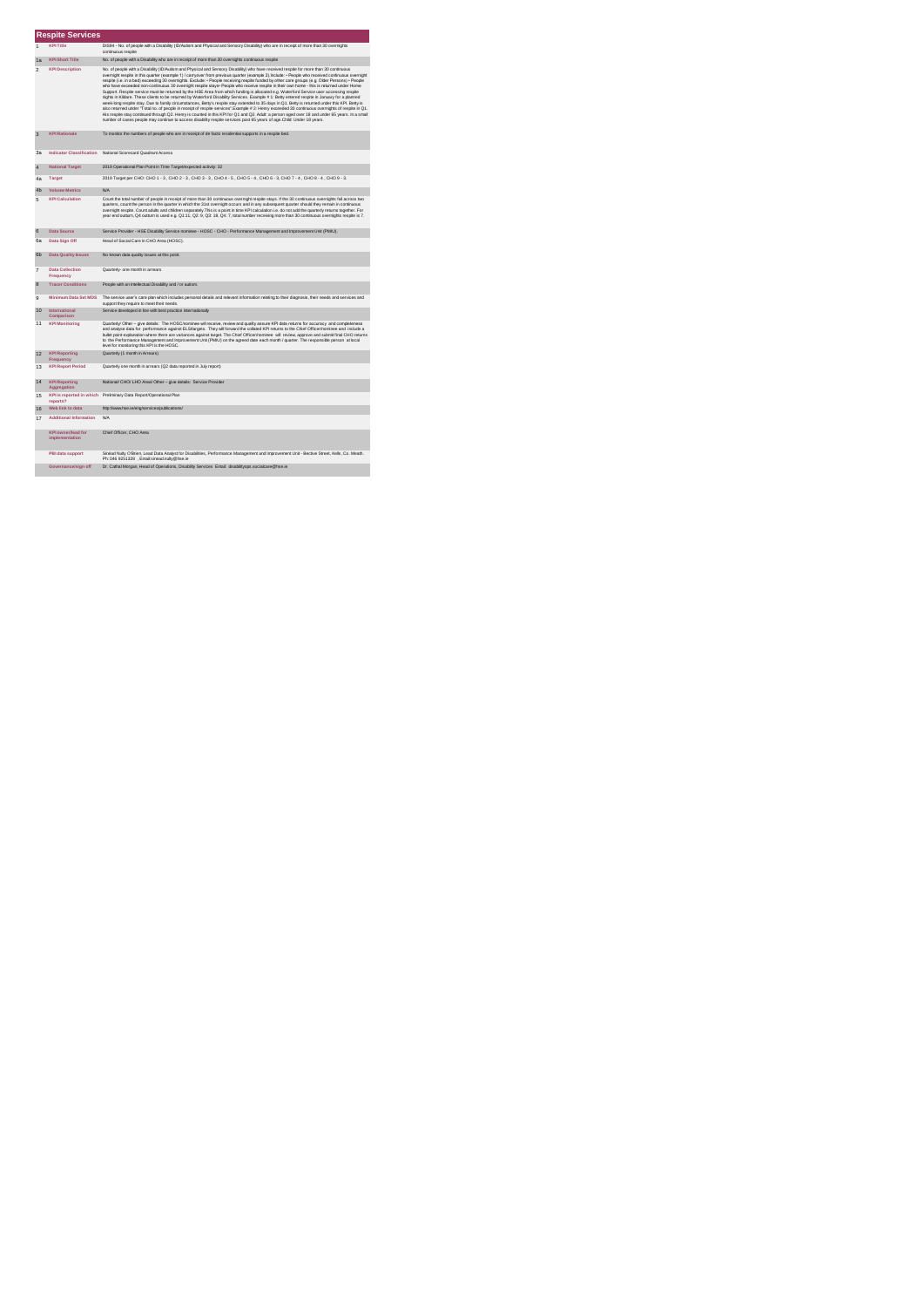|                      | Safequarding                                                 |                                                                                                                                                                                              |  |
|----------------------|--------------------------------------------------------------|----------------------------------------------------------------------------------------------------------------------------------------------------------------------------------------------|--|
| $\ddot{\phantom{1}}$ | <b>KPITitle</b>                                              | SC3 - No. of staff trained in Safeguarding Policy                                                                                                                                            |  |
| 1a                   | <b>KPI Short Title</b>                                       | No. of staff trained in Safeguarding Policy                                                                                                                                                  |  |
| $\overline{z}$       | <b>KPI Description</b>                                       | Training will be standardised and include specialist training for Social Workers, Designated Officers, management overview and awareness<br>raising for frontine staff.                      |  |
| $\overline{3}$       | <b>KPI Rationale</b>                                         | The HSE has collected data on elder abuse referrals since 2007. This measure will indicate trends, changes and areas of concern.                                                             |  |
| 3a                   | <b>Indicator Classification</b>                              | National Scorecard Quadrant Quality and Safety                                                                                                                                               |  |
| $\overline{4}$       | <b>National Target</b>                                       | Division Operational Plan Cumulative 2019 Target - 10,000                                                                                                                                    |  |
| 4a                   | Target                                                       | 2019 CHO Targets Year End Targets - CHO 1 - 1,004 , CHO2 - 908, CHO 3 - 920, CHO 4 - 1,492, CHO 5 - 848, CHO 6 - 876, CHO 7 -<br>1.352. CHO 8 - 1.152. CHO 9 - 1.448.                        |  |
| 4 <sub>b</sub>       | <b>Volume Metrics</b>                                        | <b>N/A</b>                                                                                                                                                                                   |  |
| 5                    | <b>KPI Calculation</b>                                       | Measurement is a count. Number of staff who have attended approved training programmes delivered by accredited Trainers encompassing<br>HSE and funded agencies' staff.                      |  |
| 6                    | <b>Data Source</b>                                           | Information sourced through trainers (at CHO level) and returned to National Safeguarding Office. National Safeguarding Office to PMIU via<br>Analyst.                                       |  |
| 6a                   | Data Sign Off                                                | National Safeguarding Office to PMIU via Analyst                                                                                                                                             |  |
| 7                    | <b>Data Collection</b><br>Frequency                          | Quarterly                                                                                                                                                                                    |  |
| 8                    | <b>Tracer Conditions</b>                                     | Staff Trained on the Safeguarding Policy                                                                                                                                                     |  |
| $\overline{9}$       | Minimum Data Set MDS                                         | Staff Training Records                                                                                                                                                                       |  |
| 10                   | International<br>Comparison                                  | Services Internationally that have staff trained in Safeguarding and Protection                                                                                                              |  |
| 11                   | <b>KPI Monitoring</b>                                        | Quarterly                                                                                                                                                                                    |  |
| 12                   | <b>KPI Reporting</b><br>Frequency                            | Quarterly                                                                                                                                                                                    |  |
| 13                   | <b>KPI Report Period</b>                                     | Quarterly one month in arrears (Q2 data reported in July report)                                                                                                                             |  |
| 14                   | <b>KPI Reporting</b><br>Aggregation                          | National/ CHO                                                                                                                                                                                |  |
| 15                   | KPI is reported in which Preliminary Data Report<br>reports? |                                                                                                                                                                                              |  |
| 16                   | Web link to data                                             | http://www.hse.ie/eng/services/publications/                                                                                                                                                 |  |
| 17                   | <b>Additional Information</b>                                | <b>N/A</b>                                                                                                                                                                                   |  |
|                      | <b>KPI</b> owner/lead for<br>implementation                  | Specialist Lead: Tim Hanly, National Safeguarding Office<br>timo.haniv@hse.ie                                                                                                                |  |
|                      | PBI data support                                             | Sinéad Nulty O'Brien, Lead Data Analyst for Disabilities, National Business Information Unit - Bective Steet, Kells, Co. Meath. Ph: 046<br>9251328 , Email:sinead.rulty@hse.ie               |  |
|                      | Governance/sign off                                          | Sandra Tuchy, A.N.D. Head of Operations & Service Improvement Services for Older People, National Director of Strategy and Planning,<br>Community Services, Email: community.strategy@hse.ie |  |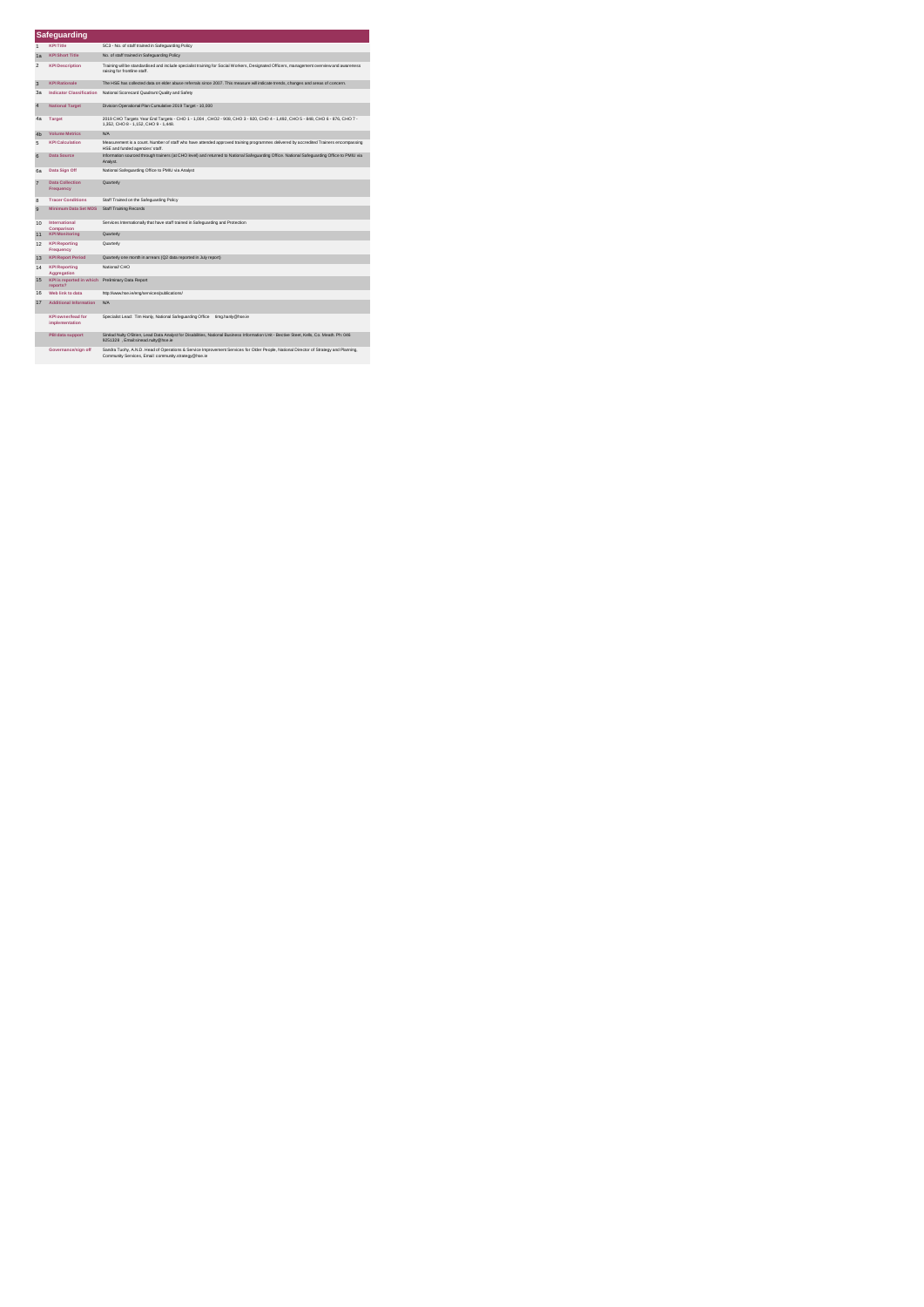|                         | <b>Safequarding</b>                         |                                                                                                                                                                                                                                                                                                                                                                                                                                                                  |
|-------------------------|---------------------------------------------|------------------------------------------------------------------------------------------------------------------------------------------------------------------------------------------------------------------------------------------------------------------------------------------------------------------------------------------------------------------------------------------------------------------------------------------------------------------|
|                         |                                             | SC6 - % of Preliminary Screenings for adults aged 65 years and over with an outcome of reasonable grounds for concern that are submitted to<br>the Safeguarding and Protection Teams accompanied by an interim Safeguarding Plan                                                                                                                                                                                                                                 |
| $\overline{z}$          | <b>KPI Description</b>                      | The Safeguarding Vulnerable Persons at Risk of Abuse - National Policy and Procedures states that a Preliminary Screening must be carried<br>out in all cases where there is a concern of abuse of a vulnerable adult. If this Preliminary Screening indicates that there are reasonable<br>grounds for concern, an interim Safeguarding Plan must be developed and submitted, along with the Preliminary Screening, to the Safeguarding<br>and Protection Team. |
| 3                       | <b>KPI Rationale</b>                        | If there are grounds for concern, it is important to have a plan in place to protect the client and prevent recurrence and that the Safeguarding<br>and Protection Team is notified.                                                                                                                                                                                                                                                                             |
| 3a                      | <b>Indicator Classification</b>             | National Scorecard Quadrant Quality and Safety                                                                                                                                                                                                                                                                                                                                                                                                                   |
| $\overline{\mathbf{4}}$ | <b>National Target</b>                      | 2019 National Service Plan Point in Time Target: 100%                                                                                                                                                                                                                                                                                                                                                                                                            |
| 4a                      | Target                                      | 2019 CHO targets : ALL CHO's 100%                                                                                                                                                                                                                                                                                                                                                                                                                                |
| 4 <sub>b</sub>          | <b>Volume Metrics</b>                       | N/A                                                                                                                                                                                                                                                                                                                                                                                                                                                              |
| 5                       | <b>KPI Calculation</b>                      | Percentage- The denominator will be the total number of preliminary screenings submitted within the specified time frame that had an outcome<br>of reasonable grounds for concern". The numerator will be the number of preliminary screenings submitted with an interim safeguarding plan.                                                                                                                                                                      |
| 6                       | Data Source                                 | Safeguarding and Protection Teams input information from Preliminary Screening Forms onto a logging sheet. The logging sheet will be<br>submitted by Principal Social Workers (PSW) onto a shared drive accessible to the National Safeguarding Office. National Safeguarding<br>Office to PMIU via Analyst                                                                                                                                                      |
| 6a                      | Data Sign Off                               | National Safeguarding Office to PMIU via Analyst                                                                                                                                                                                                                                                                                                                                                                                                                 |
| $\overline{7}$          | <b>Data Collection</b>                      | Quarterly                                                                                                                                                                                                                                                                                                                                                                                                                                                        |
| 8                       | Frequency<br><b>Tracer Conditions</b>       | Logging sheet will be submitted to the National Safeguarding Office                                                                                                                                                                                                                                                                                                                                                                                              |
| 9                       | Minimum Data Set MDS                        | Logging sheet will be submitted to the National Safeguarding Office                                                                                                                                                                                                                                                                                                                                                                                              |
| 10                      | International<br>Comparison                 |                                                                                                                                                                                                                                                                                                                                                                                                                                                                  |
| 11                      | <b>KPI Monitoring</b>                       | Quarterly/Other Give Details : Each Principal Social Worker on Safe Guarding and Protection Teams                                                                                                                                                                                                                                                                                                                                                                |
| 12                      | <b>KPI Reporting</b><br>Frequency           | Quarterly                                                                                                                                                                                                                                                                                                                                                                                                                                                        |
| 13                      | <b>KPI Report Period</b>                    | Quarterly one month in arrears (Q2 data reported in July report)                                                                                                                                                                                                                                                                                                                                                                                                 |
| 14                      | <b>KPI Reporting</b><br>Aggregation         | National/ CHO                                                                                                                                                                                                                                                                                                                                                                                                                                                    |
| 15                      | reports?                                    | KPI is reported in which Annual Report/NSP/Performance Profile/MDR                                                                                                                                                                                                                                                                                                                                                                                               |
| 16                      | Web link to data                            | http://www.hse.ie/eng/services/publications/                                                                                                                                                                                                                                                                                                                                                                                                                     |
| 17                      | <b>Additional Information</b>               | N/A                                                                                                                                                                                                                                                                                                                                                                                                                                                              |
|                         | <b>KPI</b> owner/lead for<br>implementation | Tim Hanly, National Safeguarding Office timg hanly@hse.ie                                                                                                                                                                                                                                                                                                                                                                                                        |
|                         | PBI data support                            | Sinéad Nulty O'Brien, Lead Data Analyst for Disabilities, PMIU - Bective Steet, Kells, Co. Meath. Ph: 046 9251328 , Email:sinead.nulty@hse.ie                                                                                                                                                                                                                                                                                                                    |
|                         | Governance/sign off                         | Sandra Tuchy, A.N.D. Head of Operations & Service Improvement Services for Older People, National Director of Strategy and Planning,<br>Community Services, Email: community.strategy@hse.ie                                                                                                                                                                                                                                                                     |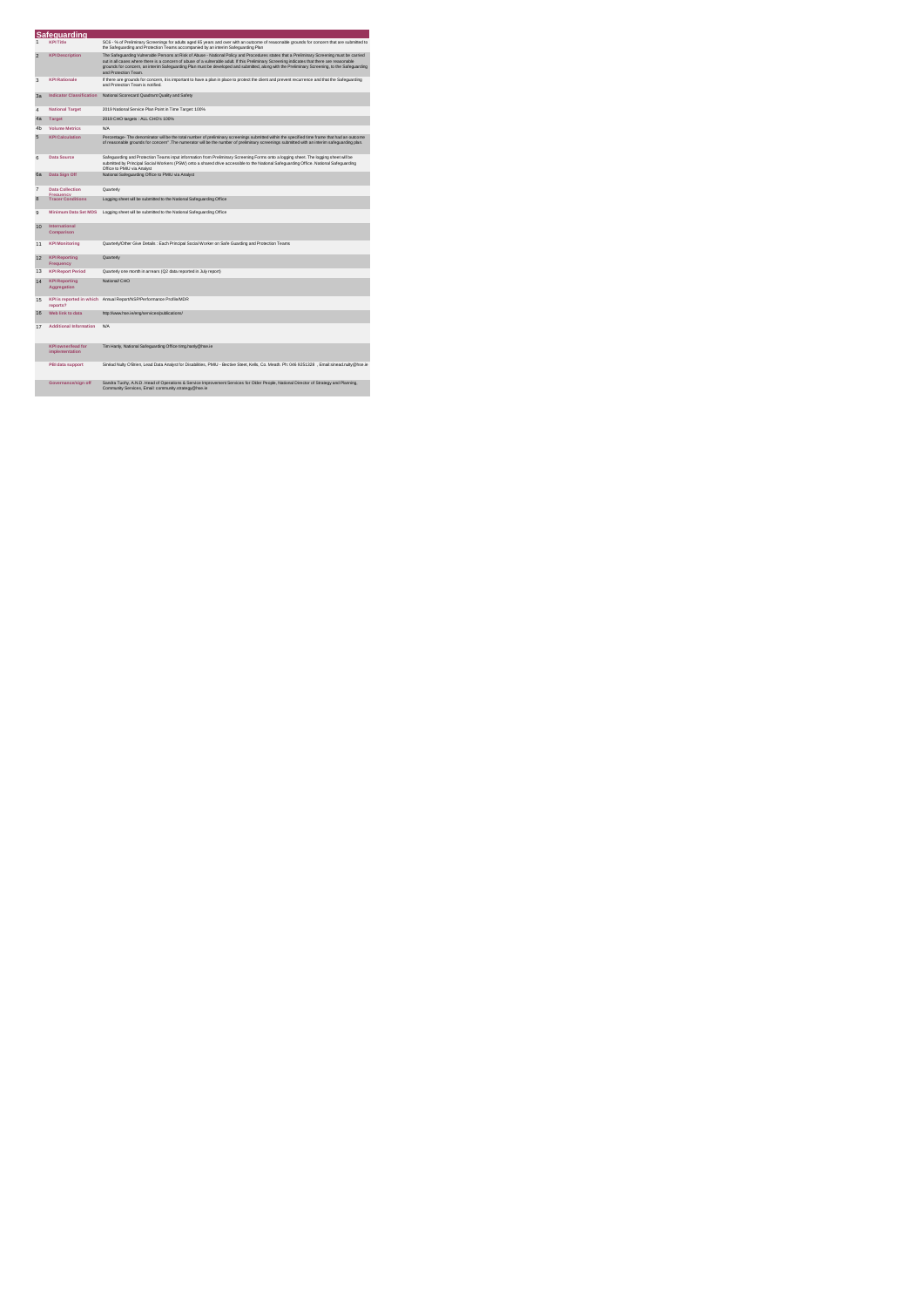|                | Safequarding                                |                                                                                                                                                                                                                                                                                                                                                                                                                                                                 |
|----------------|---------------------------------------------|-----------------------------------------------------------------------------------------------------------------------------------------------------------------------------------------------------------------------------------------------------------------------------------------------------------------------------------------------------------------------------------------------------------------------------------------------------------------|
|                |                                             | SC7 - % of Preliminary Screenings for adults under 65 years with an outcome of reasonable grounds for concern that are submitted to the<br>Safeguarding and Protection Teams accompanied by an interim Safeguarding Plan                                                                                                                                                                                                                                        |
| $\overline{z}$ | <b>KPI Description</b>                      | The Safeguarding Vulnerable Persons at Risk of Abuse - National Policy and Procedures states that a Preliminary Screening must be carried<br>out in all cases where there is a concern of abuse of a vuherable adult. If this Preliminary Screening indicates that there are reasonable<br>grounds for concern, an interim Safeguarding Plan must be developed and submitted, along with the Preliminary Screening, to the Safeguarding<br>and Protection Team. |
| $\mathcal{R}$  | <b>KPI Rationale</b>                        | If there are grounds for concern, it is important to have a plan in place to protect the client and prevent recurrence and that the Safeguarding<br>and Protection Team is notified.                                                                                                                                                                                                                                                                            |
| 3a             |                                             | Indicator Classification National Scorecard Quadrant Quality and Safety                                                                                                                                                                                                                                                                                                                                                                                         |
| 4              | <b>National Target</b>                      | 2019 National Service Plan Point in Time Target: 100%                                                                                                                                                                                                                                                                                                                                                                                                           |
| 48             | Target                                      | 2019 CHO targets : ALL CHO's 100%                                                                                                                                                                                                                                                                                                                                                                                                                               |
| 4 <sub>h</sub> | <b>Volume Metrics</b>                       | N/A                                                                                                                                                                                                                                                                                                                                                                                                                                                             |
| 5              | <b>KPI Calculation</b>                      | Percentage- The denominator will be the total number of preliminary screenings submitted within the specified time frame that had an outcome<br>of reasonable grounds for concern". The numerator will be the number of preliminary screenings submitted with an interim safeguarding plan.                                                                                                                                                                     |
| 6              | <b>Data Source</b>                          | Safeguarding and Protection Teams input information from Preliminary Screening Forms onto a logging sheet. The logging sheet will be<br>submitted by Principal Social Workers (PSW) onto a shared drive accessible to the National Safeguarding Office. National Safeguarding<br>Office submit information to PMIU via Analyst.                                                                                                                                 |
| 6a             | Data Sign Off                               | National Safeguarding Office to NBIU via Analyst                                                                                                                                                                                                                                                                                                                                                                                                                |
| 6h             | <b>Data Quality Issues</b>                  | No known data quality issues at this point.                                                                                                                                                                                                                                                                                                                                                                                                                     |
| $\overline{7}$ | <b>Data Collection</b><br>Frequency         | Quarterly                                                                                                                                                                                                                                                                                                                                                                                                                                                       |
| 8              | <b>Tracer Conditions</b>                    | Logging sheet will be submitted to the National Safeguarding Office                                                                                                                                                                                                                                                                                                                                                                                             |
| g              | Minimum Data Set MDS                        | Logging sheet will be submitted to the National Safeguarding Office                                                                                                                                                                                                                                                                                                                                                                                             |
| 11             | <b>KPI Monitoring</b>                       | Quarterly/ Other Give Details : Each Principal Social Worker on Safe Guarding and Protection Teams                                                                                                                                                                                                                                                                                                                                                              |
| 12             | <b>KPI Reporting</b><br>Frequency           | Quarterly                                                                                                                                                                                                                                                                                                                                                                                                                                                       |
| 13             | <b>KPI Report Period</b>                    | Quarterly one month in arrears (Q2 data reported in July report)                                                                                                                                                                                                                                                                                                                                                                                                |
| 14             | <b>KPI Reporting</b><br>Aggregation         | National/ CHO                                                                                                                                                                                                                                                                                                                                                                                                                                                   |
| 15             | reports?                                    | KPI is reported in which Annual Report/NSP/Performance Profile/MDR                                                                                                                                                                                                                                                                                                                                                                                              |
| 16             | Web link to data                            | http://www.hse.ie/eng/services/publications/                                                                                                                                                                                                                                                                                                                                                                                                                    |
| 17             | <b>Additional Information</b>               | N/A                                                                                                                                                                                                                                                                                                                                                                                                                                                             |
|                | <b>KPI</b> owner/lead for<br>implementation | Tim Hanly, National Safeguarding Office timg hanly@hse.ie                                                                                                                                                                                                                                                                                                                                                                                                       |
|                | PBI data support                            | Sinéad Nulty O'Brien, Lead Data Analyst for Disabilities, PMIU - Bective Steet, Kells, Co. Meath. Ph: 046 9251328 , Email:sinead.nulty@hse.ie                                                                                                                                                                                                                                                                                                                   |
|                | Governance/sign off                         | Sandra Tuchy, A.N.D. Head of Operations & Service Improvement Services for Older People, National Director of Strategy and Planning,<br>Community Services, Email: community.strategy@hse.ie                                                                                                                                                                                                                                                                    |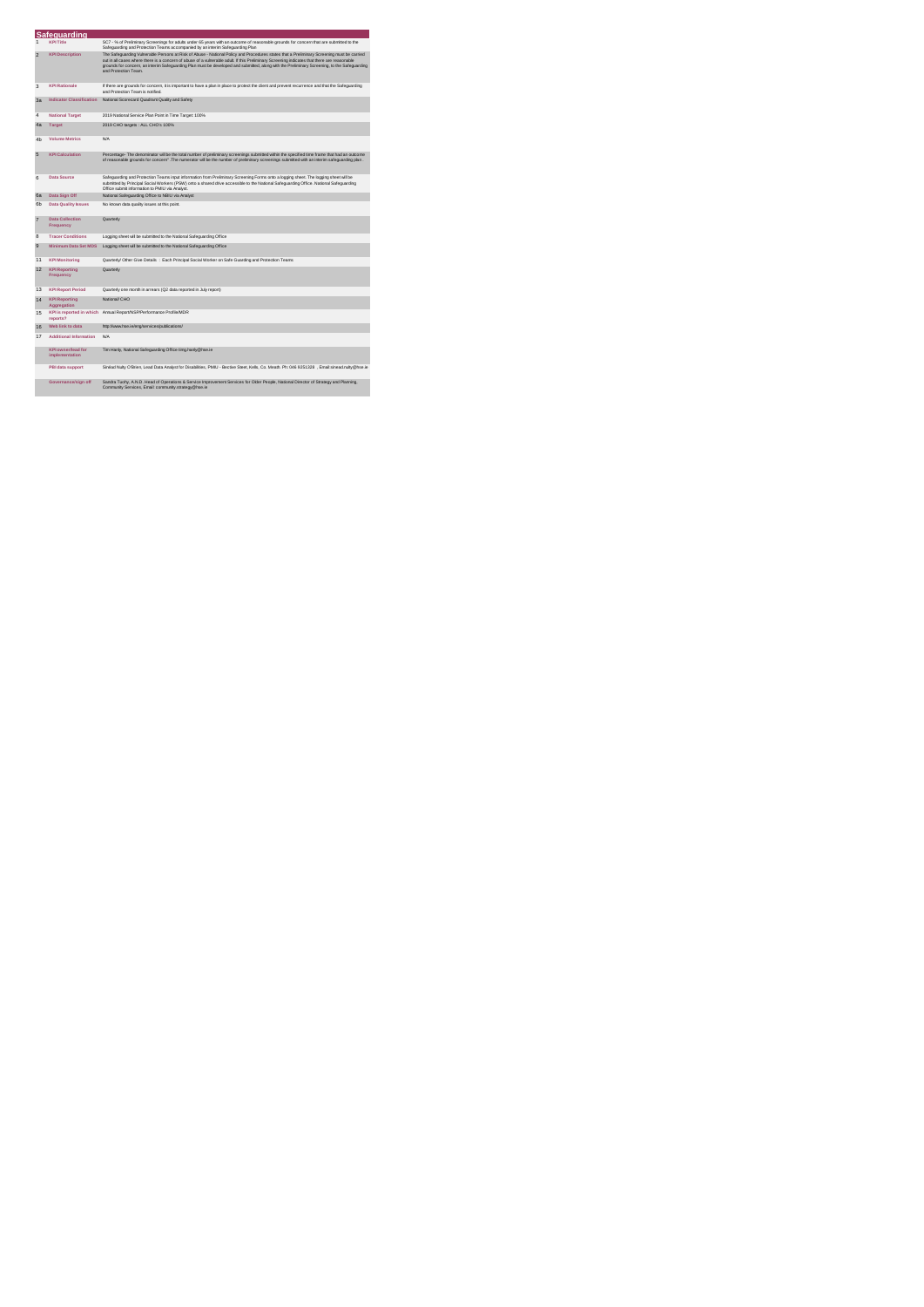|                 |                                             | <b>Services for Children and Young People</b>                                                                                                                                                                                                                                                                                                                                                                                                                                                                                                                                                                                                                                     |
|-----------------|---------------------------------------------|-----------------------------------------------------------------------------------------------------------------------------------------------------------------------------------------------------------------------------------------------------------------------------------------------------------------------------------------------------------------------------------------------------------------------------------------------------------------------------------------------------------------------------------------------------------------------------------------------------------------------------------------------------------------------------------|
|                 | <b>KPITitle</b>                             | DIS65 - Number of Children's Disability Network Teams (in line with Progressing Disability Services for Children and Young People's<br>Programme) established                                                                                                                                                                                                                                                                                                                                                                                                                                                                                                                     |
| 1a              | <b>KPI Short Title</b>                      | Number of Children's Disability Network teams established                                                                                                                                                                                                                                                                                                                                                                                                                                                                                                                                                                                                                         |
| $\overline{2}$  | <b>KPI Description</b>                      | In line with Progressing Disability Services for Children and Young People's Programme existing therapy resources for children must be<br>reconfigured to geographic based networks.                                                                                                                                                                                                                                                                                                                                                                                                                                                                                              |
| $\overline{3}$  | <b>KPI Rationale</b>                        | To monitor the number of children's disability Network teams established                                                                                                                                                                                                                                                                                                                                                                                                                                                                                                                                                                                                          |
| 3a              | <b>Indicator Classification</b>             | National Scorecard Quadrant Access                                                                                                                                                                                                                                                                                                                                                                                                                                                                                                                                                                                                                                                |
| $\overline{4}$  | <b>National Target</b>                      | 2019 National Service Plan Cumulative Target: 80 Disability Network Teams                                                                                                                                                                                                                                                                                                                                                                                                                                                                                                                                                                                                         |
| 4a              | Target                                      | . • CHO Targets: CHO1 • , CHO2 • , CHO3 • , CHO4 • , CHO6 • , CHO6 • , CHO7 • , CHO8 • , CHO9 • .                                                                                                                                                                                                                                                                                                                                                                                                                                                                                                                                                                                 |
| 4 <sub>b</sub>  | <b>Volume Metrics</b>                       | N/A                                                                                                                                                                                                                                                                                                                                                                                                                                                                                                                                                                                                                                                                               |
| 5               | <b>KPI Calculation</b>                      | Count the total number of Childrens Disability Network teams established within the reporting month.                                                                                                                                                                                                                                                                                                                                                                                                                                                                                                                                                                              |
| $\mathbf{6}$    | <b>Data Source</b>                          | Local Implementation Group Lead - Disability Manager/Nominee - Community Health Office (CHO) LIG Lead - National Business Information<br>Unit (BIU).                                                                                                                                                                                                                                                                                                                                                                                                                                                                                                                              |
| 6a              | Data Sign Off                               | Head of Social Care in CHO Area (HOSC).                                                                                                                                                                                                                                                                                                                                                                                                                                                                                                                                                                                                                                           |
| 6b              | <b>Data Quality Issues</b>                  | No known data quality issues at this point.                                                                                                                                                                                                                                                                                                                                                                                                                                                                                                                                                                                                                                       |
| 7               | <b>Data Collection</b><br>Frequency         | Monthly Other - give details: Data will be collected monthly by the HOSC for monitoring purposes. This KPI is reported in the Performance<br>Report on a monthly basis.                                                                                                                                                                                                                                                                                                                                                                                                                                                                                                           |
| 8               | <b>Tracer Conditions</b>                    |                                                                                                                                                                                                                                                                                                                                                                                                                                                                                                                                                                                                                                                                                   |
| 9               | Minimum Data Set MDS                        | None applicable                                                                                                                                                                                                                                                                                                                                                                                                                                                                                                                                                                                                                                                                   |
| 10              | International<br>Comparison                 | Service model in line with current policy developed in line with best practice internationally.                                                                                                                                                                                                                                                                                                                                                                                                                                                                                                                                                                                   |
| 11              | <b>KPI Monitoring</b>                       | Monthly / Other - give details: The LIG Lead will submit completed data to the HOSC. The HOSC/nominee will receive, review and quality<br>assure KPI data returns for accuracy and completeness and analyse data for performance against ELS/targets. They will forward the collated<br>KPI returns to the Chief Officer/nominee and include a bullet point explanation where there are variances against target. The Chief<br>Officer/nominee will review, approve and submit final CHO returns to the Performance Management and Improvement Unit (PMIU) on the<br>agreed date each month / quarter. The responsible person at local level for monitoring this KPI is the HOSC. |
| 12 <sup>5</sup> | <b>KPI Reporting</b><br>Frequency           | Monthly                                                                                                                                                                                                                                                                                                                                                                                                                                                                                                                                                                                                                                                                           |
| 13              | <b>KPI Report Period</b>                    | Current (e.g. daily data reported on same day of activity, monthly data reported within the same month of activity)                                                                                                                                                                                                                                                                                                                                                                                                                                                                                                                                                               |
| 14              | <b>KPI Reporting</b><br>Aggregation         | National/ CHO/ LHO Area/ Other - give details: LIG                                                                                                                                                                                                                                                                                                                                                                                                                                                                                                                                                                                                                                |
| 15              | reports?                                    | KPI is reported in which Annual Report/NSP/Performance Profile/MDR                                                                                                                                                                                                                                                                                                                                                                                                                                                                                                                                                                                                                |
| 16              | Web link to data                            | http://www.hse.ie/eng/services/publications/                                                                                                                                                                                                                                                                                                                                                                                                                                                                                                                                                                                                                                      |
| 17              | <b>Additional Information</b>               | N/A                                                                                                                                                                                                                                                                                                                                                                                                                                                                                                                                                                                                                                                                               |
|                 | <b>KPI</b> owner/lead for<br>implementation | Chief Officer, CHO Area                                                                                                                                                                                                                                                                                                                                                                                                                                                                                                                                                                                                                                                           |
|                 | PBI data support                            | Sinéad Nulty O'Brien, Lead Data Analyst for Disabilities, Performance Management and Improvement Unit - Bective Street, Kells, Co. Meath.<br>Ph: 046 9251328 , Emailsinead nuity@hse.ie                                                                                                                                                                                                                                                                                                                                                                                                                                                                                           |
|                 | Governance/sign off                         | Dr. Cathal Morgan, Head of Operations, Disability Services Email: disabilityops socialcare @hse.ie                                                                                                                                                                                                                                                                                                                                                                                                                                                                                                                                                                                |